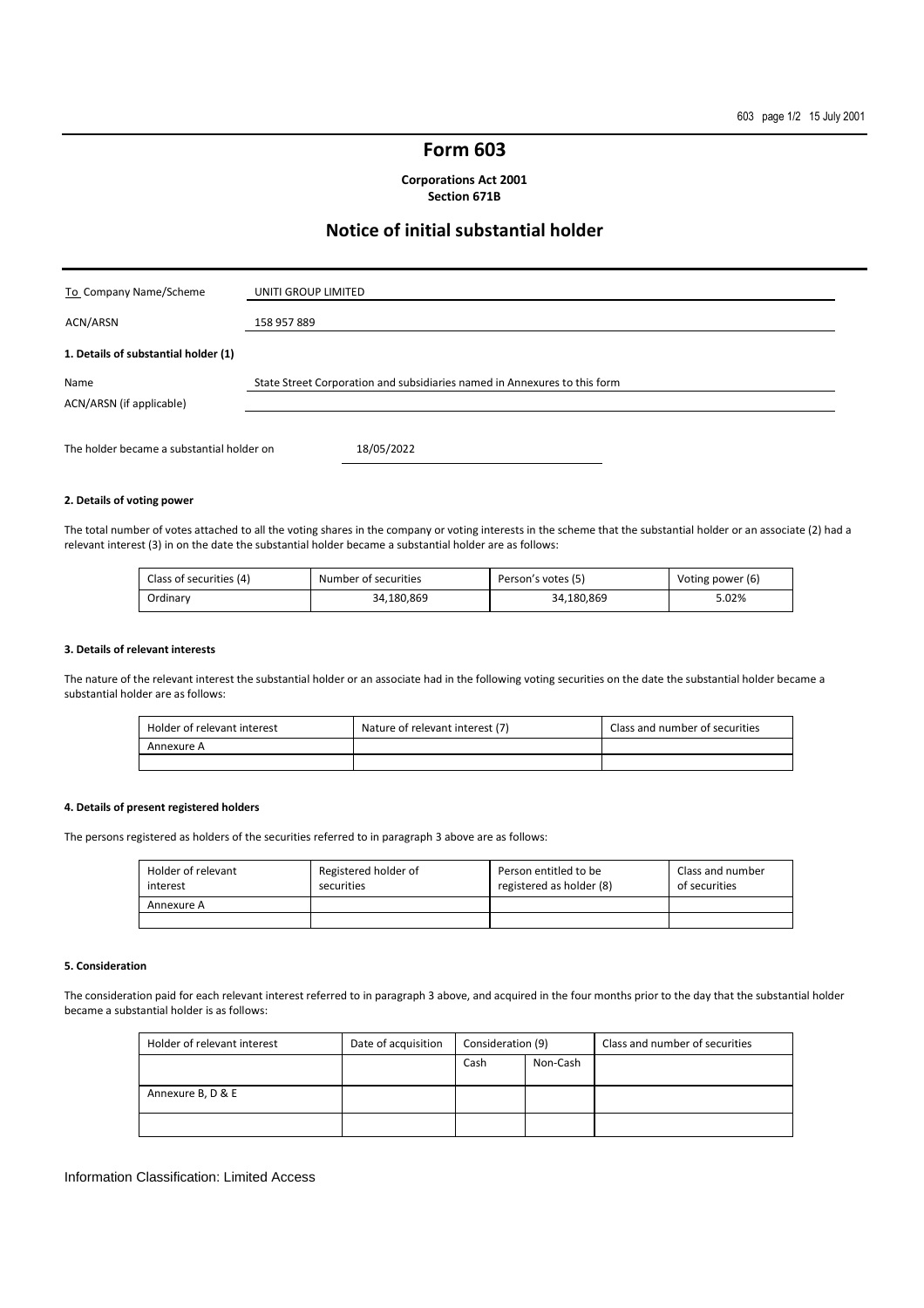# **6. Associates**

The reasons the persons named in paragraph 3 above are associates of the substantial holder are as follows:

| Name and ACN/ARSN (if applicable) | Nature of association |
|-----------------------------------|-----------------------|
| Annexure A                        |                       |

# **7. Addresses**

The addresses of persons named in this form are as follows:

| Name       | Address |
|------------|---------|
| Annexure C |         |
|            |         |

#### **Signature**

| print name | Elizabeth Schaefer                                                                       | Capacity: Authorised signatory |
|------------|------------------------------------------------------------------------------------------|--------------------------------|
| sign here  | Digitally signed by Elizabeth<br>Schaefer<br>1 M<br>Date: 2022.05.19 20:49:00<br>0.41001 | date 20/05/2022                |

#### **DIRECTIONS**

- (1) If there are a number of substantial holders with similar or related relevant interests (eg a corporation and its related corporations, or the manager and trustee of an equity trust), the names could be included in an annexure to the form. If the relevant interests of a group of persons are essentially similar, they may be referred to throughout the form as a specifically named group if the membership of each group, with the names and addresses of members is clearly set out in paragraph 7 of the form.
- (2) See the definition of "associate" in section 9 of the Corporations Act 2001.
- (3) See the definition of "relevant interest" in sections 608 and 671B(7) of the Corporations Act 2001.
- (4) The voting shares of a company constitute one class unless divided into separate classes.
- (5) The total number of votes attached to all the voting shares in the company or voting interests in the scheme (if any) that the person or an associate has a relevant interest in.
- (6) The person's votes divided by the total votes in the body corporate or scheme multiplied by 100.
- (7) Include details of:
	- (a) any relevant agreement or other circumstances by which the relevant interest was acquired. If subsection 671B(4) applies, a copy of any document setting out the terms of any relevant agreement, and a statement by the person giving full and accurate details of any contract, scheme or arrangement, must accompany this form, together with a written statement certifying this contract, scheme or arrangement; and
	- (b) any qualification of the power of a person to exercise, control the exercise of, or influence the exercise of, the voting powers or disposal of the securities to which the relevant interest relates (indicating clearly the particular securities to which the qualification applies).

See the definition of "relevant agreement" in section 9 of the Corporations Act 2001.

- (8) If the substantial holder is unable to determine the identity of the person (eg if the relevant interest arises because of an option) write "unknown".
- (9) Details of the consideration must include any and all benefits, money and other, that any person from whom a relevant interest was acquired has, or may, become entitled to receive in relation to that acquisition. Details must be included even if the benefit is conditional on the happening or not of a contingency. Details must be included of any benefit paid on behalf of the substantial holder or its associate in relation to the acquisitions, even if they are not paid directly to the person from whom the relevant interest was acquired.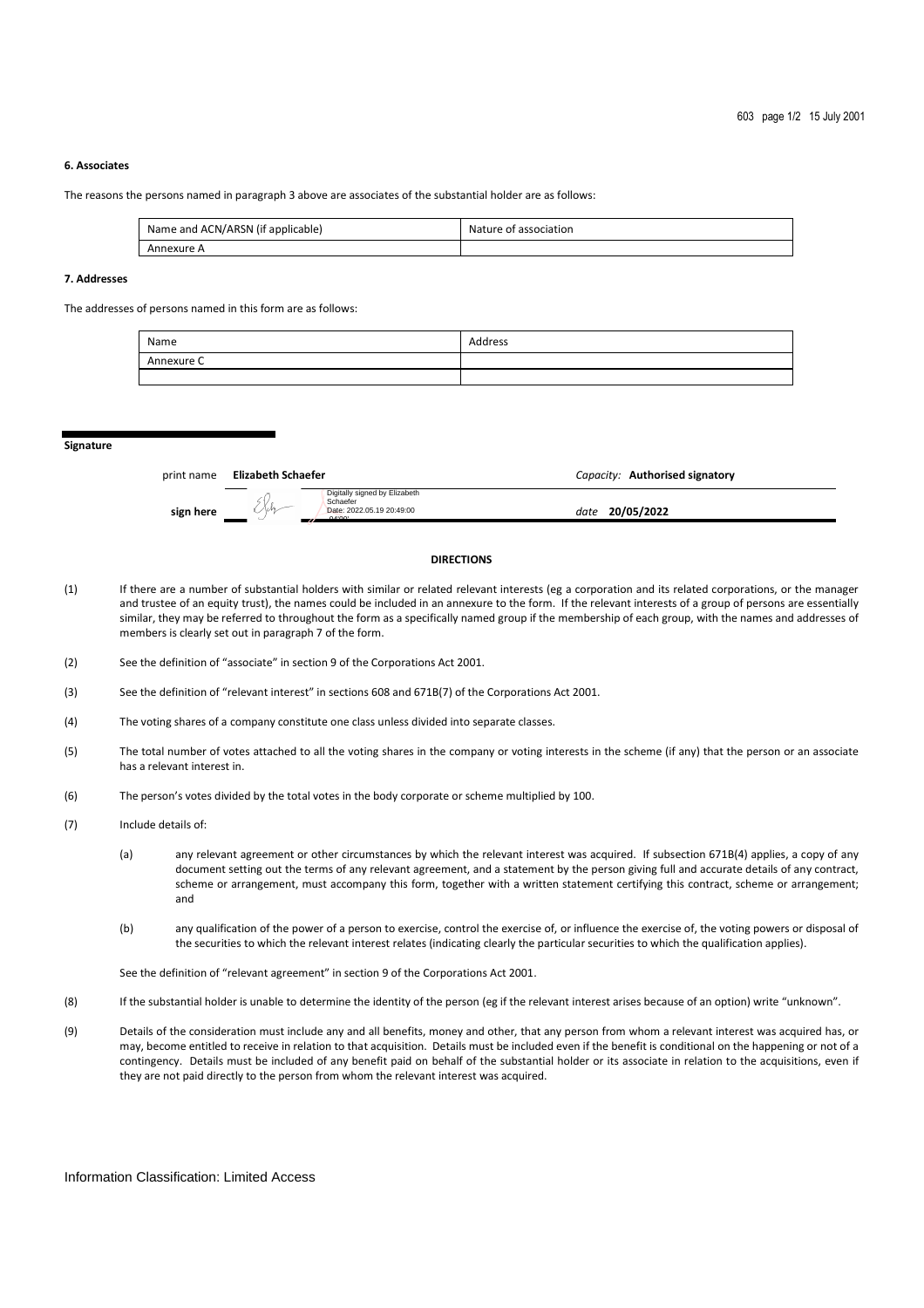|                             |                                                                                   | This is Annexure A referred to in Form 603 Notice of initial substantial holder |
|-----------------------------|-----------------------------------------------------------------------------------|---------------------------------------------------------------------------------|
|                             | Digitally signed by<br>Elizabeth Schaefer<br>Date: 2022.05.19<br>20:52:54 -04:00" | 20 May 2022                                                                     |
| <b>Elizabeth Schaefer</b>   |                                                                                   |                                                                                 |
| <b>Authorised Signatory</b> |                                                                                   |                                                                                 |

**3. Details of relevant interests 4. Details of present registered holders 6. Associates**

|  | 6. Associates<br>. |  |  |
|--|--------------------|--|--|
|--|--------------------|--|--|

| Holder of relevant interest                                        | <b>Nature of Relevant Interest</b>                                                    | <b>Registered Holder of securities</b>            | Person Entitled to be registered as holder | Class and number of Securities |           | <b>Nature of Association</b>                        |
|--------------------------------------------------------------------|---------------------------------------------------------------------------------------|---------------------------------------------------|--------------------------------------------|--------------------------------|-----------|-----------------------------------------------------|
| (Section 3, 4 and 6)<br>STATE STREET GLOBAL ADVISORS TRUST COMPANY | (Section 3)<br>ower to control the exercise of a right to vote attached to            | (Section 4)                                       | (Section 4)                                | (Section 3 and 4)<br>Ordinary  | 56,388    | (Section 6)                                         |
|                                                                    |                                                                                       | Northern Trust Company                            | n/a                                        |                                |           | Subsidiary of State Street                          |
|                                                                    | ecurities and/or the power to dispose of securities as                                |                                                   |                                            |                                |           | Corporation                                         |
|                                                                    | westment manager or trustee                                                           |                                                   |                                            |                                |           |                                                     |
|                                                                    |                                                                                       |                                                   |                                            |                                |           |                                                     |
| STATE STREET GLOBAL ADVISORS TRUST COMPANY                         | ower to control the exercise of a right to vote attached to                           | State Street Bank and Trust Co.                   | n/a                                        | Ordinary                       |           | 2.499.884 Subsidiary of State Street                |
|                                                                    | ecurities and/or the power to dispose of securities as                                |                                                   |                                            |                                |           | Corporation                                         |
|                                                                    | nvestment manager or trustee                                                          |                                                   |                                            |                                |           |                                                     |
|                                                                    |                                                                                       |                                                   |                                            |                                |           |                                                     |
|                                                                    |                                                                                       |                                                   |                                            |                                |           |                                                     |
| STATE STREET GLOBAL ADVISORS TRUST COMPANY                         | ower to control the exercise of a right to vote attached to                           | JPMorgan AG                                       | n/a                                        | Ordinary                       |           | 121,887 Subsidiary of State Street                  |
|                                                                    | ecurities and/or the power to dispose of securities as                                |                                                   |                                            |                                |           | Corporation                                         |
|                                                                    | westment manager or trustee                                                           |                                                   |                                            |                                |           |                                                     |
|                                                                    |                                                                                       |                                                   |                                            |                                |           |                                                     |
| STATE STREET GLOBAL ADVISORS TRUST COMPANY                         | ower to control the exercise of a right to vote attached to                           | The Bank of New York Mellon                       | n/a                                        | Ordinary                       | 219,057   | Subsidiary of State Street                          |
|                                                                    | ecurities and/or the power to dispose of securities as                                |                                                   |                                            |                                |           | Corporation                                         |
|                                                                    | westment manager or trustee                                                           |                                                   |                                            |                                |           |                                                     |
|                                                                    |                                                                                       |                                                   |                                            |                                |           |                                                     |
| SSGA FUNDS MANAGEMENT, INC.                                        | ower to control the exercise of a right to vote attached to                           | State Street Bank and Trust Co                    | n/a                                        | Ordinary                       | 749,686   | Subsidiary of State Street                          |
|                                                                    | ecurities and/or the power to dispose of securities as                                |                                                   |                                            |                                |           | Corporation                                         |
|                                                                    | vestment manager or trustee                                                           |                                                   |                                            |                                |           |                                                     |
|                                                                    |                                                                                       |                                                   |                                            |                                |           |                                                     |
|                                                                    |                                                                                       |                                                   |                                            |                                |           |                                                     |
| STATE STREET GLOBAL ADVISORS EUROPE LIMITED                        | ower to control the exercise of a right to vote attached to                           | Bank of New York Mellon                           | n/a                                        | Ordinary                       | 51,208    | Subsidiary of State Street                          |
|                                                                    | ecurities and/or the power to dispose of securities as                                |                                                   |                                            |                                |           | Corporation                                         |
|                                                                    | westment manager or trustee                                                           |                                                   |                                            |                                |           |                                                     |
|                                                                    |                                                                                       |                                                   |                                            |                                |           |                                                     |
| STATE STREET GLOBAL ADVISORS EUROPE LIMITED                        | ower to control the exercise of a right to vote attached to                           | State Street Bank and Trust Co                    | n/a                                        | Ordinary                       | 66,583    | Subsidiary of State Street                          |
|                                                                    | ecurities and/or the power to dispose of securities as                                |                                                   |                                            |                                |           | Corporation                                         |
|                                                                    | nvestment manager or trustee                                                          |                                                   |                                            |                                |           |                                                     |
|                                                                    |                                                                                       |                                                   |                                            |                                |           |                                                     |
| STATE STREET GLOBAL ADVISORS LIMITED                               |                                                                                       |                                                   |                                            |                                |           |                                                     |
|                                                                    | Power to control the exercise of a right to vote attached to                          | <b>JPMorgan AG</b>                                | n/a                                        | Ordinary                       |           | 60.338 Subsidiary of State Street                   |
|                                                                    | ecurities and/or the power to dispose of securities as                                |                                                   |                                            |                                |           | Corporation                                         |
|                                                                    | westment manager or trustee                                                           |                                                   |                                            |                                |           |                                                     |
|                                                                    |                                                                                       |                                                   |                                            |                                |           |                                                     |
| STATE STREET GLOBAL ADVISORS LIMITED                               | ower to control the exercise of a right to yote attached to                           | The Bank of New York Mellon                       | n/a                                        | Ordinary                       |           | 285.958 Subsidiary of State Street                  |
|                                                                    | ecurities and/or the power to dispose of securities as                                |                                                   |                                            |                                |           | Corporation                                         |
|                                                                    | nvestment manager or trustee                                                          |                                                   |                                            |                                |           |                                                     |
|                                                                    |                                                                                       |                                                   |                                            |                                |           |                                                     |
|                                                                    |                                                                                       |                                                   |                                            |                                |           |                                                     |
| STATE STREET GLOBAL ADVISORS, AUSTRALIA, LIMITED                   | Power to control the exercise of a right to vote attached to                          | Northern Trust Company                            | n/a                                        | Ordinary                       |           | 5,179,451 Subsidiary of State Street                |
|                                                                    | ecurities and/or the power to dispose of securities as                                |                                                   |                                            |                                |           | Corporation                                         |
|                                                                    | vestment manager or trustee                                                           |                                                   |                                            |                                |           |                                                     |
|                                                                    |                                                                                       |                                                   |                                            |                                |           |                                                     |
| STATE STREET GLOBAL ADVISORS, AUSTRALIA, LIMITED                   | Power to control the exercise of a right to vote attached to                          | State Street Bank and Trust Co                    | n/a                                        | Ordinary                       |           | 6,373,465 Subsidiary of State Street                |
|                                                                    | ecurities and/or the power to dispose of securities as                                |                                                   |                                            |                                |           | Corporation                                         |
|                                                                    | nvestment manager or trustee                                                          |                                                   |                                            |                                |           |                                                     |
|                                                                    |                                                                                       |                                                   |                                            |                                |           |                                                     |
| STATE STREET GLOBAL ADVISORS, AUSTRALIA, LIMITED                   | Power to control the exercise of a right to vote attached to                          | <b>PMorgan AG</b>                                 | n/a                                        | Ordinary                       | 1,813,073 | Subsidiary of State Street                          |
|                                                                    |                                                                                       |                                                   |                                            |                                |           |                                                     |
|                                                                    | ecurities and/or the power to dispose of securities as<br>vestment manager or trustee |                                                   |                                            |                                |           | Corporation                                         |
|                                                                    |                                                                                       |                                                   |                                            |                                |           |                                                     |
|                                                                    |                                                                                       |                                                   |                                            |                                |           |                                                     |
| STATE STREET GLOBAL ADVISORS, AUSTRALIA, LIMITED                   | Power to control the exercise of a right to vote attached to                          | <b>BNP Paribas</b>                                | n/a                                        | Ordinary                       |           | 22,718 Subsidiary of State Street                   |
|                                                                    | ecurities and/or the power to dispose of securities as                                |                                                   |                                            |                                |           | Corporation                                         |
|                                                                    | nvestment manager or trustee                                                          |                                                   |                                            |                                |           |                                                     |
|                                                                    |                                                                                       |                                                   |                                            |                                |           |                                                     |
| STATE STREET GLOBAL ADVISORS, AUSTRALIA, LIMITED                   | ower to control the exercise of a right to vote attached to                           | Citibank NA                                       | n/a                                        | Ordinary                       |           | 301,976 Subsidiary of State Street                  |
|                                                                    | ecurities and/or the power to dispose of securities as                                |                                                   |                                            |                                |           |                                                     |
|                                                                    | nvestment manager or trustee                                                          |                                                   |                                            |                                |           | Corporation                                         |
|                                                                    |                                                                                       |                                                   |                                            |                                |           |                                                     |
|                                                                    |                                                                                       |                                                   |                                            |                                |           |                                                     |
| STATE STREET BANK AND TRUST COMPANY                                | For Lent securities:                                                                  | AWARE SUPER PTY LTD AS TRUSTEE OF THE AWARE SUPER | AWARE SUPER PTY LTD AS TRUSTEE OF THE      | Ordinary                       |           | 1.727.000 Subsidiary of State Street                |
|                                                                    |                                                                                       |                                                   | <b>AWARE SUPER</b>                         |                                |           | Corporation                                         |
|                                                                    | Relevant interest under section 608(8A) being the holder of                           |                                                   |                                            |                                |           |                                                     |
|                                                                    | ecurities subject to an obligation to return under a securities                       |                                                   |                                            |                                |           |                                                     |
|                                                                    | ending agreement. State Street Bank and Trust Company has                             |                                                   |                                            |                                |           |                                                     |
|                                                                    |                                                                                       |                                                   |                                            |                                |           |                                                     |
|                                                                    | ent the securities and retains a relevant interest                                    |                                                   |                                            |                                |           |                                                     |
|                                                                    |                                                                                       |                                                   |                                            |                                |           |                                                     |
|                                                                    |                                                                                       |                                                   |                                            |                                |           |                                                     |
| STATE STREET BANK AND TRUST COMPANY                                | For collateral securities:                                                            | THE UBS GROUP                                     | THE UBS GROUP                              | Ordinary                       |           | 4.378.957 Subsidiary of State Street                |
|                                                                    |                                                                                       |                                                   |                                            |                                |           | Corporation                                         |
|                                                                    | Relevant interest under section 608(8A) being the right, as                           |                                                   |                                            |                                |           |                                                     |
|                                                                    | ender, to dispose of shares transferred to secure a securities                        |                                                   |                                            |                                |           |                                                     |
|                                                                    | oan                                                                                   |                                                   |                                            |                                |           |                                                     |
|                                                                    |                                                                                       |                                                   |                                            |                                |           |                                                     |
|                                                                    |                                                                                       |                                                   |                                            |                                |           |                                                     |
| STATE STREET BANK AND TRUST COMPANY                                | For collateral securities:                                                            | THE CREDIT SUISSE GROUP                           | THE CREDIT SUISSE GROUP                    | Ordinary                       |           | 25,400 Subsidiary of State Street                   |
|                                                                    |                                                                                       |                                                   |                                            |                                |           | Corporation                                         |
|                                                                    | Relevant interest under section 608(8A) being the right, as                           |                                                   |                                            |                                |           |                                                     |
|                                                                    | ender, to dispose of shares transferred to secure a securities                        |                                                   |                                            |                                |           |                                                     |
|                                                                    | oan                                                                                   |                                                   |                                            |                                |           |                                                     |
|                                                                    |                                                                                       |                                                   |                                            |                                |           |                                                     |
|                                                                    |                                                                                       |                                                   |                                            |                                |           |                                                     |
|                                                                    |                                                                                       |                                                   |                                            |                                |           |                                                     |
| STATE STREET BANK AND TRUST COMPANY                                | For collateral securities:                                                            | THE ING GROUP                                     | THE ING GROUP                              | Ordinary                       |           | 4,499,808 Subsidiary of State Street<br>Corporation |
|                                                                    |                                                                                       |                                                   |                                            |                                |           |                                                     |
|                                                                    | Relevant interest under section 608(8A) being the right, as                           |                                                   |                                            |                                |           |                                                     |
|                                                                    | ender, to dispose of shares transferred to secure a securities<br>oan                 |                                                   |                                            |                                |           |                                                     |
|                                                                    |                                                                                       |                                                   |                                            |                                |           |                                                     |
|                                                                    |                                                                                       |                                                   |                                            |                                |           |                                                     |
|                                                                    |                                                                                       |                                                   |                                            |                                |           |                                                     |
| STATE STREET BANK AND TRUST COMPANY                                | For collateral securities:                                                            | THE GOLDMAN SACHS GROUP                           | THE GOLDMAN SACHS GROUP                    | Ordinary                       |           | 5,748,032 Subsidiary of State Street                |
|                                                                    |                                                                                       |                                                   |                                            |                                |           | Corporation                                         |
|                                                                    | Relevant interest under section 608(8A) being the right, as                           |                                                   |                                            |                                |           |                                                     |
|                                                                    | ender, to dispose of shares transferred to secure a securities                        |                                                   |                                            |                                |           |                                                     |
|                                                                    |                                                                                       |                                                   |                                            |                                |           |                                                     |
|                                                                    |                                                                                       |                                                   |                                            |                                |           |                                                     |

**Annexure A**

Information Classification: Limited Access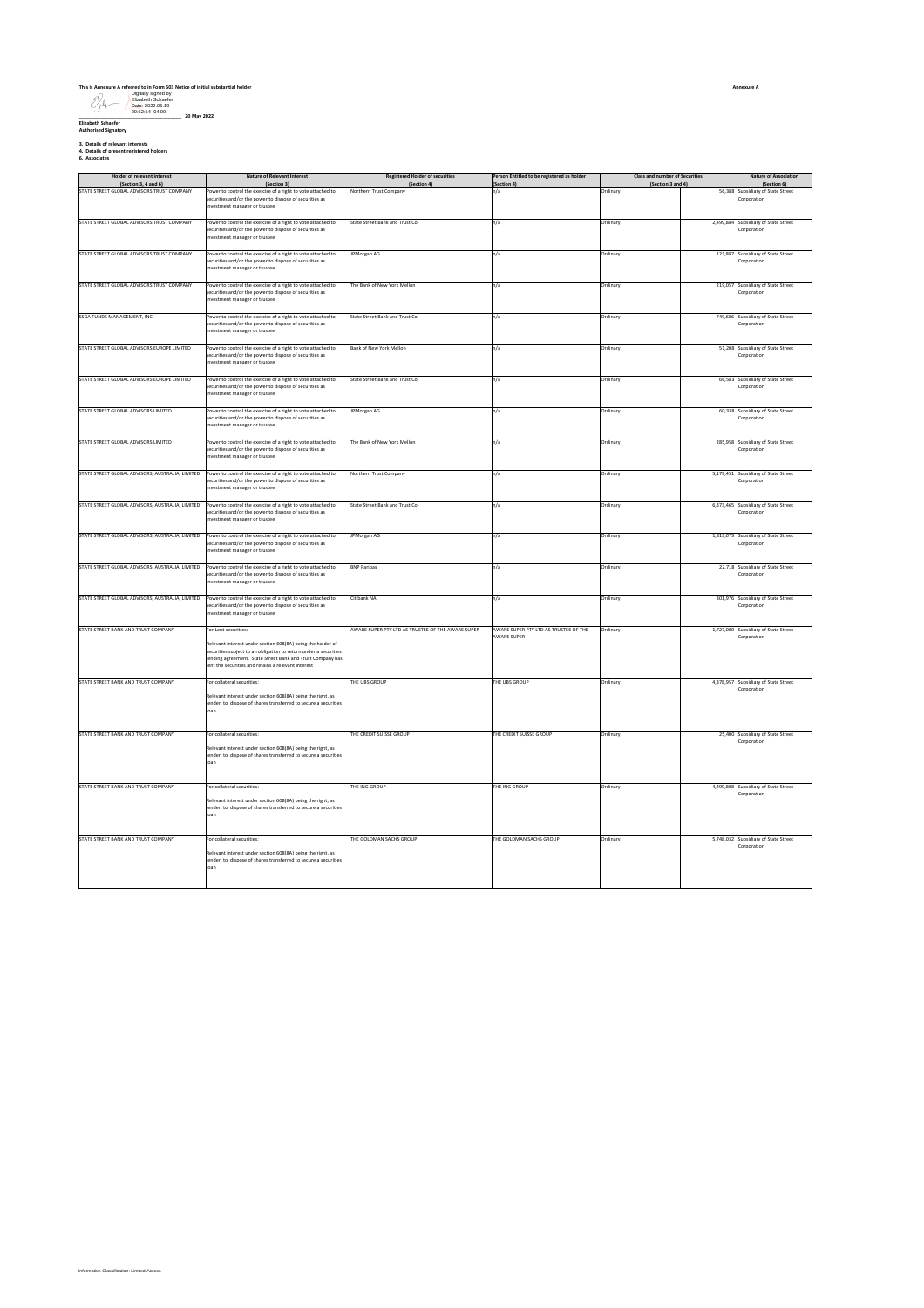#### **This is Annexure B referred to in Form 603 Notice of initial substantial holder**

| <b>Holder of relevant interest</b><br>STATE STREET GLOBAL ADVISORS, INC.                             | <b>Date of Acquisition</b>               | <b>Nature of transaction</b><br>2-Feb-22 In Specie Contribution                                                                                                                            | Consideration<br>n/a | Class and number of Securities affected<br>Ordinary | 3,946            |
|------------------------------------------------------------------------------------------------------|------------------------------------------|--------------------------------------------------------------------------------------------------------------------------------------------------------------------------------------------|----------------------|-----------------------------------------------------|------------------|
| STATE STREET GLOBAL ADVISORS, INC.                                                                   |                                          | 8-Feb-22 In Specie Contribution                                                                                                                                                            | n/a                  | Ordinary                                            | 4,152            |
| STATE STREET GLOBAL ADVISORS, INC.<br>STATE STREET GLOBAL ADVISORS, INC.                             |                                          | 31-Jan-22 In Specie Contribution<br>15-Feb-22 In Specie Contribution                                                                                                                       | n/a<br>n/a           | Ordinary<br>Ordinary                                | 1,188<br>3,954   |
| STATE STREET GLOBAL ADVISORS, INC.                                                                   |                                          | 19-Jan-22 In Specie Contribution                                                                                                                                                           | n/a                  | Ordinary                                            | 3,349            |
| STATE STREET GLOBAL ADVISORS, INC.                                                                   |                                          | 20-Jan-22 In Specie Contribution                                                                                                                                                           | n/a                  | Ordinary                                            | 1,576            |
| STATE STREET GLOBAL ADVISORS, INC.<br>STATE STREET GLOBAL ADVISORS, INC.                             | 28-Feb-22 Purchase                       | 24-Feb-22 In Specie Contribution                                                                                                                                                           | n/a<br>3.29          | Ordinary<br>Ordinary                                | 1,576<br>91,877  |
| STATE STREET GLOBAL ADVISORS, INC.                                                                   |                                          | 9-Mar-22 In Specie Contribution                                                                                                                                                            | n/a                  | Ordinary                                            | 1,379            |
| STATE STREET GLOBAL ADVISORS, INC.                                                                   |                                          | 28-Mar-22 In Specie Contribution                                                                                                                                                           | n/a                  | Ordinary                                            | 1,782            |
| STATE STREET GLOBAL ADVISORS, INC.<br>STATE STREET GLOBAL ADVISORS, INC.                             | 31-Mar-22 Purchase<br>31-Mar-22 Purchase |                                                                                                                                                                                            | 4.70<br>4.73         | Ordinary<br>Ordinary                                | 7,799<br>5,747   |
| STATE STREET GLOBAL ADVISORS, INC.                                                                   |                                          | 7-Feb-22 In Specie Contribution                                                                                                                                                            | n/a                  | Ordinary                                            | 1,970            |
| STATE STREET GLOBAL ADVISORS, INC.                                                                   |                                          | 11-Feb-22 In Specie Contribution                                                                                                                                                           | n/a                  | Ordinary                                            | 591              |
| STATE STREET GLOBAL ADVISORS, INC.<br>STATE STREET GLOBAL ADVISORS, INC.                             |                                          | 25-Feb-22 In Specie Contribution<br>25-Mar-22 In Specie Contribution                                                                                                                       | n/a<br>n/a           | Ordinary<br>Ordinary                                | 1,182<br>2,970   |
| STATE STREET GLOBAL ADVISORS, INC.                                                                   |                                          | 30-Mar-22 In Specie Contribution                                                                                                                                                           | n/a                  | Ordinary                                            | 1,182            |
| STATE STREET GLOBAL ADVISORS, INC.                                                                   |                                          | 1-Apr-22 In Specie Contribution                                                                                                                                                            | n/a                  | Ordinary                                            | 1,584            |
| STATE STREET GLOBAL ADVISORS, INC.<br>STATE STREET GLOBAL ADVISORS, INC.                             | 14-Apr-22 Purchase<br>19-Apr-22 Purchase |                                                                                                                                                                                            | 4.96<br>4.97         | Ordinary<br>Ordinary                                | 8,121<br>27,581  |
| STATE STREET GLOBAL ADVISORS, INC.                                                                   | 27-Apr-22 Purchase                       |                                                                                                                                                                                            | 4.97                 | Ordinary                                            | 3,510            |
| STATE STREET GLOBAL ADVISORS, INC.                                                                   | 22-Feb-22 Purchase                       |                                                                                                                                                                                            | 3.37                 | Ordinary                                            | 39,204           |
| STATE STREET GLOBAL ADVISORS, AUSTRALIA, LIMITED<br>STATE STREET GLOBAL ADVISORS, AUSTRALIA, LIMITED | 4-Feb-22 Purchase<br>28-Jan-22 Purchase  |                                                                                                                                                                                            | 4.08<br>4.05         | Ordinary<br>Ordinary                                | 1,646<br>123,562 |
| STATE STREET GLOBAL ADVISORS, AUSTRALIA, LIMITED                                                     | 31-Jan-22 Purchase                       |                                                                                                                                                                                            | 4.21                 | Ordinary                                            | 126,812          |
| STATE STREET GLOBAL ADVISORS, AUSTRALIA, LIMITED                                                     | 31-Jan-22 Purchase                       |                                                                                                                                                                                            | 4.18                 | Ordinary                                            | 27,272           |
| STATE STREET GLOBAL ADVISORS, AUSTRALIA, LIMITED<br>STATE STREET GLOBAL ADVISORS, AUSTRALIA, LIMITED | 9-Feb-22 Purchase                        | 1-Feb-22 In Specie Contribution                                                                                                                                                            | n/a<br>4.14          | Ordinary<br>Ordinary                                | 9,576<br>1,232   |
| STATE STREET GLOBAL ADVISORS, AUSTRALIA, LIMITED                                                     |                                          | 15-Mar-22 In Specie Contribution                                                                                                                                                           | n/a                  | Ordinary                                            | 8,752            |
| STATE STREET GLOBAL ADVISORS, AUSTRALIA, LIMITED                                                     | 18-Mar-22 Purchase                       |                                                                                                                                                                                            | 4.10                 | Ordinary                                            | 92,912           |
| STATE STREET GLOBAL ADVISORS, AUSTRALIA, LIMITED                                                     |                                          | 4-Mar-22 In Specie Contribution                                                                                                                                                            | n/a                  | Ordinary                                            | 195,435          |
| STATE STREET GLOBAL ADVISORS, AUSTRALIA, LIMITED<br>STATE STREET GLOBAL ADVISORS, AUSTRALIA, LIMITED | 30-Mar-22 Purchase                       | 8-Apr-22 In Specie Contribution                                                                                                                                                            | 4.68<br>n/a          | Ordinary<br>Ordinary                                | 6,689<br>95,024  |
| STATE STREET GLOBAL ADVISORS, AUSTRALIA, LIMITED                                                     | 9-May-22 Purchase                        |                                                                                                                                                                                            | 4.94                 | Ordinary                                            | 21,560           |
| STATE STREET GLOBAL ADVISORS, AUSTRALIA, LIMITED                                                     |                                          | 11-May-22 In Specie Contribution                                                                                                                                                           | n/a                  | Ordinary                                            | 5,420            |
| STATE STREET GLOBAL ADVISORS, AUSTRALIA, LIMITED                                                     |                                          | 17-May-22 In Specie Contribution                                                                                                                                                           | n/a                  | Ordinary                                            | 4,344            |
| STATE STREET GLOBAL ADVISORS EUROPE LIMITED<br>STATE STREET GLOBAL ADVISORS EUROPE LIMITED           | 4-May-22 Purchase<br>22-Feb-22 Purchase  |                                                                                                                                                                                            | 4.96<br>3.37         | Ordinary<br>Ordinary                                | 2,044<br>13,301  |
| STATE STREET BANK AND TRUST COMPANY                                                                  |                                          | 21-Mar-22 Borrowing securities under a<br>securities loan from STATE STREET<br>AGENCY UST - Refer Part A of<br>Annexure E                                                                  | n/a                  | Ordinary                                            | 17,330           |
| STATE STREET BANK AND TRUST COMPANY                                                                  |                                          | 24-Mar-22 Return of securities under a<br>securities loan from STATE STREET<br>AGENCY UST - Refer Part A of<br>Annexure E                                                                  | n/a                  | Ordinary                                            | (7,018)          |
| STATE STREET BANK AND TRUST COMPANY                                                                  |                                          | 1-Apr-22 Return of securities under a<br>securities loan from STATE STREET<br>AGENCY UST - Refer Part A of<br>Annexure E                                                                   | n/a                  | Ordinary                                            | (10, 312)        |
| STATE STREET BANK AND TRUST COMPANY                                                                  |                                          | 21-Mar-22 Lending securities under a<br>securities loan to ARROWSTREET<br>CAPITAL ESG GLOBAL EQUITY<br>LONG SHORT FUND LIMITED -<br>Refer Part B of Annexure E                             | n/a                  | Ordinary                                            | 17,330           |
| STATE STREET BANK AND TRUST COMPANY                                                                  |                                          | 24-Mar-22 Return of securities under a<br>securities loan by ARROWSTREET<br>CAPITAL ESG GLOBAL EQUITY<br>LONG SHORT FUND LIMITED -<br>Refer Part B of Annexure E                           | n/a                  | Ordinary                                            | (7,018)          |
| STATE STREET BANK AND TRUST COMPANY                                                                  |                                          | 1-Apr-22 Return of securities under a<br>securities loan by ARROWSTREET<br>CAPITAL ESG GLOBAL EQUITY<br>LONG SHORT FUND LIMITED -<br>Refer Part B of Annexure E                            | n/a                  | Ordinary                                            | (10, 312)        |
| STATE STREET BANK AND TRUST COMPANY                                                                  |                                          | 21-Mar-22 Taking a pledge over securities to<br>secure a securities loan from<br>Goldman Sachs Trust II - Goldman<br>Sachs Multi-Manager Alternatives<br>Fund - Refer Part C of Annexure E | n/a                  | Ordinary                                            | 12,697           |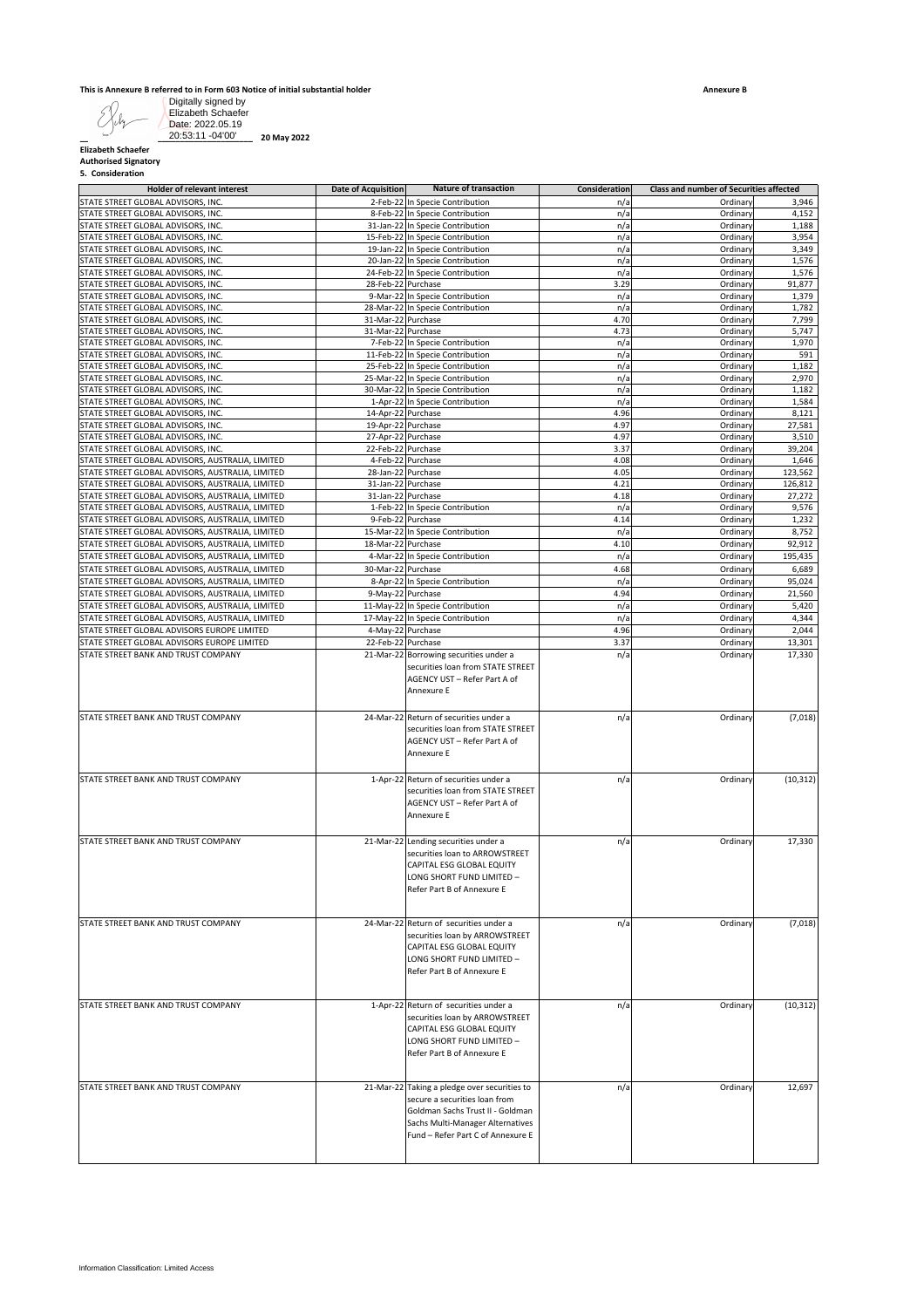| STATE STREET BANK AND TRUST COMPANY | 22-Mar-22 Releasing a pledge over securities<br>provided to secure a securities<br>Ioan to Goldman Sachs Trust II -<br>Goldman Sachs Multi-Manager<br>Alternatives Fund - Refer Part C of<br>Annexure E | n/a | Ordinary | (260)   |
|-------------------------------------|---------------------------------------------------------------------------------------------------------------------------------------------------------------------------------------------------------|-----|----------|---------|
| STATE STREET BANK AND TRUST COMPANY | 23-Mar-22 Releasing a pledge over securities<br>provided to secure a securities<br>Ioan to Goldman Sachs Trust II -<br>Goldman Sachs Multi-Manager<br>Alternatives Fund - Refer Part C of<br>Annexure E | n/a | Ordinary | (93)    |
| STATE STREET BANK AND TRUST COMPANY | 24-Mar-22 Releasing a pledge over securities<br>provided to secure a securities<br>Ioan to Goldman Sachs Trust II -<br>Goldman Sachs Multi-Manager<br>Alternatives Fund - Refer Part C of<br>Annexure E | n/a | Ordinary | (1,638) |
| STATE STREET BANK AND TRUST COMPANY | 25-Mar-22 Taking a pledge over securities to<br>secure a securities loan from<br>Goldman Sachs Trust II - Goldman<br>Sachs Multi-Manager Alternatives<br>Fund - Refer Part C of Annexure E              | n/a | Ordinary | 144     |
| STATE STREET BANK AND TRUST COMPANY | 28-Mar-22 Releasing a pledge over securities<br>provided to secure a securities<br>Ioan to Goldman Sachs Trust II -<br>Goldman Sachs Multi-Manager<br>Alternatives Fund - Refer Part C of<br>Annexure E | n/a | Ordinary | (275)   |
| STATE STREET BANK AND TRUST COMPANY | 30-Mar-22 Taking a pledge over securities to<br>secure a securities loan from<br>Goldman Sachs Trust II - Goldman<br>Sachs Multi-Manager Alternatives<br>Fund - Refer Part C of Annexure E              | n/a | Ordinary | 3,145   |
| STATE STREET BANK AND TRUST COMPANY | 31-Mar-22 Taking a pledge over securities to<br>secure a securities loan from<br>Goldman Sachs Trust II - Goldman<br>Sachs Multi-Manager Alternatives<br>Fund - Refer Part C of Annexure E              | n/a | Ordinary | 303     |
| STATE STREET BANK AND TRUST COMPANY | 1-Apr-22 Releasing a pledge over securities<br>provided to secure a securities<br>Ioan to Goldman Sachs Trust II -<br>Goldman Sachs Multi-Manager<br>Alternatives Fund - Refer Part C of<br>Annexure E  | n/a | Ordinary | (272)   |
| STATE STREET BANK AND TRUST COMPANY | 4-Apr-22 Taking a pledge over securities to<br>secure a securities loan from<br>Goldman Sachs Trust II - Goldman<br>Sachs Multi-Manager Alternatives<br>Fund - Refer Part C of Annexure E               | n/a | Ordinary | 4,739   |
| STATE STREET BANK AND TRUST COMPANY | 5-Apr-22 Taking a pledge over securities to<br>secure a securities loan from<br>Goldman Sachs Trust II - Goldman<br>Sachs Multi-Manager Alternatives<br>Fund - Refer Part C of Annexure E               | n/a | Ordinary | 508     |
| STATE STREET BANK AND TRUST COMPANY | 6-Apr-22 Taking a pledge over securities to<br>secure a securities loan from<br>Goldman Sachs Trust II - Goldman<br>Sachs Multi-Manager Alternatives<br>Fund - Refer Part C of Annexure E               | n/a | Ordinary | 1,332   |
| STATE STREET BANK AND TRUST COMPANY | 7-Apr-22 Releasing a pledge over securities<br>provided to secure a securities<br>Ioan to Goldman Sachs Trust II -<br>Goldman Sachs Multi-Manager<br>Alternatives Fund - Refer Part C of<br>Annexure E  | n/a | Ordinary | (2,757) |
| STATE STREET BANK AND TRUST COMPANY | 8-Apr-22 Releasing a pledge over securities<br>provided to secure a securities<br>Ioan to Goldman Sachs Trust II -<br>Goldman Sachs Multi-Manager<br>Alternatives Fund - Refer Part C of<br>Annexure E  | n/a | Ordinary | (5,610) |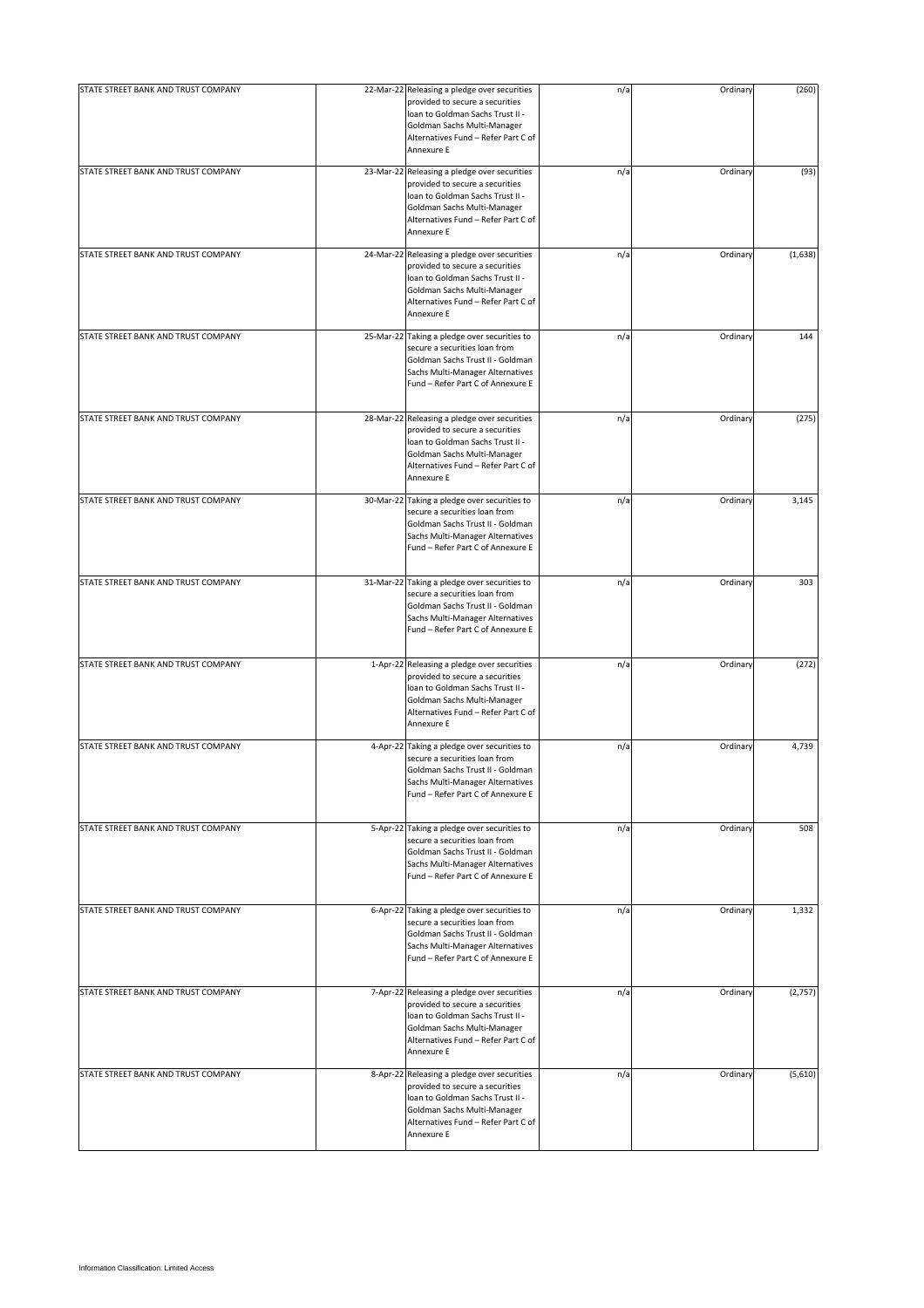| STATE STREET BANK AND TRUST COMPANY | 11-Apr-22 Releasing a pledge over securities<br>provided to secure a securities<br>Ioan to Goldman Sachs Trust II -<br>Goldman Sachs Multi-Manager<br>Alternatives Fund - Refer Part C of<br>Annexure E | n/a | Ordinary | (1, 367)   |
|-------------------------------------|---------------------------------------------------------------------------------------------------------------------------------------------------------------------------------------------------------|-----|----------|------------|
| STATE STREET BANK AND TRUST COMPANY | 12-Apr-22 Releasing a pledge over securities<br>provided to secure a securities<br>Ioan to Goldman Sachs Trust II -<br>Goldman Sachs Multi-Manager<br>Alternatives Fund - Refer Part C of<br>Annexure E | n/a | Ordinary | (670)      |
| STATE STREET BANK AND TRUST COMPANY | 13-Apr-22 Releasing a pledge over securities<br>provided to secure a securities<br>Ioan to Goldman Sachs Trust II -<br>Goldman Sachs Multi-Manager<br>Alternatives Fund - Refer Part C of<br>Annexure E | n/a | Ordinary | (228)      |
| STATE STREET BANK AND TRUST COMPANY | 14-Apr-22 Releasing a pledge over securities<br>provided to secure a securities<br>Ioan to Goldman Sachs Trust II -<br>Goldman Sachs Multi-Manager<br>Alternatives Fund - Refer Part C of<br>Annexure E | n/a | Ordinary | (717)      |
| STATE STREET BANK AND TRUST COMPANY | 18-Apr-22 Releasing a pledge over securities<br>provided to secure a securities<br>Ioan to Goldman Sachs Trust II -<br>Goldman Sachs Multi-Manager<br>Alternatives Fund - Refer Part C of<br>Annexure E | n/a | Ordinary | (296)      |
| STATE STREET BANK AND TRUST COMPANY | 19-Apr-22 Releasing a pledge over securities<br>provided to secure a securities<br>loan to Goldman Sachs Trust II -<br>Goldman Sachs Multi-Manager<br>Alternatives Fund - Refer Part C of<br>Annexure E | n/a | Ordinary | (8,685)    |
| STATE STREET BANK AND TRUST COMPANY | 21-Feb-22 Transfer of title of securities to<br>secure a securities loan from THE<br>CREDIT SUISSE GROUP - Refer Part<br><b>B</b> of Annexure D                                                         | n/a | Ordinary | 325,001    |
| STATE STREET BANK AND TRUST COMPANY | 17-May-22 Return of securities provided to<br>secure a securities loan to THE<br>CREDIT SUISSE GROUP - Refer Part<br><b>B</b> of Annexure D                                                             | n/a | Ordinary | (311, 136) |
| STATE STREET BANK AND TRUST COMPANY | 18-May-22 Transfer of title of securities to<br>secure a securities loan from THE<br>CREDIT SUISSE GROUP - Refer Part<br><b>B</b> of Annexure D                                                         | n/a | Ordinary | 330        |
| STATE STREET BANK AND TRUST COMPANY | 14-Feb-22 Transfer of title of securities to<br>secure a securities loan from THE<br>MACQUARIE GROUP - Refer Part B<br>of Annexure D                                                                    | n/a | Ordinary | 22,073     |
| STATE STREET BANK AND TRUST COMPANY | 15-Feb-22 Transfer of title of securities to<br>secure a securities loan from THE<br>MACQUARIE GROUP - Refer Part B<br>of Annexure D                                                                    | n/a | Ordinary | 213        |
| STATE STREET BANK AND TRUST COMPANY | 16-Feb-22 Return of securities provided to<br>secure a securities loan to THE<br>MACQUARIE GROUP - Refer Part B<br>of Annexure D                                                                        | n/a | Ordinary | (4,933)    |
| STATE STREET BANK AND TRUST COMPANY | 17-Feb-22 Return of securities provided to<br>secure a securities loan to THE<br>MACQUARIE GROUP - Refer Part B<br>of Annexure D                                                                        | n/a | Ordinary | (155)      |
|                                     |                                                                                                                                                                                                         |     |          |            |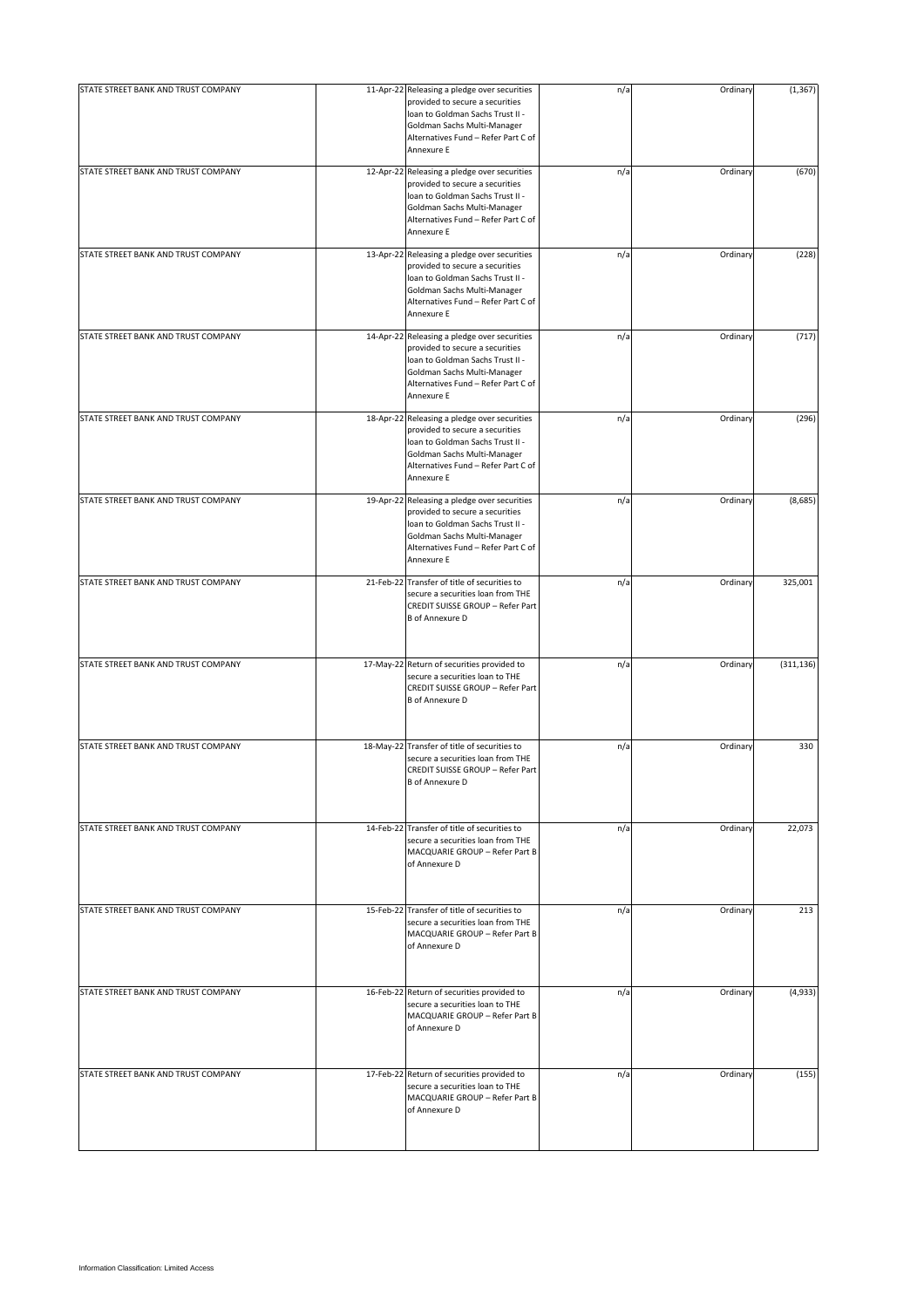| STATE STREET BANK AND TRUST COMPANY | 18-Feb-22 Transfer of title of securities to<br>secure a securities loan from THE<br>MACQUARIE GROUP - Refer Part B<br>of Annexure D          | n/a | Ordinary | 1,148       |
|-------------------------------------|-----------------------------------------------------------------------------------------------------------------------------------------------|-----|----------|-------------|
| STATE STREET BANK AND TRUST COMPANY | 21-Feb-22 Return of securities provided to<br>secure a securities loan to THE<br>MACQUARIE GROUP - Refer Part B<br>of Annexure D              | n/a | Ordinary | (724)       |
| STATE STREET BANK AND TRUST COMPANY | 22-Feb-22 Transfer of title of securities to<br>secure a securities loan from THE<br>MACQUARIE GROUP - Refer Part B<br>of Annexure D          | n/a | Ordinary | 150         |
| STATE STREET BANK AND TRUST COMPANY | 23-Feb-22 Return of securities provided to<br>secure a securities loan to THE<br>MACQUARIE GROUP - Refer Part B<br>of Annexure D              | n/a | Ordinary | (232)       |
| STATE STREET BANK AND TRUST COMPANY | 24-Feb-22 Return of securities provided to<br>secure a securities loan to THE<br>MACQUARIE GROUP - Refer Part B<br>of Annexure D              | n/a | Ordinary | (3,766)     |
| STATE STREET BANK AND TRUST COMPANY | 25-Feb-22 Transfer of title of securities to<br>secure a securities loan from THE<br>MACQUARIE GROUP - Refer Part B<br>of Annexure D          | n/a | Ordinary | 244         |
| STATE STREET BANK AND TRUST COMPANY | 28-Feb-22 Transfer of title of securities to<br>secure a securities loan from THE<br>MACQUARIE GROUP - Refer Part B<br>of Annexure D          | n/a | Ordinary | 419         |
| STATE STREET BANK AND TRUST COMPANY | 1-Mar-22 Return of securities provided to<br>secure a securities loan to THE<br>MACQUARIE GROUP - Refer Part B<br>of Annexure D               | n/a | Ordinary | (100)       |
| STATE STREET BANK AND TRUST COMPANY | 2-Mar-22 Transfer of title of securities to<br>secure a securities loan from THE<br>MACQUARIE GROUP - Refer Part B<br>of Annexure D           | n/a | Ordinary | 247         |
| STATE STREET BANK AND TRUST COMPANY | 22-Mar-22 Transfer of title of securities to<br>secure a securities loan from THE<br>MACQUARIE GROUP - Refer Part B<br>of Annexure D          | n/a | Ordinary | 1,785,417   |
| STATE STREET BANK AND TRUST COMPANY | 24-Mar-22 Return of securities provided to<br>secure a securities loan to THE<br>MACQUARIE GROUP - Refer Part B<br>of Annexure D              | n/a | Ordinary | (1,800,000) |
| STATE STREET BANK AND TRUST COMPANY | 17-May-22 Transfer of title of securities to<br>secure a securities loan from UBS<br>SECURITIES AUSTRALIA LTD - Refer<br>Part B of Annexure D | n/a | Ordinary | 1,326,828   |
| STATE STREET BANK AND TRUST COMPANY | 18-May-22 Return of securities provided to<br>secure a securities loan to UBS<br>SECURITIES AUSTRALIA LTD - Refer<br>Part B of Annexure D     | n/a | Ordinary | (1,326,828) |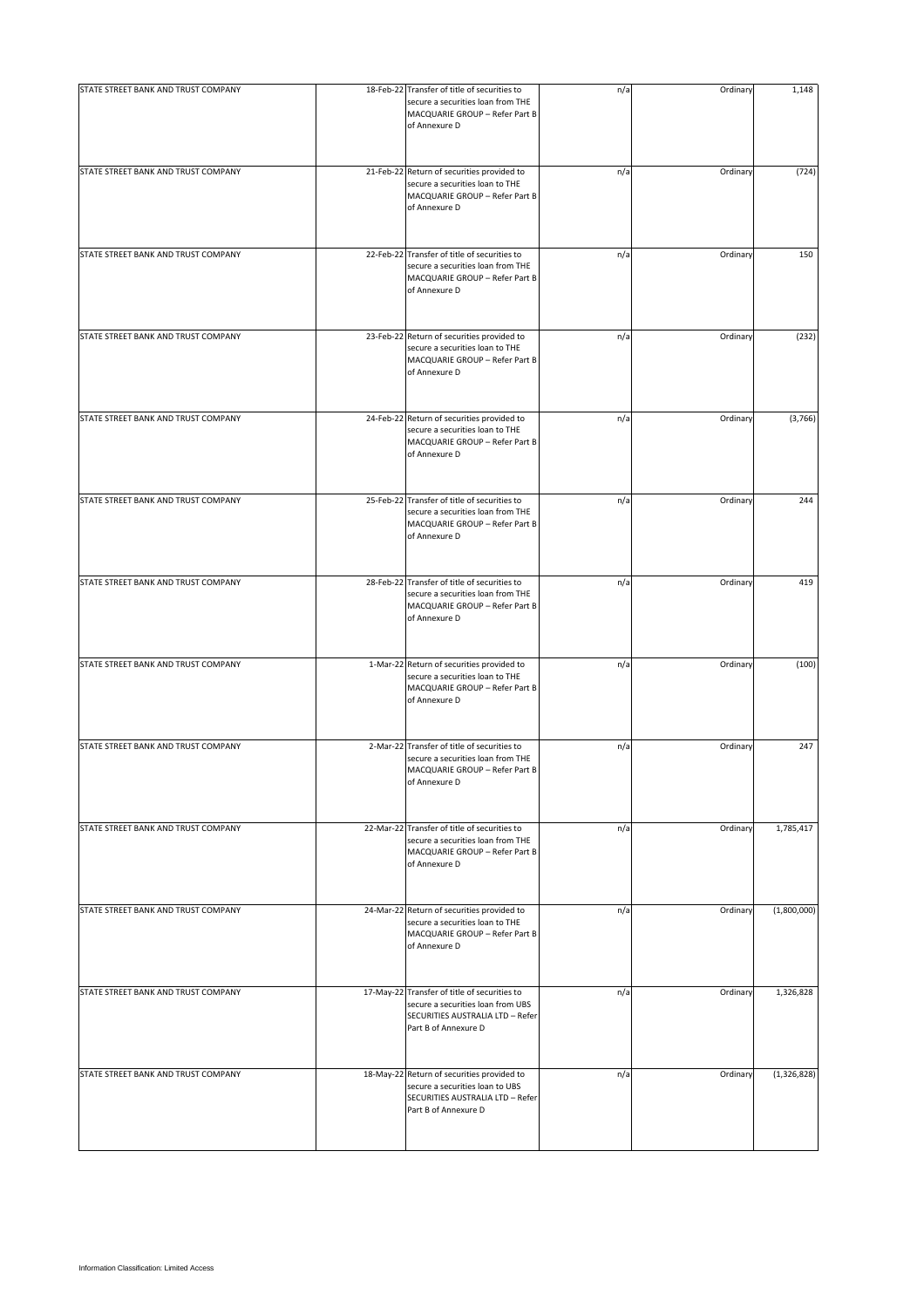| STATE STREET BANK AND TRUST COMPANY | 21-Feb-22 Transfer of title of securities to<br>secure a securities loan from THE<br>CREDIT SUISSE GROUP - Refer Part<br><b>B</b> of Annexure D | n/a | Ordinary | 80       |
|-------------------------------------|-------------------------------------------------------------------------------------------------------------------------------------------------|-----|----------|----------|
| STATE STREET BANK AND TRUST COMPANY | 17-May-22 Transfer of title of securities to<br>secure a securities loan from THE<br>CREDIT SUISSE GROUP - Refer Part<br><b>B</b> of Annexure D | n/a | Ordinary | 1,939    |
| STATE STREET BANK AND TRUST COMPANY | 18-May-22 Return of securities provided to<br>secure a securities loan to THE<br>CREDIT SUISSE GROUP - Refer Part<br><b>B</b> of Annexure D     | n/a | Ordinary | (52)     |
| STATE STREET BANK AND TRUST COMPANY | 14-Feb-22 Transfer of title of securities to<br>secure a securities loan from THE<br>MACQUARIE GROUP - Refer Part B<br>of Annexure D            | n/a | Ordinary | 8,727    |
| STATE STREET BANK AND TRUST COMPANY | 15-Feb-22 Transfer of title of securities to<br>secure a securities loan from THE<br>MACQUARIE GROUP - Refer Part B<br>of Annexure D            | n/a | Ordinary | 123      |
| STATE STREET BANK AND TRUST COMPANY | 16-Feb-22 Transfer of title of securities to<br>secure a securities loan from THE<br>MACQUARIE GROUP - Refer Part B<br>of Annexure D            | n/a | Ordinary | 12,482   |
| STATE STREET BANK AND TRUST COMPANY | 17-Feb-22 Return of securities provided to<br>secure a securities loan to THE<br>MACQUARIE GROUP - Refer Part B<br>of Annexure D                | n/a | Ordinary | (1,884)  |
| STATE STREET BANK AND TRUST COMPANY | 18-Feb-22 Transfer of title of securities to<br>secure a securities loan from THE<br>MACQUARIE GROUP - Refer Part B<br>of Annexure D            | n/a | Ordinary | 1,127    |
| STATE STREET BANK AND TRUST COMPANY | 21-Feb-22 Transfer of title of securities to<br>secure a securities loan from THE<br>MACQUARIE GROUP - Refer Part B<br>of Annexure D            | n/a | Ordinary | 521      |
| STATE STREET BANK AND TRUST COMPANY | 22-Feb-22 Return of securities provided to<br>secure a securities loan to THE<br>MACQUARIE GROUP - Refer Part B<br>of Annexure D                | n/a | Ordinary | (3, 432) |
| STATE STREET BANK AND TRUST COMPANY | 23-Feb-22 Transfer of title of securities to<br>secure a securities loan from THE<br>MACQUARIE GROUP - Refer Part B<br>of Annexure D            | n/a | Ordinary | 3,200    |
| STATE STREET BANK AND TRUST COMPANY | 24-Feb-22 Transfer of title of securities to<br>secure a securities loan from THE<br>MACQUARIE GROUP - Refer Part B<br>of Annexure D            | n/a | Ordinary | 16,026   |
| STATE STREET BANK AND TRUST COMPANY | 25-Feb-22 Return of securities provided to<br>secure a securities loan to THE<br>MACQUARIE GROUP - Refer Part B<br>of Annexure D                | n/a | Ordinary | (3,947)  |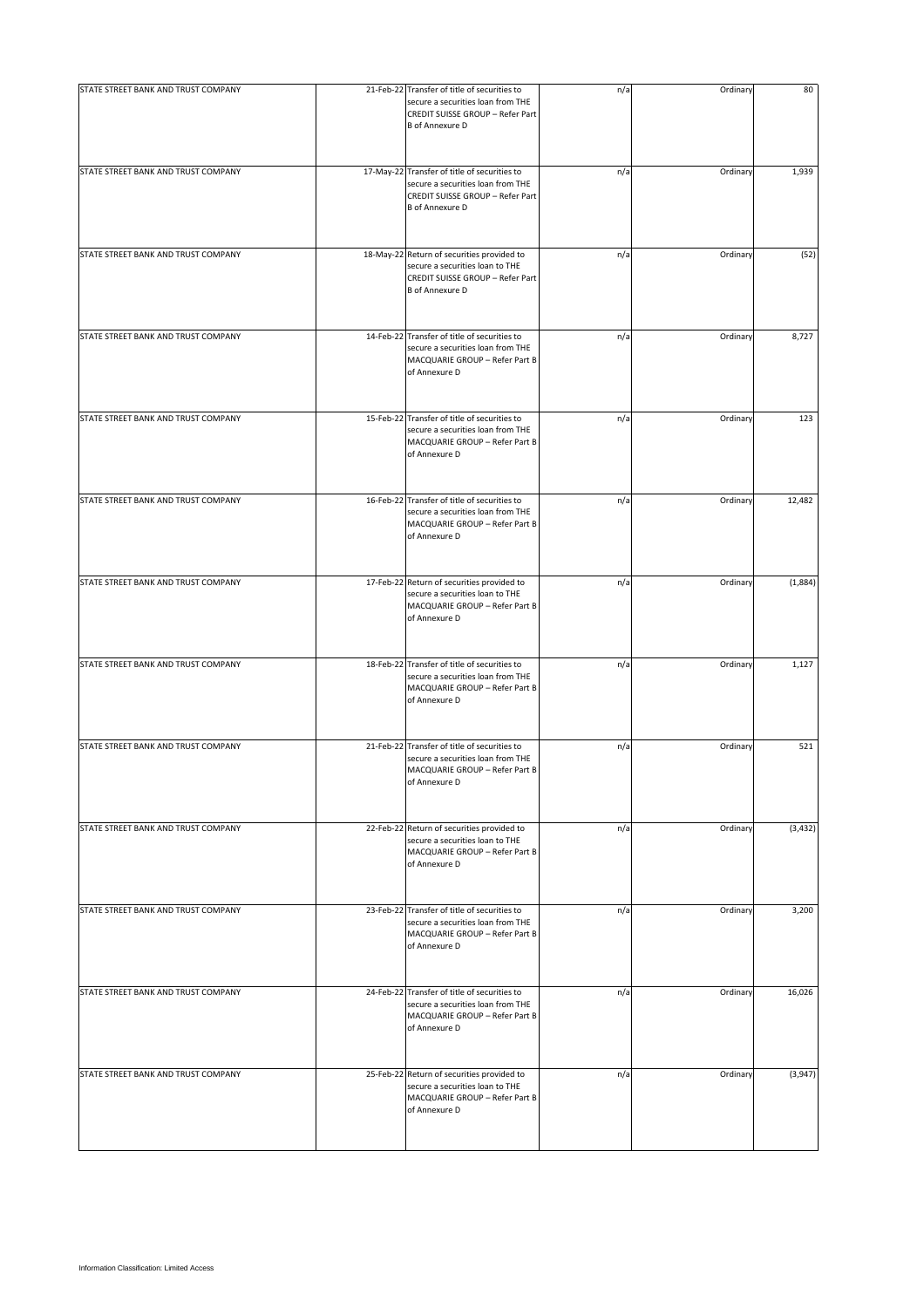| STATE STREET BANK AND TRUST COMPANY | 28-Feb-22 Transfer of title of securities to<br>secure a securities loan from THE<br>MACQUARIE GROUP - Refer Part B<br>of Annexure D            | n/a | Ordinary | 545       |
|-------------------------------------|-------------------------------------------------------------------------------------------------------------------------------------------------|-----|----------|-----------|
| STATE STREET BANK AND TRUST COMPANY | 1-Mar-22 Return of securities provided to<br>secure a securities loan to THE<br>MACQUARIE GROUP - Refer Part B<br>of Annexure D                 | n/a | Ordinary | (815)     |
| STATE STREET BANK AND TRUST COMPANY | 2-Mar-22 Return of securities provided to<br>secure a securities loan to THE<br>MACQUARIE GROUP - Refer Part B<br>of Annexure D                 | n/a | Ordinary | (3, 270)  |
| STATE STREET BANK AND TRUST COMPANY | 3-Mar-22 Return of securities provided to<br>secure a securities loan to THE<br>MACQUARIE GROUP - Refer Part B<br>of Annexure D                 | n/a | Ordinary | (29, 402) |
| STATE STREET BANK AND TRUST COMPANY | 21-Feb-22 Transfer of title of securities to<br>secure a securities loan from THE<br>CREDIT SUISSE GROUP - Refer Part<br><b>B</b> of Annexure D | n/a | Ordinary | 45,919    |
| STATE STREET BANK AND TRUST COMPANY | 17-May-22 Return of securities provided to<br>secure a securities loan to THE<br>CREDIT SUISSE GROUP - Refer Part<br><b>B</b> of Annexure D     | n/a | Ordinary | (36, 403) |
| STATE STREET BANK AND TRUST COMPANY | 18-May-22 Return of securities provided to<br>secure a securities loan to THE<br>CREDIT SUISSE GROUP - Refer Part<br><b>B</b> of Annexure D     | n/a | Ordinary | (277)     |
| STATE STREET BANK AND TRUST COMPANY | 14-Feb-22 Transfer of title of securities to<br>secure a securities loan from THE<br>MACQUARIE GROUP - Refer Part B<br>of Annexure D            | n/a | Ordinary | 219,200   |
| STATE STREET BANK AND TRUST COMPANY | 15-Feb-22 Return of securities provided to<br>secure a securities loan to THE<br>MACQUARIE GROUP - Refer Part B<br>of Annexure D                | n/a | Ordinary | (336)     |
| STATE STREET BANK AND TRUST COMPANY | 16-Feb-22 Return of securities provided to<br>secure a securities loan to THE<br>MACQUARIE GROUP - Refer Part B<br>of Annexure D                | n/a | Ordinary | (7, 548)  |
| STATE STREET BANK AND TRUST COMPANY | 17-Feb-22 Transfer of title of securities to<br>secure a securities loan from THE<br>MACQUARIE GROUP - Refer Part B<br>of Annexure D            | n/a | Ordinary | 2,039     |
| STATE STREET BANK AND TRUST COMPANY | 18-Feb-22 Return of securities provided to<br>secure a securities loan to THE<br>MACQUARIE GROUP - Refer Part B<br>of Annexure D                | n/a | Ordinary | (2, 275)  |
| STATE STREET BANK AND TRUST COMPANY | 21-Feb-22 Transfer of title of securities to<br>secure a securities loan from THE<br>MACQUARIE GROUP - Refer Part B<br>of Annexure D            | n/a | Ordinary | 202       |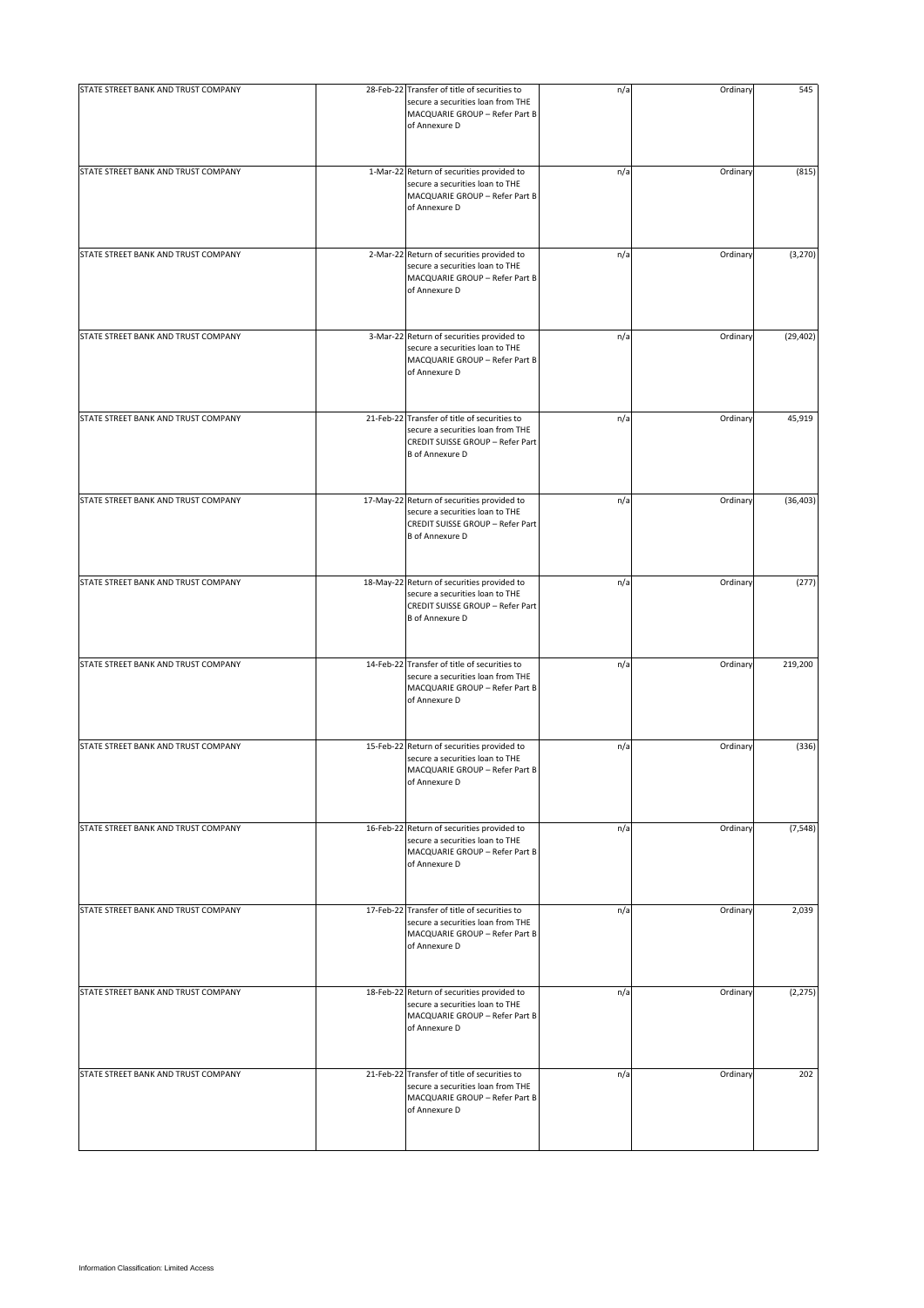| STATE STREET BANK AND TRUST COMPANY | 22-Feb-22 Transfer of title of securities to<br>secure a securities loan from THE<br>MACQUARIE GROUP - Refer Part B<br>of Annexure D          | n/a | Ordinary | 3,283      |
|-------------------------------------|-----------------------------------------------------------------------------------------------------------------------------------------------|-----|----------|------------|
| STATE STREET BANK AND TRUST COMPANY | 23-Feb-22 Return of securities provided to<br>secure a securities loan to THE<br>MACQUARIE GROUP - Refer Part B<br>of Annexure D              | n/a | Ordinary | (2,967)    |
| STATE STREET BANK AND TRUST COMPANY | 24-Feb-22 Return of securities provided to<br>secure a securities loan to THE<br>MACQUARIE GROUP - Refer Part B<br>of Annexure D              | n/a | Ordinary | (12, 260)  |
| STATE STREET BANK AND TRUST COMPANY | 25-Feb-22 Transfer of title of securities to<br>secure a securities loan from THE<br>MACQUARIE GROUP - Refer Part B<br>of Annexure D          | n/a | Ordinary | 3,703      |
| STATE STREET BANK AND TRUST COMPANY | 28-Feb-22 Return of securities provided to<br>secure a securities loan to THE<br>MACQUARIE GROUP - Refer Part B<br>of Annexure D              | n/a | Ordinary | (964)      |
| STATE STREET BANK AND TRUST COMPANY | 1-Mar-22 Transfer of title of securities to<br>secure a securities loan from THE<br>MACQUARIE GROUP - Refer Part B<br>of Annexure D           | n/a | Ordinary | 915        |
| STATE STREET BANK AND TRUST COMPANY | 2-Mar-22 Transfer of title of securities to<br>secure a securities loan from THE<br>MACQUARIE GROUP - Refer Part B<br>of Annexure D           | n/a | Ordinary | 3,022      |
| STATE STREET BANK AND TRUST COMPANY | 3-Mar-22 Return of securities provided to<br>secure a securities loan to THE<br>MACQUARIE GROUP - Refer Part B<br>of Annexure D               | n/a | Ordinary | (206, 015) |
| STATE STREET BANK AND TRUST COMPANY | 17-May-22 Transfer of title of securities to<br>secure a securities loan from UBS<br>SECURITIES AUSTRALIA LTD - Refer<br>Part B of Annexure D | n/a | Ordinary | 581,172    |
| STATE STREET BANK AND TRUST COMPANY | 18-May-22 Return of securities provided to<br>secure a securities loan to UBS<br>SECURITIES AUSTRALIA LTD - Refer<br>Part B of Annexure D     | n/a | Ordinary | (581, 172) |
| STATE STREET BANK AND TRUST COMPANY | 28-Mar-22 Transfer of title of securities to<br>secure a securities loan from THE<br>ING GROUP - Refer Part B of<br>Annexure D                | n/a | Ordinary | 1,916      |
| STATE STREET BANK AND TRUST COMPANY | 29-Mar-22 Transfer of title of securities to<br>secure a securities loan from THE<br>ING GROUP - Refer Part B of<br>Annexure D                | n/a | Ordinary | 19,795     |
| STATE STREET BANK AND TRUST COMPANY | 30-Mar-22 Return of securities provided to<br>secure a securities loan to THE ING<br>GROUP - Refer Part B of Annexure<br>D                    | n/a | Ordinary | (18, 943)  |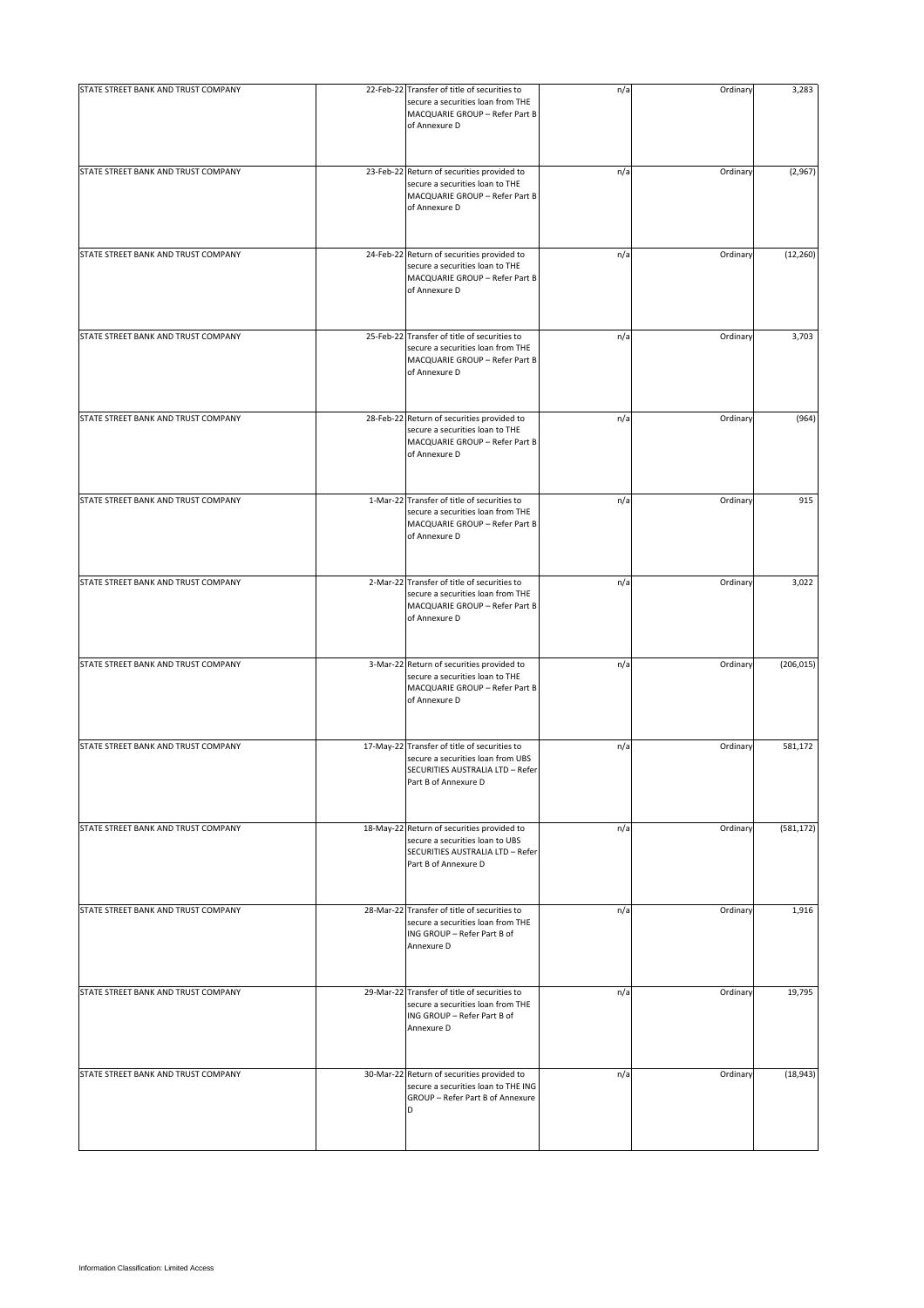| STATE STREET BANK AND TRUST COMPANY | 31-Mar-22 Return of securities provided to<br>secure a securities loan to THE ING<br>GROUP - Refer Part B of Annexure<br>D     | n/a | Ordinary | (5)   |
|-------------------------------------|--------------------------------------------------------------------------------------------------------------------------------|-----|----------|-------|
| STATE STREET BANK AND TRUST COMPANY | 1-Apr-22 Return of securities provided to<br>secure a securities loan to THE ING<br>GROUP - Refer Part B of Annexure<br>D      | n/a | Ordinary | (115) |
| STATE STREET BANK AND TRUST COMPANY | 4-Apr-22 Return of securities provided to<br>secure a securities loan to THE ING<br>GROUP - Refer Part B of Annexure<br>D      | n/a | Ordinary | (166) |
| STATE STREET BANK AND TRUST COMPANY | 5-Apr-22 Return of securities provided to<br>secure a securities loan to THE ING<br>GROUP - Refer Part B of Annexure<br>D      | n/a | Ordinary | (341) |
| STATE STREET BANK AND TRUST COMPANY | 6-Apr-22 Return of securities provided to<br>secure a securities loan to THE ING<br>GROUP - Refer Part B of Annexure<br>D      | n/a | Ordinary | (165) |
| STATE STREET BANK AND TRUST COMPANY | 7-Apr-22 Return of securities provided to<br>secure a securities loan to THE ING<br>GROUP - Refer Part B of Annexure<br>D      | n/a | Ordinary | (3)   |
| STATE STREET BANK AND TRUST COMPANY | 8-Apr-22 Return of securities provided to<br>secure a securities loan to THE ING<br>GROUP - Refer Part B of Annexure<br>D      | n/a | Ordinary | (248) |
| STATE STREET BANK AND TRUST COMPANY | 11-Apr-22 Return of securities provided to<br>secure a securities loan to THE ING<br>GROUP - Refer Part B of Annexure<br>D     | n/a | Ordinary | (293) |
| STATE STREET BANK AND TRUST COMPANY | 12-Apr-22 Transfer of title of securities to<br>secure a securities loan from THE<br>ING GROUP - Refer Part B of<br>Annexure D | n/a | Ordinary | 3     |
| STATE STREET BANK AND TRUST COMPANY | 13-Apr-22 Transfer of title of securities to<br>secure a securities loan from THE<br>ING GROUP - Refer Part B of<br>Annexure D | n/a | Ordinary | 663   |
| STATE STREET BANK AND TRUST COMPANY | 14-Apr-22 Return of securities provided to<br>secure a securities loan to THE ING<br>GROUP - Refer Part B of Annexure<br>D     | n/a | Ordinary | (1)   |
| STATE STREET BANK AND TRUST COMPANY | 15-Apr-22 Transfer of title of securities to<br>secure a securities loan from THE<br>ING GROUP - Refer Part B of<br>Annexure D | n/a | Ordinary | 8     |
| STATE STREET BANK AND TRUST COMPANY | 18-Apr-22 Return of securities provided to<br>secure a securities loan to THE ING<br>GROUP - Refer Part B of Annexure<br>D     | n/a | Ordinary | (87)  |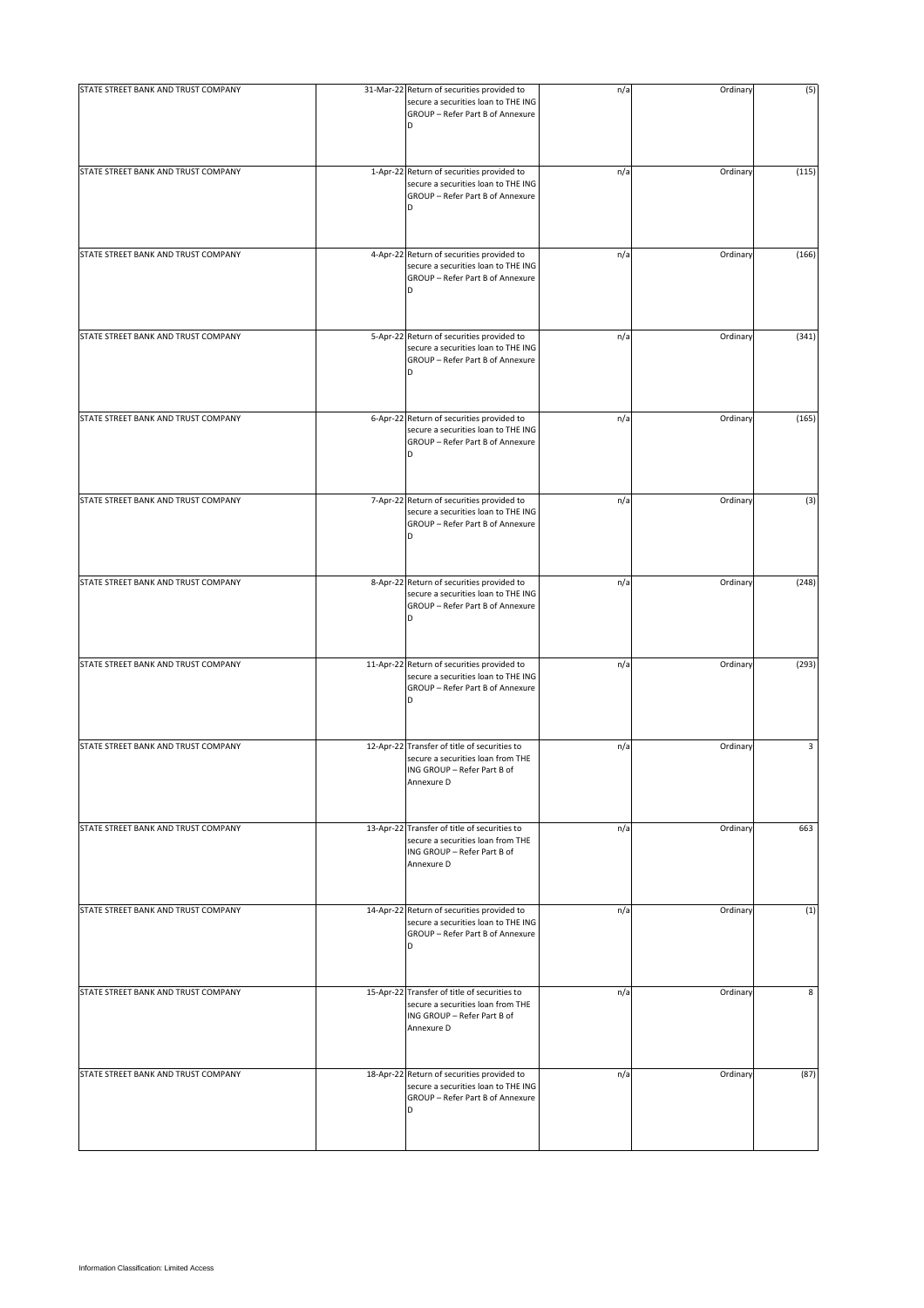| STATE STREET BANK AND TRUST COMPANY | 19-Apr-22 Return of securities provided to<br>secure a securities loan to THE ING                                              | n/a | Ordinary | (304)        |
|-------------------------------------|--------------------------------------------------------------------------------------------------------------------------------|-----|----------|--------------|
|                                     | GROUP - Refer Part B of Annexure<br>D                                                                                          |     |          |              |
| STATE STREET BANK AND TRUST COMPANY | 20-Apr-22 Transfer of title of securities to<br>secure a securities loan from THE<br>ING GROUP - Refer Part B of<br>Annexure D | n/a | Ordinary | 2,313        |
| STATE STREET BANK AND TRUST COMPANY | 21-Apr-22 Return of securities provided to<br>secure a securities loan to THE ING<br>GROUP - Refer Part B of Annexure<br>D     | n/a | Ordinary | (2, 347)     |
| STATE STREET BANK AND TRUST COMPANY | 22-Apr-22 Transfer of title of securities to<br>secure a securities loan from THE<br>ING GROUP - Refer Part B of<br>Annexure D | n/a | Ordinary | 4            |
| STATE STREET BANK AND TRUST COMPANY | 25-Apr-22 Return of securities provided to<br>secure a securities loan to THE ING<br>GROUP - Refer Part B of Annexure<br>D     | n/a | Ordinary | (206)        |
| STATE STREET BANK AND TRUST COMPANY | 26-Apr-22 Return of securities provided to<br>secure a securities loan to THE ING<br>GROUP - Refer Part B of Annexure<br>D     | n/a | Ordinary | (1, 477)     |
| STATE STREET BANK AND TRUST COMPANY | 9-May-22 Transfer of title of securities to<br>secure a securities loan from THE<br>RBC GROUP - Refer Part B of<br>Annexure D  | n/a | Ordinary | $\mathbf{1}$ |
| STATE STREET BANK AND TRUST COMPANY | 10-May-22 Return of securities provided to<br>secure a securities loan to THE RBC<br>GROUP - Refer Part B of Annexure<br>D     | n/a | Ordinary | (1)          |
| STATE STREET BANK AND TRUST COMPANY | 10-Mar-22 Transfer of title of securities to<br>secure a securities loan from THE<br>UBS GROUP - Refer Part B of<br>Annexure D | n/a | Ordinary | 86,211       |
| STATE STREET BANK AND TRUST COMPANY | 11-Mar-22 Return of securities provided to<br>secure a securities loan to THE UBS<br>GROUP - Refer Part B of Annexure<br>D     | n/a | Ordinary | (5, 572)     |
| STATE STREET BANK AND TRUST COMPANY | 14-Mar-22 Transfer of title of securities to<br>secure a securities loan from THE<br>UBS GROUP - Refer Part B of<br>Annexure D | n/a | Ordinary | 113          |
| STATE STREET BANK AND TRUST COMPANY | 15-Mar-22 Transfer of title of securities to<br>secure a securities loan from THE<br>UBS GROUP - Refer Part B of<br>Annexure D | n/a | Ordinary | 2,570        |
| STATE STREET BANK AND TRUST COMPANY | 16-Mar-22 Return of securities provided to<br>secure a securities loan to THE UBS<br>GROUP - Refer Part B of Annexure<br>D     | n/a | Ordinary | (17, 429)    |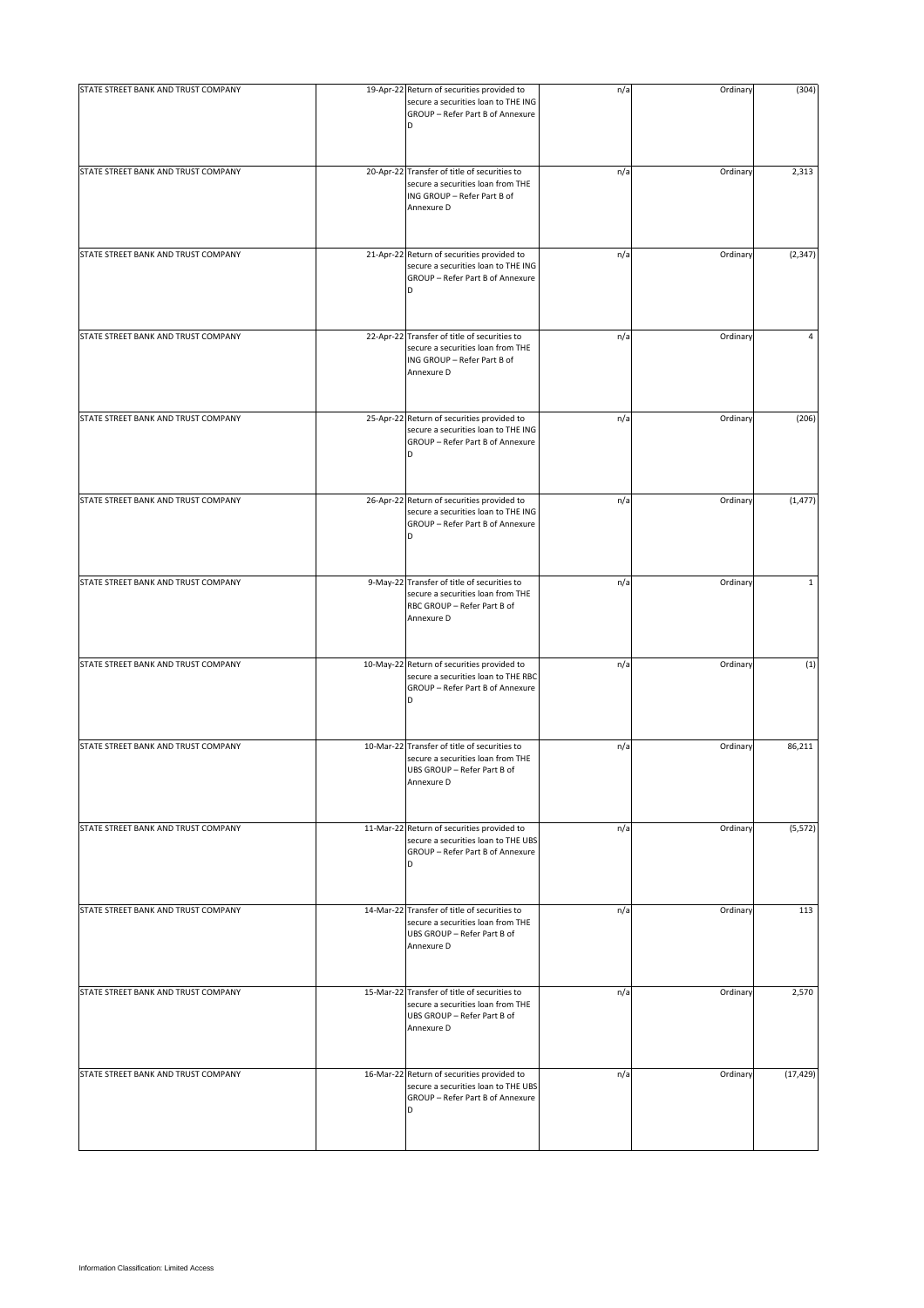| STATE STREET BANK AND TRUST COMPANY | 17-Mar-22 Return of securities provided to<br>secure a securities loan to THE UBS<br>GROUP - Refer Part B of Annexure                           | n/a | Ordinary | (11, 313) |
|-------------------------------------|-------------------------------------------------------------------------------------------------------------------------------------------------|-----|----------|-----------|
| STATE STREET BANK AND TRUST COMPANY | 18-Mar-22 Transfer of title of securities to<br>secure a securities loan from THE<br>UBS GROUP - Refer Part B of<br>Annexure D                  | n/a | Ordinary | 9,495     |
| STATE STREET BANK AND TRUST COMPANY | 10-May-22 Return of securities provided to<br>secure a securities loan to THE UBS<br>GROUP - Refer Part B of Annexure<br>D                      | n/a | Ordinary | (21, 667) |
| STATE STREET BANK AND TRUST COMPANY | 11-May-22 Return of securities provided to<br>secure a securities loan to THE UBS<br>GROUP - Refer Part B of Annexure<br>D                      | n/a | Ordinary | (223)     |
| STATE STREET BANK AND TRUST COMPANY | 12-May-22 Return of securities provided to<br>secure a securities loan to THE UBS<br>GROUP - Refer Part B of Annexure<br>D                      | n/a | Ordinary | (273)     |
| STATE STREET BANK AND TRUST COMPANY | 18-May-22 Return of securities provided to<br>secure a securities loan to THE UBS<br>GROUP - Refer Part B of Annexure                           | n/a | Ordinary | (41, 911) |
| STATE STREET BANK AND TRUST COMPANY | 29-Apr-22 Transfer of title of securities to<br>secure a securities loan from THE<br>CREDIT SUISSE GROUP - Refer Part<br><b>B</b> of Annexure D | n/a | Ordinary | 1,384     |
| STATE STREET BANK AND TRUST COMPANY | 2-May-22 Return of securities provided to<br>secure a securities loan to THE<br>CREDIT SUISSE GROUP - Refer Part<br><b>B</b> of Annexure D      | n/a | Ordinary | (266)     |
| STATE STREET BANK AND TRUST COMPANY | 3-May-22 Return of securities provided to<br>secure a securities loan to THE<br>CREDIT SUISSE GROUP - Refer Part<br><b>B</b> of Annexure D      | n/a | Ordinary | (77)      |
| STATE STREET BANK AND TRUST COMPANY | 4-May-22 Transfer of title of securities to<br>secure a securities loan from THE<br>CREDIT SUISSE GROUP - Refer Part<br><b>B</b> of Annexure D  | n/a | Ordinary | 115       |
| STATE STREET BANK AND TRUST COMPANY | 5-May-22 Transfer of title of securities to<br>secure a securities loan from THE<br>CREDIT SUISSE GROUP - Refer Part<br><b>B</b> of Annexure D  | n/a | Ordinary | 353       |
| STATE STREET BANK AND TRUST COMPANY | 6-May-22 Return of securities provided to<br>secure a securities loan to THE<br>CREDIT SUISSE GROUP - Refer Part<br><b>B</b> of Annexure D      | n/a | Ordinary | (465)     |
| STATE STREET BANK AND TRUST COMPANY | 9-May-22 Transfer of title of securities to<br>secure a securities loan from THE<br>CREDIT SUISSE GROUP - Refer Part<br><b>B</b> of Annexure D  | n/a | Ordinary | 37        |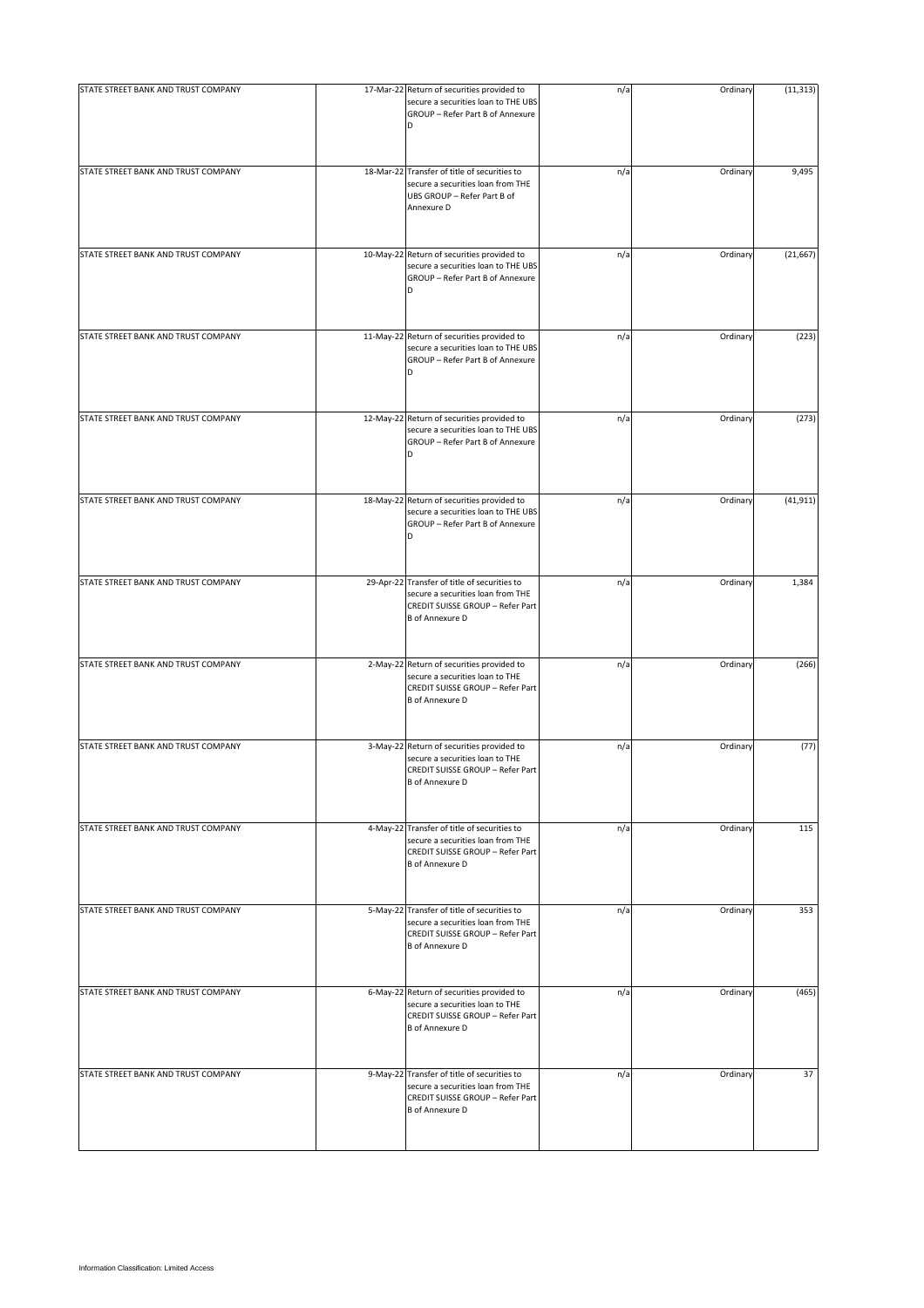| STATE STREET BANK AND TRUST COMPANY | 10-May-22 Transfer of title of securities to<br>secure a securities loan from THE<br>CREDIT SUISSE GROUP - Refer Part<br><b>B</b> of Annexure D | n/a | Ordinary | 247       |
|-------------------------------------|-------------------------------------------------------------------------------------------------------------------------------------------------|-----|----------|-----------|
| STATE STREET BANK AND TRUST COMPANY | 11-May-22 Return of securities provided to<br>secure a securities loan to THE<br>CREDIT SUISSE GROUP - Refer Part<br><b>B</b> of Annexure D     | n/a | Ordinary | (1, 328)  |
| STATE STREET BANK AND TRUST COMPANY | 21-Mar-22 Transfer of title of securities to<br>secure a securities loan from THE<br>ING GROUP - Refer Part B of<br>Annexure D                  | n/a | Ordinary | 25,872    |
| STATE STREET BANK AND TRUST COMPANY | 23-Mar-22 Return of securities provided to<br>secure a securities loan to THE ING<br>GROUP - Refer Part B of Annexure<br>D                      | n/a | Ordinary | (18, 318) |
| STATE STREET BANK AND TRUST COMPANY | 24-Mar-22 Return of securities provided to<br>secure a securities loan to THE ING<br>GROUP - Refer Part B of Annexure<br>D                      | n/a | Ordinary | (2, 465)  |
| STATE STREET BANK AND TRUST COMPANY | 25-Mar-22 Transfer of title of securities to<br>secure a securities loan from THE<br>ING GROUP - Refer Part B of<br>Annexure D                  | n/a | Ordinary | 22,382    |
| STATE STREET BANK AND TRUST COMPANY | 28-Mar-22 Return of securities provided to<br>secure a securities loan to THE ING<br>GROUP - Refer Part B of Annexure<br>D                      | n/a | Ordinary | (10, 229) |
| STATE STREET BANK AND TRUST COMPANY | 29-Mar-22 Transfer of title of securities to<br>secure a securities loan from THE<br>ING GROUP - Refer Part B of<br>Annexure D                  | n/a | Ordinary | 13,528    |
| STATE STREET BANK AND TRUST COMPANY | 30-Mar-22 Return of securities provided to<br>secure a securities loan to THE ING<br>GROUP - Refer Part B of Annexure<br>D                      | n/a | Ordinary | (26, 848) |
| STATE STREET BANK AND TRUST COMPANY | 31-Mar-22 Return of securities provided to<br>secure a securities loan to THE ING<br>GROUP - Refer Part B of Annexure<br>D                      | n/a | Ordinary | (6)       |
| STATE STREET BANK AND TRUST COMPANY | 1-Apr-22 Return of securities provided to<br>secure a securities loan to THE ING<br>GROUP - Refer Part B of Annexure<br>D                       | n/a | Ordinary | (163)     |
| STATE STREET BANK AND TRUST COMPANY | 4-Apr-22 Return of securities provided to<br>secure a securities loan to THE ING<br>GROUP - Refer Part B of Annexure<br>D                       | n/a | Ordinary | (236)     |
| STATE STREET BANK AND TRUST COMPANY | 5-Apr-22 Return of securities provided to<br>secure a securities loan to THE ING<br>GROUP - Refer Part B of Annexure<br>D                       | n/a | Ordinary | (484)     |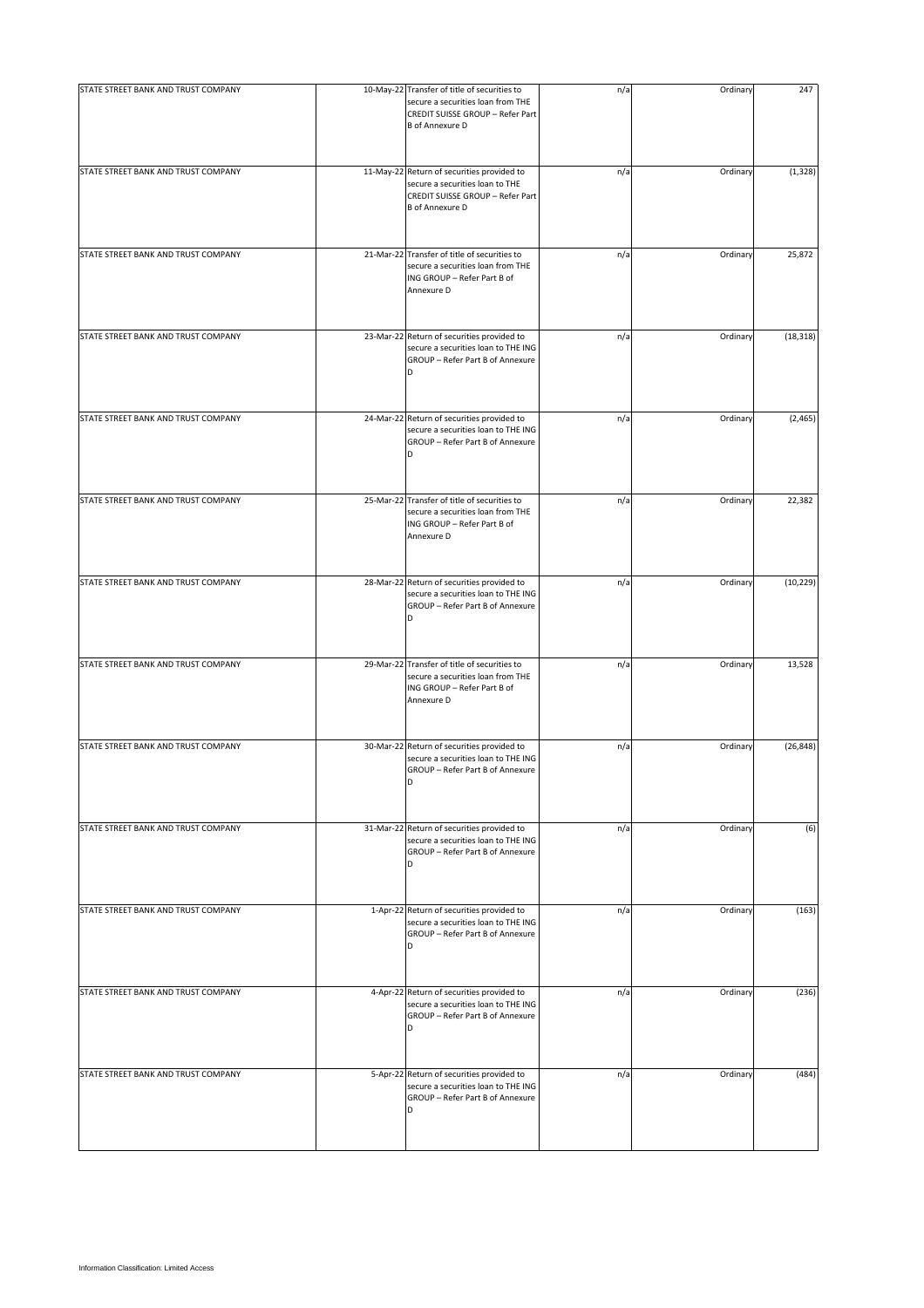| STATE STREET BANK AND TRUST COMPANY | 6-Apr-22 Return of securities provided to<br>secure a securities loan to THE ING<br>GROUP - Refer Part B of Annexure<br>D      | n/a | Ordinary | (234)    |
|-------------------------------------|--------------------------------------------------------------------------------------------------------------------------------|-----|----------|----------|
| STATE STREET BANK AND TRUST COMPANY | 7-Apr-22 Return of securities provided to<br>secure a securities loan to THE ING<br>GROUP - Refer Part B of Annexure<br>D      | n/a | Ordinary | (9)      |
| STATE STREET BANK AND TRUST COMPANY | 8-Apr-22 Return of securities provided to<br>secure a securities loan to THE ING<br>GROUP - Refer Part B of Annexure<br>D      | n/a | Ordinary | (421)    |
| STATE STREET BANK AND TRUST COMPANY | 11-Apr-22 Return of securities provided to<br>secure a securities loan to THE ING<br>GROUP - Refer Part B of Annexure<br>D     | n/a | Ordinary | (402)    |
| STATE STREET BANK AND TRUST COMPANY | 12-Apr-22 Transfer of title of securities to<br>secure a securities loan from THE<br>ING GROUP - Refer Part B of<br>Annexure D | n/a | Ordinary | 4        |
| STATE STREET BANK AND TRUST COMPANY | 13-Apr-22 Return of securities provided to<br>secure a securities loan to THE ING<br>GROUP - Refer Part B of Annexure          | n/a | Ordinary | (4)      |
| STATE STREET BANK AND TRUST COMPANY | 14-Apr-22 Return of securities provided to<br>secure a securities loan to THE ING<br>GROUP - Refer Part B of Annexure<br>D     | n/a | Ordinary | (1)      |
| STATE STREET BANK AND TRUST COMPANY | 15-Apr-22 Transfer of title of securities to<br>secure a securities loan from THE<br>ING GROUP - Refer Part B of<br>Annexure D | n/a | Ordinary | 8        |
| STATE STREET BANK AND TRUST COMPANY | 18-Apr-22 Return of securities provided to<br>secure a securities loan to THE ING<br>GROUP - Refer Part B of Annexure<br>D     | n/a | Ordinary | (81)     |
| STATE STREET BANK AND TRUST COMPANY | 19-Apr-22 Return of securities provided to<br>secure a securities loan to THE ING<br>GROUP - Refer Part B of Annexure<br>D     | n/a | Ordinary | (285)    |
| STATE STREET BANK AND TRUST COMPANY | 20-Apr-22 Transfer of title of securities to<br>secure a securities loan from THE<br>ING GROUP - Refer Part B of<br>Annexure D | n/a | Ordinary | 2,169    |
| STATE STREET BANK AND TRUST COMPANY | 21-Apr-22 Return of securities provided to<br>secure a securities loan to THE ING<br>GROUP - Refer Part B of Annexure<br>D     | n/a | Ordinary | (2, 201) |
| STATE STREET BANK AND TRUST COMPANY | 22-Apr-22 Transfer of title of securities to<br>secure a securities loan from THE<br>ING GROUP - Refer Part B of<br>Annexure D | n/a | Ordinary | 4        |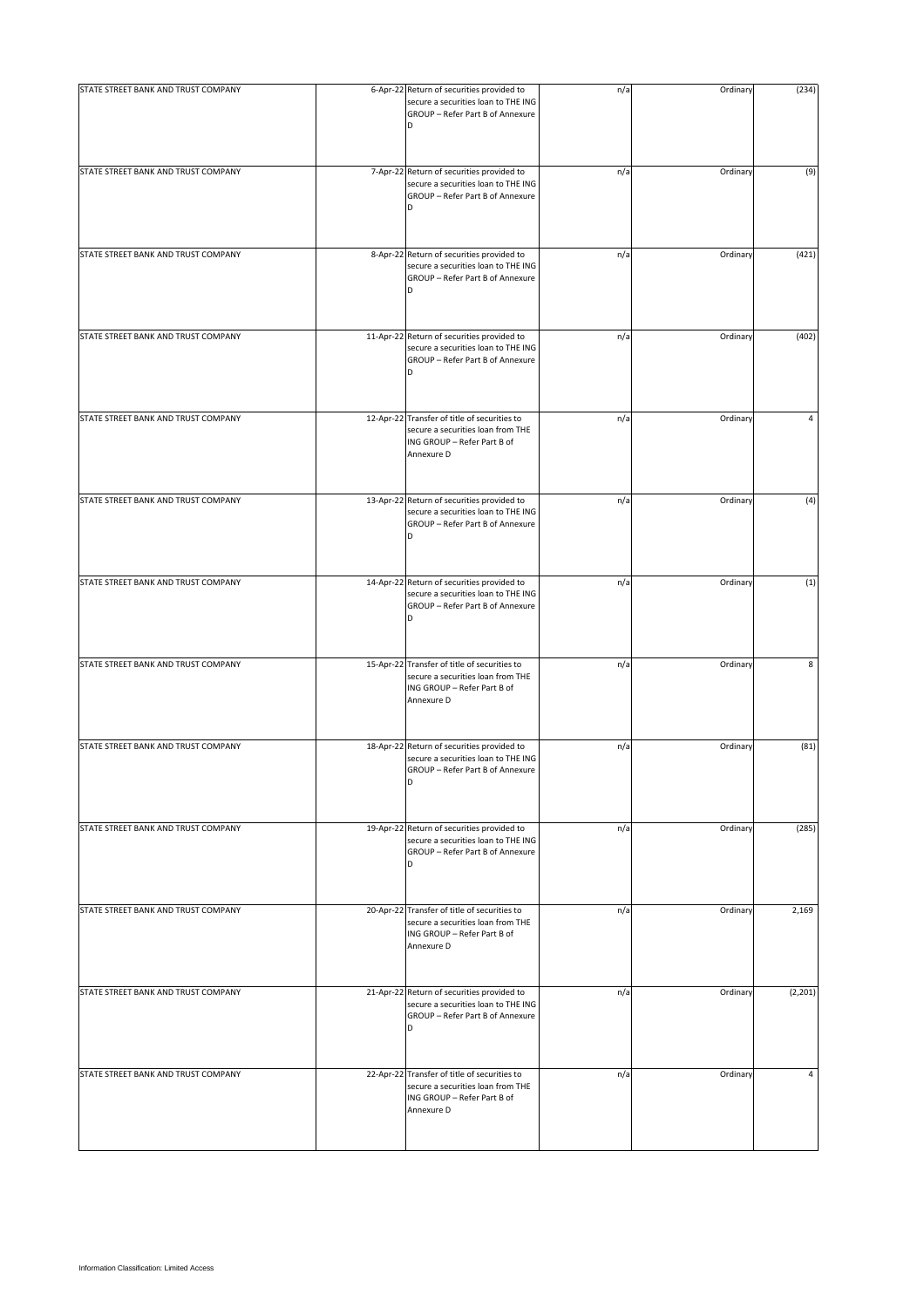| STATE STREET BANK AND TRUST COMPANY | 25-Apr-22 Return of securities provided to<br>secure a securities loan to THE ING<br>GROUP - Refer Part B of Annexure<br>D     | n/a | Ordinary | (193)     |
|-------------------------------------|--------------------------------------------------------------------------------------------------------------------------------|-----|----------|-----------|
| STATE STREET BANK AND TRUST COMPANY | 26-Apr-22 Return of securities provided to<br>secure a securities loan to THE ING<br>GROUP - Refer Part B of Annexure<br>D     | n/a | Ordinary | (72)      |
| STATE STREET BANK AND TRUST COMPANY | 27-Apr-22 Return of securities provided to<br>secure a securities loan to THE ING<br>GROUP - Refer Part B of Annexure<br>D     | n/a | Ordinary | (335)     |
| STATE STREET BANK AND TRUST COMPANY | 28-Apr-22 Transfer of title of securities to<br>secure a securities loan from THE<br>ING GROUP - Refer Part B of<br>Annexure D | n/a | Ordinary | 2         |
| STATE STREET BANK AND TRUST COMPANY | 29-Apr-22 Return of securities provided to<br>secure a securities loan to THE ING<br>GROUP - Refer Part B of Annexure<br>D     | n/a | Ordinary | (22)      |
| STATE STREET BANK AND TRUST COMPANY | 2-May-22 Transfer of title of securities to<br>secure a securities loan from THE<br>ING GROUP - Refer Part B of<br>Annexure D  | n/a | Ordinary | 36,988    |
| STATE STREET BANK AND TRUST COMPANY | 3-May-22 Return of securities provided to<br>secure a securities loan to THE ING<br>GROUP - Refer Part B of Annexure<br>D      | n/a | Ordinary | (36, 983) |
| STATE STREET BANK AND TRUST COMPANY | 4-May-22 Return of securities provided to<br>secure a securities loan to THE ING<br>GROUP - Refer Part B of Annexure<br>D      | n/a | Ordinary | (371)     |
| STATE STREET BANK AND TRUST COMPANY | 5-May-22 Transfer of title of securities to<br>secure a securities loan from THE<br>ING GROUP - Refer Part B of<br>Annexure D  | n/a | Ordinary | 5,653     |
| STATE STREET BANK AND TRUST COMPANY | 6-May-22 Return of securities provided to<br>secure a securities loan to THE ING<br>GROUP - Refer Part B of Annexure<br>D      | n/a | Ordinary | (5, 779)  |
| STATE STREET BANK AND TRUST COMPANY | 9-May-22 Transfer of title of securities to<br>secure a securities loan from THE<br>ING GROUP - Refer Part B of<br>Annexure D  | n/a | Ordinary | 1         |
| STATE STREET BANK AND TRUST COMPANY | 10-May-22 Return of securities provided to<br>secure a securities loan to THE ING<br>GROUP - Refer Part B of Annexure<br>D     | n/a | Ordinary | (300)     |
| STATE STREET BANK AND TRUST COMPANY | 11-May-22 Transfer of title of securities to<br>secure a securities loan from THE<br>ING GROUP - Refer Part B of<br>Annexure D | n/a | Ordinary | 10,512    |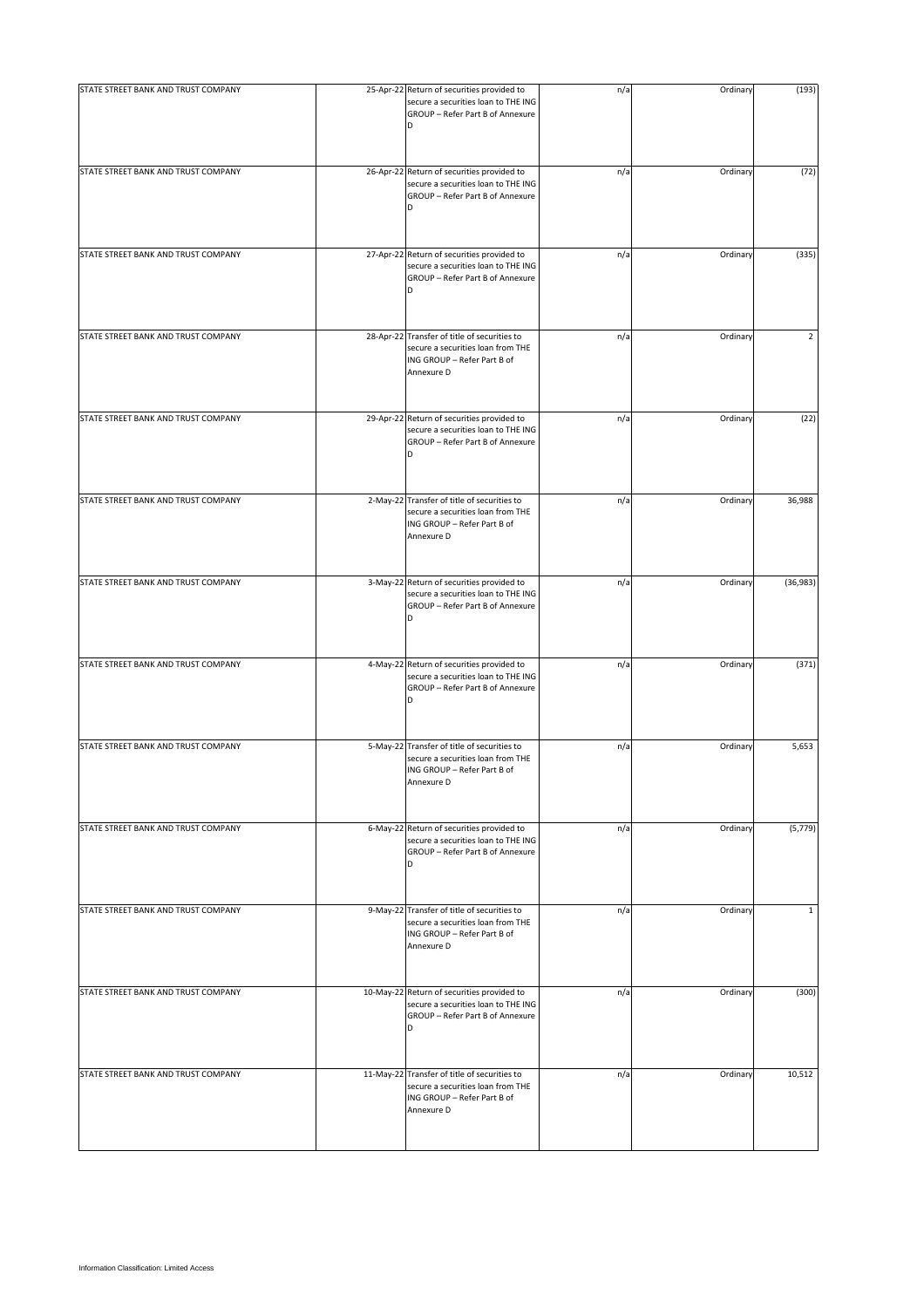| STATE STREET BANK AND TRUST COMPANY | 12-May-22 Transfer of title of securities to<br>secure a securities loan from THE<br>ING GROUP - Refer Part B of<br>Annexure D              | n/a | Ordinary | 4,525     |
|-------------------------------------|---------------------------------------------------------------------------------------------------------------------------------------------|-----|----------|-----------|
| STATE STREET BANK AND TRUST COMPANY | 16-May-22 Transfer of title of securities to<br>secure a securities loan from THE<br>ING GROUP - Refer Part B of<br>Annexure D              | n/a | Ordinary | 32,546    |
| STATE STREET BANK AND TRUST COMPANY | 17-May-22 Return of securities provided to<br>secure a securities loan to THE ING<br>GROUP - Refer Part B of Annexure<br>D                  | n/a | Ordinary | (37, 198) |
| STATE STREET BANK AND TRUST COMPANY | 18-May-22 Transfer of title of securities to<br>secure a securities loan from THE<br>ING GROUP - Refer Part B of<br>Annexure D              | n/a | Ordinary | 18,712    |
| STATE STREET BANK AND TRUST COMPANY | 18-Jan-22 Return of securities provided to<br>secure a securities loan to THE<br>SOCIETE GENERALE GROUP - Refer<br>Part B of Annexure D     | n/a | Ordinary | (1,056)   |
| STATE STREET BANK AND TRUST COMPANY | 19-Jan-22 Transfer of title of securities to<br>secure a securities loan from THE<br>SOCIETE GENERALE GROUP - Refer<br>Part B of Annexure D | n/a | Ordinary | 600       |
| STATE STREET BANK AND TRUST COMPANY | 20-Jan-22 Transfer of title of securities to<br>secure a securities loan from THE<br>SOCIETE GENERALE GROUP - Refer<br>Part B of Annexure D | n/a | Ordinary | 337       |
| STATE STREET BANK AND TRUST COMPANY | 21-Jan-22 Return of securities provided to<br>secure a securities loan to THE<br>SOCIETE GENERALE GROUP - Refer<br>Part B of Annexure D     | n/a | Ordinary | (199)     |
| STATE STREET BANK AND TRUST COMPANY | 24-Jan-22 Return of securities provided to<br>secure a securities loan to THE<br>SOCIETE GENERALE GROUP - Refer<br>Part B of Annexure D     | n/a | Ordinary | (114)     |
| STATE STREET BANK AND TRUST COMPANY | 25-Jan-22 Transfer of title of securities to<br>secure a securities loan from THE<br>SOCIETE GENERALE GROUP - Refer<br>Part B of Annexure D | n/a | Ordinary | 28,705    |
| STATE STREET BANK AND TRUST COMPANY | 26-Jan-22 Return of securities provided to<br>secure a securities loan to THE<br>SOCIETE GENERALE GROUP - Refer<br>Part B of Annexure D     | n/a | Ordinary | (24, 194) |
| STATE STREET BANK AND TRUST COMPANY | 27-Jan-22 Return of securities provided to<br>secure a securities loan to THE<br>SOCIETE GENERALE GROUP - Refer<br>Part B of Annexure D     | n/a | Ordinary | (458)     |
| STATE STREET BANK AND TRUST COMPANY | 28-Jan-22 Transfer of title of securities to<br>secure a securities loan from THE<br>SOCIETE GENERALE GROUP - Refer<br>Part B of Annexure D | n/a | Ordinary | 2,976     |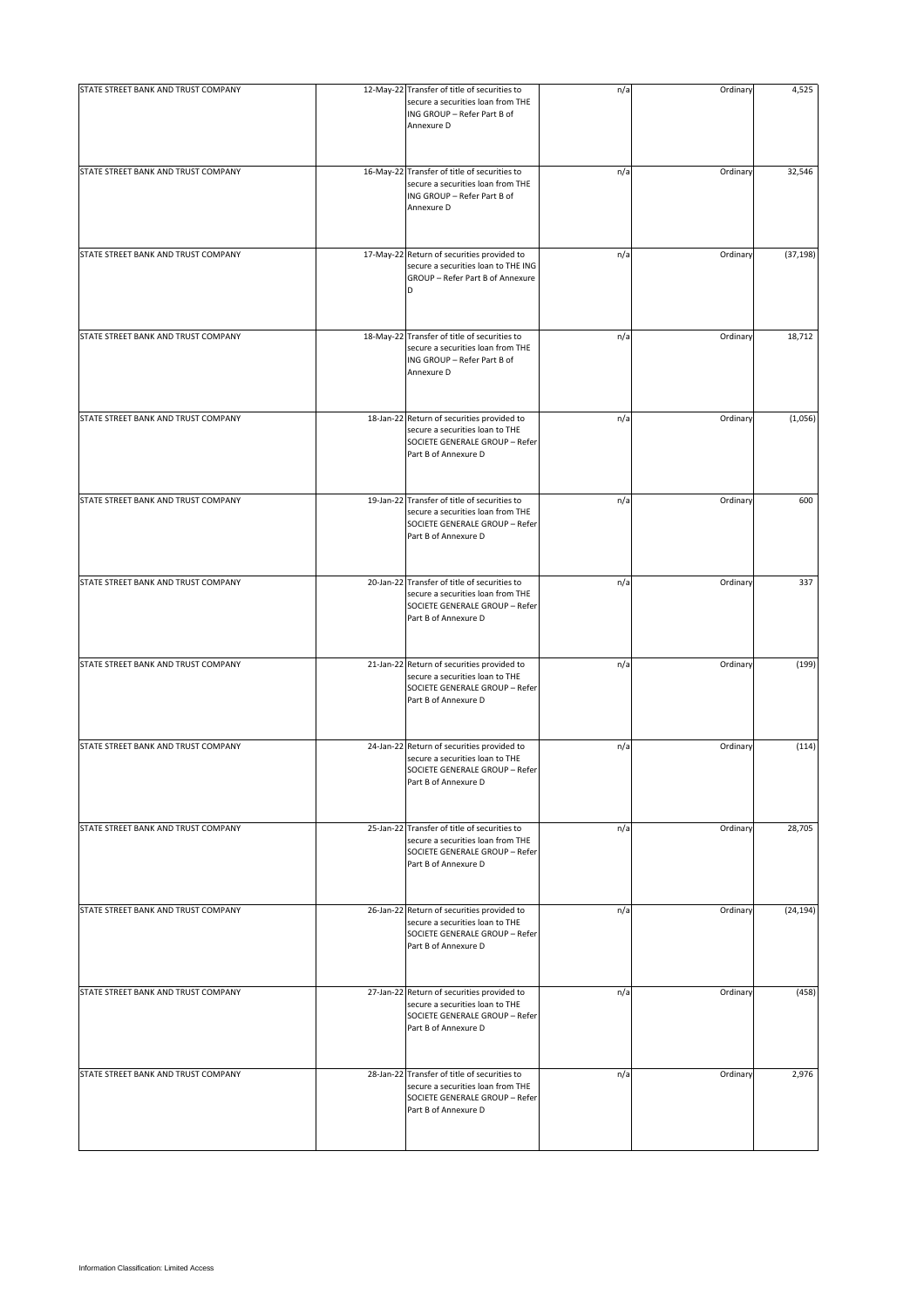| STATE STREET BANK AND TRUST COMPANY | 31-Jan-22 Transfer of title of securities to<br>secure a securities loan from THE<br>SOCIETE GENERALE GROUP - Refer<br>Part B of Annexure D | n/a | Ordinary | 546       |
|-------------------------------------|---------------------------------------------------------------------------------------------------------------------------------------------|-----|----------|-----------|
| STATE STREET BANK AND TRUST COMPANY | 1-Feb-22 Return of securities provided to<br>secure a securities loan to THE<br>SOCIETE GENERALE GROUP - Refer<br>Part B of Annexure D      | n/a | Ordinary | (3, 557)  |
| STATE STREET BANK AND TRUST COMPANY | 2-Feb-22 Return of securities provided to<br>secure a securities loan to THE<br>SOCIETE GENERALE GROUP - Refer<br>Part B of Annexure D      | n/a | Ordinary | (528)     |
| STATE STREET BANK AND TRUST COMPANY | 11-Feb-22 Transfer of title of securities to<br>secure a securities loan from THE<br>SOCIETE GENERALE GROUP - Refer<br>Part B of Annexure D | n/a | Ordinary | 7,971     |
| STATE STREET BANK AND TRUST COMPANY | 21-Feb-22 Return of securities provided to<br>secure a securities loan to THE<br>SOCIETE GENERALE GROUP - Refer<br>Part B of Annexure D     | n/a | Ordinary | (17, 448) |
| STATE STREET BANK AND TRUST COMPANY | 22-Mar-22 Transfer of title of securities to<br>secure a securities loan from THE<br>SOCIETE GENERALE GROUP - Refer<br>Part B of Annexure D | n/a | Ordinary | 28,337    |
| STATE STREET BANK AND TRUST COMPANY | 23-Mar-22 Return of securities provided to<br>secure a securities loan to THE<br>SOCIETE GENERALE GROUP - Refer<br>Part B of Annexure D     | n/a | Ordinary | (17, 554) |
| STATE STREET BANK AND TRUST COMPANY | 24-Mar-22 Return of securities provided to<br>secure a securities loan to THE<br>SOCIETE GENERALE GROUP - Refer<br>Part B of Annexure D     | n/a | Ordinary | (161)     |
| STATE STREET BANK AND TRUST COMPANY | 25-Mar-22 Transfer of title of securities to<br>secure a securities loan from THE<br>SOCIETE GENERALE GROUP - Refer<br>Part B of Annexure D | n/a | Ordinary | 113       |
| STATE STREET BANK AND TRUST COMPANY | 28-Mar-22 Transfer of title of securities to<br>secure a securities loan from THE<br>SOCIETE GENERALE GROUP - Refer<br>Part B of Annexure D | n/a | Ordinary | 205       |
| STATE STREET BANK AND TRUST COMPANY | 29-Mar-22 Return of securities provided to<br>secure a securities loan to THE<br>SOCIETE GENERALE GROUP - Refer<br>Part B of Annexure D     | n/a | Ordinary | (1,763)   |
| STATE STREET BANK AND TRUST COMPANY | 30-Mar-22 Transfer of title of securities to<br>secure a securities loan from THE<br>SOCIETE GENERALE GROUP - Refer<br>Part B of Annexure D | n/a | Ordinary | 4,970     |
| STATE STREET BANK AND TRUST COMPANY | 31-Mar-22 Return of securities provided to<br>secure a securities loan to THE<br>SOCIETE GENERALE GROUP - Refer<br>Part B of Annexure D     | n/a | Ordinary | (4, 214)  |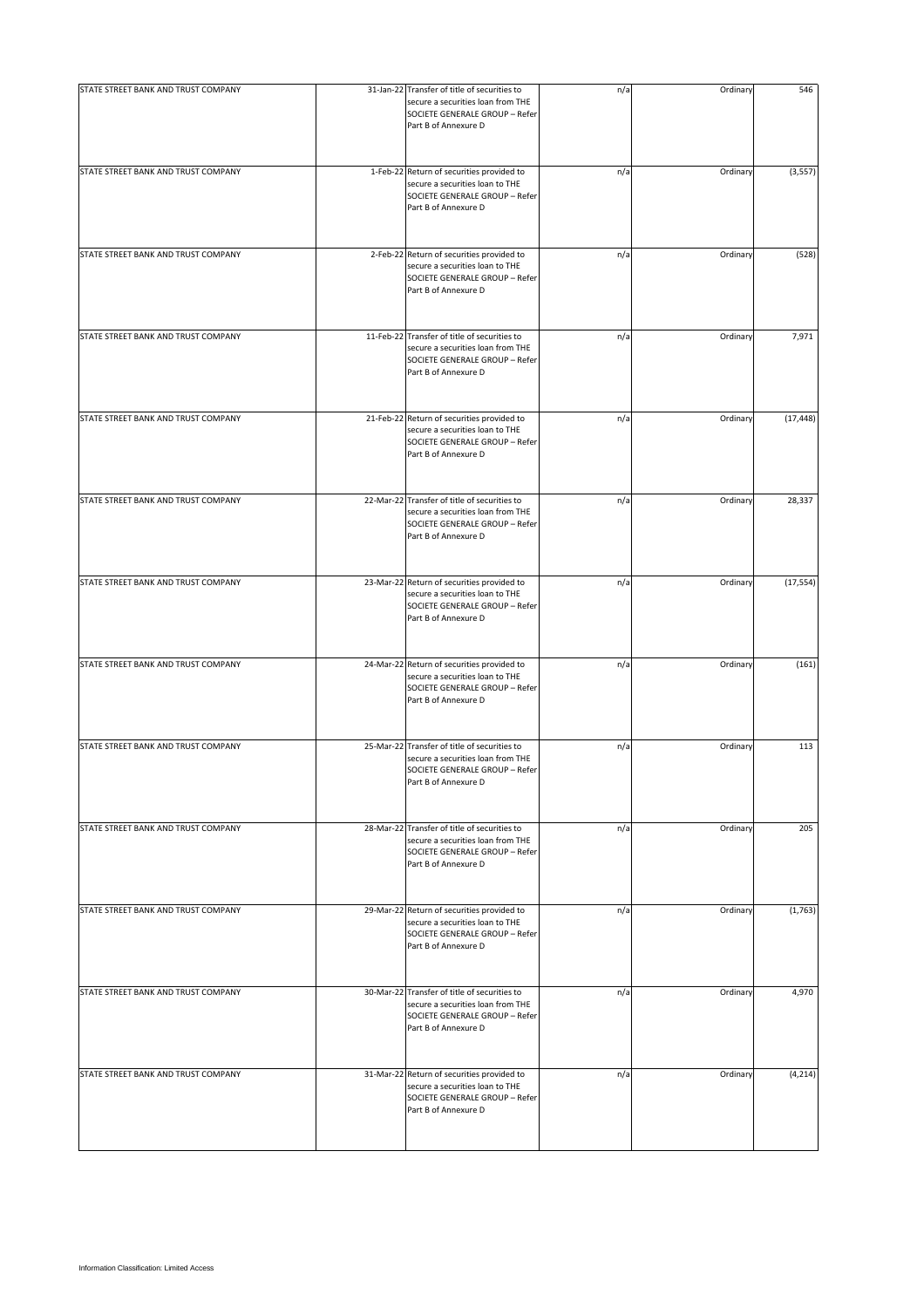| STATE STREET BANK AND TRUST COMPANY | 1-Apr-22 Return of securities provided to<br>secure a securities loan to THE<br>SOCIETE GENERALE GROUP - Refer<br>Part B of Annexure D      | n/a | Ordinary | (157)   |
|-------------------------------------|---------------------------------------------------------------------------------------------------------------------------------------------|-----|----------|---------|
| STATE STREET BANK AND TRUST COMPANY | 4-Apr-22 Return of securities provided to<br>secure a securities loan to THE<br>SOCIETE GENERALE GROUP - Refer<br>Part B of Annexure D      | n/a | Ordinary | (46)    |
| STATE STREET BANK AND TRUST COMPANY | 5-Apr-22 Transfer of title of securities to<br>secure a securities loan from THE<br>SOCIETE GENERALE GROUP - Refer<br>Part B of Annexure D  | n/a | Ordinary | 135     |
| STATE STREET BANK AND TRUST COMPANY | 6-Apr-22 Return of securities provided to<br>secure a securities loan to THE<br>SOCIETE GENERALE GROUP - Refer<br>Part B of Annexure D      | n/a | Ordinary | (203)   |
| STATE STREET BANK AND TRUST COMPANY | 7-Apr-22 Transfer of title of securities to<br>secure a securities loan from THE<br>SOCIETE GENERALE GROUP - Refer<br>Part B of Annexure D  | n/a | Ordinary | 461     |
| STATE STREET BANK AND TRUST COMPANY | 8-Apr-22 Transfer of title of securities to<br>secure a securities loan from THE<br>SOCIETE GENERALE GROUP - Refer<br>Part B of Annexure D  | n/a | Ordinary | 122     |
| STATE STREET BANK AND TRUST COMPANY | 11-Apr-22 Transfer of title of securities to<br>secure a securities loan from THE<br>SOCIETE GENERALE GROUP - Refer<br>Part B of Annexure D | n/a | Ordinary | 146     |
| STATE STREET BANK AND TRUST COMPANY | 12-Apr-22 Transfer of title of securities to<br>secure a securities loan from THE<br>SOCIETE GENERALE GROUP - Refer<br>Part B of Annexure D | n/a | Ordinary | 149     |
| STATE STREET BANK AND TRUST COMPANY | 13-Apr-22 Transfer of title of securities to<br>secure a securities loan from THE<br>SOCIETE GENERALE GROUP - Refer<br>Part B of Annexure D | n/a | Ordinary | 28      |
| STATE STREET BANK AND TRUST COMPANY | 14-Apr-22 Return of securities provided to<br>secure a securities loan to THE<br>SOCIETE GENERALE GROUP - Refer<br>Part B of Annexure D     | n/a | Ordinary | (129)   |
| STATE STREET BANK AND TRUST COMPANY | 15-Apr-22 Return of securities provided to<br>secure a securities loan to THE<br>SOCIETE GENERALE GROUP - Refer<br>Part B of Annexure D     | n/a | Ordinary | (8)     |
| STATE STREET BANK AND TRUST COMPANY | 18-Apr-22 Transfer of title of securities to<br>secure a securities loan from THE<br>SOCIETE GENERALE GROUP - Refer<br>Part B of Annexure D | n/a | Ordinary | 689     |
| STATE STREET BANK AND TRUST COMPANY | 25-Apr-22 Return of securities provided to<br>secure a securities loan to THE<br>SOCIETE GENERALE GROUP - Refer<br>Part B of Annexure D     | n/a | Ordinary | (1,990) |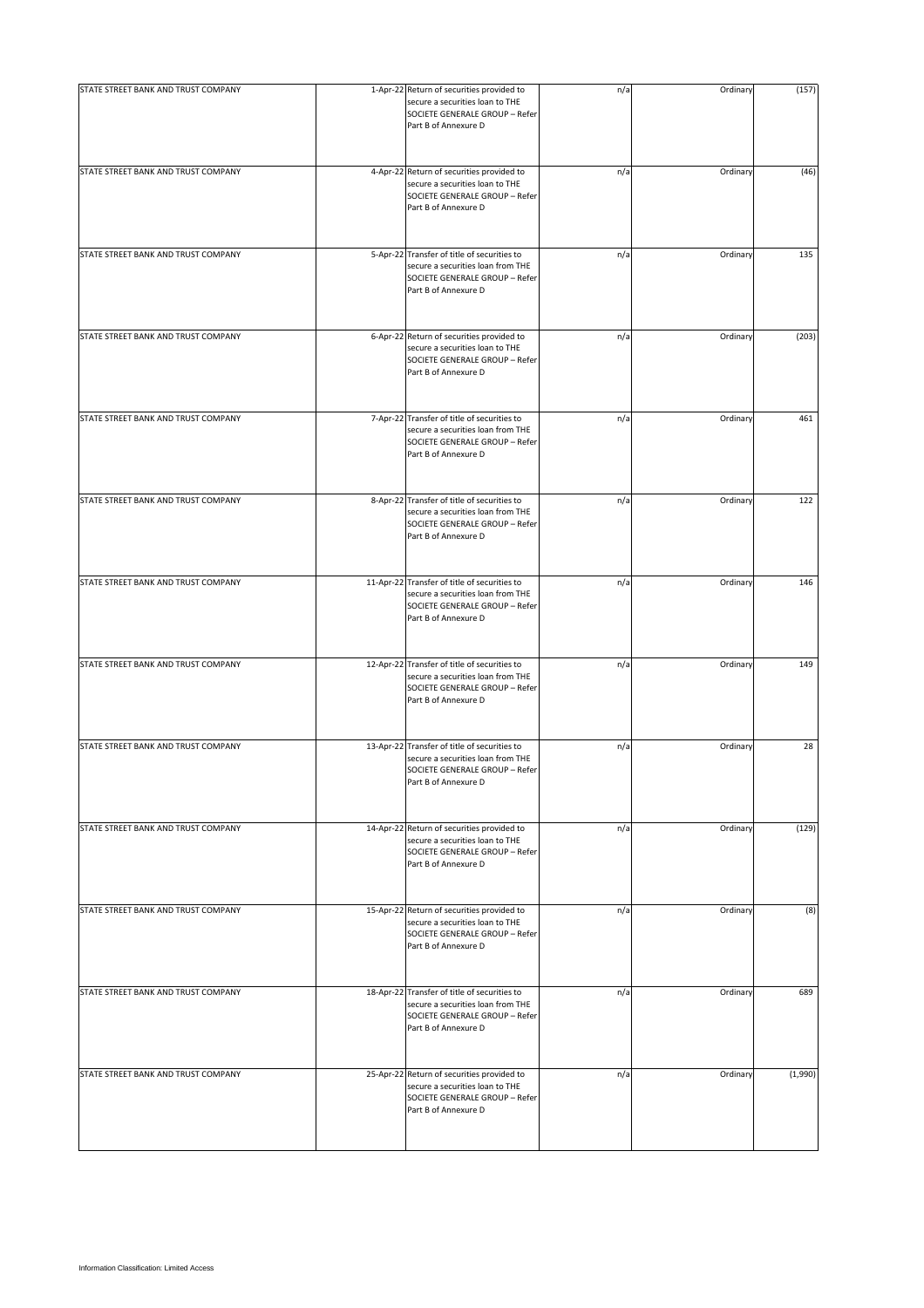| STATE STREET BANK AND TRUST COMPANY | 26-Apr-22 Return of securities provided to<br>secure a securities loan to THE<br>SOCIETE GENERALE GROUP - Refer<br>Part B of Annexure D     | n/a | Ordinary | (350)     |
|-------------------------------------|---------------------------------------------------------------------------------------------------------------------------------------------|-----|----------|-----------|
| STATE STREET BANK AND TRUST COMPANY | 27-Apr-22 Transfer of title of securities to<br>secure a securities loan from THE<br>SOCIETE GENERALE GROUP - Refer<br>Part B of Annexure D | n/a | Ordinary | 594       |
| STATE STREET BANK AND TRUST COMPANY | 28-Apr-22 Return of securities provided to<br>secure a securities loan to THE<br>SOCIETE GENERALE GROUP - Refer<br>Part B of Annexure D     | n/a | Ordinary | (13, 829) |
| STATE STREET BANK AND TRUST COMPANY | 20-Jan-22 Transfer of title of securities to<br>secure a securities loan from THE<br>UBS GROUP - Refer Part B of<br>Annexure D              | n/a | Ordinary | 1,148     |
| STATE STREET BANK AND TRUST COMPANY | 21-Jan-22 Return of securities provided to<br>secure a securities loan to THE UBS<br>GROUP - Refer Part B of Annexure<br>D                  | n/a | Ordinary | (77)      |
| STATE STREET BANK AND TRUST COMPANY | 24-Jan-22 Return of securities provided to<br>secure a securities loan to THE UBS<br>GROUP - Refer Part B of Annexure<br>D                  | n/a | Ordinary | (27)      |
| STATE STREET BANK AND TRUST COMPANY | 23-Feb-22 Transfer of title of securities to<br>secure a securities loan from THE<br>UBS GROUP - Refer Part B of<br>Annexure D              | n/a | Ordinary | 74,734    |
| STATE STREET BANK AND TRUST COMPANY | 4-Mar-22 Transfer of title of securities to<br>secure a securities loan from THE<br>UBS GROUP - Refer Part B of<br>Annexure D               | n/a | Ordinary | 46,814    |
| STATE STREET BANK AND TRUST COMPANY | 7-Mar-22 Transfer of title of securities to<br>secure a securities loan from THE<br>UBS GROUP - Refer Part B of<br>Annexure D               | n/a | Ordinary | 17,823    |
| STATE STREET BANK AND TRUST COMPANY | 8-Mar-22 Return of securities provided to<br>secure a securities loan to THE UBS<br>GROUP - Refer Part B of Annexure<br>D                   | n/a | Ordinary | (23, 988) |
| STATE STREET BANK AND TRUST COMPANY | 4-May-22 Return of securities provided to<br>secure a securities loan to THE UBS<br>GROUP - Refer Part B of Annexure<br>D                   | n/a | Ordinary | (31, 767) |
| STATE STREET BANK AND TRUST COMPANY | 5-May-22 Transfer of title of securities to<br>secure a securities loan from THE<br>UBS GROUP - Refer Part B of<br>Annexure D               | n/a | Ordinary | 19,963    |
| STATE STREET BANK AND TRUST COMPANY | 6-May-22 Transfer of title of securities to<br>secure a securities loan from THE<br>UBS GROUP - Refer Part B of<br>Annexure D               | n/a | Ordinary | 9,595     |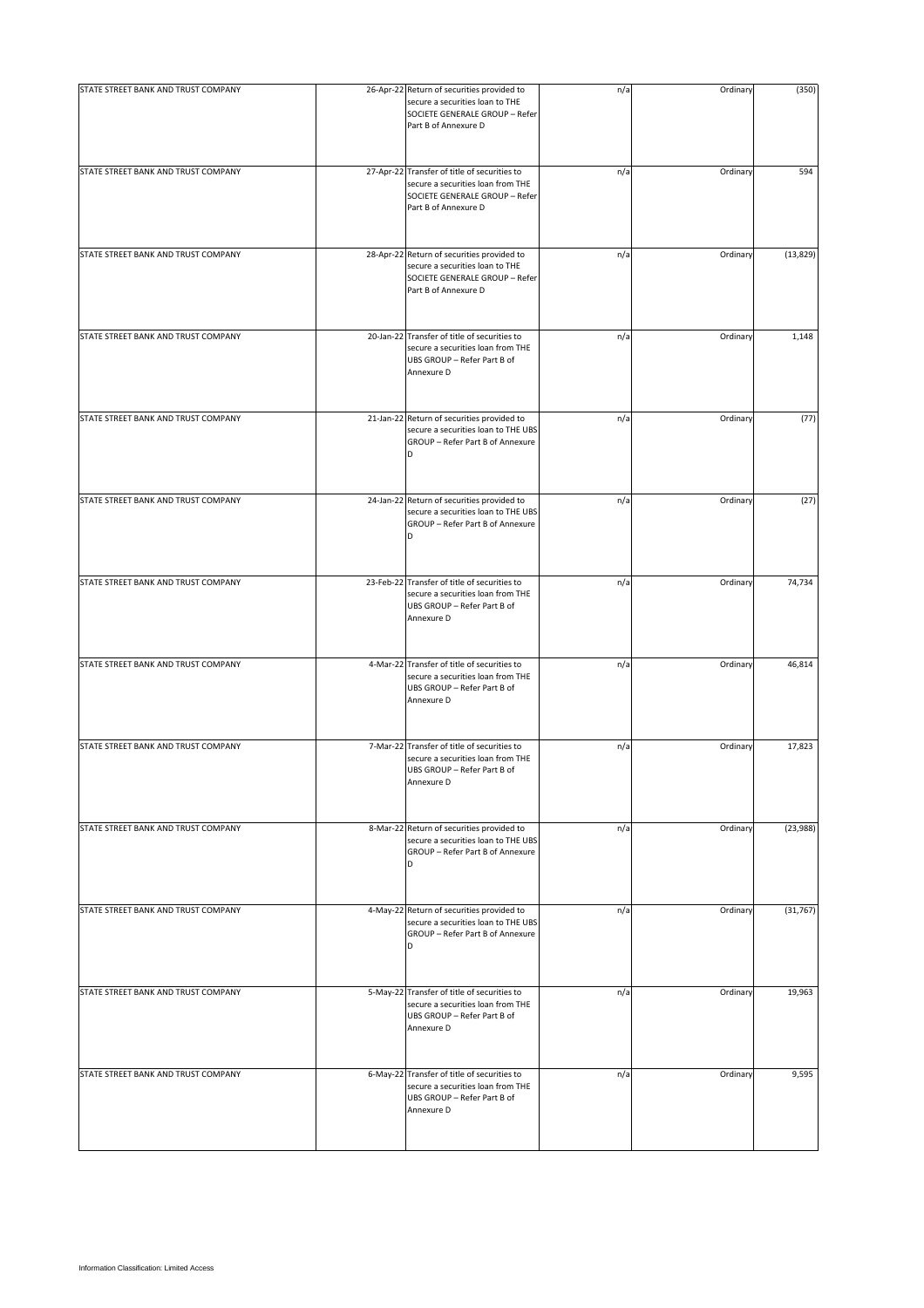| STATE STREET BANK AND TRUST COMPANY | 9-May-22 Return of securities provided to                                                                                      | n/a | Ordinary | (4,686)   |
|-------------------------------------|--------------------------------------------------------------------------------------------------------------------------------|-----|----------|-----------|
|                                     | secure a securities loan to THE UBS<br>GROUP - Refer Part B of Annexure<br>D                                                   |     |          |           |
| STATE STREET BANK AND TRUST COMPANY | 11-May-22 Return of securities provided to<br>secure a securities loan to THE UBS<br>GROUP - Refer Part B of Annexure<br>D     | n/a | Ordinary | (84, 333) |
| STATE STREET BANK AND TRUST COMPANY | 12-May-22 Transfer of title of securities to<br>secure a securities loan from THE<br>UBS GROUP - Refer Part B of<br>Annexure D | n/a | Ordinary | 76,691    |
| STATE STREET BANK AND TRUST COMPANY | 18-May-22 Transfer of title of securities to<br>secure a securities loan from THE<br>UBS GROUP - Refer Part B of<br>Annexure D | n/a | Ordinary | 10,924    |
| STATE STREET BANK AND TRUST COMPANY | 10-Feb-22 Transfer of title of securities to<br>secure a securities loan from THE<br>ING GROUP - Refer Part B of<br>Annexure D | n/a | Ordinary | 5,363     |
| STATE STREET BANK AND TRUST COMPANY | 11-Feb-22 Return of securities provided to<br>secure a securities loan to THE ING<br>GROUP - Refer Part B of Annexure<br>D     | n/a | Ordinary | (4, 516)  |
| STATE STREET BANK AND TRUST COMPANY | 14-Feb-22 Transfer of title of securities to<br>secure a securities loan from THE<br>ING GROUP - Refer Part B of<br>Annexure D | n/a | Ordinary | 3,855     |
| STATE STREET BANK AND TRUST COMPANY | 16-Feb-22 Return of securities provided to<br>secure a securities loan to THE ING<br>GROUP - Refer Part B of Annexure<br>D     | n/a | Ordinary | (438)     |
| STATE STREET BANK AND TRUST COMPANY | 17-Feb-22 Return of securities provided to<br>secure a securities loan to THE ING<br>GROUP - Refer Part B of Annexure<br>D     | n/a | Ordinary | (307)     |
| STATE STREET BANK AND TRUST COMPANY | 23-Feb-22 Return of securities provided to<br>secure a securities loan to THE ING<br>GROUP - Refer Part B of Annexure<br>D     | n/a | Ordinary | (359)     |
| STATE STREET BANK AND TRUST COMPANY | 24-Feb-22 Transfer of title of securities to<br>secure a securities loan from THE<br>ING GROUP - Refer Part B of<br>Annexure D | n/a | Ordinary | 163       |
| STATE STREET BANK AND TRUST COMPANY | 25-Feb-22 Return of securities provided to<br>secure a securities loan to THE ING<br>GROUP - Refer Part B of Annexure<br>D     | n/a | Ordinary | (2,973)   |
| STATE STREET BANK AND TRUST COMPANY | 28-Feb-22 Transfer of title of securities to<br>secure a securities loan from THE<br>ING GROUP - Refer Part B of<br>Annexure D | n/a | Ordinary | 2,840     |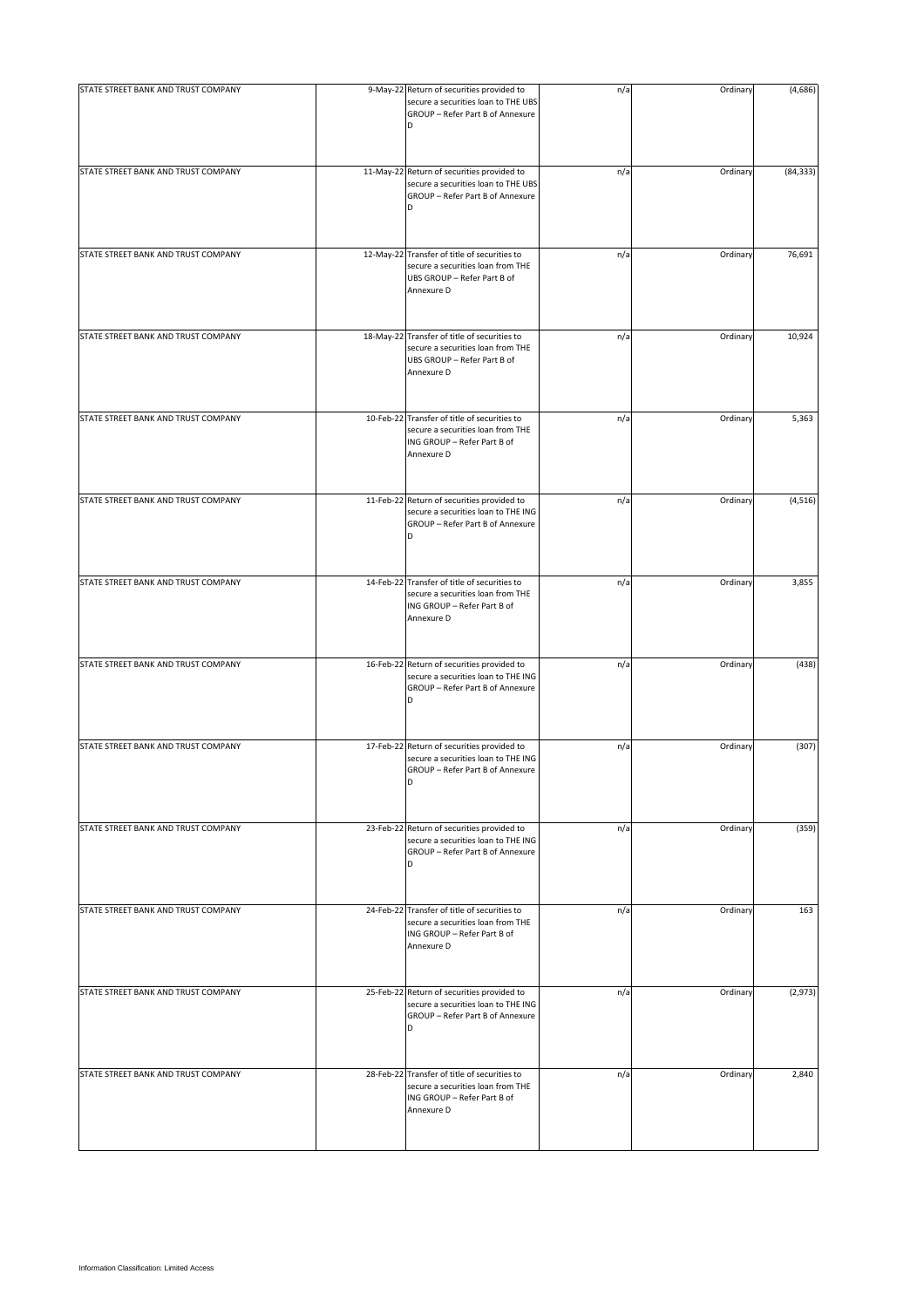| STATE STREET BANK AND TRUST COMPANY | 4-Mar-22 Return of securities provided to                                                                                             | n/a | Ordinary | (3,627)  |
|-------------------------------------|---------------------------------------------------------------------------------------------------------------------------------------|-----|----------|----------|
|                                     | secure a securities loan to THE ING<br>GROUP - Refer Part B of Annexure<br><sub>D</sub>                                               |     |          |          |
| STATE STREET BANK AND TRUST COMPANY | 14-Mar-22 Transfer of title of securities to<br>secure a securities loan from THE<br>ING GROUP - Refer Part B of<br>Annexure D        | n/a | Ordinary | 2,197    |
| STATE STREET BANK AND TRUST COMPANY | 15-Mar-22 Transfer of title of securities to<br>secure a securities loan from THE<br>ING GROUP - Refer Part B of<br>Annexure D        | n/a | Ordinary | 52       |
| STATE STREET BANK AND TRUST COMPANY | 16-Mar-22 Return of securities provided to<br>secure a securities loan to THE ING<br>GROUP - Refer Part B of Annexure<br><sub>D</sub> | n/a | Ordinary | (563)    |
| STATE STREET BANK AND TRUST COMPANY | 17-Mar-22 Return of securities provided to<br>secure a securities loan to THE ING<br>GROUP - Refer Part B of Annexure<br>D            | n/a | Ordinary | (935)    |
| STATE STREET BANK AND TRUST COMPANY | 18-Mar-22 Transfer of title of securities to<br>secure a securities loan from THE<br>ING GROUP - Refer Part B of<br>Annexure D        | n/a | Ordinary | 3,482    |
| STATE STREET BANK AND TRUST COMPANY | 21-Mar-22 Return of securities provided to<br>secure a securities loan to THE ING<br>GROUP - Refer Part B of Annexure<br>D            | n/a | Ordinary | (321)    |
| STATE STREET BANK AND TRUST COMPANY | 23-Mar-22 Return of securities provided to<br>secure a securities loan to THE ING<br>GROUP - Refer Part B of Annexure<br>D            | n/a | Ordinary | (2, 772) |
| STATE STREET BANK AND TRUST COMPANY | 24-Mar-22 Return of securities provided to<br>secure a securities loan to THE ING<br>GROUP - Refer Part B of Annexure<br>D            | n/a | Ordinary | (372)    |
| STATE STREET BANK AND TRUST COMPANY | 25-Mar-22 Transfer of title of securities to<br>secure a securities loan from THE<br>ING GROUP - Refer Part B of<br>Annexure D        | n/a | Ordinary | 3,382    |
| STATE STREET BANK AND TRUST COMPANY | 28-Mar-22 Return of securities provided to<br>secure a securities loan to THE ING<br>GROUP - Refer Part B of Annexure<br>D            | n/a | Ordinary | (1, 547) |
| STATE STREET BANK AND TRUST COMPANY | 29-Mar-22 Transfer of title of securities to<br>secure a securities loan from THE<br>ING GROUP - Refer Part B of<br>Annexure D        | n/a | Ordinary | 2,042    |
| STATE STREET BANK AND TRUST COMPANY | 30-Mar-22 Return of securities provided to<br>secure a securities loan to THE ING<br>GROUP - Refer Part B of Annexure<br>D            | n/a | Ordinary | (4,054)  |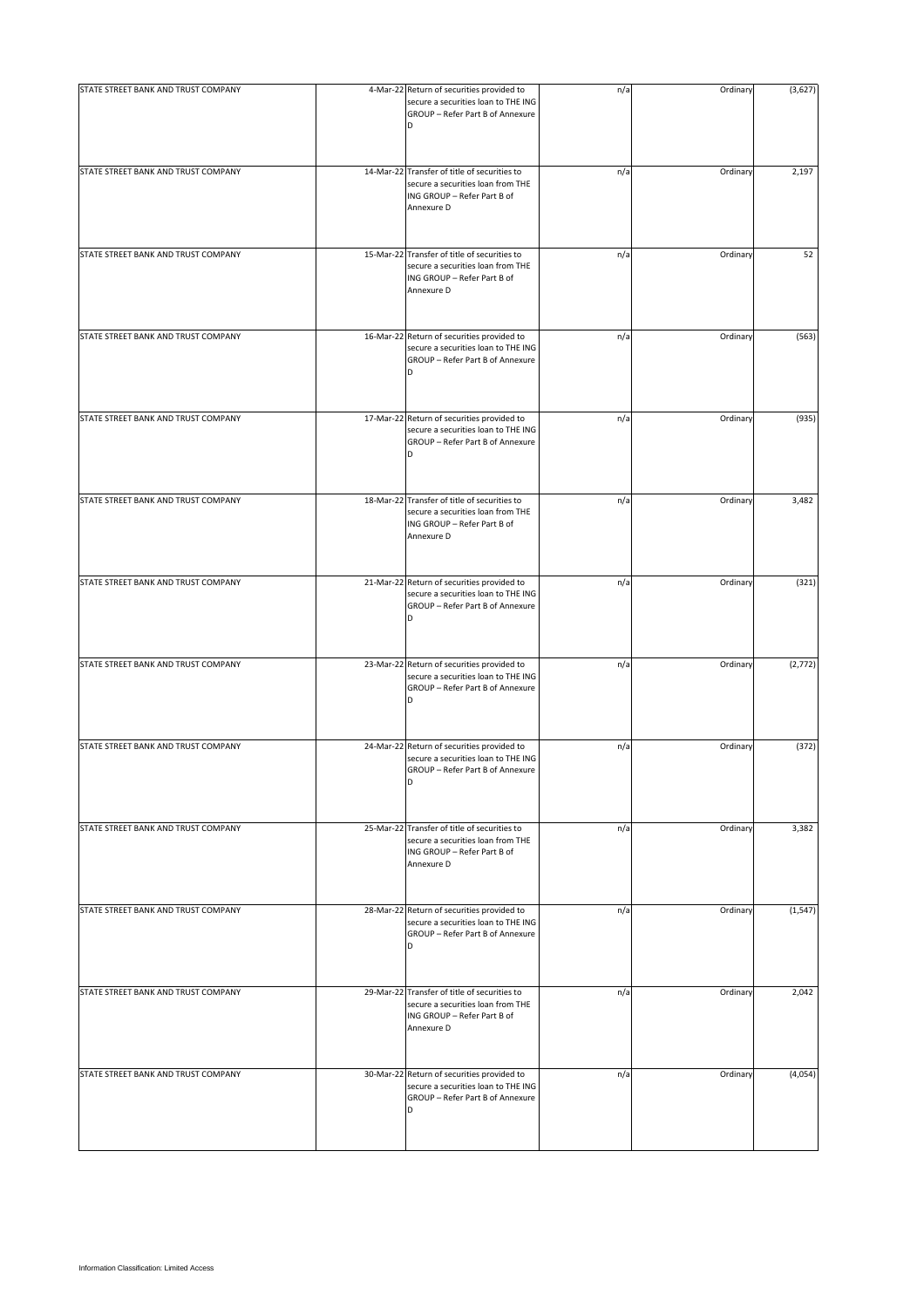| STATE STREET BANK AND TRUST COMPANY | 31-Mar-22 Return of securities provided to<br>secure a securities loan to THE ING<br>GROUP - Refer Part B of Annexure          | n/a | Ordinary | (1)   |
|-------------------------------------|--------------------------------------------------------------------------------------------------------------------------------|-----|----------|-------|
| STATE STREET BANK AND TRUST COMPANY | 1-Apr-22 Return of securities provided to<br>secure a securities loan to THE ING<br>GROUP - Refer Part B of Annexure<br>D      | n/a | Ordinary | (25)  |
| STATE STREET BANK AND TRUST COMPANY | 4-Apr-22 Return of securities provided to<br>secure a securities loan to THE ING<br>GROUP - Refer Part B of Annexure<br>D      | n/a | Ordinary | (36)  |
| STATE STREET BANK AND TRUST COMPANY | 5-Apr-22 Return of securities provided to<br>secure a securities loan to THE ING<br>GROUP - Refer Part B of Annexure<br>D      | n/a | Ordinary | (73)  |
| STATE STREET BANK AND TRUST COMPANY | 6-Apr-22 Return of securities provided to<br>secure a securities loan to THE ING<br>GROUP - Refer Part B of Annexure<br>D      | n/a | Ordinary | (35)  |
| STATE STREET BANK AND TRUST COMPANY | 7-Apr-22 Return of securities provided to<br>secure a securities loan to THE ING<br>GROUP - Refer Part B of Annexure           | n/a | Ordinary | (1)   |
| STATE STREET BANK AND TRUST COMPANY | 8-Apr-22 Transfer of title of securities to<br>secure a securities loan from THE<br>ING GROUP - Refer Part B of<br>Annexure D  | n/a | Ordinary | 397   |
| STATE STREET BANK AND TRUST COMPANY | 11-Apr-22 Return of securities provided to<br>secure a securities loan to THE ING<br>GROUP - Refer Part B of Annexure<br>D     | n/a | Ordinary | (139) |
| STATE STREET BANK AND TRUST COMPANY | 12-Apr-22 Transfer of title of securities to<br>secure a securities loan from THE<br>ING GROUP - Refer Part B of<br>Annexure D | n/a | Ordinary | 1     |
| STATE STREET BANK AND TRUST COMPANY | 13-Apr-22 Return of securities provided to<br>secure a securities loan to THE ING<br>GROUP - Refer Part B of Annexure<br>D     | n/a | Ordinary | (1)   |
| STATE STREET BANK AND TRUST COMPANY | 15-Apr-22 Transfer of title of securities to<br>secure a securities loan from THE<br>ING GROUP - Refer Part B of<br>Annexure D | n/a | Ordinary | 3     |
| STATE STREET BANK AND TRUST COMPANY | 18-Apr-22 Return of securities provided to<br>secure a securities loan to THE ING<br>GROUP - Refer Part B of Annexure<br>D     | n/a | Ordinary | (28)  |
| STATE STREET BANK AND TRUST COMPANY | 19-Apr-22 Return of securities provided to<br>secure a securities loan to THE ING<br>GROUP - Refer Part B of Annexure<br>D     | n/a | Ordinary | (99)  |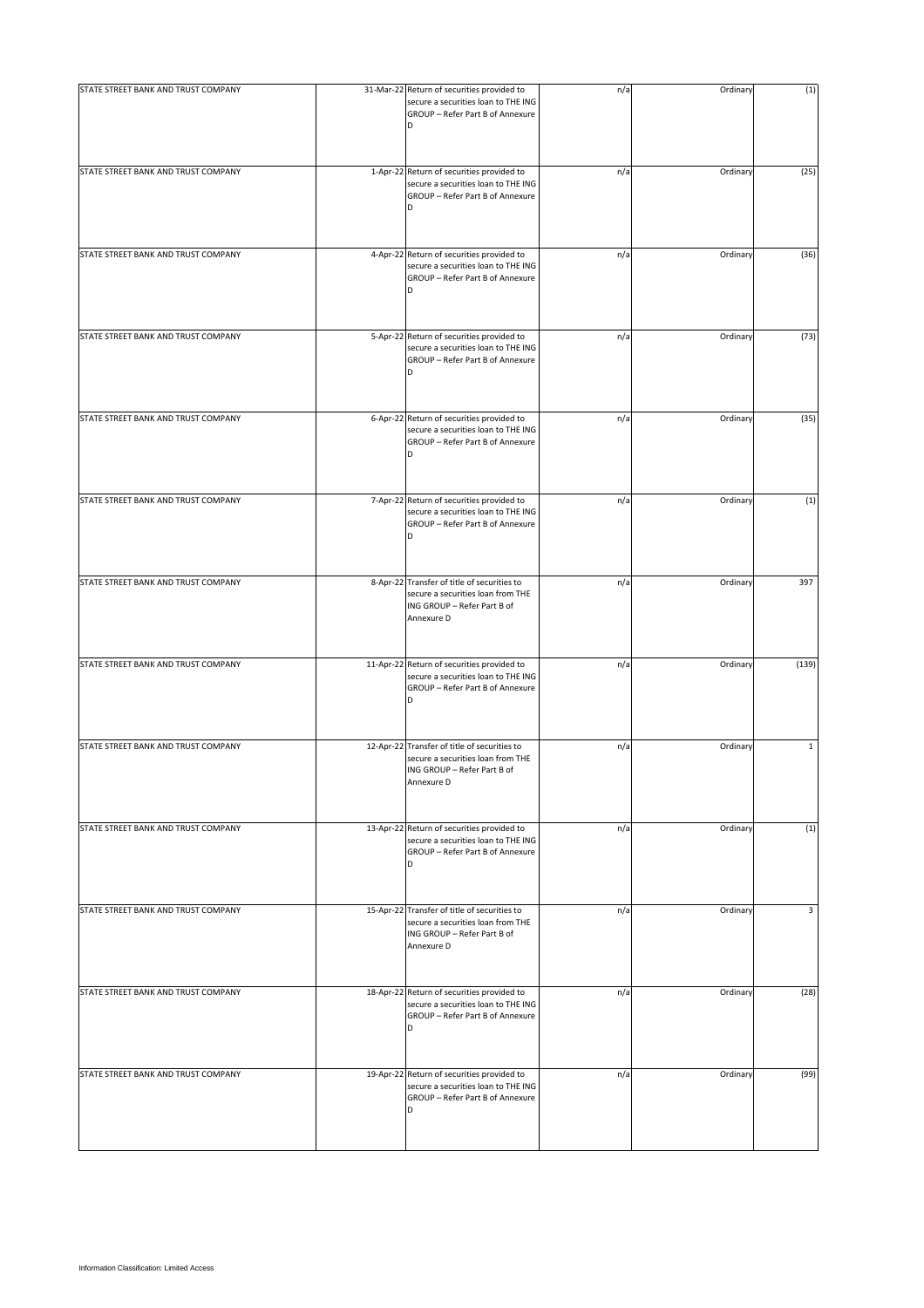| STATE STREET BANK AND TRUST COMPANY | 20-Apr-22 Transfer of title of securities to<br>secure a securities loan from THE<br>ING GROUP - Refer Part B of<br>Annexure D        | n/a | Ordinary | 749          |
|-------------------------------------|---------------------------------------------------------------------------------------------------------------------------------------|-----|----------|--------------|
| STATE STREET BANK AND TRUST COMPANY | 21-Apr-22 Return of securities provided to<br>secure a securities loan to THE ING<br>GROUP - Refer Part B of Annexure                 | n/a | Ordinary | (760)        |
| STATE STREET BANK AND TRUST COMPANY | 22-Apr-22 Transfer of title of securities to<br>secure a securities loan from THE<br>ING GROUP - Refer Part B of<br>Annexure D        | n/a | Ordinary | $\mathbf{1}$ |
| STATE STREET BANK AND TRUST COMPANY | 25-Apr-22 Return of securities provided to<br>secure a securities loan to THE ING<br>GROUP - Refer Part B of Annexure<br><sub>D</sub> | n/a | Ordinary | (67)         |
| STATE STREET BANK AND TRUST COMPANY | 26-Apr-22 Return of securities provided to<br>secure a securities loan to THE ING<br>GROUP - Refer Part B of Annexure<br>D            | n/a | Ordinary | (25)         |
| STATE STREET BANK AND TRUST COMPANY | 27-Apr-22 Return of securities provided to<br>secure a securities loan to THE ING<br>GROUP - Refer Part B of Annexure<br>D            | n/a | Ordinary | (116)        |
| STATE STREET BANK AND TRUST COMPANY | 28-Apr-22 Transfer of title of securities to<br>secure a securities loan from THE<br>ING GROUP - Refer Part B of<br>Annexure D        | n/a | Ordinary | $\mathbf 1$  |
| STATE STREET BANK AND TRUST COMPANY | 29-Apr-22 Return of securities provided to<br>secure a securities loan to THE ING<br>GROUP - Refer Part B of Annexure<br>D            | n/a | Ordinary | (7)          |
| STATE STREET BANK AND TRUST COMPANY | 2-May-22 Transfer of title of securities to<br>secure a securities loan from THE<br>ING GROUP - Refer Part B of<br>Annexure D         | n/a | Ordinary | 12,764       |
| STATE STREET BANK AND TRUST COMPANY | 3-May-22 Return of securities provided to<br>secure a securities loan to THE ING<br>GROUP - Refer Part B of Annexure<br>D             | n/a | Ordinary | (12, 762)    |
| STATE STREET BANK AND TRUST COMPANY | 4-May-22 Return of securities provided to<br>secure a securities loan to THE ING<br>GROUP - Refer Part B of Annexure<br>D             | n/a | Ordinary | (128)        |
| STATE STREET BANK AND TRUST COMPANY | 5-May-22 Transfer of title of securities to<br>secure a securities loan from THE<br>ING GROUP - Refer Part B of<br>Annexure D         | n/a | Ordinary | 1,952        |
| STATE STREET BANK AND TRUST COMPANY | 6-May-22 Return of securities provided to<br>secure a securities loan to THE ING<br>GROUP - Refer Part B of Annexure<br>D             | n/a | Ordinary | (1,996)      |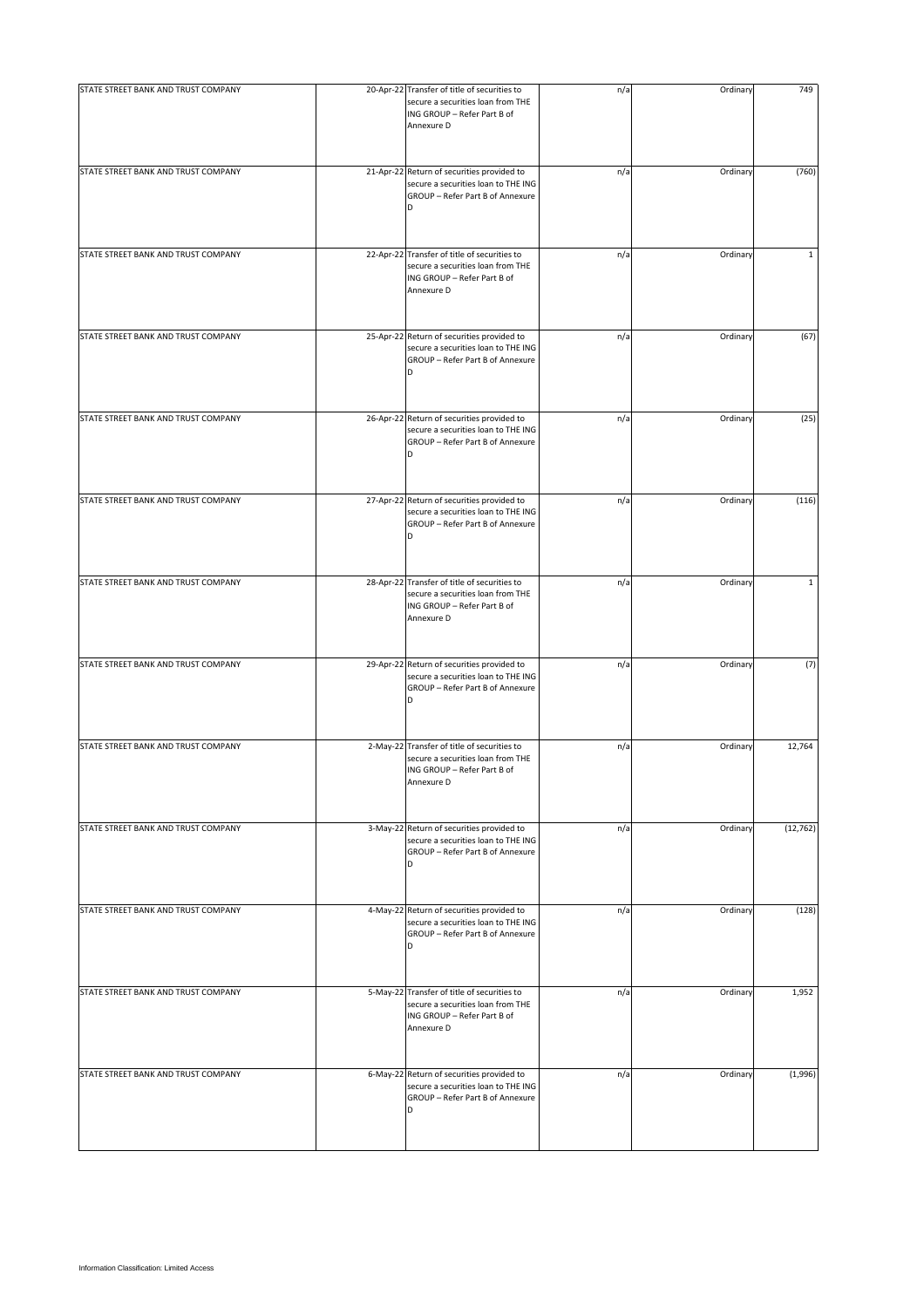| STATE STREET BANK AND TRUST COMPANY | 10-May-22 Return of securities provided to                                                                                                  | n/a | Ordinary | (103)     |
|-------------------------------------|---------------------------------------------------------------------------------------------------------------------------------------------|-----|----------|-----------|
|                                     | secure a securities loan to THE ING<br>GROUP - Refer Part B of Annexure<br>D                                                                |     |          |           |
| STATE STREET BANK AND TRUST COMPANY | 11-May-22 Transfer of title of securities to<br>secure a securities loan from THE<br>ING GROUP - Refer Part B of<br>Annexure D              | n/a | Ordinary | 3,631     |
| STATE STREET BANK AND TRUST COMPANY | 12-May-22 Transfer of title of securities to<br>secure a securities loan from THE<br>ING GROUP - Refer Part B of<br>Annexure D              | n/a | Ordinary | 1,562     |
| STATE STREET BANK AND TRUST COMPANY | 16-May-22 Transfer of title of securities to<br>secure a securities loan from THE<br>ING GROUP - Refer Part B of<br>Annexure D              | n/a | Ordinary | 11,246    |
| STATE STREET BANK AND TRUST COMPANY | 17-May-22 Return of securities provided to<br>secure a securities loan to THE ING<br>GROUP - Refer Part B of Annexure<br>D                  | n/a | Ordinary | (12, 852) |
| STATE STREET BANK AND TRUST COMPANY | 18-May-22 Transfer of title of securities to<br>secure a securities loan from THE<br>ING GROUP - Refer Part B of<br>Annexure D              | n/a | Ordinary | 8,484     |
| STATE STREET BANK AND TRUST COMPANY | 18-Jan-22 Return of securities provided to<br>secure a securities loan to THE<br>SOCIETE GENERALE GROUP - Refer<br>Part B of Annexure D     | n/a | Ordinary | (1, 362)  |
| STATE STREET BANK AND TRUST COMPANY | 19-Jan-22 Transfer of title of securities to<br>secure a securities loan from THE<br>SOCIETE GENERALE GROUP - Refer<br>Part B of Annexure D | n/a | Ordinary | 898       |
| STATE STREET BANK AND TRUST COMPANY | 20-Jan-22 Transfer of title of securities to<br>secure a securities loan from THE<br>SOCIETE GENERALE GROUP - Refer<br>Part B of Annexure D | n/a | Ordinary | 132       |
| STATE STREET BANK AND TRUST COMPANY | 21-Jan-22 Return of securities provided to<br>secure a securities loan to THE<br>SOCIETE GENERALE GROUP - Refer<br>Part B of Annexure D     | n/a | Ordinary | (351)     |
| STATE STREET BANK AND TRUST COMPANY | 24-Jan-22 Transfer of title of securities to<br>secure a securities loan from THE<br>SOCIETE GENERALE GROUP - Refer<br>Part B of Annexure D | n/a | Ordinary | 1,997     |
| STATE STREET BANK AND TRUST COMPANY | 25-Jan-22 Return of securities provided to<br>secure a securities loan to THE<br>SOCIETE GENERALE GROUP - Refer<br>Part B of Annexure D     | n/a | Ordinary | (2,705)   |
| STATE STREET BANK AND TRUST COMPANY | 26-Jan-22 Transfer of title of securities to<br>secure a securities loan from THE<br>SOCIETE GENERALE GROUP - Refer<br>Part B of Annexure D | n/a | Ordinary | 583       |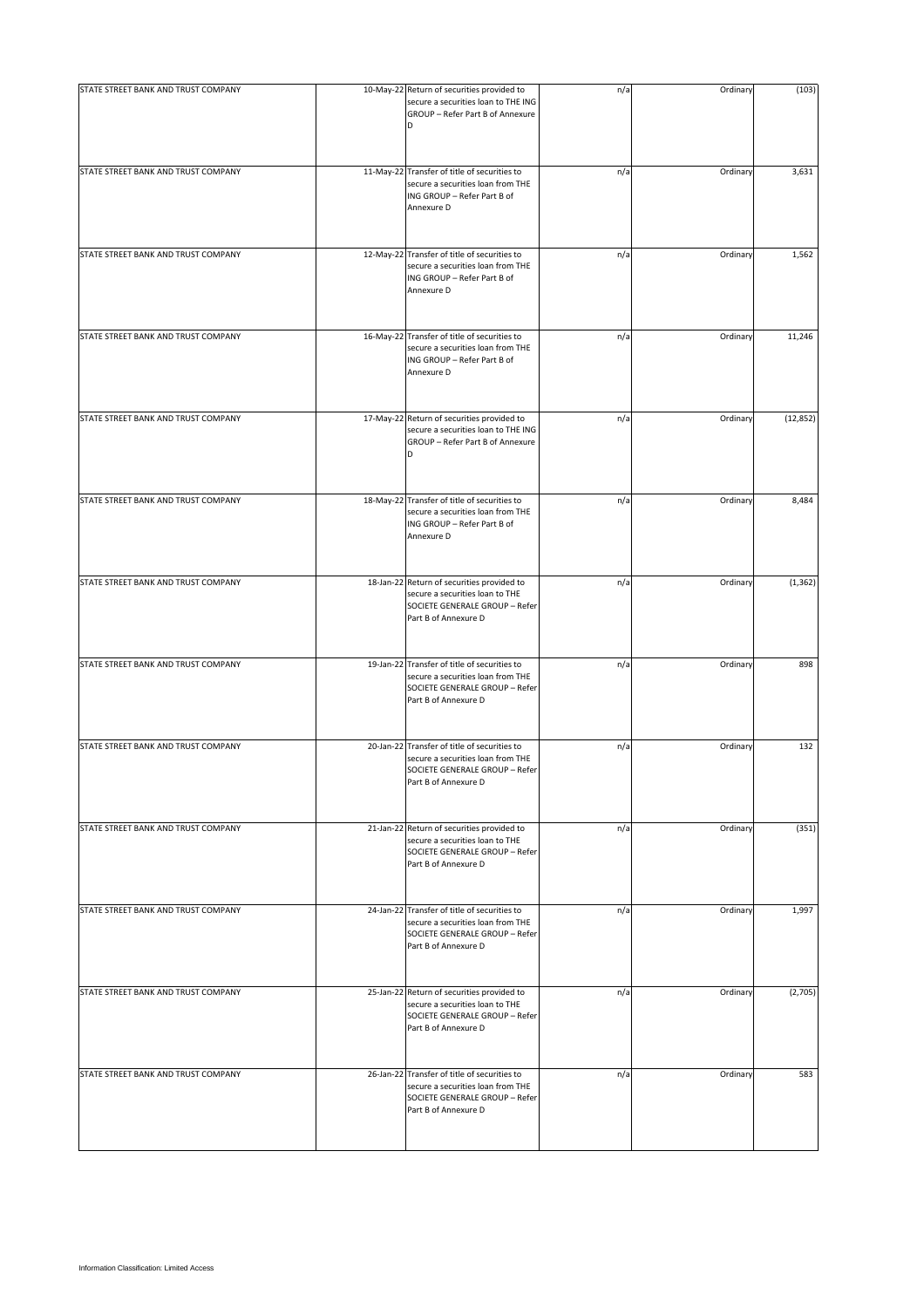| STATE STREET BANK AND TRUST COMPANY | 27-Jan-22 Return of securities provided to<br>secure a securities loan to THE<br>SOCIETE GENERALE GROUP - Refer<br>Part B of Annexure D     | n/a | Ordinary | (326)    |
|-------------------------------------|---------------------------------------------------------------------------------------------------------------------------------------------|-----|----------|----------|
| STATE STREET BANK AND TRUST COMPANY | 28-Jan-22 Transfer of title of securities to<br>secure a securities loan from THE<br>SOCIETE GENERALE GROUP - Refer<br>Part B of Annexure D | n/a | Ordinary | 440      |
| STATE STREET BANK AND TRUST COMPANY | 31-Jan-22 Transfer of title of securities to<br>secure a securities loan from THE<br>SOCIETE GENERALE GROUP - Refer<br>Part B of Annexure D | n/a | Ordinary | 103      |
| STATE STREET BANK AND TRUST COMPANY | 1-Feb-22 Transfer of title of securities to<br>secure a securities loan from THE<br>SOCIETE GENERALE GROUP - Refer<br>Part B of Annexure D  | n/a | Ordinary | 2,866    |
| STATE STREET BANK AND TRUST COMPANY | 2-Feb-22 Return of securities provided to<br>secure a securities loan to THE<br>SOCIETE GENERALE GROUP - Refer<br>Part B of Annexure D      | n/a | Ordinary | (499)    |
| STATE STREET BANK AND TRUST COMPANY | 11-Feb-22 Transfer of title of securities to<br>secure a securities loan from THE<br>SOCIETE GENERALE GROUP - Refer<br>Part B of Annexure D | n/a | Ordinary | 2,320    |
| STATE STREET BANK AND TRUST COMPANY | 21-Feb-22 Return of securities provided to<br>secure a securities loan to THE<br>SOCIETE GENERALE GROUP - Refer<br>Part B of Annexure D     | n/a | Ordinary | (16,075) |
| STATE STREET BANK AND TRUST COMPANY | 22-Mar-22 Transfer of title of securities to<br>secure a securities loan from THE<br>SOCIETE GENERALE GROUP - Refer<br>Part B of Annexure D | n/a | Ordinary | 27,018   |
| STATE STREET BANK AND TRUST COMPANY | 23-Mar-22 Transfer of title of securities to<br>secure a securities loan from THE<br>SOCIETE GENERALE GROUP - Refer<br>Part B of Annexure D | n/a | Ordinary | 2,990    |
| STATE STREET BANK AND TRUST COMPANY | 24-Mar-22 Transfer of title of securities to<br>secure a securities loan from THE<br>SOCIETE GENERALE GROUP - Refer<br>Part B of Annexure D | n/a | Ordinary | 285      |
| STATE STREET BANK AND TRUST COMPANY | 25-Mar-22 Transfer of title of securities to<br>secure a securities loan from THE<br>SOCIETE GENERALE GROUP - Refer<br>Part B of Annexure D | n/a | Ordinary | 485      |
| STATE STREET BANK AND TRUST COMPANY | 28-Mar-22 Transfer of title of securities to<br>secure a securities loan from THE<br>SOCIETE GENERALE GROUP - Refer<br>Part B of Annexure D | n/a | Ordinary | 951      |
| STATE STREET BANK AND TRUST COMPANY | 29-Mar-22 Return of securities provided to<br>secure a securities loan to THE<br>SOCIETE GENERALE GROUP - Refer<br>Part B of Annexure D     | n/a | Ordinary | (680)    |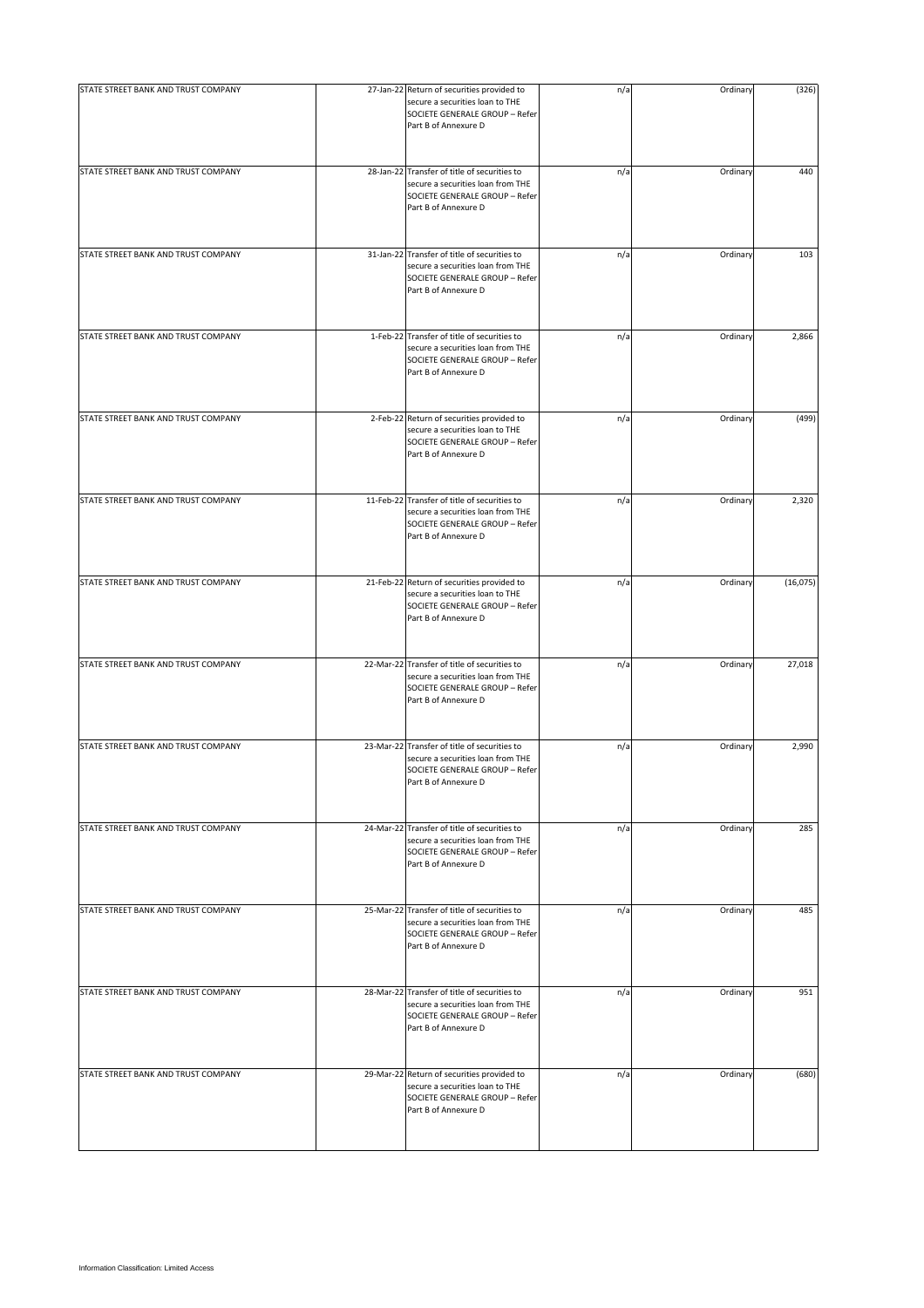| STATE STREET BANK AND TRUST COMPANY | 30-Mar-22 Return of securities provided to<br>secure a securities loan to THE<br>SOCIETE GENERALE GROUP - Refer<br>Part B of Annexure D     | n/a | Ordinary | (2,002) |
|-------------------------------------|---------------------------------------------------------------------------------------------------------------------------------------------|-----|----------|---------|
| STATE STREET BANK AND TRUST COMPANY | 31-Mar-22 Transfer of title of securities to<br>secure a securities loan from THE<br>SOCIETE GENERALE GROUP - Refer<br>Part B of Annexure D | n/a | Ordinary | 4,012   |
| STATE STREET BANK AND TRUST COMPANY | 1-Apr-22 Return of securities provided to<br>secure a securities loan to THE<br>SOCIETE GENERALE GROUP - Refer<br>Part B of Annexure D      | n/a | Ordinary | (472)   |
| STATE STREET BANK AND TRUST COMPANY | 4-Apr-22 Return of securities provided to<br>secure a securities loan to THE<br>SOCIETE GENERALE GROUP - Refer<br>Part B of Annexure D      | n/a | Ordinary | (517)   |
| STATE STREET BANK AND TRUST COMPANY | 5-Apr-22 Return of securities provided to<br>secure a securities loan to THE<br>SOCIETE GENERALE GROUP - Refer<br>Part B of Annexure D      | n/a | Ordinary | (826)   |
| STATE STREET BANK AND TRUST COMPANY | 6-Apr-22 Transfer of title of securities to<br>secure a securities loan from THE<br>SOCIETE GENERALE GROUP - Refer<br>Part B of Annexure D  | n/a | Ordinary | 1,887   |
| STATE STREET BANK AND TRUST COMPANY | 7-Apr-22 Transfer of title of securities to<br>secure a securities loan from THE<br>SOCIETE GENERALE GROUP - Refer<br>Part B of Annexure D  | n/a | Ordinary | 995     |
| STATE STREET BANK AND TRUST COMPANY | 8-Apr-22 Transfer of title of securities to<br>secure a securities loan from THE<br>SOCIETE GENERALE GROUP - Refer<br>Part B of Annexure D  | n/a | Ordinary | 159     |
| STATE STREET BANK AND TRUST COMPANY | 11-Apr-22 Return of securities provided to<br>secure a securities loan to THE<br>SOCIETE GENERALE GROUP - Refer<br>Part B of Annexure D     | n/a | Ordinary | (488)   |
| STATE STREET BANK AND TRUST COMPANY | 12-Apr-22 Transfer of title of securities to<br>secure a securities loan from THE<br>SOCIETE GENERALE GROUP - Refer<br>Part B of Annexure D | n/a | Ordinary | 432     |
| STATE STREET BANK AND TRUST COMPANY | 13-Apr-22 Transfer of title of securities to<br>secure a securities loan from THE<br>SOCIETE GENERALE GROUP - Refer<br>Part B of Annexure D | n/a | Ordinary | 120     |
| STATE STREET BANK AND TRUST COMPANY | 14-Apr-22 Return of securities provided to<br>secure a securities loan to THE<br>SOCIETE GENERALE GROUP - Refer<br>Part B of Annexure D     | n/a | Ordinary | (307)   |
| STATE STREET BANK AND TRUST COMPANY | 15-Apr-22 Return of securities provided to<br>secure a securities loan to THE<br>SOCIETE GENERALE GROUP - Refer<br>Part B of Annexure D     | n/a | Ordinary | (70)    |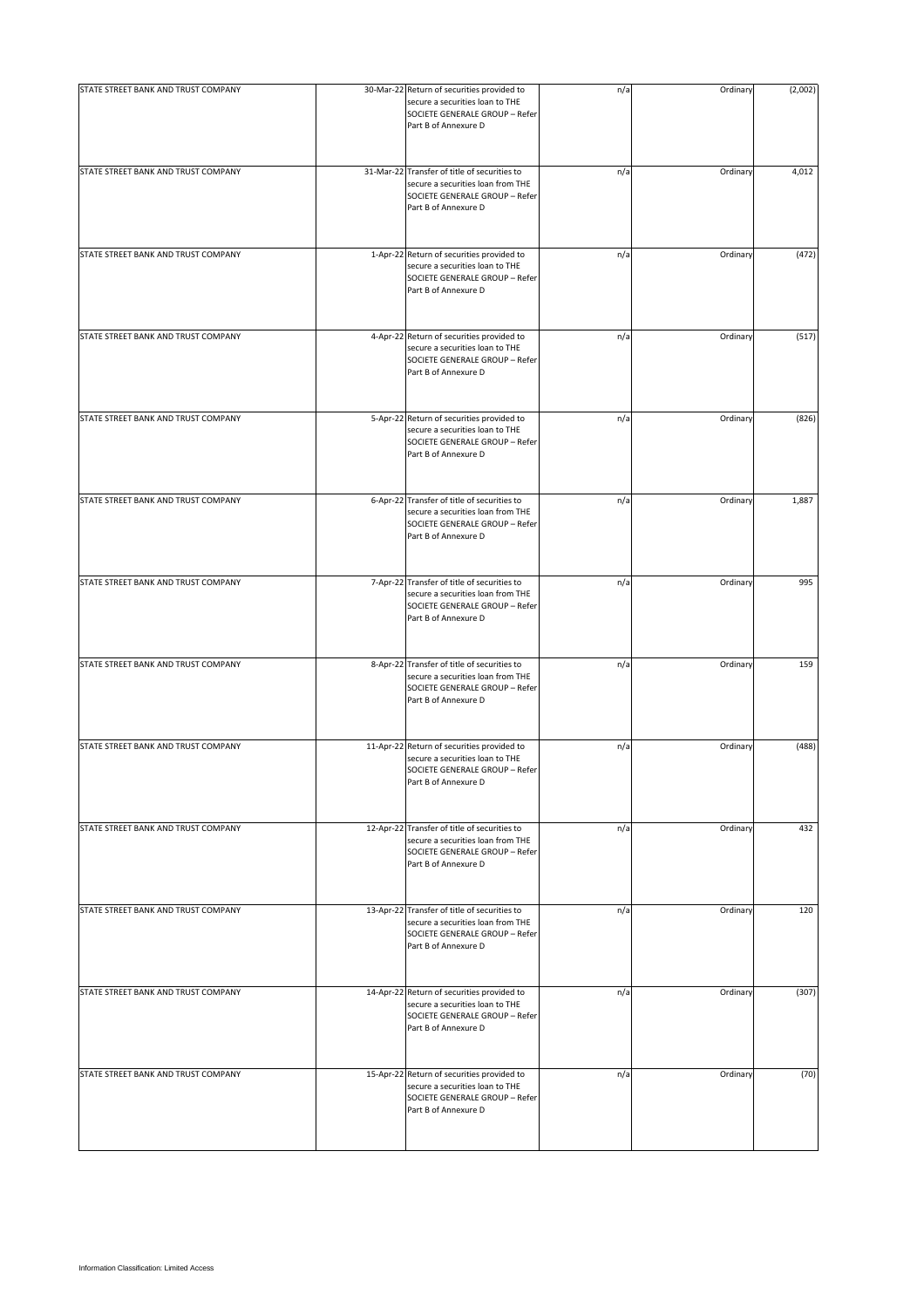| STATE STREET BANK AND TRUST COMPANY | 18-Apr-22 Transfer of title of securities to<br>secure a securities loan from THE<br>SOCIETE GENERALE GROUP - Refer<br>Part B of Annexure D | n/a | Ordinary | 218       |
|-------------------------------------|---------------------------------------------------------------------------------------------------------------------------------------------|-----|----------|-----------|
| STATE STREET BANK AND TRUST COMPANY | 25-Apr-22 Return of securities provided to<br>secure a securities loan to THE<br>SOCIETE GENERALE GROUP - Refer<br>Part B of Annexure D     | n/a | Ordinary | (1, 319)  |
| STATE STREET BANK AND TRUST COMPANY | 26-Apr-22 Return of securities provided to<br>secure a securities loan to THE<br>SOCIETE GENERALE GROUP - Refer<br>Part B of Annexure D     | n/a | Ordinary | (1,016)   |
| STATE STREET BANK AND TRUST COMPANY | 27-Apr-22 Transfer of title of securities to<br>secure a securities loan from THE<br>SOCIETE GENERALE GROUP - Refer<br>Part B of Annexure D | n/a | Ordinary | 3,230     |
| STATE STREET BANK AND TRUST COMPANY | 28-Apr-22 Return of securities provided to<br>secure a securities loan to THE<br>SOCIETE GENERALE GROUP - Refer<br>Part B of Annexure D     | n/a | Ordinary | (37, 132) |
| STATE STREET BANK AND TRUST COMPANY | 20-Jan-22 Transfer of title of securities to<br>secure a securities loan from THE<br>UBS GROUP - Refer Part B of<br>Annexure D              | n/a | Ordinary | 2,139     |
| STATE STREET BANK AND TRUST COMPANY | 21-Jan-22 Return of securities provided to<br>secure a securities loan to THE UBS<br>GROUP - Refer Part B of Annexure<br>D                  | n/a | Ordinary | (161)     |
| STATE STREET BANK AND TRUST COMPANY | 24-Jan-22 Return of securities provided to<br>secure a securities loan to THE UBS<br>GROUP - Refer Part B of Annexure<br>D                  | n/a | Ordinary | (82)      |
| STATE STREET BANK AND TRUST COMPANY | 23-Feb-22 Transfer of title of securities to<br>secure a securities loan from THE<br>UBS GROUP - Refer Part B of<br>Annexure D              | n/a | Ordinary | 154,810   |
| STATE STREET BANK AND TRUST COMPANY | 4-Mar-22 Transfer of title of securities to<br>secure a securities loan from THE<br>UBS GROUP - Refer Part B of<br>Annexure D               | n/a | Ordinary | 58,457    |
| STATE STREET BANK AND TRUST COMPANY | 7-Mar-22 Transfer of title of securities to<br>secure a securities loan from THE<br>UBS GROUP - Refer Part B of<br>Annexure D               | n/a | Ordinary | 86,808    |
| STATE STREET BANK AND TRUST COMPANY | 8-Mar-22 Return of securities provided to<br>secure a securities loan to THE UBS<br>GROUP - Refer Part B of Annexure<br>D                   | n/a | Ordinary | (22, 239) |
| STATE STREET BANK AND TRUST COMPANY | 4-May-22 Transfer of title of securities to<br>secure a securities loan from THE<br>UBS GROUP - Refer Part B of<br>Annexure D               | n/a | Ordinary | 285,793   |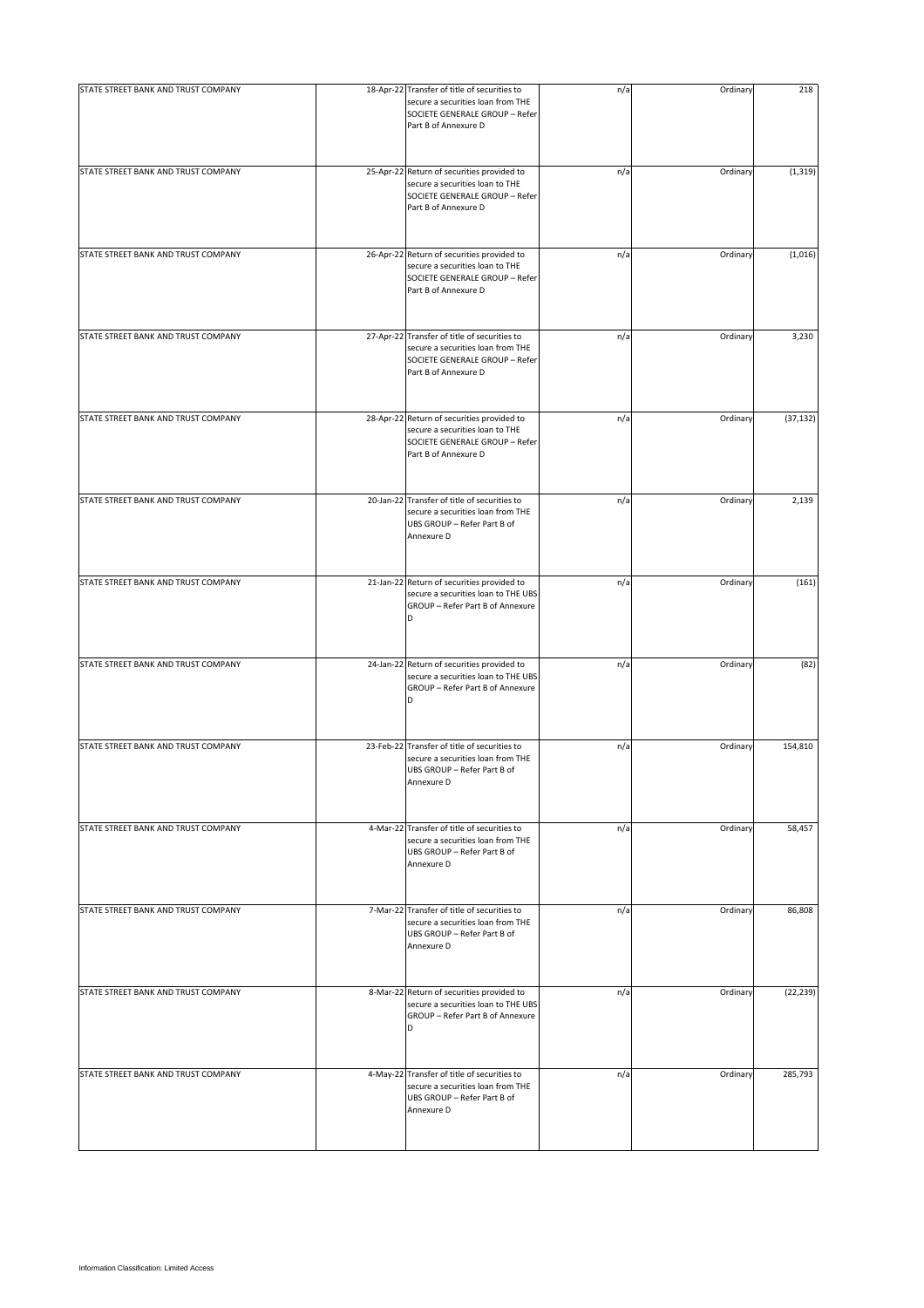| STATE STREET BANK AND TRUST COMPANY | 5-May-22 Return of securities provided to                                                                                                       | n/a | Ordinary | (173, 711)     |
|-------------------------------------|-------------------------------------------------------------------------------------------------------------------------------------------------|-----|----------|----------------|
|                                     | secure a securities loan to THE UBS<br>GROUP - Refer Part B of Annexure<br>D                                                                    |     |          |                |
| STATE STREET BANK AND TRUST COMPANY | 6-May-22 Transfer of title of securities to<br>secure a securities loan from THE<br>UBS GROUP - Refer Part B of<br>Annexure D                   | n/a | Ordinary | 16,353         |
| STATE STREET BANK AND TRUST COMPANY | 9-May-22 Transfer of title of securities to<br>secure a securities loan from THE<br>UBS GROUP - Refer Part B of<br>Annexure D                   | n/a | Ordinary | 4,622          |
| STATE STREET BANK AND TRUST COMPANY | 11-May-22 Return of securities provided to<br>secure a securities loan to THE UBS<br>GROUP - Refer Part B of Annexure<br>D                      | n/a | Ordinary | (318, 167)     |
| STATE STREET BANK AND TRUST COMPANY | 12-May-22 Transfer of title of securities to<br>secure a securities loan from THE<br>UBS GROUP - Refer Part B of<br>Annexure D                  | n/a | Ordinary | 272,287        |
| STATE STREET BANK AND TRUST COMPANY | 18-May-22 Return of securities provided to<br>secure a securities loan to THE UBS<br>GROUP - Refer Part B of Annexure<br>D                      | n/a | Ordinary | (49, 163)      |
| STATE STREET BANK AND TRUST COMPANY | 18-Jan-22 Transfer of title of securities to<br>secure a securities loan from THE<br>GOLDMAN SACHS GROUP - Refer<br>Part B of Annexure D        | n/a | Ordinary | $\overline{2}$ |
| STATE STREET BANK AND TRUST COMPANY | 31-Jan-22 Return of securities provided to<br>secure a securities loan to THE<br>GOLDMAN SACHS GROUP - Refer<br>Part B of Annexure D            | n/a | Ordinary | (1)            |
| STATE STREET BANK AND TRUST COMPANY | 14-Feb-22 Transfer of title of securities to<br>secure a securities loan from THE<br><b>GOLDMAN SACHS GROUP - Refer</b><br>Part B of Annexure D | n/a | Ordinary | $\mathbf{1}$   |
| STATE STREET BANK AND TRUST COMPANY | 10-Mar-22 Return of securities provided to<br>secure a securities loan to THE<br><b>GOLDMAN SACHS GROUP - Refer</b><br>Part B of Annexure D     | n/a | Ordinary | (1)            |
| STATE STREET BANK AND TRUST COMPANY | 16-Mar-22 Transfer of title of securities to<br>secure a securities loan from THE<br><b>GOLDMAN SACHS GROUP - Refer</b><br>Part B of Annexure D | n/a | Ordinary | 6              |
| STATE STREET BANK AND TRUST COMPANY | 12-Apr-22 Return of securities provided to<br>secure a securities loan to THE<br>GOLDMAN SACHS GROUP - Refer<br>Part B of Annexure D            | n/a | Ordinary | (4)            |
| STATE STREET BANK AND TRUST COMPANY | 27-Apr-22 Transfer of title of securities to<br>secure a securities loan from THE<br><b>GOLDMAN SACHS GROUP - Refer</b><br>Part B of Annexure D | n/a | Ordinary | 7              |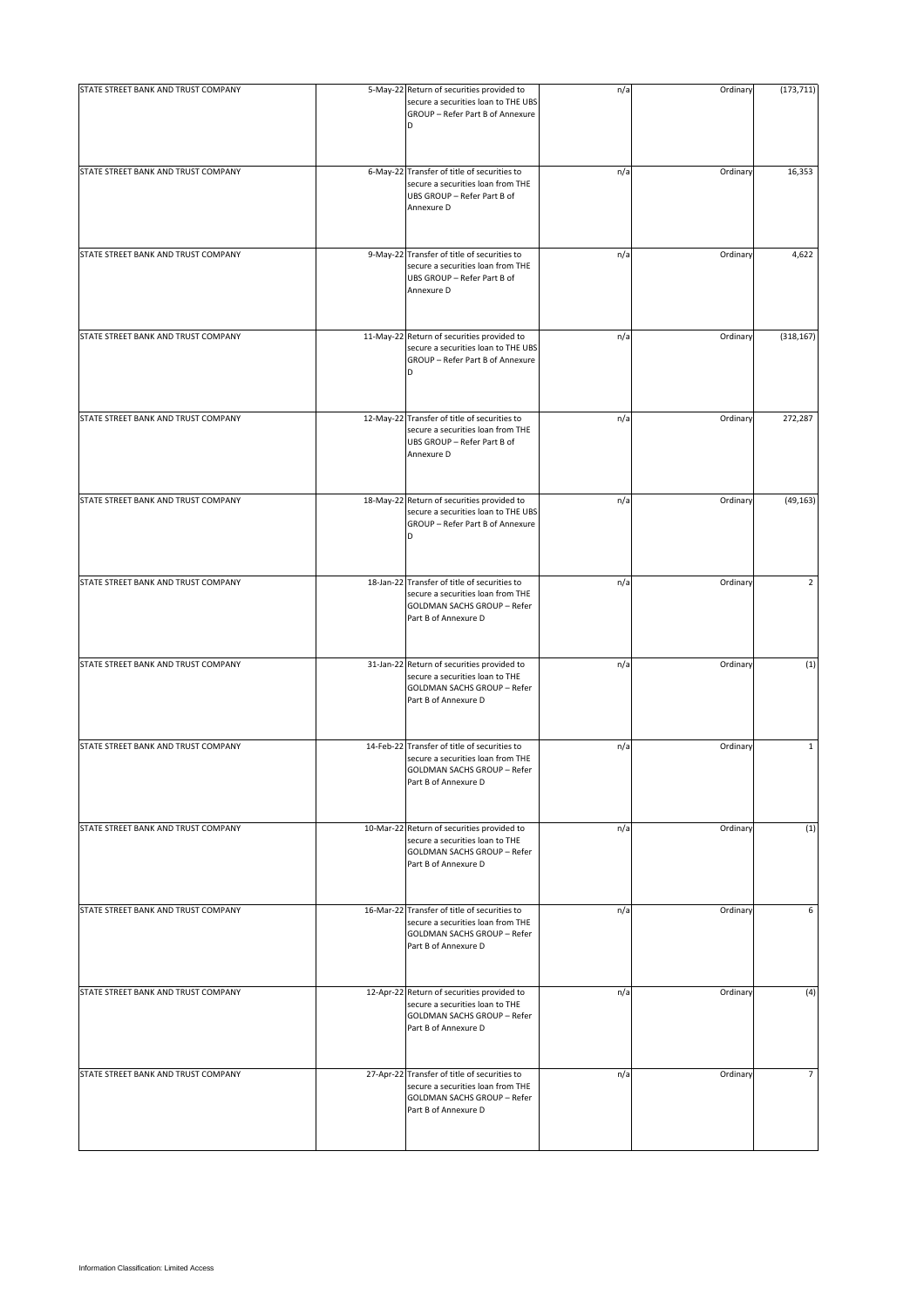| STATE STREET BANK AND TRUST COMPANY | 28-Apr-22 Return of securities provided to<br>secure a securities loan to THE<br>GOLDMAN SACHS GROUP - Refer<br>Part B of Annexure D        | n/a | Ordinary | (5)            |
|-------------------------------------|---------------------------------------------------------------------------------------------------------------------------------------------|-----|----------|----------------|
| STATE STREET BANK AND TRUST COMPANY | 29-Apr-22 Return of securities provided to<br>secure a securities loan to THE<br>GOLDMAN SACHS GROUP - Refer<br>Part B of Annexure D        | n/a | Ordinary | (4)            |
| STATE STREET BANK AND TRUST COMPANY | 14-Apr-22 Transfer of title of securities to<br>secure a securities loan from THE<br>RBC GROUP - Refer Part B of<br>Annexure D              | n/a | Ordinary | 2,887          |
| STATE STREET BANK AND TRUST COMPANY | 15-Apr-22 Transfer of title of securities to<br>secure a securities loan from THE<br>RBC GROUP - Refer Part B of<br>Annexure D              | n/a | Ordinary | $\overline{2}$ |
| STATE STREET BANK AND TRUST COMPANY | 9-May-22 Return of securities provided to<br>secure a securities loan to THE RBC<br>GROUP - Refer Part B of Annexure<br>D                   | n/a | Ordinary | (2,889)        |
| STATE STREET BANK AND TRUST COMPANY | 18-Jan-22 Return of securities provided to<br>secure a securities loan to THE<br>SOCIETE GENERALE GROUP - Refer<br>Part B of Annexure D     | n/a | Ordinary | (62)           |
| STATE STREET BANK AND TRUST COMPANY | 19-Jan-22 Transfer of title of securities to<br>secure a securities loan from THE<br>SOCIETE GENERALE GROUP - Refer<br>Part B of Annexure D | n/a | Ordinary | 49             |
| STATE STREET BANK AND TRUST COMPANY | 20-Jan-22 Transfer of title of securities to<br>secure a securities loan from THE<br>SOCIETE GENERALE GROUP - Refer<br>Part B of Annexure D | n/a | Ordinary | 8              |
| STATE STREET BANK AND TRUST COMPANY | 21-Jan-22 Return of securities provided to<br>secure a securities loan to THE<br>SOCIETE GENERALE GROUP - Refer<br>Part B of Annexure D     | n/a | Ordinary | (14)           |
| STATE STREET BANK AND TRUST COMPANY | 24-Jan-22 Transfer of title of securities to<br>secure a securities loan from THE<br>SOCIETE GENERALE GROUP - Refer<br>Part B of Annexure D | n/a | Ordinary | 21             |
| STATE STREET BANK AND TRUST COMPANY | 25-Jan-22 Return of securities provided to<br>secure a securities loan to THE<br>SOCIETE GENERALE GROUP - Refer<br>Part B of Annexure D     | n/a | Ordinary | (174)          |
| STATE STREET BANK AND TRUST COMPANY | 26-Jan-22 Transfer of title of securities to<br>secure a securities loan from THE<br>SOCIETE GENERALE GROUP - Refer<br>Part B of Annexure D | n/a | Ordinary | 43             |
| STATE STREET BANK AND TRUST COMPANY | 27-Jan-22 Return of securities provided to<br>secure a securities loan to THE<br>SOCIETE GENERALE GROUP - Refer<br>Part B of Annexure D     | n/a | Ordinary | (23)           |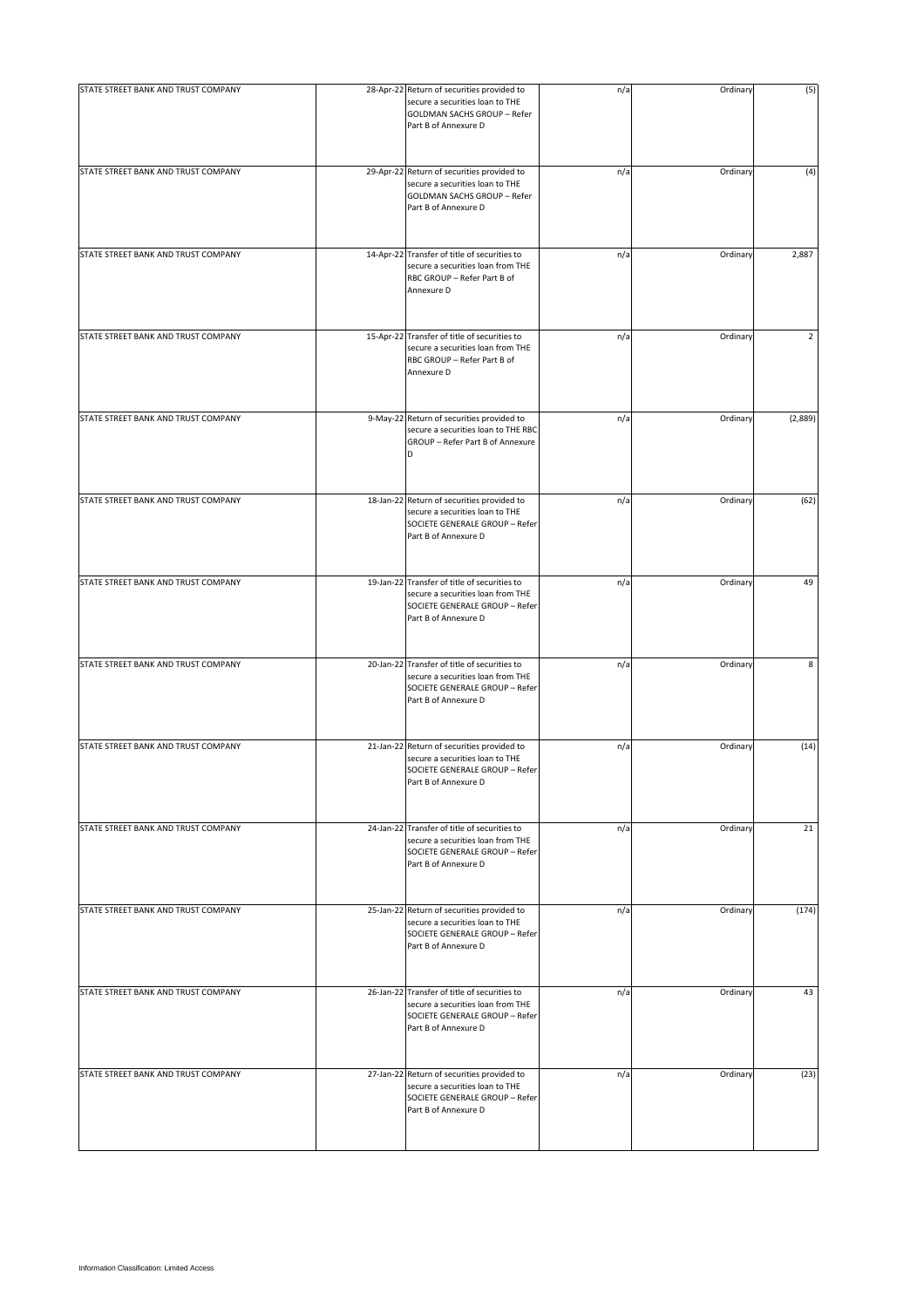| STATE STREET BANK AND TRUST COMPANY | 28-Jan-22 Transfer of title of securities to<br>secure a securities loan from THE<br>SOCIETE GENERALE GROUP - Refer<br>Part B of Annexure D | n/a | Ordinary | 23             |
|-------------------------------------|---------------------------------------------------------------------------------------------------------------------------------------------|-----|----------|----------------|
| STATE STREET BANK AND TRUST COMPANY | 31-Jan-22 Transfer of title of securities to<br>secure a securities loan from THE<br>SOCIETE GENERALE GROUP - Refer<br>Part B of Annexure D | n/a | Ordinary | $\overline{2}$ |
| STATE STREET BANK AND TRUST COMPANY | 1-Feb-22 Transfer of title of securities to<br>secure a securities loan from THE<br>SOCIETE GENERALE GROUP - Refer<br>Part B of Annexure D  | n/a | Ordinary | 104            |
| STATE STREET BANK AND TRUST COMPANY | 2-Feb-22 Return of securities provided to<br>secure a securities loan to THE<br>SOCIETE GENERALE GROUP - Refer<br>Part B of Annexure D      | n/a | Ordinary | (39)           |
| STATE STREET BANK AND TRUST COMPANY | 11-Feb-22 Transfer of title of securities to<br>secure a securities loan from THE<br>SOCIETE GENERALE GROUP - Refer<br>Part B of Annexure D | n/a | Ordinary | 13             |
| STATE STREET BANK AND TRUST COMPANY | 22-Mar-22 Return of securities provided to<br>secure a securities loan to THE<br>SOCIETE GENERALE GROUP - Refer<br>Part B of Annexure D     | n/a | Ordinary | (214)          |
| STATE STREET BANK AND TRUST COMPANY | 23-Mar-22 Transfer of title of securities to<br>secure a securities loan from THE<br>SOCIETE GENERALE GROUP - Refer<br>Part B of Annexure D | n/a | Ordinary | 41             |
| STATE STREET BANK AND TRUST COMPANY | 24-Mar-22 Transfer of title of securities to<br>secure a securities loan from THE<br>SOCIETE GENERALE GROUP - Refer<br>Part B of Annexure D | n/a | Ordinary | $\overline{7}$ |
| STATE STREET BANK AND TRUST COMPANY | 25-Mar-22 Transfer of title of securities to<br>secure a securities loan from THE<br>SOCIETE GENERALE GROUP - Refer<br>Part B of Annexure D | n/a | Ordinary | $\mathbf{1}$   |
| STATE STREET BANK AND TRUST COMPANY | 28-Mar-22 Transfer of title of securities to<br>secure a securities loan from THE<br>SOCIETE GENERALE GROUP - Refer<br>Part B of Annexure D | n/a | Ordinary | 12             |
| STATE STREET BANK AND TRUST COMPANY | 29-Mar-22 Return of securities provided to<br>secure a securities loan to THE<br>SOCIETE GENERALE GROUP - Refer<br>Part B of Annexure D     | n/a | Ordinary | (13)           |
| STATE STREET BANK AND TRUST COMPANY | 30-Mar-22 Transfer of title of securities to<br>secure a securities loan from THE<br>SOCIETE GENERALE GROUP - Refer<br>Part B of Annexure D | n/a | Ordinary | $\mathbf{1}$   |
| STATE STREET BANK AND TRUST COMPANY | 31-Mar-22 Transfer of title of securities to<br>secure a securities loan from THE<br>SOCIETE GENERALE GROUP - Refer<br>Part B of Annexure D | n/a | Ordinary | $\overline{4}$ |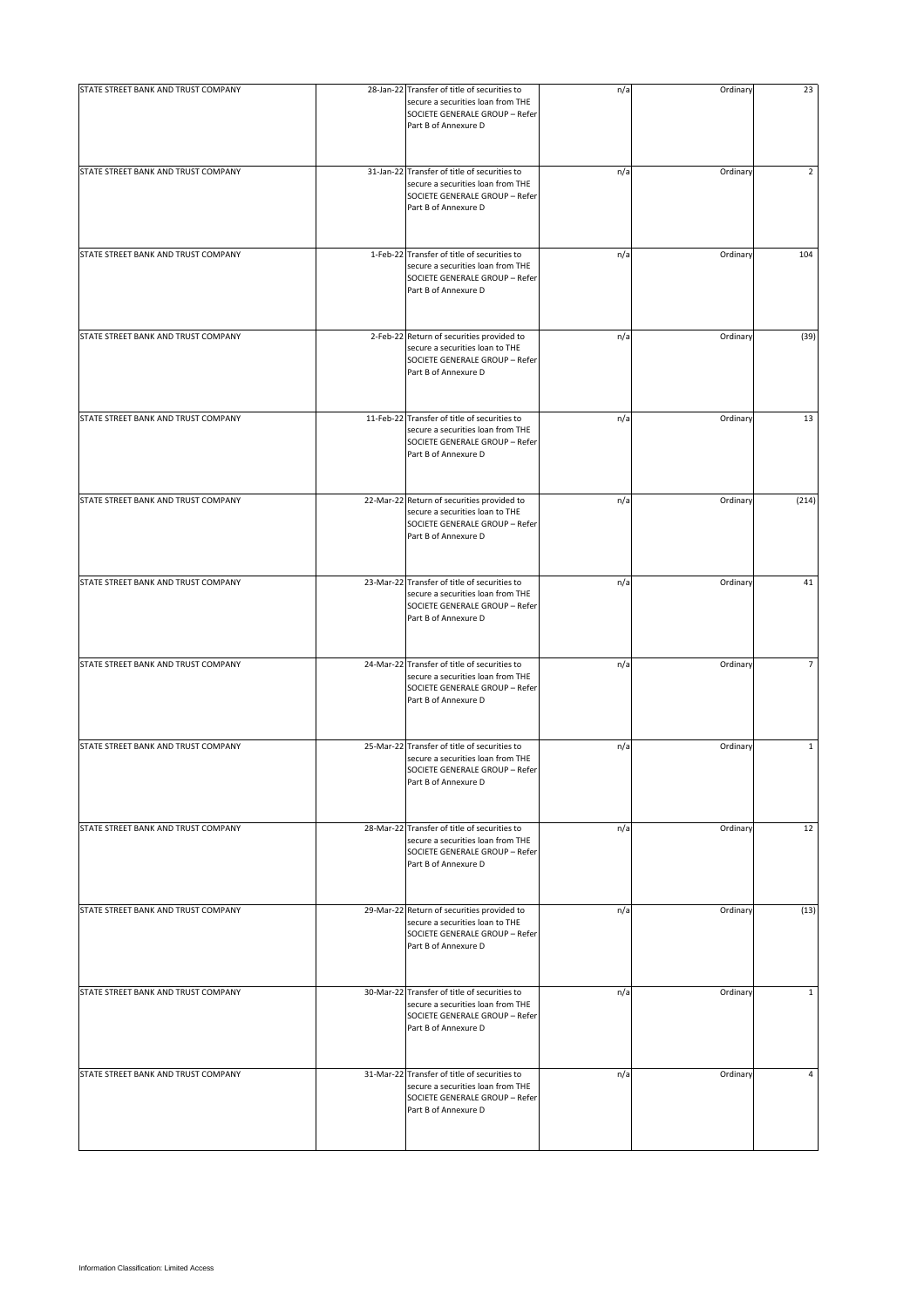| STATE STREET BANK AND TRUST COMPANY | 1-Apr-22 Transfer of title of securities to<br>secure a securities loan from THE<br>SOCIETE GENERALE GROUP - Refer<br>Part B of Annexure D  | n/a | Ordinary | 5              |
|-------------------------------------|---------------------------------------------------------------------------------------------------------------------------------------------|-----|----------|----------------|
| STATE STREET BANK AND TRUST COMPANY | 4-Apr-22 Transfer of title of securities to<br>secure a securities loan from THE<br>SOCIETE GENERALE GROUP - Refer<br>Part B of Annexure D  | n/a | Ordinary | $\mathbf 1$    |
| STATE STREET BANK AND TRUST COMPANY | 5-Apr-22 Return of securities provided to<br>secure a securities loan to THE<br>SOCIETE GENERALE GROUP - Refer<br>Part B of Annexure D      | n/a | Ordinary | (11)           |
| STATE STREET BANK AND TRUST COMPANY | 6-Apr-22 Return of securities provided to<br>secure a securities loan to THE<br>SOCIETE GENERALE GROUP - Refer<br>Part B of Annexure D      | n/a | Ordinary | (28)           |
| STATE STREET BANK AND TRUST COMPANY | 7-Apr-22 Transfer of title of securities to<br>secure a securities loan from THE<br>SOCIETE GENERALE GROUP - Refer<br>Part B of Annexure D  | n/a | Ordinary | 23             |
| STATE STREET BANK AND TRUST COMPANY | 8-Apr-22 Transfer of title of securities to<br>secure a securities loan from THE<br>SOCIETE GENERALE GROUP - Refer<br>Part B of Annexure D  | n/a | Ordinary | 4              |
| STATE STREET BANK AND TRUST COMPANY | 11-Apr-22 Return of securities provided to<br>secure a securities loan to THE<br>SOCIETE GENERALE GROUP - Refer<br>Part B of Annexure D     | n/a | Ordinary | (7)            |
| STATE STREET BANK AND TRUST COMPANY | 12-Apr-22 Transfer of title of securities to<br>secure a securities loan from THE<br>SOCIETE GENERALE GROUP - Refer<br>Part B of Annexure D | n/a | Ordinary | 10             |
| STATE STREET BANK AND TRUST COMPANY | 13-Apr-22 Transfer of title of securities to<br>secure a securities loan from THE<br>SOCIETE GENERALE GROUP - Refer<br>Part B of Annexure D | n/a | Ordinary | $\overline{2}$ |
| STATE STREET BANK AND TRUST COMPANY | 14-Apr-22 Return of securities provided to<br>secure a securities loan to THE<br>SOCIETE GENERALE GROUP - Refer<br>Part B of Annexure D     | n/a | Ordinary | (11)           |
| STATE STREET BANK AND TRUST COMPANY | 15-Apr-22 Transfer of title of securities to<br>secure a securities loan from THE<br>SOCIETE GENERALE GROUP - Refer<br>Part B of Annexure D | n/a | Ordinary | 5              |
| STATE STREET BANK AND TRUST COMPANY | 18-Apr-22 Transfer of title of securities to<br>secure a securities loan from THE<br>SOCIETE GENERALE GROUP - Refer<br>Part B of Annexure D | n/a | Ordinary | 3              |
| STATE STREET BANK AND TRUST COMPANY | 25-Apr-22 Transfer of title of securities to<br>secure a securities loan from THE<br>SOCIETE GENERALE GROUP - Refer<br>Part B of Annexure D | n/a | Ordinary | 19             |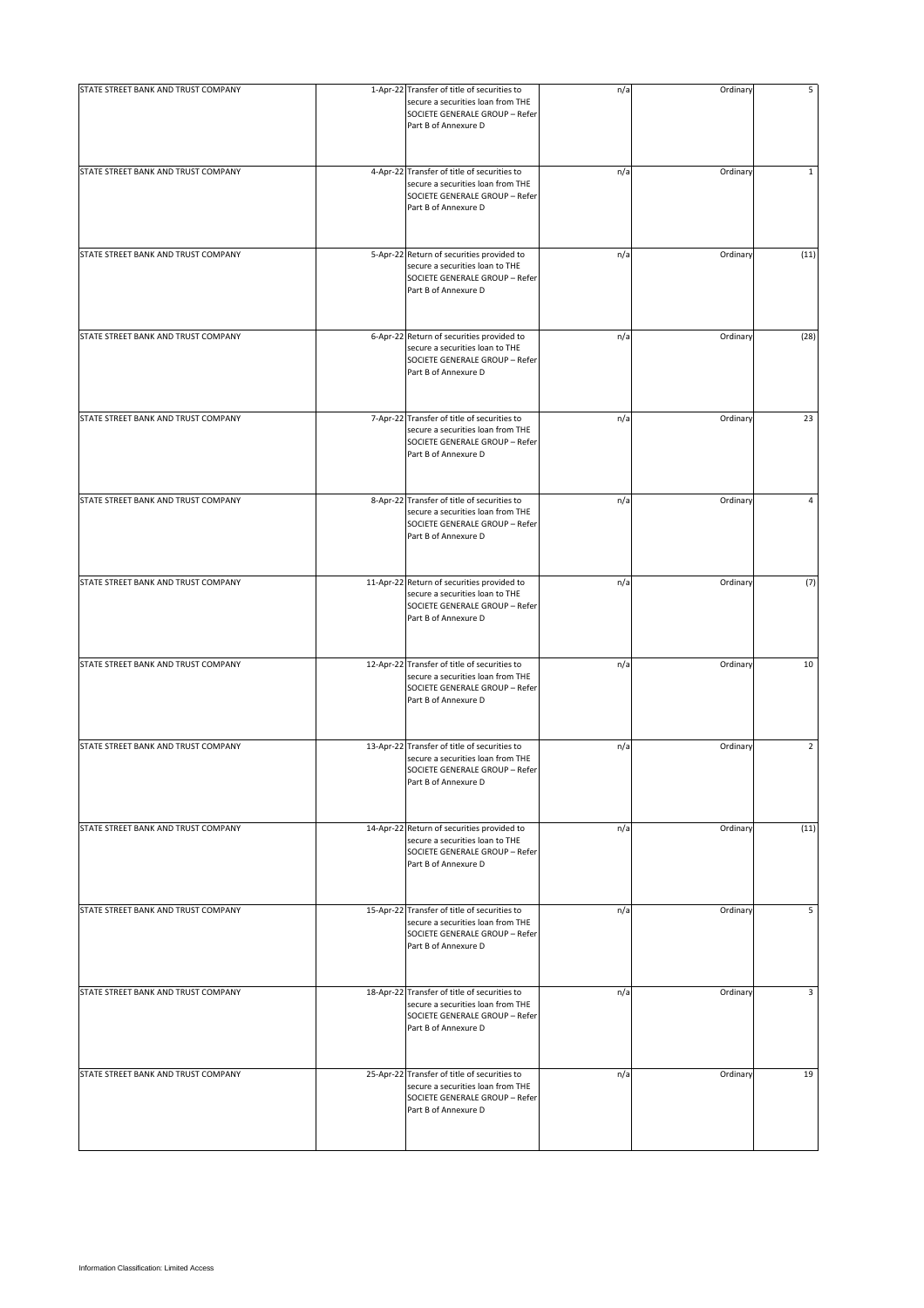| STATE STREET BANK AND TRUST COMPANY | 26-Apr-22 Return of securities provided to<br>secure a securities loan to THE<br>SOCIETE GENERALE GROUP - Refer<br>Part B of Annexure D     | n/a | Ordinary | (18)     |
|-------------------------------------|---------------------------------------------------------------------------------------------------------------------------------------------|-----|----------|----------|
| STATE STREET BANK AND TRUST COMPANY | 27-Apr-22 Transfer of title of securities to<br>secure a securities loan from THE<br>SOCIETE GENERALE GROUP - Refer<br>Part B of Annexure D | n/a | Ordinary | 32       |
| STATE STREET BANK AND TRUST COMPANY | 28-Apr-22 Return of securities provided to<br>secure a securities loan to THE<br>SOCIETE GENERALE GROUP - Refer<br>Part B of Annexure D     | n/a | Ordinary | (455)    |
| STATE STREET BANK AND TRUST COMPANY | 20-Jan-22 Transfer of title of securities to<br>secure a securities loan from THE<br>UBS GROUP - Refer Part B of<br>Annexure D              | n/a | Ordinary | 63       |
| STATE STREET BANK AND TRUST COMPANY | 21-Jan-22 Return of securities provided to<br>secure a securities loan to THE UBS<br>GROUP - Refer Part B of Annexure<br>D                  | n/a | Ordinary | (4)      |
| STATE STREET BANK AND TRUST COMPANY | 24-Jan-22 Transfer of title of securities to<br>secure a securities loan from THE<br>UBS GROUP - Refer Part B of<br>Annexure D              | n/a | Ordinary | 1        |
| STATE STREET BANK AND TRUST COMPANY | 27-Jan-22 Transfer of title of securities to<br>secure a securities loan from THE<br>UBS GROUP - Refer Part B of<br>Annexure D              | n/a | Ordinary | 2,631    |
| STATE STREET BANK AND TRUST COMPANY | 28-Jan-22 Return of securities provided to<br>secure a securities loan to THE UBS<br>GROUP - Refer Part B of Annexure<br>D                  | n/a | Ordinary | (1, 521) |
| STATE STREET BANK AND TRUST COMPANY | 31-Jan-22 Transfer of title of securities to<br>secure a securities loan from THE<br>UBS GROUP - Refer Part B of<br>Annexure D              | n/a | Ordinary | 1,553    |
| STATE STREET BANK AND TRUST COMPANY | 1-Feb-22 Return of securities provided to<br>secure a securities loan to THE UBS<br>GROUP - Refer Part B of Annexure<br>D                   | n/a | Ordinary | (2, 516) |
| STATE STREET BANK AND TRUST COMPANY | 2-Feb-22 Transfer of title of securities to<br>secure a securities loan from THE<br>UBS GROUP - Refer Part B of<br>Annexure D               | n/a | Ordinary | 1,117    |
| STATE STREET BANK AND TRUST COMPANY | 15-Feb-22 Transfer of title of securities to<br>secure a securities loan from THE<br>UBS GROUP - Refer Part B of<br>Annexure D              | n/a | Ordinary | 1,097    |
| STATE STREET BANK AND TRUST COMPANY | 18-Feb-22 Return of securities provided to<br>secure a securities loan to THE UBS<br>GROUP - Refer Part B of Annexure<br>D                  | n/a | Ordinary | (1, 237) |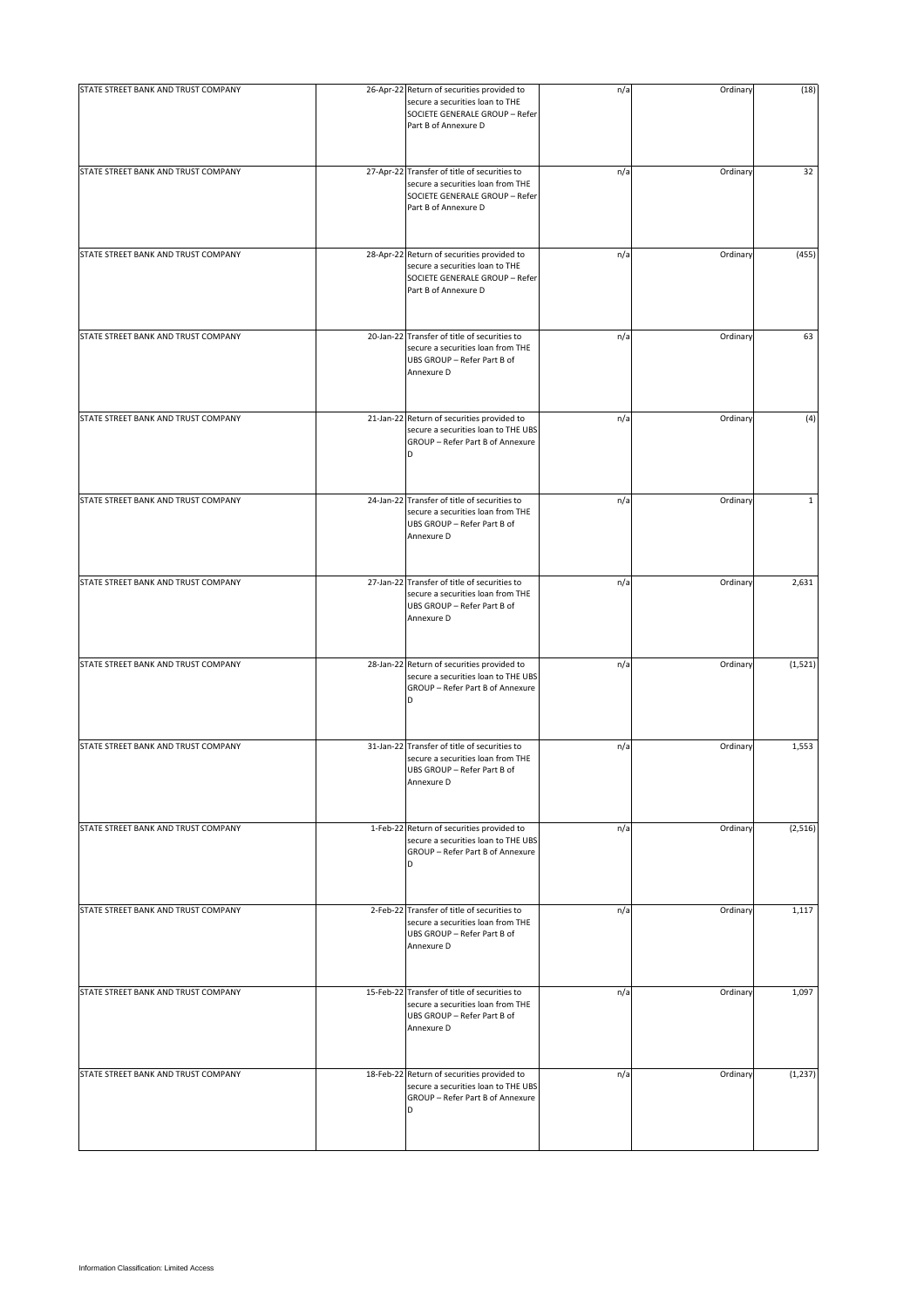| STATE STREET BANK AND TRUST COMPANY | 21-Feb-22 Transfer of title of securities to<br>secure a securities loan from THE<br>UBS GROUP - Refer Part B of<br>Annexure D | n/a | Ordinary | 864           |
|-------------------------------------|--------------------------------------------------------------------------------------------------------------------------------|-----|----------|---------------|
| STATE STREET BANK AND TRUST COMPANY | 23-Feb-22 Transfer of title of securities to<br>secure a securities loan from THE<br>UBS GROUP - Refer Part B of<br>Annexure D | n/a | Ordinary | 12,281        |
| STATE STREET BANK AND TRUST COMPANY | 4-Mar-22 Transfer of title of securities to<br>secure a securities loan from THE<br>UBS GROUP - Refer Part B of<br>Annexure D  | n/a | Ordinary | 15,227        |
| STATE STREET BANK AND TRUST COMPANY | 7-Mar-22 Transfer of title of securities to<br>secure a securities loan from THE<br>UBS GROUP - Refer Part B of<br>Annexure D  | n/a | Ordinary | 11,231        |
| STATE STREET BANK AND TRUST COMPANY | 8-Mar-22 Transfer of title of securities to<br>secure a securities loan from THE<br>UBS GROUP - Refer Part B of<br>Annexure D  | n/a | Ordinary | 2,731         |
| STATE STREET BANK AND TRUST COMPANY | 14-Mar-22 Return of securities provided to<br>secure a securities loan to THE UBS<br>GROUP - Refer Part B of Annexure          | n/a | Ordinary | (43, 517)     |
| STATE STREET BANK AND TRUST COMPANY | 18-Apr-22 Transfer of title of securities to<br>secure a securities loan from THE<br>UBS GROUP - Refer Part B of<br>Annexure D | n/a | Ordinary | 1,152,906     |
| STATE STREET BANK AND TRUST COMPANY | 19-Apr-22 Transfer of title of securities to<br>secure a securities loan from THE<br>UBS GROUP - Refer Part B of<br>Annexure D | n/a | Ordinary | 65,439        |
| STATE STREET BANK AND TRUST COMPANY | 20-Apr-22 Transfer of title of securities to<br>secure a securities loan from THE<br>UBS GROUP - Refer Part B of<br>Annexure D | n/a | Ordinary | 129,357       |
| STATE STREET BANK AND TRUST COMPANY | 21-Apr-22 Return of securities provided to<br>secure a securities loan to THE UBS<br>GROUP - Refer Part B of Annexure<br>D     | n/a | Ordinary | (1, 133, 732) |
| STATE STREET BANK AND TRUST COMPANY | 22-Apr-22 Transfer of title of securities to<br>secure a securities loan from THE<br>UBS GROUP - Refer Part B of<br>Annexure D | n/a | Ordinary | 1,096,129     |
| STATE STREET BANK AND TRUST COMPANY | 26-Apr-22 Return of securities provided to<br>secure a securities loan to THE UBS<br>GROUP - Refer Part B of Annexure<br>D     | n/a | Ordinary | (1,310,099)   |
| STATE STREET BANK AND TRUST COMPANY | 4-May-22 Transfer of title of securities to<br>secure a securities loan from THE<br>UBS GROUP - Refer Part B of<br>Annexure D  | n/a | Ordinary | 55,727        |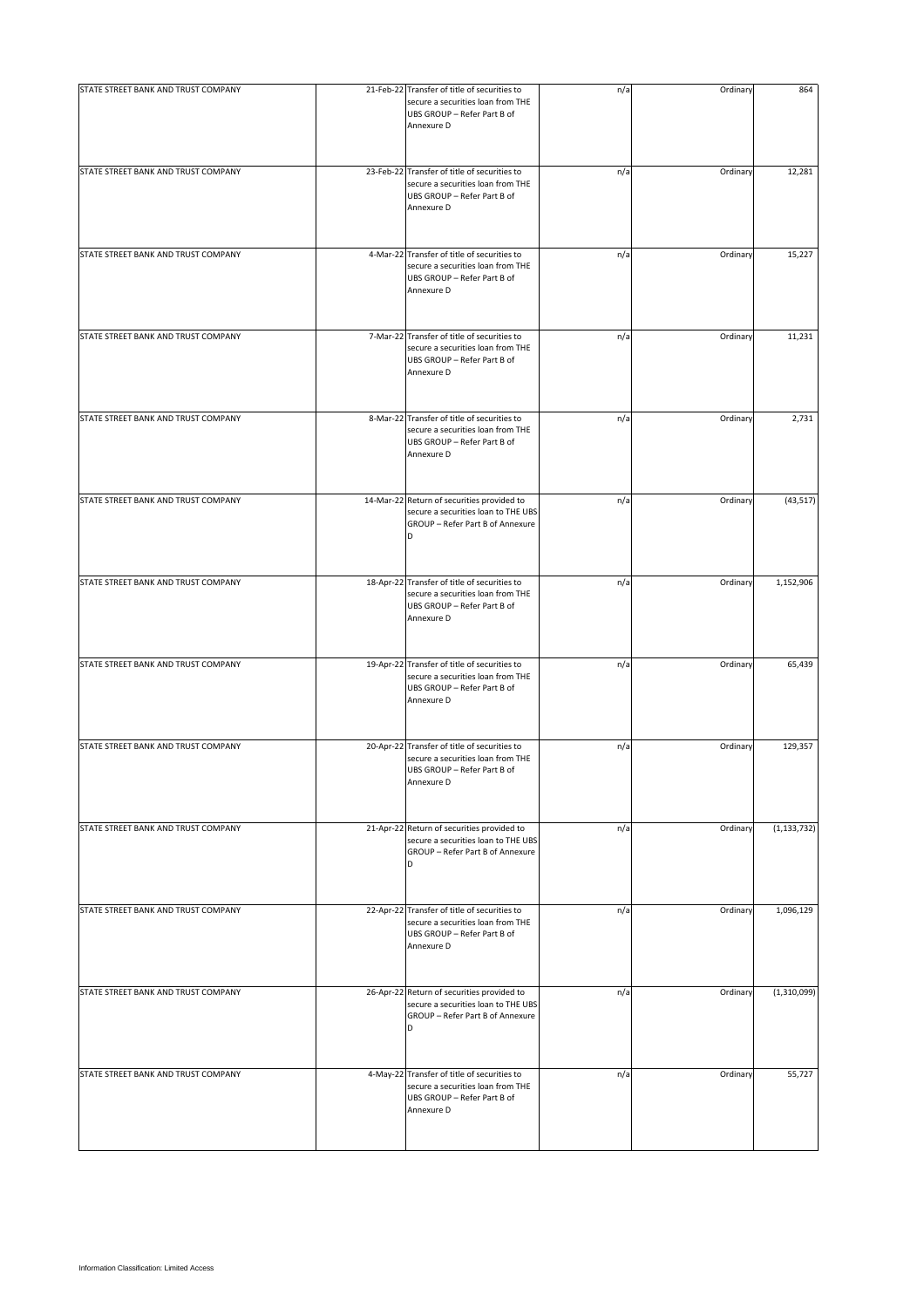| STATE STREET BANK AND TRUST COMPANY | 5-May-22 Return of securities provided to                                                                                                   | n/a | Ordinary | (11, 840) |
|-------------------------------------|---------------------------------------------------------------------------------------------------------------------------------------------|-----|----------|-----------|
|                                     | secure a securities loan to THE UBS<br>GROUP - Refer Part B of Annexure<br>D                                                                |     |          |           |
| STATE STREET BANK AND TRUST COMPANY | 6-May-22 Transfer of title of securities to<br>secure a securities loan from THE<br>UBS GROUP - Refer Part B of<br>Annexure D               | n/a | Ordinary | 2,831     |
| STATE STREET BANK AND TRUST COMPANY | 9-May-22 Return of securities provided to<br>secure a securities loan to THE UBS<br>GROUP - Refer Part B of Annexure<br>D                   | n/a | Ordinary | (22, 205) |
| STATE STREET BANK AND TRUST COMPANY | 11-May-22 Return of securities provided to<br>secure a securities loan to THE UBS<br>GROUP - Refer Part B of Annexure<br>D                  | n/a | Ordinary | (19,901)  |
| STATE STREET BANK AND TRUST COMPANY | 12-May-22 Transfer of title of securities to<br>secure a securities loan from THE<br>UBS GROUP - Refer Part B of<br>Annexure D              | n/a | Ordinary | 13,916    |
| STATE STREET BANK AND TRUST COMPANY | 18-May-22 Return of securities provided to<br>secure a securities loan to THE UBS<br>GROUP - Refer Part B of Annexure<br>D                  | n/a | Ordinary | (7, 317)  |
| STATE STREET BANK AND TRUST COMPANY | 18-Jan-22 Return of securities provided to<br>secure a securities loan to THE<br>SOCIETE GENERALE GROUP - Refer<br>Part B of Annexure D     | n/a | Ordinary | (7, 176)  |
| STATE STREET BANK AND TRUST COMPANY | 19-Jan-22 Transfer of title of securities to<br>secure a securities loan from THE<br>SOCIETE GENERALE GROUP - Refer<br>Part B of Annexure D | n/a | Ordinary | 8,548     |
| STATE STREET BANK AND TRUST COMPANY | 20-Jan-22 Transfer of title of securities to<br>secure a securities loan from THE<br>SOCIETE GENERALE GROUP - Refer<br>Part B of Annexure D | n/a | Ordinary | 205       |
| STATE STREET BANK AND TRUST COMPANY | 21-Jan-22 Return of securities provided to<br>secure a securities loan to THE<br>SOCIETE GENERALE GROUP - Refer<br>Part B of Annexure D     | n/a | Ordinary | (20)      |
| STATE STREET BANK AND TRUST COMPANY | 24-Jan-22 Return of securities provided to<br>secure a securities loan to THE<br>SOCIETE GENERALE GROUP - Refer<br>Part B of Annexure D     | n/a | Ordinary | (863)     |
| STATE STREET BANK AND TRUST COMPANY | 25-Jan-22 Transfer of title of securities to<br>secure a securities loan from THE<br>SOCIETE GENERALE GROUP - Refer<br>Part B of Annexure D | n/a | Ordinary | 13,435    |
| STATE STREET BANK AND TRUST COMPANY | 26-Jan-22 Return of securities provided to<br>secure a securities loan to THE<br>SOCIETE GENERALE GROUP - Refer<br>Part B of Annexure D     | n/a | Ordinary | (2,659)   |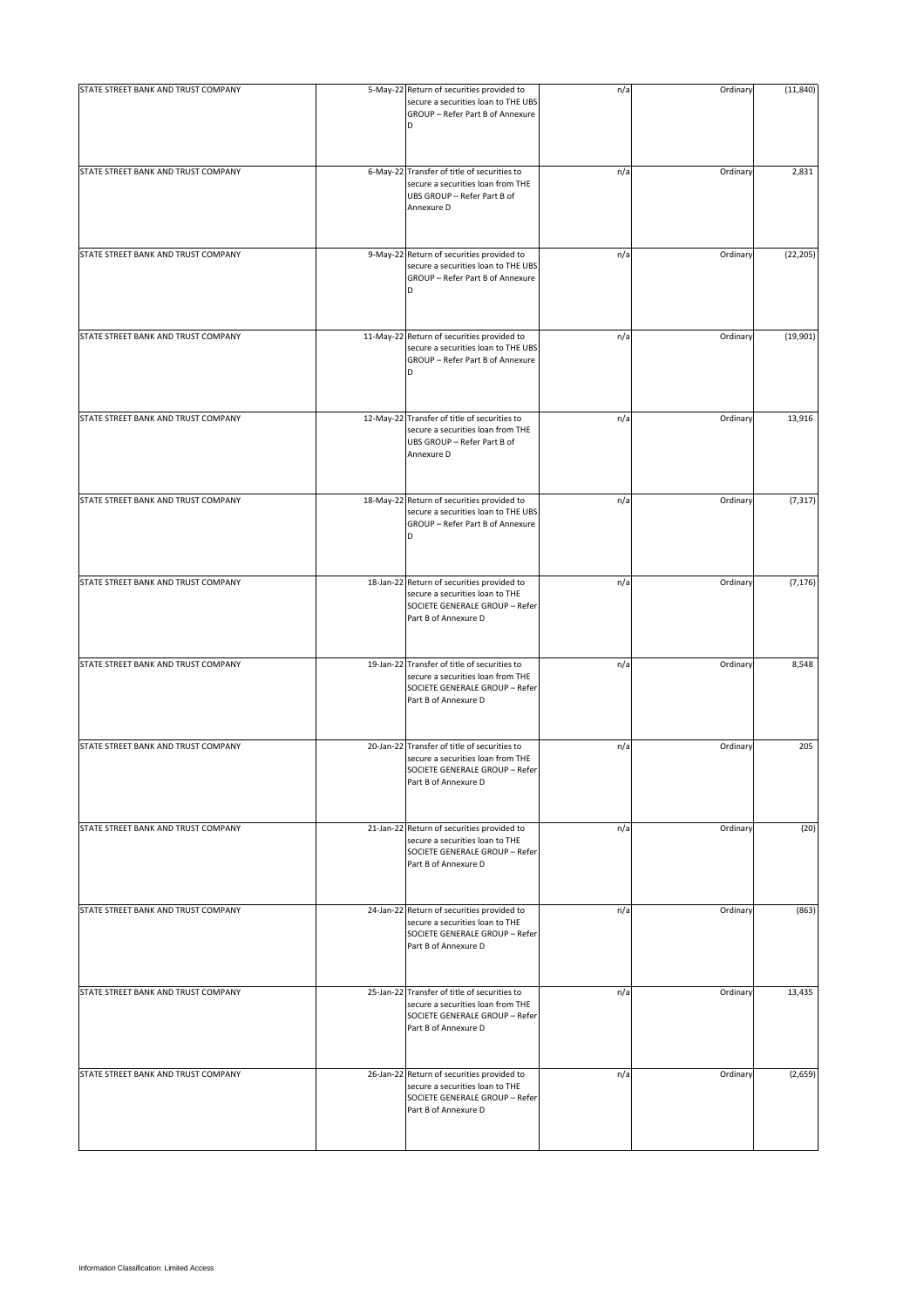| STATE STREET BANK AND TRUST COMPANY | 27-Jan-22 Return of securities provided to<br>secure a securities loan to THE<br>SOCIETE GENERALE GROUP - Refer<br>Part B of Annexure D     | n/a | Ordinary | (583)     |
|-------------------------------------|---------------------------------------------------------------------------------------------------------------------------------------------|-----|----------|-----------|
| STATE STREET BANK AND TRUST COMPANY | 28-Jan-22 Transfer of title of securities to<br>secure a securities loan from THE<br>SOCIETE GENERALE GROUP - Refer<br>Part B of Annexure D | n/a | Ordinary | 1,247     |
| STATE STREET BANK AND TRUST COMPANY | 31-Jan-22 Transfer of title of securities to<br>secure a securities loan from THE<br>SOCIETE GENERALE GROUP - Refer<br>Part B of Annexure D | n/a | Ordinary | 1,008     |
| STATE STREET BANK AND TRUST COMPANY | 1-Feb-22 Return of securities provided to<br>secure a securities loan to THE<br>SOCIETE GENERALE GROUP - Refer<br>Part B of Annexure D      | n/a | Ordinary | (20, 302) |
| STATE STREET BANK AND TRUST COMPANY | 2-Feb-22 Return of securities provided to<br>secure a securities loan to THE<br>SOCIETE GENERALE GROUP - Refer<br>Part B of Annexure D      | n/a | Ordinary | (9)       |
| STATE STREET BANK AND TRUST COMPANY | 11-Feb-22 Transfer of title of securities to<br>secure a securities loan from THE<br>SOCIETE GENERALE GROUP - Refer<br>Part B of Annexure D | n/a | Ordinary | 17        |
| STATE STREET BANK AND TRUST COMPANY | 22-Mar-22 Transfer of title of securities to<br>secure a securities loan from THE<br>SOCIETE GENERALE GROUP - Refer<br>Part B of Annexure D | n/a | Ordinary | 3,753     |
| STATE STREET BANK AND TRUST COMPANY | 23-Mar-22 Return of securities provided to<br>secure a securities loan to THE<br>SOCIETE GENERALE GROUP - Refer<br>Part B of Annexure D     | n/a | Ordinary | (1, 325)  |
| STATE STREET BANK AND TRUST COMPANY | 24-Mar-22 Return of securities provided to<br>secure a securities loan to THE<br>SOCIETE GENERALE GROUP - Refer<br>Part B of Annexure D     | n/a | Ordinary | (8)       |
| STATE STREET BANK AND TRUST COMPANY | 25-Mar-22 Transfer of title of securities to<br>secure a securities loan from THE<br>SOCIETE GENERALE GROUP - Refer<br>Part B of Annexure D | n/a | Ordinary | 3         |
| STATE STREET BANK AND TRUST COMPANY | 28-Mar-22 Transfer of title of securities to<br>secure a securities loan from THE<br>SOCIETE GENERALE GROUP - Refer<br>Part B of Annexure D | n/a | Ordinary | 74        |
| STATE STREET BANK AND TRUST COMPANY | 29-Mar-22 Return of securities provided to<br>secure a securities loan to THE<br>SOCIETE GENERALE GROUP - Refer<br>Part B of Annexure D     | n/a | Ordinary | (79)      |
| STATE STREET BANK AND TRUST COMPANY | 30-Mar-22 Transfer of title of securities to<br>secure a securities loan from THE<br>SOCIETE GENERALE GROUP - Refer<br>Part B of Annexure D | n/a | Ordinary | 23        |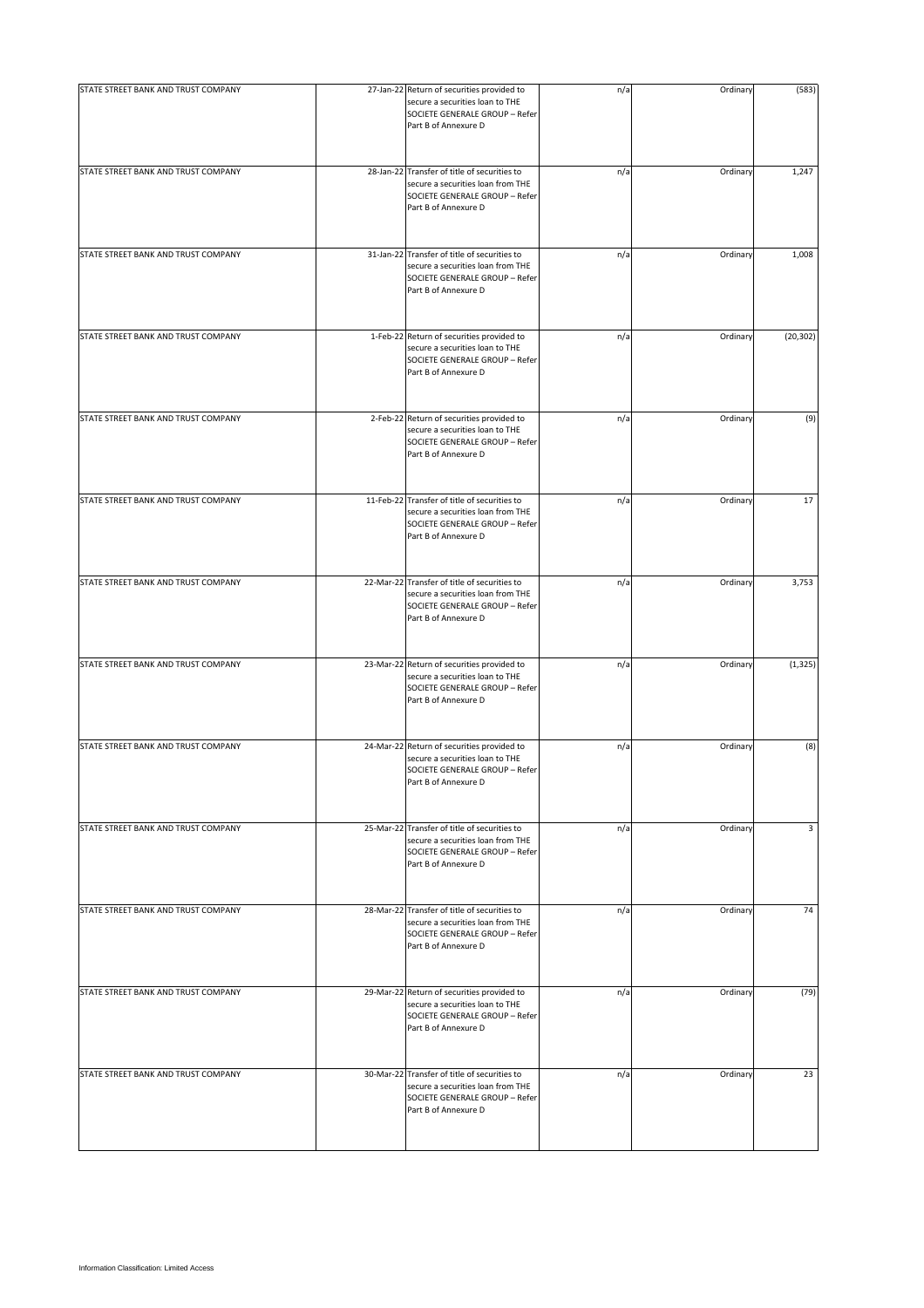| STATE STREET BANK AND TRUST COMPANY | 31-Mar-22 Return of securities provided to<br>secure a securities loan to THE<br>SOCIETE GENERALE GROUP - Refer<br>Part B of Annexure D     | n/a | Ordinary | (6)   |
|-------------------------------------|---------------------------------------------------------------------------------------------------------------------------------------------|-----|----------|-------|
| STATE STREET BANK AND TRUST COMPANY | 1-Apr-22 Return of securities provided to<br>secure a securities loan to THE<br>SOCIETE GENERALE GROUP - Refer<br>Part B of Annexure D      | n/a | Ordinary | (2)   |
| STATE STREET BANK AND TRUST COMPANY | 4-Apr-22 Transfer of title of securities to<br>secure a securities loan from THE<br>SOCIETE GENERALE GROUP - Refer<br>Part B of Annexure D  | n/a | Ordinary | 11    |
| STATE STREET BANK AND TRUST COMPANY | 5-Apr-22 Transfer of title of securities to<br>secure a securities loan from THE<br>SOCIETE GENERALE GROUP - Refer<br>Part B of Annexure D  | n/a | Ordinary | 32    |
| STATE STREET BANK AND TRUST COMPANY | 6-Apr-22 Return of securities provided to<br>secure a securities loan to THE<br>SOCIETE GENERALE GROUP - Refer<br>Part B of Annexure D      | n/a | Ordinary | (107) |
| STATE STREET BANK AND TRUST COMPANY | 7-Apr-22 Transfer of title of securities to<br>secure a securities loan from THE<br>SOCIETE GENERALE GROUP - Refer<br>Part B of Annexure D  | n/a | Ordinary | 42    |
| STATE STREET BANK AND TRUST COMPANY | 8-Apr-22 Return of securities provided to<br>secure a securities loan to THE<br>SOCIETE GENERALE GROUP - Refer<br>Part B of Annexure D      | n/a | Ordinary | (9)   |
| STATE STREET BANK AND TRUST COMPANY | 11-Apr-22 Return of securities provided to<br>secure a securities loan to THE<br>SOCIETE GENERALE GROUP - Refer<br>Part B of Annexure D     | n/a | Ordinary | (28)  |
| STATE STREET BANK AND TRUST COMPANY | 12-Apr-22 Transfer of title of securities to<br>secure a securities loan from THE<br>SOCIETE GENERALE GROUP - Refer<br>Part B of Annexure D | n/a | Ordinary | 30    |
| STATE STREET BANK AND TRUST COMPANY | 13-Apr-22 Transfer of title of securities to<br>secure a securities loan from THE<br>SOCIETE GENERALE GROUP - Refer<br>Part B of Annexure D | n/a | Ordinary | 8     |
| STATE STREET BANK AND TRUST COMPANY | 14-Apr-22 Return of securities provided to<br>secure a securities loan to THE<br>SOCIETE GENERALE GROUP - Refer<br>Part B of Annexure D     | n/a | Ordinary | (38)  |
| STATE STREET BANK AND TRUST COMPANY | 15-Apr-22 Transfer of title of securities to<br>secure a securities loan from THE<br>SOCIETE GENERALE GROUP - Refer<br>Part B of Annexure D | n/a | Ordinary | 10    |
| STATE STREET BANK AND TRUST COMPANY | 18-Apr-22 Transfer of title of securities to<br>secure a securities loan from THE<br>SOCIETE GENERALE GROUP - Refer<br>Part B of Annexure D | n/a | Ordinary | 16    |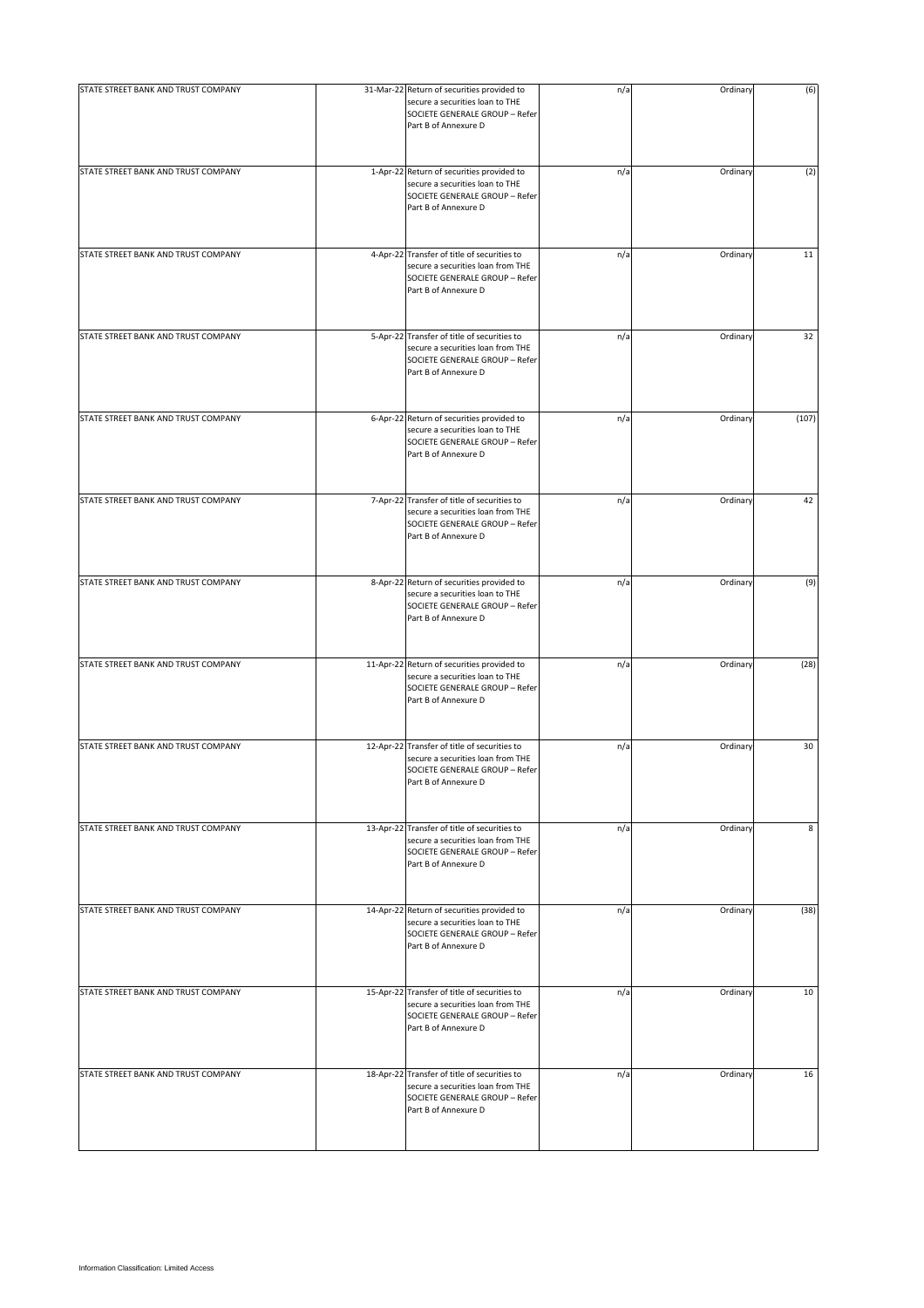| STATE STREET BANK AND TRUST COMPANY | 25-Apr-22 Transfer of title of securities to<br>secure a securities loan from THE<br>SOCIETE GENERALE GROUP - Refer<br>Part B of Annexure D | n/a | Ordinary | 119      |
|-------------------------------------|---------------------------------------------------------------------------------------------------------------------------------------------|-----|----------|----------|
| STATE STREET BANK AND TRUST COMPANY | 26-Apr-22 Transfer of title of securities to<br>secure a securities loan from THE<br>SOCIETE GENERALE GROUP - Refer<br>Part B of Annexure D | n/a | Ordinary | 10,966   |
| STATE STREET BANK AND TRUST COMPANY | 27-Apr-22 Return of securities provided to<br>secure a securities loan to THE<br>SOCIETE GENERALE GROUP - Refer<br>Part B of Annexure D     | n/a | Ordinary | (11,047) |
| STATE STREET BANK AND TRUST COMPANY | 28-Apr-22 Return of securities provided to<br>secure a securities loan to THE<br>SOCIETE GENERALE GROUP - Refer<br>Part B of Annexure D     | n/a | Ordinary | (2,661)  |
| STATE STREET BANK AND TRUST COMPANY | 20-Jan-22 Transfer of title of securities to<br>secure a securities loan from THE<br>UBS GROUP - Refer Part B of<br>Annexure D              | n/a | Ordinary | 334      |
| STATE STREET BANK AND TRUST COMPANY | 21-Jan-22 Return of securities provided to<br>secure a securities loan to THE UBS<br>GROUP - Refer Part B of Annexure                       | n/a | Ordinary | (20)     |
| STATE STREET BANK AND TRUST COMPANY | 24-Jan-22 Transfer of title of securities to<br>secure a securities loan from THE<br>UBS GROUP - Refer Part B of<br>Annexure D              | n/a | Ordinary | 4        |
| STATE STREET BANK AND TRUST COMPANY | 23-Feb-22 Transfer of title of securities to<br>secure a securities loan from THE<br>UBS GROUP - Refer Part B of<br>Annexure D              | n/a | Ordinary | 30,685   |
| STATE STREET BANK AND TRUST COMPANY | 4-Mar-22 Transfer of title of securities to<br>secure a securities loan from THE<br>UBS GROUP - Refer Part B of<br>Annexure D               | n/a | Ordinary | 5,803    |
| STATE STREET BANK AND TRUST COMPANY | 7-Mar-22 Transfer of title of securities to<br>secure a securities loan from THE<br>UBS GROUP - Refer Part B of<br>Annexure D               | n/a | Ordinary | 15,723   |
| STATE STREET BANK AND TRUST COMPANY | 8-Mar-22 Return of securities provided to<br>secure a securities loan to THE UBS<br>GROUP - Refer Part B of Annexure<br>D                   | n/a | Ordinary | (1,530)  |
| STATE STREET BANK AND TRUST COMPANY | 4-May-22 Return of securities provided to<br>secure a securities loan to THE UBS<br>GROUP - Refer Part B of Annexure<br>D                   | n/a | Ordinary | (19,096) |
| STATE STREET BANK AND TRUST COMPANY | 5-May-22 Return of securities provided to<br>secure a securities loan to THE UBS<br>GROUP - Refer Part B of Annexure<br>D                   | n/a | Ordinary | (9, 423) |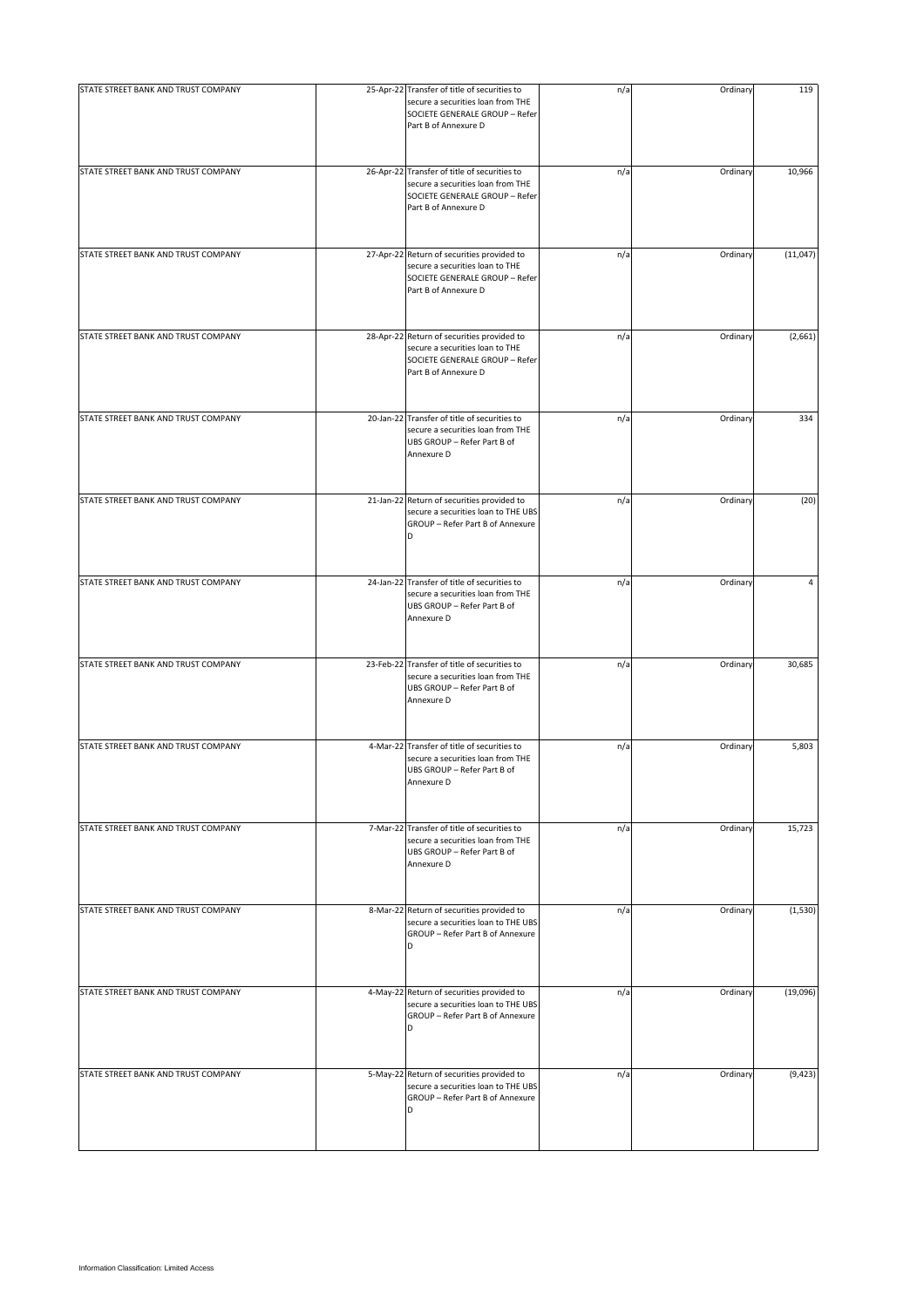| STATE STREET BANK AND TRUST COMPANY | 6-May-22 Transfer of title of securities to<br>secure a securities loan from THE<br>UBS GROUP - Refer Part B of<br>Annexure D                   | n/a | Ordinary | 1,761     |
|-------------------------------------|-------------------------------------------------------------------------------------------------------------------------------------------------|-----|----------|-----------|
| STATE STREET BANK AND TRUST COMPANY | 9-May-22 Transfer of title of securities to<br>secure a securities loan from THE<br>UBS GROUP - Refer Part B of<br>Annexure D                   | n/a | Ordinary | 1,214     |
| STATE STREET BANK AND TRUST COMPANY | 11-May-22 Return of securities provided to<br>secure a securities loan to THE UBS<br>GROUP - Refer Part B of Annexure<br>D                      | n/a | Ordinary | (18, 871) |
| STATE STREET BANK AND TRUST COMPANY | 12-May-22 Transfer of title of securities to<br>secure a securities loan from THE<br>UBS GROUP - Refer Part B of<br>Annexure D                  | n/a | Ordinary | 18,914    |
| STATE STREET BANK AND TRUST COMPANY | 18-May-22 Return of securities provided to<br>secure a securities loan to THE UBS<br>GROUP - Refer Part B of Annexure<br>D                      | n/a | Ordinary | (4, 223)  |
| STATE STREET BANK AND TRUST COMPANY | 29-Mar-22 Transfer of title of securities to<br>secure a securities loan from THE<br>CREDIT SUISSE GROUP - Refer Part<br><b>B</b> of Annexure D | n/a | Ordinary | 34,947    |
| STATE STREET BANK AND TRUST COMPANY | 25-Apr-22 Return of securities provided to<br>secure a securities loan to THE<br>CREDIT SUISSE GROUP - Refer Part<br><b>B</b> of Annexure D     | n/a | Ordinary | (34, 947) |
| STATE STREET BANK AND TRUST COMPANY | 29-Apr-22 Transfer of title of securities to<br>secure a securities loan from THE<br>CREDIT SUISSE GROUP - Refer Part<br><b>B</b> of Annexure D | n/a | Ordinary | 57        |
| STATE STREET BANK AND TRUST COMPANY | 2-May-22 Return of securities provided to<br>secure a securities loan to THE<br>CREDIT SUISSE GROUP - Refer Part<br><b>B</b> of Annexure D      | n/a | Ordinary | (14)      |
| STATE STREET BANK AND TRUST COMPANY | 3-May-22 Return of securities provided to<br>secure a securities loan to THE<br>CREDIT SUISSE GROUP - Refer Part<br><b>B</b> of Annexure D      | n/a | Ordinary | (3)       |
| STATE STREET BANK AND TRUST COMPANY | 4-May-22 Transfer of title of securities to<br>secure a securities loan from THE<br>CREDIT SUISSE GROUP - Refer Part<br><b>B</b> of Annexure D  | n/a | Ordinary | 2         |
| STATE STREET BANK AND TRUST COMPANY | 5-May-22 Transfer of title of securities to<br>secure a securities loan from THE<br>CREDIT SUISSE GROUP - Refer Part<br><b>B</b> of Annexure D  | n/a | Ordinary | 5         |
| STATE STREET BANK AND TRUST COMPANY | 6-May-22 Return of securities provided to<br>secure a securities loan to THE<br>CREDIT SUISSE GROUP - Refer Part<br><b>B</b> of Annexure D      | n/a | Ordinary | (17)      |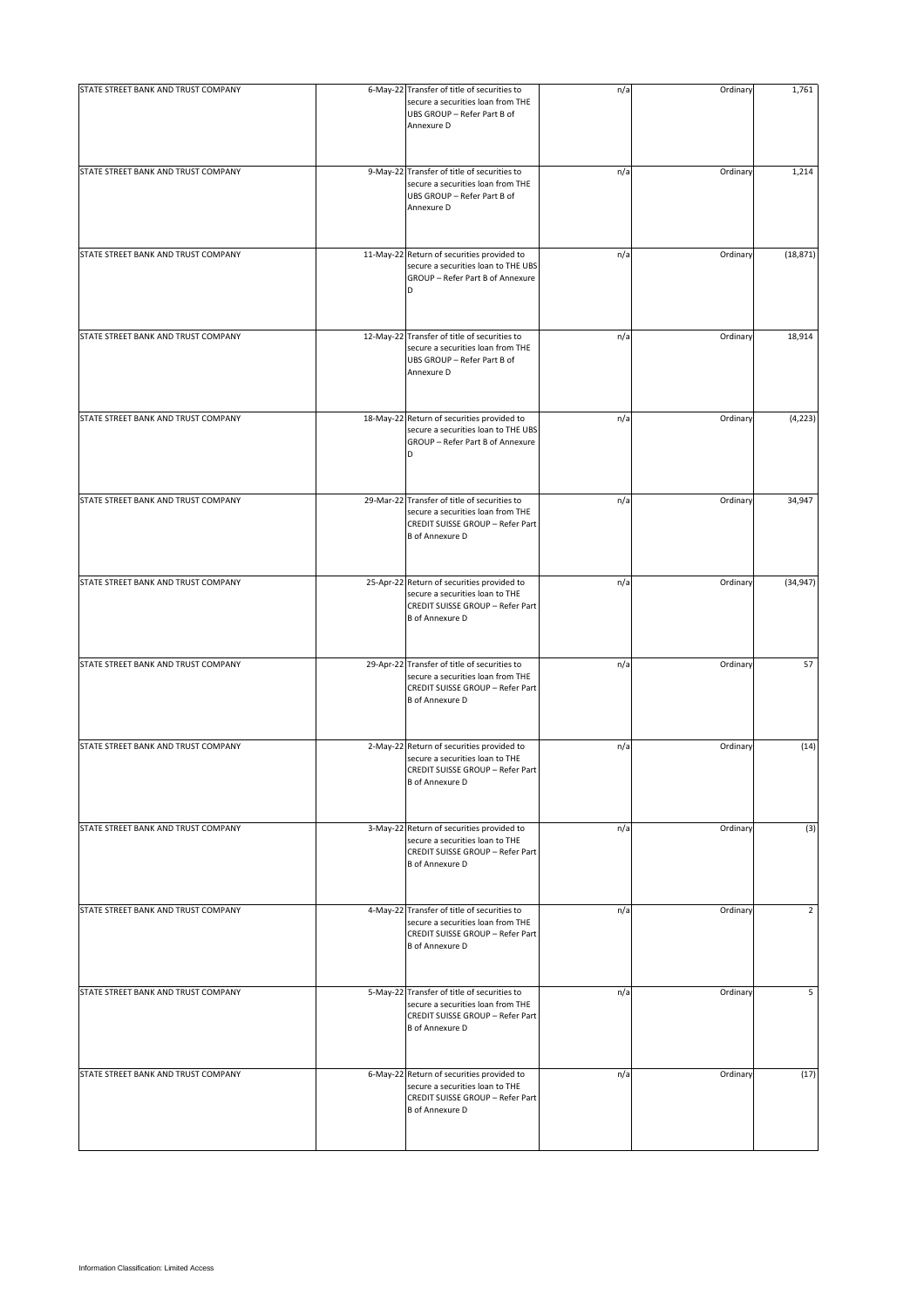| STATE STREET BANK AND TRUST COMPANY | 9-May-22 Transfer of title of securities to<br>secure a securities loan from THE<br>CREDIT SUISSE GROUP - Refer Part<br><b>B</b> of Annexure D  | n/a | Ordinary | 2         |
|-------------------------------------|-------------------------------------------------------------------------------------------------------------------------------------------------|-----|----------|-----------|
| STATE STREET BANK AND TRUST COMPANY | 10-May-22 Transfer of title of securities to<br>secure a securities loan from THE<br>CREDIT SUISSE GROUP - Refer Part<br><b>B</b> of Annexure D | n/a | Ordinary | 3         |
| STATE STREET BANK AND TRUST COMPANY | 11-May-22 Return of securities provided to<br>secure a securities loan to THE<br>CREDIT SUISSE GROUP - Refer Part<br><b>B</b> of Annexure D     | n/a | Ordinary | (35)      |
| STATE STREET BANK AND TRUST COMPANY | 18-Jan-22 Return of securities provided to<br>secure a securities loan to THE<br>SOCIETE GENERALE GROUP - Refer<br>Part B of Annexure D         | n/a | Ordinary | (10, 335) |
| STATE STREET BANK AND TRUST COMPANY | 19-Jan-22 Transfer of title of securities to<br>secure a securities loan from THE<br>SOCIETE GENERALE GROUP - Refer<br>Part B of Annexure D     | n/a | Ordinary | 9,553     |
| STATE STREET BANK AND TRUST COMPANY | 20-Jan-22 Transfer of title of securities to<br>secure a securities loan from THE<br>SOCIETE GENERALE GROUP - Refer<br>Part B of Annexure D     | n/a | Ordinary | 2,414     |
| STATE STREET BANK AND TRUST COMPANY | 21-Jan-22 Return of securities provided to<br>secure a securities loan to THE<br>SOCIETE GENERALE GROUP - Refer<br>Part B of Annexure D         | n/a | Ordinary | (243)     |
| STATE STREET BANK AND TRUST COMPANY | 24-Jan-22 Return of securities provided to<br>secure a securities loan to THE<br>SOCIETE GENERALE GROUP - Refer<br>Part B of Annexure D         | n/a | Ordinary | (1,666)   |
| STATE STREET BANK AND TRUST COMPANY | 25-Jan-22 Return of securities provided to<br>secure a securities loan to THE<br>SOCIETE GENERALE GROUP - Refer<br>Part B of Annexure D         | n/a | Ordinary | (29, 543) |
| STATE STREET BANK AND TRUST COMPANY | 26-Jan-22 Transfer of title of securities to<br>secure a securities loan from THE<br>SOCIETE GENERALE GROUP - Refer<br>Part B of Annexure D     | n/a | Ordinary | 6,032     |
| STATE STREET BANK AND TRUST COMPANY | 27-Jan-22 Return of securities provided to<br>secure a securities loan to THE<br>SOCIETE GENERALE GROUP - Refer<br>Part B of Annexure D         | n/a | Ordinary | (259)     |
| STATE STREET BANK AND TRUST COMPANY | 28-Jan-22 Transfer of title of securities to<br>secure a securities loan from THE<br>SOCIETE GENERALE GROUP - Refer<br>Part B of Annexure D     | n/a | Ordinary | 4,766     |
| STATE STREET BANK AND TRUST COMPANY | 31-Jan-22 Transfer of title of securities to<br>secure a securities loan from THE<br>SOCIETE GENERALE GROUP - Refer<br>Part B of Annexure D     | n/a | Ordinary | 8,371     |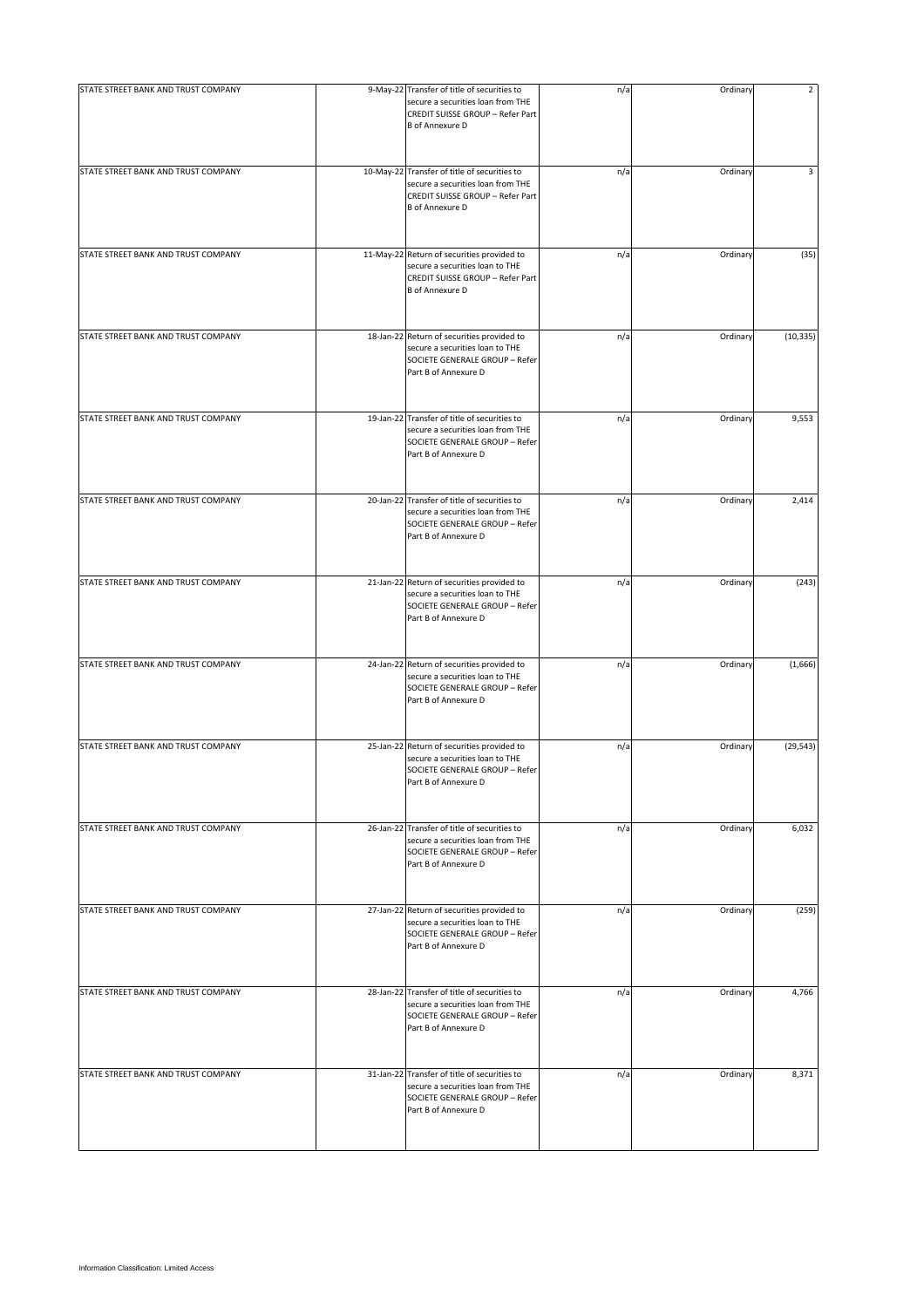| STATE STREET BANK AND TRUST COMPANY | 1-Feb-22 Return of securities provided to<br>secure a securities loan to THE<br>SOCIETE GENERALE GROUP - Refer<br>Part B of Annexure D      | n/a | Ordinary | (10, 829) |
|-------------------------------------|---------------------------------------------------------------------------------------------------------------------------------------------|-----|----------|-----------|
| STATE STREET BANK AND TRUST COMPANY | 2-Feb-22 Transfer of title of securities to<br>secure a securities loan from THE<br>SOCIETE GENERALE GROUP - Refer<br>Part B of Annexure D  | n/a | Ordinary | 336       |
| STATE STREET BANK AND TRUST COMPANY | 11-Feb-22 Return of securities provided to<br>secure a securities loan to THE<br>SOCIETE GENERALE GROUP - Refer<br>Part B of Annexure D     | n/a | Ordinary | (49, 728) |
| STATE STREET BANK AND TRUST COMPANY | 21-Feb-22 Return of securities provided to<br>secure a securities loan to THE<br>SOCIETE GENERALE GROUP - Refer<br>Part B of Annexure D     | n/a | Ordinary | (33, 657) |
| STATE STREET BANK AND TRUST COMPANY | 22-Mar-22 Transfer of title of securities to<br>secure a securities loan from THE<br>SOCIETE GENERALE GROUP - Refer<br>Part B of Annexure D | n/a | Ordinary | 67,880    |
| STATE STREET BANK AND TRUST COMPANY | 23-Mar-22 Return of securities provided to<br>secure a securities loan to THE<br>SOCIETE GENERALE GROUP - Refer<br>Part B of Annexure D     | n/a | Ordinary | (12, 249) |
| STATE STREET BANK AND TRUST COMPANY | 24-Mar-22 Return of securities provided to<br>secure a securities loan to THE<br>SOCIETE GENERALE GROUP - Refer<br>Part B of Annexure D     | n/a | Ordinary | (412)     |
| STATE STREET BANK AND TRUST COMPANY | 25-Mar-22 Transfer of title of securities to<br>secure a securities loan from THE<br>SOCIETE GENERALE GROUP - Refer<br>Part B of Annexure D | n/a | Ordinary | 7,107     |
| STATE STREET BANK AND TRUST COMPANY | 28-Mar-22 Transfer of title of securities to<br>secure a securities loan from THE<br>SOCIETE GENERALE GROUP - Refer<br>Part B of Annexure D | n/a | Ordinary | 1,582     |
| STATE STREET BANK AND TRUST COMPANY | 29-Mar-22 Return of securities provided to<br>secure a securities loan to THE<br>SOCIETE GENERALE GROUP - Refer<br>Part B of Annexure D     | n/a | Ordinary | (1, 947)  |
| STATE STREET BANK AND TRUST COMPANY | 30-Mar-22 Transfer of title of securities to<br>secure a securities loan from THE<br>SOCIETE GENERALE GROUP - Refer<br>Part B of Annexure D | n/a | Ordinary | 379       |
| STATE STREET BANK AND TRUST COMPANY | 31-Mar-22 Return of securities provided to<br>secure a securities loan to THE<br>SOCIETE GENERALE GROUP - Refer<br>Part B of Annexure D     | n/a | Ordinary | (11)      |
| STATE STREET BANK AND TRUST COMPANY | 1-Apr-22 Return of securities provided to<br>secure a securities loan to THE<br>SOCIETE GENERALE GROUP - Refer<br>Part B of Annexure D      | n/a | Ordinary | (282)     |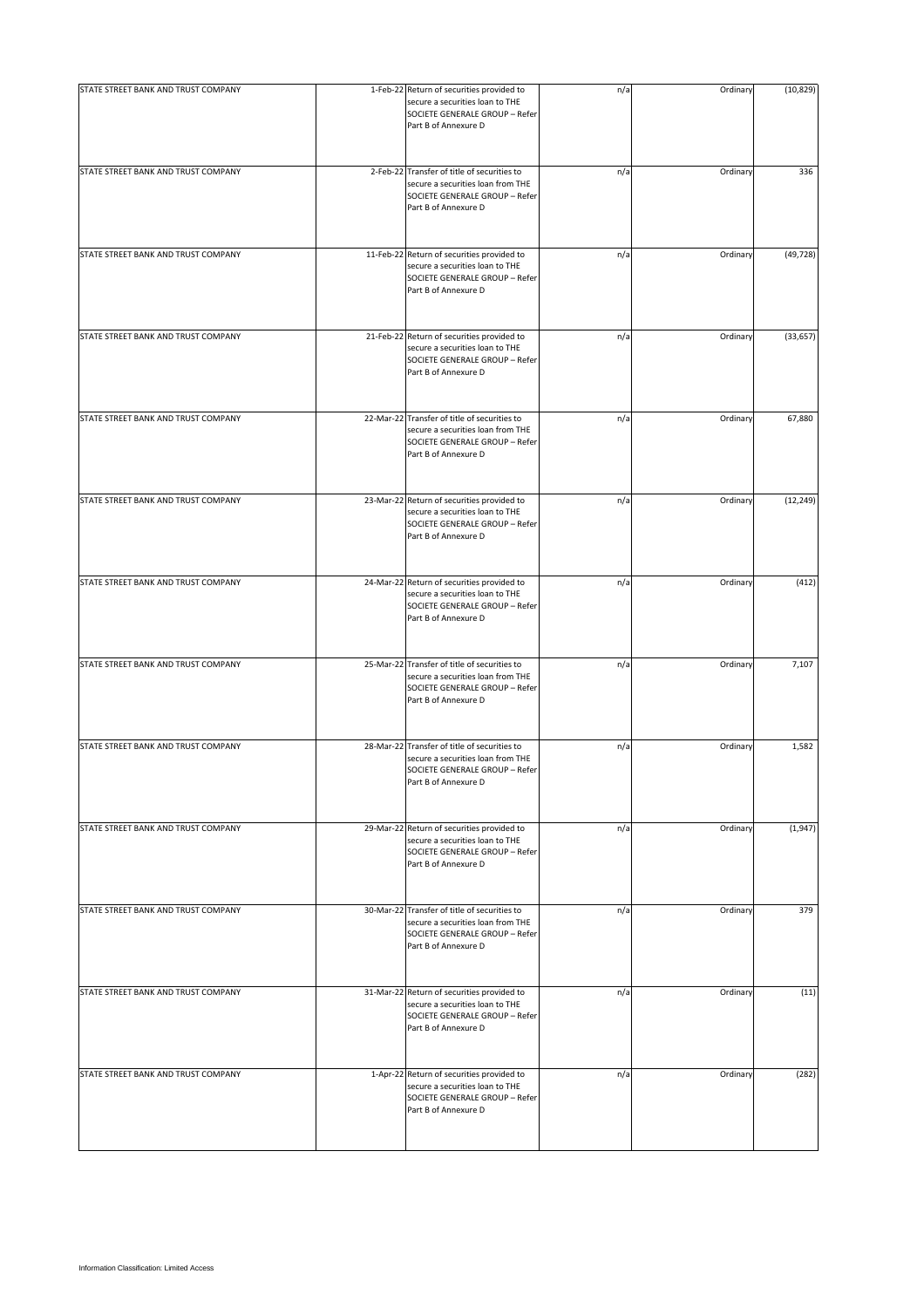| STATE STREET BANK AND TRUST COMPANY | 4-Apr-22 Transfer of title of securities to<br>secure a securities loan from THE<br>SOCIETE GENERALE GROUP - Refer<br>Part B of Annexure D  | n/a | Ordinary | 393      |
|-------------------------------------|---------------------------------------------------------------------------------------------------------------------------------------------|-----|----------|----------|
| STATE STREET BANK AND TRUST COMPANY | 5-Apr-22 Transfer of title of securities to<br>secure a securities loan from THE<br>SOCIETE GENERALE GROUP - Refer<br>Part B of Annexure D  | n/a | Ordinary | 522      |
| STATE STREET BANK AND TRUST COMPANY | 6-Apr-22 Return of securities provided to<br>secure a securities loan to THE<br>SOCIETE GENERALE GROUP - Refer<br>Part B of Annexure D      | n/a | Ordinary | (2,649)  |
| STATE STREET BANK AND TRUST COMPANY | 7-Apr-22 Return of securities provided to<br>secure a securities loan to THE<br>SOCIETE GENERALE GROUP - Refer<br>Part B of Annexure D      | n/a | Ordinary | (6, 706) |
| STATE STREET BANK AND TRUST COMPANY | 8-Apr-22 Return of securities provided to<br>secure a securities loan to THE<br>SOCIETE GENERALE GROUP - Refer<br>Part B of Annexure D      | n/a | Ordinary | (5, 343) |
| STATE STREET BANK AND TRUST COMPANY | 11-Apr-22 Return of securities provided to<br>secure a securities loan to THE<br>SOCIETE GENERALE GROUP - Refer<br>Part B of Annexure D     | n/a | Ordinary | (440)    |
| STATE STREET BANK AND TRUST COMPANY | 12-Apr-22 Transfer of title of securities to<br>secure a securities loan from THE<br>SOCIETE GENERALE GROUP - Refer<br>Part B of Annexure D | n/a | Ordinary | 748      |
| STATE STREET BANK AND TRUST COMPANY | 13-Apr-22 Transfer of title of securities to<br>secure a securities loan from THE<br>SOCIETE GENERALE GROUP - Refer<br>Part B of Annexure D | n/a | Ordinary | 81       |
| STATE STREET BANK AND TRUST COMPANY | 14-Apr-22 Return of securities provided to<br>secure a securities loan to THE<br>SOCIETE GENERALE GROUP - Refer<br>Part B of Annexure D     | n/a | Ordinary | (502)    |
| STATE STREET BANK AND TRUST COMPANY | 15-Apr-22 Transfer of title of securities to<br>secure a securities loan from THE<br>SOCIETE GENERALE GROUP - Refer<br>Part B of Annexure D | n/a | Ordinary | 57       |
| STATE STREET BANK AND TRUST COMPANY | 18-Apr-22 Transfer of title of securities to<br>secure a securities loan from THE<br>SOCIETE GENERALE GROUP - Refer<br>Part B of Annexure D | n/a | Ordinary | 301      |
| STATE STREET BANK AND TRUST COMPANY | 25-Apr-22 Return of securities provided to<br>secure a securities loan to THE<br>SOCIETE GENERALE GROUP - Refer<br>Part B of Annexure D     | n/a | Ordinary | (8,984)  |
| STATE STREET BANK AND TRUST COMPANY | 26-Apr-22 Return of securities provided to<br>secure a securities loan to THE<br>SOCIETE GENERALE GROUP - Refer<br>Part B of Annexure D     | n/a | Ordinary | (851)    |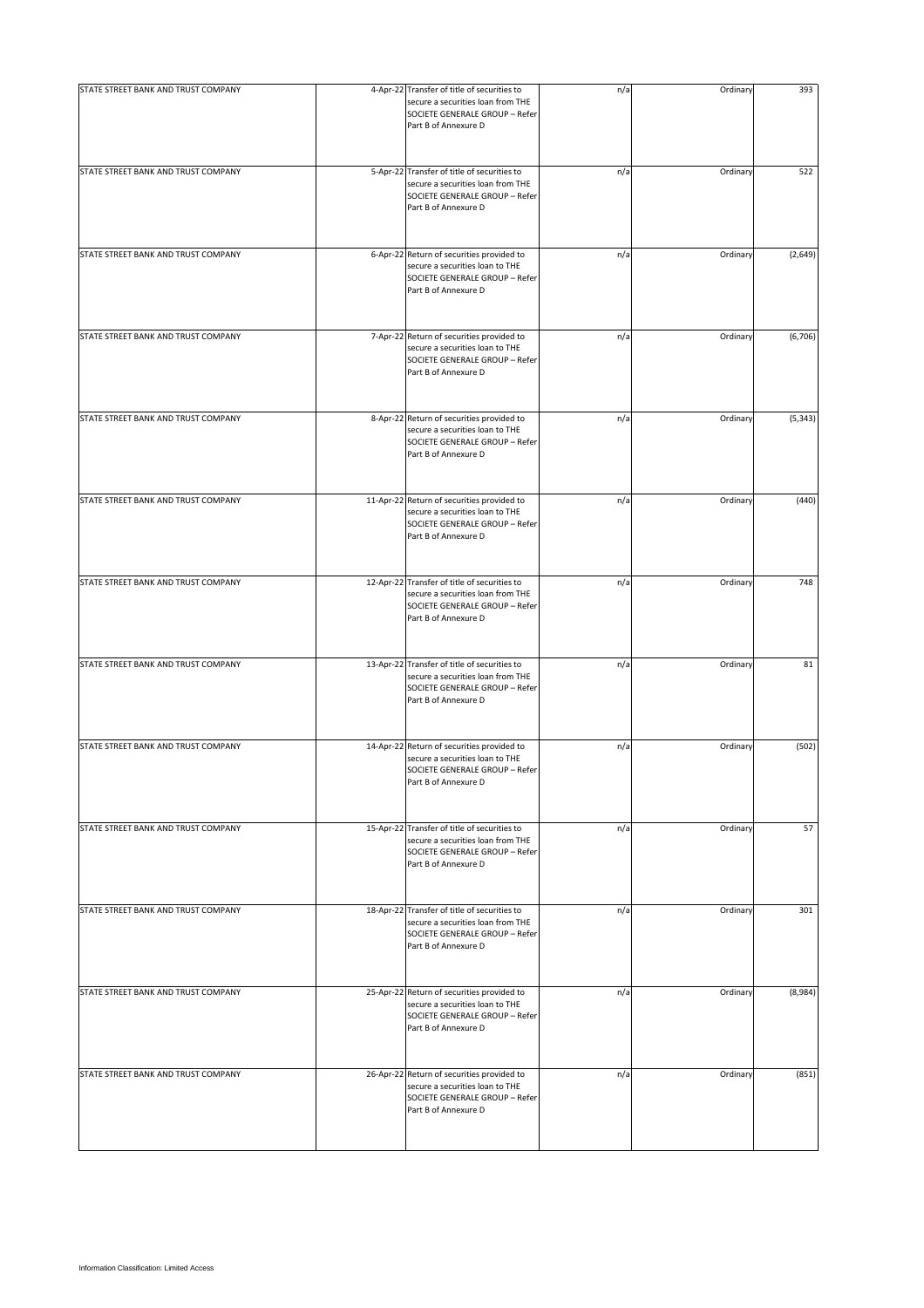| STATE STREET BANK AND TRUST COMPANY | 27-Apr-22 Return of securities provided to<br>secure a securities loan to THE<br>SOCIETE GENERALE GROUP - Refer<br>Part B of Annexure D | n/a | Ordinary | (915)     |
|-------------------------------------|-----------------------------------------------------------------------------------------------------------------------------------------|-----|----------|-----------|
| STATE STREET BANK AND TRUST COMPANY | 28-Apr-22 Return of securities provided to<br>secure a securities loan to THE<br>SOCIETE GENERALE GROUP - Refer<br>Part B of Annexure D | n/a | Ordinary | (39, 393) |
| STATE STREET BANK AND TRUST COMPANY | 20-Jan-22 Transfer of title of securities to<br>secure a securities loan from THE<br>UBS GROUP - Refer Part B of<br>Annexure D          | n/a | Ordinary | 424       |
| STATE STREET BANK AND TRUST COMPANY | 21-Jan-22 Return of securities provided to<br>secure a securities loan to THE UBS<br>GROUP - Refer Part B of Annexure<br>D              | n/a | Ordinary | (19)      |
| STATE STREET BANK AND TRUST COMPANY | 24-Jan-22 Transfer of title of securities to<br>secure a securities loan from THE<br>UBS GROUP - Refer Part B of<br>Annexure D          | n/a | Ordinary | 5         |
| STATE STREET BANK AND TRUST COMPANY | 23-Feb-22 Transfer of title of securities to<br>secure a securities loan from THE<br>UBS GROUP - Refer Part B of<br>Annexure D          | n/a | Ordinary | 30,581    |
| STATE STREET BANK AND TRUST COMPANY | 4-Mar-22 Transfer of title of securities to<br>secure a securities loan from THE<br>UBS GROUP - Refer Part B of<br>Annexure D           | n/a | Ordinary | 687       |
| STATE STREET BANK AND TRUST COMPANY | 7-Mar-22 Transfer of title of securities to<br>secure a securities loan from THE<br>UBS GROUP - Refer Part B of<br>Annexure D           | n/a | Ordinary | 21,840    |
| STATE STREET BANK AND TRUST COMPANY | 8-Mar-22 Return of securities provided to<br>secure a securities loan to THE UBS<br>GROUP - Refer Part B of Annexure<br>D               | n/a | Ordinary | (5,035)   |
| STATE STREET BANK AND TRUST COMPANY | 4-May-22 Return of securities provided to<br>secure a securities loan to THE UBS<br>GROUP - Refer Part B of Annexure<br>D               | n/a | Ordinary | (25, 659) |
| STATE STREET BANK AND TRUST COMPANY | 5-May-22 Return of securities provided to<br>secure a securities loan to THE UBS<br>GROUP - Refer Part B of Annexure<br>D               | n/a | Ordinary | (10, 321) |
| STATE STREET BANK AND TRUST COMPANY | 6-May-22 Transfer of title of securities to<br>secure a securities loan from THE<br>UBS GROUP - Refer Part B of<br>Annexure D           | n/a | Ordinary | 967       |
| STATE STREET BANK AND TRUST COMPANY | 9-May-22 Transfer of title of securities to<br>secure a securities loan from THE<br>UBS GROUP - Refer Part B of<br>Annexure D           | n/a | Ordinary | 422       |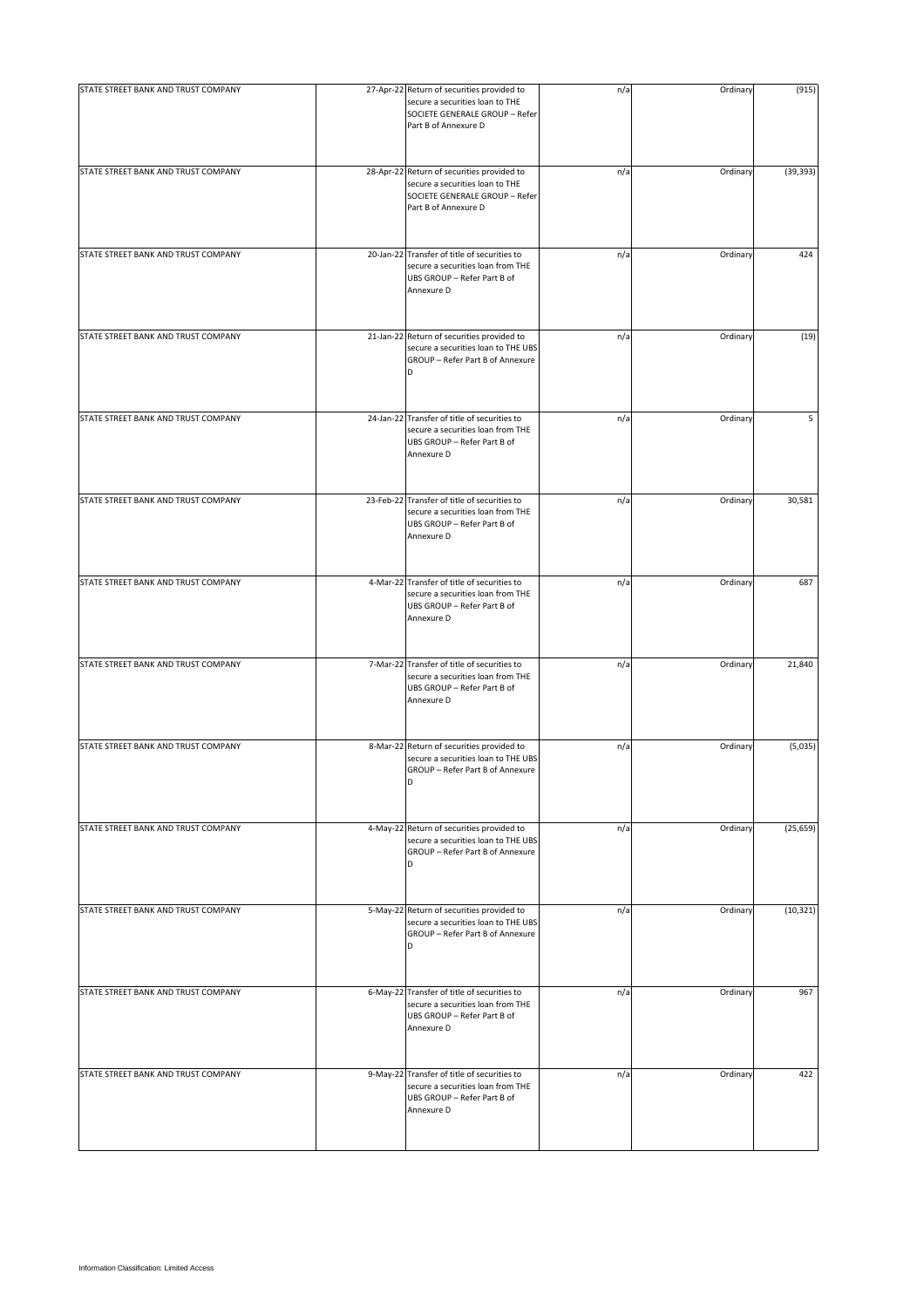| STATE STREET BANK AND TRUST COMPANY | 11-May-22 Return of securities provided to                                                                                                     | n/a | Ordinary | (10, 658)    |
|-------------------------------------|------------------------------------------------------------------------------------------------------------------------------------------------|-----|----------|--------------|
|                                     | secure a securities loan to THE UBS<br>GROUP - Refer Part B of Annexure<br>D                                                                   |     |          |              |
| STATE STREET BANK AND TRUST COMPANY | 12-May-22 Transfer of title of securities to<br>secure a securities loan from THE<br>UBS GROUP - Refer Part B of<br>Annexure D                 | n/a | Ordinary | 8,010        |
| STATE STREET BANK AND TRUST COMPANY | 18-May-22 Transfer of title of securities to<br>secure a securities loan from THE<br>UBS GROUP - Refer Part B of<br>Annexure D                 | n/a | Ordinary | 7,802        |
| STATE STREET BANK AND TRUST COMPANY | 4-May-22 Transfer of title of securities to<br>secure a securities loan from THE<br>CREDIT SUISSE GROUP - Refer Part<br><b>B</b> of Annexure D | n/a | Ordinary | $\mathbf{1}$ |
| STATE STREET BANK AND TRUST COMPANY | 11-May-22 Return of securities provided to<br>secure a securities loan to THE<br>CREDIT SUISSE GROUP - Refer Part<br><b>B</b> of Annexure D    | n/a | Ordinary | (1)          |
| STATE STREET BANK AND TRUST COMPANY | 18-Jan-22 Return of securities provided to<br>secure a securities loan to THE<br>SOCIETE GENERALE GROUP - Refer<br>Part B of Annexure D        | n/a | Ordinary | (7,078)      |
| STATE STREET BANK AND TRUST COMPANY | 19-Jan-22 Transfer of title of securities to<br>secure a securities loan from THE<br>SOCIETE GENERALE GROUP - Refer<br>Part B of Annexure D    | n/a | Ordinary | 6,488        |
| STATE STREET BANK AND TRUST COMPANY | 20-Jan-22 Transfer of title of securities to<br>secure a securities loan from THE<br>SOCIETE GENERALE GROUP - Refer<br>Part B of Annexure D    | n/a | Ordinary | 1,661        |
| STATE STREET BANK AND TRUST COMPANY | 21-Jan-22 Return of securities provided to<br>secure a securities loan to THE<br>SOCIETE GENERALE GROUP - Refer<br>Part B of Annexure D        | n/a | Ordinary | (115)        |
| STATE STREET BANK AND TRUST COMPANY | 24-Jan-22 Return of securities provided to<br>secure a securities loan to THE<br>SOCIETE GENERALE GROUP - Refer<br>Part B of Annexure D        | n/a | Ordinary | (1, 175)     |
| STATE STREET BANK AND TRUST COMPANY | 25-Jan-22 Return of securities provided to<br>secure a securities loan to THE<br>SOCIETE GENERALE GROUP - Refer<br>Part B of Annexure D        | n/a | Ordinary | (19, 391)    |
| STATE STREET BANK AND TRUST COMPANY | 26-Jan-22 Transfer of title of securities to<br>secure a securities loan from THE<br>SOCIETE GENERALE GROUP - Refer<br>Part B of Annexure D    | n/a | Ordinary | 314          |
| STATE STREET BANK AND TRUST COMPANY | 27-Jan-22 Return of securities provided to<br>secure a securities loan to THE<br>SOCIETE GENERALE GROUP - Refer<br>Part B of Annexure D        | n/a | Ordinary | (62)         |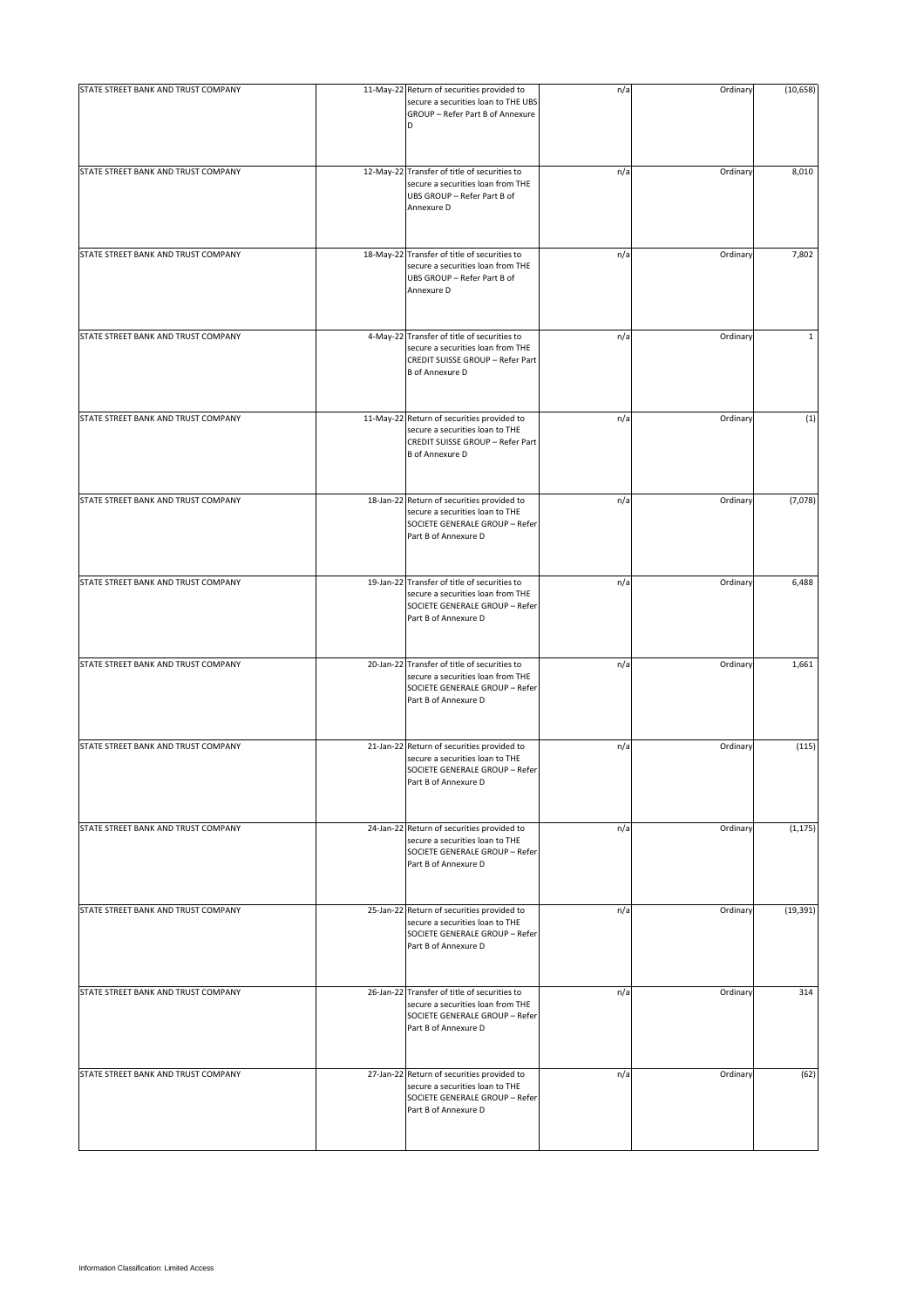| STATE STREET BANK AND TRUST COMPANY | 28-Jan-22 Transfer of title of securities to<br>secure a securities loan from THE<br>SOCIETE GENERALE GROUP - Refer<br>Part B of Annexure D | n/a | Ordinary | 3,185     |
|-------------------------------------|---------------------------------------------------------------------------------------------------------------------------------------------|-----|----------|-----------|
| STATE STREET BANK AND TRUST COMPANY | 31-Jan-22 Transfer of title of securities to<br>secure a securities loan from THE<br>SOCIETE GENERALE GROUP - Refer<br>Part B of Annexure D | n/a | Ordinary | 5,573     |
| STATE STREET BANK AND TRUST COMPANY | 1-Feb-22 Transfer of title of securities to<br>secure a securities loan from THE<br>SOCIETE GENERALE GROUP - Refer<br>Part B of Annexure D  | n/a | Ordinary | 10,896    |
| STATE STREET BANK AND TRUST COMPANY | 2-Feb-22 Return of securities provided to<br>secure a securities loan to THE<br>SOCIETE GENERALE GROUP - Refer<br>Part B of Annexure D      | n/a | Ordinary | (1, 411)  |
| STATE STREET BANK AND TRUST COMPANY | 11-Feb-22 Transfer of title of securities to<br>secure a securities loan from THE<br>SOCIETE GENERALE GROUP - Refer<br>Part B of Annexure D | n/a | Ordinary | 1,140     |
| STATE STREET BANK AND TRUST COMPANY | 21-Feb-22 Return of securities provided to<br>secure a securities loan to THE<br>SOCIETE GENERALE GROUP - Refer<br>Part B of Annexure D     | n/a | Ordinary | (71, 371) |
| STATE STREET BANK AND TRUST COMPANY | 22-Mar-22 Transfer of title of securities to<br>secure a securities loan from THE<br>SOCIETE GENERALE GROUP - Refer<br>Part B of Annexure D | n/a | Ordinary | 46,998    |
| STATE STREET BANK AND TRUST COMPANY | 23-Mar-22 Return of securities provided to<br>secure a securities loan to THE<br>SOCIETE GENERALE GROUP - Refer<br>Part B of Annexure D     | n/a | Ordinary | (2, 545)  |
| STATE STREET BANK AND TRUST COMPANY | 24-Mar-22 Return of securities provided to<br>secure a securities loan to THE<br>SOCIETE GENERALE GROUP - Refer<br>Part B of Annexure D     | n/a | Ordinary | (17)      |
| STATE STREET BANK AND TRUST COMPANY | 25-Mar-22 Return of securities provided to<br>secure a securities loan to THE<br>SOCIETE GENERALE GROUP - Refer<br>Part B of Annexure D     | n/a | Ordinary | (2, 311)  |
| STATE STREET BANK AND TRUST COMPANY | 28-Mar-22 Transfer of title of securities to<br>secure a securities loan from THE<br>SOCIETE GENERALE GROUP - Refer<br>Part B of Annexure D | n/a | Ordinary | 1,126     |
| STATE STREET BANK AND TRUST COMPANY | 29-Mar-22 Return of securities provided to<br>secure a securities loan to THE<br>SOCIETE GENERALE GROUP - Refer<br>Part B of Annexure D     | n/a | Ordinary | (1, 307)  |
| STATE STREET BANK AND TRUST COMPANY | 30-Mar-22 Transfer of title of securities to<br>secure a securities loan from THE<br>SOCIETE GENERALE GROUP - Refer<br>Part B of Annexure D | n/a | Ordinary | 410       |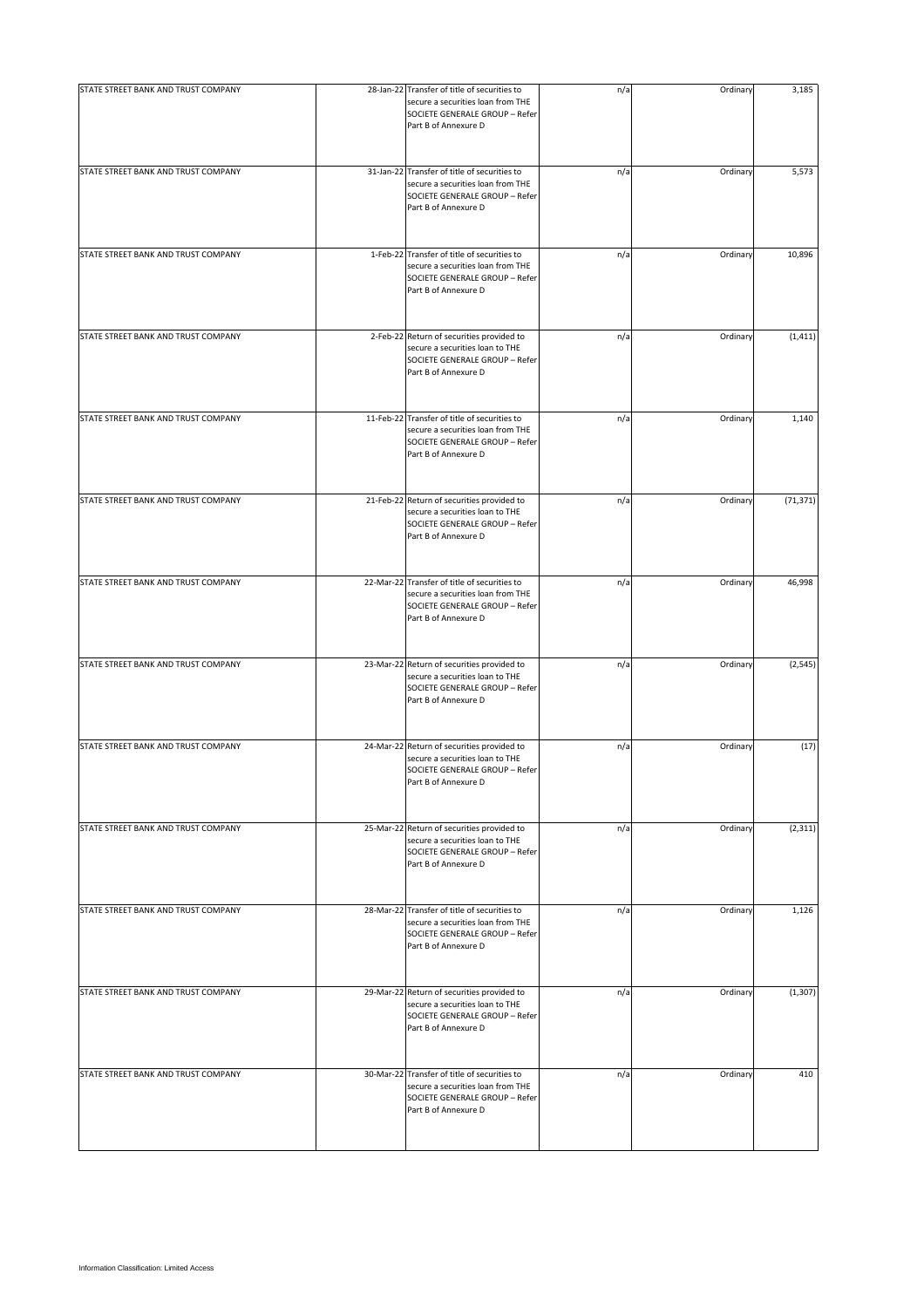| STATE STREET BANK AND TRUST COMPANY | 31-Mar-22 Return of securities provided to<br>secure a securities loan to THE<br>SOCIETE GENERALE GROUP - Refer<br>Part B of Annexure D     | n/a | Ordinary | (134) |
|-------------------------------------|---------------------------------------------------------------------------------------------------------------------------------------------|-----|----------|-------|
| STATE STREET BANK AND TRUST COMPANY | 1-Apr-22 Transfer of title of securities to<br>secure a securities loan from THE<br>SOCIETE GENERALE GROUP - Refer<br>Part B of Annexure D  | n/a | Ordinary | 28    |
| STATE STREET BANK AND TRUST COMPANY | 4-Apr-22 Transfer of title of securities to<br>secure a securities loan from THE<br>SOCIETE GENERALE GROUP - Refer<br>Part B of Annexure D  | n/a | Ordinary | 202   |
| STATE STREET BANK AND TRUST COMPANY | 5-Apr-22 Transfer of title of securities to<br>secure a securities loan from THE<br>SOCIETE GENERALE GROUP - Refer<br>Part B of Annexure D  | n/a | Ordinary | 1,509 |
| STATE STREET BANK AND TRUST COMPANY | 6-Apr-22 Transfer of title of securities to<br>secure a securities loan from THE<br>SOCIETE GENERALE GROUP - Refer<br>Part B of Annexure D  | n/a | Ordinary | 318   |
| STATE STREET BANK AND TRUST COMPANY | 7-Apr-22 Transfer of title of securities to<br>secure a securities loan from THE<br>SOCIETE GENERALE GROUP - Refer<br>Part B of Annexure D  | n/a | Ordinary | 686   |
| STATE STREET BANK AND TRUST COMPANY | 8-Apr-22 Return of securities provided to<br>secure a securities loan to THE<br>SOCIETE GENERALE GROUP - Refer<br>Part B of Annexure D      | n/a | Ordinary | (194) |
| STATE STREET BANK AND TRUST COMPANY | 11-Apr-22 Return of securities provided to<br>secure a securities loan to THE<br>SOCIETE GENERALE GROUP - Refer<br>Part B of Annexure D     | n/a | Ordinary | (523) |
| STATE STREET BANK AND TRUST COMPANY | 12-Apr-22 Transfer of title of securities to<br>secure a securities loan from THE<br>SOCIETE GENERALE GROUP - Refer<br>Part B of Annexure D | n/a | Ordinary | 579   |
| STATE STREET BANK AND TRUST COMPANY | 13-Apr-22 Transfer of title of securities to<br>secure a securities loan from THE<br>SOCIETE GENERALE GROUP - Refer<br>Part B of Annexure D | n/a | Ordinary | 88    |
| STATE STREET BANK AND TRUST COMPANY | 14-Apr-22 Transfer of title of securities to<br>secure a securities loan from THE<br>SOCIETE GENERALE GROUP - Refer<br>Part B of Annexure D | n/a | Ordinary | 336   |
| STATE STREET BANK AND TRUST COMPANY | 15-Apr-22 Transfer of title of securities to<br>secure a securities loan from THE<br>SOCIETE GENERALE GROUP - Refer<br>Part B of Annexure D | n/a | Ordinary | 172   |
| STATE STREET BANK AND TRUST COMPANY | 18-Apr-22 Transfer of title of securities to<br>secure a securities loan from THE<br>SOCIETE GENERALE GROUP - Refer<br>Part B of Annexure D | n/a | Ordinary | 284   |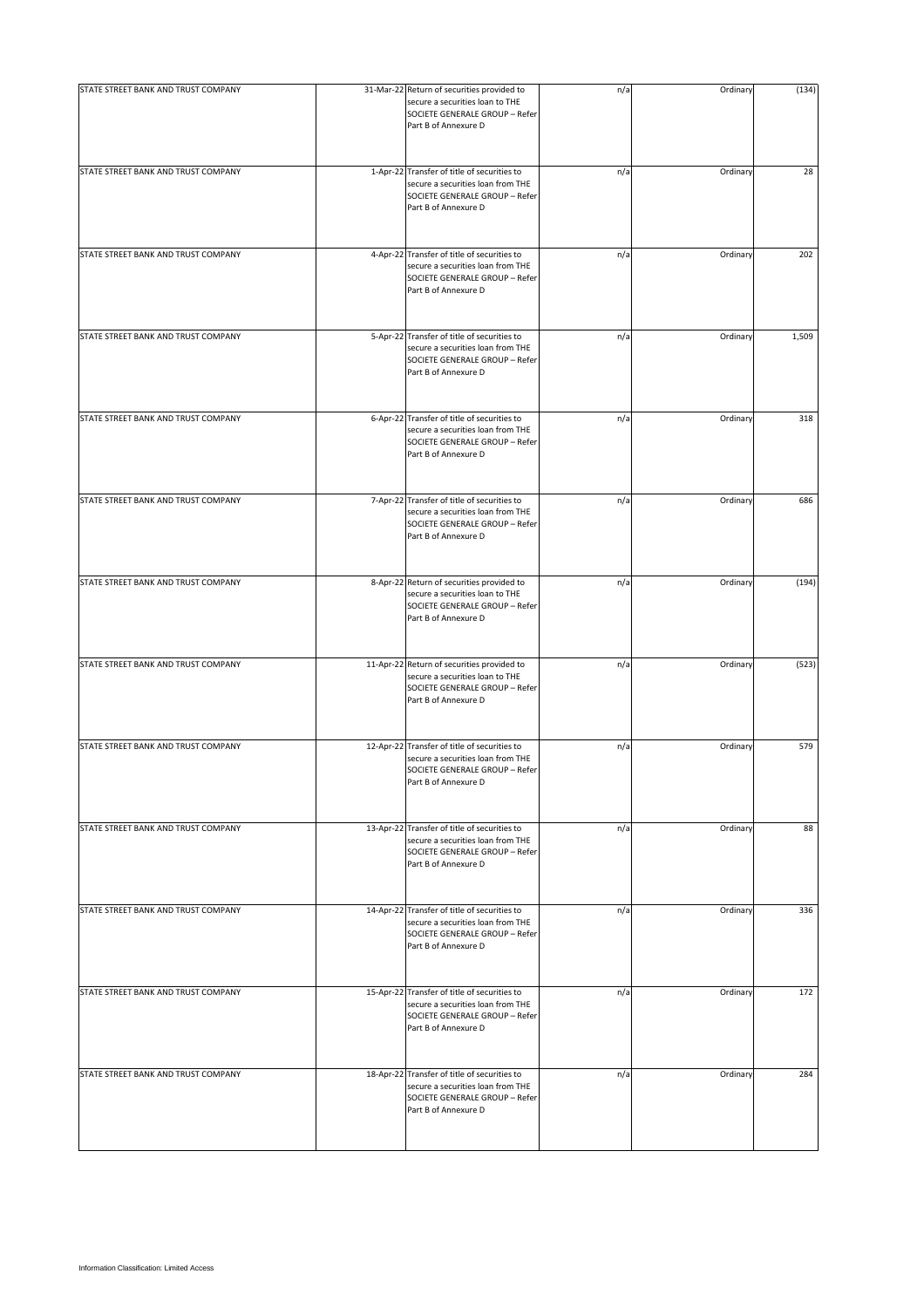| STATE STREET BANK AND TRUST COMPANY | 25-Apr-22 Transfer of title of securities to<br>secure a securities loan from THE<br>SOCIETE GENERALE GROUP - Refer<br>Part B of Annexure D | n/a | Ordinary | 4,182     |
|-------------------------------------|---------------------------------------------------------------------------------------------------------------------------------------------|-----|----------|-----------|
| STATE STREET BANK AND TRUST COMPANY | 26-Apr-22 Return of securities provided to<br>secure a securities loan to THE<br>SOCIETE GENERALE GROUP - Refer<br>Part B of Annexure D     | n/a | Ordinary | (1,015)   |
| STATE STREET BANK AND TRUST COMPANY | 27-Apr-22 Transfer of title of securities to<br>secure a securities loan from THE<br>SOCIETE GENERALE GROUP - Refer<br>Part B of Annexure D | n/a | Ordinary | 1,430     |
| STATE STREET BANK AND TRUST COMPANY | 28-Apr-22 Return of securities provided to<br>secure a securities loan to THE<br>SOCIETE GENERALE GROUP - Refer<br>Part B of Annexure D     | n/a | Ordinary | (51, 847) |
| STATE STREET BANK AND TRUST COMPANY | 20-Jan-22 Transfer of title of securities to<br>secure a securities loan from THE<br>UBS GROUP - Refer Part B of<br>Annexure D              | n/a | Ordinary | 107       |
| STATE STREET BANK AND TRUST COMPANY | 21-Jan-22 Return of securities provided to<br>secure a securities loan to THE UBS<br>GROUP - Refer Part B of Annexure                       | n/a | Ordinary | (6)       |
| STATE STREET BANK AND TRUST COMPANY | 24-Jan-22 Transfer of title of securities to<br>secure a securities loan from THE<br>UBS GROUP - Refer Part B of<br>Annexure D              | n/a | Ordinary | 37        |
| STATE STREET BANK AND TRUST COMPANY | 23-Feb-22 Transfer of title of securities to<br>secure a securities loan from THE<br>UBS GROUP - Refer Part B of<br>Annexure D              | n/a | Ordinary | 20,572    |
| STATE STREET BANK AND TRUST COMPANY | 4-Mar-22 Transfer of title of securities to<br>secure a securities loan from THE<br>UBS GROUP - Refer Part B of<br>Annexure D               | n/a | Ordinary | 6,640     |
| STATE STREET BANK AND TRUST COMPANY | 7-Mar-22 Transfer of title of securities to<br>secure a securities loan from THE<br>UBS GROUP - Refer Part B of<br>Annexure D               | n/a | Ordinary | 4,598     |
| STATE STREET BANK AND TRUST COMPANY | 8-Mar-22 Return of securities provided to<br>secure a securities loan to THE UBS<br>GROUP - Refer Part B of Annexure<br>D                   | n/a | Ordinary | (5,255)   |
| STATE STREET BANK AND TRUST COMPANY | 10-Mar-22 Return of securities provided to<br>secure a securities loan to THE UBS<br>GROUP - Refer Part B of Annexure<br>D                  | n/a | Ordinary | (21, 752) |
| STATE STREET BANK AND TRUST COMPANY | 11-Mar-22 Return of securities provided to<br>secure a securities loan to THE UBS<br>GROUP - Refer Part B of Annexure<br>D                  | n/a | Ordinary | (285)     |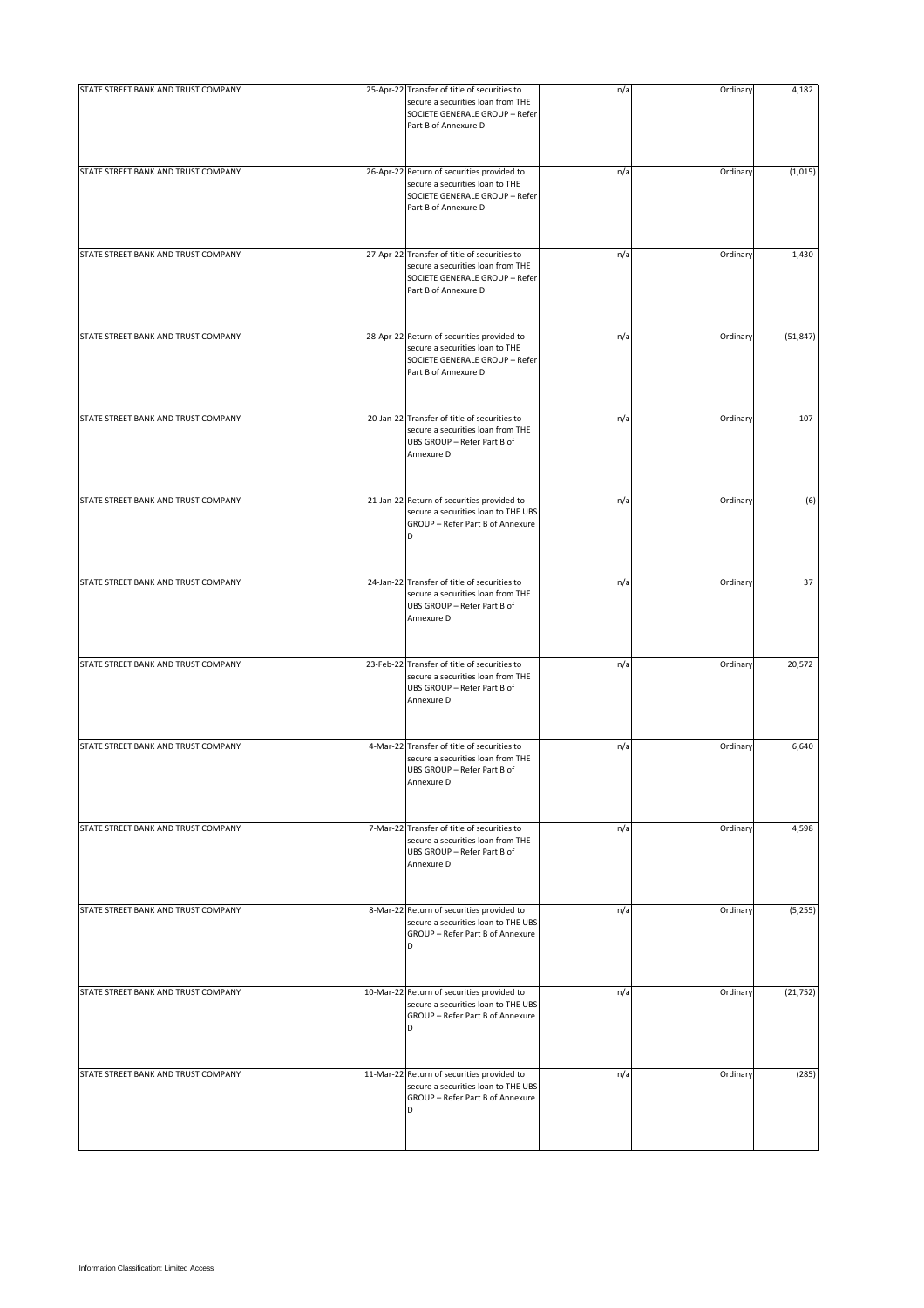| STATE STREET BANK AND TRUST COMPANY | 14-Mar-22 Transfer of title of securities to<br>secure a securities loan from THE<br>UBS GROUP - Refer Part B of<br>Annexure D | n/a | Ordinary | 277        |
|-------------------------------------|--------------------------------------------------------------------------------------------------------------------------------|-----|----------|------------|
| STATE STREET BANK AND TRUST COMPANY | 15-Mar-22 Transfer of title of securities to<br>secure a securities loan from THE<br>UBS GROUP - Refer Part B of<br>Annexure D | n/a | Ordinary | 73         |
| STATE STREET BANK AND TRUST COMPANY | 16-Mar-22 Return of securities provided to<br>secure a securities loan to THE UBS<br>GROUP - Refer Part B of Annexure<br>D     | n/a | Ordinary | (1, 150)   |
| STATE STREET BANK AND TRUST COMPANY | 17-Mar-22 Return of securities provided to<br>secure a securities loan to THE UBS<br>GROUP - Refer Part B of Annexure<br>D     | n/a | Ordinary | (465)      |
| STATE STREET BANK AND TRUST COMPANY | 18-Mar-22 Transfer of title of securities to<br>secure a securities loan from THE<br>UBS GROUP - Refer Part B of<br>Annexure D | n/a | Ordinary | 581        |
| STATE STREET BANK AND TRUST COMPANY | 18-Apr-22 Transfer of title of securities to<br>secure a securities loan from THE<br>UBS GROUP - Refer Part B of<br>Annexure D | n/a | Ordinary | 318,969    |
| STATE STREET BANK AND TRUST COMPANY | 19-Apr-22 Transfer of title of securities to<br>secure a securities loan from THE<br>UBS GROUP - Refer Part B of<br>Annexure D | n/a | Ordinary | 1,322      |
| STATE STREET BANK AND TRUST COMPANY | 20-Apr-22 Transfer of title of securities to<br>secure a securities loan from THE<br>UBS GROUP - Refer Part B of<br>Annexure D | n/a | Ordinary | 13,176     |
| STATE STREET BANK AND TRUST COMPANY | 21-Apr-22 Return of securities provided to<br>secure a securities loan to THE UBS<br>GROUP - Refer Part B of Annexure<br>D     | n/a | Ordinary | (279, 245) |
| STATE STREET BANK AND TRUST COMPANY | 22-Apr-22 Transfer of title of securities to<br>secure a securities loan from THE<br>UBS GROUP - Refer Part B of<br>Annexure D | n/a | Ordinary | 287,832    |
| STATE STREET BANK AND TRUST COMPANY | 4-May-22 Return of securities provided to<br>secure a securities loan to THE UBS<br>GROUP - Refer Part B of Annexure<br>D      | n/a | Ordinary | (298, 143) |
| STATE STREET BANK AND TRUST COMPANY | 5-May-22 Return of securities provided to<br>secure a securities loan to THE UBS<br>GROUP - Refer Part B of Annexure<br>D      | n/a | Ordinary | (20, 200)  |
| STATE STREET BANK AND TRUST COMPANY | 6-May-22 Transfer of title of securities to<br>secure a securities loan from THE<br>UBS GROUP - Refer Part B of<br>Annexure D  | n/a | Ordinary | 1,575      |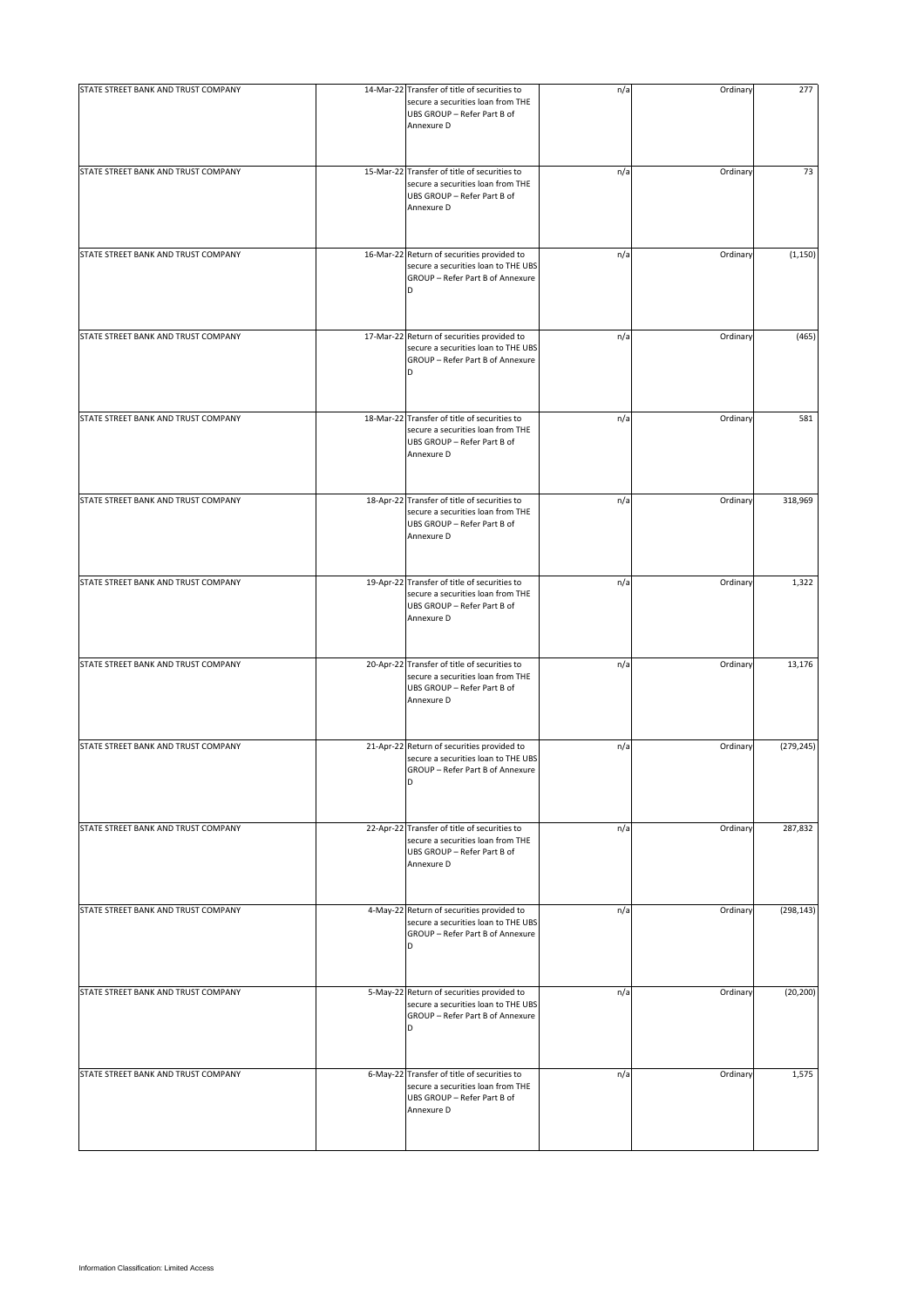| STATE STREET BANK AND TRUST COMPANY | 9-May-22 Return of securities provided to<br>secure a securities loan to THE UBS<br>GROUP - Refer Part B of Annexure<br>D      | n/a | Ordinary | (220)     |
|-------------------------------------|--------------------------------------------------------------------------------------------------------------------------------|-----|----------|-----------|
| STATE STREET BANK AND TRUST COMPANY | 10-May-22 Return of securities provided to<br>secure a securities loan to THE UBS<br>GROUP - Refer Part B of Annexure<br>D     | n/a | Ordinary | (28, 500) |
| STATE STREET BANK AND TRUST COMPANY | 11-May-22 Transfer of title of securities to<br>secure a securities loan from THE<br>UBS GROUP - Refer Part B of<br>Annexure D | n/a | Ordinary | 5,362     |
| STATE STREET BANK AND TRUST COMPANY | 12-May-22 Transfer of title of securities to<br>secure a securities loan from THE<br>UBS GROUP - Refer Part B of<br>Annexure D | n/a | Ordinary | 14,472    |
| STATE STREET BANK AND TRUST COMPANY | 18-May-22 Transfer of title of securities to<br>secure a securities loan from THE<br>UBS GROUP - Refer Part B of<br>Annexure D | n/a | Ordinary | 4,200     |
| STATE STREET BANK AND TRUST COMPANY | 20-Jan-22 Transfer of title of securities to<br>secure a securities loan from THE<br>ING GROUP - Refer Part B of<br>Annexure D | n/a | Ordinary | 46,878    |
| STATE STREET BANK AND TRUST COMPANY | 25-Jan-22 Return of securities provided to<br>secure a securities loan to THE ING<br>GROUP - Refer Part B of Annexure<br>D     | n/a | Ordinary | (19,966)  |
| STATE STREET BANK AND TRUST COMPANY | 3-Feb-22 Transfer of title of securities to<br>secure a securities loan from THE<br>ING GROUP - Refer Part B of<br>Annexure D  | n/a | Ordinary | 6,955     |
| STATE STREET BANK AND TRUST COMPANY | 4-Feb-22 Transfer of title of securities to<br>secure a securities loan from THE<br>ING GROUP - Refer Part B of<br>Annexure D  | n/a | Ordinary | 3,242     |
| STATE STREET BANK AND TRUST COMPANY | 14-Feb-22 Return of securities provided to<br>secure a securities loan to THE ING<br>GROUP - Refer Part B of Annexure<br>D     | n/a | Ordinary | (35, 713) |
| STATE STREET BANK AND TRUST COMPANY | 22-Feb-22 Transfer of title of securities to<br>secure a securities loan from THE<br>ING GROUP - Refer Part B of<br>Annexure D | n/a | Ordinary | 10,543    |
| STATE STREET BANK AND TRUST COMPANY | 23-Feb-22 Transfer of title of securities to<br>secure a securities loan from THE<br>ING GROUP - Refer Part B of<br>Annexure D | n/a | Ordinary | 2,377     |
| STATE STREET BANK AND TRUST COMPANY | 24-Feb-22 Return of securities provided to<br>secure a securities loan to THE ING<br>GROUP - Refer Part B of Annexure<br>D     | n/a | Ordinary | (14, 315) |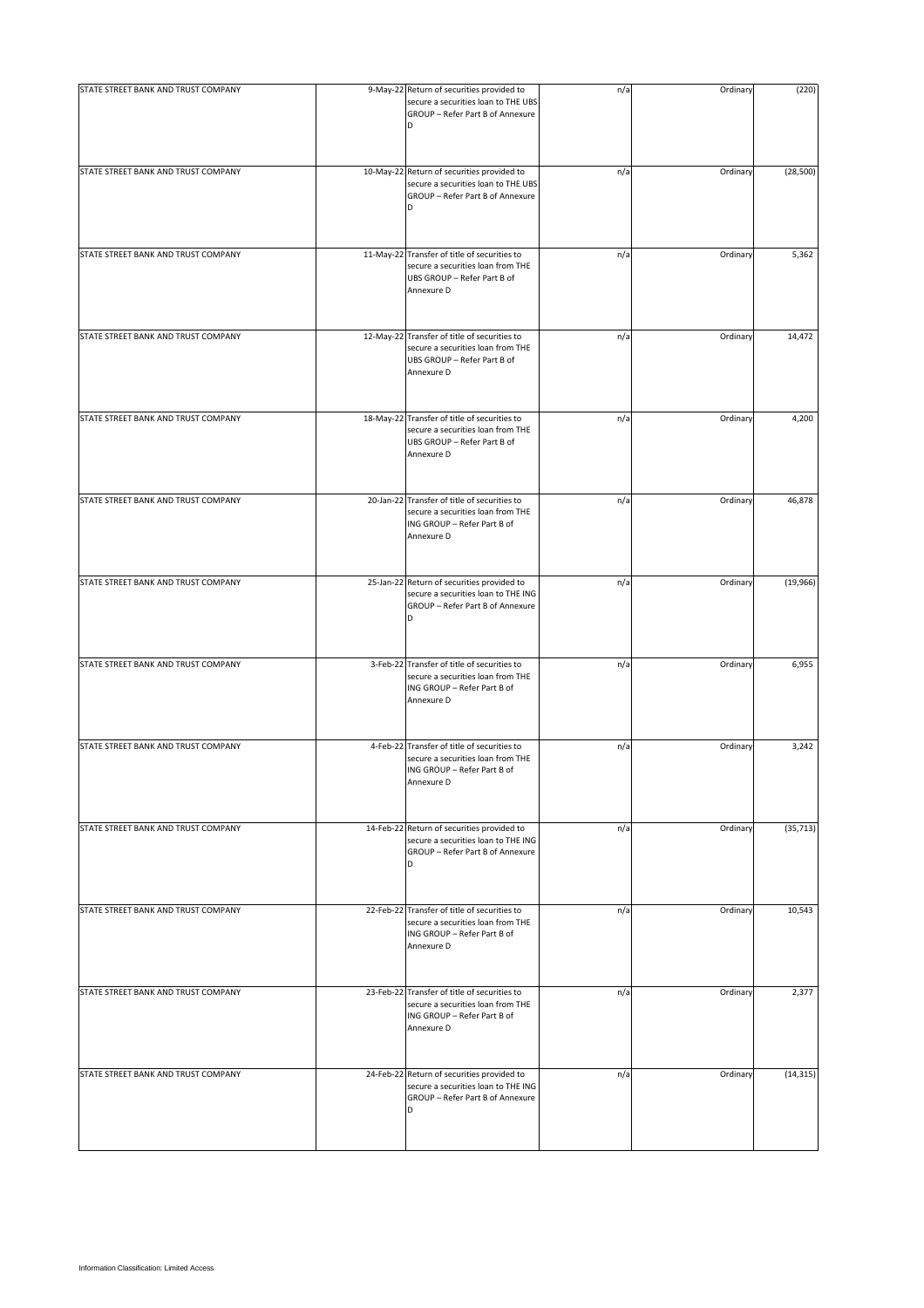| STATE STREET BANK AND TRUST COMPANY | 14-Apr-22 Transfer of title of securities to<br>secure a securities loan from THE<br>RBC GROUP - Refer Part B of<br>Annexure D              | n/a | Ordinary | 56,653    |
|-------------------------------------|---------------------------------------------------------------------------------------------------------------------------------------------|-----|----------|-----------|
| STATE STREET BANK AND TRUST COMPANY | 15-Apr-22 Return of securities provided to<br>secure a securities loan to THE RBC<br>GROUP - Refer Part B of Annexure<br>D                  | n/a | Ordinary | (373)     |
| STATE STREET BANK AND TRUST COMPANY | 9-May-22 Return of securities provided to<br>secure a securities loan to THE RBC<br>GROUP - Refer Part B of Annexure<br>D                   | n/a | Ordinary | (56, 280) |
| STATE STREET BANK AND TRUST COMPANY | 21-Feb-22 Transfer of title of securities to<br>secure a securities loan from THE<br>SOCIETE GENERALE GROUP - Refer<br>Part B of Annexure D | n/a | Ordinary | 776       |
| STATE STREET BANK AND TRUST COMPANY | 22-Feb-22 Transfer of title of securities to<br>secure a securities loan from THE<br>SOCIETE GENERALE GROUP - Refer<br>Part B of Annexure D | n/a | Ordinary | 1,047     |
| STATE STREET BANK AND TRUST COMPANY | 23-Feb-22 Return of securities provided to<br>secure a securities loan to THE<br>SOCIETE GENERALE GROUP - Refer<br>Part B of Annexure D     | n/a | Ordinary | (1,822)   |
| STATE STREET BANK AND TRUST COMPANY | 20-Jan-22 Transfer of title of securities to<br>secure a securities loan from THE<br>ING GROUP - Refer Part B of<br>Annexure D              | n/a | Ordinary | 13,081    |
| STATE STREET BANK AND TRUST COMPANY | 25-Jan-22 Transfer of title of securities to<br>secure a securities loan from THE<br>ING GROUP - Refer Part B of<br>Annexure D              | n/a | Ordinary | 3,193     |
| STATE STREET BANK AND TRUST COMPANY | 3-Feb-22 Transfer of title of securities to<br>secure a securities loan from THE<br>ING GROUP - Refer Part B of<br>Annexure D               | n/a | Ordinary | 4,242     |
| STATE STREET BANK AND TRUST COMPANY | 4-Feb-22 Transfer of title of securities to<br>secure a securities loan from THE<br>ING GROUP - Refer Part B of<br>Annexure D               | n/a | Ordinary | 821       |
| STATE STREET BANK AND TRUST COMPANY | 14-Feb-22 Return of securities provided to<br>secure a securities loan to THE ING<br>GROUP - Refer Part B of Annexure<br>D                  | n/a | Ordinary | (20, 721) |
| STATE STREET BANK AND TRUST COMPANY | 22-Feb-22 Transfer of title of securities to<br>secure a securities loan from THE<br>ING GROUP - Refer Part B of<br>Annexure D              | n/a | Ordinary | 6,457     |
| STATE STREET BANK AND TRUST COMPANY | 23-Feb-22 Transfer of title of securities to<br>secure a securities loan from THE<br>ING GROUP - Refer Part B of<br>Annexure D              | n/a | Ordinary | 2,234     |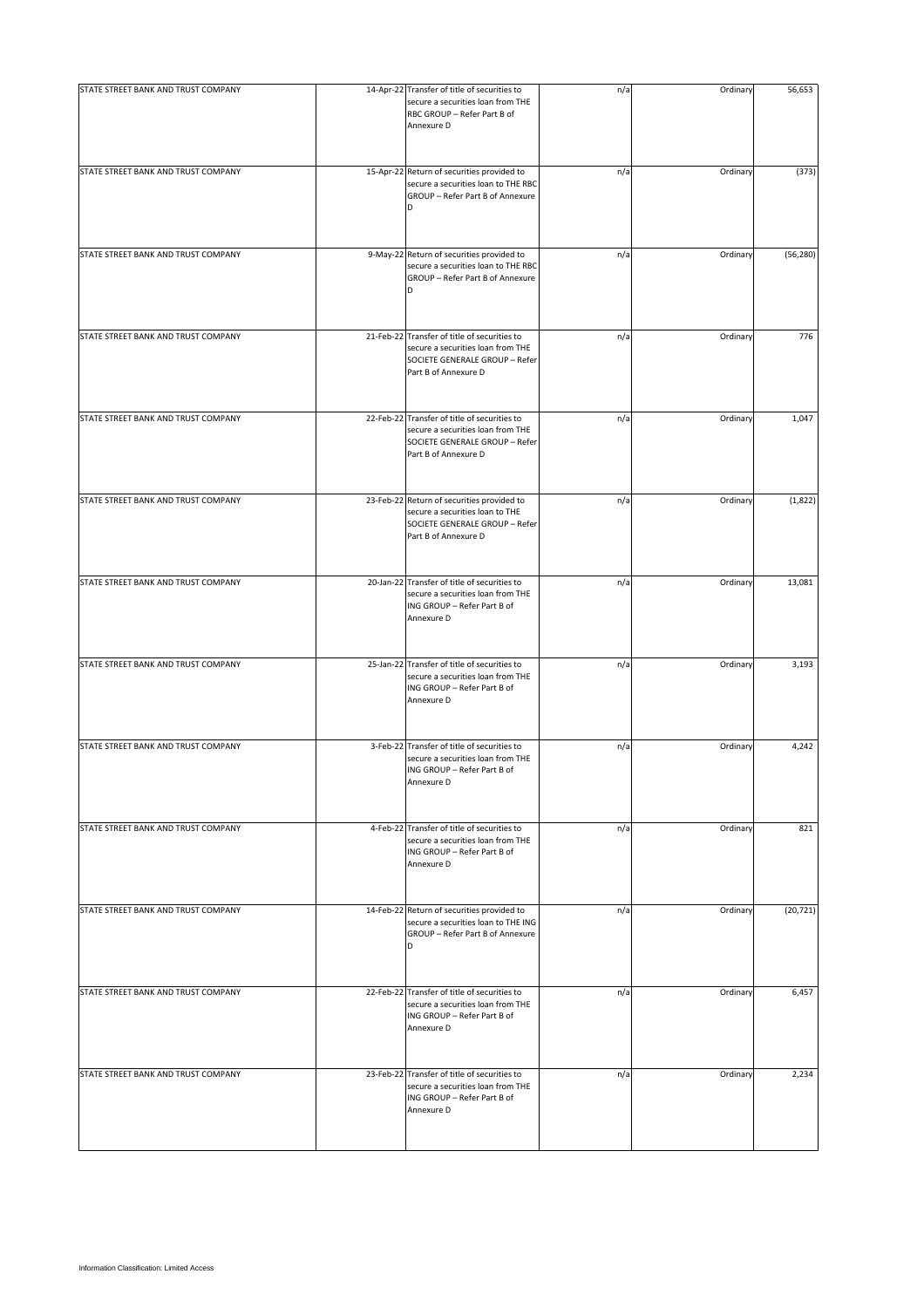| STATE STREET BANK AND TRUST COMPANY | 24-Feb-22 Return of securities provided to<br>secure a securities loan to THE ING<br>GROUP - Refer Part B of Annexure<br>D     | n/a | Ordinary | (9,306)        |
|-------------------------------------|--------------------------------------------------------------------------------------------------------------------------------|-----|----------|----------------|
| STATE STREET BANK AND TRUST COMPANY | 18-Mar-22 Transfer of title of securities to<br>secure a securities loan from THE<br>ING GROUP - Refer Part B of<br>Annexure D | n/a | Ordinary | 2,563          |
| STATE STREET BANK AND TRUST COMPANY | 21-Mar-22 Return of securities provided to<br>secure a securities loan to THE ING<br>GROUP - Refer Part B of Annexure<br>D     | n/a | Ordinary | (187)          |
| STATE STREET BANK AND TRUST COMPANY | 23-Mar-22 Return of securities provided to<br>secure a securities loan to THE ING<br>GROUP - Refer Part B of Annexure<br>D     | n/a | Ordinary | (1, 362)       |
| STATE STREET BANK AND TRUST COMPANY | 24-Mar-22 Return of securities provided to<br>secure a securities loan to THE ING<br>GROUP - Refer Part B of Annexure<br>D     | n/a | Ordinary | (323)          |
| STATE STREET BANK AND TRUST COMPANY | 25-Mar-22 Transfer of title of securities to<br>secure a securities loan from THE<br>ING GROUP - Refer Part B of<br>Annexure D | n/a | Ordinary | 3,016          |
| STATE STREET BANK AND TRUST COMPANY | 28-Mar-22 Return of securities provided to<br>secure a securities loan to THE ING<br>GROUP - Refer Part B of Annexure<br>D     | n/a | Ordinary | (1,406)        |
| STATE STREET BANK AND TRUST COMPANY | 29-Mar-22 Transfer of title of securities to<br>secure a securities loan from THE<br>ING GROUP - Refer Part B of<br>Annexure D | n/a | Ordinary | 1,822          |
| STATE STREET BANK AND TRUST COMPANY | 30-Mar-22 Return of securities provided to<br>secure a securities loan to THE ING<br>GROUP - Refer Part B of Annexure<br>D     | n/a | Ordinary | (3, 594)       |
| STATE STREET BANK AND TRUST COMPANY | 31-Mar-22 Transfer of title of securities to<br>secure a securities loan from THE<br>ING GROUP - Refer Part B of<br>Annexure D | n/a | Ordinary | $\overline{2}$ |
| STATE STREET BANK AND TRUST COMPANY | 1-Apr-22 Return of securities provided to<br>secure a securities loan to THE ING<br>GROUP - Refer Part B of Annexure<br>D      | n/a | Ordinary | (21)           |
| STATE STREET BANK AND TRUST COMPANY | 4-Apr-22 Return of securities provided to<br>secure a securities loan to THE ING<br>GROUP - Refer Part B of Annexure<br>D      | n/a | Ordinary | (34)           |
| STATE STREET BANK AND TRUST COMPANY | 5-Apr-22 Return of securities provided to<br>secure a securities loan to THE ING<br>GROUP - Refer Part B of Annexure<br>D      | n/a | Ordinary | (66)           |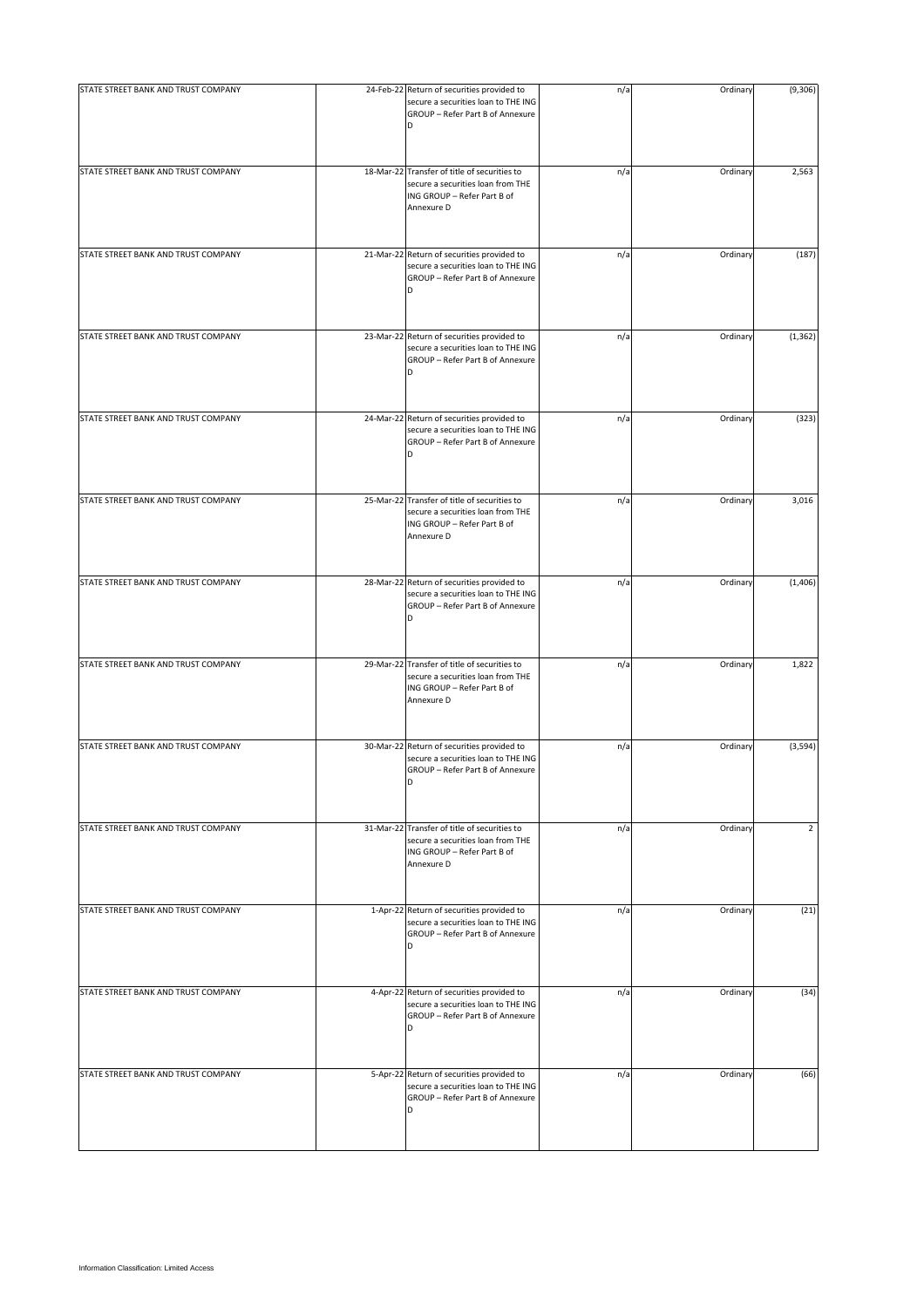| STATE STREET BANK AND TRUST COMPANY | 6-Apr-22 Return of securities provided to<br>secure a securities loan to THE ING<br>GROUP - Refer Part B of Annexure<br>D      | n/a | Ordinary | (37)  |
|-------------------------------------|--------------------------------------------------------------------------------------------------------------------------------|-----|----------|-------|
| STATE STREET BANK AND TRUST COMPANY | 7-Apr-22 Return of securities provided to<br>secure a securities loan to THE ING<br>GROUP - Refer Part B of Annexure<br>D      | n/a | Ordinary | (3)   |
| STATE STREET BANK AND TRUST COMPANY | 8-Apr-22 Return of securities provided to<br>secure a securities loan to THE ING<br>GROUP - Refer Part B of Annexure<br>D      | n/a | Ordinary | (57)  |
| STATE STREET BANK AND TRUST COMPANY | 11-Apr-22 Return of securities provided to<br>secure a securities loan to THE ING<br>GROUP - Refer Part B of Annexure<br>D     | n/a | Ordinary | (55)  |
| STATE STREET BANK AND TRUST COMPANY | 12-Apr-22 Return of securities provided to<br>secure a securities loan to THE ING<br>GROUP - Refer Part B of Annexure<br>D     | n/a | Ordinary | (2)   |
| STATE STREET BANK AND TRUST COMPANY | 15-Apr-22 Return of securities provided to<br>secure a securities loan to THE ING<br>GROUP - Refer Part B of Annexure          | n/a | Ordinary | (2)   |
| STATE STREET BANK AND TRUST COMPANY | 18-Apr-22 Return of securities provided to<br>secure a securities loan to THE ING<br>GROUP - Refer Part B of Annexure<br>D     | n/a | Ordinary | (10)  |
| STATE STREET BANK AND TRUST COMPANY | 19-Apr-22 Return of securities provided to<br>secure a securities loan to THE ING<br>GROUP - Refer Part B of Annexure<br>D     | n/a | Ordinary | (37)  |
| STATE STREET BANK AND TRUST COMPANY | 20-Apr-22 Transfer of title of securities to<br>secure a securities loan from THE<br>ING GROUP - Refer Part B of<br>Annexure D | n/a | Ordinary | 275   |
| STATE STREET BANK AND TRUST COMPANY | 21-Apr-22 Return of securities provided to<br>secure a securities loan to THE ING<br>GROUP - Refer Part B of Annexure<br>D     | n/a | Ordinary | (278) |
| STATE STREET BANK AND TRUST COMPANY | 22-Apr-22 Return of securities provided to<br>secure a securities loan to THE ING<br>GROUP - Refer Part B of Annexure<br>D     | n/a | Ordinary | (1)   |
| STATE STREET BANK AND TRUST COMPANY | 25-Apr-22 Return of securities provided to<br>secure a securities loan to THE ING<br>GROUP - Refer Part B of Annexure<br>D     | n/a | Ordinary | (25)  |
| STATE STREET BANK AND TRUST COMPANY | 26-Apr-22 Return of securities provided to<br>secure a securities loan to THE ING<br>GROUP - Refer Part B of Annexure<br>D     | n/a | Ordinary | (8)   |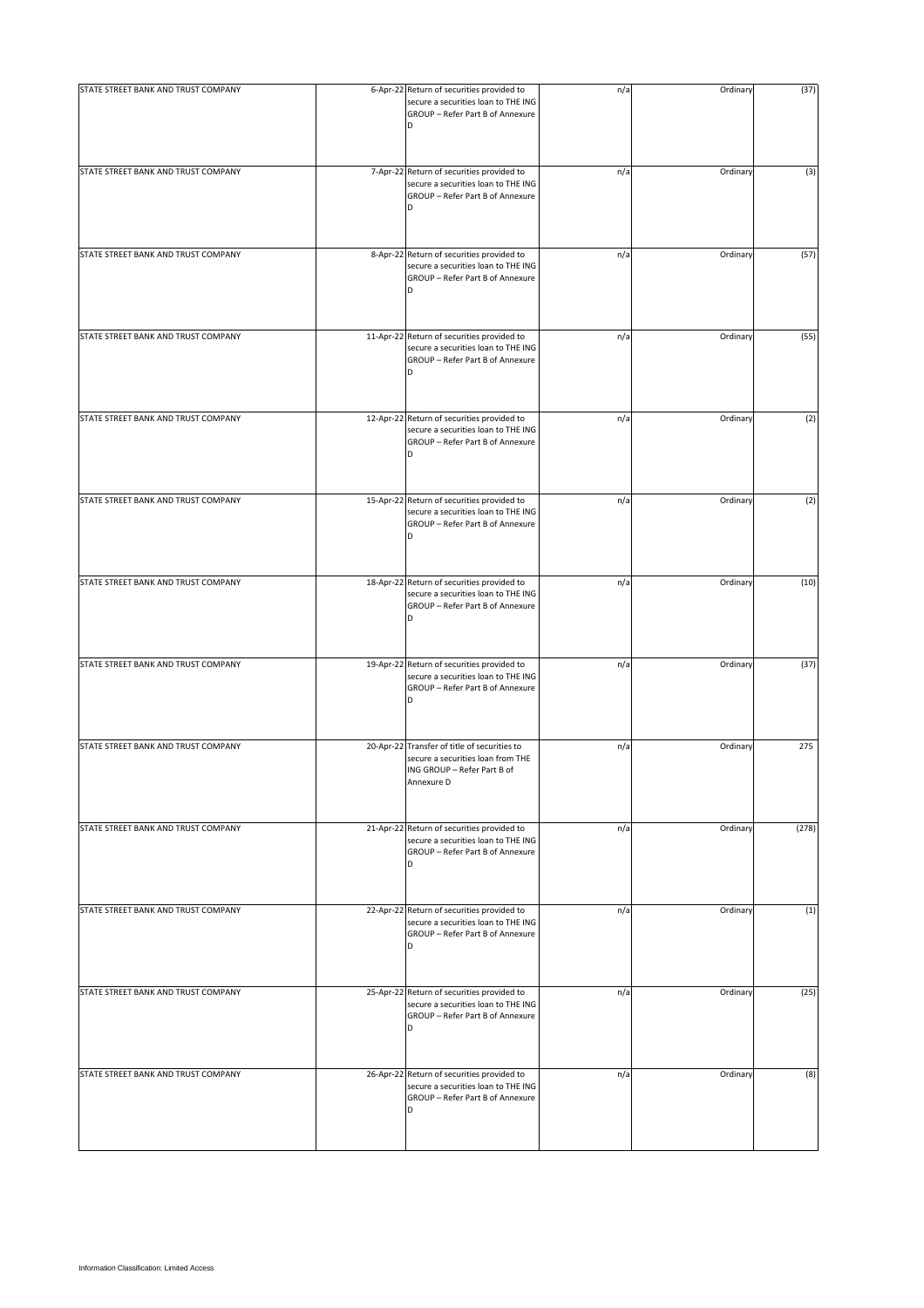| STATE STREET BANK AND TRUST COMPANY | 27-Apr-22 Return of securities provided to<br>secure a securities loan to THE ING<br>GROUP - Refer Part B of Annexure<br>D     | n/a | Ordinary | (42)     |
|-------------------------------------|--------------------------------------------------------------------------------------------------------------------------------|-----|----------|----------|
| STATE STREET BANK AND TRUST COMPANY | 28-Apr-22 Return of securities provided to<br>secure a securities loan to THE ING<br>GROUP - Refer Part B of Annexure<br>D     | n/a | Ordinary | (1)      |
| STATE STREET BANK AND TRUST COMPANY | 29-Apr-22 Return of securities provided to<br>secure a securities loan to THE ING<br>GROUP - Refer Part B of Annexure<br>D     | n/a | Ordinary | (3)      |
| STATE STREET BANK AND TRUST COMPANY | 2-May-22 Transfer of title of securities to<br>secure a securities loan from THE<br>ING GROUP - Refer Part B of<br>Annexure D  | n/a | Ordinary | 4,725    |
| STATE STREET BANK AND TRUST COMPANY | 3-May-22 Return of securities provided to<br>secure a securities loan to THE ING<br>GROUP - Refer Part B of Annexure<br>D      | n/a | Ordinary | (4, 726) |
| STATE STREET BANK AND TRUST COMPANY | 4-May-22 Return of securities provided to<br>secure a securities loan to THE ING<br>GROUP - Refer Part B of Annexure<br>D      | n/a | Ordinary | (47)     |
| STATE STREET BANK AND TRUST COMPANY | 5-May-22 Transfer of title of securities to<br>secure a securities loan from THE<br>ING GROUP - Refer Part B of<br>Annexure D  | n/a | Ordinary | 721      |
| STATE STREET BANK AND TRUST COMPANY | 6-May-22 Return of securities provided to<br>secure a securities loan to THE ING<br>GROUP - Refer Part B of Annexure<br>D      | n/a | Ordinary | (738)    |
| STATE STREET BANK AND TRUST COMPANY | 10-May-22 Return of securities provided to<br>secure a securities loan to THE ING<br>GROUP - Refer Part B of Annexure<br>D     | n/a | Ordinary | (37)     |
| STATE STREET BANK AND TRUST COMPANY | 11-May-22 Transfer of title of securities to<br>secure a securities loan from THE<br>ING GROUP - Refer Part B of<br>Annexure D | n/a | Ordinary | 1,326    |
| STATE STREET BANK AND TRUST COMPANY | 12-May-22 Transfer of title of securities to<br>secure a securities loan from THE<br>ING GROUP - Refer Part B of<br>Annexure D | n/a | Ordinary | 589      |
| STATE STREET BANK AND TRUST COMPANY | 16-May-22 Transfer of title of securities to<br>secure a securities loan from THE<br>ING GROUP - Refer Part B of<br>Annexure D | n/a | Ordinary | 4,064    |
| STATE STREET BANK AND TRUST COMPANY | 17-May-22 Return of securities provided to<br>secure a securities loan to THE ING<br>GROUP - Refer Part B of Annexure<br>D     | n/a | Ordinary | (4, 670) |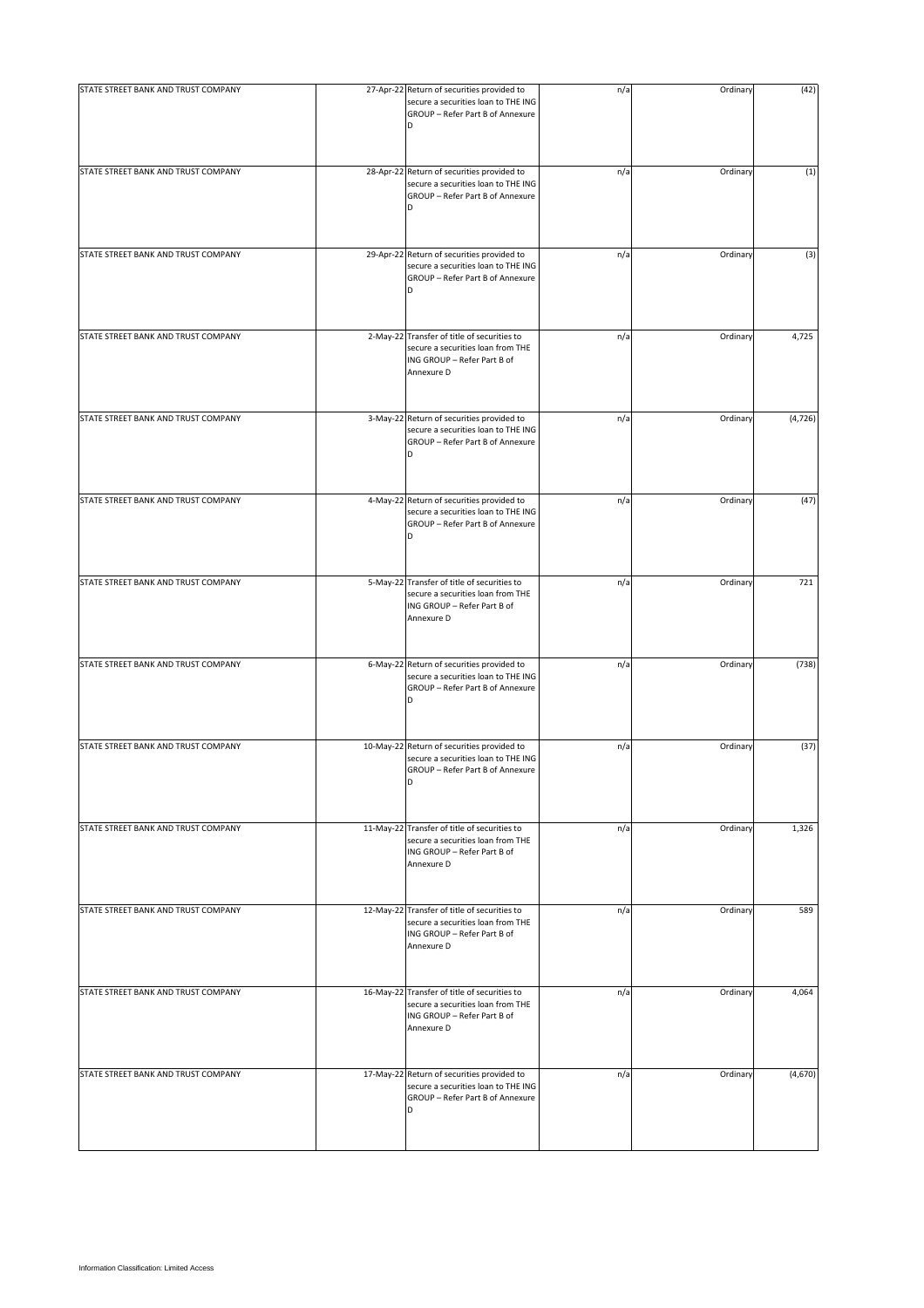| STATE STREET BANK AND TRUST COMPANY | 18-May-22 Transfer of title of securities to<br>secure a securities loan from THE<br>ING GROUP - Refer Part B of<br>Annexure D        | n/a | Ordinary | 3,054     |
|-------------------------------------|---------------------------------------------------------------------------------------------------------------------------------------|-----|----------|-----------|
| STATE STREET BANK AND TRUST COMPANY | 26-Jan-22 Transfer of title of securities to<br>secure a securities loan from THE<br>UBS GROUP - Refer Part B of<br>Annexure D        | n/a | Ordinary | 514       |
| STATE STREET BANK AND TRUST COMPANY | 27-Jan-22 Transfer of title of securities to<br>secure a securities loan from THE<br>UBS GROUP - Refer Part B of<br>Annexure D        | n/a | Ordinary | 71,497    |
| STATE STREET BANK AND TRUST COMPANY | 28-Jan-22 Return of securities provided to<br>secure a securities loan to THE UBS<br>GROUP - Refer Part B of Annexure<br><sub>D</sub> | n/a | Ordinary | (28, 461) |
| STATE STREET BANK AND TRUST COMPANY | 31-Jan-22 Transfer of title of securities to<br>secure a securities loan from THE<br>UBS GROUP - Refer Part B of<br>Annexure D        | n/a | Ordinary | 32,443    |
| STATE STREET BANK AND TRUST COMPANY | 1-Feb-22 Return of securities provided to<br>secure a securities loan to THE UBS<br>GROUP - Refer Part B of Annexure<br>D             | n/a | Ordinary | (39, 588) |
| STATE STREET BANK AND TRUST COMPANY | 2-Feb-22 Transfer of title of securities to<br>secure a securities loan from THE<br>UBS GROUP - Refer Part B of<br>Annexure D         | n/a | Ordinary | 6,214     |
| STATE STREET BANK AND TRUST COMPANY | 15-Feb-22 Return of securities provided to<br>secure a securities loan to THE UBS<br>GROUP - Refer Part B of Annexure<br>D            | n/a | Ordinary | (5, 198)  |
| STATE STREET BANK AND TRUST COMPANY | 18-Feb-22 Return of securities provided to<br>secure a securities loan to THE UBS<br>GROUP - Refer Part B of Annexure<br>D            | n/a | Ordinary | (19, 118) |
| STATE STREET BANK AND TRUST COMPANY | 21-Feb-22 Transfer of title of securities to<br>secure a securities loan from THE<br>UBS GROUP - Refer Part B of<br>Annexure D        | n/a | Ordinary | 13,398    |
| STATE STREET BANK AND TRUST COMPANY | 4-Mar-22 Return of securities provided to<br>secure a securities loan to THE UBS<br>GROUP - Refer Part B of Annexure<br>D             | n/a | Ordinary | (31, 701) |
| STATE STREET BANK AND TRUST COMPANY | 18-Apr-22 Transfer of title of securities to<br>secure a securities loan from THE<br>UBS GROUP - Refer Part B of<br>Annexure D        | n/a | Ordinary | 788       |
| STATE STREET BANK AND TRUST COMPANY | 19-Apr-22 Return of securities provided to<br>secure a securities loan to THE UBS<br>GROUP - Refer Part B of Annexure<br>D            | n/a | Ordinary | (15)      |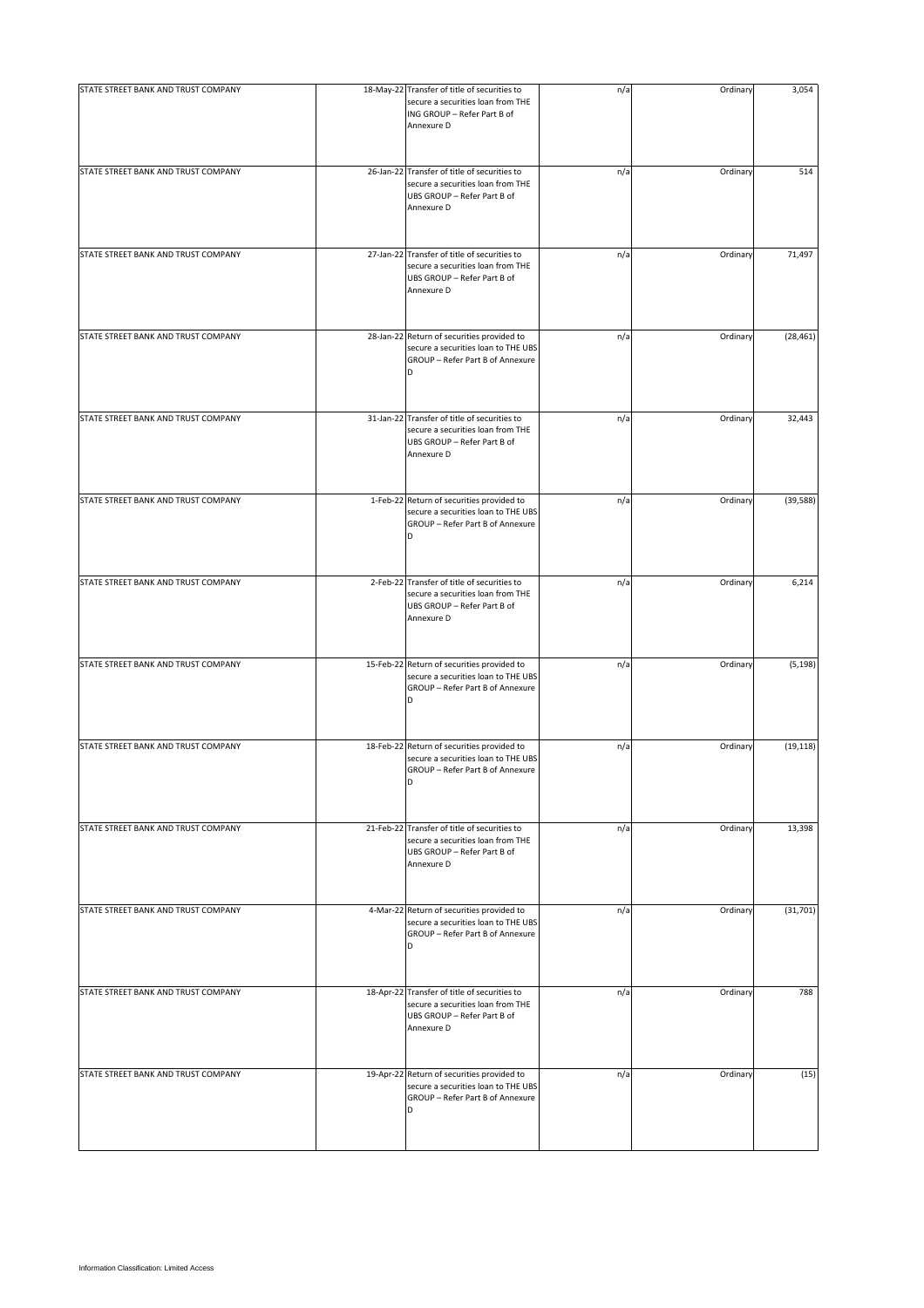| STATE STREET BANK AND TRUST COMPANY | 20-Apr-22 Return of securities provided to<br>secure a securities loan to THE UBS<br>GROUP - Refer Part B of Annexure<br>D     | n/a | Ordinary | (23)      |
|-------------------------------------|--------------------------------------------------------------------------------------------------------------------------------|-----|----------|-----------|
| STATE STREET BANK AND TRUST COMPANY | 21-Apr-22 Return of securities provided to<br>secure a securities loan to THE UBS<br>GROUP - Refer Part B of Annexure<br>D     | n/a | Ordinary | (623)     |
| STATE STREET BANK AND TRUST COMPANY | 22-Apr-22 Transfer of title of securities to<br>secure a securities loan from THE<br>UBS GROUP - Refer Part B of<br>Annexure D | n/a | Ordinary | 624       |
| STATE STREET BANK AND TRUST COMPANY | 26-Apr-22 Return of securities provided to<br>secure a securities loan to THE UBS<br>GROUP - Refer Part B of Annexure<br>D     | n/a | Ordinary | (748)     |
| STATE STREET BANK AND TRUST COMPANY | 27-Apr-22 Return of securities provided to<br>secure a securities loan to THE UBS<br>GROUP - Refer Part B of Annexure<br>D     | n/a | Ordinary | (2)       |
| STATE STREET BANK AND TRUST COMPANY | 20-Jan-22 Transfer of title of securities to<br>secure a securities loan from THE<br>ING GROUP - Refer Part B of<br>Annexure D | n/a | Ordinary | 1,733     |
| STATE STREET BANK AND TRUST COMPANY | 4-Feb-22 Return of securities provided to<br>secure a securities loan to THE ING<br>GROUP - Refer Part B of Annexure<br>D      | n/a | Ordinary | (1, 591)  |
| STATE STREET BANK AND TRUST COMPANY | 22-Feb-22 Transfer of title of securities to<br>secure a securities loan from THE<br>ING GROUP - Refer Part B of<br>Annexure D | n/a | Ordinary | 4,013     |
| STATE STREET BANK AND TRUST COMPANY | 23-Feb-22 Transfer of title of securities to<br>secure a securities loan from THE<br>ING GROUP - Refer Part B of<br>Annexure D | n/a | Ordinary | 1,311     |
| STATE STREET BANK AND TRUST COMPANY | 3-Mar-22 Return of securities provided to<br>secure a securities loan to THE ING<br>GROUP - Refer Part B of Annexure<br>D      | n/a | Ordinary | (5, 465)  |
| STATE STREET BANK AND TRUST COMPANY | 21-Mar-22 Transfer of title of securities to<br>secure a securities loan from THE<br>ING GROUP - Refer Part B of<br>Annexure D | n/a | Ordinary | 119,600   |
| STATE STREET BANK AND TRUST COMPANY | 23-Mar-22 Return of securities provided to<br>secure a securities loan to THE ING<br>GROUP - Refer Part B of Annexure<br>D     | n/a | Ordinary | (91, 934) |
| STATE STREET BANK AND TRUST COMPANY | 24-Mar-22 Return of securities provided to<br>secure a securities loan to THE ING<br>GROUP - Refer Part B of Annexure<br>D     | n/a | Ordinary | (8,990)   |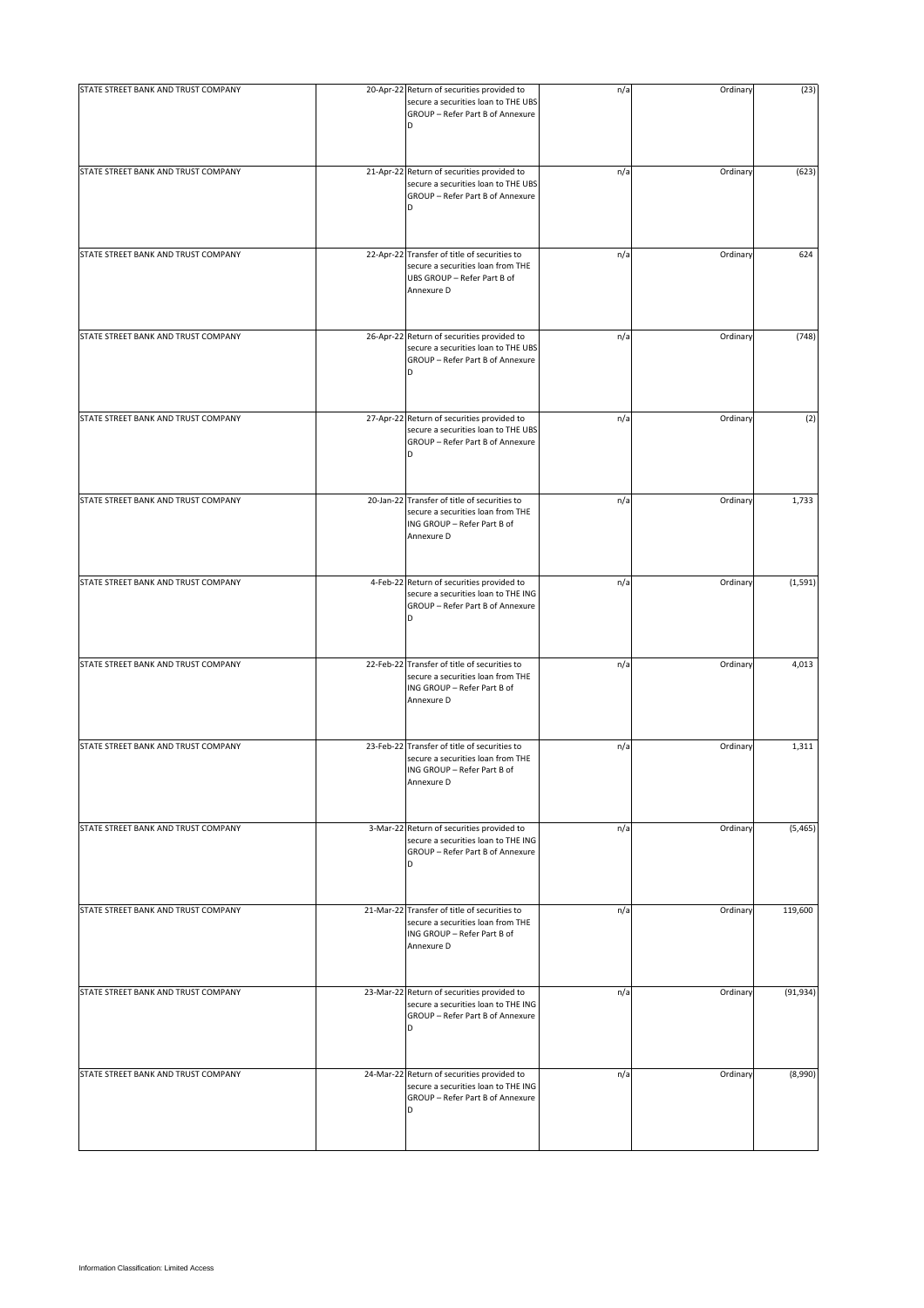| STATE STREET BANK AND TRUST COMPANY | 25-Mar-22 Transfer of title of securities to<br>secure a securities loan from THE<br>ING GROUP - Refer Part B of<br>Annexure D | n/a | Ordinary | 63,570       |
|-------------------------------------|--------------------------------------------------------------------------------------------------------------------------------|-----|----------|--------------|
| STATE STREET BANK AND TRUST COMPANY | 28-Mar-22 Return of securities provided to<br>secure a securities loan to THE ING<br>GROUP - Refer Part B of Annexure<br>D     | n/a | Ordinary | (30, 937)    |
| STATE STREET BANK AND TRUST COMPANY | 29-Mar-22 Transfer of title of securities to<br>secure a securities loan from THE<br>ING GROUP - Refer Part B of<br>Annexure D | n/a | Ordinary | 40,288       |
| STATE STREET BANK AND TRUST COMPANY | 30-Mar-22 Return of securities provided to<br>secure a securities loan to THE ING<br>GROUP - Refer Part B of Annexure<br>D     | n/a | Ordinary | (79, 895)    |
| STATE STREET BANK AND TRUST COMPANY | 31-Mar-22 Transfer of title of securities to<br>secure a securities loan from THE<br>ING GROUP - Refer Part B of<br>Annexure D | n/a | Ordinary | $\mathbf{1}$ |
| STATE STREET BANK AND TRUST COMPANY | 1-Apr-22 Return of securities provided to<br>secure a securities loan to THE ING<br>GROUP - Refer Part B of Annexure           | n/a | Ordinary | (491)        |
| STATE STREET BANK AND TRUST COMPANY | 4-Apr-22 Return of securities provided to<br>secure a securities loan to THE ING<br>GROUP - Refer Part B of Annexure<br>D      | n/a | Ordinary | (749)        |
| STATE STREET BANK AND TRUST COMPANY | 5-Apr-22 Return of securities provided to<br>secure a securities loan to THE ING<br>GROUP - Refer Part B of Annexure<br>D      | n/a | Ordinary | (1, 383)     |
| STATE STREET BANK AND TRUST COMPANY | 6-Apr-22 Return of securities provided to<br>secure a securities loan to THE ING<br>GROUP - Refer Part B of Annexure<br>D      | n/a | Ordinary | (749)        |
| STATE STREET BANK AND TRUST COMPANY | 7-Apr-22 Return of securities provided to<br>secure a securities loan to THE ING<br>GROUP - Refer Part B of Annexure<br>D      | n/a | Ordinary | (27)         |
| STATE STREET BANK AND TRUST COMPANY | 8-Apr-22 Transfer of title of securities to<br>secure a securities loan from THE<br>ING GROUP - Refer Part B of<br>Annexure D  | n/a | Ordinary | 558          |
| STATE STREET BANK AND TRUST COMPANY | 11-Apr-22 Return of securities provided to<br>secure a securities loan to THE ING<br>GROUP - Refer Part B of Annexure<br>D     | n/a | Ordinary | (1, 519)     |
| STATE STREET BANK AND TRUST COMPANY | 12-Apr-22 Transfer of title of securities to<br>secure a securities loan from THE<br>ING GROUP - Refer Part B of<br>Annexure D | n/a | Ordinary | 10           |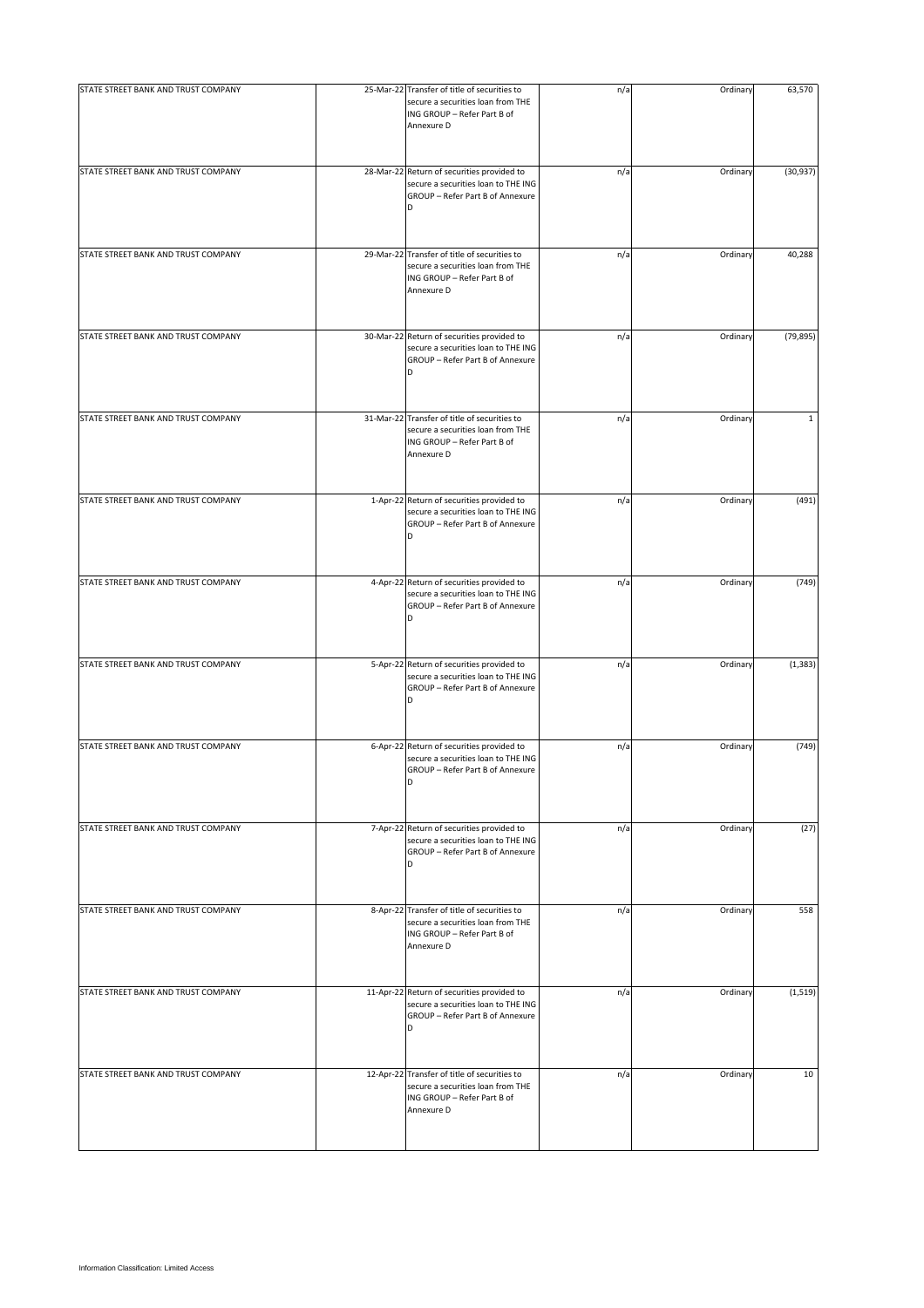| STATE STREET BANK AND TRUST COMPANY | 13-Apr-22 Transfer of title of securities to<br>secure a securities loan from THE<br>ING GROUP - Refer Part B of<br>Annexure D | n/a | Ordinary | $\overline{7}$ |
|-------------------------------------|--------------------------------------------------------------------------------------------------------------------------------|-----|----------|----------------|
| STATE STREET BANK AND TRUST COMPANY | 15-Apr-22 Transfer of title of securities to<br>secure a securities loan from THE<br>ING GROUP - Refer Part B of<br>Annexure D | n/a | Ordinary | 5              |
| STATE STREET BANK AND TRUST COMPANY | 18-Apr-22 Return of securities provided to<br>secure a securities loan to THE ING<br>GROUP - Refer Part B of Annexure<br>D     | n/a | Ordinary | (304)          |
| STATE STREET BANK AND TRUST COMPANY | 19-Apr-22 Return of securities provided to<br>secure a securities loan to THE ING<br>GROUP - Refer Part B of Annexure<br>D     | n/a | Ordinary | (1,068)        |
| STATE STREET BANK AND TRUST COMPANY | 20-Apr-22 Transfer of title of securities to<br>secure a securities loan from THE<br>ING GROUP - Refer Part B of<br>Annexure D | n/a | Ordinary | 8,043          |
| STATE STREET BANK AND TRUST COMPANY | 21-Apr-22 Return of securities provided to<br>secure a securities loan to THE ING<br>GROUP - Refer Part B of Annexure          | n/a | Ordinary | (8, 173)       |
| STATE STREET BANK AND TRUST COMPANY | 22-Apr-22 Return of securities provided to<br>secure a securities loan to THE ING<br>GROUP - Refer Part B of Annexure<br>D     | n/a | Ordinary | (740)          |
| STATE STREET BANK AND TRUST COMPANY | 25-Apr-22 Return of securities provided to<br>secure a securities loan to THE ING<br>GROUP - Refer Part B of Annexure<br>D     | n/a | Ordinary | (623)          |
| STATE STREET BANK AND TRUST COMPANY | 26-Apr-22 Return of securities provided to<br>secure a securities loan to THE ING<br>GROUP - Refer Part B of Annexure<br>D     | n/a | Ordinary | (225)          |
| STATE STREET BANK AND TRUST COMPANY | 27-Apr-22 Return of securities provided to<br>secure a securities loan to THE ING<br>GROUP - Refer Part B of Annexure<br>D     | n/a | Ordinary | (1,081)        |
| STATE STREET BANK AND TRUST COMPANY | 28-Apr-22 Transfer of title of securities to<br>secure a securities loan from THE<br>ING GROUP - Refer Part B of<br>Annexure D | n/a | Ordinary | 3              |
| STATE STREET BANK AND TRUST COMPANY | 29-Apr-22 Return of securities provided to<br>secure a securities loan to THE ING<br>GROUP - Refer Part B of Annexure<br>D     | n/a | Ordinary | (74)           |
| STATE STREET BANK AND TRUST COMPANY | 2-May-22 Transfer of title of securities to<br>secure a securities loan from THE<br>ING GROUP - Refer Part B of<br>Annexure D  | n/a | Ordinary | 116,445        |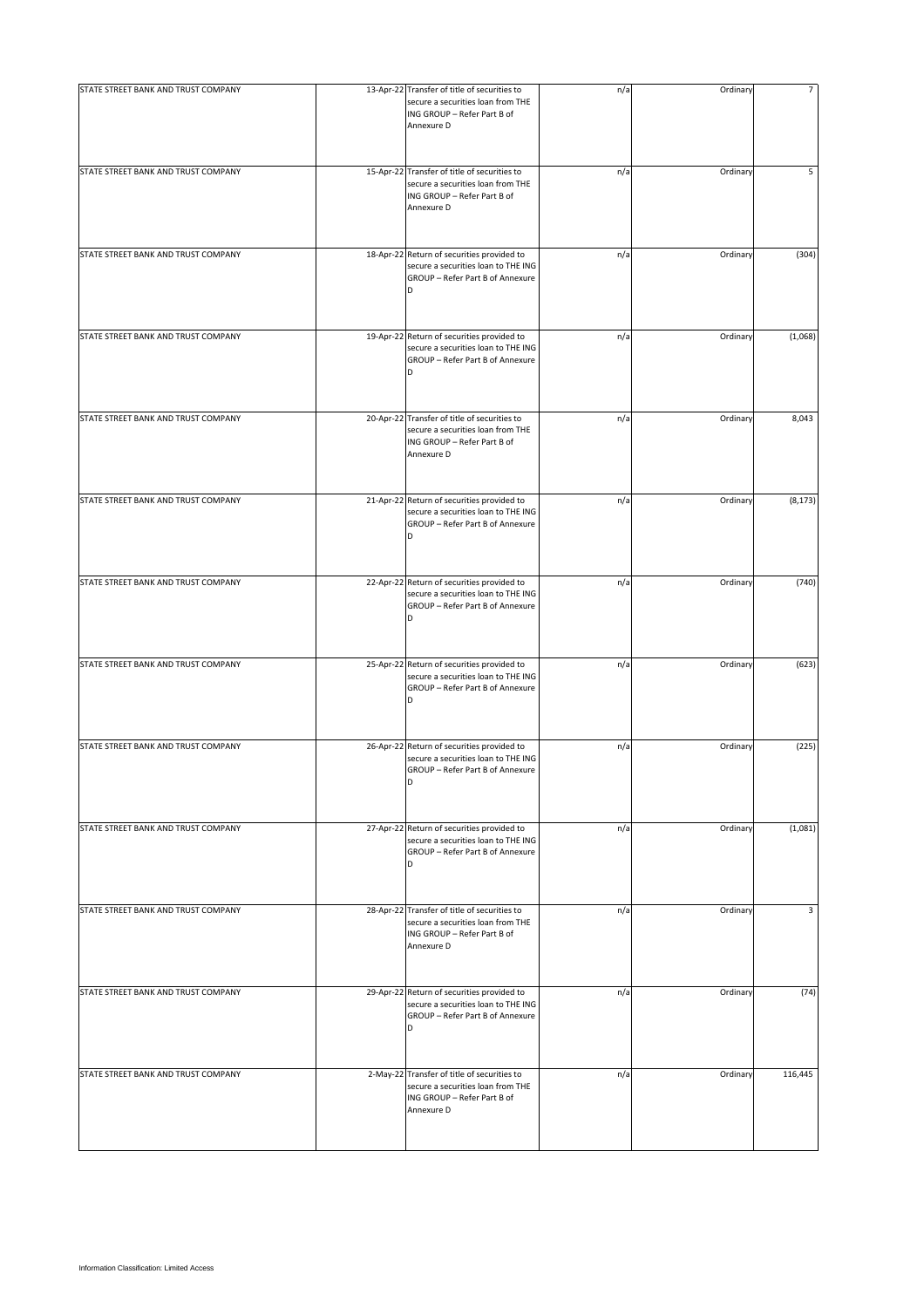| STATE STREET BANK AND TRUST COMPANY | 3-May-22 Return of securities provided to<br>secure a securities loan to THE ING                                                            | n/a | Ordinary | (116, 533) |
|-------------------------------------|---------------------------------------------------------------------------------------------------------------------------------------------|-----|----------|------------|
|                                     | GROUP - Refer Part B of Annexure<br>D                                                                                                       |     |          |            |
| STATE STREET BANK AND TRUST COMPANY | 4-May-22 Return of securities provided to<br>secure a securities loan to THE ING<br>GROUP - Refer Part B of Annexure<br>D                   | n/a | Ordinary | (1, 166)   |
| STATE STREET BANK AND TRUST COMPANY | 5-May-22 Transfer of title of securities to<br>secure a securities loan from THE<br>ING GROUP - Refer Part B of<br>Annexure D               | n/a | Ordinary | 25,963     |
| STATE STREET BANK AND TRUST COMPANY | 6-May-22 Return of securities provided to<br>secure a securities loan to THE ING<br>GROUP - Refer Part B of Annexure<br>D                   | n/a | Ordinary | (25, 754)  |
| STATE STREET BANK AND TRUST COMPANY | 9-May-22 Transfer of title of securities to<br>secure a securities loan from THE<br>ING GROUP - Refer Part B of<br>Annexure D               | n/a | Ordinary | 2          |
| STATE STREET BANK AND TRUST COMPANY | 10-May-22 Return of securities provided to<br>secure a securities loan to THE ING<br>GROUP - Refer Part B of Annexure<br>D                  | n/a | Ordinary | (1, 327)   |
| STATE STREET BANK AND TRUST COMPANY | 11-May-22 Transfer of title of securities to<br>secure a securities loan from THE<br>ING GROUP - Refer Part B of<br>Annexure D              | n/a | Ordinary | 41,904     |
| STATE STREET BANK AND TRUST COMPANY | 12-May-22 Transfer of title of securities to<br>secure a securities loan from THE<br>ING GROUP - Refer Part B of<br>Annexure D              | n/a | Ordinary | 4,646      |
| STATE STREET BANK AND TRUST COMPANY | 16-May-22 Transfer of title of securities to<br>secure a securities loan from THE<br>ING GROUP - Refer Part B of<br>Annexure D              | n/a | Ordinary | 92,136     |
| STATE STREET BANK AND TRUST COMPANY | 17-May-22 Return of securities provided to<br>secure a securities loan to THE ING<br>GROUP - Refer Part B of Annexure<br>D                  | n/a | Ordinary | (108, 578) |
| STATE STREET BANK AND TRUST COMPANY | 18-May-22 Transfer of title of securities to<br>secure a securities loan from THE<br>ING GROUP - Refer Part B of<br>Annexure D              | n/a | Ordinary | 50,050     |
| STATE STREET BANK AND TRUST COMPANY | 18-Jan-22 Return of securities provided to<br>secure a securities loan to THE<br>SOCIETE GENERALE GROUP - Refer<br>Part B of Annexure D     | n/a | Ordinary | (568)      |
| STATE STREET BANK AND TRUST COMPANY | 19-Jan-22 Transfer of title of securities to<br>secure a securities loan from THE<br>SOCIETE GENERALE GROUP - Refer<br>Part B of Annexure D | n/a | Ordinary | 320        |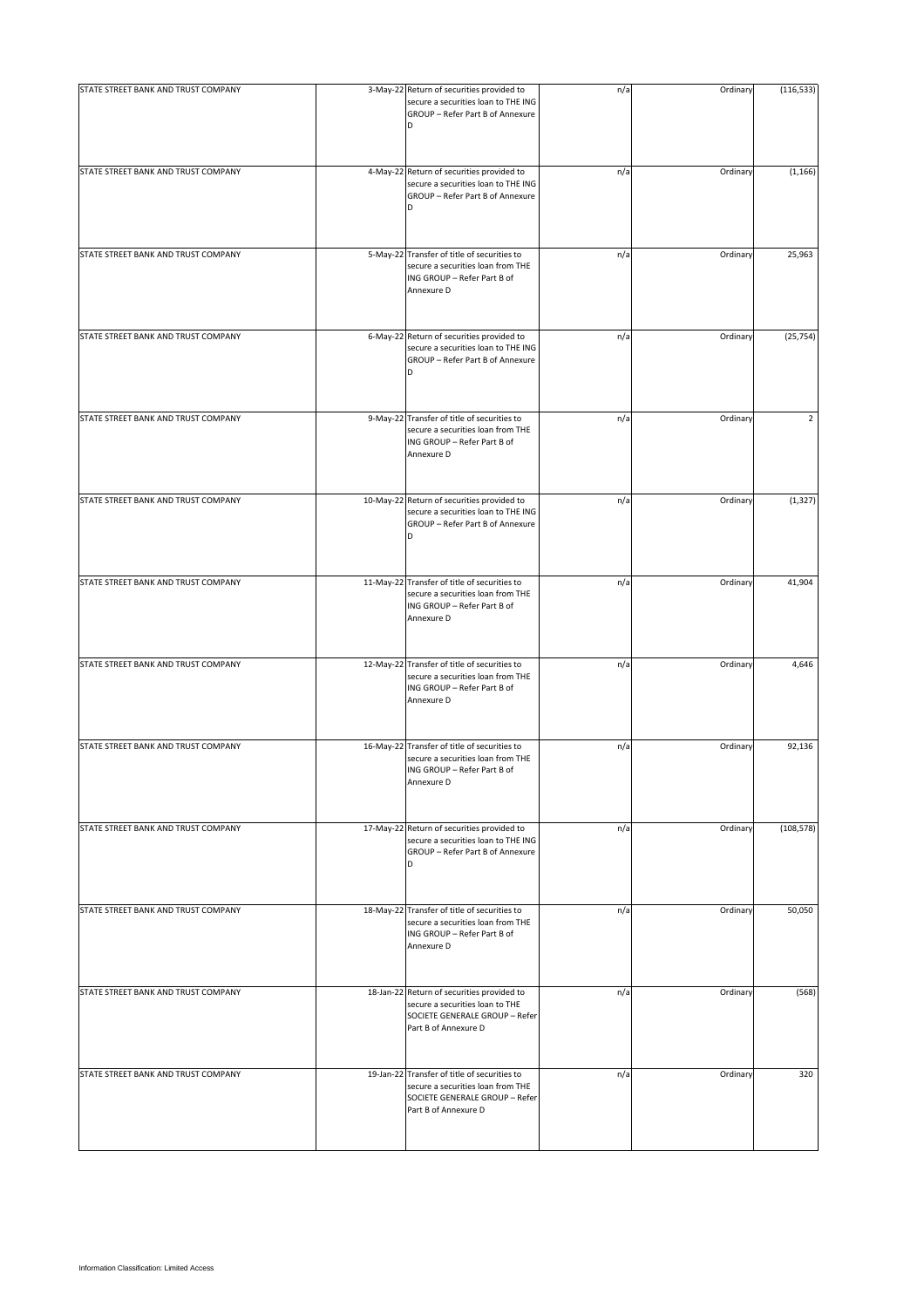| STATE STREET BANK AND TRUST COMPANY | 20-Jan-22 Transfer of title of securities to<br>secure a securities loan from THE<br>SOCIETE GENERALE GROUP - Refer<br>Part B of Annexure D | n/a | Ordinary | 164      |
|-------------------------------------|---------------------------------------------------------------------------------------------------------------------------------------------|-----|----------|----------|
| STATE STREET BANK AND TRUST COMPANY | 21-Jan-22 Return of securities provided to<br>secure a securities loan to THE<br>SOCIETE GENERALE GROUP - Refer<br>Part B of Annexure D     | n/a | Ordinary | (118)    |
| STATE STREET BANK AND TRUST COMPANY | 24-Jan-22 Return of securities provided to<br>secure a securities loan to THE<br>SOCIETE GENERALE GROUP - Refer<br>Part B of Annexure D     | n/a | Ordinary | (39)     |
| STATE STREET BANK AND TRUST COMPANY | 25-Jan-22 Return of securities provided to<br>secure a securities loan to THE<br>SOCIETE GENERALE GROUP - Refer<br>Part B of Annexure D     | n/a | Ordinary | (1, 545) |
| STATE STREET BANK AND TRUST COMPANY | 26-Jan-22 Transfer of title of securities to<br>secure a securities loan from THE<br>SOCIETE GENERALE GROUP - Refer<br>Part B of Annexure D | n/a | Ordinary | 322      |
| STATE STREET BANK AND TRUST COMPANY | 27-Jan-22 Return of securities provided to<br>secure a securities loan to THE<br>SOCIETE GENERALE GROUP - Refer<br>Part B of Annexure D     | n/a | Ordinary | (109)    |
| STATE STREET BANK AND TRUST COMPANY | 28-Jan-22 Return of securities provided to<br>secure a securities loan to THE<br>SOCIETE GENERALE GROUP - Refer<br>Part B of Annexure D     | n/a | Ordinary | (249)    |
| STATE STREET BANK AND TRUST COMPANY | 31-Jan-22 Return of securities provided to<br>secure a securities loan to THE<br>SOCIETE GENERALE GROUP - Refer<br>Part B of Annexure D     | n/a | Ordinary | (72)     |
| STATE STREET BANK AND TRUST COMPANY | 1-Feb-22 Transfer of title of securities to<br>secure a securities loan from THE<br>SOCIETE GENERALE GROUP - Refer<br>Part B of Annexure D  | n/a | Ordinary | 878      |
| STATE STREET BANK AND TRUST COMPANY | 2-Feb-22 Return of securities provided to<br>secure a securities loan to THE<br>SOCIETE GENERALE GROUP - Refer<br>Part B of Annexure D      | n/a | Ordinary | (110)    |
| STATE STREET BANK AND TRUST COMPANY | 11-Feb-22 Return of securities provided to<br>secure a securities loan to THE<br>SOCIETE GENERALE GROUP - Refer<br>Part B of Annexure D     | n/a | Ordinary | (2, 287) |
| STATE STREET BANK AND TRUST COMPANY | 21-Feb-22 Return of securities provided to<br>secure a securities loan to THE<br>SOCIETE GENERALE GROUP - Refer<br>Part B of Annexure D     | n/a | Ordinary | (1,656)  |
| STATE STREET BANK AND TRUST COMPANY | 22-Mar-22 Return of securities provided to<br>secure a securities loan to THE<br>SOCIETE GENERALE GROUP - Refer<br>Part B of Annexure D     | n/a | Ordinary | (444)    |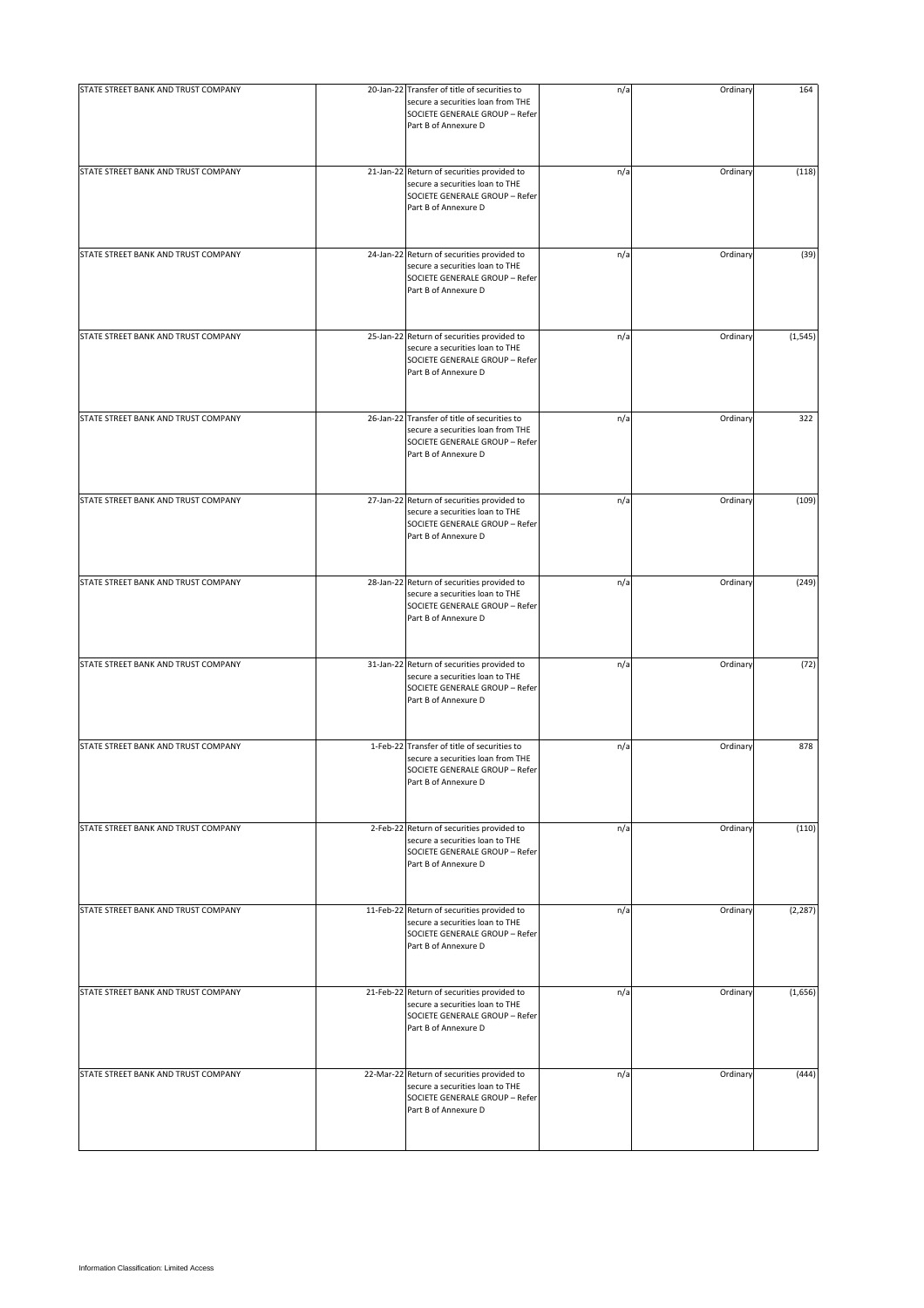| STATE STREET BANK AND TRUST COMPANY | 23-Mar-22 Transfer of title of securities to<br>secure a securities loan from THE<br>SOCIETE GENERALE GROUP - Refer<br>Part B of Annexure D | n/a | Ordinary | 50   |
|-------------------------------------|---------------------------------------------------------------------------------------------------------------------------------------------|-----|----------|------|
| STATE STREET BANK AND TRUST COMPANY | 24-Mar-22 Return of securities provided to<br>secure a securities loan to THE<br>SOCIETE GENERALE GROUP - Refer<br>Part B of Annexure D     | n/a | Ordinary | (2)  |
| STATE STREET BANK AND TRUST COMPANY | 25-Mar-22 Transfer of title of securities to<br>secure a securities loan from THE<br>SOCIETE GENERALE GROUP - Refer<br>Part B of Annexure D | n/a | Ordinary | 22   |
| STATE STREET BANK AND TRUST COMPANY | 28-Mar-22 Return of securities provided to<br>secure a securities loan to THE<br>SOCIETE GENERALE GROUP - Refer<br>Part B of Annexure D     | n/a | Ordinary | (14) |
| STATE STREET BANK AND TRUST COMPANY | 29-Mar-22 Return of securities provided to<br>secure a securities loan to THE<br>SOCIETE GENERALE GROUP - Refer<br>Part B of Annexure D     | n/a | Ordinary | (15) |
| STATE STREET BANK AND TRUST COMPANY | 30-Mar-22 Transfer of title of securities to<br>secure a securities loan from THE<br>SOCIETE GENERALE GROUP - Refer<br>Part B of Annexure D | n/a | Ordinary | 14   |
| STATE STREET BANK AND TRUST COMPANY | 31-Mar-22 Return of securities provided to<br>secure a securities loan to THE<br>SOCIETE GENERALE GROUP - Refer<br>Part B of Annexure D     | n/a | Ordinary | (8)  |
| STATE STREET BANK AND TRUST COMPANY | 1-Apr-22 Return of securities provided to<br>secure a securities loan to THE<br>SOCIETE GENERALE GROUP - Refer<br>Part B of Annexure D      | n/a | Ordinary | (1)  |
| STATE STREET BANK AND TRUST COMPANY | 4-Apr-22 Transfer of title of securities to<br>secure a securities loan from THE<br>SOCIETE GENERALE GROUP - Refer<br>Part B of Annexure D  | n/a | Ordinary | 4    |
| STATE STREET BANK AND TRUST COMPANY | 5-Apr-22 Transfer of title of securities to<br>secure a securities loan from THE<br>SOCIETE GENERALE GROUP - Refer<br>Part B of Annexure D  | n/a | Ordinary | 29   |
| STATE STREET BANK AND TRUST COMPANY | 6-Apr-22 Return of securities provided to<br>secure a securities loan to THE<br>SOCIETE GENERALE GROUP - Refer<br>Part B of Annexure D      | n/a | Ordinary | (28) |
| STATE STREET BANK AND TRUST COMPANY | 7-Apr-22 Transfer of title of securities to<br>secure a securities loan from THE<br>SOCIETE GENERALE GROUP - Refer<br>Part B of Annexure D  | n/a | Ordinary | 18   |
| STATE STREET BANK AND TRUST COMPANY | 8-Apr-22 Return of securities provided to<br>secure a securities loan to THE<br>SOCIETE GENERALE GROUP - Refer<br>Part B of Annexure D      | n/a | Ordinary | (3)  |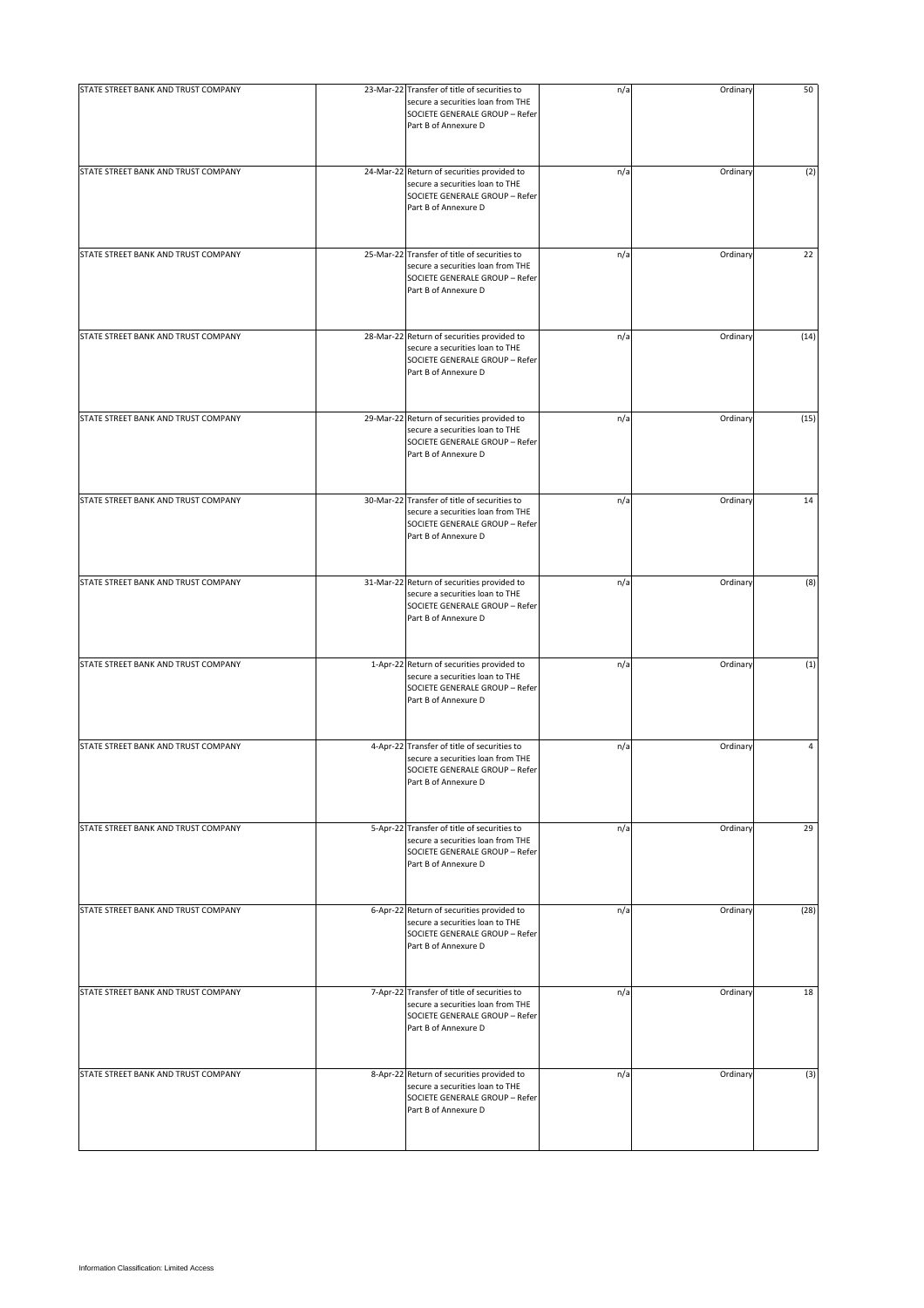| STATE STREET BANK AND TRUST COMPANY | 11-Apr-22 Return of securities provided to<br>secure a securities loan to THE<br>SOCIETE GENERALE GROUP - Refer<br>Part B of Annexure D     | n/a | Ordinary | (19)           |
|-------------------------------------|---------------------------------------------------------------------------------------------------------------------------------------------|-----|----------|----------------|
| STATE STREET BANK AND TRUST COMPANY | 12-Apr-22 Return of securities provided to<br>secure a securities loan to THE<br>SOCIETE GENERALE GROUP - Refer<br>Part B of Annexure D     | n/a | Ordinary | (3)            |
| STATE STREET BANK AND TRUST COMPANY | 13-Apr-22 Transfer of title of securities to<br>secure a securities loan from THE<br>SOCIETE GENERALE GROUP - Refer<br>Part B of Annexure D | n/a | Ordinary | 3              |
| STATE STREET BANK AND TRUST COMPANY | 14-Apr-22 Transfer of title of securities to<br>secure a securities loan from THE<br>SOCIETE GENERALE GROUP - Refer<br>Part B of Annexure D | n/a | Ordinary | 3              |
| STATE STREET BANK AND TRUST COMPANY | 15-Apr-22 Return of securities provided to<br>secure a securities loan to THE<br>SOCIETE GENERALE GROUP - Refer<br>Part B of Annexure D     | n/a | Ordinary | (22)           |
| STATE STREET BANK AND TRUST COMPANY | 18-Apr-22 Transfer of title of securities to<br>secure a securities loan from THE<br>SOCIETE GENERALE GROUP - Refer<br>Part B of Annexure D | n/a | Ordinary | 2              |
| STATE STREET BANK AND TRUST COMPANY | 25-Apr-22 Return of securities provided to<br>secure a securities loan to THE<br>SOCIETE GENERALE GROUP - Refer<br>Part B of Annexure D     | n/a | Ordinary | (40)           |
| STATE STREET BANK AND TRUST COMPANY | 26-Apr-22 Return of securities provided to<br>secure a securities loan to THE<br>SOCIETE GENERALE GROUP - Refer<br>Part B of Annexure D     | n/a | Ordinary | (4)            |
| STATE STREET BANK AND TRUST COMPANY | 27-Apr-22 Transfer of title of securities to<br>secure a securities loan from THE<br>SOCIETE GENERALE GROUP - Refer<br>Part B of Annexure D | n/a | Ordinary | 19             |
| STATE STREET BANK AND TRUST COMPANY | 28-Apr-22 Return of securities provided to<br>secure a securities loan to THE<br>SOCIETE GENERALE GROUP - Refer<br>Part B of Annexure D     | n/a | Ordinary | (338)          |
| STATE STREET BANK AND TRUST COMPANY | 20-Jan-22 Transfer of title of securities to<br>secure a securities loan from THE<br>UBS GROUP - Refer Part B of<br>Annexure D              | n/a | Ordinary | 133            |
| STATE STREET BANK AND TRUST COMPANY | 21-Jan-22 Return of securities provided to<br>secure a securities loan to THE UBS<br>GROUP - Refer Part B of Annexure<br><sub>D</sub>       | n/a | Ordinary | (7)            |
| STATE STREET BANK AND TRUST COMPANY | 24-Jan-22 Transfer of title of securities to<br>secure a securities loan from THE<br>UBS GROUP - Refer Part B of<br>Annexure D              | n/a | Ordinary | $\overline{2}$ |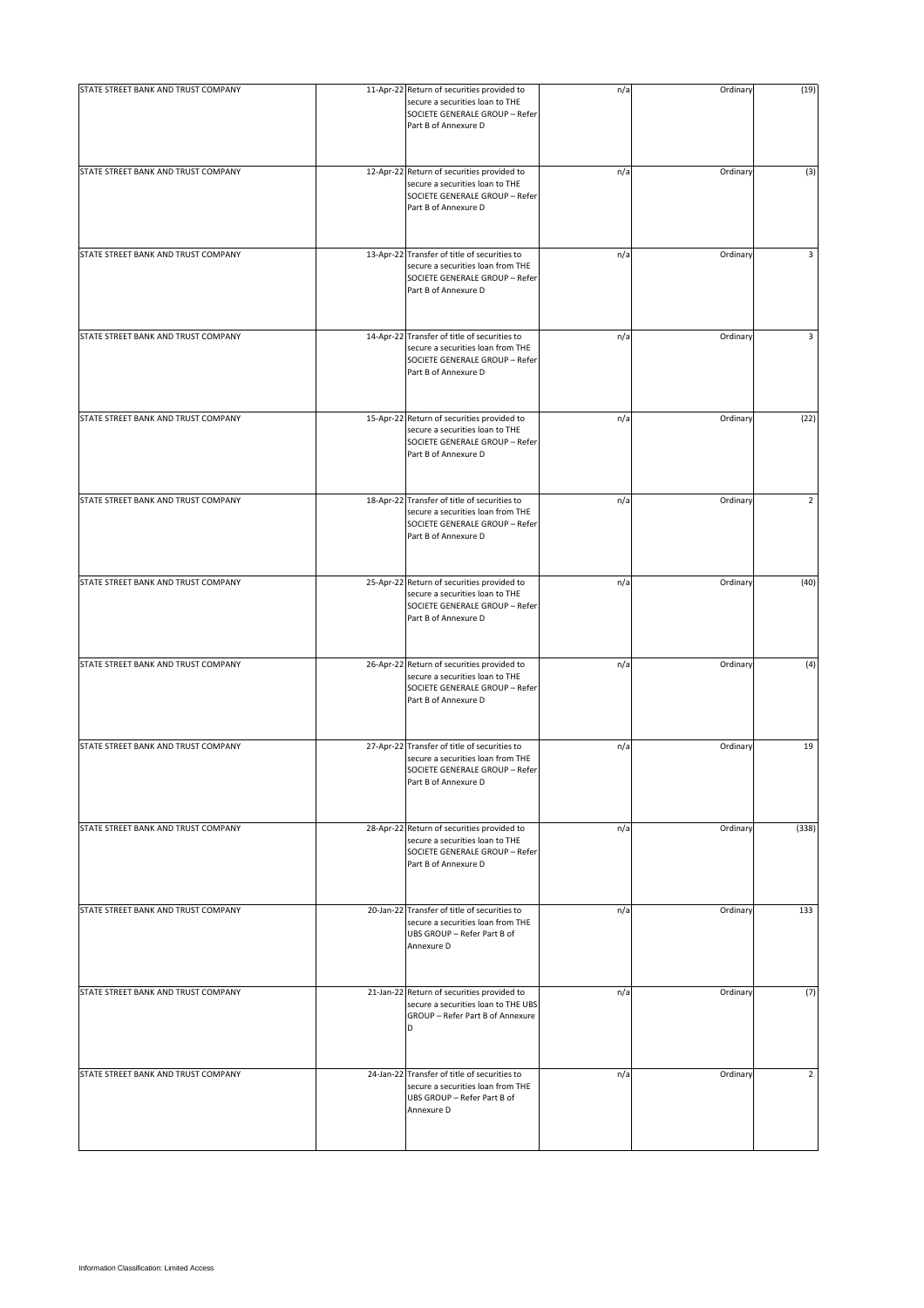| STATE STREET BANK AND TRUST COMPANY | 23-Feb-22 Transfer of title of securities to<br>secure a securities loan from THE<br>UBS GROUP - Refer Part B of<br>Annexure D              | n/a | Ordinary | 24,144    |
|-------------------------------------|---------------------------------------------------------------------------------------------------------------------------------------------|-----|----------|-----------|
|                                     |                                                                                                                                             |     |          |           |
| STATE STREET BANK AND TRUST COMPANY | 4-Mar-22 Return of securities provided to<br>secure a securities loan to THE UBS<br>GROUP - Refer Part B of Annexure<br>D                   | n/a | Ordinary | (3,851)   |
| STATE STREET BANK AND TRUST COMPANY | 7-Mar-22 Transfer of title of securities to<br>secure a securities loan from THE<br>UBS GROUP - Refer Part B of<br>Annexure D               | n/a | Ordinary | 10,181    |
| STATE STREET BANK AND TRUST COMPANY | 8-Mar-22 Return of securities provided to<br>secure a securities loan to THE UBS<br>GROUP - Refer Part B of Annexure<br>D                   | n/a | Ordinary | (1, 528)  |
| STATE STREET BANK AND TRUST COMPANY | 4-May-22 Transfer of title of securities to<br>secure a securities loan from THE<br>UBS GROUP - Refer Part B of<br>Annexure D               | n/a | Ordinary | 5,669     |
| STATE STREET BANK AND TRUST COMPANY | 5-May-22 Return of securities provided to<br>secure a securities loan to THE UBS<br>GROUP - Refer Part B of Annexure<br>D                   | n/a | Ordinary | (5,863)   |
| STATE STREET BANK AND TRUST COMPANY | 6-May-22 Transfer of title of securities to<br>secure a securities loan from THE<br>UBS GROUP - Refer Part B of<br>Annexure D               | n/a | Ordinary | 1,748     |
| STATE STREET BANK AND TRUST COMPANY | 9-May-22 Transfer of title of securities to<br>secure a securities loan from THE<br>UBS GROUP - Refer Part B of<br>Annexure D               | n/a | Ordinary | 276       |
| STATE STREET BANK AND TRUST COMPANY | 11-May-22 Return of securities provided to<br>secure a securities loan to THE UBS<br>GROUP - Refer Part B of Annexure<br>D                  | n/a | Ordinary | (23, 332) |
| STATE STREET BANK AND TRUST COMPANY | 12-May-22 Transfer of title of securities to<br>secure a securities loan from THE<br>UBS GROUP - Refer Part B of<br>Annexure D              | n/a | Ordinary | 22,461    |
| STATE STREET BANK AND TRUST COMPANY | 18-May-22 Transfer of title of securities to<br>secure a securities loan from THE<br>UBS GROUP - Refer Part B of<br>Annexure D              | n/a | Ordinary | 12,462    |
| STATE STREET BANK AND TRUST COMPANY | 21-Feb-22 Transfer of title of securities to<br>secure a securities loan from THE<br>SOCIETE GENERALE GROUP - Refer<br>Part B of Annexure D | n/a | Ordinary | 135       |
| STATE STREET BANK AND TRUST COMPANY | 22-Feb-22 Return of securities provided to<br>secure a securities loan to THE<br>SOCIETE GENERALE GROUP - Refer<br>Part B of Annexure D     | n/a | Ordinary | (135)     |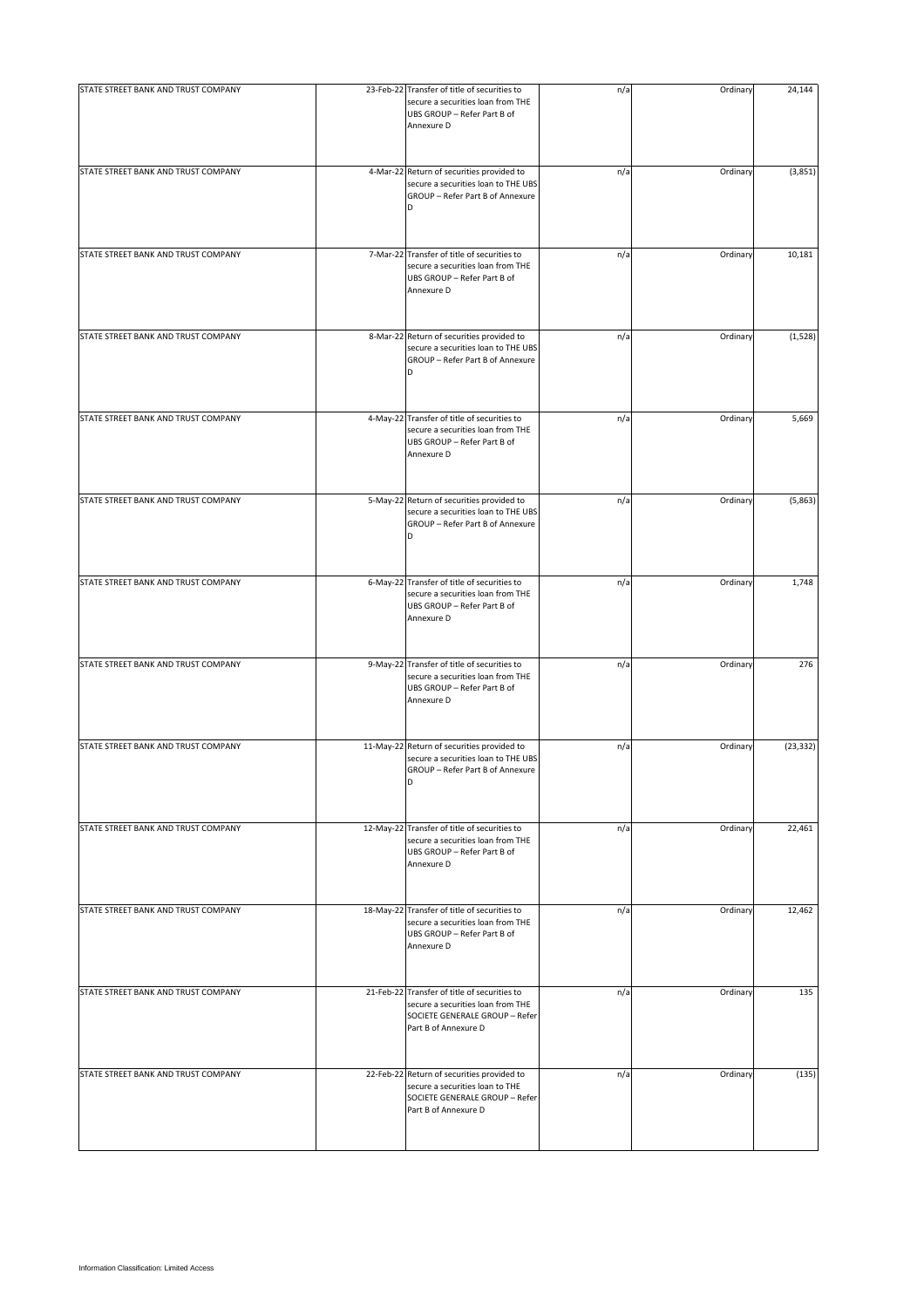| STATE STREET BANK AND TRUST COMPANY | 2-May-22 Transfer of title of securities to<br>secure a securities loan from THE<br>CREDIT SUISSE GROUP - Refer Part<br><b>B</b> of Annexure D  | n/a | Ordinary | 34           |
|-------------------------------------|-------------------------------------------------------------------------------------------------------------------------------------------------|-----|----------|--------------|
| STATE STREET BANK AND TRUST COMPANY | 3-May-22 Return of securities provided to<br>secure a securities loan to THE<br>CREDIT SUISSE GROUP - Refer Part<br><b>B</b> of Annexure D      | n/a | Ordinary | (2)          |
| STATE STREET BANK AND TRUST COMPANY | 5-May-22 Transfer of title of securities to<br>secure a securities loan from THE<br>CREDIT SUISSE GROUP - Refer Part<br><b>B</b> of Annexure D  | n/a | Ordinary | 3            |
| STATE STREET BANK AND TRUST COMPANY | 6-May-22 Return of securities provided to<br>secure a securities loan to THE<br>CREDIT SUISSE GROUP - Refer Part<br><b>B</b> of Annexure D      | n/a | Ordinary | (11)         |
| STATE STREET BANK AND TRUST COMPANY | 9-May-22 Transfer of title of securities to<br>secure a securities loan from THE<br>CREDIT SUISSE GROUP - Refer Part<br><b>B</b> of Annexure D  | n/a | Ordinary | $\mathbf{1}$ |
| STATE STREET BANK AND TRUST COMPANY | 10-May-22 Transfer of title of securities to<br>secure a securities loan from THE<br>CREDIT SUISSE GROUP - Refer Part<br><b>B</b> of Annexure D | n/a | Ordinary | 5            |
| STATE STREET BANK AND TRUST COMPANY | 11-May-22 Return of securities provided to<br>secure a securities loan to THE<br>CREDIT SUISSE GROUP - Refer Part<br><b>B</b> of Annexure D     | n/a | Ordinary | (30)         |
| STATE STREET BANK AND TRUST COMPANY | 6-Apr-22 Transfer of title of securities to<br>secure a securities loan from THE<br>RBC GROUP - Refer Part B of<br>Annexure D                   | n/a | Ordinary | 67           |
| STATE STREET BANK AND TRUST COMPANY | 14-Apr-22 Transfer of title of securities to<br>secure a securities loan from THE<br>RBC GROUP - Refer Part B of<br>Annexure D                  | n/a | Ordinary | 441,393      |
| STATE STREET BANK AND TRUST COMPANY | 15-Apr-22 Return of securities provided to<br>secure a securities loan to THE RBC<br>GROUP - Refer Part B of Annexure<br>D                      | n/a | Ordinary | (386)        |
| STATE STREET BANK AND TRUST COMPANY | 9-May-22 Return of securities provided to<br>secure a securities loan to THE RBC<br>GROUP - Refer Part B of Annexure<br>D                       | n/a | Ordinary | (441, 074)   |
| STATE STREET BANK AND TRUST COMPANY | 18-Jan-22 Return of securities provided to<br>secure a securities loan to THE<br>SOCIETE GENERALE GROUP - Refer<br>Part B of Annexure D         | n/a | Ordinary | (968)        |
| STATE STREET BANK AND TRUST COMPANY | 19-Jan-22 Transfer of title of securities to<br>secure a securities loan from THE<br>SOCIETE GENERALE GROUP - Refer<br>Part B of Annexure D     | n/a | Ordinary | 902          |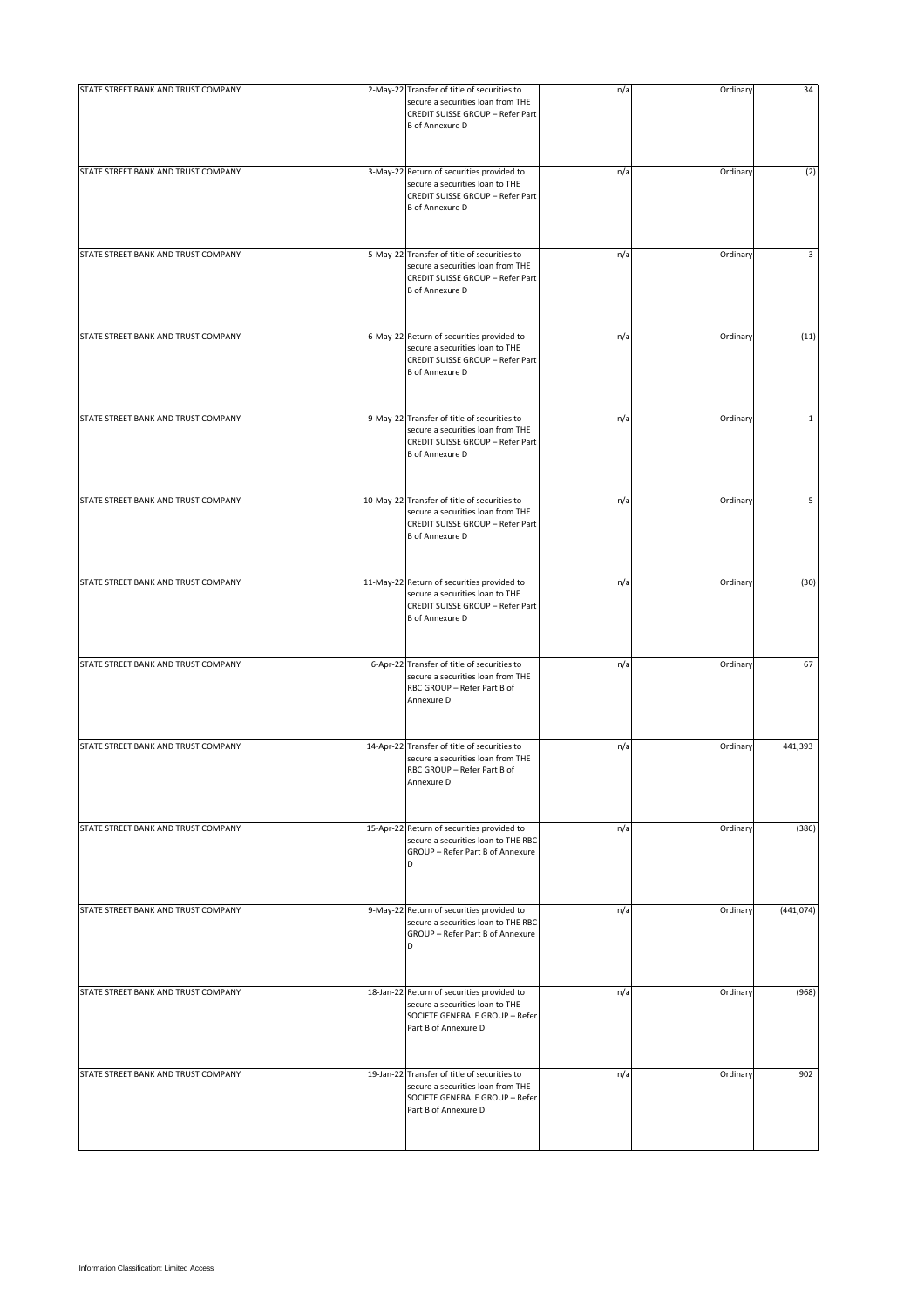| STATE STREET BANK AND TRUST COMPANY | 20-Jan-22 Transfer of title of securities to<br>secure a securities loan from THE<br>SOCIETE GENERALE GROUP - Refer<br>Part B of Annexure D | n/a | Ordinary | 240       |
|-------------------------------------|---------------------------------------------------------------------------------------------------------------------------------------------|-----|----------|-----------|
| STATE STREET BANK AND TRUST COMPANY | 21-Jan-22 Return of securities provided to<br>secure a securities loan to THE<br>SOCIETE GENERALE GROUP - Refer<br>Part B of Annexure D     | n/a | Ordinary | (33)      |
| STATE STREET BANK AND TRUST COMPANY | 24-Jan-22 Return of securities provided to<br>secure a securities loan to THE<br>SOCIETE GENERALE GROUP - Refer<br>Part B of Annexure D     | n/a | Ordinary | (139)     |
| STATE STREET BANK AND TRUST COMPANY | 25-Jan-22 Return of securities provided to<br>secure a securities loan to THE<br>SOCIETE GENERALE GROUP - Refer<br>Part B of Annexure D     | n/a | Ordinary | (2,833)   |
| STATE STREET BANK AND TRUST COMPANY | 26-Jan-22 Transfer of title of securities to<br>secure a securities loan from THE<br>SOCIETE GENERALE GROUP - Refer<br>Part B of Annexure D | n/a | Ordinary | 785       |
| STATE STREET BANK AND TRUST COMPANY | 27-Jan-22 Return of securities provided to<br>secure a securities loan to THE<br>SOCIETE GENERALE GROUP - Refer<br>Part B of Annexure D     | n/a | Ordinary | (47)      |
| STATE STREET BANK AND TRUST COMPANY | 28-Jan-22 Transfer of title of securities to<br>secure a securities loan from THE<br>SOCIETE GENERALE GROUP - Refer<br>Part B of Annexure D | n/a | Ordinary | 444       |
| STATE STREET BANK AND TRUST COMPANY | 31-Jan-22 Transfer of title of securities to<br>secure a securities loan from THE<br>SOCIETE GENERALE GROUP - Refer<br>Part B of Annexure D | n/a | Ordinary | 757       |
| STATE STREET BANK AND TRUST COMPANY | 1-Feb-22 Transfer of title of securities to<br>secure a securities loan from THE<br>SOCIETE GENERALE GROUP - Refer<br>Part B of Annexure D  | n/a | Ordinary | 1,669     |
| STATE STREET BANK AND TRUST COMPANY | 2-Feb-22 Return of securities provided to<br>secure a securities loan to THE<br>SOCIETE GENERALE GROUP - Refer<br>Part B of Annexure D      | n/a | Ordinary | (233)     |
| STATE STREET BANK AND TRUST COMPANY | 11-Feb-22 Transfer of title of securities to<br>secure a securities loan from THE<br>SOCIETE GENERALE GROUP - Refer<br>Part B of Annexure D | n/a | Ordinary | 523       |
| STATE STREET BANK AND TRUST COMPANY | 21-Feb-22 Return of securities provided to<br>secure a securities loan to THE<br>SOCIETE GENERALE GROUP - Refer<br>Part B of Annexure D     | n/a | Ordinary | (10, 825) |
| STATE STREET BANK AND TRUST COMPANY | 22-Mar-22 Transfer of title of securities to<br>secure a securities loan from THE<br>SOCIETE GENERALE GROUP - Refer<br>Part B of Annexure D | n/a | Ordinary | 9,411     |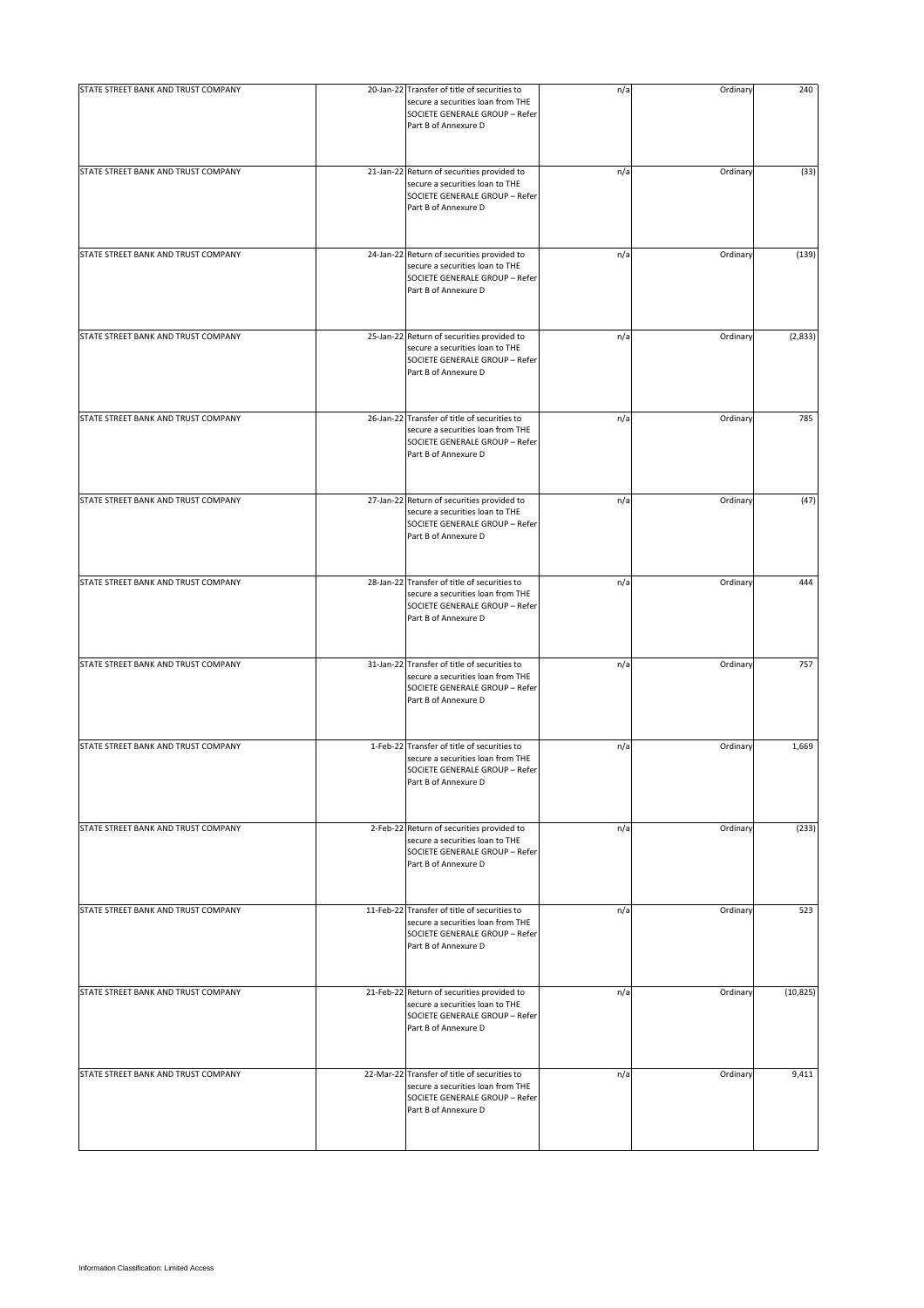| STATE STREET BANK AND TRUST COMPANY | 23-Mar-22 Transfer of title of securities to<br>secure a securities loan from THE<br>SOCIETE GENERALE GROUP - Refer<br>Part B of Annexure D | n/a | Ordinary | 1,119 |
|-------------------------------------|---------------------------------------------------------------------------------------------------------------------------------------------|-----|----------|-------|
| STATE STREET BANK AND TRUST COMPANY | 24-Mar-22 Return of securities provided to<br>secure a securities loan to THE<br>SOCIETE GENERALE GROUP - Refer<br>Part B of Annexure D     | n/a | Ordinary | (20)  |
| STATE STREET BANK AND TRUST COMPANY | 25-Mar-22 Transfer of title of securities to<br>secure a securities loan from THE<br>SOCIETE GENERALE GROUP - Refer<br>Part B of Annexure D | n/a | Ordinary | 126   |
| STATE STREET BANK AND TRUST COMPANY | 28-Mar-22 Transfer of title of securities to<br>secure a securities loan from THE<br>SOCIETE GENERALE GROUP - Refer<br>Part B of Annexure D | n/a | Ordinary | 278   |
| STATE STREET BANK AND TRUST COMPANY | 29-Mar-22 Return of securities provided to<br>secure a securities loan to THE<br>SOCIETE GENERALE GROUP - Refer<br>Part B of Annexure D     | n/a | Ordinary | (335) |
| STATE STREET BANK AND TRUST COMPANY | 30-Mar-22 Transfer of title of securities to<br>secure a securities loan from THE<br>SOCIETE GENERALE GROUP - Refer<br>Part B of Annexure D | n/a | Ordinary | 100   |
| STATE STREET BANK AND TRUST COMPANY | 31-Mar-22 Return of securities provided to<br>secure a securities loan to THE<br>SOCIETE GENERALE GROUP - Refer<br>Part B of Annexure D     | n/a | Ordinary | (26)  |
| STATE STREET BANK AND TRUST COMPANY | 1-Apr-22 Transfer of title of securities to<br>secure a securities loan from THE<br>SOCIETE GENERALE GROUP - Refer<br>Part B of Annexure D  | n/a | Ordinary | 15    |
| STATE STREET BANK AND TRUST COMPANY | 4-Apr-22 Transfer of title of securities to<br>secure a securities loan from THE<br>SOCIETE GENERALE GROUP - Refer<br>Part B of Annexure D  | n/a | Ordinary | 56    |
| STATE STREET BANK AND TRUST COMPANY | 5-Apr-22 Transfer of title of securities to<br>secure a securities loan from THE<br>SOCIETE GENERALE GROUP - Refer<br>Part B of Annexure D  | n/a | Ordinary | 100   |
| STATE STREET BANK AND TRUST COMPANY | 6-Apr-22 Return of securities provided to<br>secure a securities loan to THE<br>SOCIETE GENERALE GROUP - Refer<br>Part B of Annexure D      | n/a | Ordinary | (448) |
| STATE STREET BANK AND TRUST COMPANY | 7-Apr-22 Transfer of title of securities to<br>secure a securities loan from THE<br>SOCIETE GENERALE GROUP - Refer<br>Part B of Annexure D  | n/a | Ordinary | 170   |
| STATE STREET BANK AND TRUST COMPANY | 8-Apr-22 Return of securities provided to<br>secure a securities loan to THE<br>SOCIETE GENERALE GROUP - Refer<br>Part B of Annexure D      | n/a | Ordinary | (21)  |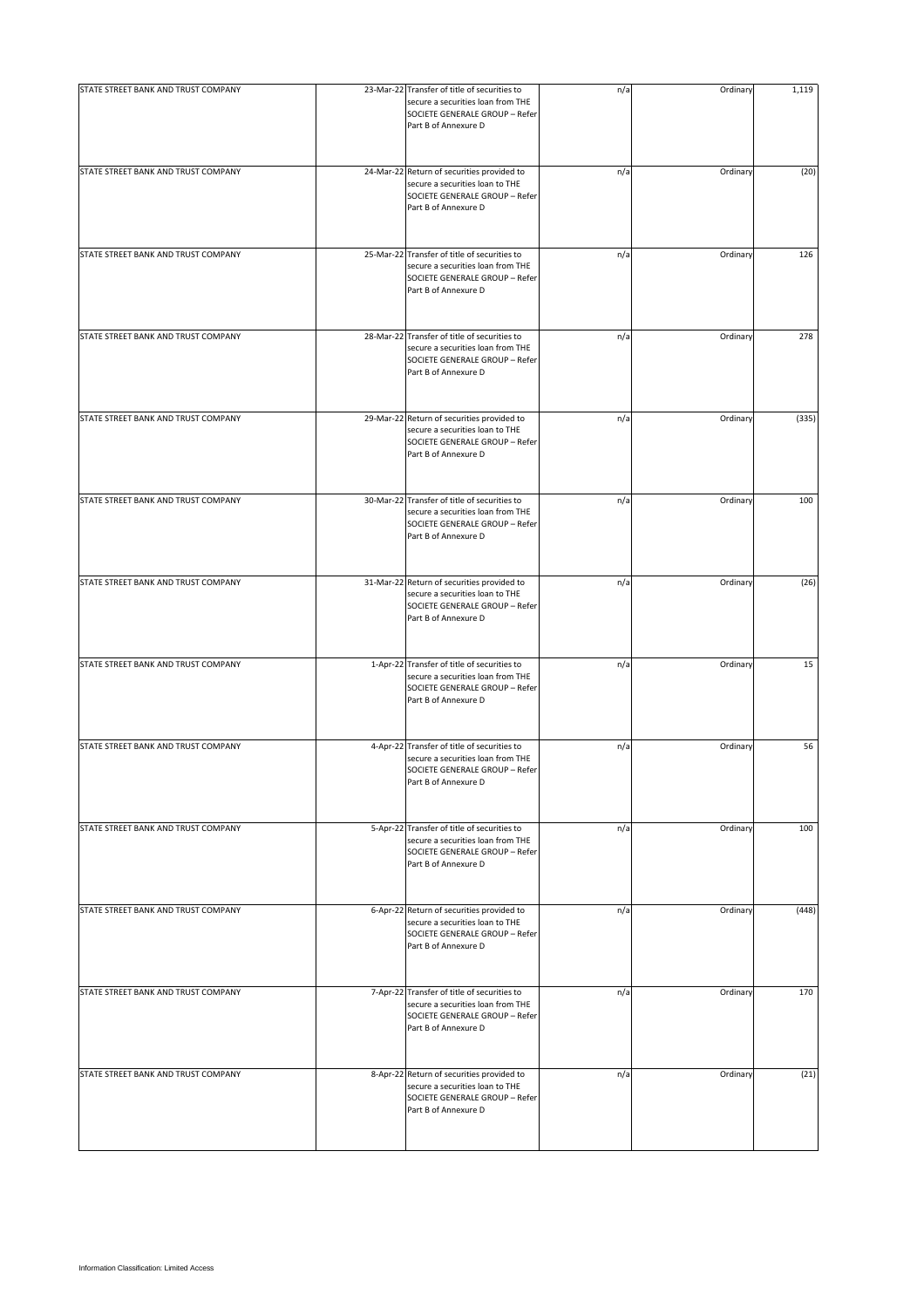| STATE STREET BANK AND TRUST COMPANY | 11-Apr-22 Return of securities provided to<br>secure a securities loan to THE<br>SOCIETE GENERALE GROUP - Refer<br>Part B of Annexure D     | n/a | Ordinary | (103)    |
|-------------------------------------|---------------------------------------------------------------------------------------------------------------------------------------------|-----|----------|----------|
| STATE STREET BANK AND TRUST COMPANY | 12-Apr-22 Transfer of title of securities to<br>secure a securities loan from THE<br>SOCIETE GENERALE GROUP - Refer<br>Part B of Annexure D | n/a | Ordinary | 124      |
| STATE STREET BANK AND TRUST COMPANY | 13-Apr-22 Transfer of title of securities to<br>secure a securities loan from THE<br>SOCIETE GENERALE GROUP - Refer<br>Part B of Annexure D | n/a | Ordinary | 25       |
| STATE STREET BANK AND TRUST COMPANY | 14-Apr-22 Return of securities provided to<br>secure a securities loan to THE<br>SOCIETE GENERALE GROUP - Refer<br>Part B of Annexure D     | n/a | Ordinary | (137)    |
| STATE STREET BANK AND TRUST COMPANY | 15-Apr-22 Transfer of title of securities to<br>secure a securities loan from THE<br>SOCIETE GENERALE GROUP - Refer<br>Part B of Annexure D | n/a | Ordinary | 33       |
| STATE STREET BANK AND TRUST COMPANY | 18-Apr-22 Transfer of title of securities to<br>secure a securities loan from THE<br>SOCIETE GENERALE GROUP - Refer<br>Part B of Annexure D | n/a | Ordinary | 64       |
| STATE STREET BANK AND TRUST COMPANY | 25-Apr-22 Transfer of title of securities to<br>secure a securities loan from THE<br>SOCIETE GENERALE GROUP - Refer<br>Part B of Annexure D | n/a | Ordinary | 418      |
| STATE STREET BANK AND TRUST COMPANY | 26-Apr-22 Return of securities provided to<br>secure a securities loan to THE<br>SOCIETE GENERALE GROUP - Refer<br>Part B of Annexure D     | n/a | Ordinary | (231)    |
| STATE STREET BANK AND TRUST COMPANY | 27-Apr-22 Transfer of title of securities to<br>secure a securities loan from THE<br>SOCIETE GENERALE GROUP - Refer<br>Part B of Annexure D | n/a | Ordinary | 745      |
| STATE STREET BANK AND TRUST COMPANY | 28-Apr-22 Return of securities provided to<br>secure a securities loan to THE<br>SOCIETE GENERALE GROUP - Refer<br>Part B of Annexure D     | n/a | Ordinary | (11,669) |
| STATE STREET BANK AND TRUST COMPANY | 20-Jan-22 Transfer of title of securities to<br>secure a securities loan from THE<br>UBS GROUP - Refer Part B of<br>Annexure D              | n/a | Ordinary | 45       |
| STATE STREET BANK AND TRUST COMPANY | 21-Jan-22 Return of securities provided to<br>secure a securities loan to THE UBS<br>GROUP - Refer Part B of Annexure<br>D                  | n/a | Ordinary | (15)     |
| STATE STREET BANK AND TRUST COMPANY | 24-Jan-22 Return of securities provided to<br>secure a securities loan to THE UBS<br>GROUP - Refer Part B of Annexure<br>D                  | n/a | Ordinary | (3)      |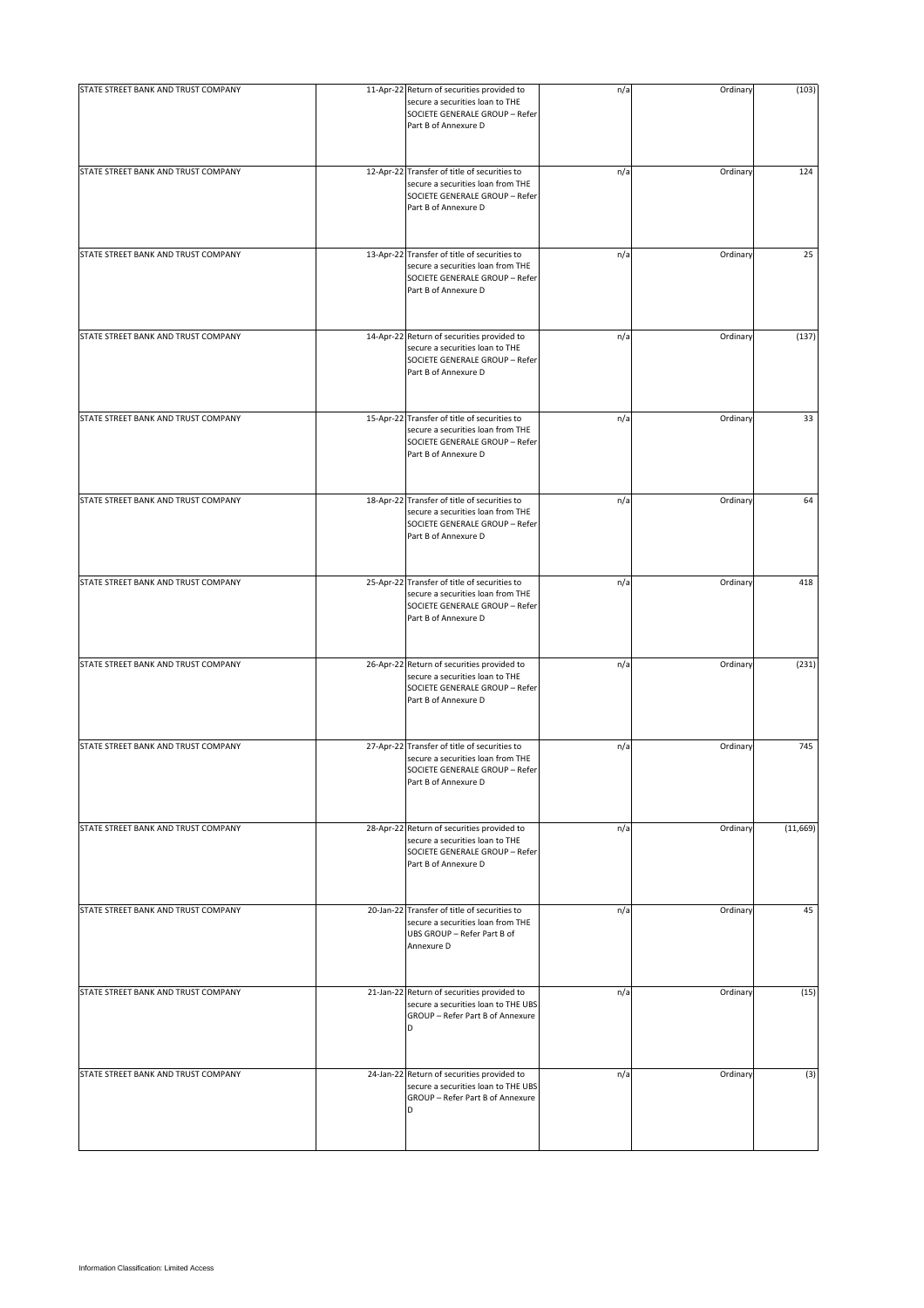| STATE STREET BANK AND TRUST COMPANY | 27-Jan-22 Transfer of title of securities to<br>secure a securities loan from THE<br>UBS GROUP - Refer Part B of<br>Annexure D | n/a | Ordinary | 70,885    |
|-------------------------------------|--------------------------------------------------------------------------------------------------------------------------------|-----|----------|-----------|
| STATE STREET BANK AND TRUST COMPANY | 28-Jan-22 Return of securities provided to<br>secure a securities loan to THE UBS<br>GROUP - Refer Part B of Annexure<br>D     | n/a | Ordinary | (58, 922) |
| STATE STREET BANK AND TRUST COMPANY | 31-Jan-22 Transfer of title of securities to<br>secure a securities loan from THE<br>UBS GROUP - Refer Part B of<br>Annexure D | n/a | Ordinary | 63,846    |
| STATE STREET BANK AND TRUST COMPANY | 1-Feb-22 Return of securities provided to<br>secure a securities loan to THE UBS<br>GROUP - Refer Part B of Annexure<br>D      | n/a | Ordinary | (70,082)  |
| STATE STREET BANK AND TRUST COMPANY | 2-Feb-22 Transfer of title of securities to<br>secure a securities loan from THE<br>UBS GROUP - Refer Part B of<br>Annexure D  | n/a | Ordinary | 9,526     |
| STATE STREET BANK AND TRUST COMPANY | 15-Feb-22 Transfer of title of securities to<br>secure a securities loan from THE<br>UBS GROUP - Refer Part B of<br>Annexure D | n/a | Ordinary | 51,677    |
| STATE STREET BANK AND TRUST COMPANY | 18-Feb-22 Return of securities provided to<br>secure a securities loan to THE UBS<br>GROUP - Refer Part B of Annexure<br>D     | n/a | Ordinary | (34, 216) |
| STATE STREET BANK AND TRUST COMPANY | 21-Feb-22 Transfer of title of securities to<br>secure a securities loan from THE<br>UBS GROUP - Refer Part B of<br>Annexure D | n/a | Ordinary | 23,927    |
| STATE STREET BANK AND TRUST COMPANY | 23-Feb-22 Return of securities provided to<br>secure a securities loan to THE UBS<br>GROUP - Refer Part B of Annexure<br>D     | n/a | Ordinary | (38, 164) |
| STATE STREET BANK AND TRUST COMPANY | 4-Mar-22 Return of securities provided to<br>secure a securities loan to THE UBS<br>GROUP - Refer Part B of Annexure<br>D      | n/a | Ordinary | (9, 122)  |
| STATE STREET BANK AND TRUST COMPANY | 7-Mar-22 Transfer of title of securities to<br>secure a securities loan from THE<br>UBS GROUP - Refer Part B of<br>Annexure D  | n/a | Ordinary | 3,275     |
| STATE STREET BANK AND TRUST COMPANY | 8-Mar-22 Return of securities provided to<br>secure a securities loan to THE UBS<br>GROUP - Refer Part B of Annexure<br>D      | n/a | Ordinary | (1,025)   |
| STATE STREET BANK AND TRUST COMPANY | 10-Mar-22 Return of securities provided to<br>secure a securities loan to THE UBS<br>GROUP - Refer Part B of Annexure<br>D     | n/a | Ordinary | (11, 630) |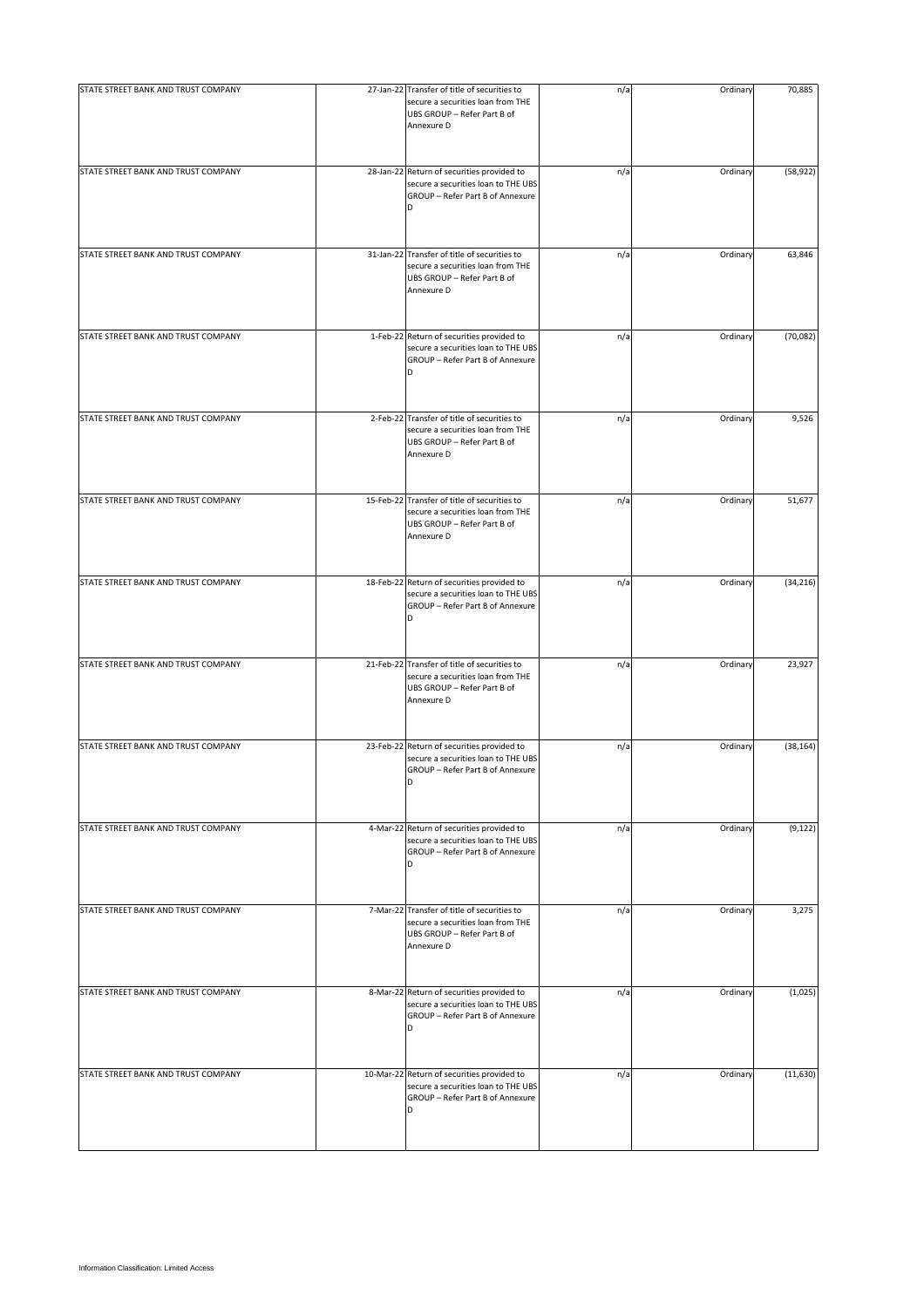| STATE STREET BANK AND TRUST COMPANY | 16-Mar-22 Return of securities provided to<br>secure a securities loan to THE UBS                                                              | n/a | Ordinary | (1)      |
|-------------------------------------|------------------------------------------------------------------------------------------------------------------------------------------------|-----|----------|----------|
|                                     | GROUP - Refer Part B of Annexure<br>D                                                                                                          |     |          |          |
| STATE STREET BANK AND TRUST COMPANY | 4-May-22 Transfer of title of securities to<br>secure a securities loan from THE<br>UBS GROUP - Refer Part B of<br>Annexure D                  | n/a | Ordinary | 13,339   |
| STATE STREET BANK AND TRUST COMPANY | 5-May-22 Return of securities provided to<br>secure a securities loan to THE UBS<br>GROUP - Refer Part B of Annexure<br>D                      | n/a | Ordinary | (3,977)  |
| STATE STREET BANK AND TRUST COMPANY | 6-May-22 Return of securities provided to<br>secure a securities loan to THE UBS<br>GROUP - Refer Part B of Annexure<br>D                      | n/a | Ordinary | (923)    |
| STATE STREET BANK AND TRUST COMPANY | 9-May-22 Transfer of title of securities to<br>secure a securities loan from THE<br>UBS GROUP - Refer Part B of<br>Annexure D                  | n/a | Ordinary | 278      |
| STATE STREET BANK AND TRUST COMPANY | 10-May-22 Return of securities provided to<br>secure a securities loan to THE UBS<br>GROUP - Refer Part B of Annexure<br>D                     | n/a | Ordinary | (8, 717) |
| STATE STREET BANK AND TRUST COMPANY | 11-May-22 Transfer of title of securities to<br>secure a securities loan from THE<br>UBS GROUP - Refer Part B of<br>Annexure D                 | n/a | Ordinary | 1,833    |
| STATE STREET BANK AND TRUST COMPANY | 12-May-22 Transfer of title of securities to<br>secure a securities loan from THE<br>UBS GROUP - Refer Part B of<br>Annexure D                 | n/a | Ordinary | 5,388    |
| STATE STREET BANK AND TRUST COMPANY | 18-May-22 Transfer of title of securities to<br>secure a securities loan from THE<br>UBS GROUP - Refer Part B of<br>Annexure D                 | n/a | Ordinary | 4,539    |
| STATE STREET BANK AND TRUST COMPANY | 18-Jan-22 Return of securities provided to<br>secure a securities loan to THE<br>CREDIT SUISSE GROUP - Refer Part<br><b>B</b> of Annexure D    | n/a | Ordinary | (293)    |
| STATE STREET BANK AND TRUST COMPANY | 19-Jan-22 Return of securities provided to<br>secure a securities loan to THE<br>CREDIT SUISSE GROUP - Refer Part<br><b>B</b> of Annexure D    | n/a | Ordinary | (4)      |
| STATE STREET BANK AND TRUST COMPANY | 20-Jan-22 Return of securities provided to<br>secure a securities loan to THE<br>CREDIT SUISSE GROUP - Refer Part<br><b>B</b> of Annexure D    | n/a | Ordinary | (249)    |
| STATE STREET BANK AND TRUST COMPANY | 1-Mar-22 Transfer of title of securities to<br>secure a securities loan from THE<br>CREDIT SUISSE GROUP - Refer Part<br><b>B</b> of Annexure D | n/a | Ordinary | 919      |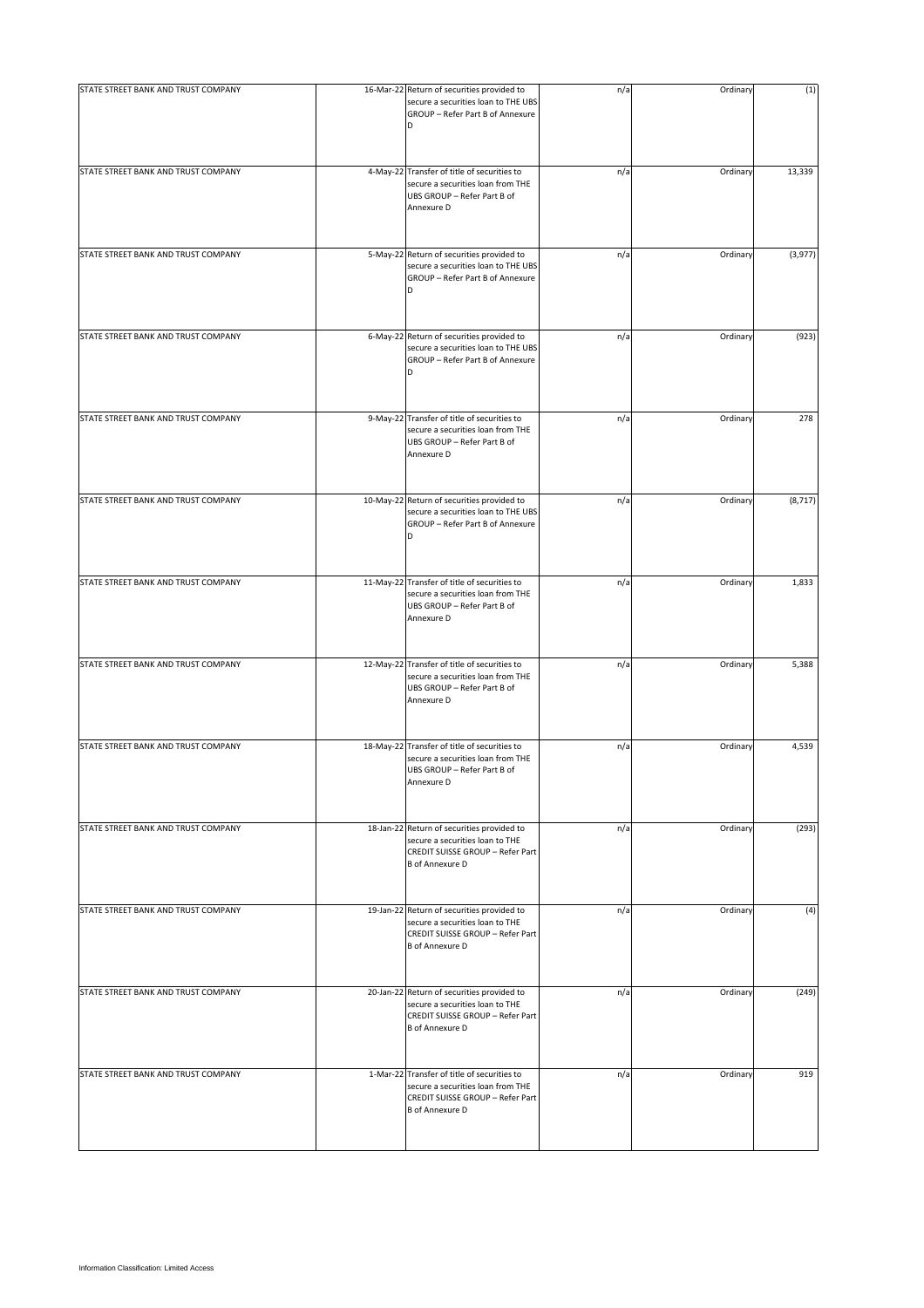| STATE STREET BANK AND TRUST COMPANY | 17-Mar-22 Return of securities provided to<br>secure a securities loan to THE<br>CREDIT SUISSE GROUP - Refer Part<br><b>B</b> of Annexure D     | n/a | Ordinary | (1,024) |
|-------------------------------------|-------------------------------------------------------------------------------------------------------------------------------------------------|-----|----------|---------|
| STATE STREET BANK AND TRUST COMPANY | 24-Mar-22 Transfer of title of securities to<br>secure a securities loan from THE<br>CREDIT SUISSE GROUP - Refer Part<br><b>B</b> of Annexure D | n/a | Ordinary | 615     |
| STATE STREET BANK AND TRUST COMPANY | 30-Mar-22 Transfer of title of securities to<br>secure a securities loan from THE<br>CREDIT SUISSE GROUP - Refer Part<br><b>B</b> of Annexure D | n/a | Ordinary | 116     |
| STATE STREET BANK AND TRUST COMPANY | 31-Mar-22 Return of securities provided to<br>secure a securities loan to THE<br>CREDIT SUISSE GROUP - Refer Part<br><b>B</b> of Annexure D     | n/a | Ordinary | (11)    |
| STATE STREET BANK AND TRUST COMPANY | 12-Apr-22 Return of securities provided to<br>secure a securities loan to THE<br>CREDIT SUISSE GROUP - Refer Part<br><b>B</b> of Annexure D     | n/a | Ordinary | (258)   |
| STATE STREET BANK AND TRUST COMPANY | 13-Apr-22 Transfer of title of securities to<br>secure a securities loan from THE<br>CREDIT SUISSE GROUP - Refer Part<br><b>B</b> of Annexure D | n/a | Ordinary | 227     |
| STATE STREET BANK AND TRUST COMPANY | 21-Apr-22 Return of securities provided to<br>secure a securities loan to THE<br>CREDIT SUISSE GROUP - Refer Part<br><b>B</b> of Annexure D     | n/a | Ordinary | (3)     |
| STATE STREET BANK AND TRUST COMPANY | 28-Apr-22 Transfer of title of securities to<br>secure a securities loan from THE<br>CREDIT SUISSE GROUP - Refer Part<br><b>B</b> of Annexure D | n/a | Ordinary | 44      |
| STATE STREET BANK AND TRUST COMPANY | 2-May-22 Transfer of title of securities to<br>secure a securities loan from THE<br>CREDIT SUISSE GROUP - Refer Part<br><b>B</b> of Annexure D  | n/a | Ordinary | 3       |
| STATE STREET BANK AND TRUST COMPANY | 9-May-22 Return of securities provided to<br>secure a securities loan to THE<br>CREDIT SUISSE GROUP - Refer Part<br><b>B</b> of Annexure D      | n/a | Ordinary | (1)     |
| STATE STREET BANK AND TRUST COMPANY | 10-May-22 Return of securities provided to<br>secure a securities loan to THE<br>CREDIT SUISSE GROUP - Refer Part<br><b>B</b> of Annexure D     | n/a | Ordinary | (806)   |
| STATE STREET BANK AND TRUST COMPANY | 18-Jan-22 Return of securities provided to<br>secure a securities loan to THE<br>SOCIETE GENERALE GROUP - Refer<br>Part B of Annexure D         | n/a | Ordinary | (75)    |
| STATE STREET BANK AND TRUST COMPANY | 19-Jan-22 Transfer of title of securities to<br>secure a securities loan from THE<br>SOCIETE GENERALE GROUP - Refer<br>Part B of Annexure D     | n/a | Ordinary | 45      |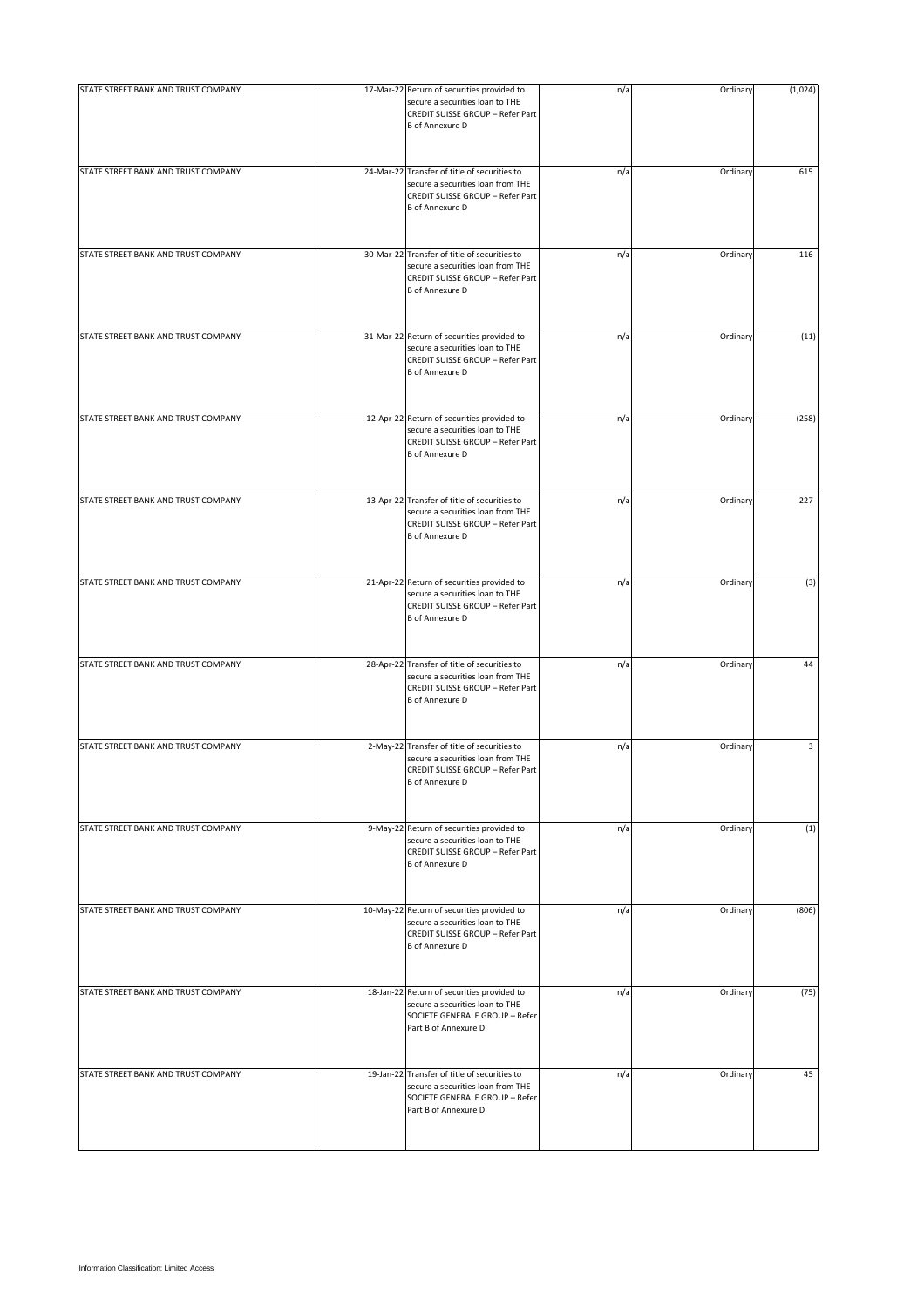| STATE STREET BANK AND TRUST COMPANY | 20-Jan-22 Transfer of title of securities to<br>secure a securities loan from THE<br>SOCIETE GENERALE GROUP - Refer<br>Part B of Annexure D | n/a | Ordinary | 9     |
|-------------------------------------|---------------------------------------------------------------------------------------------------------------------------------------------|-----|----------|-------|
| STATE STREET BANK AND TRUST COMPANY | 21-Jan-22 Transfer of title of securities to<br>secure a securities loan from THE<br>SOCIETE GENERALE GROUP - Refer<br>Part B of Annexure D | n/a | Ordinary | 6     |
| STATE STREET BANK AND TRUST COMPANY | 24-Jan-22 Return of securities provided to<br>secure a securities loan to THE<br>SOCIETE GENERALE GROUP - Refer<br>Part B of Annexure D     | n/a | Ordinary | (22)  |
| STATE STREET BANK AND TRUST COMPANY | 25-Jan-22 Return of securities provided to<br>secure a securities loan to THE<br>SOCIETE GENERALE GROUP - Refer<br>Part B of Annexure D     | n/a | Ordinary | (174) |
| STATE STREET BANK AND TRUST COMPANY | 26-Jan-22 Transfer of title of securities to<br>secure a securities loan from THE<br>SOCIETE GENERALE GROUP - Refer<br>Part B of Annexure D | n/a | Ordinary | 43    |
| STATE STREET BANK AND TRUST COMPANY | 27-Jan-22 Return of securities provided to<br>secure a securities loan to THE<br>SOCIETE GENERALE GROUP - Refer<br>Part B of Annexure D     | n/a | Ordinary | (12)  |
| STATE STREET BANK AND TRUST COMPANY | 28-Jan-22 Transfer of title of securities to<br>secure a securities loan from THE<br>SOCIETE GENERALE GROUP - Refer<br>Part B of Annexure D | n/a | Ordinary | 28    |
| STATE STREET BANK AND TRUST COMPANY | 31-Jan-22 Transfer of title of securities to<br>secure a securities loan from THE<br>SOCIETE GENERALE GROUP - Refer<br>Part B of Annexure D | n/a | Ordinary | 22    |
| STATE STREET BANK AND TRUST COMPANY | 1-Feb-22 Transfer of title of securities to<br>secure a securities loan from THE<br>SOCIETE GENERALE GROUP - Refer<br>Part B of Annexure D  | n/a | Ordinary | 150   |
| STATE STREET BANK AND TRUST COMPANY | 2-Feb-22 Return of securities provided to<br>secure a securities loan to THE<br>SOCIETE GENERALE GROUP - Refer<br>Part B of Annexure D      | n/a | Ordinary | (3)   |
| STATE STREET BANK AND TRUST COMPANY | 11-Feb-22 Return of securities provided to<br>secure a securities loan to THE<br>SOCIETE GENERALE GROUP - Refer<br>Part B of Annexure D     | n/a | Ordinary | (384) |
| STATE STREET BANK AND TRUST COMPANY | 22-Mar-22 Return of securities provided to<br>secure a securities loan to THE<br>SOCIETE GENERALE GROUP - Refer<br>Part B of Annexure D     | n/a | Ordinary | (358) |
| STATE STREET BANK AND TRUST COMPANY | 23-Mar-22 Transfer of title of securities to<br>secure a securities loan from THE<br>SOCIETE GENERALE GROUP - Refer<br>Part B of Annexure D | n/a | Ordinary | 6     |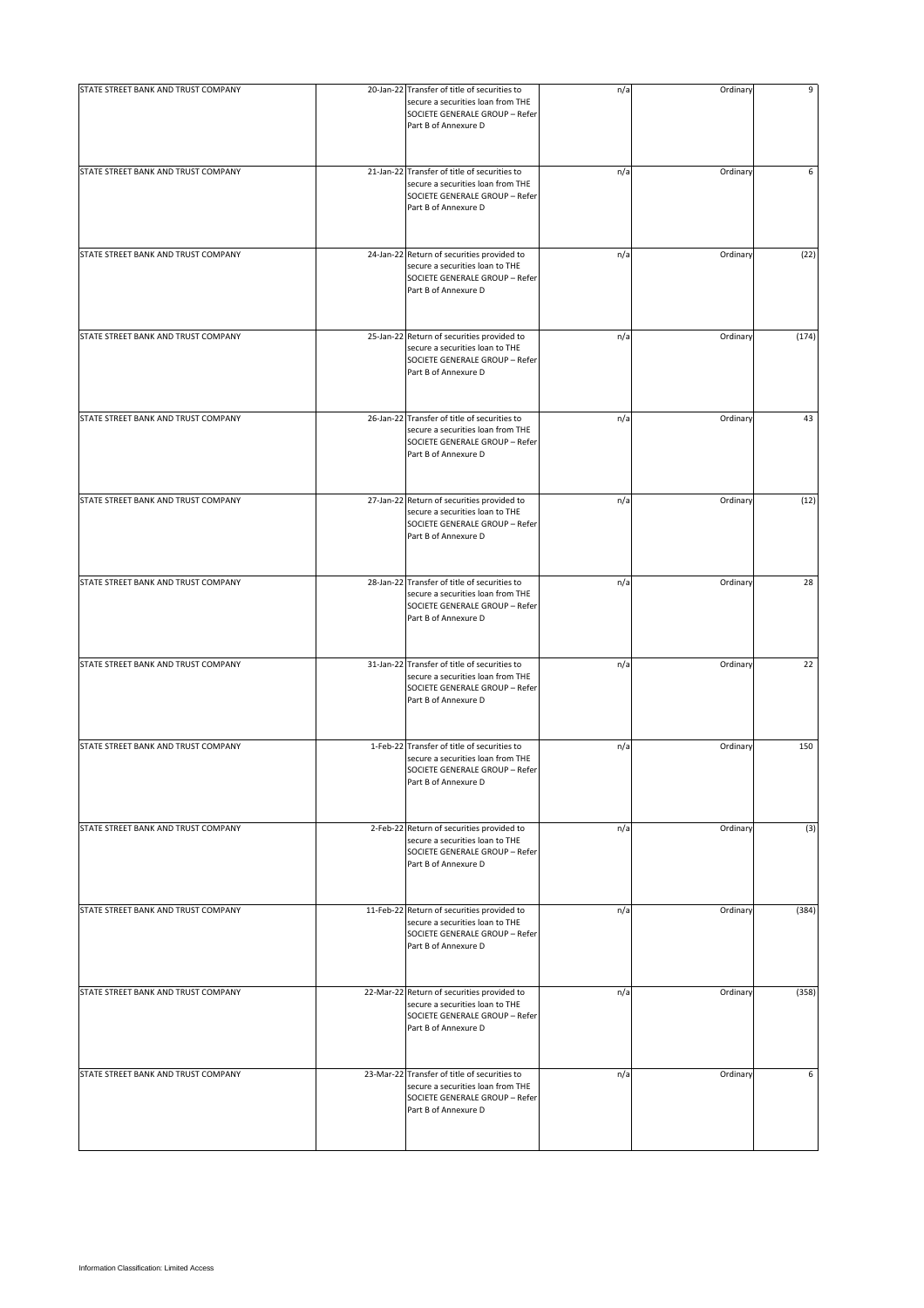| STATE STREET BANK AND TRUST COMPANY | 24-Mar-22 Return of securities provided to<br>secure a securities loan to THE<br>SOCIETE GENERALE GROUP - Refer<br>Part B of Annexure D     | n/a | Ordinary | (1)            |
|-------------------------------------|---------------------------------------------------------------------------------------------------------------------------------------------|-----|----------|----------------|
| STATE STREET BANK AND TRUST COMPANY | 25-Mar-22 Transfer of title of securities to<br>secure a securities loan from THE<br>SOCIETE GENERALE GROUP - Refer<br>Part B of Annexure D | n/a | Ordinary | $\mathbf 1$    |
| STATE STREET BANK AND TRUST COMPANY | 29-Mar-22 Return of securities provided to<br>secure a securities loan to THE<br>SOCIETE GENERALE GROUP - Refer<br>Part B of Annexure D     | n/a | Ordinary | (2)            |
| STATE STREET BANK AND TRUST COMPANY | 30-Mar-22 Transfer of title of securities to<br>secure a securities loan from THE<br>SOCIETE GENERALE GROUP - Refer<br>Part B of Annexure D | n/a | Ordinary | $\mathbf{1}$   |
| STATE STREET BANK AND TRUST COMPANY | 31-Mar-22 Return of securities provided to<br>secure a securities loan to THE<br>SOCIETE GENERALE GROUP - Refer<br>Part B of Annexure D     | n/a | Ordinary | (1)            |
| STATE STREET BANK AND TRUST COMPANY | 6-Apr-22 Return of securities provided to<br>secure a securities loan to THE<br>SOCIETE GENERALE GROUP - Refer<br>Part B of Annexure D      | n/a | Ordinary | (2)            |
| STATE STREET BANK AND TRUST COMPANY | 7-Apr-22 Transfer of title of securities to<br>secure a securities loan from THE<br>SOCIETE GENERALE GROUP - Refer<br>Part B of Annexure D  | n/a | Ordinary | $\overline{2}$ |
| STATE STREET BANK AND TRUST COMPANY | 8-Apr-22 Return of securities provided to<br>secure a securities loan to THE<br>SOCIETE GENERALE GROUP - Refer<br>Part B of Annexure D      | n/a | Ordinary | (2)            |
| STATE STREET BANK AND TRUST COMPANY | 11-Apr-22 Return of securities provided to<br>secure a securities loan to THE<br>SOCIETE GENERALE GROUP - Refer<br>Part B of Annexure D     | n/a | Ordinary | (1)            |
| STATE STREET BANK AND TRUST COMPANY | 12-Apr-22 Transfer of title of securities to<br>secure a securities loan from THE<br>SOCIETE GENERALE GROUP - Refer<br>Part B of Annexure D | n/a | Ordinary | $\mathbf{1}$   |
| STATE STREET BANK AND TRUST COMPANY | 13-Apr-22 Transfer of title of securities to<br>secure a securities loan from THE<br>SOCIETE GENERALE GROUP - Refer<br>Part B of Annexure D | n/a | Ordinary | 2              |
| STATE STREET BANK AND TRUST COMPANY | 14-Apr-22 Return of securities provided to<br>secure a securities loan to THE<br>SOCIETE GENERALE GROUP - Refer<br>Part B of Annexure D     | n/a | Ordinary | (1)            |
| STATE STREET BANK AND TRUST COMPANY | 15-Apr-22 Transfer of title of securities to<br>secure a securities loan from THE<br>SOCIETE GENERALE GROUP - Refer<br>Part B of Annexure D | n/a | Ordinary | $\mathbf{1}$   |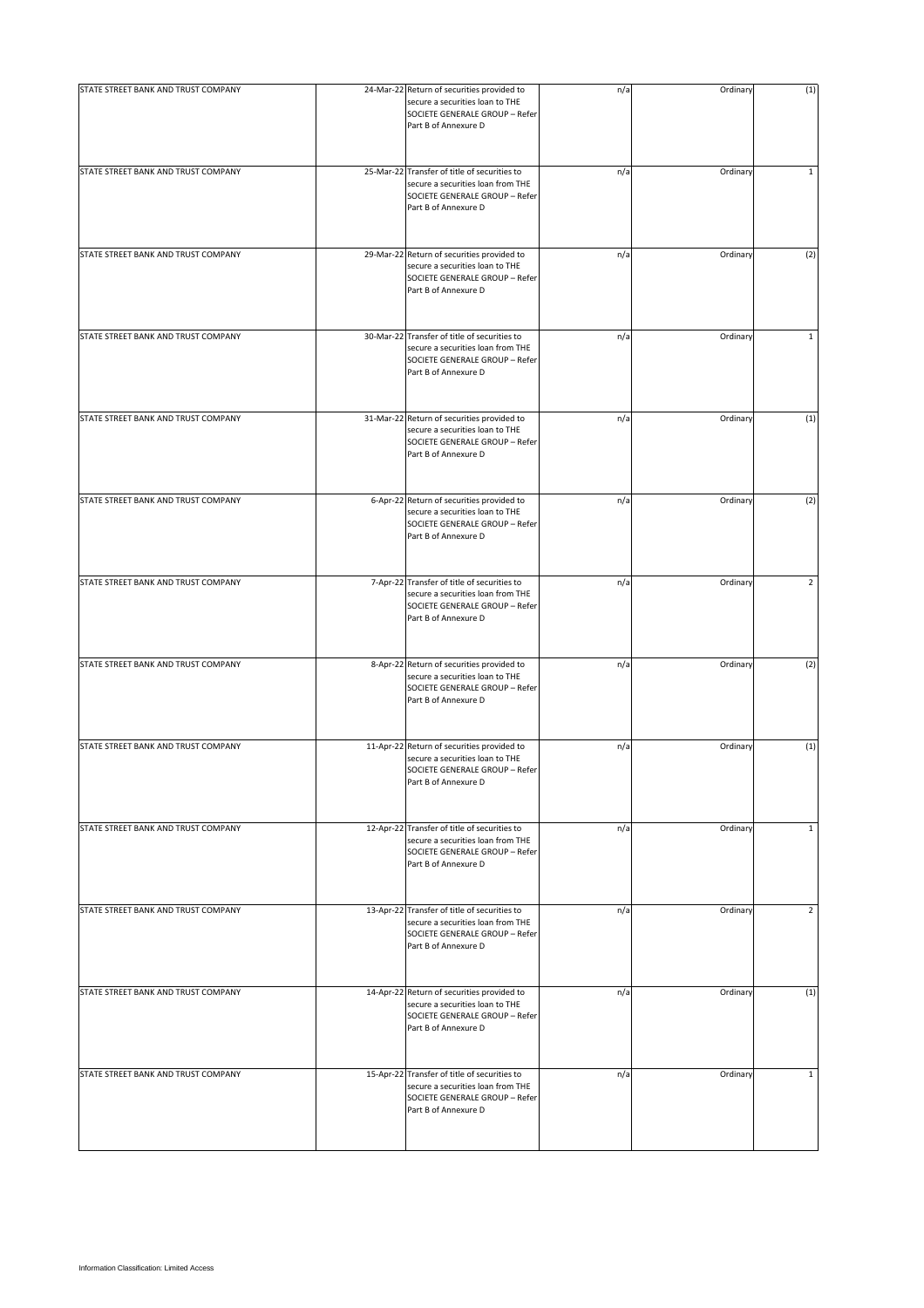| STATE STREET BANK AND TRUST COMPANY | 27-Apr-22 Transfer of title of securities to<br>secure a securities loan from THE<br>SOCIETE GENERALE GROUP - Refer<br>Part B of Annexure D | n/a | Ordinary | 151      |
|-------------------------------------|---------------------------------------------------------------------------------------------------------------------------------------------|-----|----------|----------|
| STATE STREET BANK AND TRUST COMPANY | 28-Apr-22 Return of securities provided to<br>secure a securities loan to THE<br>SOCIETE GENERALE GROUP - Refer<br>Part B of Annexure D     | n/a | Ordinary | (201)    |
| STATE STREET BANK AND TRUST COMPANY | 20-Jan-22 Transfer of title of securities to<br>secure a securities loan from THE<br>UBS GROUP - Refer Part B of<br>Annexure D              | n/a | Ordinary | 6        |
| STATE STREET BANK AND TRUST COMPANY | 24-Jan-22 Transfer of title of securities to<br>secure a securities loan from THE<br>UBS GROUP - Refer Part B of<br>Annexure D              | n/a | Ordinary | 2        |
| STATE STREET BANK AND TRUST COMPANY | 23-Feb-22 Transfer of title of securities to<br>secure a securities loan from THE<br>UBS GROUP - Refer Part B of<br>Annexure D              | n/a | Ordinary | 7,918    |
| STATE STREET BANK AND TRUST COMPANY | 4-Mar-22 Return of securities provided to<br>secure a securities loan to THE UBS<br>GROUP - Refer Part B of Annexure<br>D                   | n/a | Ordinary | (7, 384) |
| STATE STREET BANK AND TRUST COMPANY | 7-Mar-22 Transfer of title of securities to<br>secure a securities loan from THE<br>UBS GROUP - Refer Part B of<br>Annexure D               | n/a | Ordinary | 489      |
| STATE STREET BANK AND TRUST COMPANY | 8-Mar-22 Return of securities provided to<br>secure a securities loan to THE UBS<br>GROUP - Refer Part B of Annexure<br>D                   | n/a | Ordinary | (84)     |
| STATE STREET BANK AND TRUST COMPANY | 4-May-22 Transfer of title of securities to<br>secure a securities loan from THE<br>UBS GROUP - Refer Part B of<br>Annexure D               | n/a | Ordinary | 748      |
| STATE STREET BANK AND TRUST COMPANY | 5-May-22 Transfer of title of securities to<br>secure a securities loan from THE<br>UBS GROUP - Refer Part B of<br>Annexure D               | n/a | Ordinary | 877      |
| STATE STREET BANK AND TRUST COMPANY | 6-May-22 Transfer of title of securities to<br>secure a securities loan from THE<br>UBS GROUP - Refer Part B of<br>Annexure D               | n/a | Ordinary | 298      |
| STATE STREET BANK AND TRUST COMPANY | 9-May-22 Return of securities provided to<br>secure a securities loan to THE UBS<br>GROUP - Refer Part B of Annexure<br>D                   | n/a | Ordinary | (1,007)  |
| STATE STREET BANK AND TRUST COMPANY | 11-May-22 Return of securities provided to<br>secure a securities loan to THE UBS<br>GROUP - Refer Part B of Annexure<br>D                  | n/a | Ordinary | (1,662)  |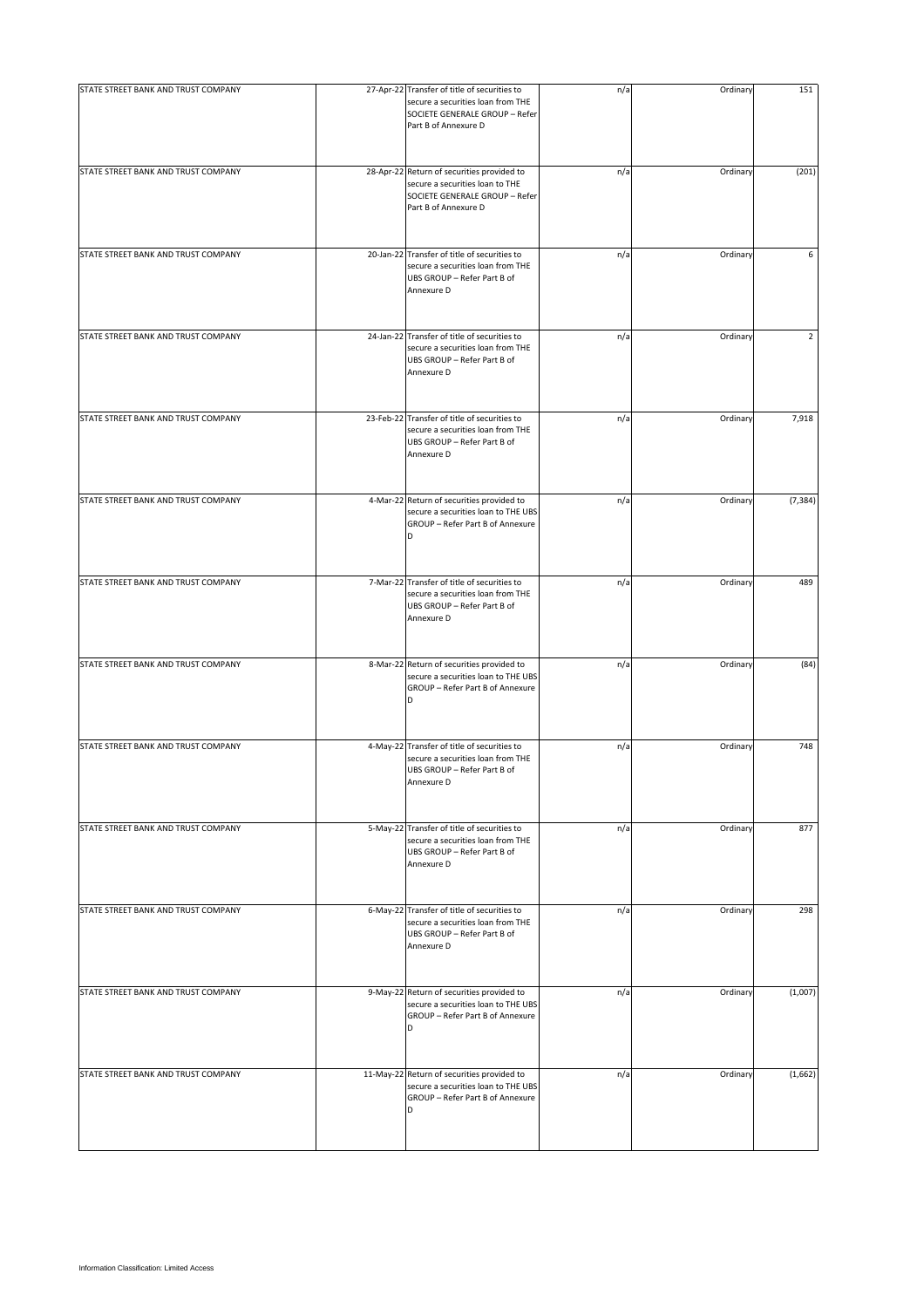| STATE STREET BANK AND TRUST COMPANY | 12-May-22 Transfer of title of securities to<br>secure a securities loan from THE<br>UBS GROUP - Refer Part B of<br>Annexure D | n/a | Ordinary | 592      |
|-------------------------------------|--------------------------------------------------------------------------------------------------------------------------------|-----|----------|----------|
| STATE STREET BANK AND TRUST COMPANY | 18-May-22 Transfer of title of securities to<br>secure a securities loan from THE<br>UBS GROUP - Refer Part B of<br>Annexure D | n/a | Ordinary | 781      |
| STATE STREET BANK AND TRUST COMPANY | 20-Jan-22 Transfer of title of securities to<br>secure a securities loan from THE<br>UBS GROUP - Refer Part B of<br>Annexure D | n/a | Ordinary | 229      |
| STATE STREET BANK AND TRUST COMPANY | 21-Jan-22 Return of securities provided to<br>secure a securities loan to THE UBS<br>GROUP - Refer Part B of Annexure<br>D     | n/a | Ordinary | (10)     |
| STATE STREET BANK AND TRUST COMPANY | 24-Jan-22 Return of securities provided to<br>secure a securities loan to THE UBS<br>GROUP - Refer Part B of Annexure<br>D     | n/a | Ordinary | (26)     |
| STATE STREET BANK AND TRUST COMPANY | 23-Feb-22 Transfer of title of securities to<br>secure a securities loan from THE<br>UBS GROUP - Refer Part B of<br>Annexure D | n/a | Ordinary | 17,417   |
| STATE STREET BANK AND TRUST COMPANY | 4-Mar-22 Return of securities provided to<br>secure a securities loan to THE UBS<br>GROUP - Refer Part B of Annexure<br>D      | n/a | Ordinary | (3, 100) |
| STATE STREET BANK AND TRUST COMPANY | 7-Mar-22 Transfer of title of securities to<br>secure a securities loan from THE<br>UBS GROUP - Refer Part B of<br>Annexure D  | n/a | Ordinary | 13,091   |
| STATE STREET BANK AND TRUST COMPANY | 8-Mar-22 Transfer of title of securities to<br>secure a securities loan from THE<br>UBS GROUP - Refer Part B of<br>Annexure D  | n/a | Ordinary | 15,934   |
| STATE STREET BANK AND TRUST COMPANY | 10-Mar-22 Transfer of title of securities to<br>secure a securities loan from THE<br>UBS GROUP - Refer Part B of<br>Annexure D | n/a | Ordinary | 40,236   |
| STATE STREET BANK AND TRUST COMPANY | 11-Mar-22 Return of securities provided to<br>secure a securities loan to THE UBS<br>GROUP - Refer Part B of Annexure<br>D     | n/a | Ordinary | (3, 511) |
| STATE STREET BANK AND TRUST COMPANY | 14-Mar-22 Transfer of title of securities to<br>secure a securities loan from THE<br>UBS GROUP - Refer Part B of<br>Annexure D | n/a | Ordinary | 5,285    |
| STATE STREET BANK AND TRUST COMPANY | 15-Mar-22 Return of securities provided to<br>secure a securities loan to THE UBS<br>GROUP - Refer Part B of Annexure<br>D     | n/a | Ordinary | (273)    |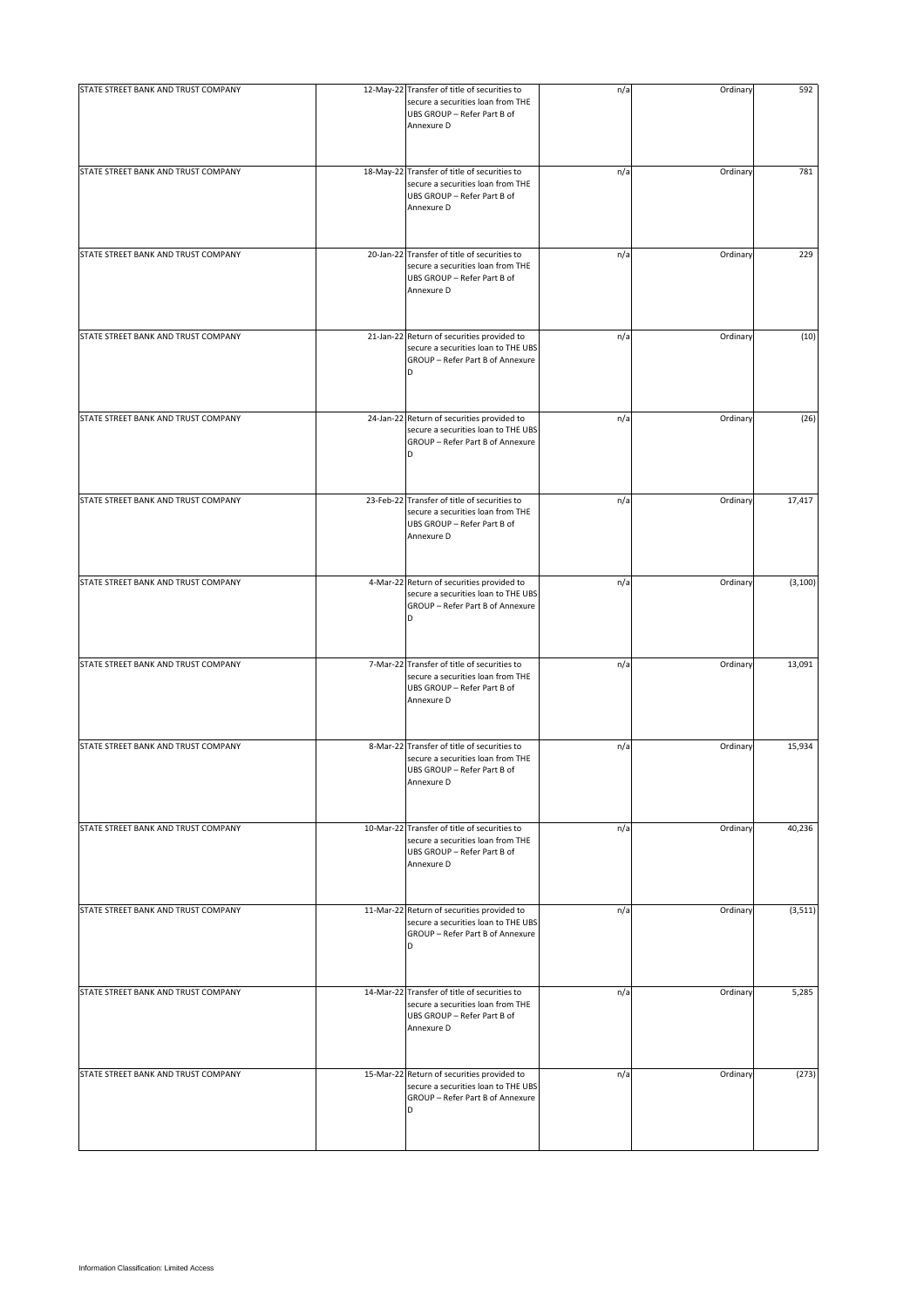| STATE STREET BANK AND TRUST COMPANY | 16-Mar-22 Return of securities provided to<br>secure a securities loan to THE UBS<br>GROUP - Refer Part B of Annexure<br>D     | n/a | Ordinary | (21, 119) |
|-------------------------------------|--------------------------------------------------------------------------------------------------------------------------------|-----|----------|-----------|
| STATE STREET BANK AND TRUST COMPANY | 17-Mar-22 Return of securities provided to<br>secure a securities loan to THE UBS<br>GROUP - Refer Part B of Annexure<br>D     | n/a | Ordinary | (9, 201)  |
| STATE STREET BANK AND TRUST COMPANY | 18-Mar-22 Transfer of title of securities to<br>secure a securities loan from THE<br>UBS GROUP - Refer Part B of<br>Annexure D | n/a | Ordinary | 14,098    |
| STATE STREET BANK AND TRUST COMPANY | 4-May-22 Transfer of title of securities to<br>secure a securities loan from THE<br>UBS GROUP - Refer Part B of<br>Annexure D  | n/a | Ordinary | 122,776   |
| STATE STREET BANK AND TRUST COMPANY | 5-May-22 Return of securities provided to<br>secure a securities loan to THE UBS<br>GROUP - Refer Part B of Annexure<br>D      | n/a | Ordinary | (70,061)  |
| STATE STREET BANK AND TRUST COMPANY | 6-May-22 Transfer of title of securities to<br>secure a securities loan from THE<br>UBS GROUP - Refer Part B of<br>Annexure D  | n/a | Ordinary | 4,025     |
| STATE STREET BANK AND TRUST COMPANY | 9-May-22 Transfer of title of securities to<br>secure a securities loan from THE<br>UBS GROUP - Refer Part B of<br>Annexure D  | n/a | Ordinary | 3,956     |
| STATE STREET BANK AND TRUST COMPANY | 11-May-22 Return of securities provided to<br>secure a securities loan to THE UBS<br>GROUP - Refer Part B of Annexure<br>D     | n/a | Ordinary | (92, 739) |
| STATE STREET BANK AND TRUST COMPANY | 12-May-22 Transfer of title of securities to<br>secure a securities loan from THE<br>UBS GROUP - Refer Part B of<br>Annexure D | n/a | Ordinary | 108,044   |
| STATE STREET BANK AND TRUST COMPANY | 18-May-22 Return of securities provided to<br>secure a securities loan to THE UBS<br>GROUP - Refer Part B of Annexure<br>D     | n/a | Ordinary | (38, 924) |
| STATE STREET BANK AND TRUST COMPANY | 20-Jan-22 Transfer of title of securities to<br>secure a securities loan from THE<br>ING GROUP - Refer Part B of<br>Annexure D | n/a | Ordinary | 12,267    |
| STATE STREET BANK AND TRUST COMPANY | 25-Jan-22 Return of securities provided to<br>secure a securities loan to THE ING<br>GROUP - Refer Part B of Annexure<br>D     | n/a | Ordinary | (9, 245)  |
| STATE STREET BANK AND TRUST COMPANY | 3-Feb-22 Transfer of title of securities to<br>secure a securities loan from THE<br>ING GROUP - Refer Part B of<br>Annexure D  | n/a | Ordinary | 214       |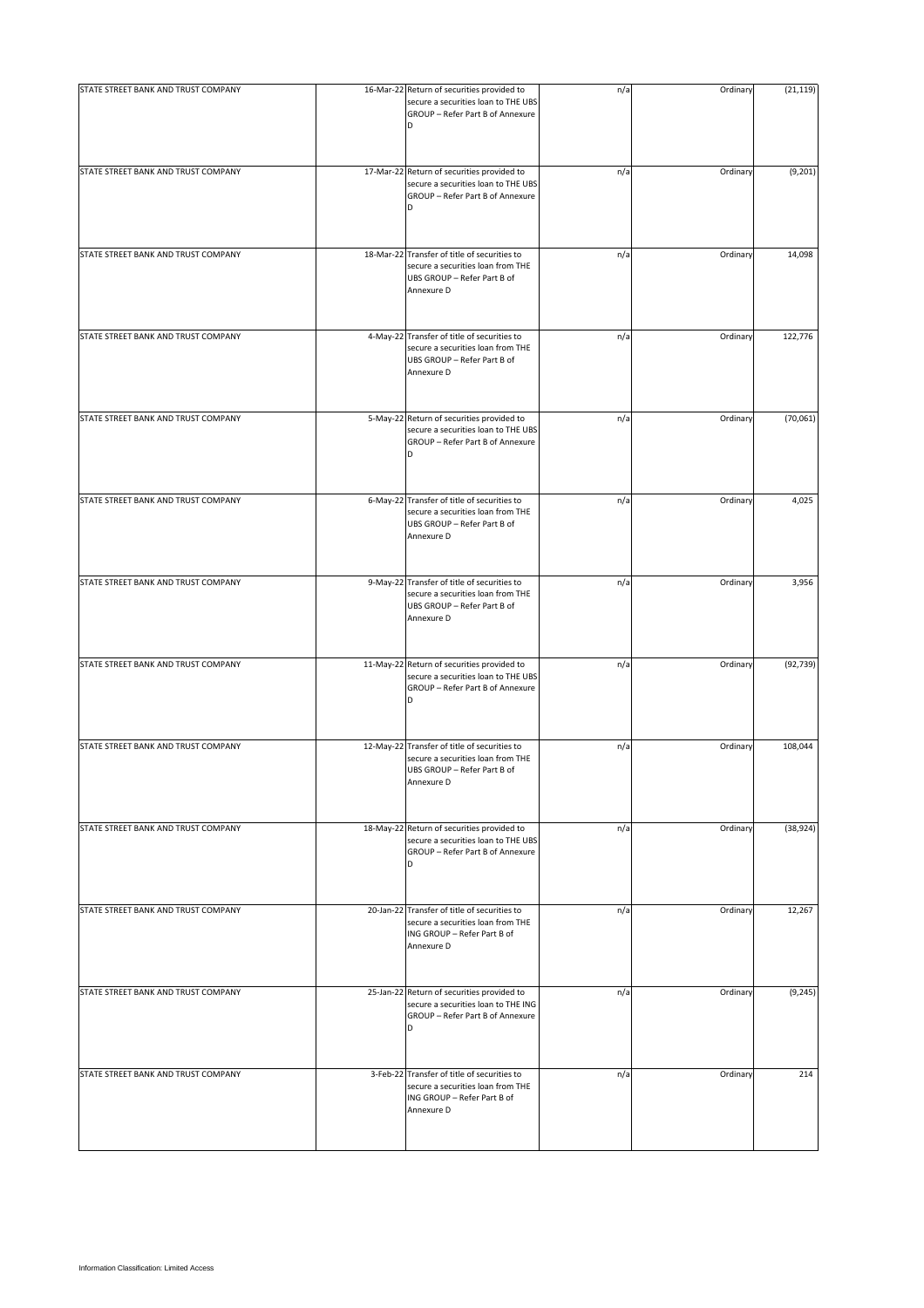| STATE STREET BANK AND TRUST COMPANY | 4-Feb-22 Transfer of title of securities to<br>secure a securities loan from THE<br>ING GROUP - Refer Part B of<br>Annexure D  | n/a | Ordinary | 944            |
|-------------------------------------|--------------------------------------------------------------------------------------------------------------------------------|-----|----------|----------------|
| STATE STREET BANK AND TRUST COMPANY | 10-Feb-22 Transfer of title of securities to<br>secure a securities loan from THE<br>ING GROUP - Refer Part B of<br>Annexure D | n/a | Ordinary | 10,813         |
| STATE STREET BANK AND TRUST COMPANY | 11-Feb-22 Return of securities provided to<br>secure a securities loan to THE ING<br>GROUP - Refer Part B of Annexure<br>D     | n/a | Ordinary | (12, 639)      |
| STATE STREET BANK AND TRUST COMPANY | 14-Feb-22 Transfer of title of securities to<br>secure a securities loan from THE<br>ING GROUP - Refer Part B of<br>Annexure D | n/a | Ordinary | 11,014         |
| STATE STREET BANK AND TRUST COMPANY | 16-Feb-22 Return of securities provided to<br>secure a securities loan to THE ING<br>GROUP - Refer Part B of Annexure<br>D     | n/a | Ordinary | (1, 493)       |
| STATE STREET BANK AND TRUST COMPANY | 17-Feb-22 Return of securities provided to<br>secure a securities loan to THE ING<br>GROUP - Refer Part B of Annexure          | n/a | Ordinary | (841)          |
| STATE STREET BANK AND TRUST COMPANY | 22-Feb-22 Transfer of title of securities to<br>secure a securities loan from THE<br>ING GROUP - Refer Part B of<br>Annexure D | n/a | Ordinary | $\overline{2}$ |
| STATE STREET BANK AND TRUST COMPANY | 23-Feb-22 Transfer of title of securities to<br>secure a securities loan from THE<br>ING GROUP - Refer Part B of<br>Annexure D | n/a | Ordinary | 15,666         |
| STATE STREET BANK AND TRUST COMPANY | 24-Feb-22 Return of securities provided to<br>secure a securities loan to THE ING<br>GROUP - Refer Part B of Annexure<br>D     | n/a | Ordinary | (13,982)       |
| STATE STREET BANK AND TRUST COMPANY | 25-Feb-22 Return of securities provided to<br>secure a securities loan to THE ING<br>GROUP - Refer Part B of Annexure<br>D     | n/a | Ordinary | (10,053)       |
| STATE STREET BANK AND TRUST COMPANY | 28-Feb-22 Transfer of title of securities to<br>secure a securities loan from THE<br>ING GROUP - Refer Part B of<br>Annexure D | n/a | Ordinary | 13,233         |
| STATE STREET BANK AND TRUST COMPANY | 4-Mar-22 Return of securities provided to<br>secure a securities loan to THE ING<br>GROUP - Refer Part B of Annexure<br>D      | n/a | Ordinary | (15, 897)      |
| STATE STREET BANK AND TRUST COMPANY | 14-Mar-22 Transfer of title of securities to<br>secure a securities loan from THE<br>ING GROUP - Refer Part B of<br>Annexure D | n/a | Ordinary | 7,408          |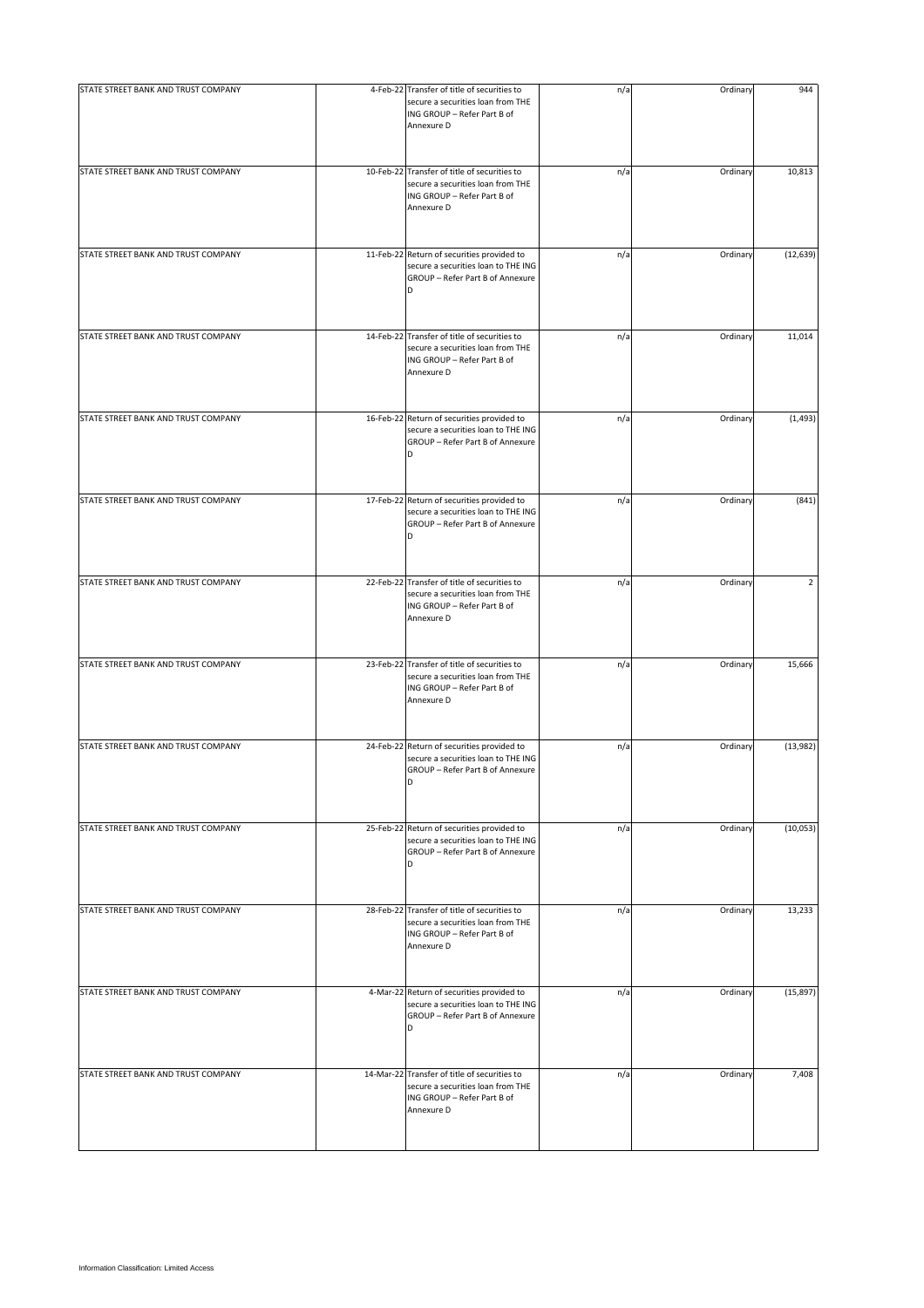| STATE STREET BANK AND TRUST COMPANY | 15-Mar-22 Transfer of title of securities to<br>secure a securities loan from THE<br>ING GROUP - Refer Part B of<br>Annexure D | n/a | Ordinary | 154       |
|-------------------------------------|--------------------------------------------------------------------------------------------------------------------------------|-----|----------|-----------|
| STATE STREET BANK AND TRUST COMPANY | 16-Mar-22 Return of securities provided to<br>secure a securities loan to THE ING<br>GROUP - Refer Part B of Annexure<br>D     | n/a | Ordinary | (1,892)   |
| STATE STREET BANK AND TRUST COMPANY | 17-Mar-22 Return of securities provided to<br>secure a securities loan to THE ING<br>GROUP - Refer Part B of Annexure<br>D     | n/a | Ordinary | (3, 147)  |
| STATE STREET BANK AND TRUST COMPANY | 18-Mar-22 Transfer of title of securities to<br>secure a securities loan from THE<br>ING GROUP - Refer Part B of<br>Annexure D | n/a | Ordinary | 15,710    |
| STATE STREET BANK AND TRUST COMPANY | 21-Mar-22 Return of securities provided to<br>secure a securities loan to THE ING<br>GROUP - Refer Part B of Annexure<br>D     | n/a | Ordinary | (2,835)   |
| STATE STREET BANK AND TRUST COMPANY | 23-Mar-22 Return of securities provided to<br>secure a securities loan to THE ING<br>GROUP - Refer Part B of Annexure          | n/a | Ordinary | (10, 047) |
| STATE STREET BANK AND TRUST COMPANY | 24-Mar-22 Return of securities provided to<br>secure a securities loan to THE ING<br>GROUP - Refer Part B of Annexure<br>D     | n/a | Ordinary | (1,739)   |
| STATE STREET BANK AND TRUST COMPANY | 25-Mar-22 Transfer of title of securities to<br>secure a securities loan from THE<br>ING GROUP - Refer Part B of<br>Annexure D | n/a | Ordinary | 18,255    |
| STATE STREET BANK AND TRUST COMPANY | 28-Mar-22 Return of securities provided to<br>secure a securities loan to THE ING<br>GROUP - Refer Part B of Annexure<br>D     | n/a | Ordinary | (8, 212)  |
| STATE STREET BANK AND TRUST COMPANY | 29-Mar-22 Transfer of title of securities to<br>secure a securities loan from THE<br>ING GROUP - Refer Part B of<br>Annexure D | n/a | Ordinary | 10,697    |
| STATE STREET BANK AND TRUST COMPANY | 30-Mar-22 Return of securities provided to<br>secure a securities loan to THE ING<br>GROUP - Refer Part B of Annexure<br>D     | n/a | Ordinary | (21, 247) |
| STATE STREET BANK AND TRUST COMPANY | 31-Mar-22 Return of securities provided to<br>secure a securities loan to THE ING<br>GROUP - Refer Part B of Annexure<br>D     | n/a | Ordinary | (3)       |
| STATE STREET BANK AND TRUST COMPANY | 1-Apr-22 Return of securities provided to<br>secure a securities loan to THE ING<br>GROUP - Refer Part B of Annexure<br>D      | n/a | Ordinary | (130)     |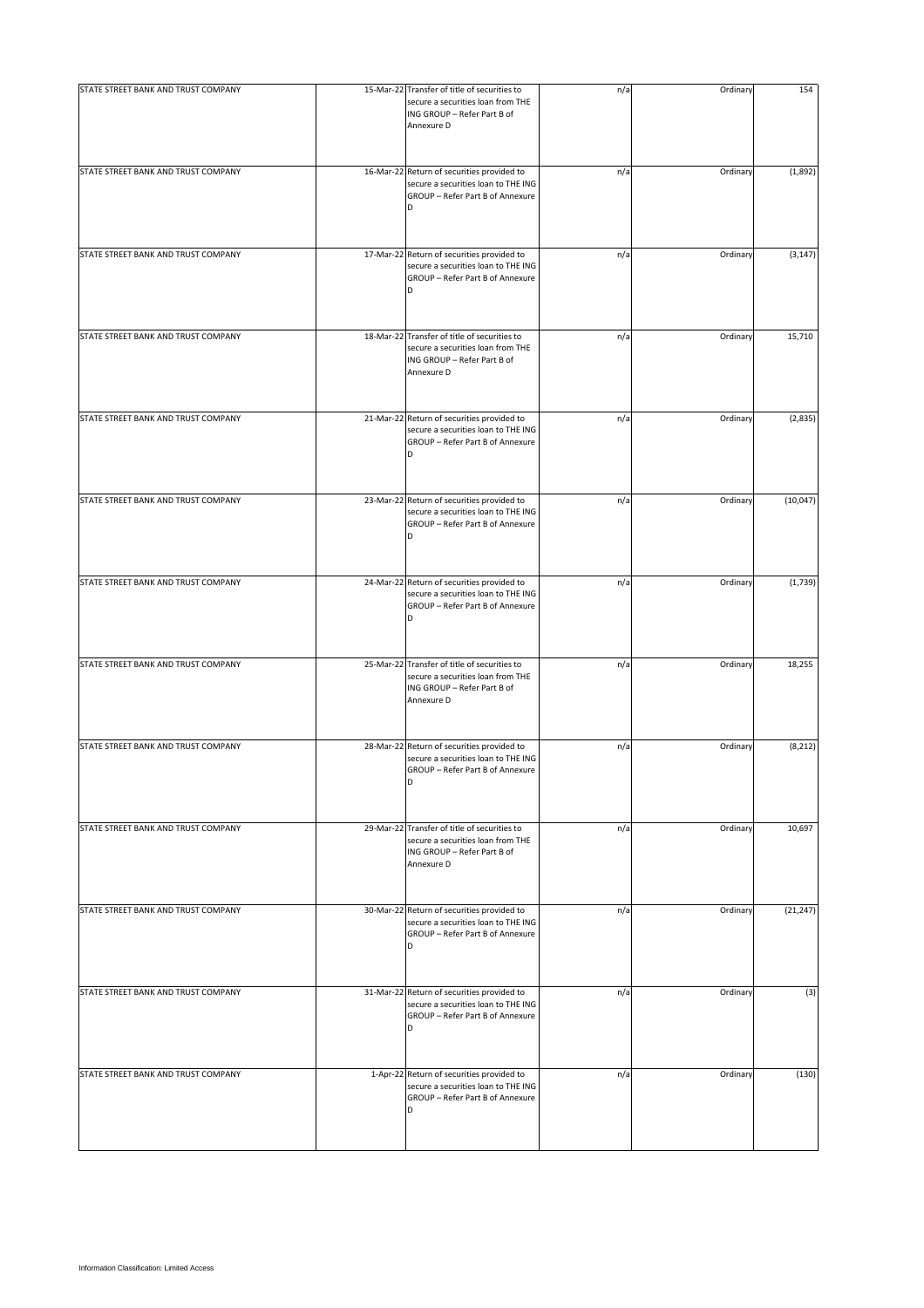| STATE STREET BANK AND TRUST COMPANY | 4-Apr-22 Return of securities provided to<br>secure a securities loan to THE ING<br>GROUP - Refer Part B of Annexure<br>D      | n/a | Ordinary | (198)        |
|-------------------------------------|--------------------------------------------------------------------------------------------------------------------------------|-----|----------|--------------|
| STATE STREET BANK AND TRUST COMPANY | 5-Apr-22 Return of securities provided to<br>secure a securities loan to THE ING<br>GROUP - Refer Part B of Annexure<br>D      | n/a | Ordinary | (379)        |
| STATE STREET BANK AND TRUST COMPANY | 6-Apr-22 Return of securities provided to<br>secure a securities loan to THE ING<br>GROUP - Refer Part B of Annexure<br>D      | n/a | Ordinary | (193)        |
| STATE STREET BANK AND TRUST COMPANY | 7-Apr-22 Return of securities provided to<br>secure a securities loan to THE ING<br>GROUP - Refer Part B of Annexure<br>D      | n/a | Ordinary | (6)          |
| STATE STREET BANK AND TRUST COMPANY | 8-Apr-22 Return of securities provided to<br>secure a securities loan to THE ING<br>GROUP - Refer Part B of Annexure<br>D      | n/a | Ordinary | (330)        |
| STATE STREET BANK AND TRUST COMPANY | 11-Apr-22 Return of securities provided to<br>secure a securities loan to THE ING<br>GROUP - Refer Part B of Annexure<br>D     | n/a | Ordinary | (321)        |
| STATE STREET BANK AND TRUST COMPANY | 12-Apr-22 Transfer of title of securities to<br>secure a securities loan from THE<br>ING GROUP - Refer Part B of<br>Annexure D | n/a | Ordinary | 3            |
| STATE STREET BANK AND TRUST COMPANY | 13-Apr-22 Transfer of title of securities to<br>secure a securities loan from THE<br>ING GROUP - Refer Part B of<br>Annexure D | n/a | Ordinary | 3            |
| STATE STREET BANK AND TRUST COMPANY | 15-Apr-22 Transfer of title of securities to<br>secure a securities loan from THE<br>ING GROUP - Refer Part B of<br>Annexure D | n/a | Ordinary | $\mathbf{1}$ |
| STATE STREET BANK AND TRUST COMPANY | 18-Apr-22 Return of securities provided to<br>secure a securities loan to THE ING<br>GROUP - Refer Part B of Annexure<br>D     | n/a | Ordinary | (64)         |
| STATE STREET BANK AND TRUST COMPANY | 19-Apr-22 Return of securities provided to<br>secure a securities loan to THE ING<br>GROUP - Refer Part B of Annexure<br>D     | n/a | Ordinary | (225)        |
| STATE STREET BANK AND TRUST COMPANY | 20-Apr-22 Transfer of title of securities to<br>secure a securities loan from THE<br>ING GROUP - Refer Part B of<br>Annexure D | n/a | Ordinary | 1,697        |
| STATE STREET BANK AND TRUST COMPANY | 21-Apr-22 Return of securities provided to<br>secure a securities loan to THE ING<br>GROUP - Refer Part B of Annexure<br>D     | n/a | Ordinary | (1, 725)     |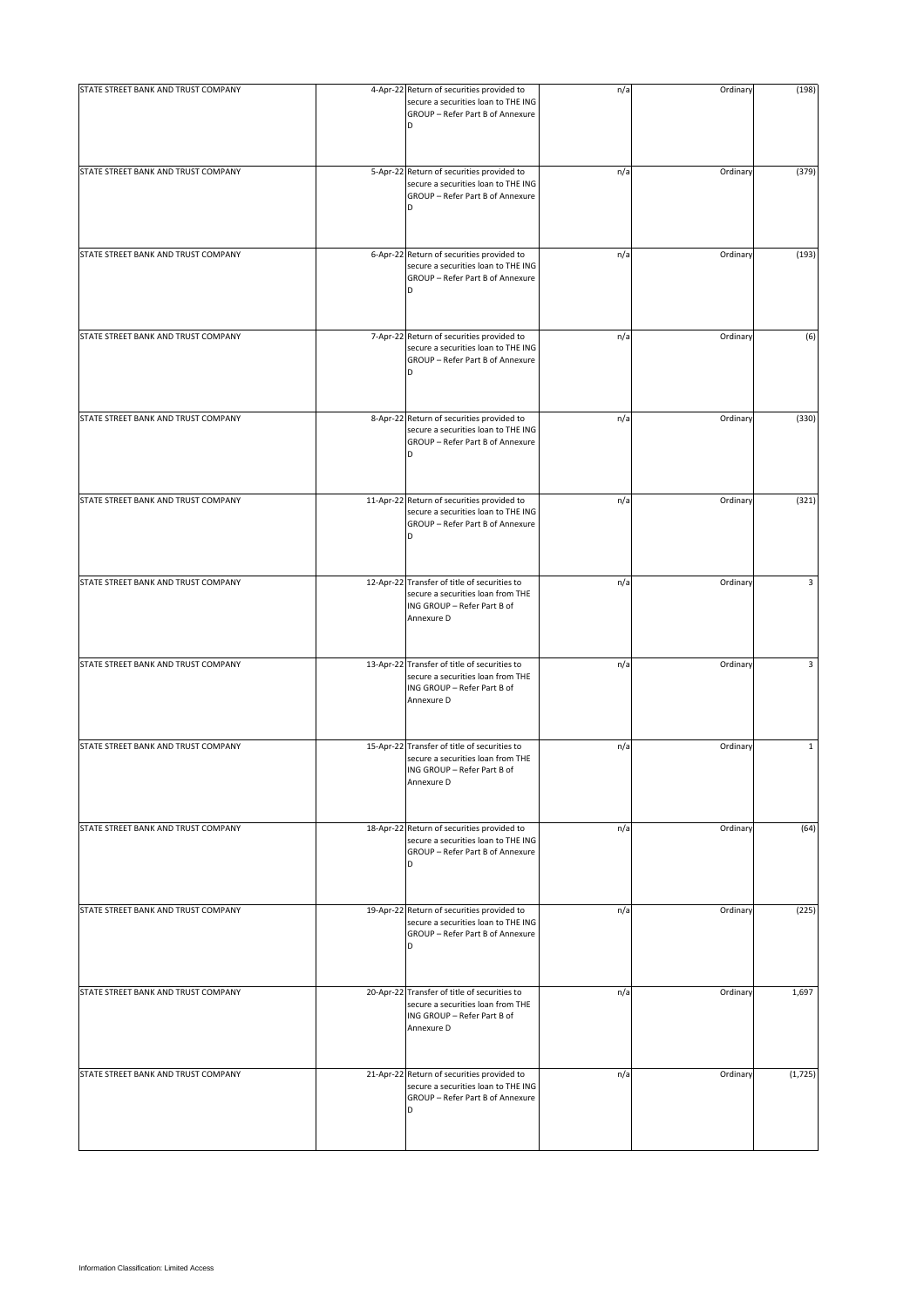| STATE STREET BANK AND TRUST COMPANY | 25-Apr-22 Return of securities provided to<br>secure a securities loan to THE ING<br>GROUP - Refer Part B of Annexure<br>D     | n/a | Ordinary | (151)     |
|-------------------------------------|--------------------------------------------------------------------------------------------------------------------------------|-----|----------|-----------|
| STATE STREET BANK AND TRUST COMPANY | 26-Apr-22 Return of securities provided to<br>secure a securities loan to THE ING<br>GROUP - Refer Part B of Annexure<br>D     | n/a | Ordinary | (166)     |
| STATE STREET BANK AND TRUST COMPANY | 27-Apr-22 Return of securities provided to<br>secure a securities loan to THE ING<br>GROUP - Refer Part B of Annexure<br>D     | n/a | Ordinary | (232)     |
| STATE STREET BANK AND TRUST COMPANY | 28-Apr-22 Transfer of title of securities to<br>secure a securities loan from THE<br>ING GROUP - Refer Part B of<br>Annexure D | n/a | Ordinary | 1         |
| STATE STREET BANK AND TRUST COMPANY | 29-Apr-22 Return of securities provided to<br>secure a securities loan to THE ING<br>GROUP - Refer Part B of Annexure<br>D     | n/a | Ordinary | (16)      |
| STATE STREET BANK AND TRUST COMPANY | 2-May-22 Transfer of title of securities to<br>secure a securities loan from THE<br>ING GROUP - Refer Part B of<br>Annexure D  | n/a | Ordinary | 25,863    |
| STATE STREET BANK AND TRUST COMPANY | 3-May-22 Return of securities provided to<br>secure a securities loan to THE ING<br>GROUP - Refer Part B of Annexure<br>D      | n/a | Ordinary | (25, 862) |
| STATE STREET BANK AND TRUST COMPANY | 4-May-22 Return of securities provided to<br>secure a securities loan to THE ING<br>GROUP - Refer Part B of Annexure<br>D      | n/a | Ordinary | (259)     |
| STATE STREET BANK AND TRUST COMPANY | 5-May-22 Transfer of title of securities to<br>secure a securities loan from THE<br>ING GROUP - Refer Part B of<br>Annexure D  | n/a | Ordinary | 3,964     |
| STATE STREET BANK AND TRUST COMPANY | 6-May-22 Return of securities provided to<br>secure a securities loan to THE ING<br>GROUP - Refer Part B of Annexure<br>D      | n/a | Ordinary | (4,051)   |
| STATE STREET BANK AND TRUST COMPANY | 10-May-22 Return of securities provided to<br>secure a securities loan to THE ING<br>GROUP - Refer Part B of Annexure<br>D     | n/a | Ordinary | (209)     |
| STATE STREET BANK AND TRUST COMPANY | 11-May-22 Transfer of title of securities to<br>secure a securities loan from THE<br>ING GROUP - Refer Part B of<br>Annexure D | n/a | Ordinary | 7,368     |
| STATE STREET BANK AND TRUST COMPANY | 12-May-22 Transfer of title of securities to<br>secure a securities loan from THE<br>ING GROUP - Refer Part B of<br>Annexure D | n/a | Ordinary | 3,177     |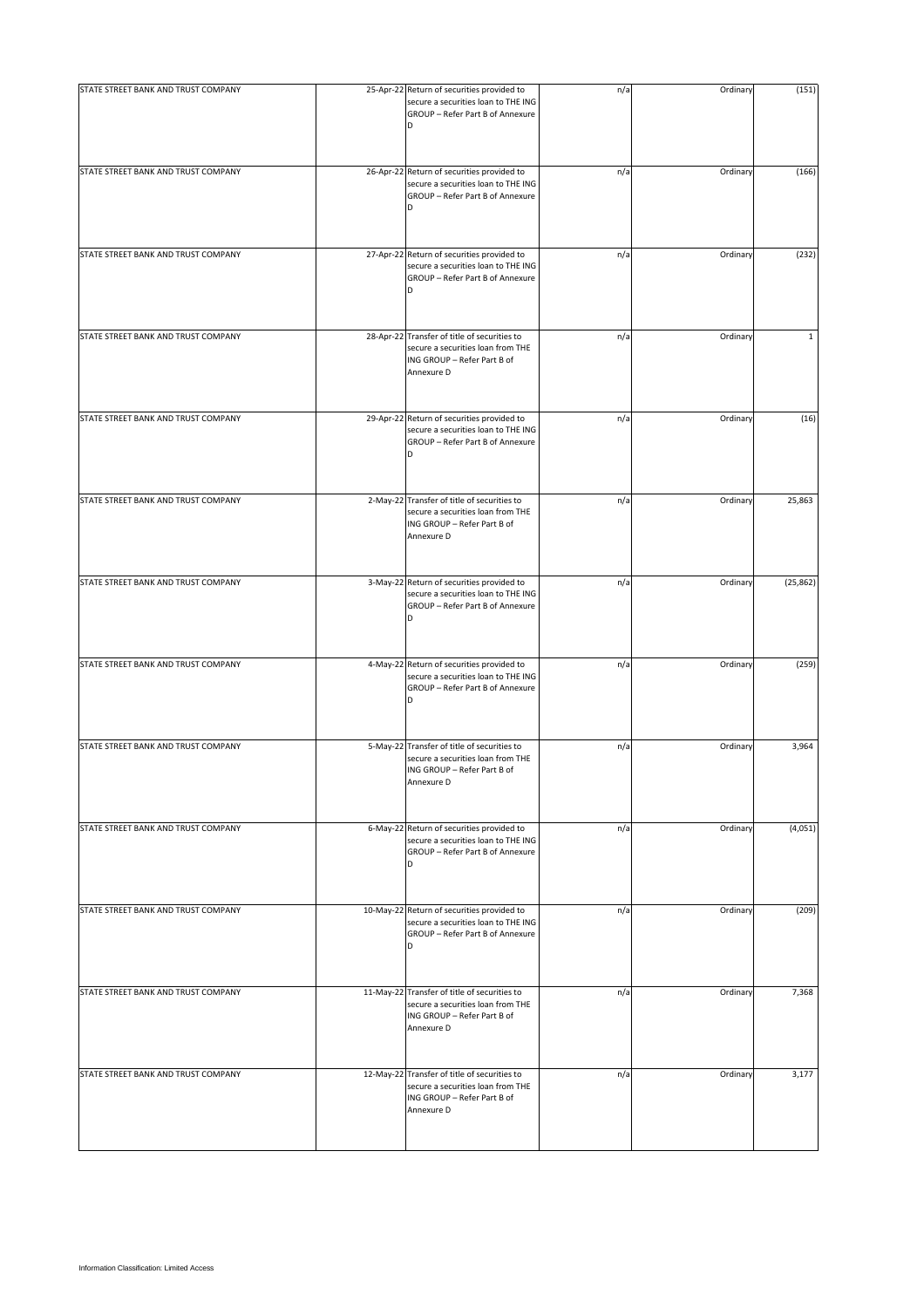| STATE STREET BANK AND TRUST COMPANY | 16-May-22 Transfer of title of securities to<br>secure a securities loan from THE<br>ING GROUP - Refer Part B of<br>Annexure D              | n/a | Ordinary | 22,859    |
|-------------------------------------|---------------------------------------------------------------------------------------------------------------------------------------------|-----|----------|-----------|
| STATE STREET BANK AND TRUST COMPANY | 17-May-22 Return of securities provided to<br>secure a securities loan to THE ING<br>GROUP - Refer Part B of Annexure<br>D                  | n/a | Ordinary | (26, 104) |
| STATE STREET BANK AND TRUST COMPANY | 18-May-22 Transfer of title of securities to<br>secure a securities loan from THE<br>ING GROUP - Refer Part B of<br>Annexure D              | n/a | Ordinary | 17,168    |
| STATE STREET BANK AND TRUST COMPANY | 18-Jan-22 Return of securities provided to<br>secure a securities loan to THE<br>SOCIETE GENERALE GROUP - Refer<br>Part B of Annexure D     | n/a | Ordinary | (163)     |
| STATE STREET BANK AND TRUST COMPANY | 19-Jan-22 Transfer of title of securities to<br>secure a securities loan from THE<br>SOCIETE GENERALE GROUP - Refer<br>Part B of Annexure D | n/a | Ordinary | 139       |
| STATE STREET BANK AND TRUST COMPANY | 20-Jan-22 Transfer of title of securities to<br>secure a securities loan from THE<br>SOCIETE GENERALE GROUP - Refer<br>Part B of Annexure D | n/a | Ordinary | 35        |
| STATE STREET BANK AND TRUST COMPANY | 21-Jan-22 Transfer of title of securities to<br>secure a securities loan from THE<br>SOCIETE GENERALE GROUP - Refer<br>Part B of Annexure D | n/a | Ordinary | 8         |
| STATE STREET BANK AND TRUST COMPANY | 24-Jan-22 Return of securities provided to<br>secure a securities loan to THE<br>SOCIETE GENERALE GROUP - Refer<br>Part B of Annexure D     | n/a | Ordinary | (15)      |
| STATE STREET BANK AND TRUST COMPANY | 25-Jan-22 Return of securities provided to<br>secure a securities loan to THE<br>SOCIETE GENERALE GROUP - Refer<br>Part B of Annexure D     | n/a | Ordinary | (484)     |
| STATE STREET BANK AND TRUST COMPANY | 26-Jan-22 Transfer of title of securities to<br>secure a securities loan from THE<br>SOCIETE GENERALE GROUP - Refer<br>Part B of Annexure D | n/a | Ordinary | 84        |
| STATE STREET BANK AND TRUST COMPANY | 27-Jan-22 Return of securities provided to<br>secure a securities loan to THE<br>SOCIETE GENERALE GROUP - Refer<br>Part B of Annexure D     | n/a | Ordinary | (8)       |
| STATE STREET BANK AND TRUST COMPANY | 28-Jan-22 Transfer of title of securities to<br>secure a securities loan from THE<br>SOCIETE GENERALE GROUP - Refer<br>Part B of Annexure D | n/a | Ordinary | 78        |
| STATE STREET BANK AND TRUST COMPANY | 31-Jan-22 Transfer of title of securities to<br>secure a securities loan from THE<br>SOCIETE GENERALE GROUP - Refer<br>Part B of Annexure D | n/a | Ordinary | 115       |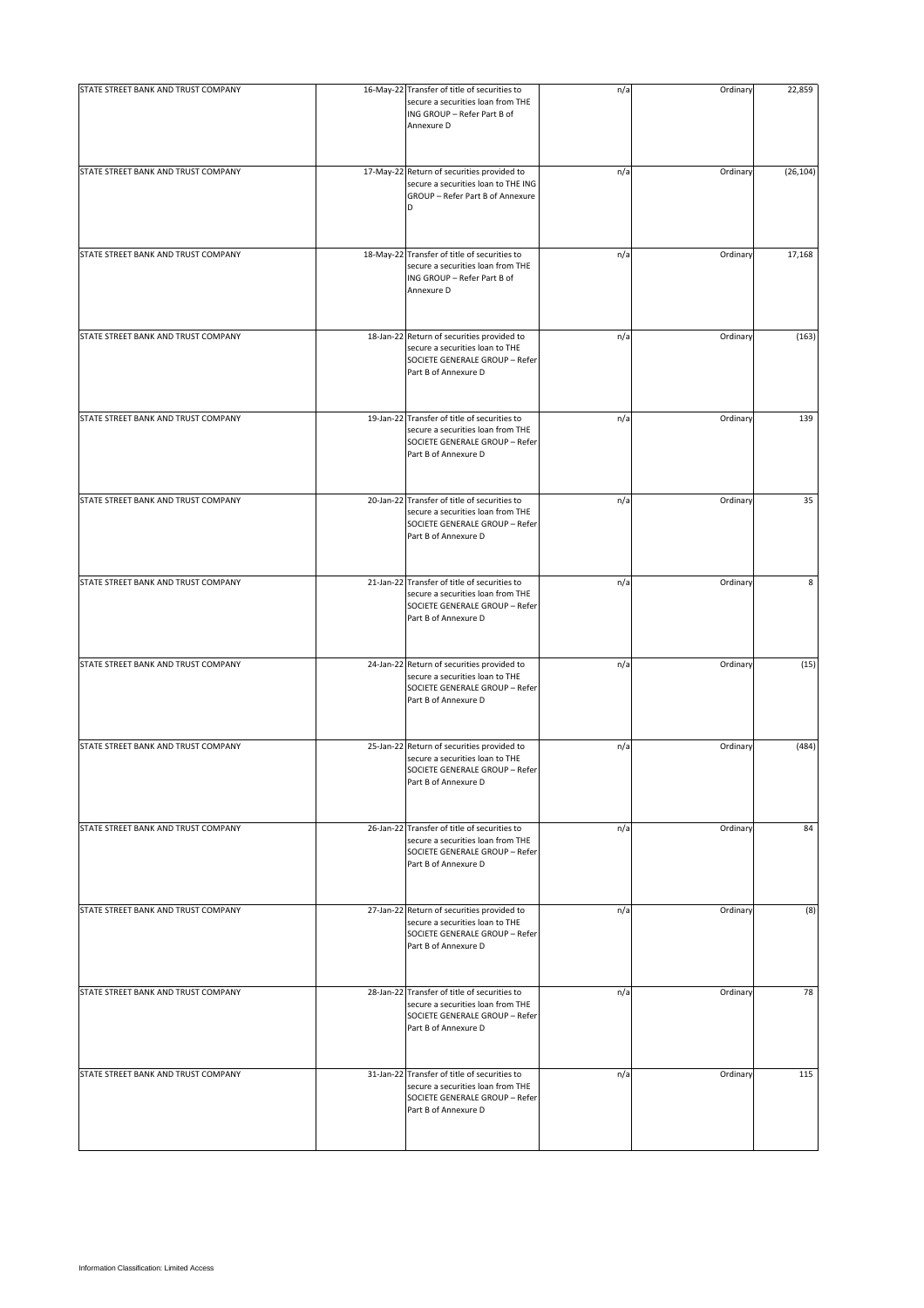| STATE STREET BANK AND TRUST COMPANY | 1-Feb-22 Transfer of title of securities to<br>secure a securities loan from THE<br>SOCIETE GENERALE GROUP - Refer<br>Part B of Annexure D  | n/a | Ordinary | 271            |
|-------------------------------------|---------------------------------------------------------------------------------------------------------------------------------------------|-----|----------|----------------|
| STATE STREET BANK AND TRUST COMPANY | 2-Feb-22 Return of securities provided to<br>secure a securities loan to THE<br>SOCIETE GENERALE GROUP - Refer<br>Part B of Annexure D      | n/a | Ordinary | (27)           |
| STATE STREET BANK AND TRUST COMPANY | 11-Feb-22 Return of securities provided to<br>secure a securities loan to THE<br>SOCIETE GENERALE GROUP - Refer<br>Part B of Annexure D     | n/a | Ordinary | (555)          |
| STATE STREET BANK AND TRUST COMPANY | 21-Feb-22 Return of securities provided to<br>secure a securities loan to THE<br>SOCIETE GENERALE GROUP - Refer<br>Part B of Annexure D     | n/a | Ordinary | (1,060)        |
| STATE STREET BANK AND TRUST COMPANY | 22-Mar-22 Transfer of title of securities to<br>secure a securities loan from THE<br>SOCIETE GENERALE GROUP - Refer<br>Part B of Annexure D | n/a | Ordinary | 443            |
| STATE STREET BANK AND TRUST COMPANY | 23-Mar-22 Transfer of title of securities to<br>secure a securities loan from THE<br>SOCIETE GENERALE GROUP - Refer<br>Part B of Annexure D | n/a | Ordinary | 62             |
| STATE STREET BANK AND TRUST COMPANY | 24-Mar-22 Transfer of title of securities to<br>secure a securities loan from THE<br>SOCIETE GENERALE GROUP - Refer<br>Part B of Annexure D | n/a | Ordinary | 4              |
| STATE STREET BANK AND TRUST COMPANY | 25-Mar-22 Transfer of title of securities to<br>secure a securities loan from THE<br>SOCIETE GENERALE GROUP - Refer<br>Part B of Annexure D | n/a | Ordinary | 5              |
| STATE STREET BANK AND TRUST COMPANY | 28-Mar-22 Transfer of title of securities to<br>secure a securities loan from THE<br>SOCIETE GENERALE GROUP - Refer<br>Part B of Annexure D | n/a | Ordinary | 21             |
| STATE STREET BANK AND TRUST COMPANY | 29-Mar-22 Return of securities provided to<br>secure a securities loan to THE<br>SOCIETE GENERALE GROUP - Refer<br>Part B of Annexure D     | n/a | Ordinary | (24)           |
| STATE STREET BANK AND TRUST COMPANY | 30-Mar-22 Transfer of title of securities to<br>secure a securities loan from THE<br>SOCIETE GENERALE GROUP - Refer<br>Part B of Annexure D | n/a | Ordinary | $\overline{2}$ |
| STATE STREET BANK AND TRUST COMPANY | 1-Apr-22 Return of securities provided to<br>secure a securities loan to THE<br>SOCIETE GENERALE GROUP - Refer<br>Part B of Annexure D      | n/a | Ordinary | (3)            |
| STATE STREET BANK AND TRUST COMPANY | 4-Apr-22 Transfer of title of securities to<br>secure a securities loan from THE<br>SOCIETE GENERALE GROUP - Refer<br>Part B of Annexure D  | n/a | Ordinary | $\mathbf{1}$   |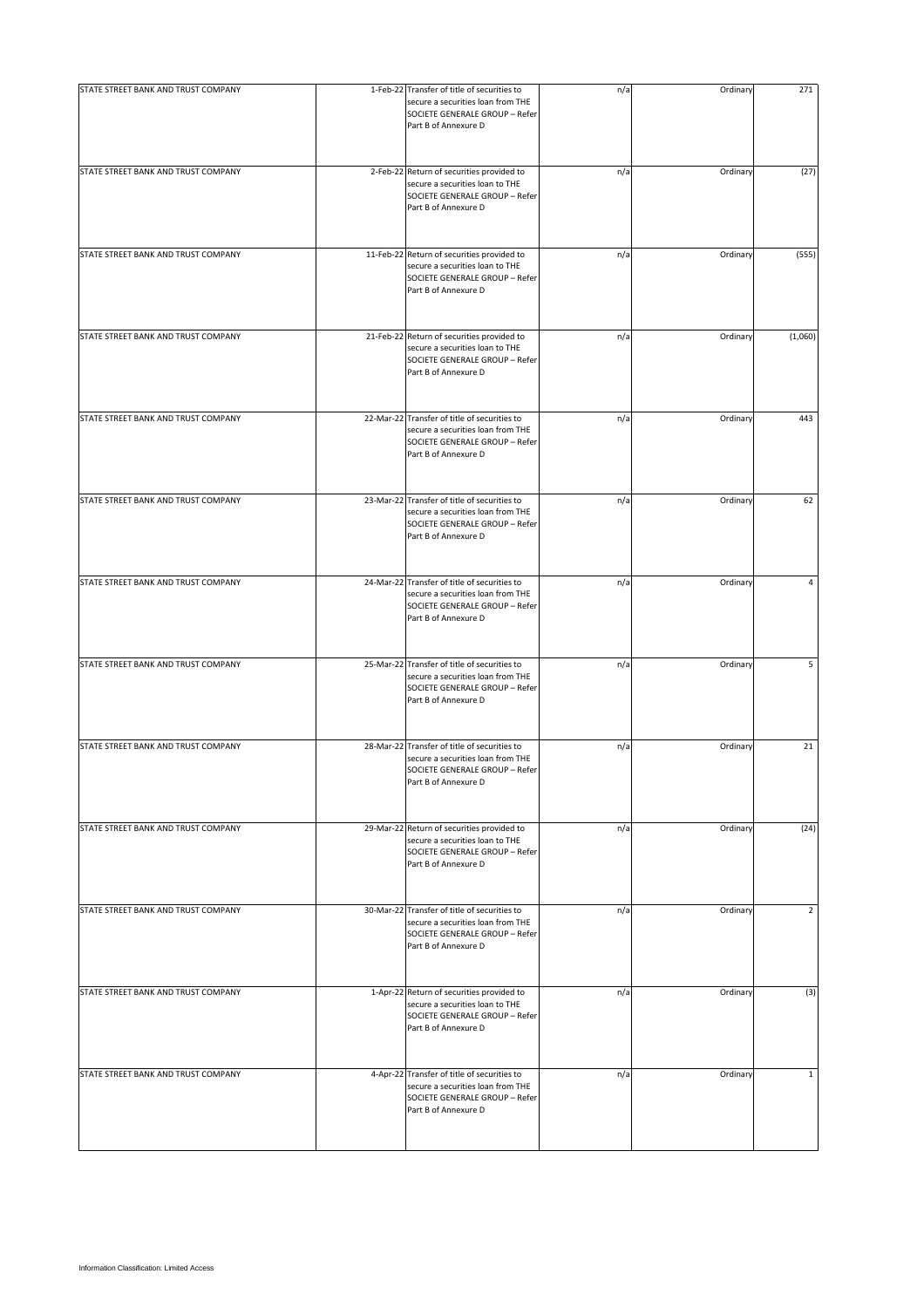| STATE STREET BANK AND TRUST COMPANY | 5-Apr-22 Transfer of title of securities to<br>secure a securities loan from THE<br>SOCIETE GENERALE GROUP - Refer<br>Part B of Annexure D  | n/a | Ordinary | 6              |
|-------------------------------------|---------------------------------------------------------------------------------------------------------------------------------------------|-----|----------|----------------|
| STATE STREET BANK AND TRUST COMPANY | 6-Apr-22 Return of securities provided to<br>secure a securities loan to THE<br>SOCIETE GENERALE GROUP - Refer<br>Part B of Annexure D      | n/a | Ordinary | (141)          |
| STATE STREET BANK AND TRUST COMPANY | 7-Apr-22 Transfer of title of securities to<br>secure a securities loan from THE<br>SOCIETE GENERALE GROUP - Refer<br>Part B of Annexure D  | n/a | Ordinary | 7              |
| STATE STREET BANK AND TRUST COMPANY | 8-Apr-22 Return of securities provided to<br>secure a securities loan to THE<br>SOCIETE GENERALE GROUP - Refer<br>Part B of Annexure D      | n/a | Ordinary | (2)            |
| STATE STREET BANK AND TRUST COMPANY | 11-Apr-22 Return of securities provided to<br>secure a securities loan to THE<br>SOCIETE GENERALE GROUP - Refer<br>Part B of Annexure D     | n/a | Ordinary | (5)            |
| STATE STREET BANK AND TRUST COMPANY | 12-Apr-22 Transfer of title of securities to<br>secure a securities loan from THE<br>SOCIETE GENERALE GROUP - Refer<br>Part B of Annexure D | n/a | Ordinary | 6              |
| STATE STREET BANK AND TRUST COMPANY | 13-Apr-22 Transfer of title of securities to<br>secure a securities loan from THE<br>SOCIETE GENERALE GROUP - Refer<br>Part B of Annexure D | n/a | Ordinary | $\mathbf 1$    |
| STATE STREET BANK AND TRUST COMPANY | 14-Apr-22 Return of securities provided to<br>secure a securities loan to THE<br>SOCIETE GENERALE GROUP - Refer<br>Part B of Annexure D     | n/a | Ordinary | (7)            |
| STATE STREET BANK AND TRUST COMPANY | 15-Apr-22 Transfer of title of securities to<br>secure a securities loan from THE<br>SOCIETE GENERALE GROUP - Refer<br>Part B of Annexure D | n/a | Ordinary | $\overline{2}$ |
| STATE STREET BANK AND TRUST COMPANY | 18-Apr-22 Transfer of title of securities to<br>secure a securities loan from THE<br>SOCIETE GENERALE GROUP - Refer<br>Part B of Annexure D | n/a | Ordinary | 3              |
| STATE STREET BANK AND TRUST COMPANY | 25-Apr-22 Transfer of title of securities to<br>secure a securities loan from THE<br>SOCIETE GENERALE GROUP - Refer<br>Part B of Annexure D | n/a | Ordinary | 19             |
| STATE STREET BANK AND TRUST COMPANY | 26-Apr-22 Return of securities provided to<br>secure a securities loan to THE<br>SOCIETE GENERALE GROUP - Refer<br>Part B of Annexure D     | n/a | Ordinary | (10)           |
| STATE STREET BANK AND TRUST COMPANY | 27-Apr-22 Transfer of title of securities to<br>secure a securities loan from THE<br>SOCIETE GENERALE GROUP - Refer<br>Part B of Annexure D | n/a | Ordinary | 35             |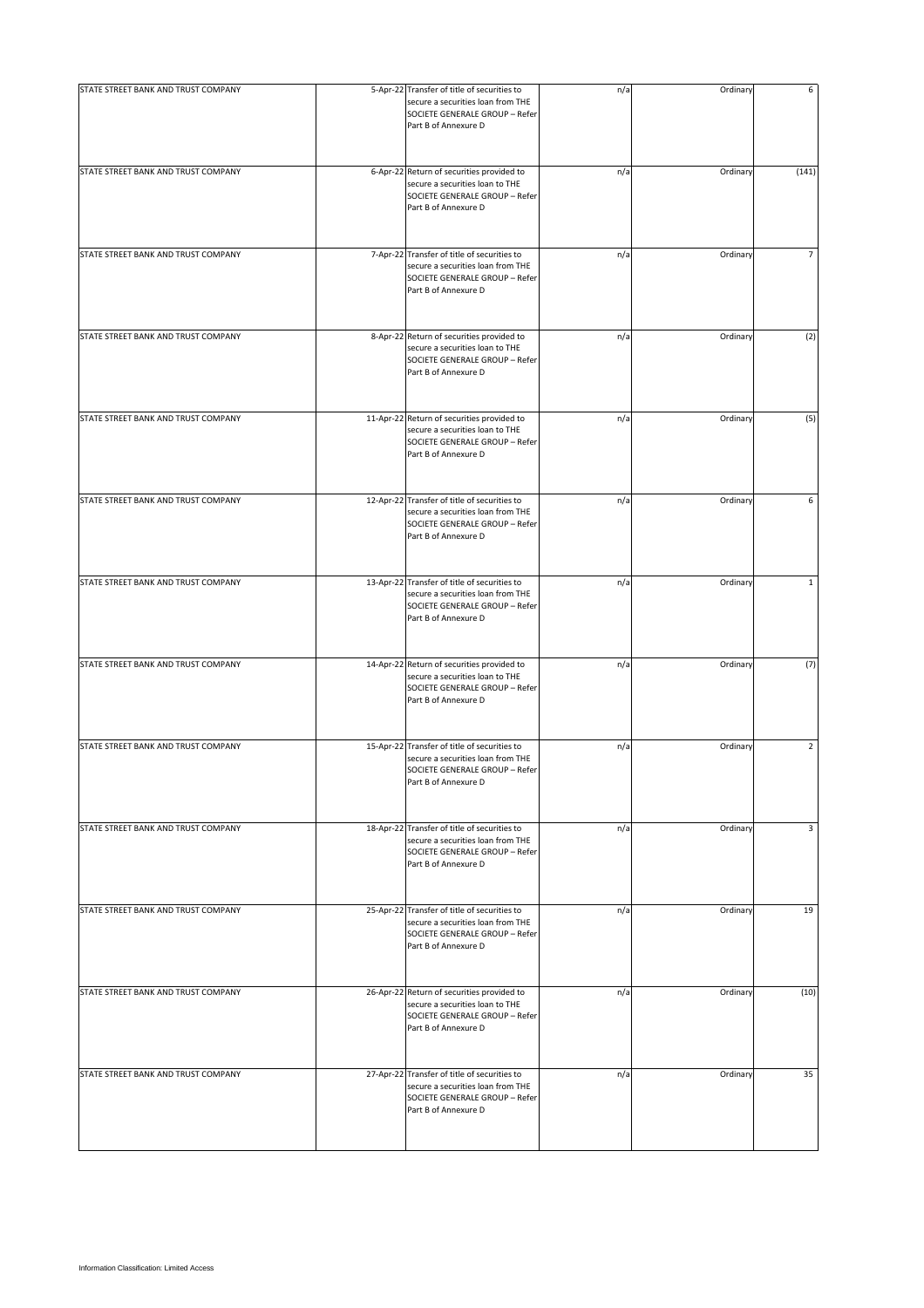| STATE STREET BANK AND TRUST COMPANY | 28-Apr-22 Return of securities provided to                                                                                     | n/a | Ordinary | (526)        |
|-------------------------------------|--------------------------------------------------------------------------------------------------------------------------------|-----|----------|--------------|
|                                     | secure a securities loan to THE<br>SOCIETE GENERALE GROUP - Refer<br>Part B of Annexure D                                      |     |          |              |
| STATE STREET BANK AND TRUST COMPANY | 20-Jan-22 Transfer of title of securities to<br>secure a securities loan from THE<br>UBS GROUP - Refer Part B of<br>Annexure D | n/a | Ordinary | 103          |
| STATE STREET BANK AND TRUST COMPANY | 21-Jan-22 Return of securities provided to<br>secure a securities loan to THE UBS<br>GROUP - Refer Part B of Annexure<br>D     | n/a | Ordinary | (4)          |
| STATE STREET BANK AND TRUST COMPANY | 24-Jan-22 Transfer of title of securities to<br>secure a securities loan from THE<br>UBS GROUP - Refer Part B of<br>Annexure D | n/a | Ordinary | $\mathbf{1}$ |
| STATE STREET BANK AND TRUST COMPANY | 27-Jan-22 Transfer of title of securities to<br>secure a securities loan from THE<br>UBS GROUP - Refer Part B of<br>Annexure D | n/a | Ordinary | 34,809       |
| STATE STREET BANK AND TRUST COMPANY | 28-Jan-22 Return of securities provided to<br>secure a securities loan to THE UBS<br>GROUP - Refer Part B of Annexure          | n/a | Ordinary | (21, 906)    |
| STATE STREET BANK AND TRUST COMPANY | 31-Jan-22 Transfer of title of securities to<br>secure a securities loan from THE<br>UBS GROUP - Refer Part B of<br>Annexure D | n/a | Ordinary | 22,981       |
| STATE STREET BANK AND TRUST COMPANY | 1-Feb-22 Return of securities provided to<br>secure a securities loan to THE UBS<br>GROUP - Refer Part B of Annexure<br>D      | n/a | Ordinary | (33, 255)    |
| STATE STREET BANK AND TRUST COMPANY | 2-Feb-22 Transfer of title of securities to<br>secure a securities loan from THE<br>UBS GROUP - Refer Part B of<br>Annexure D  | n/a | Ordinary | 12,199       |
| STATE STREET BANK AND TRUST COMPANY | 15-Feb-22 Transfer of title of securities to<br>secure a securities loan from THE<br>UBS GROUP - Refer Part B of<br>Annexure D | n/a | Ordinary | 16,723       |
| STATE STREET BANK AND TRUST COMPANY | 18-Feb-22 Return of securities provided to<br>secure a securities loan to THE UBS<br>GROUP - Refer Part B of Annexure<br>D     | n/a | Ordinary | (16, 178)    |
| STATE STREET BANK AND TRUST COMPANY | 21-Feb-22 Transfer of title of securities to<br>secure a securities loan from THE<br>UBS GROUP - Refer Part B of<br>Annexure D | n/a | Ordinary | 11,362       |
| STATE STREET BANK AND TRUST COMPANY | 23-Feb-22 Return of securities provided to<br>secure a securities loan to THE UBS<br>GROUP - Refer Part B of Annexure<br>D     | n/a | Ordinary | (13,046)     |
|                                     |                                                                                                                                |     |          |              |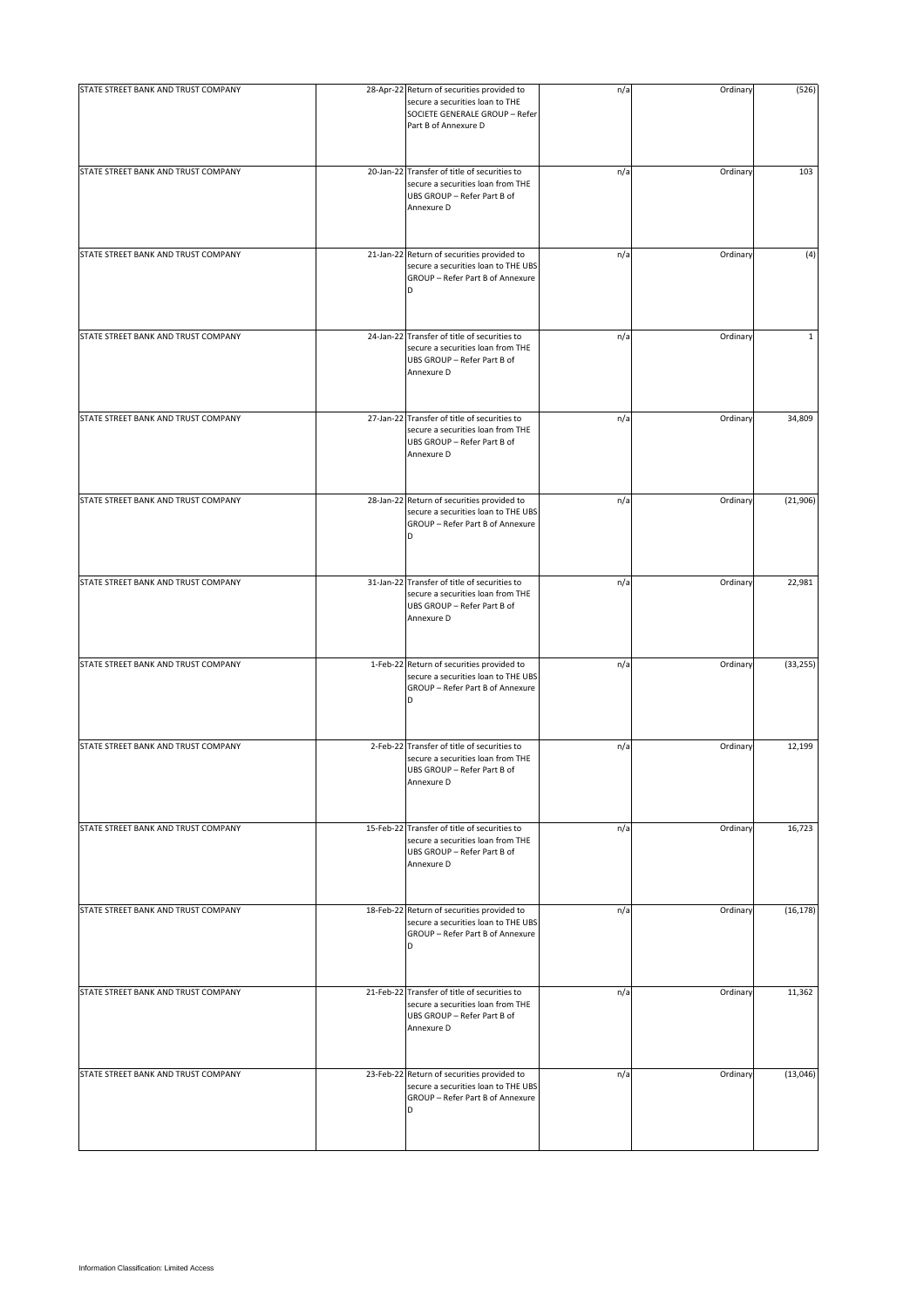| STATE STREET BANK AND TRUST COMPANY | 4-Mar-22 Return of securities provided to                                                                                      | n/a | Ordinary | (7,000)   |
|-------------------------------------|--------------------------------------------------------------------------------------------------------------------------------|-----|----------|-----------|
|                                     | secure a securities loan to THE UBS<br>GROUP - Refer Part B of Annexure<br>D                                                   |     |          |           |
| STATE STREET BANK AND TRUST COMPANY | 7-Mar-22 Transfer of title of securities to<br>secure a securities loan from THE<br>UBS GROUP - Refer Part B of<br>Annexure D  | n/a | Ordinary | 2,815     |
| STATE STREET BANK AND TRUST COMPANY | 8-Mar-22 Return of securities provided to<br>secure a securities loan to THE UBS<br>GROUP - Refer Part B of Annexure<br>D      | n/a | Ordinary | (625)     |
| STATE STREET BANK AND TRUST COMPANY | 14-Mar-22 Return of securities provided to<br>secure a securities loan to THE UBS<br>GROUP - Refer Part B of Annexure<br>D     | n/a | Ordinary | (8,978)   |
| STATE STREET BANK AND TRUST COMPANY | 26-Apr-22 Transfer of title of securities to<br>secure a securities loan from THE<br>UBS GROUP - Refer Part B of<br>Annexure D | n/a | Ordinary | 3         |
| STATE STREET BANK AND TRUST COMPANY | 4-May-22 Transfer of title of securities to<br>secure a securities loan from THE<br>UBS GROUP - Refer Part B of<br>Annexure D  | n/a | Ordinary | 29,725    |
| STATE STREET BANK AND TRUST COMPANY | 5-May-22 Return of securities provided to<br>secure a securities loan to THE UBS<br>GROUP - Refer Part B of Annexure<br>D      | n/a | Ordinary | (11,904)  |
| STATE STREET BANK AND TRUST COMPANY | 6-May-22 Transfer of title of securities to<br>secure a securities loan from THE<br>UBS GROUP - Refer Part B of<br>Annexure D  | n/a | Ordinary | 1,720     |
| STATE STREET BANK AND TRUST COMPANY | 9-May-22 Transfer of title of securities to<br>secure a securities loan from THE<br>UBS GROUP - Refer Part B of<br>Annexure D  | n/a | Ordinary | 1,159     |
| STATE STREET BANK AND TRUST COMPANY | 11-May-22 Return of securities provided to<br>secure a securities loan to THE UBS<br>GROUP - Refer Part B of Annexure<br>D     | n/a | Ordinary | (16, 330) |
| STATE STREET BANK AND TRUST COMPANY | 12-May-22 Transfer of title of securities to<br>secure a securities loan from THE<br>UBS GROUP - Refer Part B of<br>Annexure D | n/a | Ordinary | 13,452    |
| STATE STREET BANK AND TRUST COMPANY | 18-May-22 Transfer of title of securities to<br>secure a securities loan from THE<br>UBS GROUP - Refer Part B of<br>Annexure D | n/a | Ordinary | 3,073     |
| STATE STREET BANK AND TRUST COMPANY | 4-May-22 Transfer of title of securities to<br>secure a securities loan from THE<br>UBS GROUP - Refer Part B of<br>Annexure D  | n/a | Ordinary | 1,430     |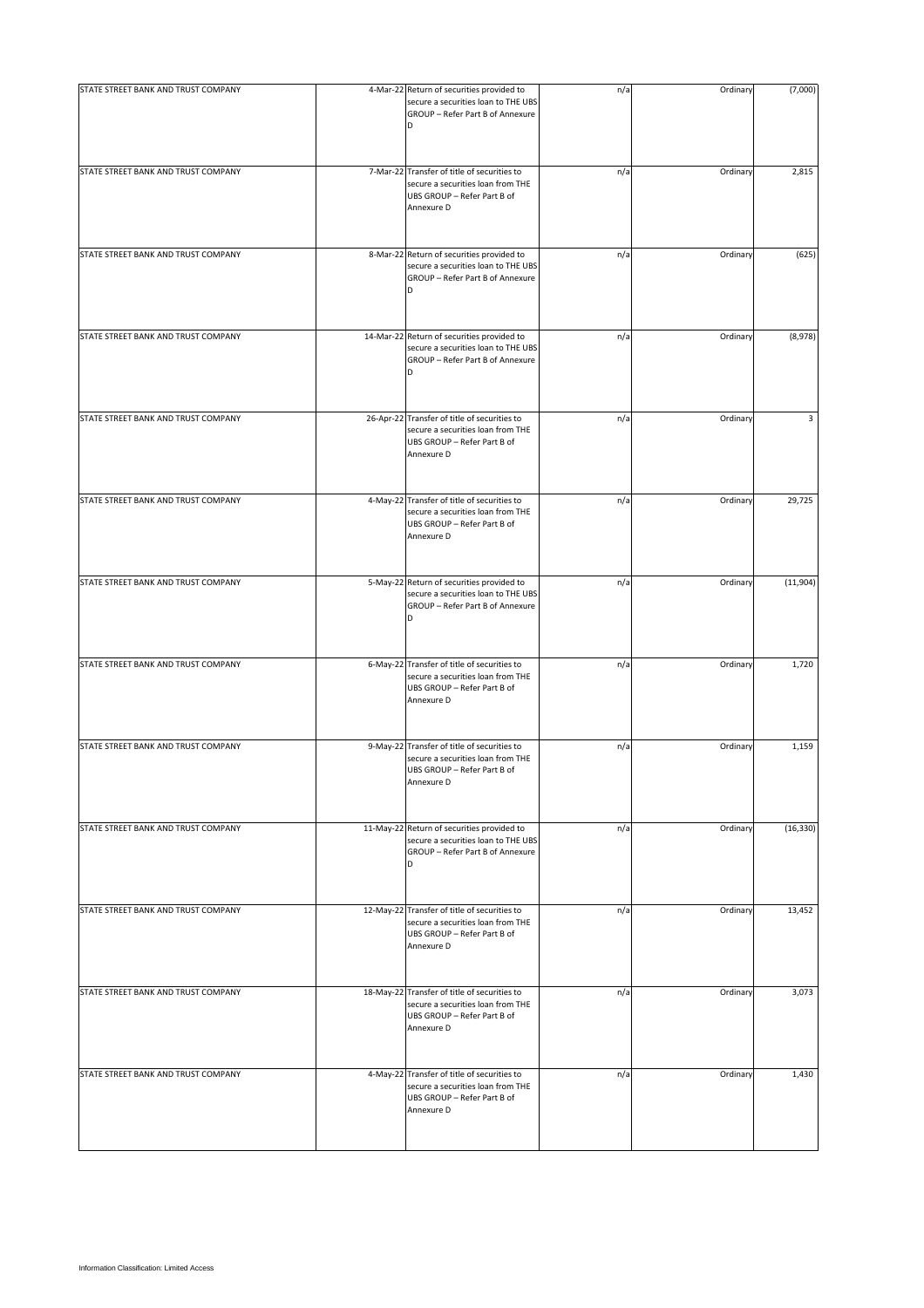| STATE STREET BANK AND TRUST COMPANY | 5-May-22 Return of securities provided to                                                                                                       | n/a | Ordinary | (763)      |
|-------------------------------------|-------------------------------------------------------------------------------------------------------------------------------------------------|-----|----------|------------|
|                                     | secure a securities loan to THE UBS<br>GROUP - Refer Part B of Annexure<br>D                                                                    |     |          |            |
| STATE STREET BANK AND TRUST COMPANY | 18-May-22 Transfer of title of securities to<br>secure a securities loan from THE<br>UBS GROUP - Refer Part B of<br>Annexure D                  | n/a | Ordinary | 1,900      |
| STATE STREET BANK AND TRUST COMPANY | 18-Jan-22 Return of securities provided to<br>secure a securities loan to THE<br>GOLDMAN SACHS GROUP - Refer<br>Part B of Annexure D            | n/a | Ordinary | (107, 664) |
| STATE STREET BANK AND TRUST COMPANY | 19-Jan-22 Return of securities provided to<br>secure a securities loan to THE<br>GOLDMAN SACHS GROUP - Refer<br>Part B of Annexure D            | n/a | Ordinary | (32, 880)  |
| STATE STREET BANK AND TRUST COMPANY | 20-Jan-22 Return of securities provided to<br>secure a securities loan to THE<br>GOLDMAN SACHS GROUP - Refer<br>Part B of Annexure D            | n/a | Ordinary | (16, 576)  |
| STATE STREET BANK AND TRUST COMPANY | 21-Jan-22 Transfer of title of securities to<br>secure a securities loan from THE<br>GOLDMAN SACHS GROUP - Refer<br>Part B of Annexure D        | n/a | Ordinary | 19,520     |
| STATE STREET BANK AND TRUST COMPANY | 24-Jan-22 Transfer of title of securities to<br>secure a securities loan from THE<br>GOLDMAN SACHS GROUP - Refer<br>Part B of Annexure D        | n/a | Ordinary | 67,536     |
| STATE STREET BANK AND TRUST COMPANY | 26-Jan-22 Transfer of title of securities to<br>secure a securities loan from THE<br>GOLDMAN SACHS GROUP - Refer<br>Part B of Annexure D        | n/a | Ordinary | 431,632    |
| STATE STREET BANK AND TRUST COMPANY | 28-Jan-22 Transfer of title of securities to<br>secure a securities loan from THE<br><b>GOLDMAN SACHS GROUP - Refer</b><br>Part B of Annexure D | n/a | Ordinary | 31,408     |
| STATE STREET BANK AND TRUST COMPANY | 31-Jan-22 Transfer of title of securities to<br>secure a securities loan from THE<br><b>GOLDMAN SACHS GROUP - Refer</b><br>Part B of Annexure D | n/a | Ordinary | 132,464    |
| STATE STREET BANK AND TRUST COMPANY | 1-Feb-22 Return of securities provided to<br>secure a securities loan to THE<br>GOLDMAN SACHS GROUP - Refer<br>Part B of Annexure D             | n/a | Ordinary | (25,600)   |
| STATE STREET BANK AND TRUST COMPANY | 2-Feb-22 Transfer of title of securities to<br>secure a securities loan from THE<br>GOLDMAN SACHS GROUP - Refer<br>Part B of Annexure D         | n/a | Ordinary | 14,208     |
| STATE STREET BANK AND TRUST COMPANY | 3-Feb-22 Return of securities provided to<br>secure a securities loan to THE<br>GOLDMAN SACHS GROUP - Refer<br>Part B of Annexure D             | n/a | Ordinary | (115, 332) |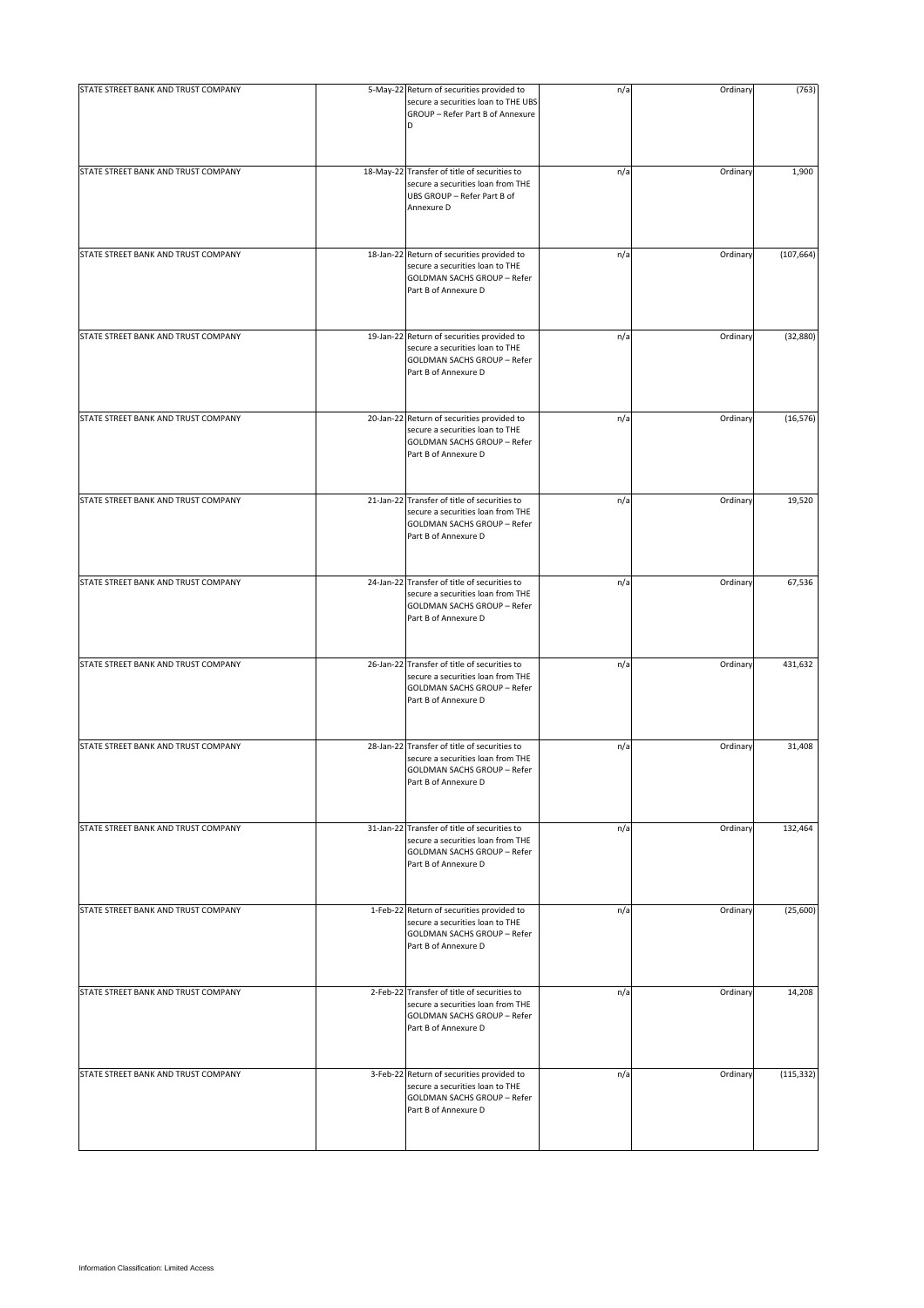| STATE STREET BANK AND TRUST COMPANY | 4-Feb-22 Return of securities provided to<br>secure a securities loan to THE<br><b>GOLDMAN SACHS GROUP - Refer</b><br>Part B of Annexure D      | n/a | Ordinary | (124,980) |
|-------------------------------------|-------------------------------------------------------------------------------------------------------------------------------------------------|-----|----------|-----------|
| STATE STREET BANK AND TRUST COMPANY | 7-Feb-22 Return of securities provided to<br>secure a securities loan to THE<br><b>GOLDMAN SACHS GROUP - Refer</b><br>Part B of Annexure D      | n/a | Ordinary | (55, 520) |
| STATE STREET BANK AND TRUST COMPANY | 8-Feb-22 Return of securities provided to<br>secure a securities loan to THE<br><b>GOLDMAN SACHS GROUP - Refer</b><br>Part B of Annexure D      | n/a | Ordinary | (32, 568) |
| STATE STREET BANK AND TRUST COMPANY | 9-Feb-22 Return of securities provided to<br>secure a securities loan to THE<br><b>GOLDMAN SACHS GROUP - Refer</b><br>Part B of Annexure D      | n/a | Ordinary | (34, 832) |
| STATE STREET BANK AND TRUST COMPANY | 10-Feb-22 Transfer of title of securities to<br>secure a securities loan from THE<br><b>GOLDMAN SACHS GROUP - Refer</b><br>Part B of Annexure D | n/a | Ordinary | 26,496    |
| STATE STREET BANK AND TRUST COMPANY | 11-Feb-22 Transfer of title of securities to<br>secure a securities loan from THE<br><b>GOLDMAN SACHS GROUP - Refer</b><br>Part B of Annexure D | n/a | Ordinary | 44,224    |
| STATE STREET BANK AND TRUST COMPANY | 14-Feb-22 Transfer of title of securities to<br>secure a securities loan from THE<br>GOLDMAN SACHS GROUP - Refer<br>Part B of Annexure D        | n/a | Ordinary | 27,312    |
| STATE STREET BANK AND TRUST COMPANY | 15-Feb-22 Transfer of title of securities to<br>secure a securities loan from THE<br><b>GOLDMAN SACHS GROUP - Refer</b><br>Part B of Annexure D | n/a | Ordinary | 39,568    |
| STATE STREET BANK AND TRUST COMPANY | 16-Feb-22 Transfer of title of securities to<br>secure a securities loan from THE<br><b>GOLDMAN SACHS GROUP - Refer</b><br>Part B of Annexure D | n/a | Ordinary | 60,704    |
| STATE STREET BANK AND TRUST COMPANY | 17-Feb-22 Transfer of title of securities to<br>secure a securities loan from THE<br><b>GOLDMAN SACHS GROUP - Refer</b><br>Part B of Annexure D | n/a | Ordinary | 78,672    |
| STATE STREET BANK AND TRUST COMPANY | 18-Feb-22 Transfer of title of securities to<br>secure a securities loan from THE<br><b>GOLDMAN SACHS GROUP - Refer</b><br>Part B of Annexure D | n/a | Ordinary | 10,584    |
| STATE STREET BANK AND TRUST COMPANY | 21-Feb-22 Transfer of title of securities to<br>secure a securities loan from THE<br>GOLDMAN SACHS GROUP - Refer<br>Part B of Annexure D        | n/a | Ordinary | 47,896    |
| STATE STREET BANK AND TRUST COMPANY | 22-Feb-22 Transfer of title of securities to<br>secure a securities loan from THE<br><b>GOLDMAN SACHS GROUP - Refer</b><br>Part B of Annexure D | n/a | Ordinary | 121,280   |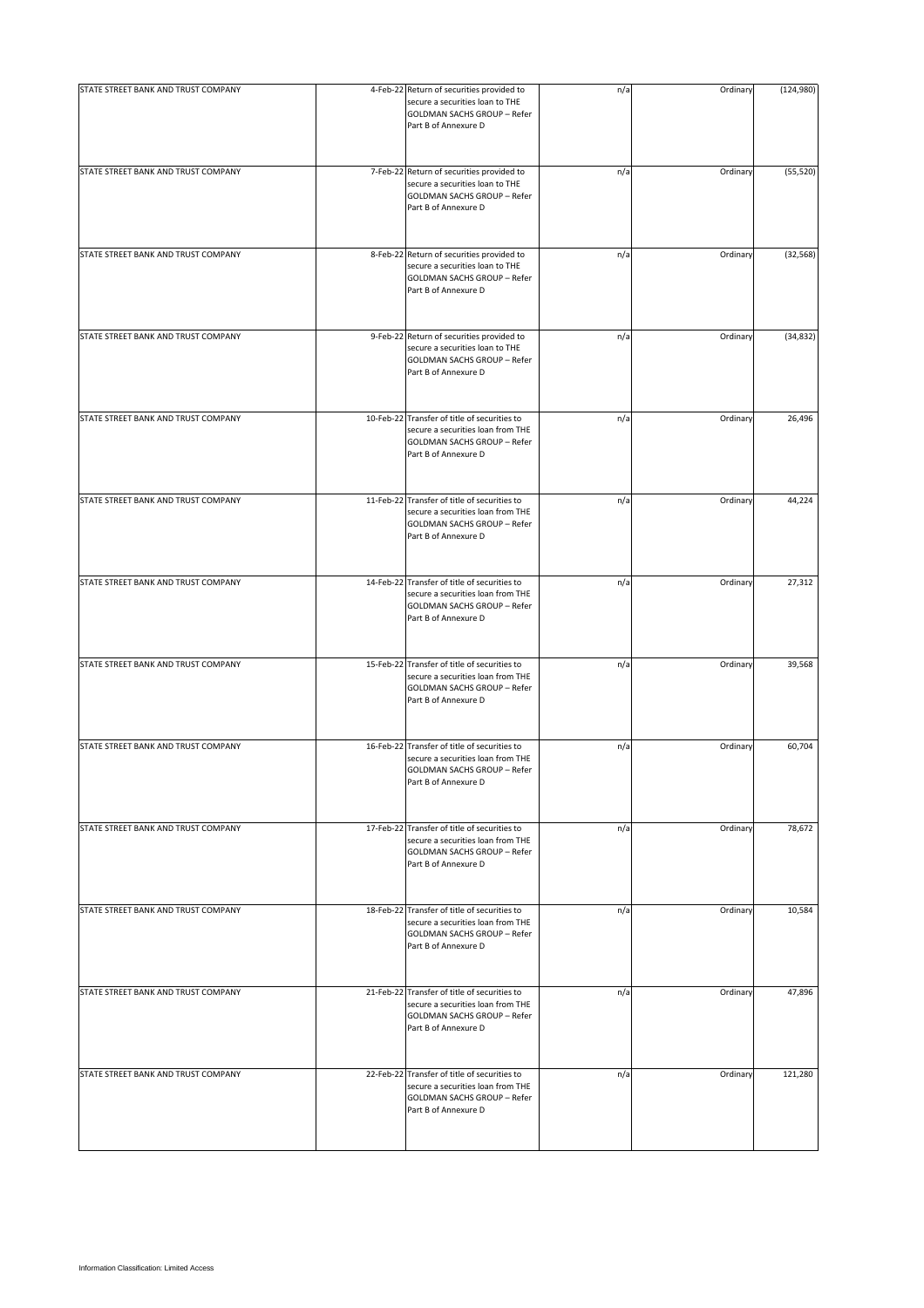| STATE STREET BANK AND TRUST COMPANY | 23-Feb-22 Transfer of title of securities to<br>secure a securities loan from THE<br><b>GOLDMAN SACHS GROUP - Refer</b><br>Part B of Annexure D | n/a | Ordinary | 413,936    |
|-------------------------------------|-------------------------------------------------------------------------------------------------------------------------------------------------|-----|----------|------------|
| STATE STREET BANK AND TRUST COMPANY | 24-Feb-22 Transfer of title of securities to<br>secure a securities loan from THE<br>GOLDMAN SACHS GROUP - Refer<br>Part B of Annexure D        | n/a | Ordinary | 392,828    |
| STATE STREET BANK AND TRUST COMPANY | 25-Feb-22 Transfer of title of securities to<br>secure a securities loan from THE<br><b>GOLDMAN SACHS GROUP - Refer</b><br>Part B of Annexure D | n/a | Ordinary | 400,900    |
| STATE STREET BANK AND TRUST COMPANY | 28-Feb-22 Transfer of title of securities to<br>secure a securities loan from THE<br><b>GOLDMAN SACHS GROUP - Refer</b><br>Part B of Annexure D | n/a | Ordinary | 147,872    |
| STATE STREET BANK AND TRUST COMPANY | 1-Mar-22 Transfer of title of securities to<br>secure a securities loan from THE<br><b>GOLDMAN SACHS GROUP - Refer</b><br>Part B of Annexure D  | n/a | Ordinary | 94,028     |
| STATE STREET BANK AND TRUST COMPANY | 2-Mar-22 Transfer of title of securities to<br>secure a securities loan from THE<br><b>GOLDMAN SACHS GROUP - Refer</b><br>Part B of Annexure D  | n/a | Ordinary | 86,916     |
| STATE STREET BANK AND TRUST COMPANY | 3-Mar-22 Transfer of title of securities to<br>secure a securities loan from THE<br><b>GOLDMAN SACHS GROUP - Refer</b><br>Part B of Annexure D  | n/a | Ordinary | 108,064    |
| STATE STREET BANK AND TRUST COMPANY | 4-Mar-22 Transfer of title of securities to<br>secure a securities loan from THE<br><b>GOLDMAN SACHS GROUP - Refer</b><br>Part B of Annexure D  | n/a | Ordinary | 42,656     |
| STATE STREET BANK AND TRUST COMPANY | 7-Mar-22 Transfer of title of securities to<br>secure a securities loan from THE<br><b>GOLDMAN SACHS GROUP - Refer</b><br>Part B of Annexure D  | n/a | Ordinary | 36,464     |
| STATE STREET BANK AND TRUST COMPANY | 8-Mar-22 Transfer of title of securities to<br>secure a securities loan from THE<br>GOLDMAN SACHS GROUP - Refer<br>Part B of Annexure D         | n/a | Ordinary | 50,112     |
| STATE STREET BANK AND TRUST COMPANY | 9-Mar-22 Return of securities provided to<br>secure a securities loan to THE<br><b>GOLDMAN SACHS GROUP - Refer</b><br>Part B of Annexure D      | n/a | Ordinary | (244, 976) |
| STATE STREET BANK AND TRUST COMPANY | 10-Mar-22 Return of securities provided to<br>secure a securities loan to THE<br>GOLDMAN SACHS GROUP - Refer<br>Part B of Annexure D            | n/a | Ordinary | (61,088)   |
| STATE STREET BANK AND TRUST COMPANY | 11-Mar-22 Return of securities provided to<br>secure a securities loan to THE<br><b>GOLDMAN SACHS GROUP - Refer</b><br>Part B of Annexure D     | n/a | Ordinary | (16,096)   |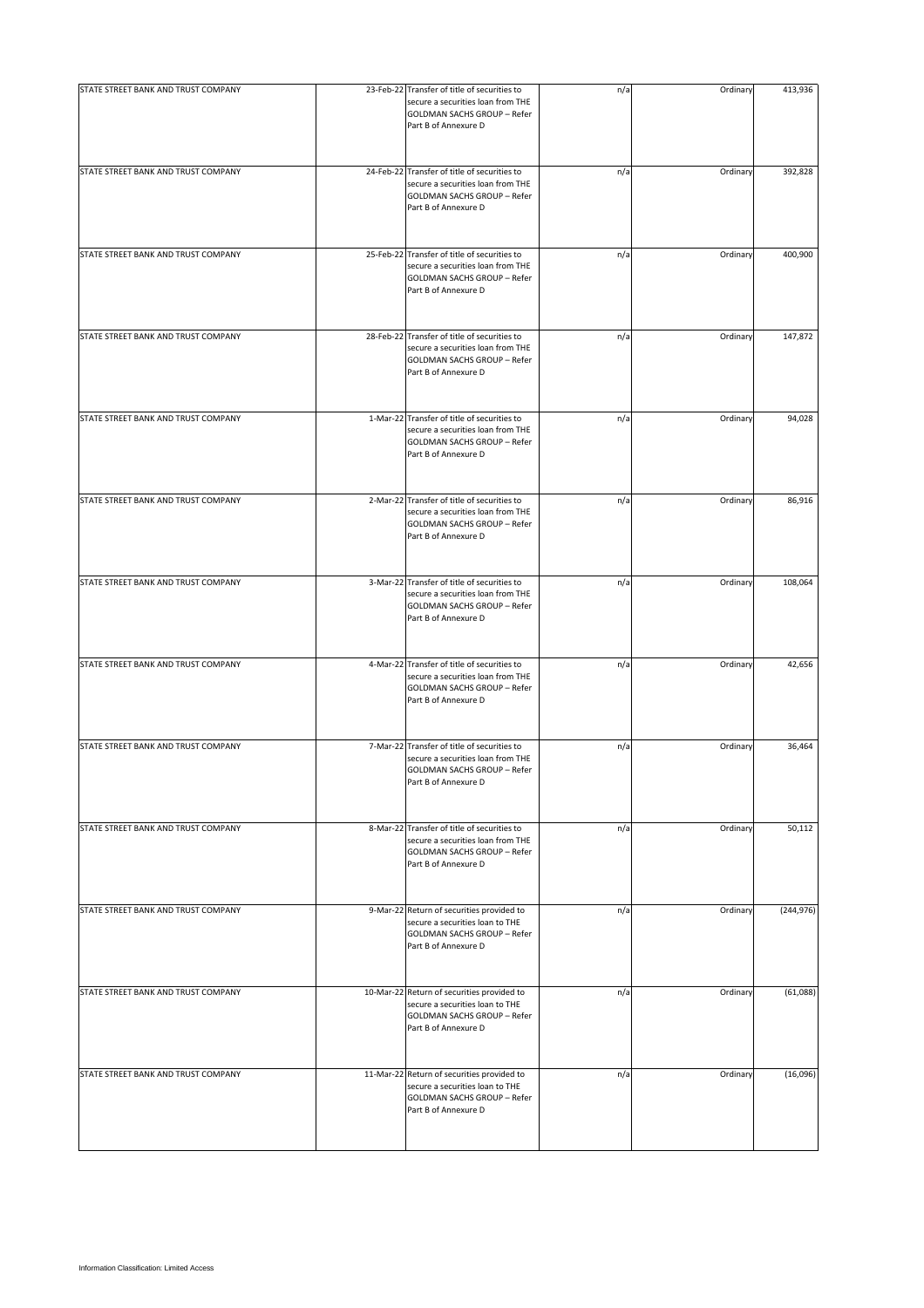| STATE STREET BANK AND TRUST COMPANY | 14-Mar-22 Return of securities provided to                                                                                                      | n/a | Ordinary | (56, 944) |
|-------------------------------------|-------------------------------------------------------------------------------------------------------------------------------------------------|-----|----------|-----------|
|                                     | secure a securities loan to THE<br><b>GOLDMAN SACHS GROUP - Refer</b><br>Part B of Annexure D                                                   |     |          |           |
| STATE STREET BANK AND TRUST COMPANY | 15-Mar-22 Transfer of title of securities to<br>secure a securities loan from THE<br><b>GOLDMAN SACHS GROUP - Refer</b><br>Part B of Annexure D | n/a | Ordinary | 93,728    |
| STATE STREET BANK AND TRUST COMPANY | 16-Mar-22 Transfer of title of securities to<br>secure a securities loan from THE<br><b>GOLDMAN SACHS GROUP - Refer</b><br>Part B of Annexure D | n/a | Ordinary | 172,820   |
| STATE STREET BANK AND TRUST COMPANY | 17-Mar-22 Transfer of title of securities to<br>secure a securities loan from THE<br><b>GOLDMAN SACHS GROUP - Refer</b><br>Part B of Annexure D | n/a | Ordinary | 338,908   |
| STATE STREET BANK AND TRUST COMPANY | 18-Mar-22 Transfer of title of securities to<br>secure a securities loan from THE<br>GOLDMAN SACHS GROUP - Refer<br>Part B of Annexure D        | n/a | Ordinary | 268,400   |
| STATE STREET BANK AND TRUST COMPANY | 21-Mar-22 Transfer of title of securities to<br>secure a securities loan from THE<br><b>GOLDMAN SACHS GROUP - Refer</b><br>Part B of Annexure D | n/a | Ordinary | 82,544    |
| STATE STREET BANK AND TRUST COMPANY | 22-Mar-22 Transfer of title of securities to<br>secure a securities loan from THE<br><b>GOLDMAN SACHS GROUP - Refer</b><br>Part B of Annexure D | n/a | Ordinary | 40,112    |
| STATE STREET BANK AND TRUST COMPANY | 23-Mar-22 Transfer of title of securities to<br>secure a securities loan from THE<br><b>GOLDMAN SACHS GROUP - Refer</b><br>Part B of Annexure D | n/a | Ordinary | 44,460    |
| STATE STREET BANK AND TRUST COMPANY | 24-Mar-22 Transfer of title of securities to<br>secure a securities loan from THE<br><b>GOLDMAN SACHS GROUP - Refer</b><br>Part B of Annexure D | n/a | Ordinary | 203,044   |
| STATE STREET BANK AND TRUST COMPANY | 25-Mar-22 Transfer of title of securities to<br>secure a securities loan from THE<br>GOLDMAN SACHS GROUP - Refer<br>Part B of Annexure D        | n/a | Ordinary | 294,576   |
| STATE STREET BANK AND TRUST COMPANY | 28-Mar-22 Transfer of title of securities to<br>secure a securities loan from THE<br><b>GOLDMAN SACHS GROUP - Refer</b><br>Part B of Annexure D | n/a | Ordinary | 276,496   |
| STATE STREET BANK AND TRUST COMPANY | 29-Mar-22 Transfer of title of securities to<br>secure a securities loan from THE<br><b>GOLDMAN SACHS GROUP - Refer</b><br>Part B of Annexure D | n/a | Ordinary | 152,720   |
| STATE STREET BANK AND TRUST COMPANY | 30-Mar-22 Transfer of title of securities to<br>secure a securities loan from THE<br><b>GOLDMAN SACHS GROUP - Refer</b><br>Part B of Annexure D | n/a | Ordinary | 473,120   |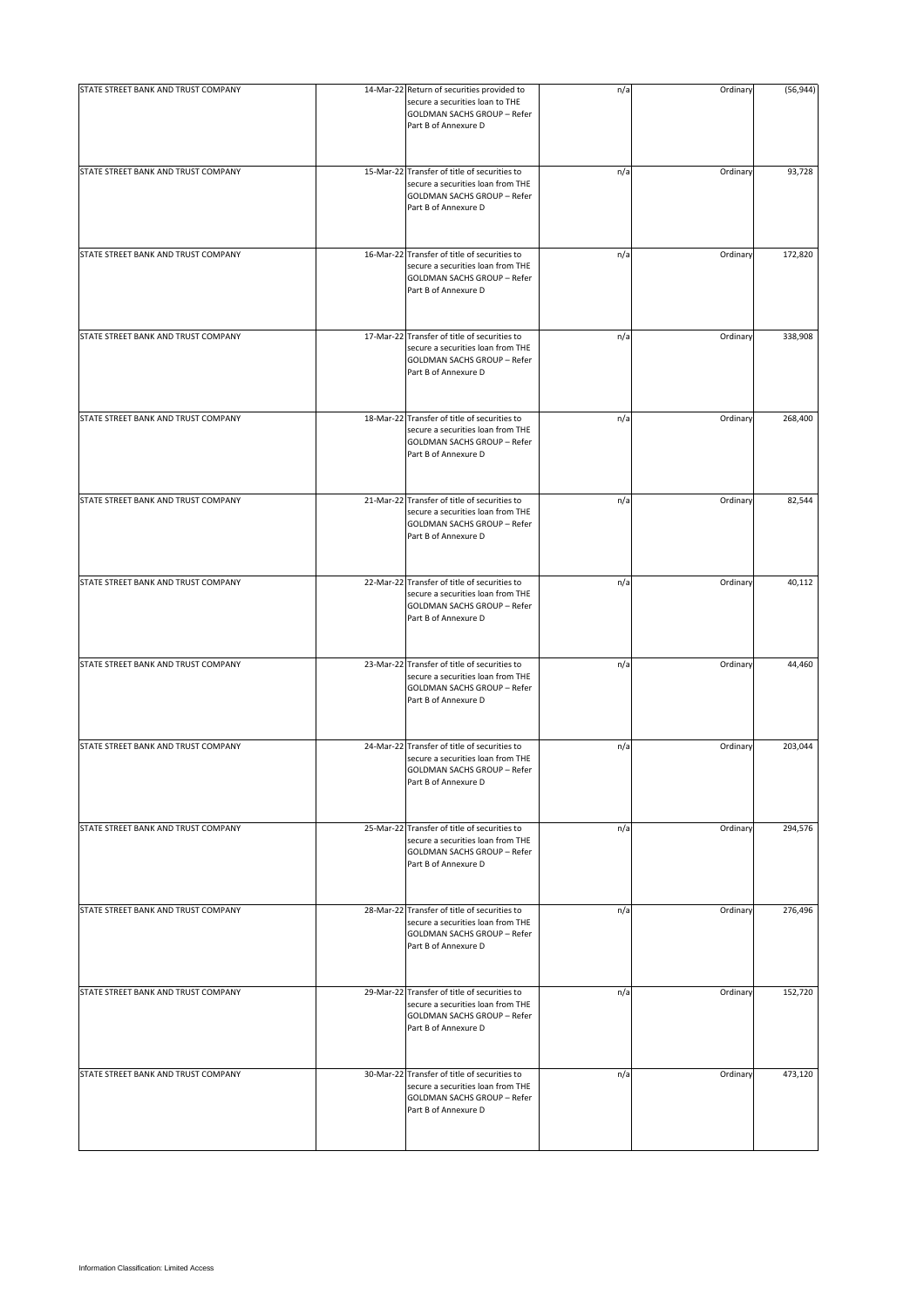| STATE STREET BANK AND TRUST COMPANY | 31-Mar-22 Transfer of title of securities to<br>secure a securities loan from THE<br>GOLDMAN SACHS GROUP - Refer<br>Part B of Annexure D   | n/a | Ordinary | 183,712    |
|-------------------------------------|--------------------------------------------------------------------------------------------------------------------------------------------|-----|----------|------------|
| STATE STREET BANK AND TRUST COMPANY | 1-Apr-22 Transfer of title of securities to<br>secure a securities loan from THE<br>GOLDMAN SACHS GROUP - Refer<br>Part B of Annexure D    | n/a | Ordinary | 28,272     |
| STATE STREET BANK AND TRUST COMPANY | 4-Apr-22 Return of securities provided to<br>secure a securities loan to THE<br>GOLDMAN SACHS GROUP - Refer<br>Part B of Annexure D        | n/a | Ordinary | (25, 488)  |
| STATE STREET BANK AND TRUST COMPANY | 5-Apr-22 Return of securities provided to<br>secure a securities loan to THE<br>GOLDMAN SACHS GROUP - Refer<br>Part B of Annexure D        | n/a | Ordinary | (15, 248)  |
| STATE STREET BANK AND TRUST COMPANY | 6-Apr-22 Return of securities provided to<br>secure a securities loan to THE<br><b>GOLDMAN SACHS GROUP - Refer</b><br>Part B of Annexure D | n/a | Ordinary | (181, 644) |
| STATE STREET BANK AND TRUST COMPANY | 7-Apr-22 Return of securities provided to<br>secure a securities loan to THE<br>GOLDMAN SACHS GROUP - Refer<br>Part B of Annexure D        | n/a | Ordinary | (205, 764) |
| STATE STREET BANK AND TRUST COMPANY | 8-Apr-22 Return of securities provided to<br>secure a securities loan to THE<br>GOLDMAN SACHS GROUP - Refer<br>Part B of Annexure D        | n/a | Ordinary | (340, 720) |
| STATE STREET BANK AND TRUST COMPANY | 11-Apr-22 Return of securities provided to<br>secure a securities loan to THE<br>GOLDMAN SACHS GROUP - Refer<br>Part B of Annexure D       | n/a | Ordinary | (26, 320)  |
| STATE STREET BANK AND TRUST COMPANY | 12-Apr-22 Return of securities provided to<br>secure a securities loan to THE<br>GOLDMAN SACHS GROUP - Refer<br>Part B of Annexure D       | n/a | Ordinary | (56, 800)  |
| STATE STREET BANK AND TRUST COMPANY | 13-Apr-22 Transfer of title of securities to<br>secure a securities loan from THE<br>GOLDMAN SACHS GROUP - Refer<br>Part B of Annexure D   | n/a | Ordinary | 106,528    |
| STATE STREET BANK AND TRUST COMPANY | 14-Apr-22 Return of securities provided to<br>secure a securities loan to THE<br>GOLDMAN SACHS GROUP - Refer<br>Part B of Annexure D       | n/a | Ordinary | (86, 976)  |
| STATE STREET BANK AND TRUST COMPANY | 15-Apr-22 Transfer of title of securities to<br>secure a securities loan from THE<br>GOLDMAN SACHS GROUP - Refer<br>Part B of Annexure D   | n/a | Ordinary | 409,536    |
| STATE STREET BANK AND TRUST COMPANY | 18-Apr-22 Return of securities provided to<br>secure a securities loan to THE<br>GOLDMAN SACHS GROUP - Refer<br>Part B of Annexure D       | n/a | Ordinary | (66, 176)  |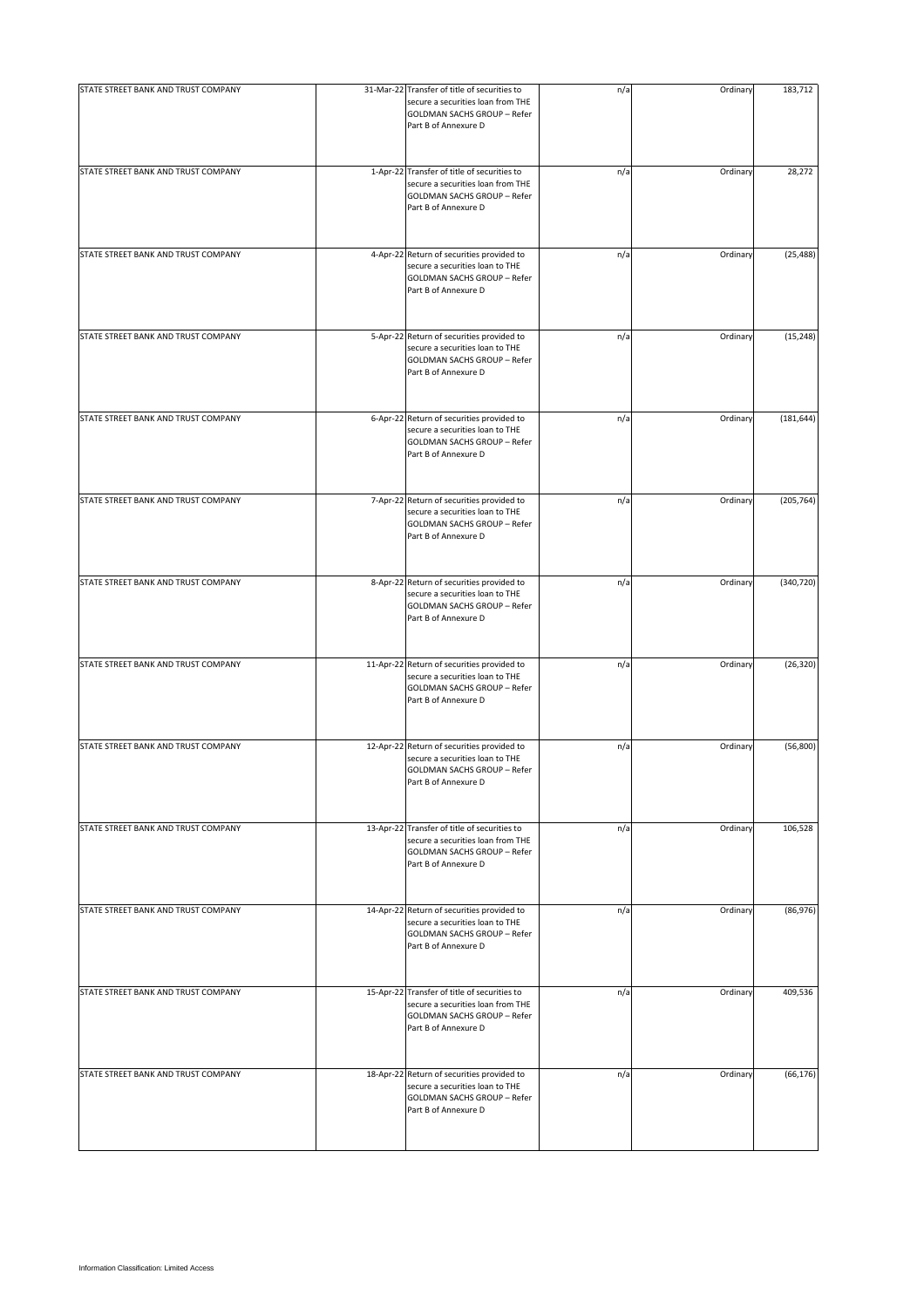| STATE STREET BANK AND TRUST COMPANY | 20-Apr-22 Return of securities provided to                                                                                                      | n/a | Ordinary | (685, 616)  |
|-------------------------------------|-------------------------------------------------------------------------------------------------------------------------------------------------|-----|----------|-------------|
|                                     | secure a securities loan to THE<br>GOLDMAN SACHS GROUP - Refer<br>Part B of Annexure D                                                          |     |          |             |
| STATE STREET BANK AND TRUST COMPANY | 22-Apr-22 Return of securities provided to<br>secure a securities loan to THE<br>GOLDMAN SACHS GROUP - Refer<br>Part B of Annexure D            | n/a | Ordinary | (3,855,176) |
| STATE STREET BANK AND TRUST COMPANY | 25-Apr-22 Return of securities provided to<br>secure a securities loan to THE<br>GOLDMAN SACHS GROUP - Refer<br>Part B of Annexure D            | n/a | Ordinary | (8, 392)    |
| STATE STREET BANK AND TRUST COMPANY | 26-Apr-22 Transfer of title of securities to<br>secure a securities loan from THE<br>GOLDMAN SACHS GROUP - Refer<br>Part B of Annexure D        | n/a | Ordinary | 2,950,432   |
| STATE STREET BANK AND TRUST COMPANY | 27-Apr-22 Transfer of title of securities to<br>secure a securities loan from THE<br><b>GOLDMAN SACHS GROUP - Refer</b><br>Part B of Annexure D | n/a | Ordinary | 1,841,648   |
| STATE STREET BANK AND TRUST COMPANY | 28-Apr-22 Transfer of title of securities to<br>secure a securities loan from THE<br>GOLDMAN SACHS GROUP - Refer<br>Part B of Annexure D        | n/a | Ordinary | 17,760      |
| STATE STREET BANK AND TRUST COMPANY | 29-Apr-22 Transfer of title of securities to<br>secure a securities loan from THE<br>GOLDMAN SACHS GROUP - Refer<br>Part B of Annexure D        | n/a | Ordinary | 43,728      |
| STATE STREET BANK AND TRUST COMPANY | 2-May-22 Return of securities provided to<br>secure a securities loan to THE<br>GOLDMAN SACHS GROUP - Refer<br>Part B of Annexure D             | n/a | Ordinary | (1,549,572) |
| STATE STREET BANK AND TRUST COMPANY | 3-May-22 Transfer of title of securities to<br>secure a securities loan from THE<br>GOLDMAN SACHS GROUP - Refer<br>Part B of Annexure D         | n/a | Ordinary | 1,505,908   |
| STATE STREET BANK AND TRUST COMPANY | 4-May-22 Return of securities provided to<br>secure a securities loan to THE<br><b>GOLDMAN SACHS GROUP - Refer</b><br>Part B of Annexure D      | n/a | Ordinary | (47, 548)   |
| STATE STREET BANK AND TRUST COMPANY | 5-May-22 Return of securities provided to<br>secure a securities loan to THE<br>GOLDMAN SACHS GROUP - Refer<br>Part B of Annexure D             | n/a | Ordinary | (20, 788)   |
| STATE STREET BANK AND TRUST COMPANY | 6-May-22 Return of securities provided to<br>secure a securities loan to THE<br>GOLDMAN SACHS GROUP - Refer<br>Part B of Annexure D             | n/a | Ordinary | (86, 372)   |
| STATE STREET BANK AND TRUST COMPANY | 9-May-22 Return of securities provided to<br>secure a securities loan to THE<br>GOLDMAN SACHS GROUP - Refer<br>Part B of Annexure D             | n/a | Ordinary | (13,040)    |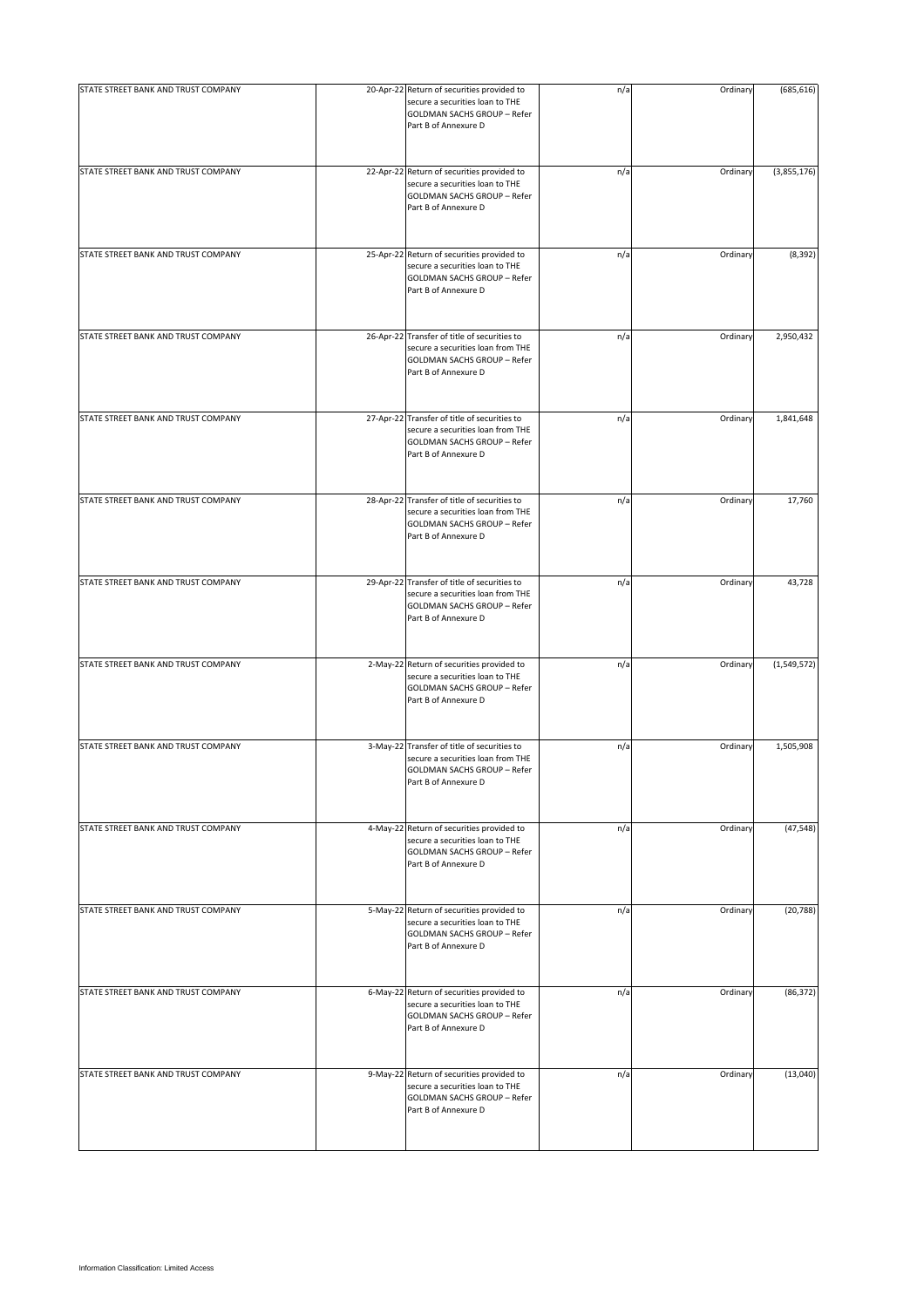| STATE STREET BANK AND TRUST COMPANY | 10-May-22 Transfer of title of securities to<br>secure a securities loan from THE<br>GOLDMAN SACHS GROUP - Refer<br>Part B of Annexure D    | n/a | Ordinary | 190,820     |
|-------------------------------------|---------------------------------------------------------------------------------------------------------------------------------------------|-----|----------|-------------|
| STATE STREET BANK AND TRUST COMPANY | 11-May-22 Transfer of title of securities to<br>secure a securities loan from THE<br>GOLDMAN SACHS GROUP - Refer<br>Part B of Annexure D    | n/a | Ordinary | 89,200      |
| STATE STREET BANK AND TRUST COMPANY | 12-May-22 Return of securities provided to<br>secure a securities loan to THE<br>GOLDMAN SACHS GROUP - Refer<br>Part B of Annexure D        | n/a | Ordinary | (76, 256)   |
| STATE STREET BANK AND TRUST COMPANY | 13-May-22 Transfer of title of securities to<br>secure a securities loan from THE<br>GOLDMAN SACHS GROUP - Refer<br>Part B of Annexure D    | n/a | Ordinary | 62,656      |
| STATE STREET BANK AND TRUST COMPANY | 16-May-22 Return of securities provided to<br>secure a securities loan to THE<br><b>GOLDMAN SACHS GROUP - Refer</b><br>Part B of Annexure D | n/a | Ordinary | (404, 832)  |
| STATE STREET BANK AND TRUST COMPANY | 17-May-22 Return of securities provided to<br>secure a securities loan to THE<br>GOLDMAN SACHS GROUP - Refer<br>Part B of Annexure D        | n/a | Ordinary | (184, 480)  |
| STATE STREET BANK AND TRUST COMPANY | 18-May-22 Return of securities provided to<br>secure a securities loan to THE<br>GOLDMAN SACHS GROUP - Refer<br>Part B of Annexure D        | n/a | Ordinary | (203, 776)  |
| STATE STREET BANK AND TRUST COMPANY | 21-Jan-22 Transfer of title of securities to<br>secure a securities loan from THE<br>ING GROUP - Refer Part B of<br>Annexure D              | n/a | Ordinary | 879,277     |
| STATE STREET BANK AND TRUST COMPANY | 10-Feb-22 Transfer of title of securities to<br>secure a securities loan from THE<br>ING GROUP - Refer Part B of<br>Annexure D              | n/a | Ordinary | 1,240,152   |
| STATE STREET BANK AND TRUST COMPANY | 11-Feb-22 Return of securities provided to<br>secure a securities loan to THE ING<br>GROUP - Refer Part B of Annexure<br>D                  | n/a | Ordinary | (1,786,019) |
| STATE STREET BANK AND TRUST COMPANY | 14-Feb-22 Transfer of title of securities to<br>secure a securities loan from THE<br>ING GROUP - Refer Part B of<br>Annexure D              | n/a | Ordinary | 1,815,312   |
| STATE STREET BANK AND TRUST COMPANY | 16-Feb-22 Transfer of title of securities to<br>secure a securities loan from THE<br>ING GROUP - Refer Part B of<br>Annexure D              | n/a | Ordinary | 111,388     |
| STATE STREET BANK AND TRUST COMPANY | 17-Feb-22 Transfer of title of securities to<br>secure a securities loan from THE<br>ING GROUP - Refer Part B of<br>Annexure D              | n/a | Ordinary | 86,115      |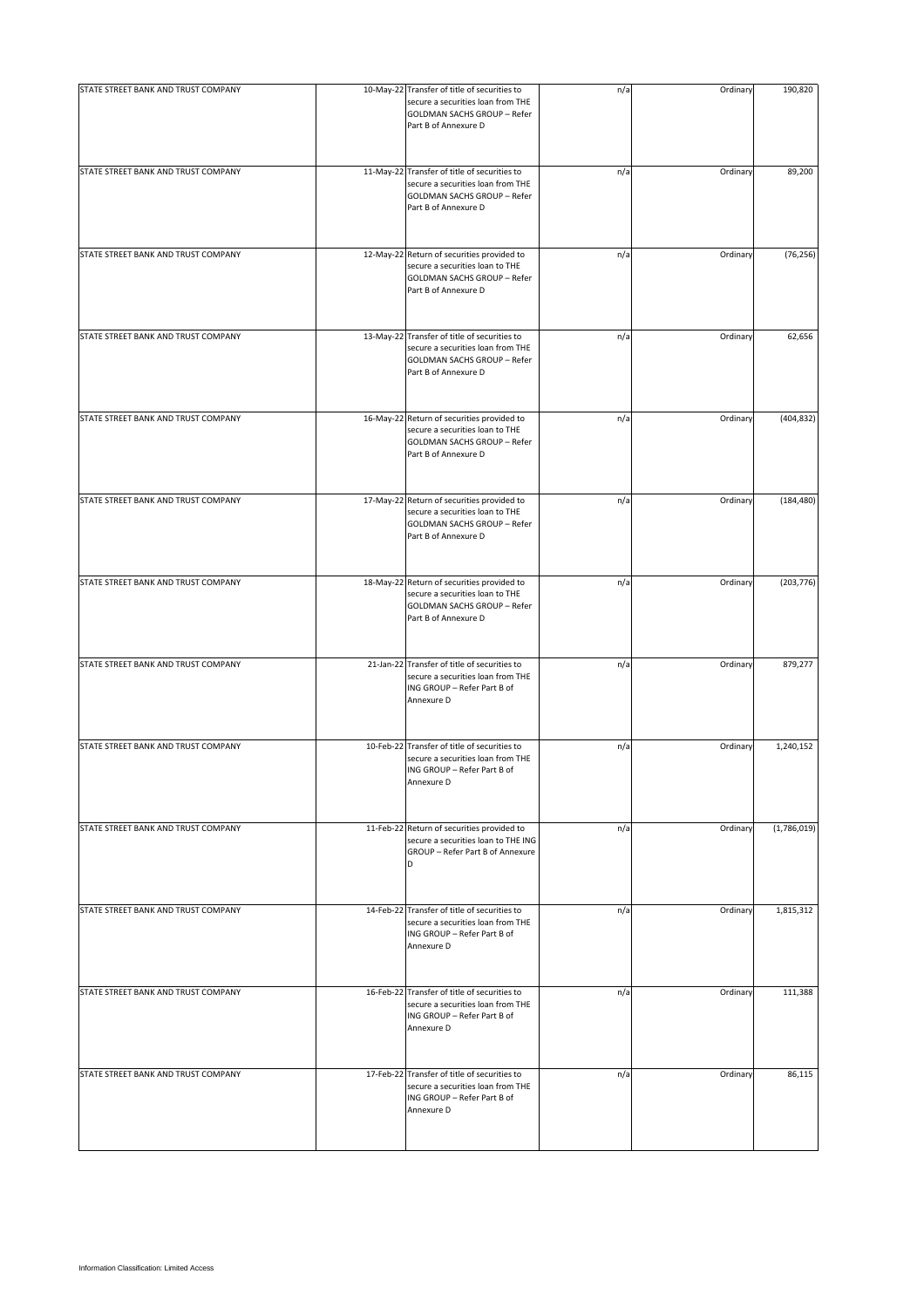| STATE STREET BANK AND TRUST COMPANY | 23-Feb-22 Transfer of title of securities to<br>secure a securities loan from THE<br>ING GROUP - Refer Part B of<br>Annexure D | n/a | Ordinary | 55,456      |
|-------------------------------------|--------------------------------------------------------------------------------------------------------------------------------|-----|----------|-------------|
| STATE STREET BANK AND TRUST COMPANY | 24-Feb-22 Transfer of title of securities to<br>secure a securities loan from THE<br>ING GROUP - Refer Part B of<br>Annexure D | n/a | Ordinary | 106,587     |
| STATE STREET BANK AND TRUST COMPANY | 25-Feb-22 Return of securities provided to<br>secure a securities loan to THE ING<br>GROUP - Refer Part B of Annexure<br>D     | n/a | Ordinary | (1,982,581) |
| STATE STREET BANK AND TRUST COMPANY | 28-Feb-22 Transfer of title of securities to<br>secure a securities loan from THE<br>ING GROUP - Refer Part B of<br>Annexure D | n/a | Ordinary | 2,044,450   |
| STATE STREET BANK AND TRUST COMPANY | 4-Mar-22 Return of securities provided to<br>secure a securities loan to THE ING<br>GROUP - Refer Part B of Annexure<br>D      | n/a | Ordinary | (2,569,681) |
| STATE STREET BANK AND TRUST COMPANY | 14-Mar-22 Transfer of title of securities to<br>secure a securities loan from THE<br>ING GROUP - Refer Part B of<br>Annexure D | n/a | Ordinary | 1,617,573   |
| STATE STREET BANK AND TRUST COMPANY | 15-Mar-22 Transfer of title of securities to<br>secure a securities loan from THE<br>ING GROUP - Refer Part B of<br>Annexure D | n/a | Ordinary | 34,414      |
| STATE STREET BANK AND TRUST COMPANY | 16-Mar-22 Return of securities provided to<br>secure a securities loan to THE ING<br>GROUP - Refer Part B of Annexure<br>D     | n/a | Ordinary | (405, 506)  |
| STATE STREET BANK AND TRUST COMPANY | 17-Mar-22 Return of securities provided to<br>secure a securities loan to THE ING<br>GROUP - Refer Part B of Annexure<br>D     | n/a | Ordinary | (691, 291)  |
| STATE STREET BANK AND TRUST COMPANY | 18-Mar-22 Transfer of title of securities to<br>secure a securities loan from THE<br>ING GROUP - Refer Part B of<br>Annexure D | n/a | Ordinary | 2,534,717   |
| STATE STREET BANK AND TRUST COMPANY | 21-Mar-22 Return of securities provided to<br>secure a securities loan to THE ING<br>GROUP - Refer Part B of Annexure<br>D     | n/a | Ordinary | (482, 275)  |
| STATE STREET BANK AND TRUST COMPANY | 23-Mar-22 Return of securities provided to<br>secure a securities loan to THE ING<br>GROUP - Refer Part B of Annexure<br>D     | n/a | Ordinary | (1,877,238) |
| STATE STREET BANK AND TRUST COMPANY | 24-Mar-22 Return of securities provided to<br>secure a securities loan to THE ING<br>GROUP - Refer Part B of Annexure<br>D     | n/a | Ordinary | (237, 330)  |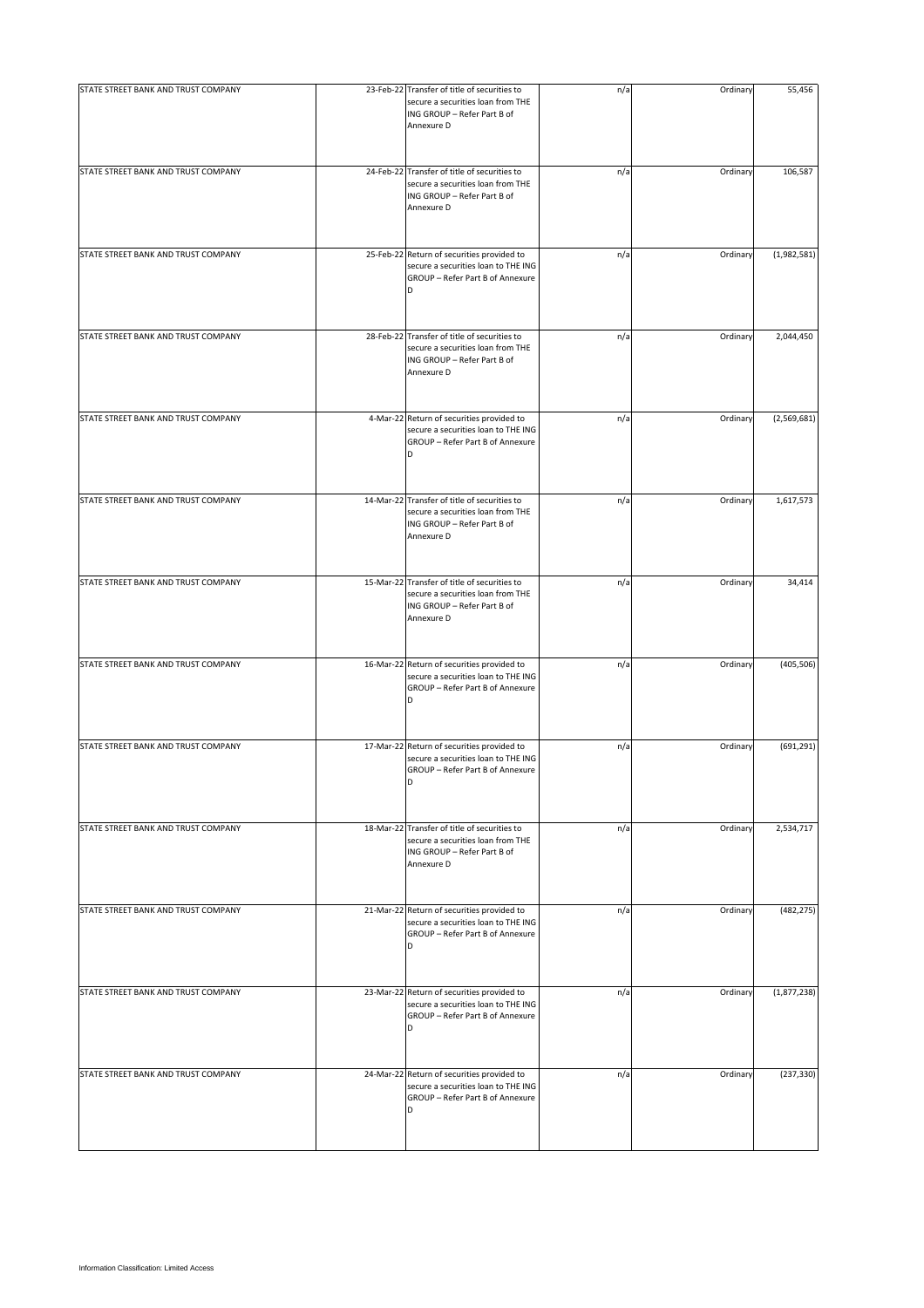| STATE STREET BANK AND TRUST COMPANY | 25-Mar-22 Transfer of title of securities to<br>secure a securities loan from THE<br>ING GROUP - Refer Part B of<br>Annexure D | n/a | Ordinary | 2,160,063   |
|-------------------------------------|--------------------------------------------------------------------------------------------------------------------------------|-----|----------|-------------|
| STATE STREET BANK AND TRUST COMPANY | 28-Mar-22 Return of securities provided to<br>secure a securities loan to THE ING<br>GROUP - Refer Part B of Annexure<br>D     | n/a | Ordinary | (992, 938)  |
| STATE STREET BANK AND TRUST COMPANY | 29-Mar-22 Transfer of title of securities to<br>secure a securities loan from THE<br>ING GROUP - Refer Part B of<br>Annexure D | n/a | Ordinary | 1,284,538   |
| STATE STREET BANK AND TRUST COMPANY | 30-Mar-22 Return of securities provided to<br>secure a securities loan to THE ING<br>GROUP - Refer Part B of Annexure<br>D     | n/a | Ordinary | (2,569,253) |
| STATE STREET BANK AND TRUST COMPANY | 31-Mar-22 Return of securities provided to<br>secure a securities loan to THE ING<br>GROUP - Refer Part B of Annexure<br>D     | n/a | Ordinary | (75)        |
| STATE STREET BANK AND TRUST COMPANY | 1-Apr-22 Return of securities provided to<br>secure a securities loan to THE ING<br>GROUP - Refer Part B of Annexure<br>D      | n/a | Ordinary | (15, 652)   |
| STATE STREET BANK AND TRUST COMPANY | 4-Apr-22 Return of securities provided to<br>secure a securities loan to THE ING<br>GROUP - Refer Part B of Annexure<br>D      | n/a | Ordinary | (23, 502)   |
| STATE STREET BANK AND TRUST COMPANY | 5-Apr-22 Return of securities provided to<br>secure a securities loan to THE ING<br>GROUP - Refer Part B of Annexure<br>D      | n/a | Ordinary | (46, 188)   |
| STATE STREET BANK AND TRUST COMPANY | 6-Apr-22 Return of securities provided to<br>secure a securities loan to THE ING<br>GROUP - Refer Part B of Annexure<br>D      | n/a | Ordinary | (23, 328)   |
| STATE STREET BANK AND TRUST COMPANY | 7-Apr-22 Return of securities provided to<br>secure a securities loan to THE ING<br>GROUP - Refer Part B of Annexure<br>D      | n/a | Ordinary | (642)       |
| STATE STREET BANK AND TRUST COMPANY | 8-Apr-22 Return of securities provided to<br>secure a securities loan to THE ING<br>GROUP - Refer Part B of Annexure<br>D      | n/a | Ordinary | (28, 436)   |
| STATE STREET BANK AND TRUST COMPANY | 11-Apr-22 Return of securities provided to<br>secure a securities loan to THE ING<br>GROUP - Refer Part B of Annexure<br>D     | n/a | Ordinary | (40, 740)   |
| STATE STREET BANK AND TRUST COMPANY | 12-Apr-22 Transfer of title of securities to<br>secure a securities loan from THE<br>ING GROUP - Refer Part B of<br>Annexure D | n/a | Ordinary | 215         |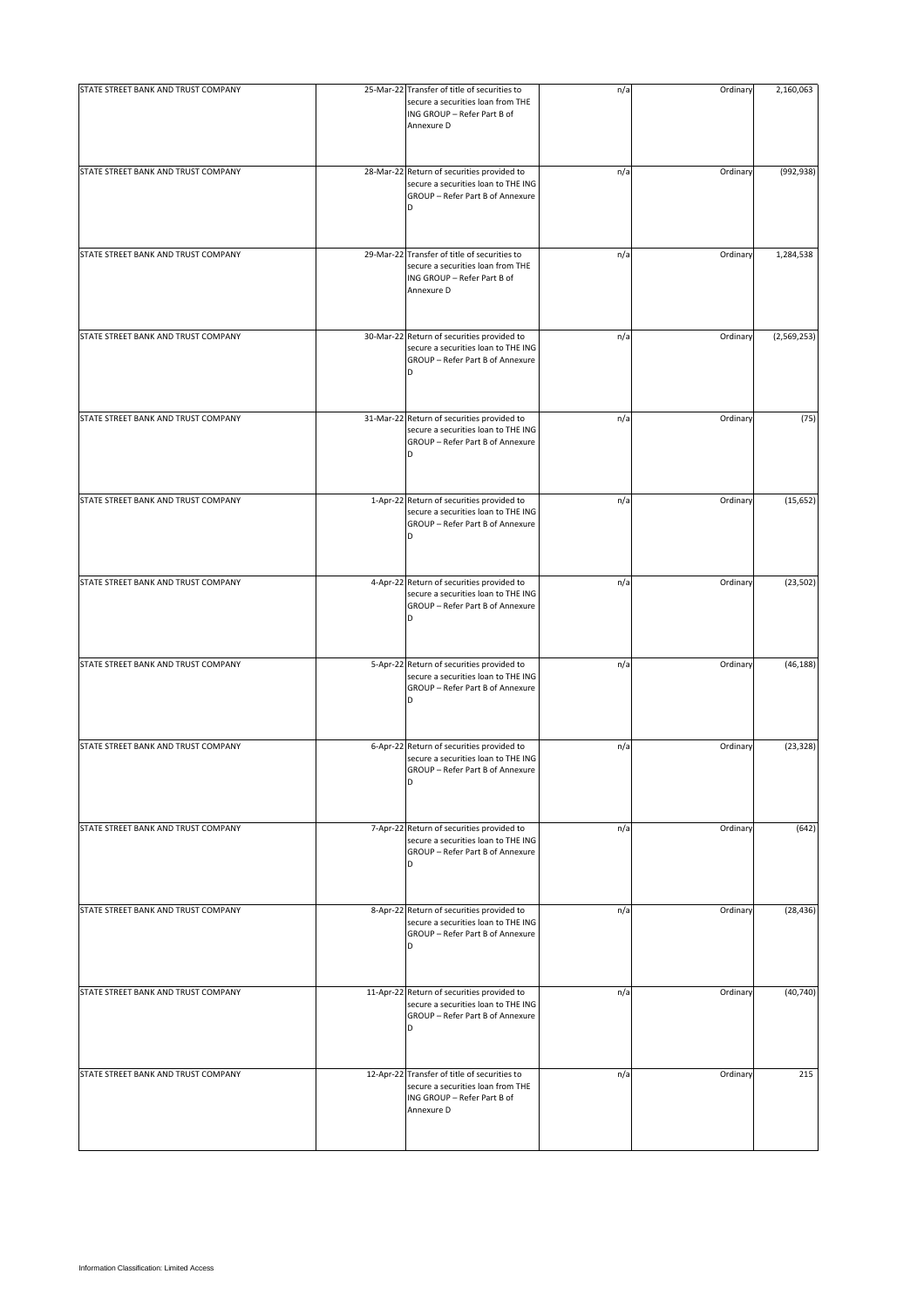| STATE STREET BANK AND TRUST COMPANY | 13-Apr-22 Return of securities provided to<br>secure a securities loan to THE ING<br>GROUP - Refer Part B of Annexure<br>D     | n/a | Ordinary | (652)      |
|-------------------------------------|--------------------------------------------------------------------------------------------------------------------------------|-----|----------|------------|
| STATE STREET BANK AND TRUST COMPANY | 14-Apr-22 Return of securities provided to<br>secure a securities loan to THE ING<br>GROUP - Refer Part B of Annexure<br>D     | n/a | Ordinary | (27)       |
| STATE STREET BANK AND TRUST COMPANY | 15-Apr-22 Transfer of title of securities to<br>secure a securities loan from THE<br>ING GROUP - Refer Part B of<br>Annexure D | n/a | Ordinary | 288        |
| STATE STREET BANK AND TRUST COMPANY | 18-Apr-22 Return of securities provided to<br>secure a securities loan to THE ING<br>GROUP - Refer Part B of Annexure<br>D     | n/a | Ordinary | (8, 131)   |
| STATE STREET BANK AND TRUST COMPANY | 19-Apr-22 Return of securities provided to<br>secure a securities loan to THE ING<br>GROUP - Refer Part B of Annexure<br>D     | n/a | Ordinary | (28, 591)  |
| STATE STREET BANK AND TRUST COMPANY | 20-Apr-22 Transfer of title of securities to<br>secure a securities loan from THE<br>ING GROUP - Refer Part B of<br>Annexure D | n/a | Ordinary | 215,771    |
| STATE STREET BANK AND TRUST COMPANY | 21-Apr-22 Return of securities provided to<br>secure a securities loan to THE ING<br>GROUP - Refer Part B of Annexure<br>D     | n/a | Ordinary | (219, 163) |
| STATE STREET BANK AND TRUST COMPANY | 22-Apr-22 Transfer of title of securities to<br>secure a securities loan from THE<br>ING GROUP - Refer Part B of<br>Annexure D | n/a | Ordinary | 814        |
| STATE STREET BANK AND TRUST COMPANY | 25-Apr-22 Return of securities provided to<br>secure a securities loan to THE ING<br>GROUP - Refer Part B of Annexure<br>D     | n/a | Ordinary | (19, 306)  |
| STATE STREET BANK AND TRUST COMPANY | 26-Apr-22 Return of securities provided to<br>secure a securities loan to THE ING<br>GROUP - Refer Part B of Annexure<br>D     | n/a | Ordinary | (5,500)    |
| STATE STREET BANK AND TRUST COMPANY | 27-Apr-22 Return of securities provided to<br>secure a securities loan to THE ING<br>GROUP - Refer Part B of Annexure<br>D     | n/a | Ordinary | (33, 716)  |
| STATE STREET BANK AND TRUST COMPANY | 28-Apr-22 Transfer of title of securities to<br>secure a securities loan from THE<br>ING GROUP - Refer Part B of<br>Annexure D | n/a | Ordinary | 84         |
| STATE STREET BANK AND TRUST COMPANY | 29-Apr-22 Return of securities provided to<br>secure a securities loan to THE ING<br>GROUP - Refer Part B of Annexure<br>D     | n/a | Ordinary | (2, 258)   |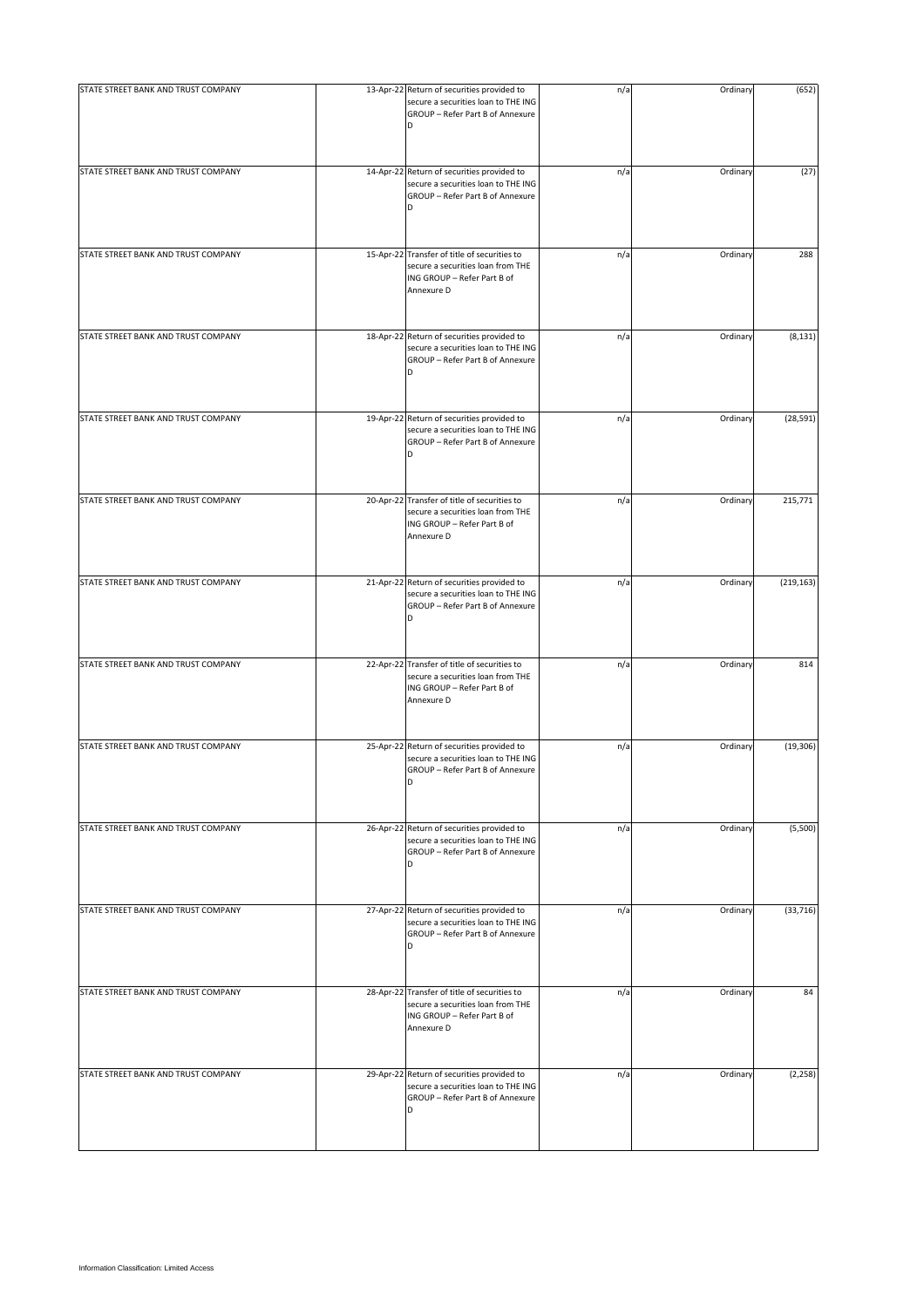| STATE STREET BANK AND TRUST COMPANY | 2-May-22 Transfer of title of securities to<br>secure a securities loan from THE<br>ING GROUP - Refer Part B of<br>Annexure D  | n/a | Ordinary | 3,746,321   |
|-------------------------------------|--------------------------------------------------------------------------------------------------------------------------------|-----|----------|-------------|
| STATE STREET BANK AND TRUST COMPANY | 3-May-22 Return of securities provided to<br>secure a securities loan to THE ING<br>GROUP - Refer Part B of Annexure<br>D      | n/a | Ordinary | (3,746,040) |
| STATE STREET BANK AND TRUST COMPANY | 4-May-22 Return of securities provided to<br>secure a securities loan to THE ING<br>GROUP - Refer Part B of Annexure<br>D      | n/a | Ordinary | (37, 497)   |
| STATE STREET BANK AND TRUST COMPANY | 5-May-22 Transfer of title of securities to<br>secure a securities loan from THE<br>ING GROUP - Refer Part B of<br>Annexure D  | n/a | Ordinary | 565,010     |
| STATE STREET BANK AND TRUST COMPANY | 6-May-22 Return of securities provided to<br>secure a securities loan to THE ING<br>GROUP - Refer Part B of Annexure<br>D      | n/a | Ordinary | (578, 397)  |
| STATE STREET BANK AND TRUST COMPANY | 9-May-22 Transfer of title of securities to<br>secure a securities loan from THE<br>ING GROUP - Refer Part B of<br>Annexure D  | n/a | Ordinary | 48          |
| STATE STREET BANK AND TRUST COMPANY | 10-May-22 Return of securities provided to<br>secure a securities loan to THE ING<br>GROUP - Refer Part B of Annexure<br>D     | n/a | Ordinary | (29, 829)   |
| STATE STREET BANK AND TRUST COMPANY | 11-May-22 Transfer of title of securities to<br>secure a securities loan from THE<br>ING GROUP - Refer Part B of<br>Annexure D | n/a | Ordinary | 1,050,243   |
| STATE STREET BANK AND TRUST COMPANY | 12-May-22 Transfer of title of securities to<br>secure a securities loan from THE<br>ING GROUP - Refer Part B of<br>Annexure D | n/a | Ordinary | 528,482     |
| STATE STREET BANK AND TRUST COMPANY | 16-May-22 Transfer of title of securities to<br>secure a securities loan from THE<br>ING GROUP - Refer Part B of<br>Annexure D | n/a | Ordinary | 3,422,110   |
| STATE STREET BANK AND TRUST COMPANY | 17-May-22 Return of securities provided to<br>secure a securities loan to THE ING<br>GROUP - Refer Part B of Annexure<br>D     | n/a | Ordinary | (3,907,479) |
| STATE STREET BANK AND TRUST COMPANY | 18-May-22 Transfer of title of securities to<br>secure a securities loan from THE<br>ING GROUP - Refer Part B of<br>Annexure D | n/a | Ordinary | 2,598,982   |
| STATE STREET BANK AND TRUST COMPANY | 26-Jan-22 Transfer of title of securities to<br>secure a securities loan from THE<br>UBS GROUP - Refer Part B of<br>Annexure D | n/a | Ordinary | 23,671      |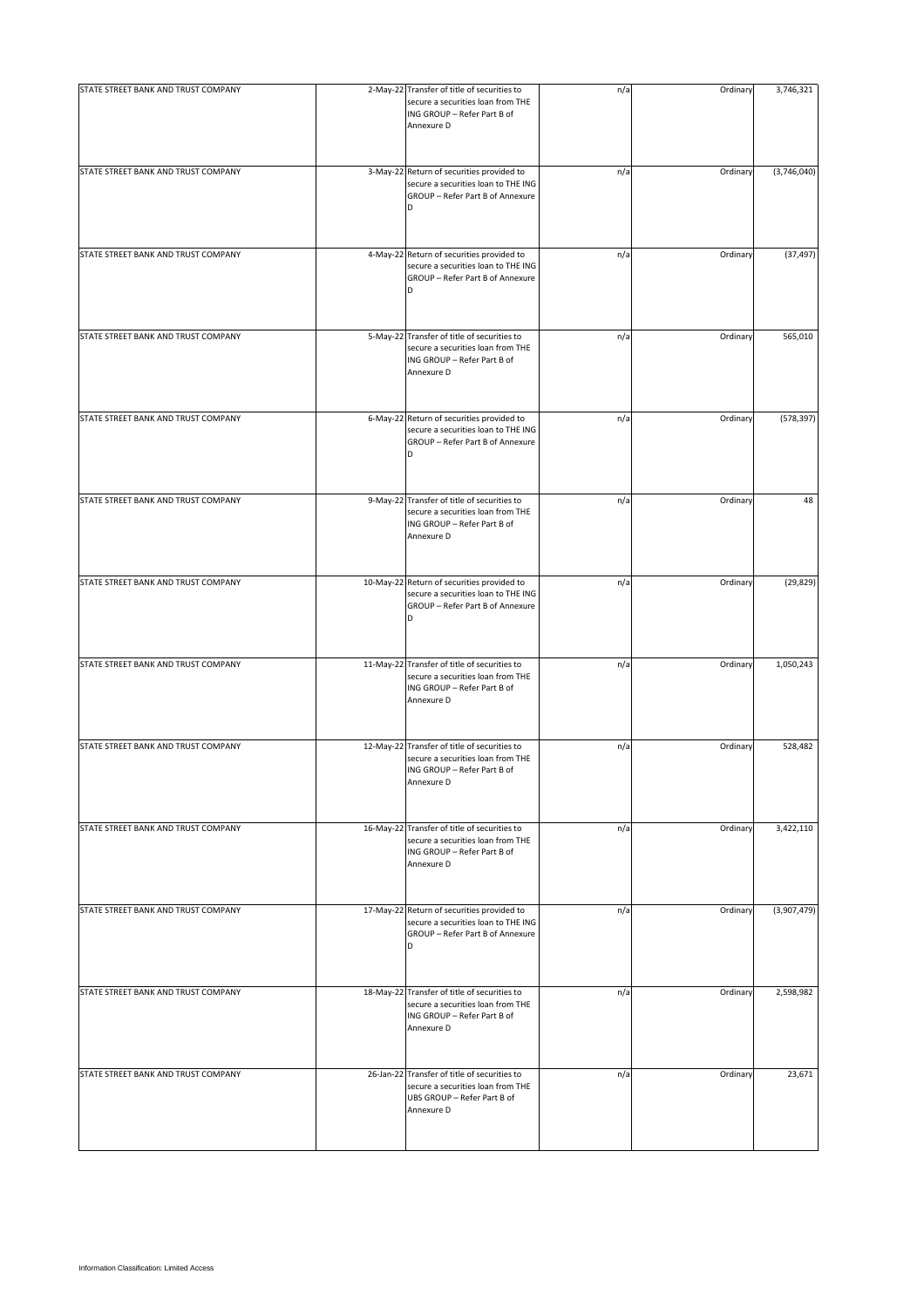| STATE STREET BANK AND TRUST COMPANY | 27-Jan-22 Transfer of title of securities to<br>secure a securities loan from THE<br>UBS GROUP - Refer Part B of<br>Annexure D                  | n/a | Ordinary | 1,425,906   |
|-------------------------------------|-------------------------------------------------------------------------------------------------------------------------------------------------|-----|----------|-------------|
| STATE STREET BANK AND TRUST COMPANY | 28-Jan-22 Transfer of title of securities to<br>secure a securities loan from THE<br>UBS GROUP - Refer Part B of<br>Annexure D                  | n/a | Ordinary | 15,751      |
| STATE STREET BANK AND TRUST COMPANY | 31-Jan-22 Transfer of title of securities to<br>secure a securities loan from THE<br>UBS GROUP - Refer Part B of<br>Annexure D                  | n/a | Ordinary | 79,774      |
| STATE STREET BANK AND TRUST COMPANY | 1-Feb-22 Return of securities provided to<br>secure a securities loan to THE UBS<br>GROUP - Refer Part B of Annexure<br>D                       | n/a | Ordinary | (14, 965)   |
| STATE STREET BANK AND TRUST COMPANY | 2-Feb-22 Return of securities provided to<br>secure a securities loan to THE UBS<br>GROUP - Refer Part B of Annexure<br>D                       | n/a | Ordinary | (204, 487)  |
| STATE STREET BANK AND TRUST COMPANY | 3-Feb-22 Return of securities provided to<br>secure a securities loan to THE UBS<br>GROUP - Refer Part B of Annexure                            | n/a | Ordinary | (1,325,650) |
| STATE STREET BANK AND TRUST COMPANY | 18-Jan-22 Return of securities provided to<br>secure a securities loan to THE<br>CREDIT SUISSE GROUP - Refer Part<br><b>B</b> of Annexure D     | n/a | Ordinary | (324, 528)  |
| STATE STREET BANK AND TRUST COMPANY | 19-Jan-22 Transfer of title of securities to<br>secure a securities loan from THE<br>CREDIT SUISSE GROUP - Refer Part<br><b>B</b> of Annexure D | n/a | Ordinary | 4           |
| STATE STREET BANK AND TRUST COMPANY | 20-Jan-22 Return of securities provided to<br>secure a securities loan to THE<br>CREDIT SUISSE GROUP - Refer Part<br><b>B</b> of Annexure D     | n/a | Ordinary | (240, 763)  |
| STATE STREET BANK AND TRUST COMPANY | 1-Mar-22 Return of securities provided to<br>secure a securities loan to THE<br>CREDIT SUISSE GROUP - Refer Part<br><b>B</b> of Annexure D      | n/a | Ordinary | (160, 392)  |
| STATE STREET BANK AND TRUST COMPANY | 17-Mar-22 Return of securities provided to<br>secure a securities loan to THE<br>CREDIT SUISSE GROUP - Refer Part<br><b>B</b> of Annexure D     | n/a | Ordinary | (1,943)     |
| STATE STREET BANK AND TRUST COMPANY | 24-Mar-22 Transfer of title of securities to<br>secure a securities loan from THE<br>CREDIT SUISSE GROUP - Refer Part<br><b>B</b> of Annexure D | n/a | Ordinary | 1,168       |
| STATE STREET BANK AND TRUST COMPANY | 30-Mar-22 Transfer of title of securities to<br>secure a securities loan from THE<br>CREDIT SUISSE GROUP - Refer Part<br><b>B</b> of Annexure D | n/a | Ordinary | 219         |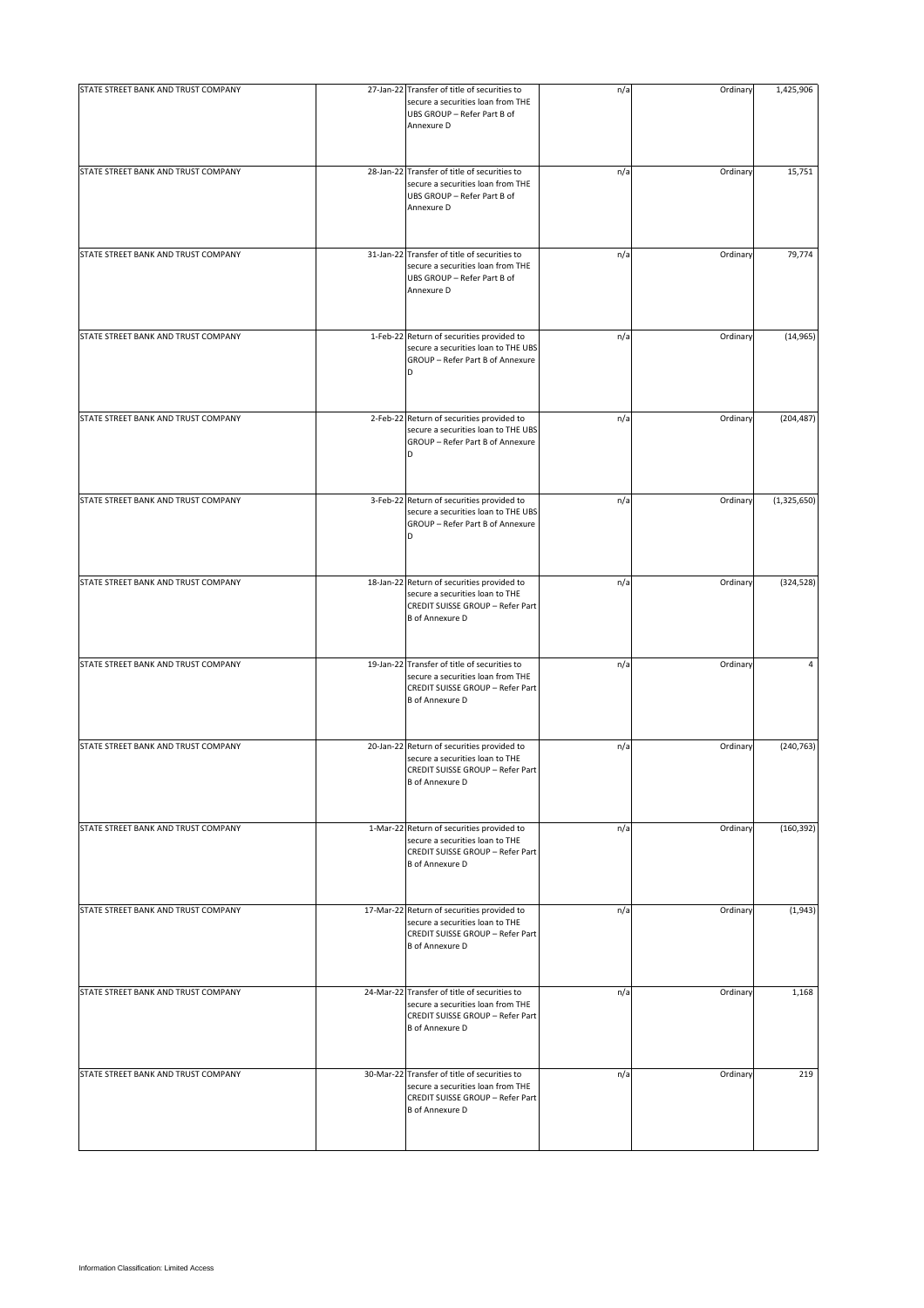| STATE STREET BANK AND TRUST COMPANY | 31-Mar-22 Return of securities provided to<br>secure a securities loan to THE<br>CREDIT SUISSE GROUP - Refer Part<br><b>B</b> of Annexure D     | n/a | Ordinary | (20)      |
|-------------------------------------|-------------------------------------------------------------------------------------------------------------------------------------------------|-----|----------|-----------|
| STATE STREET BANK AND TRUST COMPANY | 12-Apr-22 Return of securities provided to<br>secure a securities loan to THE<br>CREDIT SUISSE GROUP - Refer Part<br><b>B</b> of Annexure D     | n/a | Ordinary | (491)     |
| STATE STREET BANK AND TRUST COMPANY | 13-Apr-22 Transfer of title of securities to<br>secure a securities loan from THE<br>CREDIT SUISSE GROUP - Refer Part<br><b>B</b> of Annexure D | n/a | Ordinary | 432       |
| STATE STREET BANK AND TRUST COMPANY | 21-Apr-22 Return of securities provided to<br>secure a securities loan to THE<br>CREDIT SUISSE GROUP - Refer Part<br><b>B</b> of Annexure D     | n/a | Ordinary | (6)       |
| STATE STREET BANK AND TRUST COMPANY | 28-Apr-22 Transfer of title of securities to<br>secure a securities loan from THE<br>CREDIT SUISSE GROUP - Refer Part<br><b>B</b> of Annexure D | n/a | Ordinary | 83        |
| STATE STREET BANK AND TRUST COMPANY | 29-Apr-22 Return of securities provided to<br>secure a securities loan to THE<br>CREDIT SUISSE GROUP - Refer Part<br><b>B</b> of Annexure D     | n/a | Ordinary | (1)       |
| STATE STREET BANK AND TRUST COMPANY | 2-May-22 Transfer of title of securities to<br>secure a securities loan from THE<br>CREDIT SUISSE GROUP - Refer Part<br><b>B</b> of Annexure D  | n/a | Ordinary |           |
| STATE STREET BANK AND TRUST COMPANY | 9-May-22 Return of securities provided to<br>secure a securities loan to THE<br>CREDIT SUISSE GROUP - Refer Part<br><b>B</b> of Annexure D      | n/a | Ordinary | (2)       |
| STATE STREET BANK AND TRUST COMPANY | 10-May-22 Return of securities provided to<br>secure a securities loan to THE<br>CREDIT SUISSE GROUP - Refer Part<br><b>B</b> of Annexure D     | n/a | Ordinary | (1, 531)  |
| STATE STREET BANK AND TRUST COMPANY | 18-Jan-22 Transfer of title of securities to<br>secure a securities loan from THE<br>SOCIETE GENERALE GROUP - Refer<br>Part B of Annexure D     | n/a | Ordinary | 101,837   |
| STATE STREET BANK AND TRUST COMPANY | 19-Jan-22 Return of securities provided to<br>secure a securities loan to THE<br>SOCIETE GENERALE GROUP - Refer<br>Part B of Annexure D         | n/a | Ordinary | (89, 164) |
| STATE STREET BANK AND TRUST COMPANY | 20-Jan-22 Return of securities provided to<br>secure a securities loan to THE<br>SOCIETE GENERALE GROUP - Refer<br>Part B of Annexure D         | n/a | Ordinary | (11, 207) |
| STATE STREET BANK AND TRUST COMPANY | 21-Jan-22 Transfer of title of securities to<br>secure a securities loan from THE<br>SOCIETE GENERALE GROUP - Refer<br>Part B of Annexure D     | n/a | Ordinary | 5,211     |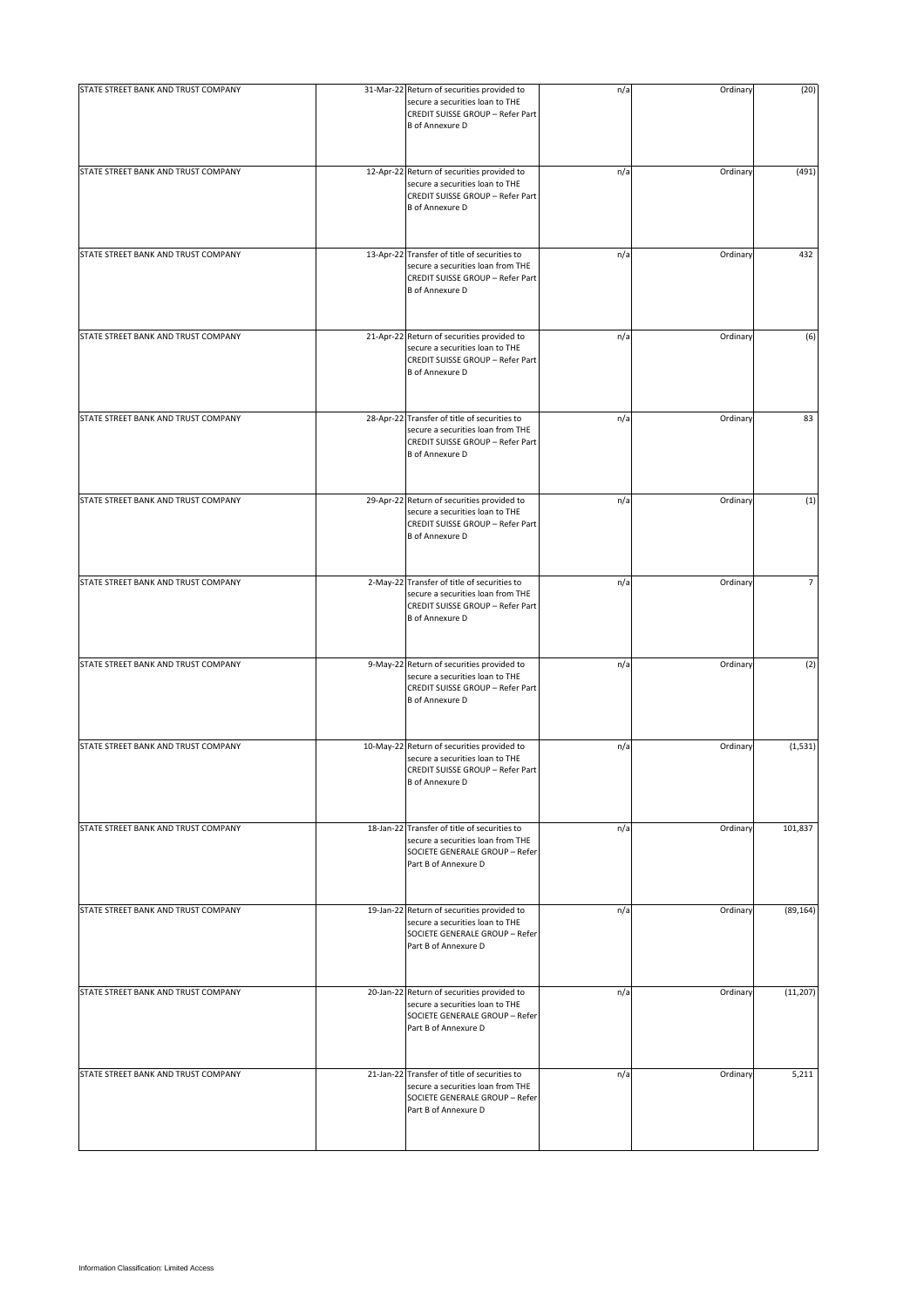| STATE STREET BANK AND TRUST COMPANY | 24-Jan-22 Transfer of title of securities to<br>secure a securities loan from THE<br>SOCIETE GENERALE GROUP - Refer<br>Part B of Annexure D | n/a | Ordinary | 273       |
|-------------------------------------|---------------------------------------------------------------------------------------------------------------------------------------------|-----|----------|-----------|
| STATE STREET BANK AND TRUST COMPANY | 25-Jan-22 Transfer of title of securities to<br>secure a securities loan from THE<br>SOCIETE GENERALE GROUP - Refer<br>Part B of Annexure D | n/a | Ordinary | 183,050   |
| STATE STREET BANK AND TRUST COMPANY | 26-Jan-22 Return of securities provided to<br>secure a securities loan to THE<br>SOCIETE GENERALE GROUP - Refer<br>Part B of Annexure D     | n/a | Ordinary | (28, 283) |
| STATE STREET BANK AND TRUST COMPANY | 27-Jan-22 Transfer of title of securities to<br>secure a securities loan from THE<br>SOCIETE GENERALE GROUP - Refer<br>Part B of Annexure D | n/a | Ordinary | 1,482     |
| STATE STREET BANK AND TRUST COMPANY | 28-Jan-22 Return of securities provided to<br>secure a securities loan to THE<br>SOCIETE GENERALE GROUP - Refer<br>Part B of Annexure D     | n/a | Ordinary | (43, 942) |
| STATE STREET BANK AND TRUST COMPANY | 31-Jan-22 Return of securities provided to<br>secure a securities loan to THE<br>SOCIETE GENERALE GROUP - Refer<br>Part B of Annexure D     | n/a | Ordinary | (93, 582) |
| STATE STREET BANK AND TRUST COMPANY | 1-Feb-22 Transfer of title of securities to<br>secure a securities loan from THE<br>SOCIETE GENERALE GROUP - Refer<br>Part B of Annexure D  | n/a | Ordinary | 19,057    |
| STATE STREET BANK AND TRUST COMPANY | 2-Feb-22 Transfer of title of securities to<br>secure a securities loan from THE<br>SOCIETE GENERALE GROUP - Refer<br>Part B of Annexure D  | n/a | Ordinary | 42,363    |
| STATE STREET BANK AND TRUST COMPANY | 11-Feb-22 Transfer of title of securities to<br>secure a securities loan from THE<br>SOCIETE GENERALE GROUP - Refer<br>Part B of Annexure D | n/a | Ordinary | 22,551    |
| STATE STREET BANK AND TRUST COMPANY | 22-Mar-22 Return of securities provided to<br>secure a securities loan to THE<br>SOCIETE GENERALE GROUP - Refer<br>Part B of Annexure D     | n/a | Ordinary | (94, 452) |
| STATE STREET BANK AND TRUST COMPANY | 23-Mar-22 Transfer of title of securities to<br>secure a securities loan from THE<br>SOCIETE GENERALE GROUP - Refer<br>Part B of Annexure D | n/a | Ordinary | 24,262    |
| STATE STREET BANK AND TRUST COMPANY | 24-Mar-22 Transfer of title of securities to<br>secure a securities loan from THE<br>SOCIETE GENERALE GROUP - Refer<br>Part B of Annexure D | n/a | Ordinary | 14,557    |
| STATE STREET BANK AND TRUST COMPANY | 25-Mar-22 Transfer of title of securities to<br>secure a securities loan from THE<br>SOCIETE GENERALE GROUP - Refer<br>Part B of Annexure D | n/a | Ordinary | 3,885     |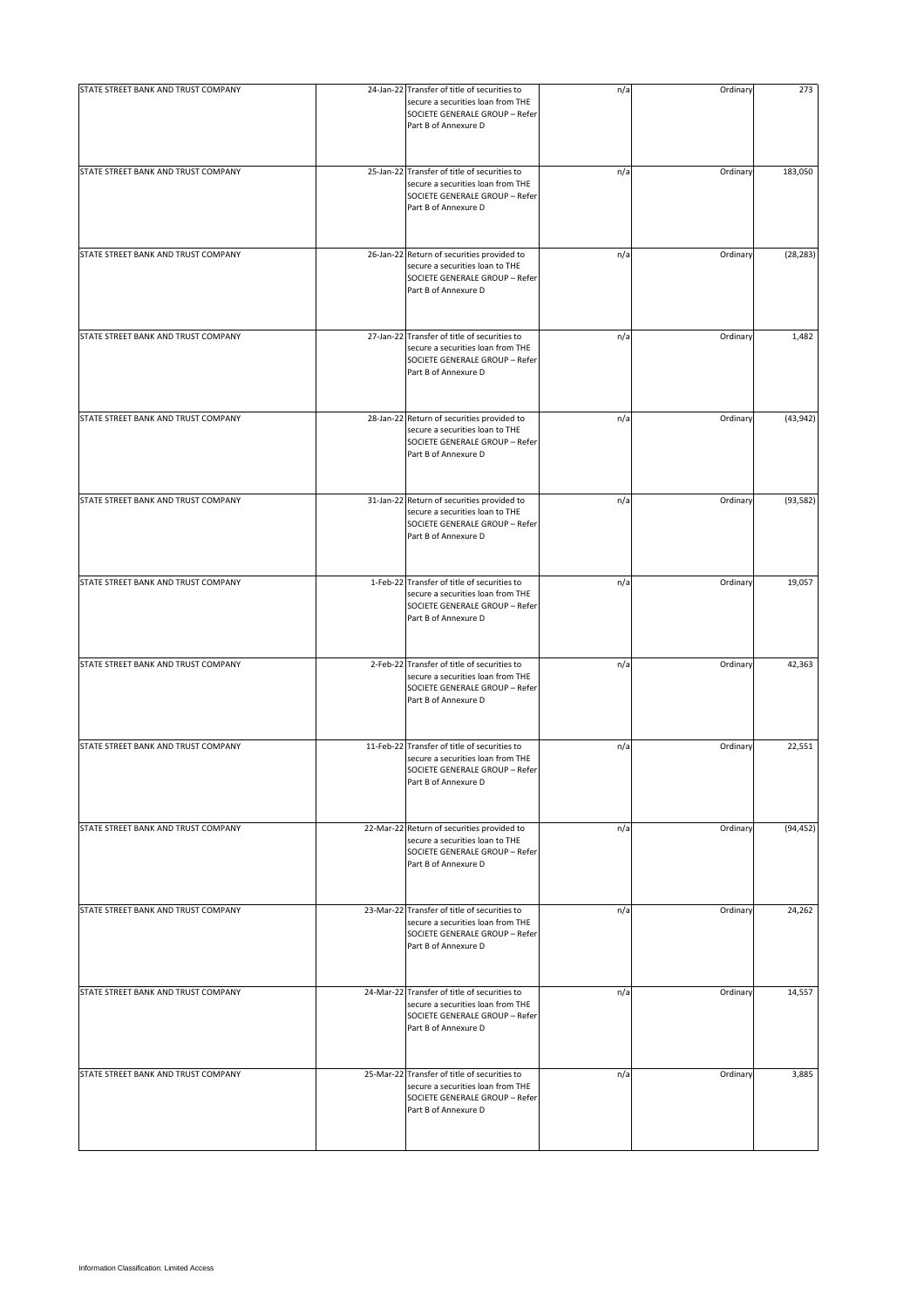| STATE STREET BANK AND TRUST COMPANY | 28-Mar-22 Transfer of title of securities to<br>secure a securities loan from THE<br>SOCIETE GENERALE GROUP - Refer<br>Part B of Annexure D | n/a | Ordinary | 6,386     |
|-------------------------------------|---------------------------------------------------------------------------------------------------------------------------------------------|-----|----------|-----------|
| STATE STREET BANK AND TRUST COMPANY | 29-Mar-22 Transfer of title of securities to<br>secure a securities loan from THE<br>SOCIETE GENERALE GROUP - Refer<br>Part B of Annexure D | n/a | Ordinary | 15,889    |
| STATE STREET BANK AND TRUST COMPANY | 30-Mar-22 Return of securities provided to<br>secure a securities loan to THE<br>SOCIETE GENERALE GROUP - Refer<br>Part B of Annexure D     | n/a | Ordinary | (6,703)   |
| STATE STREET BANK AND TRUST COMPANY | 31-Mar-22 Return of securities provided to<br>secure a securities loan to THE<br>SOCIETE GENERALE GROUP - Refer<br>Part B of Annexure D     | n/a | Ordinary | (4, 436)  |
| STATE STREET BANK AND TRUST COMPANY | 1-Apr-22 Transfer of title of securities to<br>secure a securities loan from THE<br>SOCIETE GENERALE GROUP - Refer<br>Part B of Annexure D  | n/a | Ordinary | 8,695     |
| STATE STREET BANK AND TRUST COMPANY | 4-Apr-22 Transfer of title of securities to<br>secure a securities loan from THE<br>SOCIETE GENERALE GROUP - Refer<br>Part B of Annexure D  | n/a | Ordinary | 1,448     |
| STATE STREET BANK AND TRUST COMPANY | 5-Apr-22 Return of securities provided to<br>secure a securities loan to THE<br>SOCIETE GENERALE GROUP - Refer<br>Part B of Annexure D      | n/a | Ordinary | (9,014)   |
| STATE STREET BANK AND TRUST COMPANY | 6-Apr-22 Transfer of title of securities to<br>secure a securities loan from THE<br>SOCIETE GENERALE GROUP - Refer<br>Part B of Annexure D  | n/a | Ordinary | 38,015    |
| STATE STREET BANK AND TRUST COMPANY | 7-Apr-22 Return of securities provided to<br>secure a securities loan to THE<br>SOCIETE GENERALE GROUP - Refer<br>Part B of Annexure D      | n/a | Ordinary | (19, 683) |
| STATE STREET BANK AND TRUST COMPANY | 8-Apr-22 Return of securities provided to<br>secure a securities loan to THE<br>SOCIETE GENERALE GROUP - Refer<br>Part B of Annexure D      | n/a | Ordinary | (33, 237) |
| STATE STREET BANK AND TRUST COMPANY | 11-Apr-22 Transfer of title of securities to<br>secure a securities loan from THE<br>SOCIETE GENERALE GROUP - Refer<br>Part B of Annexure D | n/a | Ordinary | 18,997    |
| STATE STREET BANK AND TRUST COMPANY | 12-Apr-22 Return of securities provided to<br>secure a securities loan to THE<br>SOCIETE GENERALE GROUP - Refer<br>Part B of Annexure D     | n/a | Ordinary | (19, 216) |
| STATE STREET BANK AND TRUST COMPANY | 13-Apr-22 Transfer of title of securities to<br>secure a securities loan from THE<br>SOCIETE GENERALE GROUP - Refer<br>Part B of Annexure D | n/a | Ordinary | 1,688     |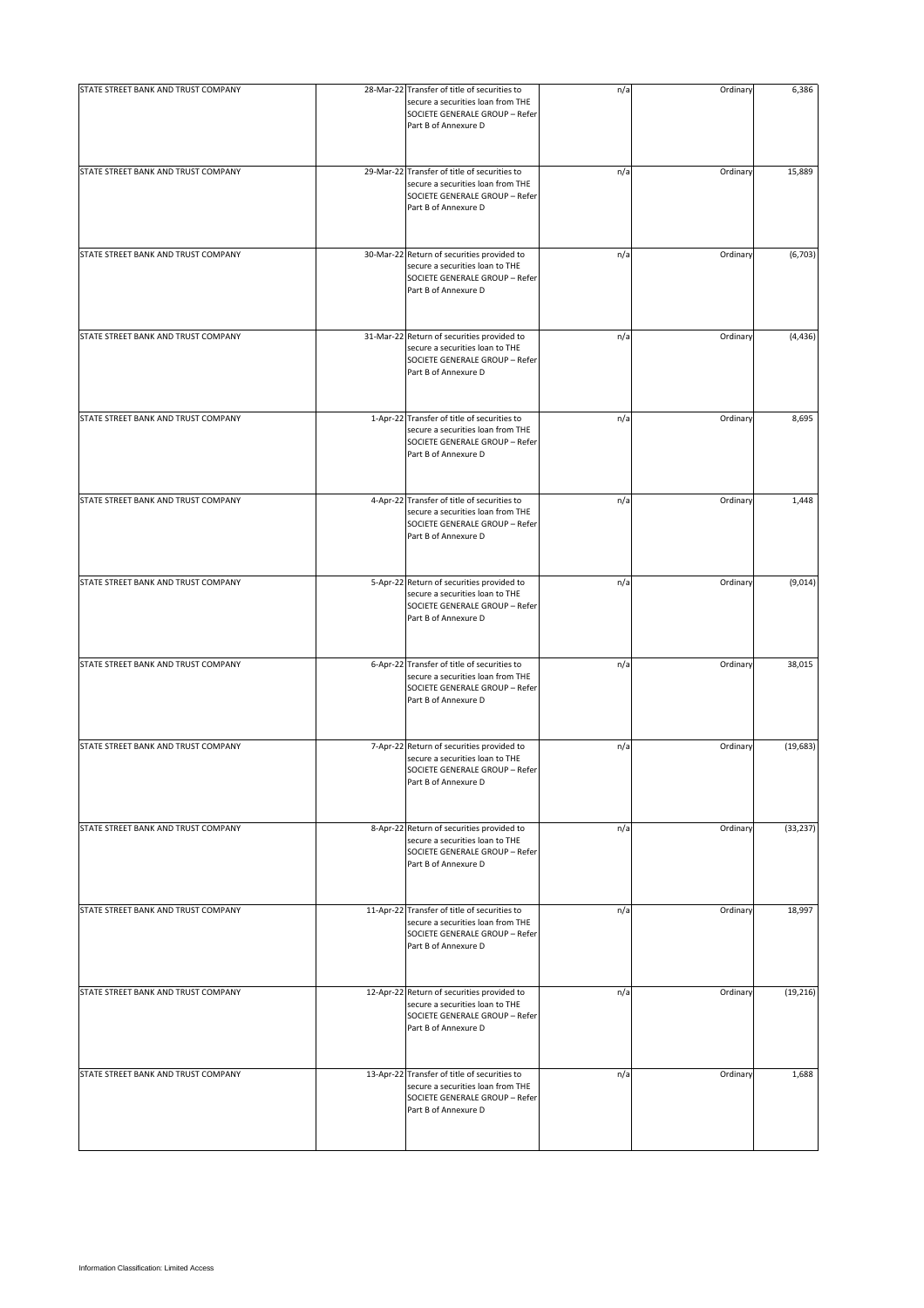| STATE STREET BANK AND TRUST COMPANY | 14-Apr-22 Transfer of title of securities to<br>secure a securities loan from THE<br>SOCIETE GENERALE GROUP - Refer<br>Part B of Annexure D | n/a | Ordinary | 665        |
|-------------------------------------|---------------------------------------------------------------------------------------------------------------------------------------------|-----|----------|------------|
| STATE STREET BANK AND TRUST COMPANY | 15-Apr-22 Return of securities provided to<br>secure a securities loan to THE<br>SOCIETE GENERALE GROUP - Refer<br>Part B of Annexure D     | n/a | Ordinary | (558)      |
| STATE STREET BANK AND TRUST COMPANY | 18-Apr-22 Transfer of title of securities to<br>secure a securities loan from THE<br>SOCIETE GENERALE GROUP - Refer<br>Part B of Annexure D | n/a | Ordinary | 1,338      |
| STATE STREET BANK AND TRUST COMPANY | 25-Apr-22 Transfer of title of securities to<br>secure a securities loan from THE<br>SOCIETE GENERALE GROUP - Refer<br>Part B of Annexure D | n/a | Ordinary | 9,587      |
| STATE STREET BANK AND TRUST COMPANY | 26-Apr-22 Return of securities provided to<br>secure a securities loan to THE<br>SOCIETE GENERALE GROUP - Refer<br>Part B of Annexure D     | n/a | Ordinary | (878)      |
| STATE STREET BANK AND TRUST COMPANY | 27-Apr-22 Return of securities provided to<br>secure a securities loan to THE<br>SOCIETE GENERALE GROUP - Refer<br>Part B of Annexure D     | n/a | Ordinary | (18, 339)  |
| STATE STREET BANK AND TRUST COMPANY | 28-Apr-22 Return of securities provided to<br>secure a securities loan to THE<br>SOCIETE GENERALE GROUP - Refer<br>Part B of Annexure D     | n/a | Ordinary | (226, 230) |
| STATE STREET BANK AND TRUST COMPANY | 20-Jan-22 Transfer of title of securities to<br>secure a securities loan from THE<br>UBS GROUP - Refer Part B of<br>Annexure D              | n/a | Ordinary | 5,236      |
| STATE STREET BANK AND TRUST COMPANY | 21-Jan-22 Return of securities provided to<br>secure a securities loan to THE UBS<br>GROUP - Refer Part B of Annexure<br>D                  | n/a | Ordinary | (371)      |
| STATE STREET BANK AND TRUST COMPANY | 24-Jan-22 Transfer of title of securities to<br>secure a securities loan from THE<br>UBS GROUP - Refer Part B of<br>Annexure D              | n/a | Ordinary | 59         |
| STATE STREET BANK AND TRUST COMPANY | 23-Feb-22 Transfer of title of securities to<br>secure a securities loan from THE<br>UBS GROUP - Refer Part B of<br>Annexure D              | n/a | Ordinary | 586,527    |
| STATE STREET BANK AND TRUST COMPANY | 4-Mar-22 Transfer of title of securities to<br>secure a securities loan from THE<br>UBS GROUP - Refer Part B of<br>Annexure D               | n/a | Ordinary | 152,706    |
| STATE STREET BANK AND TRUST COMPANY | 7-Mar-22 Transfer of title of securities to<br>secure a securities loan from THE<br>UBS GROUP - Refer Part B of<br>Annexure D               | n/a | Ordinary | 311,733    |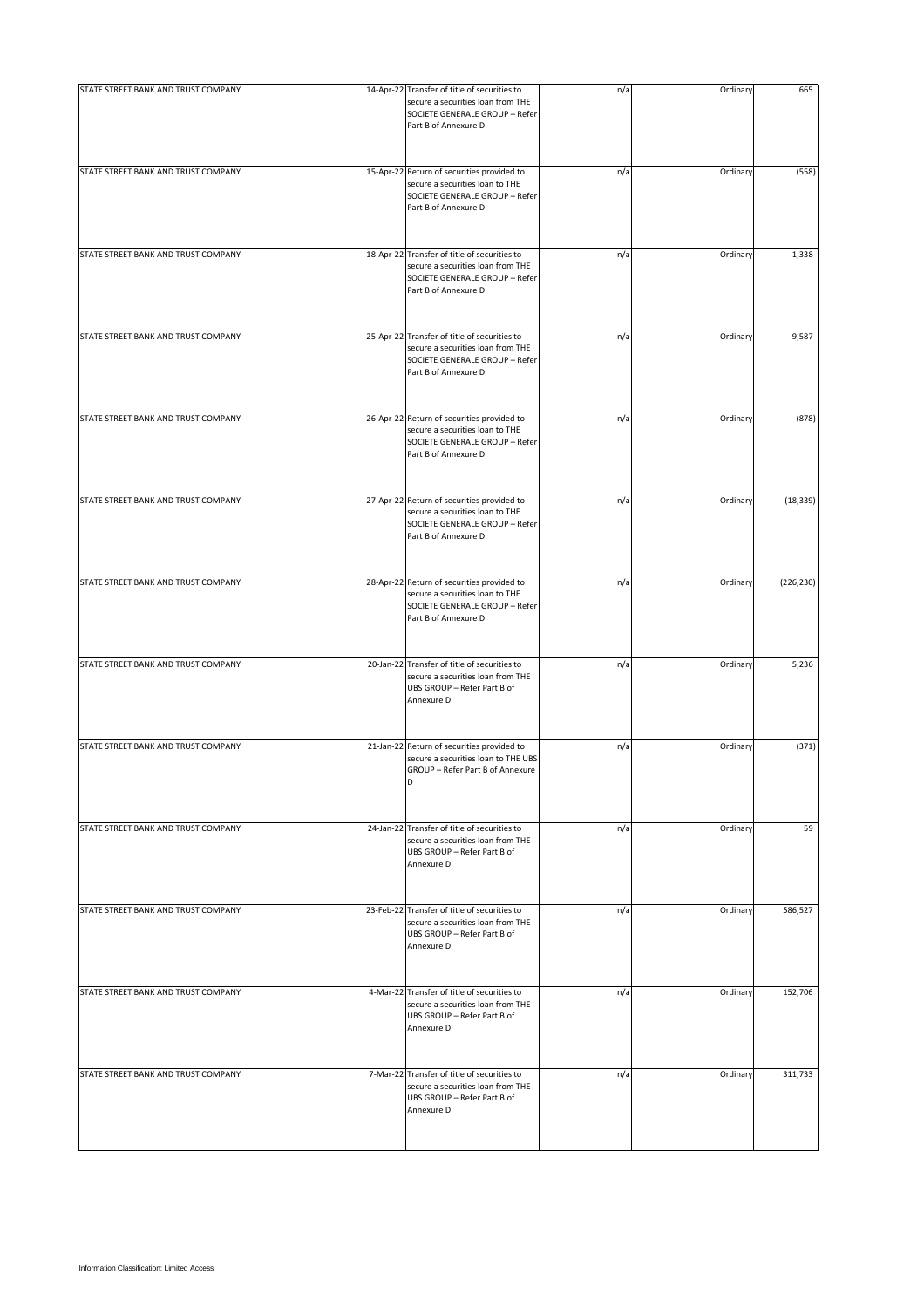| STATE STREET BANK AND TRUST COMPANY | 8-Mar-22 Return of securities provided to<br>secure a securities loan to THE UBS                                               | n/a | Ordinary | (124, 014)    |
|-------------------------------------|--------------------------------------------------------------------------------------------------------------------------------|-----|----------|---------------|
|                                     | GROUP - Refer Part B of Annexure<br>D                                                                                          |     |          |               |
| STATE STREET BANK AND TRUST COMPANY | 18-Apr-22 Return of securities provided to<br>secure a securities loan to THE UBS<br>GROUP - Refer Part B of Annexure<br>D     | n/a | Ordinary | (926, 648)    |
| STATE STREET BANK AND TRUST COMPANY | 19-Apr-22 Return of securities provided to<br>secure a securities loan to THE UBS<br>GROUP - Refer Part B of Annexure<br>D     | n/a | Ordinary | (59)          |
| STATE STREET BANK AND TRUST COMPANY | 20-Apr-22 Transfer of title of securities to<br>secure a securities loan from THE<br>UBS GROUP - Refer Part B of<br>Annexure D | n/a | Ordinary | 16            |
| STATE STREET BANK AND TRUST COMPANY | 21-Apr-22 Return of securities provided to<br>secure a securities loan to THE UBS<br>GROUP - Refer Part B of Annexure<br>D     | n/a | Ordinary | (4, 310)      |
| STATE STREET BANK AND TRUST COMPANY | 22-Apr-22 Transfer of title of securities to<br>secure a securities loan from THE<br>UBS GROUP - Refer Part B of<br>Annexure D | n/a | Ordinary | 4,003         |
| STATE STREET BANK AND TRUST COMPANY | 4-May-22 Transfer of title of securities to<br>secure a securities loan from THE<br>UBS GROUP - Refer Part B of<br>Annexure D  | n/a | Ordinary | 630,185       |
| STATE STREET BANK AND TRUST COMPANY | 5-May-22 Transfer of title of securities to<br>secure a securities loan from THE<br>UBS GROUP - Refer Part B of<br>Annexure D  | n/a | Ordinary | 1,120,232     |
| STATE STREET BANK AND TRUST COMPANY | 6-May-22 Return of securities provided to<br>secure a securities loan to THE UBS<br>GROUP - Refer Part B of Annexure<br>D      | n/a | Ordinary | (141, 154)    |
| STATE STREET BANK AND TRUST COMPANY | 9-May-22 Transfer of title of securities to<br>secure a securities loan from THE<br>UBS GROUP - Refer Part B of<br>Annexure D  | n/a | Ordinary | 13,361        |
| STATE STREET BANK AND TRUST COMPANY | 11-May-22 Return of securities provided to<br>secure a securities loan to THE UBS<br>GROUP - Refer Part B of Annexure<br>D     | n/a | Ordinary | (1, 271, 971) |
| STATE STREET BANK AND TRUST COMPANY | 12-May-22 Transfer of title of securities to<br>secure a securities loan from THE<br>UBS GROUP - Refer Part B of<br>Annexure D | n/a | Ordinary | 1,031,534     |
| STATE STREET BANK AND TRUST COMPANY | 18-May-22 Return of securities provided to<br>secure a securities loan to THE UBS<br>GROUP - Refer Part B of Annexure<br>D     | n/a | Ordinary | (32, 712)     |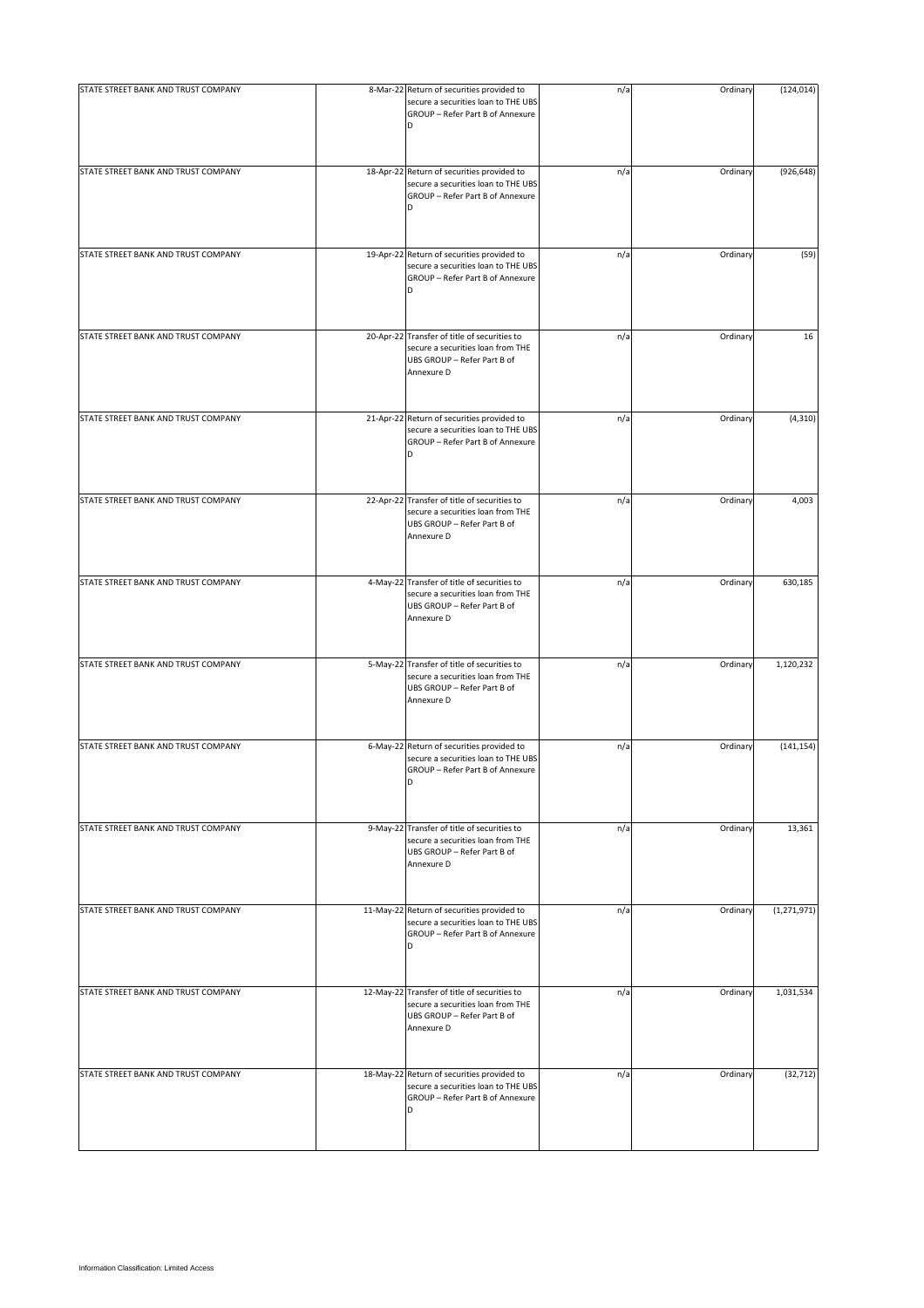| STATE STREET BANK AND TRUST COMPANY | 21-Feb-22 Transfer of title of securities to<br>secure a securities loan from THE<br>SOCIETE GENERALE GROUP - Refer<br>Part B of Annexure D | n/a | Ordinary | 8     |
|-------------------------------------|---------------------------------------------------------------------------------------------------------------------------------------------|-----|----------|-------|
| STATE STREET BANK AND TRUST COMPANY | 22-Feb-22 Return of securities provided to<br>secure a securities loan to THE<br>SOCIETE GENERALE GROUP - Refer<br>Part B of Annexure D     | n/a | Ordinary | (8)   |
| STATE STREET BANK AND TRUST COMPANY | 10-Mar-22 Transfer of title of securities to<br>secure a securities loan from THE<br>UBS GROUP - Refer Part B of<br>Annexure D              | n/a | Ordinary | 1,445 |
| STATE STREET BANK AND TRUST COMPANY | 11-Mar-22 Return of securities provided to<br>secure a securities loan to THE UBS<br>GROUP - Refer Part B of Annexure<br>D                  | n/a | Ordinary | (44)  |
| STATE STREET BANK AND TRUST COMPANY | 14-Mar-22 Transfer of title of securities to<br>secure a securities loan from THE<br>UBS GROUP - Refer Part B of<br>Annexure D              | n/a | Ordinary | 55    |
| STATE STREET BANK AND TRUST COMPANY | 15-Mar-22 Transfer of title of securities to<br>secure a securities loan from THE<br>UBS GROUP - Refer Part B of<br>Annexure D              | n/a | Ordinary | 2     |
| STATE STREET BANK AND TRUST COMPANY | 16-Mar-22 Return of securities provided to<br>secure a securities loan to THE UBS<br>GROUP - Refer Part B of Annexure<br>D                  | n/a | Ordinary | (303) |
| STATE STREET BANK AND TRUST COMPANY | 17-Mar-22 Return of securities provided to<br>secure a securities loan to THE UBS<br>GROUP - Refer Part B of Annexure<br>D                  | n/a | Ordinary | (202) |
| STATE STREET BANK AND TRUST COMPANY | 18-Mar-22 Transfer of title of securities to<br>secure a securities loan from THE<br>UBS GROUP - Refer Part B of<br>Annexure D              | n/a | Ordinary | 171   |
| STATE STREET BANK AND TRUST COMPANY | 10-May-22 Return of securities provided to<br>secure a securities loan to THE UBS<br>GROUP - Refer Part B of Annexure<br>D                  | n/a | Ordinary | (210) |
| STATE STREET BANK AND TRUST COMPANY | 11-May-22 Transfer of title of securities to<br>secure a securities loan from THE<br>UBS GROUP - Refer Part B of<br>Annexure D              | n/a | Ordinary | 7     |
| STATE STREET BANK AND TRUST COMPANY | 12-May-22 Return of securities provided to<br>secure a securities loan to THE UBS<br>GROUP - Refer Part B of Annexure<br>D                  | n/a | Ordinary | (11)  |
| STATE STREET BANK AND TRUST COMPANY | 18-May-22 Return of securities provided to<br>secure a securities loan to THE UBS<br>GROUP - Refer Part B of Annexure<br>D                  | n/a | Ordinary | (910) |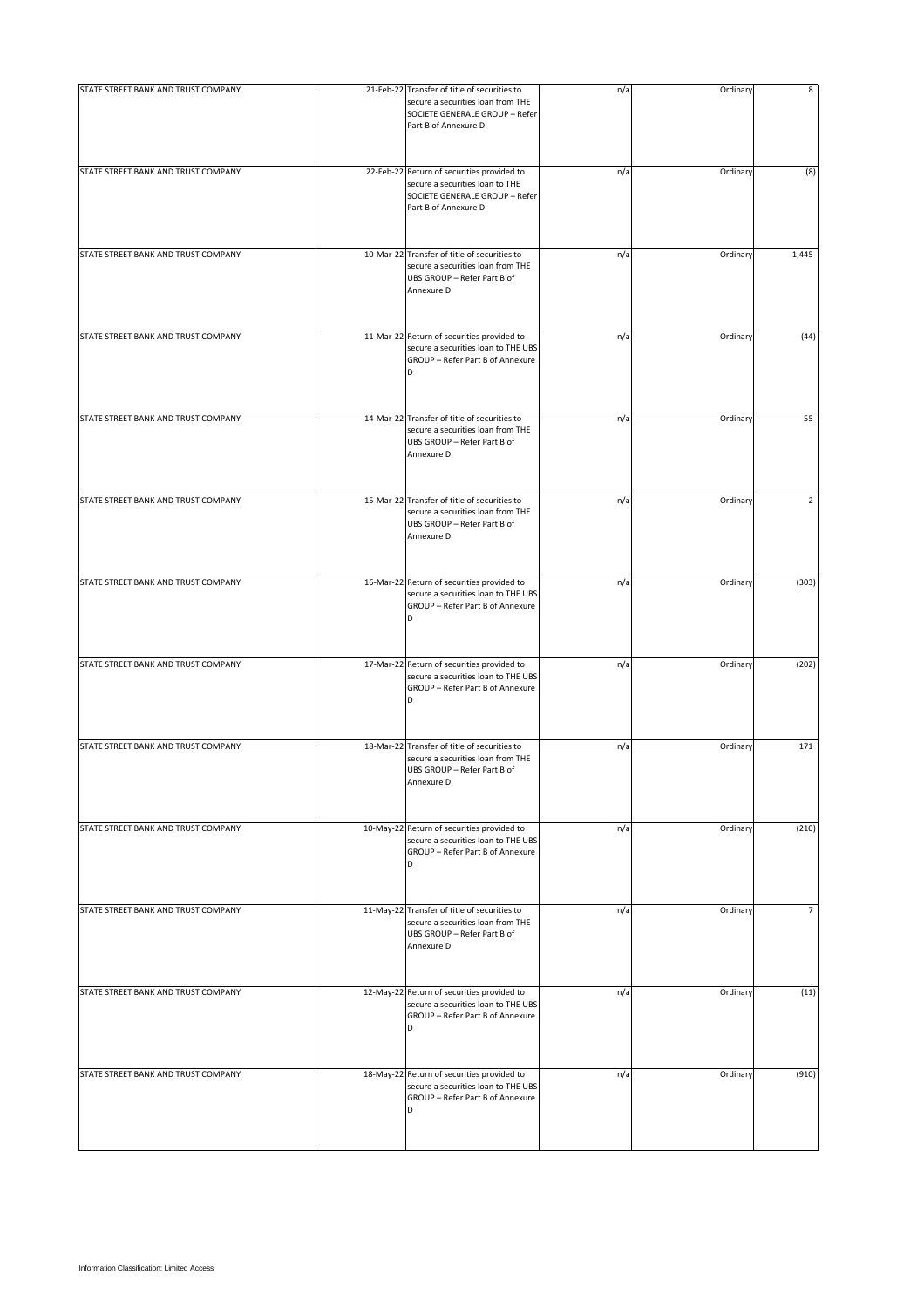| STATE STREET BANK AND TRUST COMPANY | 7-Feb-22 Transfer of title of securities to<br>secure a securities loan from THE<br>CREDIT SUISSE GROUP - Refer Part<br><b>B</b> of Annexure D  | n/a | Ordinary | 1,706        |
|-------------------------------------|-------------------------------------------------------------------------------------------------------------------------------------------------|-----|----------|--------------|
| STATE STREET BANK AND TRUST COMPANY | 8-Feb-22 Return of securities provided to<br>secure a securities loan to THE<br>CREDIT SUISSE GROUP - Refer Part<br><b>B</b> of Annexure D      | n/a | Ordinary | (1, 202)     |
| STATE STREET BANK AND TRUST COMPANY | 9-Feb-22 Return of securities provided to<br>secure a securities loan to THE<br>CREDIT SUISSE GROUP - Refer Part<br><b>B</b> of Annexure D      | n/a | Ordinary | (27)         |
| STATE STREET BANK AND TRUST COMPANY | 29-Mar-22 Return of securities provided to<br>secure a securities loan to THE<br>CREDIT SUISSE GROUP - Refer Part<br><b>B</b> of Annexure D     | n/a | Ordinary | (63)         |
| STATE STREET BANK AND TRUST COMPANY | 6-Apr-22 Return of securities provided to<br>secure a securities loan to THE<br>CREDIT SUISSE GROUP - Refer Part<br><b>B</b> of Annexure D      | n/a | Ordinary | (403)        |
| STATE STREET BANK AND TRUST COMPANY | 7-Apr-22 Return of securities provided to<br>secure a securities loan to THE<br>CREDIT SUISSE GROUP - Refer Part<br><b>B</b> of Annexure D      | n/a | Ordinary | (3)          |
| STATE STREET BANK AND TRUST COMPANY | 25-Apr-22 Return of securities provided to<br>secure a securities loan to THE<br>CREDIT SUISSE GROUP - Refer Part<br><b>B</b> of Annexure D     | n/a | Ordinary | (8)          |
| STATE STREET BANK AND TRUST COMPANY | 9-May-22 Transfer of title of securities to<br>secure a securities loan from THE<br>CREDIT SUISSE GROUP - Refer Part<br><b>B</b> of Annexure D  | n/a | Ordinary | 6            |
| STATE STREET BANK AND TRUST COMPANY | 10-May-22 Transfer of title of securities to<br>secure a securities loan from THE<br>CREDIT SUISSE GROUP - Refer Part<br><b>B</b> of Annexure D | n/a | Ordinary | $\mathbf{1}$ |
| STATE STREET BANK AND TRUST COMPANY | 11-May-22 Return of securities provided to<br>secure a securities loan to THE<br>CREDIT SUISSE GROUP - Refer Part<br><b>B</b> of Annexure D     | n/a | Ordinary | (8)          |
| STATE STREET BANK AND TRUST COMPANY | 20-Jan-22 Transfer of title of securities to<br>secure a securities loan from THE<br>ING GROUP - Refer Part B of<br>Annexure D                  | n/a | Ordinary | 4,370        |
| STATE STREET BANK AND TRUST COMPANY | 21-Jan-22 Transfer of title of securities to<br>secure a securities loan from THE<br>ING GROUP - Refer Part B of<br>Annexure D                  | n/a | Ordinary | 304,505      |
| STATE STREET BANK AND TRUST COMPANY | 4-Feb-22 Return of securities provided to<br>secure a securities loan to THE ING<br>GROUP - Refer Part B of Annexure<br>D                       | n/a | Ordinary | (308, 517)   |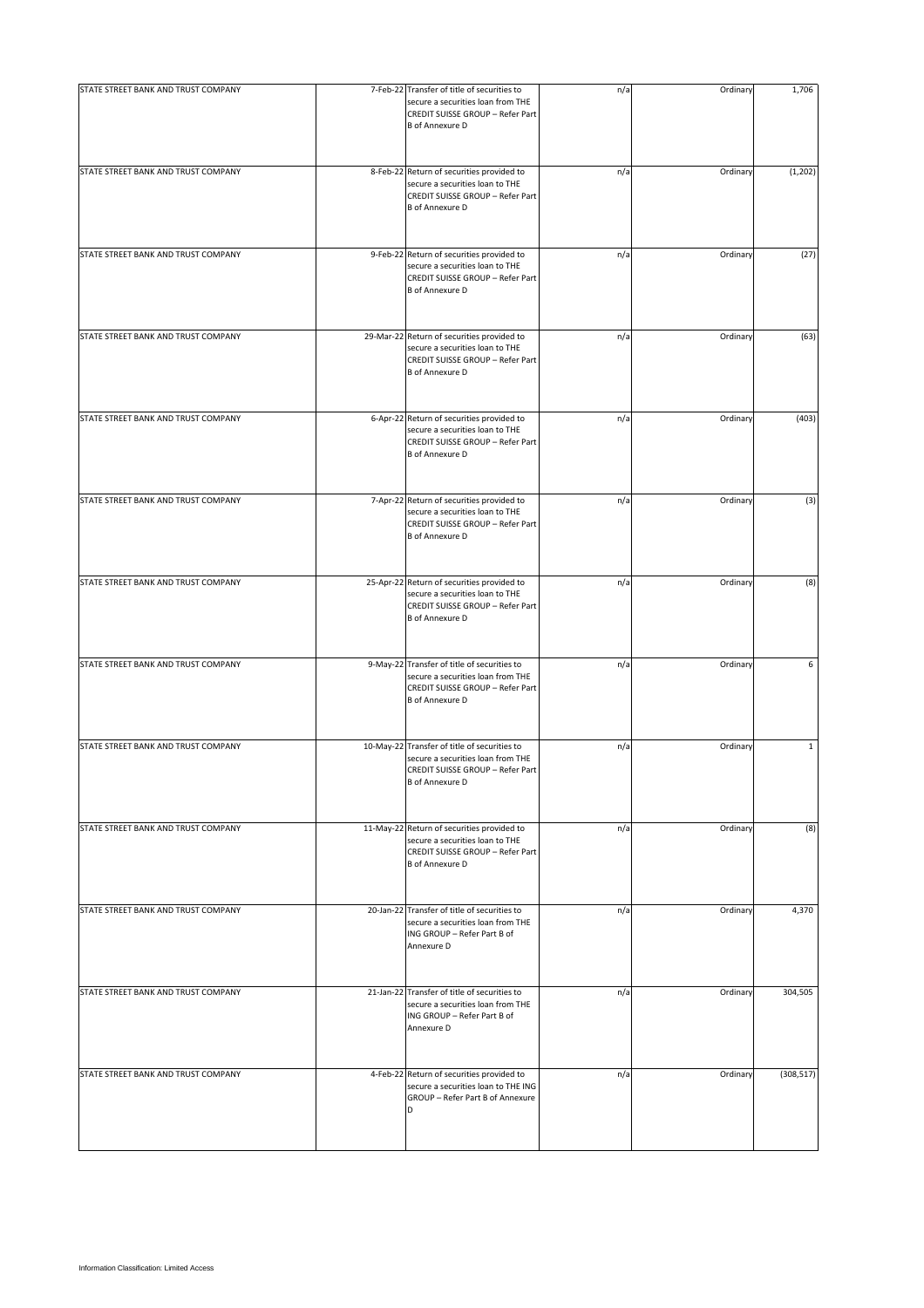| STATE STREET BANK AND TRUST COMPANY | 10-Feb-22 Transfer of title of securities to<br>secure a securities loan from THE<br>ING GROUP - Refer Part B of<br>Annexure D | n/a | Ordinary | 52,018    |
|-------------------------------------|--------------------------------------------------------------------------------------------------------------------------------|-----|----------|-----------|
| STATE STREET BANK AND TRUST COMPANY | 11-Feb-22 Return of securities provided to<br>secure a securities loan to THE ING<br>GROUP - Refer Part B of Annexure<br>D     | n/a | Ordinary | (44, 164) |
| STATE STREET BANK AND TRUST COMPANY | 14-Feb-22 Transfer of title of securities to<br>secure a securities loan from THE<br>ING GROUP - Refer Part B of<br>Annexure D | n/a | Ordinary | 89,027    |
| STATE STREET BANK AND TRUST COMPANY | 16-Feb-22 Return of securities provided to<br>secure a securities loan to THE ING<br>GROUP - Refer Part B of Annexure<br>D     | n/a | Ordinary | (9, 334)  |
| STATE STREET BANK AND TRUST COMPANY | 17-Feb-22 Return of securities provided to<br>secure a securities loan to THE ING<br>GROUP - Refer Part B of Annexure<br>D     | n/a | Ordinary | (6, 253)  |
| STATE STREET BANK AND TRUST COMPANY | 23-Feb-22 Return of securities provided to<br>secure a securities loan to THE ING<br>GROUP - Refer Part B of Annexure          | n/a | Ordinary | (7, 207)  |
| STATE STREET BANK AND TRUST COMPANY | 24-Feb-22 Transfer of title of securities to<br>secure a securities loan from THE<br>ING GROUP - Refer Part B of<br>Annexure D | n/a | Ordinary | 3,236     |
| STATE STREET BANK AND TRUST COMPANY | 25-Feb-22 Return of securities provided to<br>secure a securities loan to THE ING<br>GROUP - Refer Part B of Annexure<br>D     | n/a | Ordinary | (61, 392) |
| STATE STREET BANK AND TRUST COMPANY | 28-Feb-22 Transfer of title of securities to<br>secure a securities loan from THE<br>ING GROUP - Refer Part B of<br>Annexure D | n/a | Ordinary | 58,699    |
| STATE STREET BANK AND TRUST COMPANY | 4-Mar-22 Return of securities provided to<br>secure a securities loan to THE ING<br>GROUP - Refer Part B of Annexure<br>D      | n/a | Ordinary | (74, 976) |
| STATE STREET BANK AND TRUST COMPANY | 14-Mar-22 Transfer of title of securities to<br>secure a securities loan from THE<br>ING GROUP - Refer Part B of<br>Annexure D | n/a | Ordinary | 45,337    |
| STATE STREET BANK AND TRUST COMPANY | 15-Mar-22 Transfer of title of securities to<br>secure a securities loan from THE<br>ING GROUP - Refer Part B of<br>Annexure D | n/a | Ordinary | 897       |
| STATE STREET BANK AND TRUST COMPANY | 16-Mar-22 Return of securities provided to<br>secure a securities loan to THE ING<br>GROUP - Refer Part B of Annexure<br>D     | n/a | Ordinary | (11, 574) |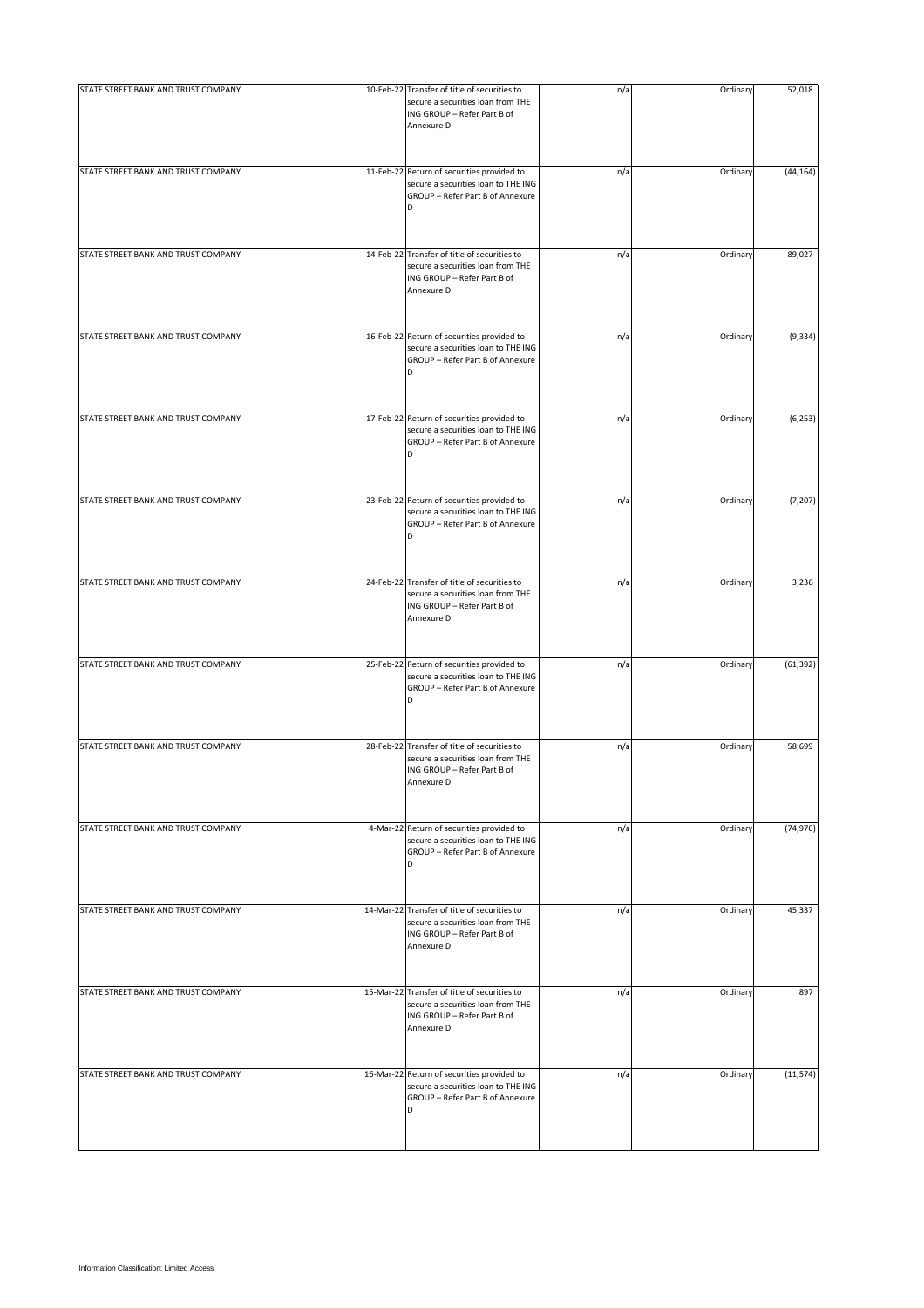| STATE STREET BANK AND TRUST COMPANY | 17-Mar-22 Return of securities provided to<br>secure a securities loan to THE ING<br>GROUP - Refer Part B of Annexure<br>D     | n/a | Ordinary | (19, 227)  |
|-------------------------------------|--------------------------------------------------------------------------------------------------------------------------------|-----|----------|------------|
| STATE STREET BANK AND TRUST COMPANY | 18-Mar-22 Transfer of title of securities to<br>secure a securities loan from THE<br>ING GROUP - Refer Part B of<br>Annexure D | n/a | Ordinary | 71,456     |
| STATE STREET BANK AND TRUST COMPANY | 21-Mar-22 Transfer of title of securities to<br>secure a securities loan from THE<br>ING GROUP - Refer Part B of<br>Annexure D | n/a | Ordinary | 27,109     |
| STATE STREET BANK AND TRUST COMPANY | 23-Mar-22 Return of securities provided to<br>secure a securities loan to THE ING<br>GROUP - Refer Part B of Annexure<br>D     | n/a | Ordinary | (69, 800)  |
| STATE STREET BANK AND TRUST COMPANY | 24-Mar-22 Return of securities provided to<br>secure a securities loan to THE ING<br>GROUP - Refer Part B of Annexure<br>D     | n/a | Ordinary | (14, 380)  |
| STATE STREET BANK AND TRUST COMPANY | 25-Mar-22 Transfer of title of securities to<br>secure a securities loan from THE<br>ING GROUP - Refer Part B of<br>Annexure D | n/a | Ordinary | 149,940    |
| STATE STREET BANK AND TRUST COMPANY | 28-Mar-22 Return of securities provided to<br>secure a securities loan to THE ING<br>GROUP - Refer Part B of Annexure<br>D     | n/a | Ordinary | (70, 793)  |
| STATE STREET BANK AND TRUST COMPANY | 29-Mar-22 Transfer of title of securities to<br>secure a securities loan from THE<br>ING GROUP - Refer Part B of<br>Annexure D | n/a | Ordinary | 85,897     |
| STATE STREET BANK AND TRUST COMPANY | 30-Mar-22 Return of securities provided to<br>secure a securities loan to THE ING<br>GROUP - Refer Part B of Annexure<br>D     | n/a | Ordinary | (170, 026) |
| STATE STREET BANK AND TRUST COMPANY | 31-Mar-22 Return of securities provided to<br>secure a securities loan to THE ING<br>GROUP - Refer Part B of Annexure<br>D     | n/a | Ordinary | (66)       |
| STATE STREET BANK AND TRUST COMPANY | 1-Apr-22 Return of securities provided to<br>secure a securities loan to THE ING<br>GROUP - Refer Part B of Annexure<br>D      | n/a | Ordinary | (1,006)    |
| STATE STREET BANK AND TRUST COMPANY | 4-Apr-22 Return of securities provided to<br>secure a securities loan to THE ING<br>GROUP - Refer Part B of Annexure<br>D      | n/a | Ordinary | (1, 516)   |
| STATE STREET BANK AND TRUST COMPANY | 5-Apr-22 Return of securities provided to<br>secure a securities loan to THE ING<br>GROUP - Refer Part B of Annexure<br>D      | n/a | Ordinary | (3, 131)   |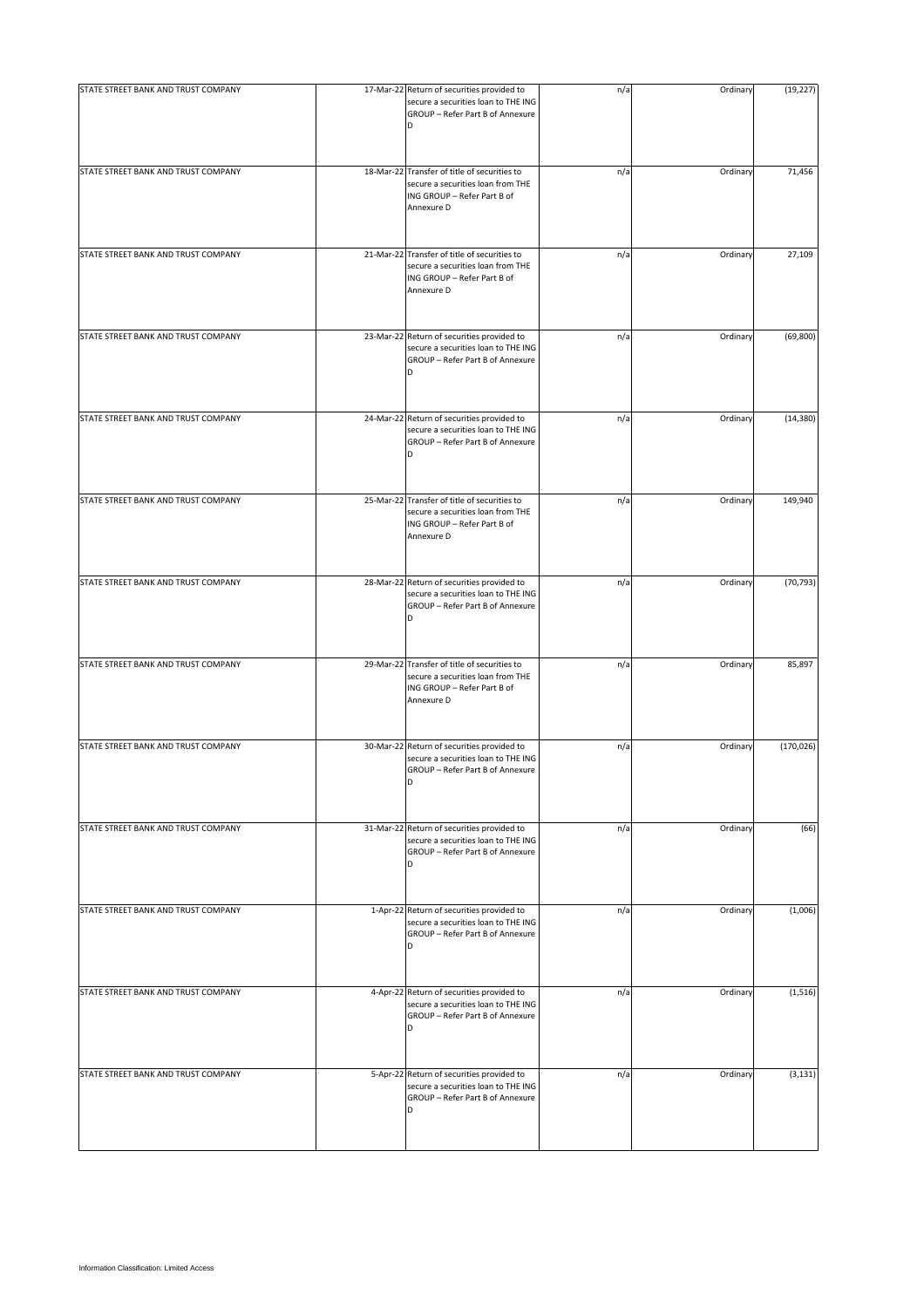| STATE STREET BANK AND TRUST COMPANY | 6-Apr-22 Return of securities provided to<br>secure a securities loan to THE ING<br>GROUP - Refer Part B of Annexure<br>D      | n/a | Ordinary | (1,606)  |
|-------------------------------------|--------------------------------------------------------------------------------------------------------------------------------|-----|----------|----------|
| STATE STREET BANK AND TRUST COMPANY | 7-Apr-22 Return of securities provided to<br>secure a securities loan to THE ING<br>GROUP - Refer Part B of Annexure<br>D      | n/a | Ordinary | (89)     |
| STATE STREET BANK AND TRUST COMPANY | 8-Apr-22 Return of securities provided to<br>secure a securities loan to THE ING<br>GROUP - Refer Part B of Annexure<br>D      | n/a | Ordinary | (6, 564) |
| STATE STREET BANK AND TRUST COMPANY | 11-Apr-22 Return of securities provided to<br>secure a securities loan to THE ING<br>GROUP - Refer Part B of Annexure<br>D     | n/a | Ordinary | (1,888)  |
| STATE STREET BANK AND TRUST COMPANY | 12-Apr-22 Return of securities provided to<br>secure a securities loan to THE ING<br>GROUP - Refer Part B of Annexure<br>D     | n/a | Ordinary | (34)     |
| STATE STREET BANK AND TRUST COMPANY | 13-Apr-22 Return of securities provided to<br>secure a securities loan to THE ING<br>GROUP - Refer Part B of Annexure<br>D     | n/a | Ordinary | (10)     |
| STATE STREET BANK AND TRUST COMPANY | 14-Apr-22 Transfer of title of securities to<br>secure a securities loan from THE<br>ING GROUP - Refer Part B of<br>Annexure D | n/a | Ordinary | 3        |
| STATE STREET BANK AND TRUST COMPANY | 15-Apr-22 Return of securities provided to<br>secure a securities loan to THE ING<br>GROUP - Refer Part B of Annexure<br>D     | n/a | Ordinary | (43)     |
| STATE STREET BANK AND TRUST COMPANY | 18-Apr-22 Return of securities provided to<br>secure a securities loan to THE ING<br>GROUP - Refer Part B of Annexure<br>D     | n/a | Ordinary | (367)    |
| STATE STREET BANK AND TRUST COMPANY | 19-Apr-22 Return of securities provided to<br>secure a securities loan to THE ING<br>GROUP - Refer Part B of Annexure<br>D     | n/a | Ordinary | (1, 301) |
| STATE STREET BANK AND TRUST COMPANY | 20-Apr-22 Transfer of title of securities to<br>secure a securities loan from THE<br>ING GROUP - Refer Part B of<br>Annexure D | n/a | Ordinary | 9,696    |
| STATE STREET BANK AND TRUST COMPANY | 21-Apr-22 Return of securities provided to<br>secure a securities loan to THE ING<br>GROUP - Refer Part B of Annexure<br>D     | n/a | Ordinary | (9, 816) |
| STATE STREET BANK AND TRUST COMPANY | 22-Apr-22 Return of securities provided to<br>secure a securities loan to THE ING<br>GROUP - Refer Part B of Annexure<br>D     | n/a | Ordinary | (8)      |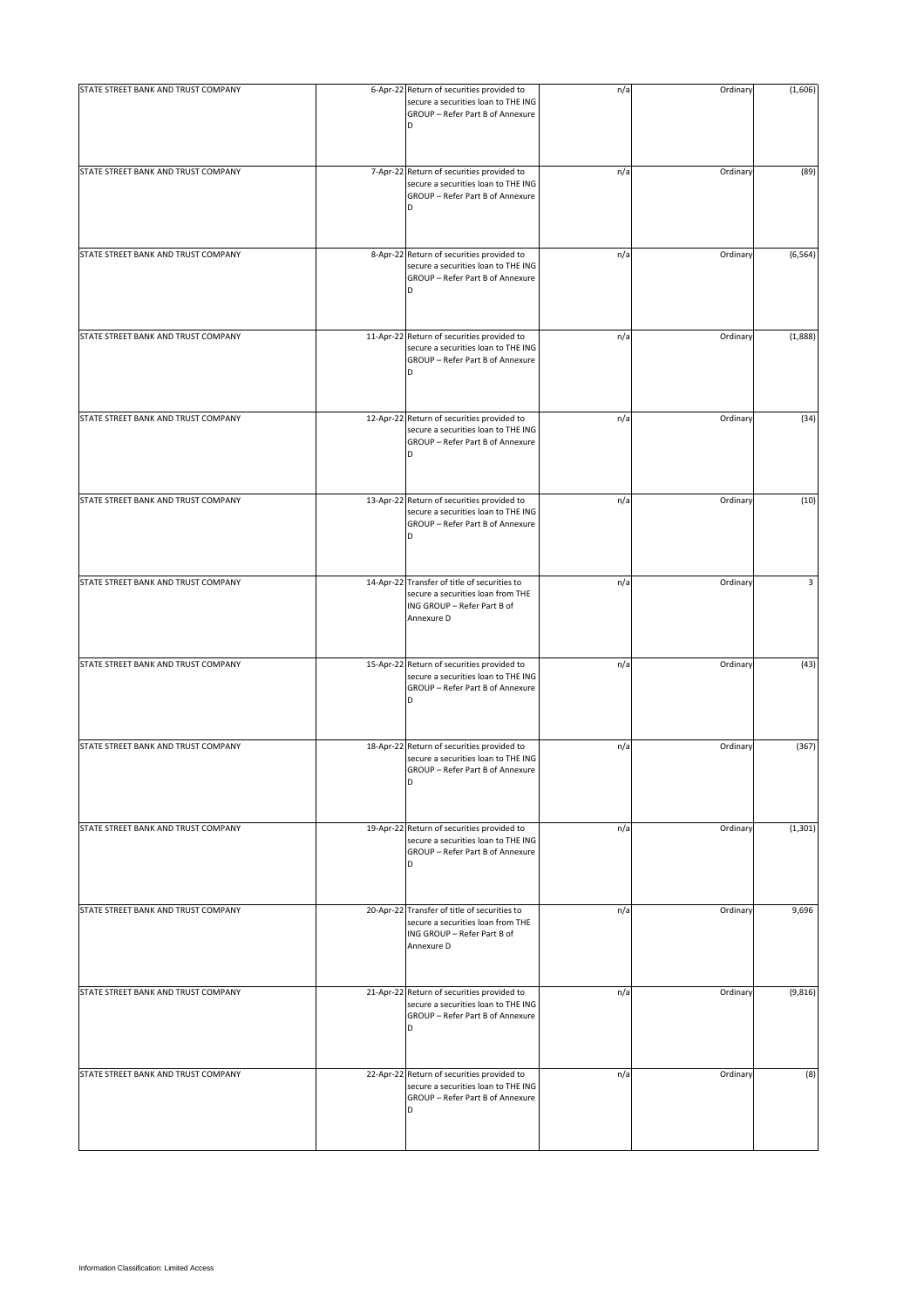| STATE STREET BANK AND TRUST COMPANY | 25-Apr-22 Return of securities provided to<br>secure a securities loan to THE ING<br>GROUP - Refer Part B of Annexure<br>D     | n/a | Ordinary | (876)      |
|-------------------------------------|--------------------------------------------------------------------------------------------------------------------------------|-----|----------|------------|
| STATE STREET BANK AND TRUST COMPANY | 26-Apr-22 Return of securities provided to<br>secure a securities loan to THE ING<br>GROUP - Refer Part B of Annexure<br>D     | n/a | Ordinary | (301)      |
| STATE STREET BANK AND TRUST COMPANY | 27-Apr-22 Return of securities provided to<br>secure a securities loan to THE ING<br>GROUP - Refer Part B of Annexure<br>D     | n/a | Ordinary | (1,490)    |
| STATE STREET BANK AND TRUST COMPANY | 28-Apr-22 Return of securities provided to<br>secure a securities loan to THE ING<br>GROUP - Refer Part B of Annexure<br>D     | n/a | Ordinary | (11)       |
| STATE STREET BANK AND TRUST COMPANY | 29-Apr-22 Return of securities provided to<br>secure a securities loan to THE ING<br>GROUP - Refer Part B of Annexure<br>D     | n/a | Ordinary | (99)       |
| STATE STREET BANK AND TRUST COMPANY | 2-May-22 Transfer of title of securities to<br>secure a securities loan from THE<br>ING GROUP - Refer Part B of<br>Annexure D  | n/a | Ordinary | 166,134    |
| STATE STREET BANK AND TRUST COMPANY | 3-May-22 Return of securities provided to<br>secure a securities loan to THE ING<br>GROUP - Refer Part B of Annexure<br>D      | n/a | Ordinary | (166, 160) |
| STATE STREET BANK AND TRUST COMPANY | 4-May-22 Return of securities provided to<br>secure a securities loan to THE ING<br>GROUP - Refer Part B of Annexure<br>D      | n/a | Ordinary | (1,649)    |
| STATE STREET BANK AND TRUST COMPANY | 5-May-22 Transfer of title of securities to<br>secure a securities loan from THE<br>ING GROUP - Refer Part B of<br>Annexure D  | n/a | Ordinary | 25,377     |
| STATE STREET BANK AND TRUST COMPANY | 6-May-22 Return of securities provided to<br>secure a securities loan to THE ING<br>GROUP - Refer Part B of Annexure<br>D      | n/a | Ordinary | (25, 954)  |
| STATE STREET BANK AND TRUST COMPANY | 9-May-22 Return of securities provided to<br>secure a securities loan to THE ING<br>GROUP - Refer Part B of Annexure<br>D      | n/a | Ordinary | (7)        |
| STATE STREET BANK AND TRUST COMPANY | 10-May-22 Return of securities provided to<br>secure a securities loan to THE ING<br>GROUP - Refer Part B of Annexure<br>D     | n/a | Ordinary | (1, 321)   |
| STATE STREET BANK AND TRUST COMPANY | 11-May-22 Transfer of title of securities to<br>secure a securities loan from THE<br>ING GROUP - Refer Part B of<br>Annexure D | n/a | Ordinary | 46,791     |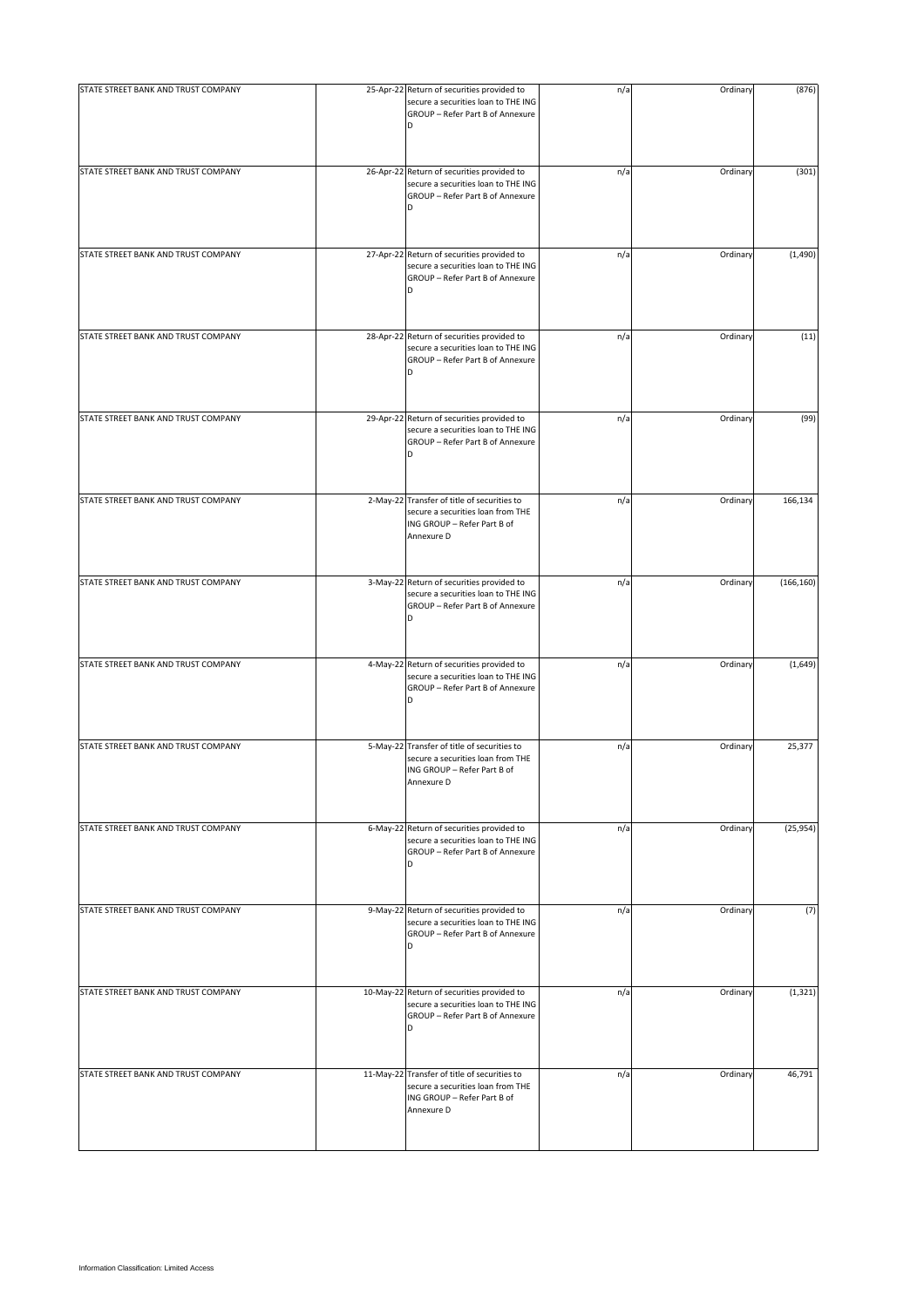| STATE STREET BANK AND TRUST COMPANY | 12-May-22 Transfer of title of securities to<br>secure a securities loan from THE<br>ING GROUP - Refer Part B of<br>Annexure D              | n/a | Ordinary | 20,589     |
|-------------------------------------|---------------------------------------------------------------------------------------------------------------------------------------------|-----|----------|------------|
| STATE STREET BANK AND TRUST COMPANY | 16-May-22 Transfer of title of securities to<br>secure a securities loan from THE<br>ING GROUP - Refer Part B of<br>Annexure D              | n/a | Ordinary | 143,668    |
| STATE STREET BANK AND TRUST COMPANY | 17-May-22 Return of securities provided to<br>secure a securities loan to THE ING<br>GROUP - Refer Part B of Annexure<br>D                  | n/a | Ordinary | (164, 959) |
| STATE STREET BANK AND TRUST COMPANY | 18-May-22 Transfer of title of securities to<br>secure a securities loan from THE<br>ING GROUP - Refer Part B of<br>Annexure D              | n/a | Ordinary | 108,015    |
| STATE STREET BANK AND TRUST COMPANY | 18-Jan-22 Return of securities provided to<br>secure a securities loan to THE<br>SOCIETE GENERALE GROUP - Refer<br>Part B of Annexure D     | n/a | Ordinary | (6,024)    |
| STATE STREET BANK AND TRUST COMPANY | 19-Jan-22 Transfer of title of securities to<br>secure a securities loan from THE<br>SOCIETE GENERALE GROUP - Refer<br>Part B of Annexure D | n/a | Ordinary | 4,002      |
| STATE STREET BANK AND TRUST COMPANY | 20-Jan-22 Transfer of title of securities to<br>secure a securities loan from THE<br>SOCIETE GENERALE GROUP - Refer<br>Part B of Annexure D | n/a | Ordinary | 1,116      |
| STATE STREET BANK AND TRUST COMPANY | 21-Jan-22 Return of securities provided to<br>secure a securities loan to THE<br>SOCIETE GENERALE GROUP - Refer<br>Part B of Annexure D     | n/a | Ordinary | (827)      |
| STATE STREET BANK AND TRUST COMPANY | 24-Jan-22 Return of securities provided to<br>secure a securities loan to THE<br>SOCIETE GENERALE GROUP - Refer<br>Part B of Annexure D     | n/a | Ordinary | (2, 197)   |
| STATE STREET BANK AND TRUST COMPANY | 25-Jan-22 Return of securities provided to<br>secure a securities loan to THE<br>SOCIETE GENERALE GROUP - Refer<br>Part B of Annexure D     | n/a | Ordinary | (8, 395)   |
| STATE STREET BANK AND TRUST COMPANY | 26-Jan-22 Transfer of title of securities to<br>secure a securities loan from THE<br>SOCIETE GENERALE GROUP - Refer<br>Part B of Annexure D | n/a | Ordinary | 5,274      |
| STATE STREET BANK AND TRUST COMPANY | 27-Jan-22 Return of securities provided to<br>secure a securities loan to THE<br>SOCIETE GENERALE GROUP - Refer<br>Part B of Annexure D     | n/a | Ordinary | (1,649)    |
| STATE STREET BANK AND TRUST COMPANY | 28-Jan-22 Return of securities provided to<br>secure a securities loan to THE<br>SOCIETE GENERALE GROUP - Refer<br>Part B of Annexure D     | n/a | Ordinary | (1, 219)   |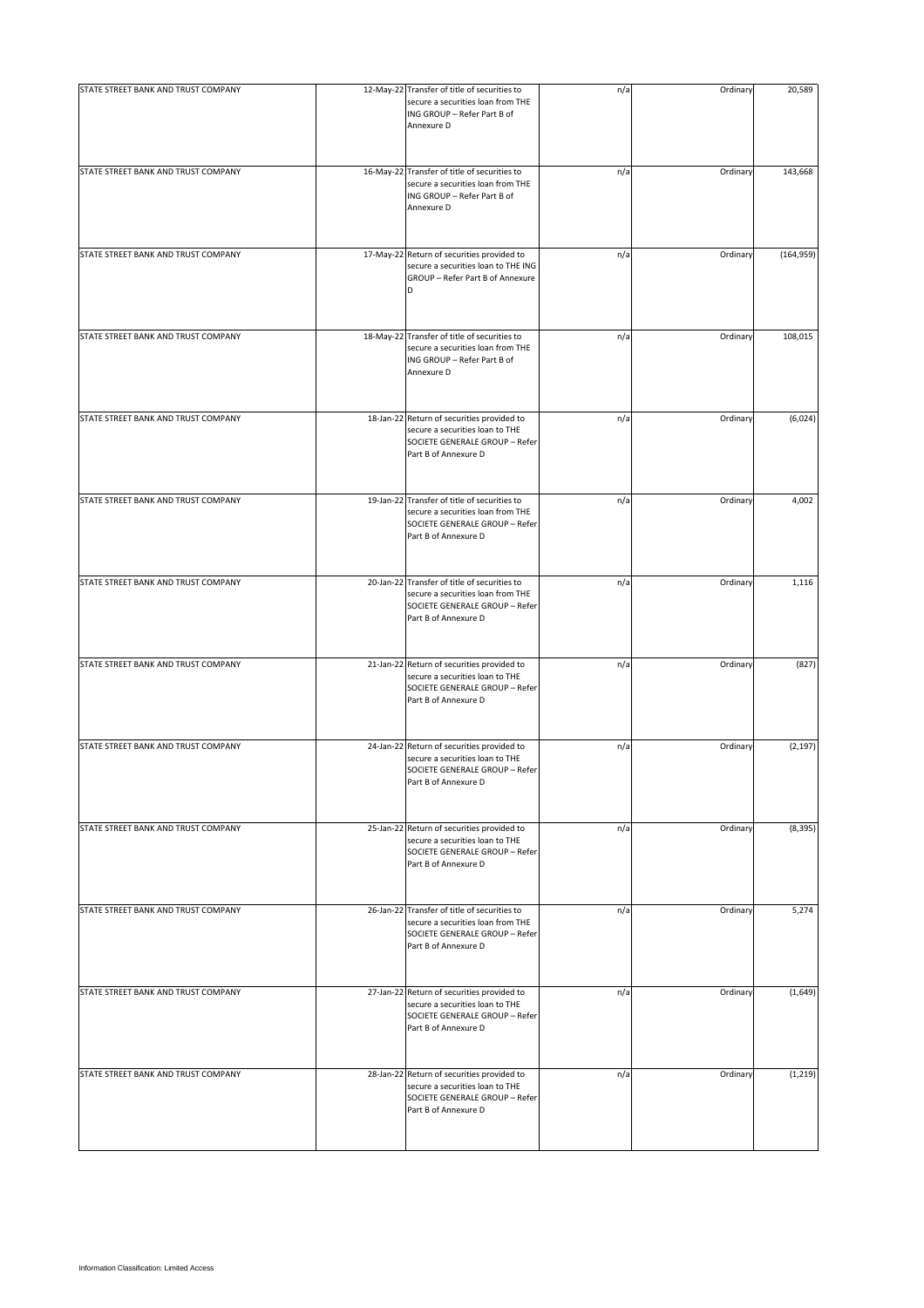| STATE STREET BANK AND TRUST COMPANY | 31-Jan-22 Transfer of title of securities to<br>secure a securities loan from THE<br>SOCIETE GENERALE GROUP - Refer<br>Part B of Annexure D | n/a | Ordinary | 2,800    |
|-------------------------------------|---------------------------------------------------------------------------------------------------------------------------------------------|-----|----------|----------|
| STATE STREET BANK AND TRUST COMPANY | 1-Feb-22 Return of securities provided to<br>secure a securities loan to THE<br>SOCIETE GENERALE GROUP - Refer<br>Part B of Annexure D      | n/a | Ordinary | (18,097) |
| STATE STREET BANK AND TRUST COMPANY | 2-Feb-22 Return of securities provided to<br>secure a securities loan to THE<br>SOCIETE GENERALE GROUP - Refer<br>Part B of Annexure D      | n/a | Ordinary | (644)    |
| STATE STREET BANK AND TRUST COMPANY | 11-Feb-22 Transfer of title of securities to<br>secure a securities loan from THE<br>SOCIETE GENERALE GROUP - Refer<br>Part B of Annexure D | n/a | Ordinary | 11,021   |
| STATE STREET BANK AND TRUST COMPANY | 21-Feb-22 Return of securities provided to<br>secure a securities loan to THE<br>SOCIETE GENERALE GROUP - Refer<br>Part B of Annexure D     | n/a | Ordinary | (34,070) |
| STATE STREET BANK AND TRUST COMPANY | 22-Feb-22 Return of securities provided to<br>secure a securities loan to THE<br>SOCIETE GENERALE GROUP - Refer<br>Part B of Annexure D     | n/a | Ordinary | (7,077)  |
| STATE STREET BANK AND TRUST COMPANY | 22-Mar-22 Transfer of title of securities to<br>secure a securities loan from THE<br>SOCIETE GENERALE GROUP - Refer<br>Part B of Annexure D | n/a | Ordinary | 48,420   |
| STATE STREET BANK AND TRUST COMPANY | 23-Mar-22 Transfer of title of securities to<br>secure a securities loan from THE<br>SOCIETE GENERALE GROUP - Refer<br>Part B of Annexure D | n/a | Ordinary | 4,628    |
| STATE STREET BANK AND TRUST COMPANY | 24-Mar-22 Return of securities provided to<br>secure a securities loan to THE<br>SOCIETE GENERALE GROUP - Refer<br>Part B of Annexure D     | n/a | Ordinary | (82)     |
| STATE STREET BANK AND TRUST COMPANY | 25-Mar-22 Transfer of title of securities to<br>secure a securities loan from THE<br>SOCIETE GENERALE GROUP - Refer<br>Part B of Annexure D | n/a | Ordinary | 847      |
| STATE STREET BANK AND TRUST COMPANY | 28-Mar-22 Transfer of title of securities to<br>secure a securities loan from THE<br>SOCIETE GENERALE GROUP - Refer<br>Part B of Annexure D | n/a | Ordinary | 505      |
| STATE STREET BANK AND TRUST COMPANY | 29-Mar-22 Return of securities provided to<br>secure a securities loan to THE<br>SOCIETE GENERALE GROUP - Refer<br>Part B of Annexure D     | n/a | Ordinary | (2, 382) |
| STATE STREET BANK AND TRUST COMPANY | 30-Mar-22 Return of securities provided to<br>secure a securities loan to THE<br>SOCIETE GENERALE GROUP - Refer<br>Part B of Annexure D     | n/a | Ordinary | (1, 113) |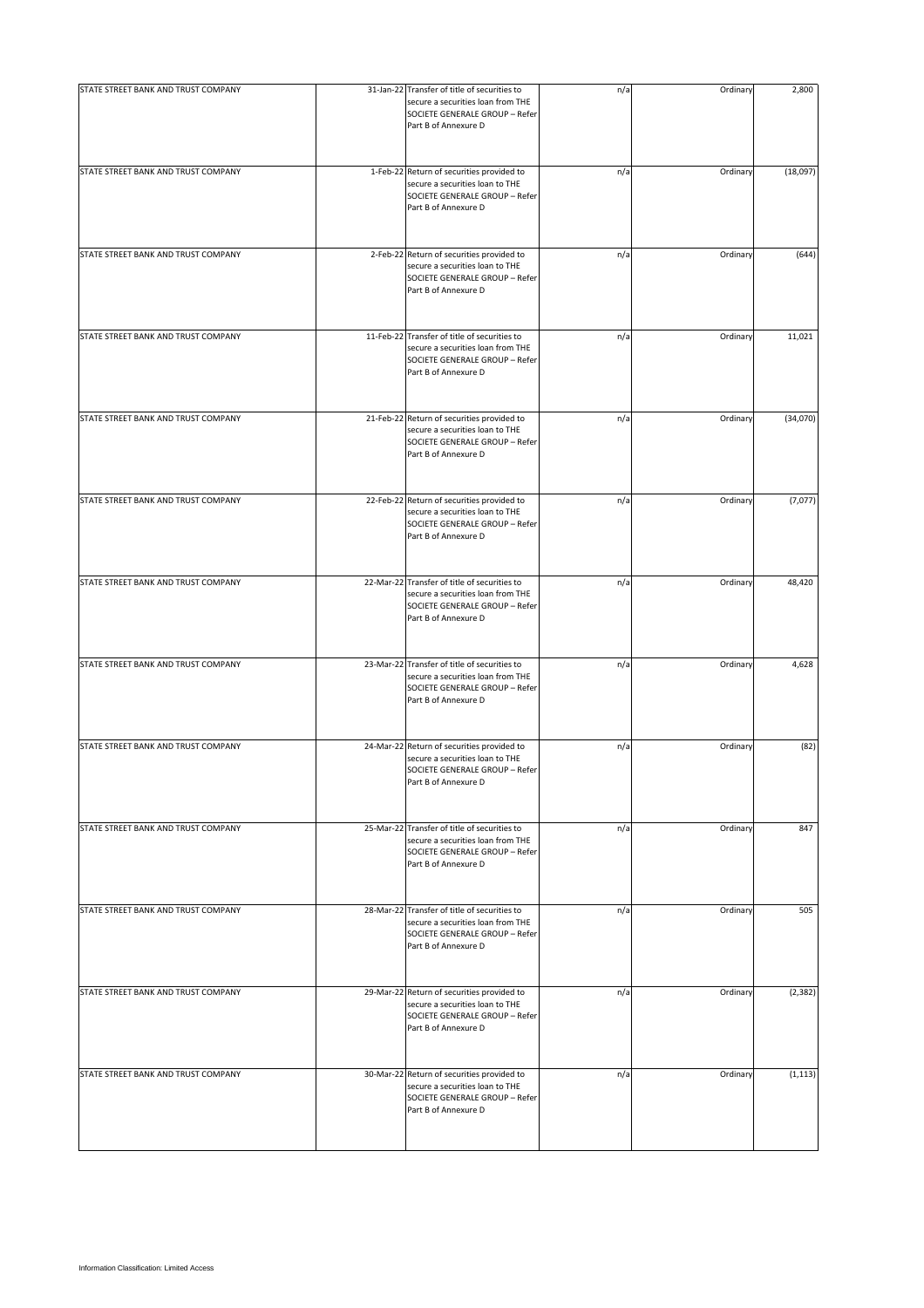| STATE STREET BANK AND TRUST COMPANY | 31-Mar-22 Transfer of title of securities to<br>secure a securities loan from THE<br>SOCIETE GENERALE GROUP - Refer<br>Part B of Annexure D | n/a | Ordinary | 1,605    |
|-------------------------------------|---------------------------------------------------------------------------------------------------------------------------------------------|-----|----------|----------|
| STATE STREET BANK AND TRUST COMPANY | 1-Apr-22 Return of securities provided to<br>secure a securities loan to THE<br>SOCIETE GENERALE GROUP - Refer<br>Part B of Annexure D      | n/a | Ordinary | (3, 164) |
| STATE STREET BANK AND TRUST COMPANY | 4-Apr-22 Transfer of title of securities to<br>secure a securities loan from THE<br>SOCIETE GENERALE GROUP - Refer<br>Part B of Annexure D  | n/a | Ordinary | 56       |
| STATE STREET BANK AND TRUST COMPANY | 5-Apr-22 Transfer of title of securities to<br>secure a securities loan from THE<br>SOCIETE GENERALE GROUP - Refer<br>Part B of Annexure D  | n/a | Ordinary | 169      |
| STATE STREET BANK AND TRUST COMPANY | 6-Apr-22 Return of securities provided to<br>secure a securities loan to THE<br>SOCIETE GENERALE GROUP - Refer<br>Part B of Annexure D      | n/a | Ordinary | (3, 330) |
| STATE STREET BANK AND TRUST COMPANY | 7-Apr-22 Transfer of title of securities to<br>secure a securities loan from THE<br>SOCIETE GENERALE GROUP - Refer<br>Part B of Annexure D  | n/a | Ordinary | 2,038    |
| STATE STREET BANK AND TRUST COMPANY | 8-Apr-22 Transfer of title of securities to<br>secure a securities loan from THE<br>SOCIETE GENERALE GROUP - Refer<br>Part B of Annexure D  | n/a | Ordinary | 711      |
| STATE STREET BANK AND TRUST COMPANY | 11-Apr-22 Return of securities provided to<br>secure a securities loan to THE<br>SOCIETE GENERALE GROUP - Refer<br>Part B of Annexure D     | n/a | Ordinary | (2, 847) |
| STATE STREET BANK AND TRUST COMPANY | 12-Apr-22 Return of securities provided to<br>secure a securities loan to THE<br>SOCIETE GENERALE GROUP - Refer<br>Part B of Annexure D     | n/a | Ordinary | (4, 183) |
| STATE STREET BANK AND TRUST COMPANY | 13-Apr-22 Return of securities provided to<br>secure a securities loan to THE<br>SOCIETE GENERALE GROUP - Refer<br>Part B of Annexure D     | n/a | Ordinary | (556)    |
| STATE STREET BANK AND TRUST COMPANY | 14-Apr-22 Transfer of title of securities to<br>secure a securities loan from THE<br>SOCIETE GENERALE GROUP - Refer<br>Part B of Annexure D | n/a | Ordinary | 200      |
| STATE STREET BANK AND TRUST COMPANY | 15-Apr-22 Return of securities provided to<br>secure a securities loan to THE<br>SOCIETE GENERALE GROUP - Refer<br>Part B of Annexure D     | n/a | Ordinary | (437)    |
| STATE STREET BANK AND TRUST COMPANY | 18-Apr-22 Return of securities provided to<br>secure a securities loan to THE<br>SOCIETE GENERALE GROUP - Refer<br>Part B of Annexure D     | n/a | Ordinary | (568)    |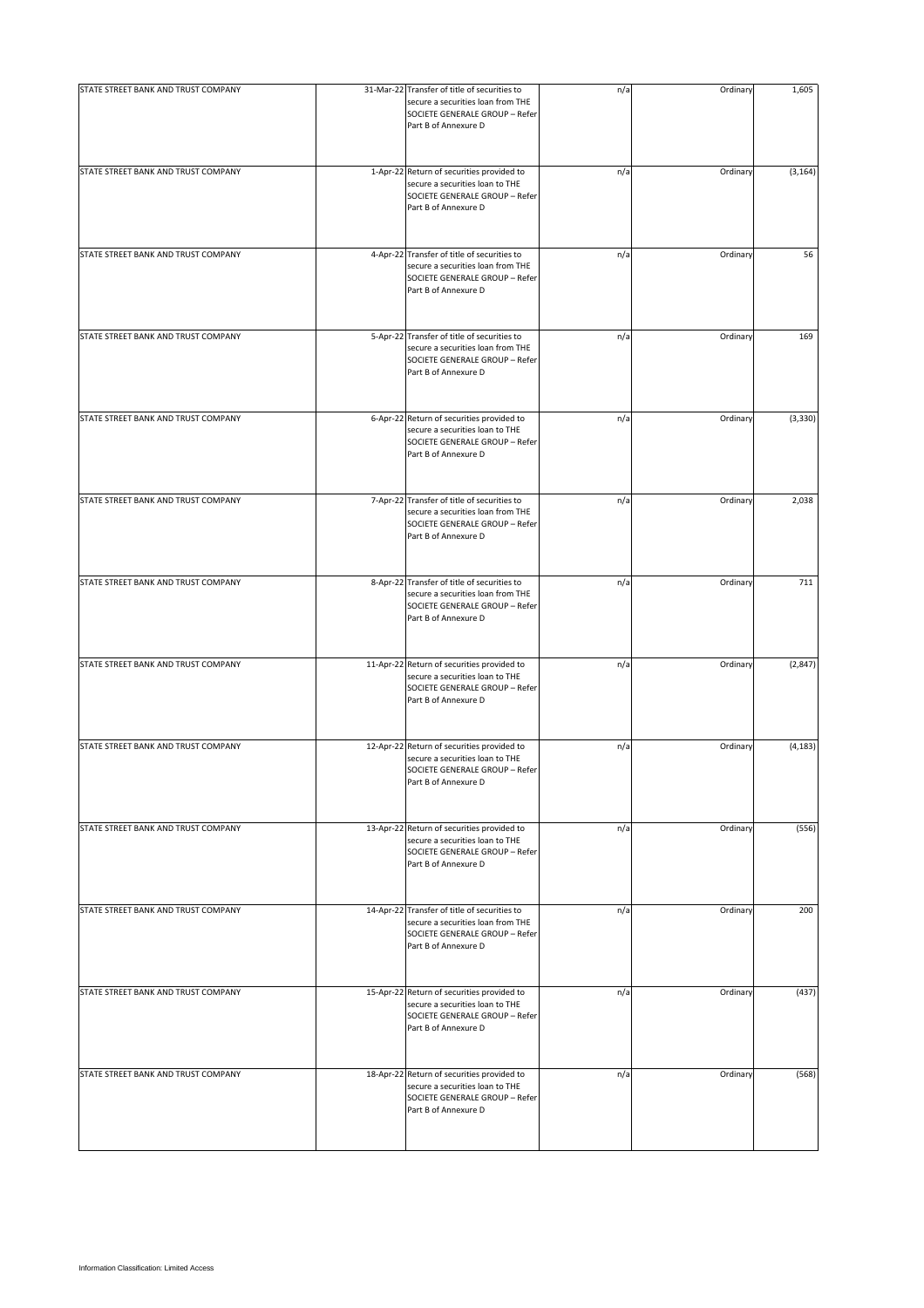| STATE STREET BANK AND TRUST COMPANY | 25-Apr-22 Transfer of title of securities to<br>secure a securities loan from THE<br>SOCIETE GENERALE GROUP - Refer<br>Part B of Annexure D | n/a | Ordinary | 3,524     |
|-------------------------------------|---------------------------------------------------------------------------------------------------------------------------------------------|-----|----------|-----------|
| STATE STREET BANK AND TRUST COMPANY | 26-Apr-22 Transfer of title of securities to<br>secure a securities loan from THE<br>SOCIETE GENERALE GROUP - Refer<br>Part B of Annexure D | n/a | Ordinary | 918       |
| STATE STREET BANK AND TRUST COMPANY | 27-Apr-22 Return of securities provided to<br>secure a securities loan to THE<br>SOCIETE GENERALE GROUP - Refer<br>Part B of Annexure D     | n/a | Ordinary | (505)     |
| STATE STREET BANK AND TRUST COMPANY | 28-Apr-22 Return of securities provided to<br>secure a securities loan to THE<br>SOCIETE GENERALE GROUP - Refer<br>Part B of Annexure D     | n/a | Ordinary | (50, 744) |
| STATE STREET BANK AND TRUST COMPANY | 20-Jan-22 Transfer of title of securities to<br>secure a securities loan from THE<br>UBS GROUP - Refer Part B of<br>Annexure D              | n/a | Ordinary | 2,083     |
| STATE STREET BANK AND TRUST COMPANY | 21-Jan-22 Transfer of title of securities to<br>secure a securities loan from THE<br>UBS GROUP - Refer Part B of<br>Annexure D              | n/a | Ordinary | 159       |
| STATE STREET BANK AND TRUST COMPANY | 24-Jan-22 Transfer of title of securities to<br>secure a securities loan from THE<br>UBS GROUP - Refer Part B of<br>Annexure D              | n/a | Ordinary | 25        |
| STATE STREET BANK AND TRUST COMPANY | 27-Jan-22 Return of securities provided to<br>secure a securities loan to THE UBS<br>GROUP - Refer Part B of Annexure<br>D                  | n/a | Ordinary | (813)     |
| STATE STREET BANK AND TRUST COMPANY | 28-Jan-22 Transfer of title of securities to<br>secure a securities loan from THE<br>UBS GROUP - Refer Part B of<br>Annexure D              | n/a | Ordinary | 5,890     |
| STATE STREET BANK AND TRUST COMPANY | 2-Feb-22 Transfer of title of securities to<br>secure a securities loan from THE<br>UBS GROUP - Refer Part B of<br>Annexure D               | n/a | Ordinary | 433       |
| STATE STREET BANK AND TRUST COMPANY | 23-Feb-22 Transfer of title of securities to<br>secure a securities loan from THE<br>UBS GROUP - Refer Part B of<br>Annexure D              | n/a | Ordinary | 241,124   |
| STATE STREET BANK AND TRUST COMPANY | 4-Mar-22 Return of securities provided to<br>secure a securities loan to THE UBS<br>GROUP - Refer Part B of Annexure<br>D                   | n/a | Ordinary | (26, 805) |
| STATE STREET BANK AND TRUST COMPANY | 7-Mar-22 Transfer of title of securities to<br>secure a securities loan from THE<br>UBS GROUP - Refer Part B of<br>Annexure D               | n/a | Ordinary | 78,785    |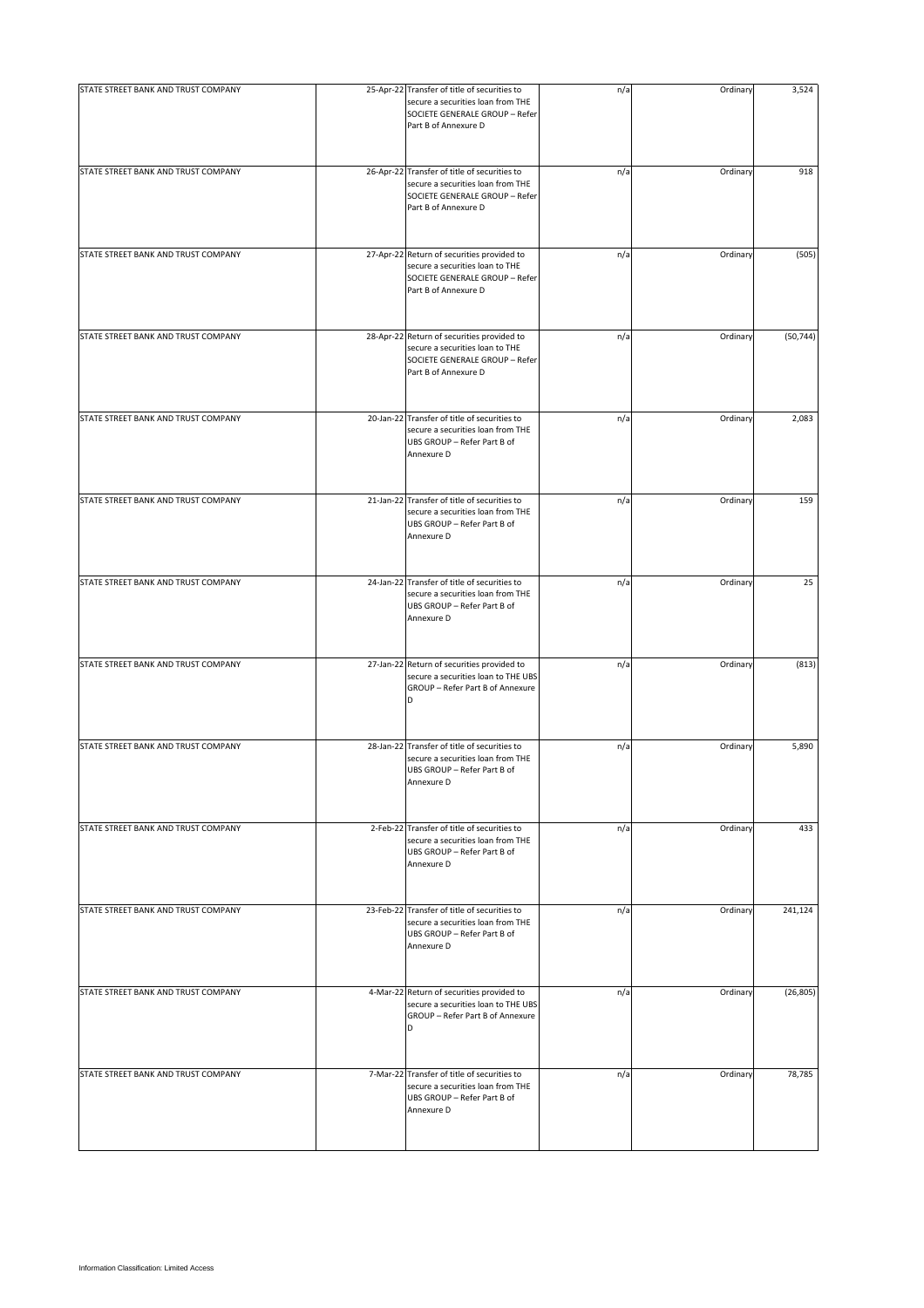| STATE STREET BANK AND TRUST COMPANY | 8-Mar-22 Return of securities provided to                                                                                                      | n/a | Ordinary | (26, 016)  |
|-------------------------------------|------------------------------------------------------------------------------------------------------------------------------------------------|-----|----------|------------|
|                                     | secure a securities loan to THE UBS<br>GROUP - Refer Part B of Annexure<br>D                                                                   |     |          |            |
| STATE STREET BANK AND TRUST COMPANY | 14-Mar-22 Return of securities provided to<br>secure a securities loan to THE UBS<br>GROUP - Refer Part B of Annexure<br>D                     | n/a | Ordinary | (274, 865) |
| STATE STREET BANK AND TRUST COMPANY | 26-Apr-22 Transfer of title of securities to<br>secure a securities loan from THE<br>UBS GROUP - Refer Part B of<br>Annexure D                 | n/a | Ordinary | 3          |
| STATE STREET BANK AND TRUST COMPANY | 4-May-22 Transfer of title of securities to<br>secure a securities loan from THE<br>UBS GROUP - Refer Part B of<br>Annexure D                  | n/a | Ordinary | 610,736    |
| STATE STREET BANK AND TRUST COMPANY | 5-May-22 Return of securities provided to<br>secure a securities loan to THE UBS<br>GROUP - Refer Part B of Annexure<br>D                      | n/a | Ordinary | (131, 430) |
| STATE STREET BANK AND TRUST COMPANY | 6-May-22 Transfer of title of securities to<br>secure a securities loan from THE<br>UBS GROUP - Refer Part B of<br>Annexure D                  | n/a | Ordinary | 41,985     |
| STATE STREET BANK AND TRUST COMPANY | 9-May-22 Transfer of title of securities to<br>secure a securities loan from THE<br>UBS GROUP - Refer Part B of<br>Annexure D                  | n/a | Ordinary | 5,119      |
| STATE STREET BANK AND TRUST COMPANY | 11-May-22 Return of securities provided to<br>secure a securities loan to THE UBS<br>GROUP - Refer Part B of Annexure<br>D                     | n/a | Ordinary | (417, 889) |
| STATE STREET BANK AND TRUST COMPANY | 12-May-22 Transfer of title of securities to<br>secure a securities loan from THE<br>UBS GROUP - Refer Part B of<br>Annexure D                 | n/a | Ordinary | 316,361    |
| STATE STREET BANK AND TRUST COMPANY | 18-May-22 Transfer of title of securities to<br>secure a securities loan from THE<br>UBS GROUP - Refer Part B of<br>Annexure D                 | n/a | Ordinary | 25,231     |
| STATE STREET BANK AND TRUST COMPANY | 7-Feb-22 Transfer of title of securities to<br>secure a securities loan from THE<br>CREDIT SUISSE GROUP - Refer Part<br><b>B</b> of Annexure D | n/a | Ordinary | 38,621     |
| STATE STREET BANK AND TRUST COMPANY | 8-Feb-22 Return of securities provided to<br>secure a securities loan to THE<br>CREDIT SUISSE GROUP - Refer Part<br><b>B</b> of Annexure D     | n/a | Ordinary | (27, 778)  |
| STATE STREET BANK AND TRUST COMPANY | 9-Feb-22 Transfer of title of securities to<br>secure a securities loan from THE<br>CREDIT SUISSE GROUP - Refer Part<br><b>B</b> of Annexure D | n/a | Ordinary | 50         |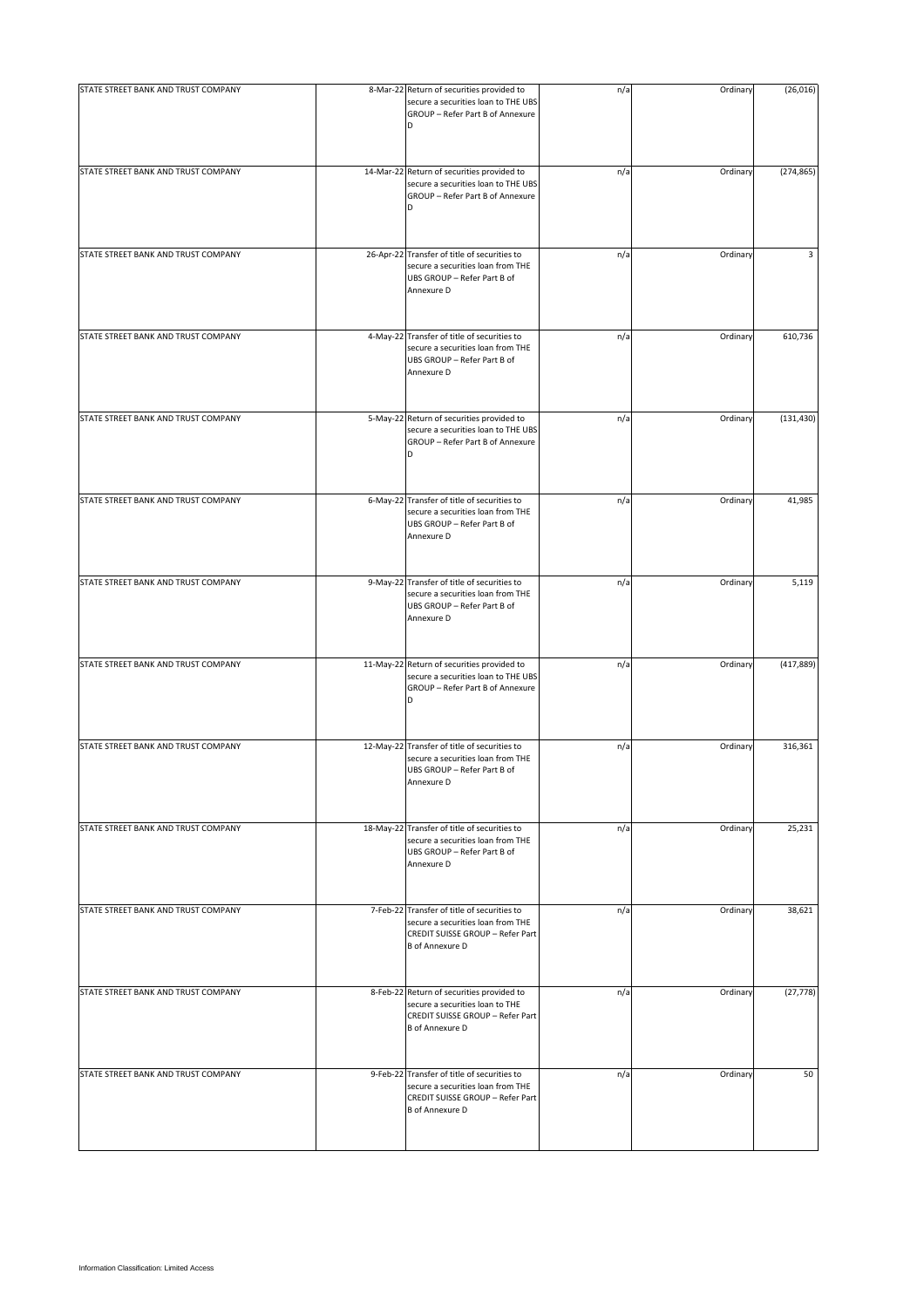| STATE STREET BANK AND TRUST COMPANY | 10-Feb-22 Return of securities provided to<br>secure a securities loan to THE<br>CREDIT SUISSE GROUP - Refer Part<br><b>B</b> of Annexure D | n/a | Ordinary | (10, 893) |
|-------------------------------------|---------------------------------------------------------------------------------------------------------------------------------------------|-----|----------|-----------|
| STATE STREET BANK AND TRUST COMPANY | 11-Feb-22 Transfer of title of securities to<br>secure a securities loan from THE<br>ING GROUP - Refer Part B of<br>Annexure D              | n/a | Ordinary | 4         |
| STATE STREET BANK AND TRUST COMPANY | 9-May-22 Return of securities provided to<br>secure a securities loan to THE ING<br>GROUP - Refer Part B of Annexure<br>D                   | n/a | Ordinary | (4)       |
| STATE STREET BANK AND TRUST COMPANY | 18-Jan-22 Return of securities provided to<br>secure a securities loan to THE<br>SOCIETE GENERALE GROUP - Refer<br>Part B of Annexure D     | n/a | Ordinary | (20, 172) |
| STATE STREET BANK AND TRUST COMPANY | 19-Jan-22 Transfer of title of securities to<br>secure a securities loan from THE<br>SOCIETE GENERALE GROUP - Refer<br>Part B of Annexure D | n/a | Ordinary | 18,168    |
| STATE STREET BANK AND TRUST COMPANY | 20-Jan-22 Transfer of title of securities to<br>secure a securities loan from THE<br>SOCIETE GENERALE GROUP - Refer<br>Part B of Annexure D | n/a | Ordinary | 4,027     |
| STATE STREET BANK AND TRUST COMPANY | 21-Jan-22 Return of securities provided to<br>secure a securities loan to THE<br>SOCIETE GENERALE GROUP - Refer<br>Part B of Annexure D     | n/a | Ordinary | (1, 224)  |
| STATE STREET BANK AND TRUST COMPANY | 24-Jan-22 Return of securities provided to<br>secure a securities loan to THE<br>SOCIETE GENERALE GROUP - Refer<br>Part B of Annexure D     | n/a | Ordinary | (3, 301)  |
| STATE STREET BANK AND TRUST COMPANY | 25-Jan-22 Return of securities provided to<br>secure a securities loan to THE<br>SOCIETE GENERALE GROUP - Refer<br>Part B of Annexure D     | n/a | Ordinary | (49, 429) |
| STATE STREET BANK AND TRUST COMPANY | 26-Jan-22 Return of securities provided to<br>secure a securities loan to THE<br>SOCIETE GENERALE GROUP - Refer<br>Part B of Annexure D     | n/a | Ordinary | (1,710)   |
| STATE STREET BANK AND TRUST COMPANY | 27-Jan-22 Return of securities provided to<br>secure a securities loan to THE<br>SOCIETE GENERALE GROUP - Refer<br>Part B of Annexure D     | n/a | Ordinary | (1, 478)  |
| STATE STREET BANK AND TRUST COMPANY | 28-Jan-22 Transfer of title of securities to<br>secure a securities loan from THE<br>SOCIETE GENERALE GROUP - Refer<br>Part B of Annexure D | n/a | Ordinary | 8,988     |
| STATE STREET BANK AND TRUST COMPANY | 31-Jan-22 Transfer of title of securities to<br>secure a securities loan from THE<br>SOCIETE GENERALE GROUP - Refer<br>Part B of Annexure D | n/a | Ordinary | 14,629    |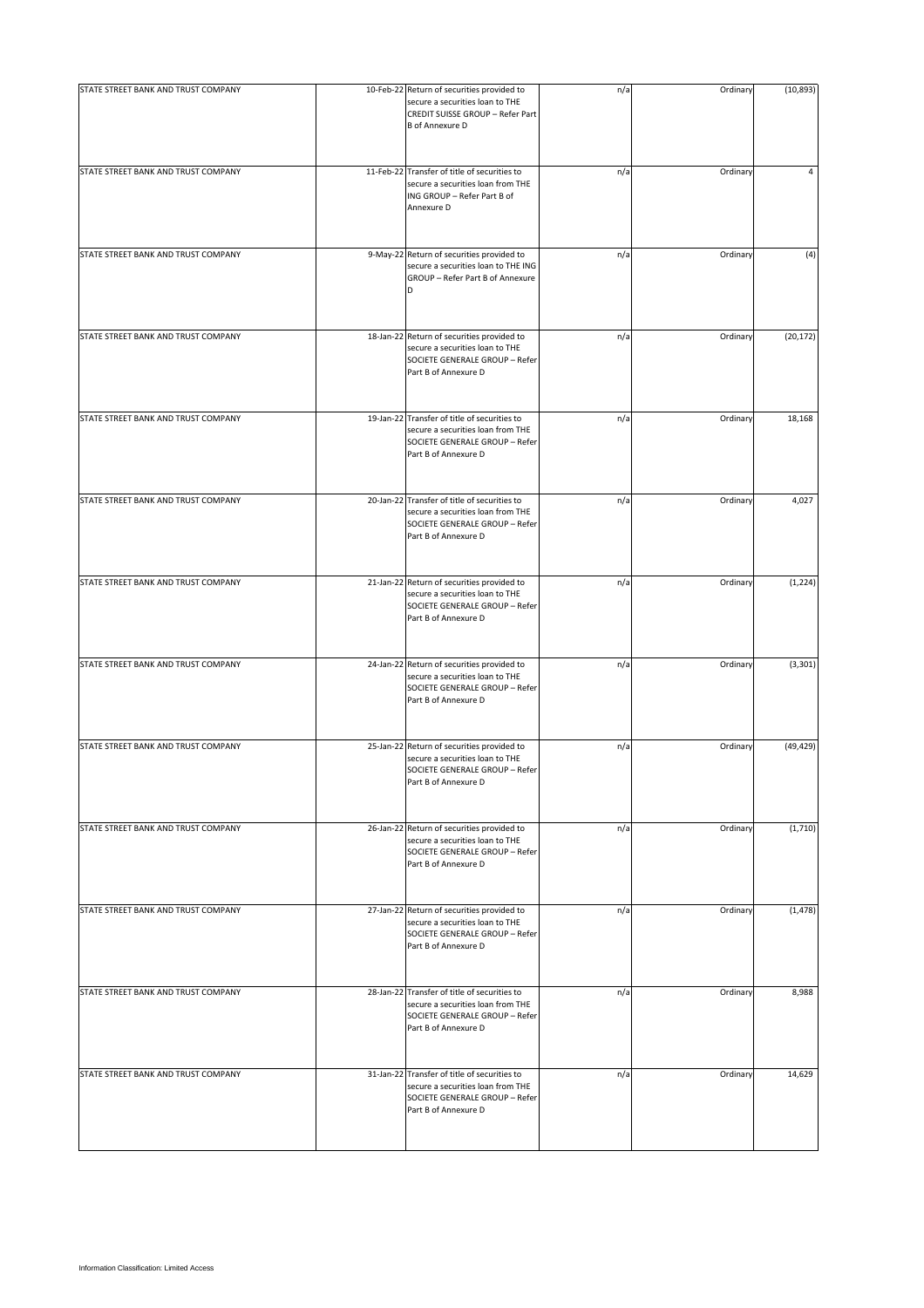| STATE STREET BANK AND TRUST COMPANY | 1-Feb-22 Transfer of title of securities to<br>secure a securities loan from THE<br>SOCIETE GENERALE GROUP - Refer<br>Part B of Annexure D  | n/a | Ordinary | 30,214    |
|-------------------------------------|---------------------------------------------------------------------------------------------------------------------------------------------|-----|----------|-----------|
| STATE STREET BANK AND TRUST COMPANY | 2-Feb-22 Return of securities provided to                                                                                                   | n/a | Ordinary | (4, 261)  |
|                                     | secure a securities loan to THE<br>SOCIETE GENERALE GROUP - Refer<br>Part B of Annexure D                                                   |     |          |           |
| STATE STREET BANK AND TRUST COMPANY | 11-Feb-22 Return of securities provided to<br>secure a securities loan to THE<br>SOCIETE GENERALE GROUP - Refer<br>Part B of Annexure D     | n/a | Ordinary | (75, 867) |
| STATE STREET BANK AND TRUST COMPANY | 21-Feb-22 Return of securities provided to<br>secure a securities loan to THE<br>SOCIETE GENERALE GROUP - Refer<br>Part B of Annexure D     | n/a | Ordinary | (99, 946) |
| STATE STREET BANK AND TRUST COMPANY | 22-Mar-22 Transfer of title of securities to<br>secure a securities loan from THE<br>SOCIETE GENERALE GROUP - Refer<br>Part B of Annexure D | n/a | Ordinary | 117,286   |
| STATE STREET BANK AND TRUST COMPANY | 23-Mar-22 Transfer of title of securities to<br>secure a securities loan from THE<br>SOCIETE GENERALE GROUP - Refer<br>Part B of Annexure D | n/a | Ordinary | 6,216     |
| STATE STREET BANK AND TRUST COMPANY | 24-Mar-22 Return of securities provided to<br>secure a securities loan to THE<br>SOCIETE GENERALE GROUP - Refer<br>Part B of Annexure D     | n/a | Ordinary | (3, 479)  |
| STATE STREET BANK AND TRUST COMPANY | 25-Mar-22 Return of securities provided to<br>secure a securities loan to THE<br>SOCIETE GENERALE GROUP - Refer<br>Part B of Annexure D     | n/a | Ordinary | (8, 558)  |
| STATE STREET BANK AND TRUST COMPANY | 28-Mar-22 Transfer of title of securities to<br>secure a securities loan from THE<br>SOCIETE GENERALE GROUP - Refer<br>Part B of Annexure D | n/a | Ordinary | 2,700     |
| STATE STREET BANK AND TRUST COMPANY | 29-Mar-22 Return of securities provided to<br>secure a securities loan to THE<br>SOCIETE GENERALE GROUP - Refer<br>Part B of Annexure D     | n/a | Ordinary | (3,539)   |
| STATE STREET BANK AND TRUST COMPANY | 30-Mar-22 Transfer of title of securities to<br>secure a securities loan from THE<br>SOCIETE GENERALE GROUP - Refer<br>Part B of Annexure D | n/a | Ordinary | 795       |
| STATE STREET BANK AND TRUST COMPANY | 31-Mar-22 Return of securities provided to<br>secure a securities loan to THE<br>SOCIETE GENERALE GROUP - Refer<br>Part B of Annexure D     | n/a | Ordinary | (406)     |
| STATE STREET BANK AND TRUST COMPANY | 1-Apr-22 Return of securities provided to<br>secure a securities loan to THE<br>SOCIETE GENERALE GROUP - Refer<br>Part B of Annexure D      | n/a | Ordinary | (4, 394)  |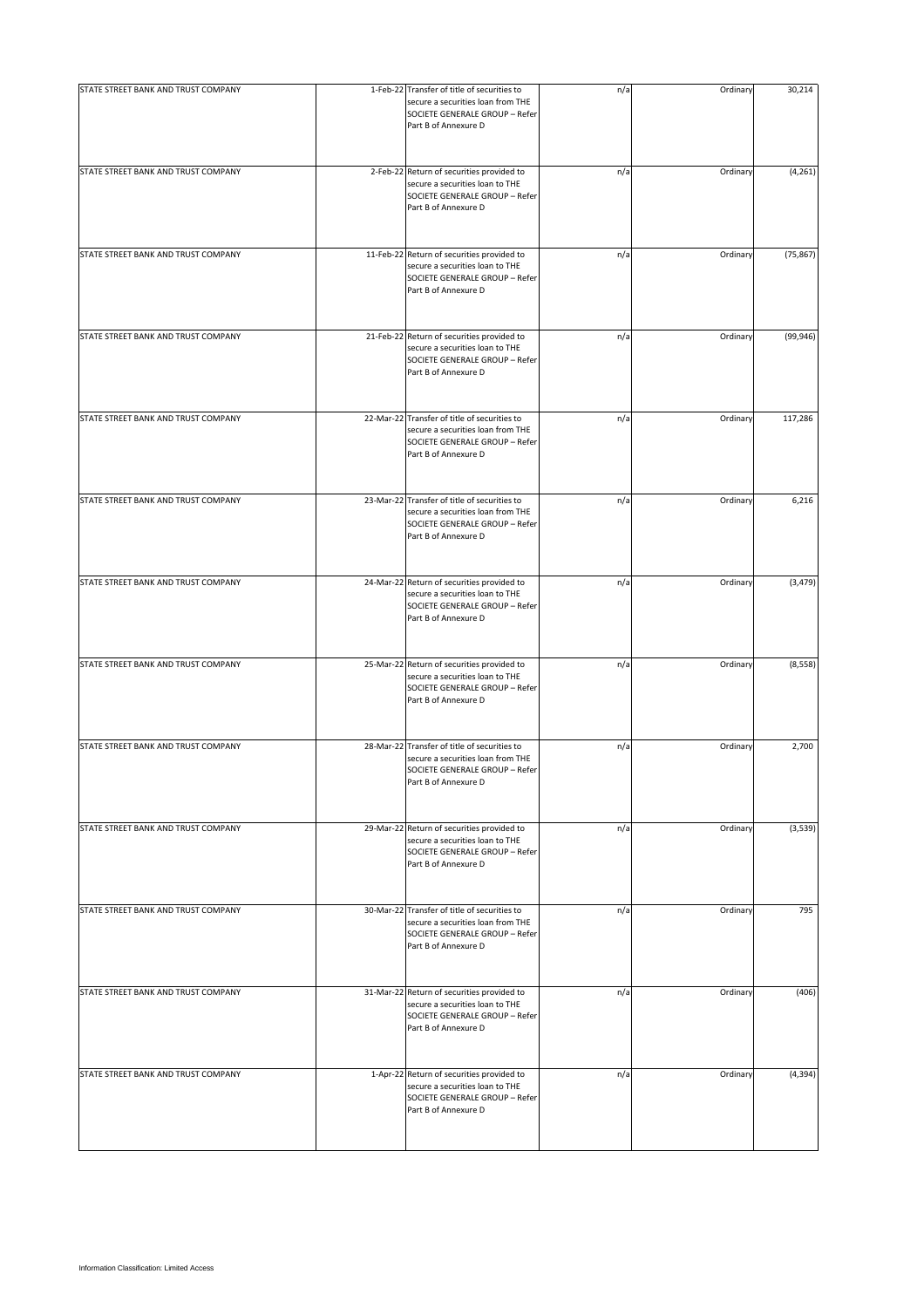| STATE STREET BANK AND TRUST COMPANY | 4-Apr-22 Transfer of title of securities to<br>secure a securities loan from THE<br>SOCIETE GENERALE GROUP - Refer<br>Part B of Annexure D  | n/a | Ordinary | 305      |
|-------------------------------------|---------------------------------------------------------------------------------------------------------------------------------------------|-----|----------|----------|
| STATE STREET BANK AND TRUST COMPANY | 5-Apr-22 Transfer of title of securities to<br>secure a securities loan from THE<br>SOCIETE GENERALE GROUP - Refer<br>Part B of Annexure D  | n/a | Ordinary | 3,436    |
| STATE STREET BANK AND TRUST COMPANY | 6-Apr-22 Return of securities provided to<br>secure a securities loan to THE<br>SOCIETE GENERALE GROUP - Refer<br>Part B of Annexure D      | n/a | Ordinary | (3, 180) |
| STATE STREET BANK AND TRUST COMPANY | 7-Apr-22 Transfer of title of securities to<br>secure a securities loan from THE<br>SOCIETE GENERALE GROUP - Refer<br>Part B of Annexure D  | n/a | Ordinary | 2,061    |
| STATE STREET BANK AND TRUST COMPANY | 8-Apr-22 Transfer of title of securities to<br>secure a securities loan from THE<br>SOCIETE GENERALE GROUP - Refer<br>Part B of Annexure D  | n/a | Ordinary | 417      |
| STATE STREET BANK AND TRUST COMPANY | 11-Apr-22 Return of securities provided to<br>secure a securities loan to THE<br>SOCIETE GENERALE GROUP - Refer<br>Part B of Annexure D     | n/a | Ordinary | (1, 723) |
| STATE STREET BANK AND TRUST COMPANY | 12-Apr-22 Transfer of title of securities to<br>secure a securities loan from THE<br>SOCIETE GENERALE GROUP - Refer<br>Part B of Annexure D | n/a | Ordinary | 2,058    |
| STATE STREET BANK AND TRUST COMPANY | 13-Apr-22 Transfer of title of securities to<br>secure a securities loan from THE<br>SOCIETE GENERALE GROUP - Refer<br>Part B of Annexure D | n/a | Ordinary | 458      |
| STATE STREET BANK AND TRUST COMPANY | 14-Apr-22 Transfer of title of securities to<br>secure a securities loan from THE<br>SOCIETE GENERALE GROUP - Refer<br>Part B of Annexure D | n/a | Ordinary | 908      |
| STATE STREET BANK AND TRUST COMPANY | 15-Apr-22 Transfer of title of securities to<br>secure a securities loan from THE<br>SOCIETE GENERALE GROUP - Refer<br>Part B of Annexure D | n/a | Ordinary | 345      |
| STATE STREET BANK AND TRUST COMPANY | 18-Apr-22 Return of securities provided to<br>secure a securities loan to THE<br>SOCIETE GENERALE GROUP - Refer<br>Part B of Annexure D     | n/a | Ordinary | (99)     |
| STATE STREET BANK AND TRUST COMPANY | 25-Apr-22 Transfer of title of securities to<br>secure a securities loan from THE<br>SOCIETE GENERALE GROUP - Refer<br>Part B of Annexure D | n/a | Ordinary | 8,698    |
| STATE STREET BANK AND TRUST COMPANY | 26-Apr-22 Return of securities provided to<br>secure a securities loan to THE<br>SOCIETE GENERALE GROUP - Refer<br>Part B of Annexure D     | n/a | Ordinary | (4)      |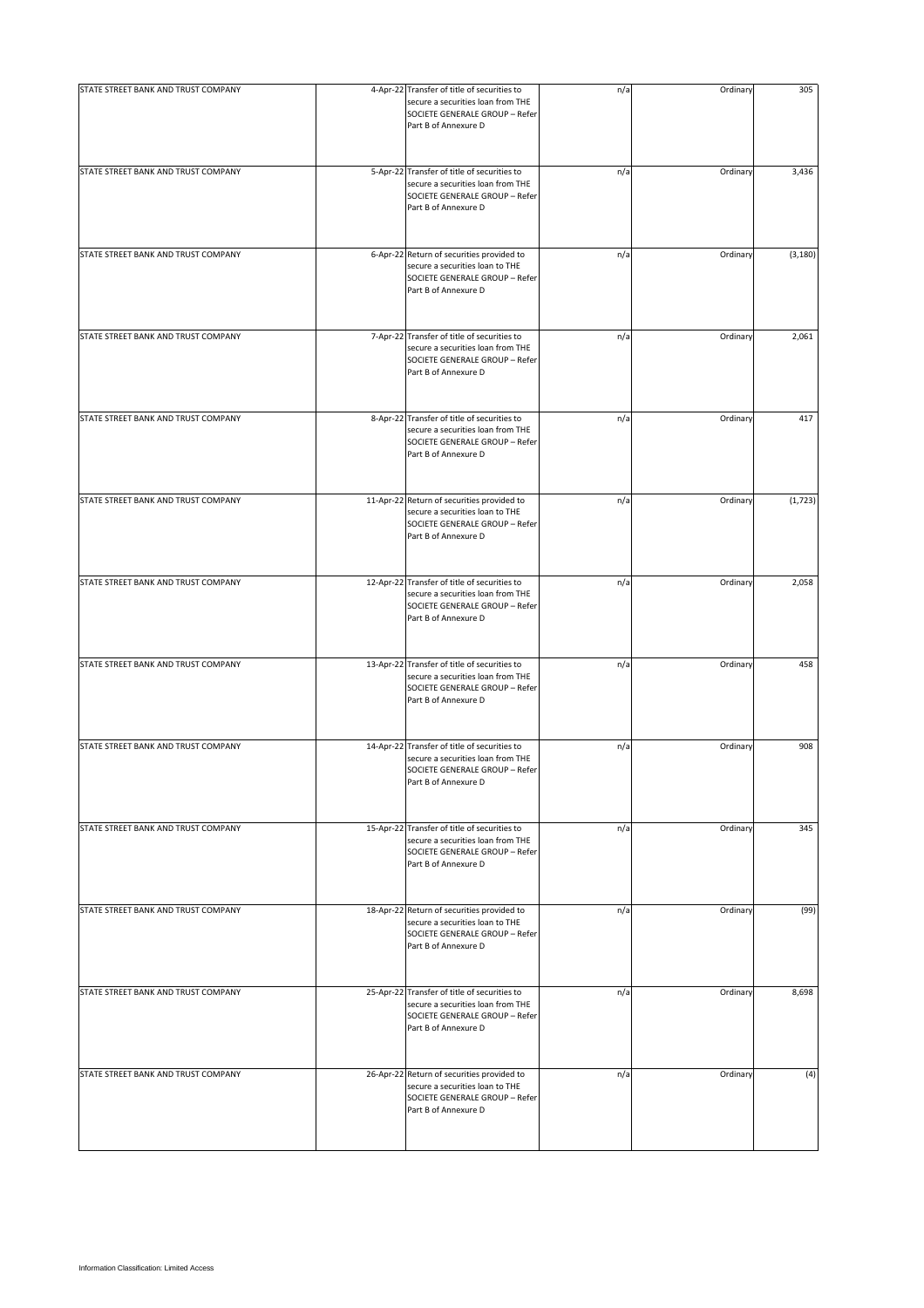| STATE STREET BANK AND TRUST COMPANY | 27-Apr-22 Transfer of title of securities to<br>secure a securities loan from THE<br>SOCIETE GENERALE GROUP - Refer<br>Part B of Annexure D | n/a | Ordinary | 13,732         |
|-------------------------------------|---------------------------------------------------------------------------------------------------------------------------------------------|-----|----------|----------------|
| STATE STREET BANK AND TRUST COMPANY | 28-Apr-22 Return of securities provided to<br>secure a securities loan to THE<br>SOCIETE GENERALE GROUP - Refer<br>Part B of Annexure D     | n/a | Ordinary | (160, 372)     |
| STATE STREET BANK AND TRUST COMPANY | 20-Jan-22 Transfer of title of securities to<br>secure a securities loan from THE<br>UBS GROUP - Refer Part B of<br>Annexure D              | n/a | Ordinary | 1,171          |
| STATE STREET BANK AND TRUST COMPANY | 21-Jan-22 Return of securities provided to<br>secure a securities loan to THE UBS<br>GROUP - Refer Part B of Annexure<br>D                  | n/a | Ordinary | (83)           |
| STATE STREET BANK AND TRUST COMPANY | 24-Jan-22 Transfer of title of securities to<br>secure a securities loan from THE<br>UBS GROUP - Refer Part B of<br>Annexure D              | n/a | Ordinary | 145            |
| STATE STREET BANK AND TRUST COMPANY | 23-Feb-22 Transfer of title of securities to<br>secure a securities loan from THE<br>UBS GROUP - Refer Part B of<br>Annexure D              | n/a | Ordinary | 190,757        |
| STATE STREET BANK AND TRUST COMPANY | 4-Mar-22 Return of securities provided to<br>secure a securities loan to THE UBS<br>GROUP - Refer Part B of Annexure<br>D                   | n/a | Ordinary | (24, 735)      |
| STATE STREET BANK AND TRUST COMPANY | 7-Mar-22 Transfer of title of securities to<br>secure a securities loan from THE<br>UBS GROUP - Refer Part B of<br>Annexure D               | n/a | Ordinary | 73,261         |
| STATE STREET BANK AND TRUST COMPANY | 8-Mar-22 Return of securities provided to<br>secure a securities loan to THE UBS<br>GROUP - Refer Part B of Annexure<br>D                   | n/a | Ordinary | (27, 893)      |
| STATE STREET BANK AND TRUST COMPANY | 10-Mar-22 Return of securities provided to<br>secure a securities loan to THE UBS<br>GROUP - Refer Part B of Annexure<br>D                  | n/a | Ordinary | (212, 552)     |
| STATE STREET BANK AND TRUST COMPANY | 11-Mar-22 Return of securities provided to<br>secure a securities loan to THE UBS<br>GROUP - Refer Part B of Annexure<br>D                  | n/a | Ordinary | (2)            |
| STATE STREET BANK AND TRUST COMPANY | 14-Mar-22 Transfer of title of securities to<br>secure a securities loan from THE<br>UBS GROUP - Refer Part B of<br>Annexure D              | n/a | Ordinary | $\overline{2}$ |
| STATE STREET BANK AND TRUST COMPANY | 15-Mar-22 Return of securities provided to<br>secure a securities loan to THE UBS<br>GROUP - Refer Part B of Annexure<br>D                  | n/a | Ordinary | (5)            |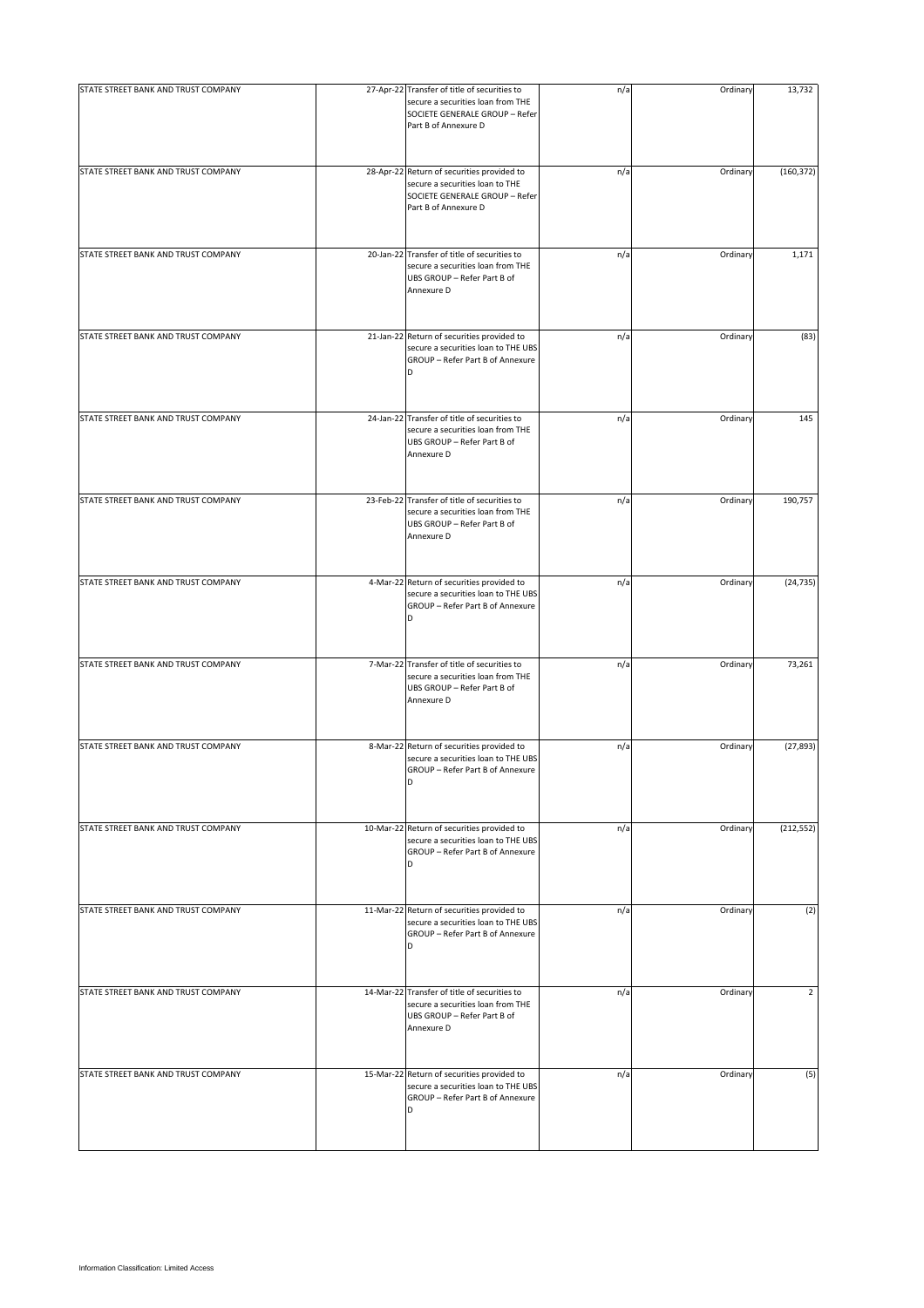| STATE STREET BANK AND TRUST COMPANY | 16-Mar-22 Return of securities provided to<br>secure a securities loan to THE UBS<br>GROUP - Refer Part B of Annexure<br>D                     | n/a | Ordinary | (12)         |
|-------------------------------------|------------------------------------------------------------------------------------------------------------------------------------------------|-----|----------|--------------|
| STATE STREET BANK AND TRUST COMPANY | 17-Mar-22 Return of securities provided to<br>secure a securities loan to THE UBS<br>GROUP - Refer Part B of Annexure<br>D                     | n/a | Ordinary | (8)          |
| STATE STREET BANK AND TRUST COMPANY | 18-Mar-22 Transfer of title of securities to<br>secure a securities loan from THE<br>UBS GROUP - Refer Part B of<br>Annexure D                 | n/a | Ordinary | 9            |
| STATE STREET BANK AND TRUST COMPANY | 4-May-22 Transfer of title of securities to<br>secure a securities loan from THE<br>UBS GROUP - Refer Part B of<br>Annexure D                  | n/a | Ordinary | 361,368      |
| STATE STREET BANK AND TRUST COMPANY | 5-May-22 Return of securities provided to<br>secure a securities loan to THE UBS<br>GROUP - Refer Part B of Annexure<br>D                      | n/a | Ordinary | (122, 425)   |
| STATE STREET BANK AND TRUST COMPANY | 6-May-22 Transfer of title of securities to<br>secure a securities loan from THE<br>UBS GROUP - Refer Part B of<br>Annexure D                  | n/a | Ordinary | 14,989       |
| STATE STREET BANK AND TRUST COMPANY | 9-May-22 Transfer of title of securities to<br>secure a securities loan from THE<br>UBS GROUP - Refer Part B of<br>Annexure D                  | n/a | Ordinary | 1,766        |
| STATE STREET BANK AND TRUST COMPANY | 10-May-22 Return of securities provided to<br>secure a securities loan to THE UBS<br>GROUP - Refer Part B of Annexure<br>D                     | n/a | Ordinary | (255,707)    |
| STATE STREET BANK AND TRUST COMPANY | 11-May-22 Transfer of title of securities to<br>secure a securities loan from THE<br>UBS GROUP - Refer Part B of<br>Annexure D                 | n/a | Ordinary | 55,987       |
| STATE STREET BANK AND TRUST COMPANY | 12-May-22 Transfer of title of securities to<br>secure a securities loan from THE<br>UBS GROUP - Refer Part B of<br>Annexure D                 | n/a | Ordinary | 156,054      |
| STATE STREET BANK AND TRUST COMPANY | 18-May-22 Transfer of title of securities to<br>secure a securities loan from THE<br>UBS GROUP - Refer Part B of<br>Annexure D                 | n/a | Ordinary | 23,209       |
| STATE STREET BANK AND TRUST COMPANY | 4-May-22 Transfer of title of securities to<br>secure a securities loan from THE<br>CREDIT SUISSE GROUP - Refer Part<br><b>B</b> of Annexure D | n/a | Ordinary | 9            |
| STATE STREET BANK AND TRUST COMPANY | 5-May-22 Transfer of title of securities to<br>secure a securities loan from THE<br>CREDIT SUISSE GROUP - Refer Part<br><b>B</b> of Annexure D | n/a | Ordinary | $\mathbf{1}$ |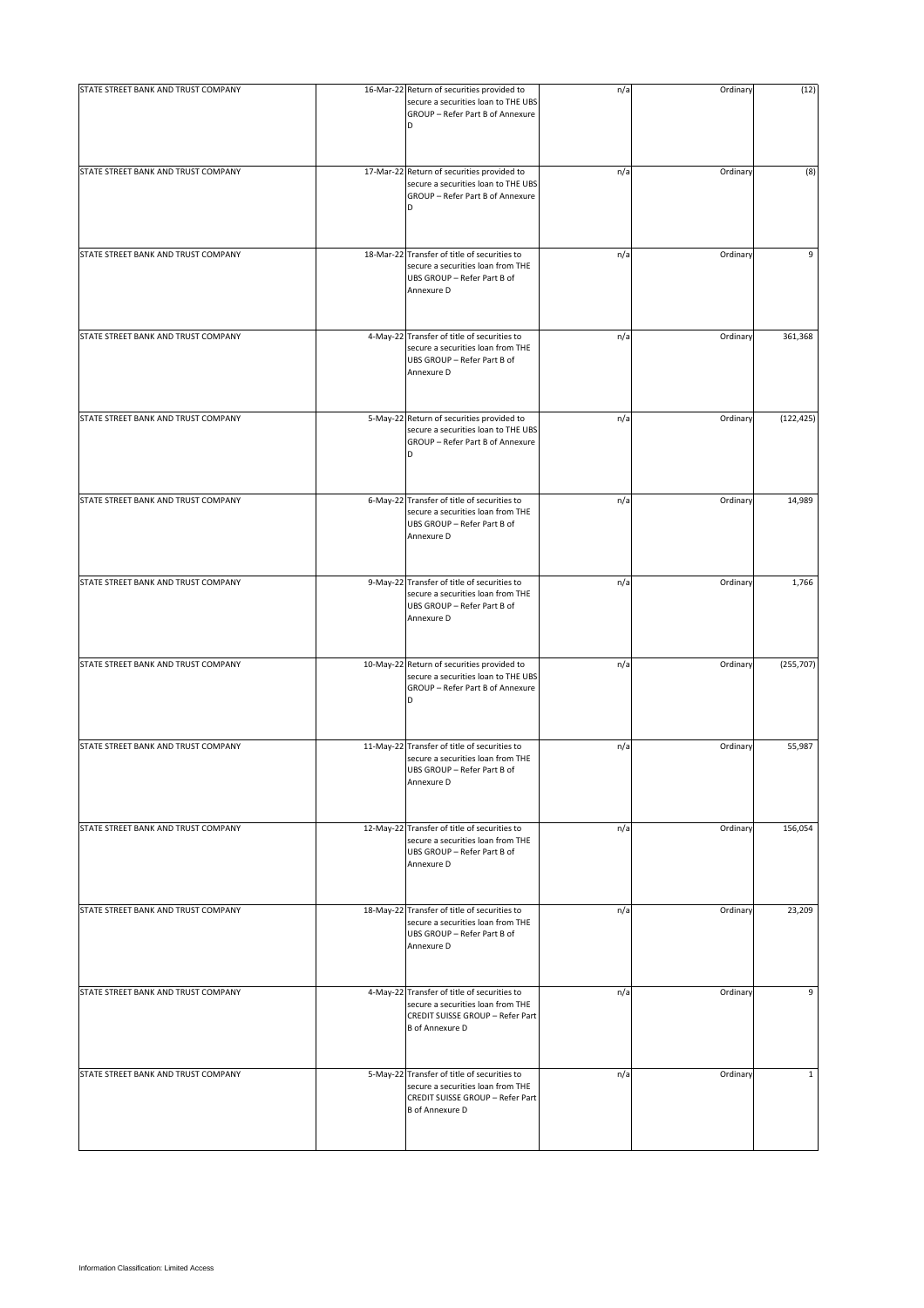| STATE STREET BANK AND TRUST COMPANY | 6-May-22 Return of securities provided to<br>secure a securities loan to THE<br>CREDIT SUISSE GROUP - Refer Part<br><b>B</b> of Annexure D      | n/a | Ordinary | (3)         |
|-------------------------------------|-------------------------------------------------------------------------------------------------------------------------------------------------|-----|----------|-------------|
| STATE STREET BANK AND TRUST COMPANY | 10-May-22 Transfer of title of securities to<br>secure a securities loan from THE<br>CREDIT SUISSE GROUP - Refer Part<br><b>B</b> of Annexure D | n/a | Ordinary | $\mathbf 1$ |
| STATE STREET BANK AND TRUST COMPANY | 11-May-22 Return of securities provided to<br>secure a securities loan to THE<br>CREDIT SUISSE GROUP - Refer Part<br><b>B</b> of Annexure D     | n/a | Ordinary | (8)         |
| STATE STREET BANK AND TRUST COMPANY | 20-Jan-22 Transfer of title of securities to<br>secure a securities loan from THE<br>UBS GROUP - Refer Part B of<br>Annexure D                  | n/a | Ordinary | 483         |
| STATE STREET BANK AND TRUST COMPANY | 21-Jan-22 Return of securities provided to<br>secure a securities loan to THE UBS<br>GROUP - Refer Part B of Annexure<br>D                      | n/a | Ordinary | (37)        |
| STATE STREET BANK AND TRUST COMPANY | 24-Jan-22 Return of securities provided to<br>secure a securities loan to THE UBS<br>GROUP - Refer Part B of Annexure                           | n/a | Ordinary | (12)        |
| STATE STREET BANK AND TRUST COMPANY | 23-Feb-22 Transfer of title of securities to<br>secure a securities loan from THE<br>UBS GROUP - Refer Part B of<br>Annexure D                  | n/a | Ordinary | 2,313       |
| STATE STREET BANK AND TRUST COMPANY | 4-Mar-22 Transfer of title of securities to<br>secure a securities loan from THE<br>UBS GROUP - Refer Part B of<br>Annexure D                   | n/a | Ordinary | 152         |
| STATE STREET BANK AND TRUST COMPANY | 7-Mar-22 Transfer of title of securities to<br>secure a securities loan from THE<br>UBS GROUP - Refer Part B of<br>Annexure D                   | n/a | Ordinary | 1,086       |
| STATE STREET BANK AND TRUST COMPANY | 8-Mar-22 Return of securities provided to<br>secure a securities loan to THE UBS<br>GROUP - Refer Part B of Annexure<br>D                       | n/a | Ordinary | (61)        |
| STATE STREET BANK AND TRUST COMPANY | 18-Apr-22 Transfer of title of securities to<br>secure a securities loan from THE<br>UBS GROUP - Refer Part B of<br>Annexure D                  | n/a | Ordinary | 123,999     |
| STATE STREET BANK AND TRUST COMPANY | 19-Apr-22 Transfer of title of securities to<br>secure a securities loan from THE<br>UBS GROUP - Refer Part B of<br>Annexure D                  | n/a | Ordinary | 2,806       |
| STATE STREET BANK AND TRUST COMPANY | 20-Apr-22 Transfer of title of securities to<br>secure a securities loan from THE<br>UBS GROUP - Refer Part B of<br>Annexure D                  | n/a | Ordinary | 669         |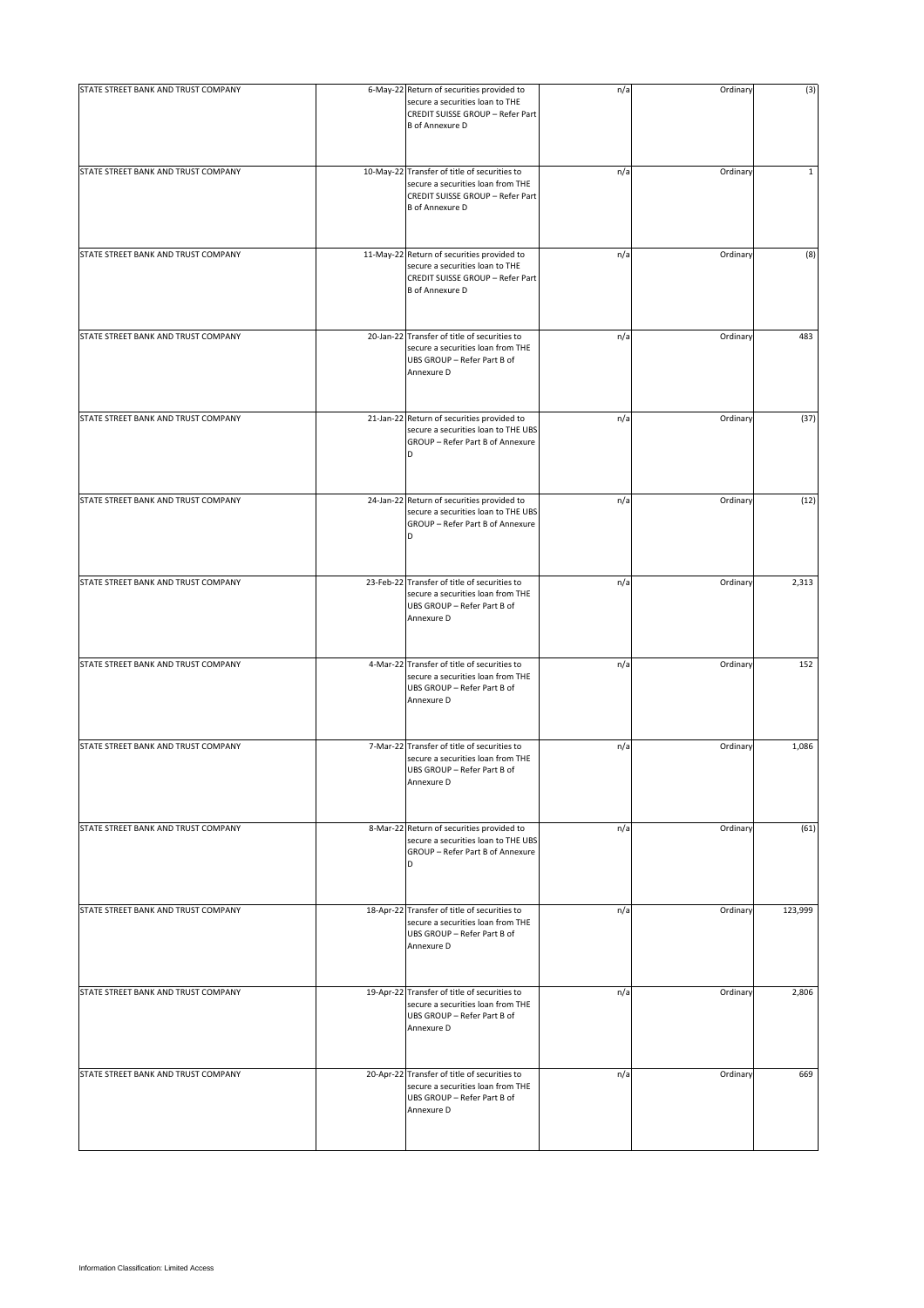| STATE STREET BANK AND TRUST COMPANY | 21-Apr-22 Return of securities provided to                                                                                     | n/a | Ordinary | (109, 159) |
|-------------------------------------|--------------------------------------------------------------------------------------------------------------------------------|-----|----------|------------|
|                                     | secure a securities loan to THE UBS<br>GROUP - Refer Part B of Annexure<br>D                                                   |     |          |            |
| STATE STREET BANK AND TRUST COMPANY | 22-Apr-22 Transfer of title of securities to<br>secure a securities loan from THE<br>UBS GROUP - Refer Part B of<br>Annexure D | n/a | Ordinary | 131,117    |
| STATE STREET BANK AND TRUST COMPANY | 4-May-22 Return of securities provided to<br>secure a securities loan to THE UBS<br>GROUP - Refer Part B of Annexure<br>D      | n/a | Ordinary | (111, 182) |
| STATE STREET BANK AND TRUST COMPANY | 5-May-22 Return of securities provided to<br>secure a securities loan to THE UBS<br>GROUP - Refer Part B of Annexure<br>D      | n/a | Ordinary | (18, 608)  |
| STATE STREET BANK AND TRUST COMPANY | 6-May-22 Transfer of title of securities to<br>secure a securities loan from THE<br>UBS GROUP - Refer Part B of<br>Annexure D  | n/a | Ordinary | 2,152      |
| STATE STREET BANK AND TRUST COMPANY | 9-May-22 Transfer of title of securities to<br>secure a securities loan from THE<br>UBS GROUP - Refer Part B of<br>Annexure D  | n/a | Ordinary | 1,206      |
| STATE STREET BANK AND TRUST COMPANY | 11-May-22 Return of securities provided to<br>secure a securities loan to THE UBS<br>GROUP - Refer Part B of Annexure<br>D     | n/a | Ordinary | (20, 408)  |
| STATE STREET BANK AND TRUST COMPANY | 12-May-22 Transfer of title of securities to<br>secure a securities loan from THE<br>UBS GROUP - Refer Part B of<br>Annexure D | n/a | Ordinary | 19,708     |
| STATE STREET BANK AND TRUST COMPANY | 18-May-22 Transfer of title of securities to<br>secure a securities loan from THE<br>UBS GROUP - Refer Part B of<br>Annexure D | n/a | Ordinary | 19,615     |
| STATE STREET BANK AND TRUST COMPANY | 10-Feb-22 Transfer of title of securities to<br>secure a securities loan from THE<br>ING GROUP - Refer Part B of<br>Annexure D | n/a | Ordinary | 819        |
| STATE STREET BANK AND TRUST COMPANY | 11-Feb-22 Return of securities provided to<br>secure a securities loan to THE ING<br>GROUP - Refer Part B of Annexure<br>D     | n/a | Ordinary | (691)      |
| STATE STREET BANK AND TRUST COMPANY | 14-Feb-22 Transfer of title of securities to<br>secure a securities loan from THE<br>ING GROUP - Refer Part B of<br>Annexure D | n/a | Ordinary | 591        |
| STATE STREET BANK AND TRUST COMPANY | 16-Feb-22 Return of securities provided to<br>secure a securities loan to THE ING<br>GROUP - Refer Part B of Annexure<br>D     | n/a | Ordinary | (83)       |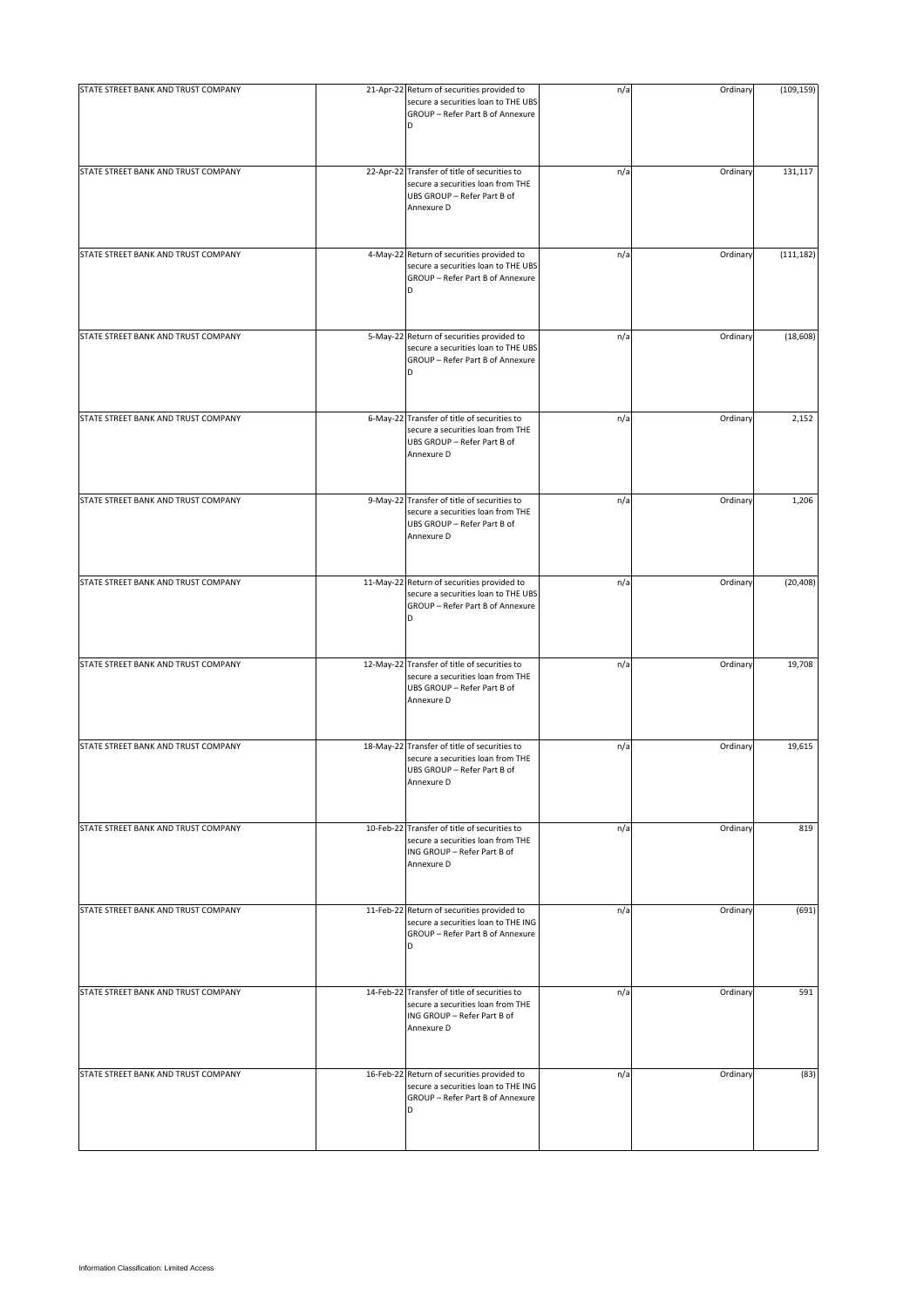| STATE STREET BANK AND TRUST COMPANY | 17-Feb-22 Return of securities provided to<br>secure a securities loan to THE ING<br>GROUP - Refer Part B of Annexure<br>D     | n/a | Ordinary | (42)       |
|-------------------------------------|--------------------------------------------------------------------------------------------------------------------------------|-----|----------|------------|
| STATE STREET BANK AND TRUST COMPANY | 23-Feb-22 Return of securities provided to<br>secure a securities loan to THE ING<br>GROUP - Refer Part B of Annexure<br>D     | n/a | Ordinary | (41)       |
| STATE STREET BANK AND TRUST COMPANY | 24-Feb-22 Transfer of title of securities to<br>secure a securities loan from THE<br>ING GROUP - Refer Part B of<br>Annexure D | n/a | Ordinary | 16         |
| STATE STREET BANK AND TRUST COMPANY | 25-Feb-22 Return of securities provided to<br>secure a securities loan to THE ING<br>GROUP - Refer Part B of Annexure<br>D     | n/a | Ordinary | (448)      |
| STATE STREET BANK AND TRUST COMPANY | 28-Feb-22 Transfer of title of securities to<br>secure a securities loan from THE<br>ING GROUP - Refer Part B of<br>Annexure D | n/a | Ordinary | 91,236     |
| STATE STREET BANK AND TRUST COMPANY | 4-Mar-22 Return of securities provided to<br>secure a securities loan to THE ING<br>GROUP - Refer Part B of Annexure<br>D      | n/a | Ordinary | (91, 338)  |
| STATE STREET BANK AND TRUST COMPANY | 14-Mar-22 Transfer of title of securities to<br>secure a securities loan from THE<br>ING GROUP - Refer Part B of<br>Annexure D | n/a | Ordinary | 183,045    |
| STATE STREET BANK AND TRUST COMPANY | 15-Mar-22 Transfer of title of securities to<br>secure a securities loan from THE<br>ING GROUP - Refer Part B of<br>Annexure D | n/a | Ordinary | 2,051      |
| STATE STREET BANK AND TRUST COMPANY | 16-Mar-22 Return of securities provided to<br>secure a securities loan to THE ING<br>GROUP - Refer Part B of Annexure<br>D     | n/a | Ordinary | (46, 354)  |
| STATE STREET BANK AND TRUST COMPANY | 17-Mar-22 Return of securities provided to<br>secure a securities loan to THE ING<br>GROUP - Refer Part B of Annexure<br>D     | n/a | Ordinary | (77, 017)  |
| STATE STREET BANK AND TRUST COMPANY | 18-Mar-22 Transfer of title of securities to<br>secure a securities loan from THE<br>ING GROUP - Refer Part B of<br>Annexure D | n/a | Ordinary | 285,080    |
| STATE STREET BANK AND TRUST COMPANY | 21-Mar-22 Transfer of title of securities to<br>secure a securities loan from THE<br>ING GROUP - Refer Part B of<br>Annexure D | n/a | Ordinary | 74,972     |
| STATE STREET BANK AND TRUST COMPANY | 23-Mar-22 Return of securities provided to<br>secure a securities loan to THE ING<br>GROUP - Refer Part B of Annexure<br>D     | n/a | Ordinary | (290, 123) |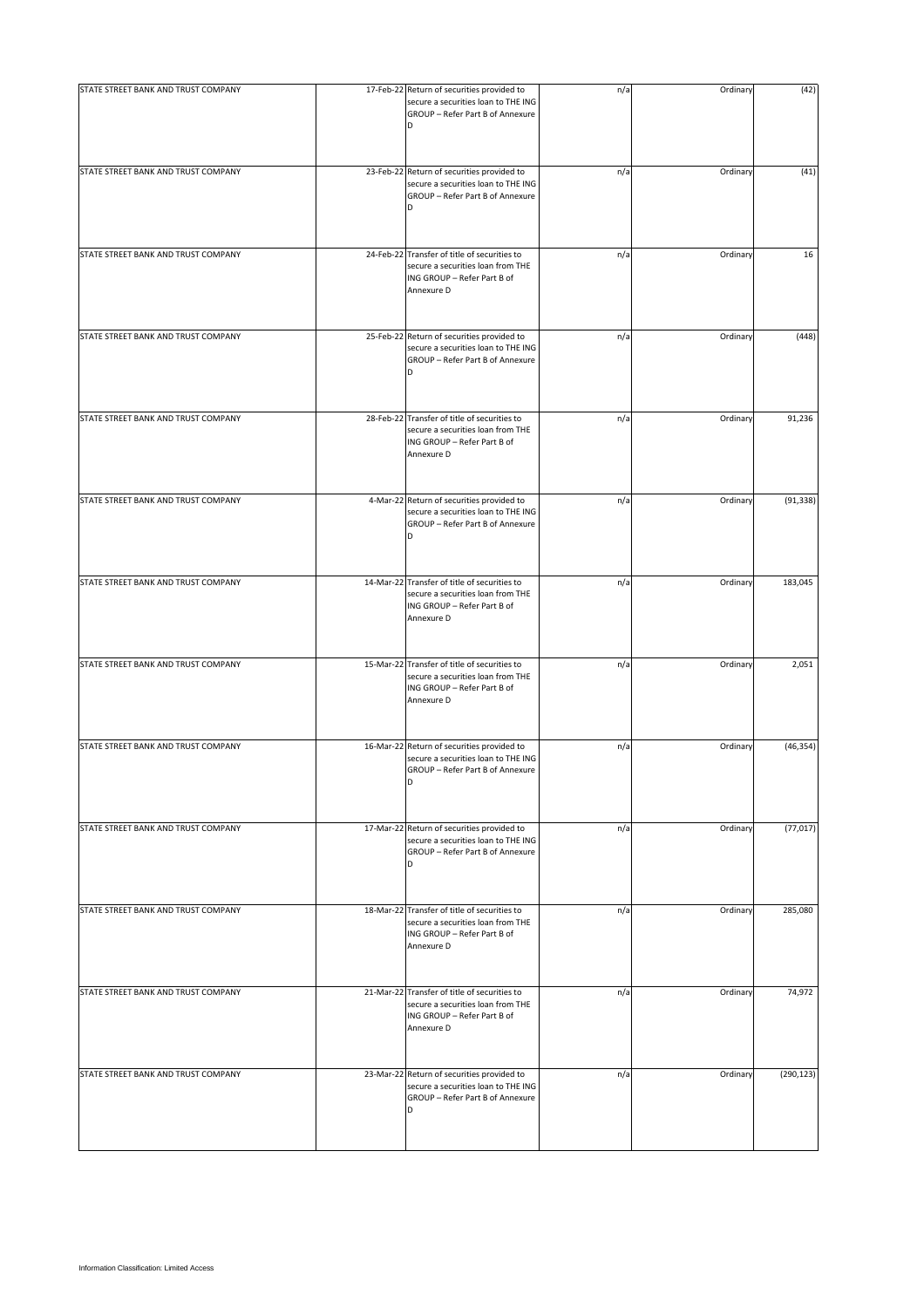| STATE STREET BANK AND TRUST COMPANY | 24-Mar-22 Return of securities provided to                                                                                     | n/a | Ordinary | (42,009)   |
|-------------------------------------|--------------------------------------------------------------------------------------------------------------------------------|-----|----------|------------|
|                                     | secure a securities loan to THE ING<br>GROUP - Refer Part B of Annexure<br>D                                                   |     |          |            |
| STATE STREET BANK AND TRUST COMPANY | 25-Mar-22 Transfer of title of securities to<br>secure a securities loan from THE<br>ING GROUP - Refer Part B of<br>Annexure D | n/a | Ordinary | 391,034    |
| STATE STREET BANK AND TRUST COMPANY | 28-Mar-22 Return of securities provided to<br>secure a securities loan to THE ING<br>GROUP - Refer Part B of Annexure<br>D     | n/a | Ordinary | (182, 353) |
| STATE STREET BANK AND TRUST COMPANY | 29-Mar-22 Transfer of title of securities to<br>secure a securities loan from THE<br>ING GROUP - Refer Part B of<br>Annexure D | n/a | Ordinary | 236,246    |
| STATE STREET BANK AND TRUST COMPANY | 30-Mar-22 Return of securities provided to<br>secure a securities loan to THE ING<br>GROUP - Refer Part B of Annexure<br>D     | n/a | Ordinary | (466, 056) |
| STATE STREET BANK AND TRUST COMPANY | 31-Mar-22 Transfer of title of securities to<br>secure a securities loan from THE<br>ING GROUP - Refer Part B of<br>Annexure D | n/a | Ordinary | 147        |
| STATE STREET BANK AND TRUST COMPANY | 1-Apr-22 Return of securities provided to<br>secure a securities loan to THE ING<br>GROUP - Refer Part B of Annexure<br>D      | n/a | Ordinary | (2,711)    |
| STATE STREET BANK AND TRUST COMPANY | 4-Apr-22 Return of securities provided to<br>secure a securities loan to THE ING<br>GROUP - Refer Part B of Annexure<br>D      | n/a | Ordinary | (4, 336)   |
| STATE STREET BANK AND TRUST COMPANY | 5-Apr-22 Return of securities provided to<br>secure a securities loan to THE ING<br>GROUP - Refer Part B of Annexure<br>D      | n/a | Ordinary | (8,609)    |
| STATE STREET BANK AND TRUST COMPANY | 6-Apr-22 Return of securities provided to<br>secure a securities loan to THE ING<br>GROUP - Refer Part B of Annexure<br>D      | n/a | Ordinary | (4,829)    |
| STATE STREET BANK AND TRUST COMPANY | 7-Apr-22 Return of securities provided to<br>secure a securities loan to THE ING<br>GROUP - Refer Part B of Annexure<br>D      | n/a | Ordinary | (692)      |
| STATE STREET BANK AND TRUST COMPANY | 8-Apr-22 Return of securities provided to<br>secure a securities loan to THE ING<br>GROUP - Refer Part B of Annexure<br>D      | n/a | Ordinary | (15, 854)  |
| STATE STREET BANK AND TRUST COMPANY | 11-Apr-22 Return of securities provided to<br>secure a securities loan to THE ING<br>GROUP - Refer Part B of Annexure<br>D     | n/a | Ordinary | (5, 577)   |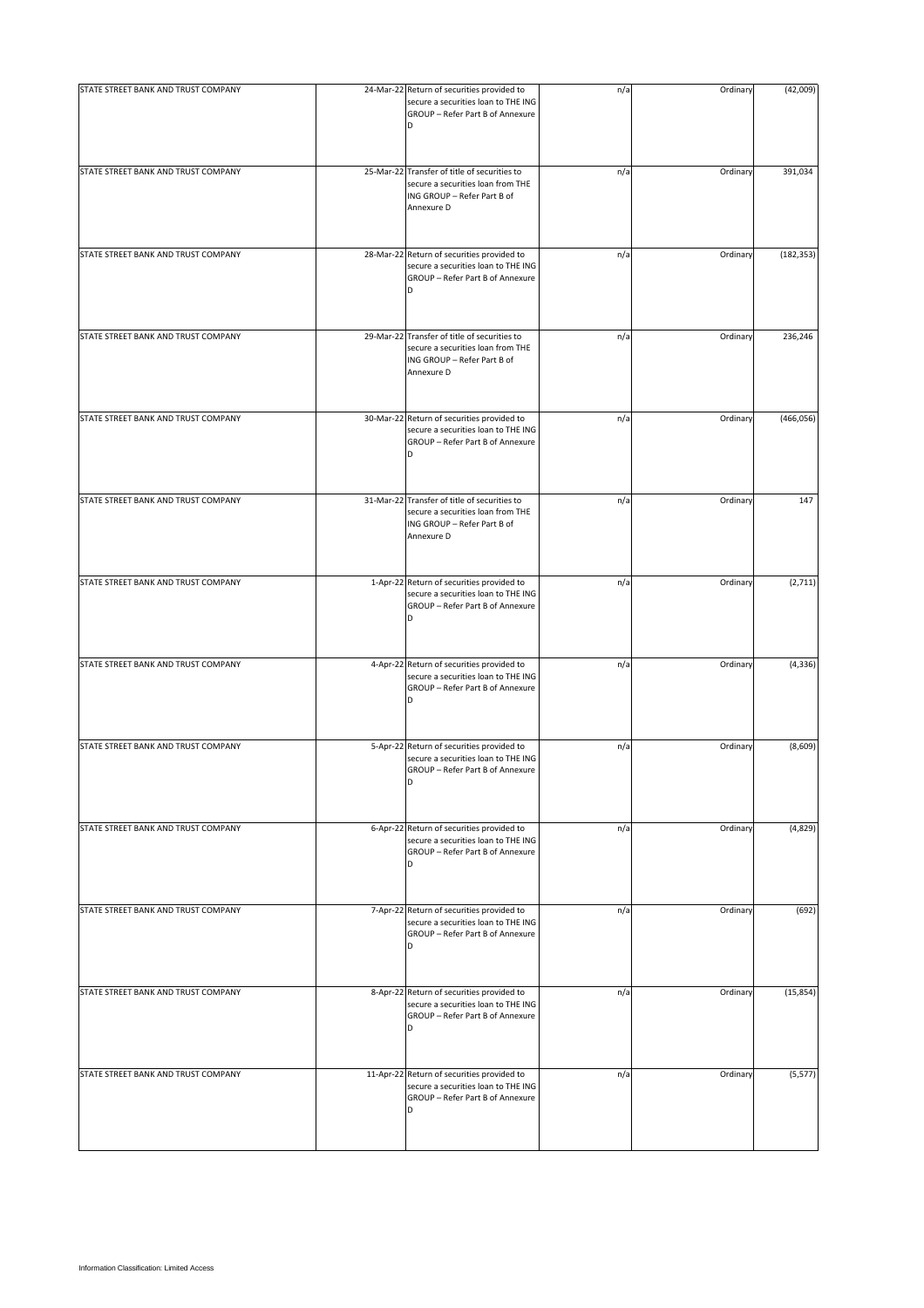| STATE STREET BANK AND TRUST COMPANY | 12-Apr-22 Return of securities provided to<br>secure a securities loan to THE ING<br>GROUP - Refer Part B of Annexure<br>D     | n/a | Ordinary | (190)    |
|-------------------------------------|--------------------------------------------------------------------------------------------------------------------------------|-----|----------|----------|
| STATE STREET BANK AND TRUST COMPANY | 13-Apr-22 Return of securities provided to<br>secure a securities loan to THE ING<br>GROUP - Refer Part B of Annexure<br>D     | n/a | Ordinary | (1)      |
| STATE STREET BANK AND TRUST COMPANY | 14-Apr-22 Transfer of title of securities to<br>secure a securities loan from THE<br>ING GROUP - Refer Part B of<br>Annexure D | n/a | Ordinary | 27       |
| STATE STREET BANK AND TRUST COMPANY | 15-Apr-22 Return of securities provided to<br>secure a securities loan to THE ING<br>GROUP - Refer Part B of Annexure<br>D     | n/a | Ordinary | (258)    |
| STATE STREET BANK AND TRUST COMPANY | 18-Apr-22 Return of securities provided to<br>secure a securities loan to THE ING<br>GROUP - Refer Part B of Annexure<br>D     | n/a | Ordinary | (1,058)  |
| STATE STREET BANK AND TRUST COMPANY | 19-Apr-22 Return of securities provided to<br>secure a securities loan to THE ING<br>GROUP - Refer Part B of Annexure          | n/a | Ordinary | (3,776)  |
| STATE STREET BANK AND TRUST COMPANY | 20-Apr-22 Transfer of title of securities to<br>secure a securities loan from THE<br>ING GROUP - Refer Part B of<br>Annexure D | n/a | Ordinary | 27,773   |
| STATE STREET BANK AND TRUST COMPANY | 21-Apr-22 Return of securities provided to<br>secure a securities loan to THE ING<br>GROUP - Refer Part B of Annexure<br>D     | n/a | Ordinary | (28,074) |
| STATE STREET BANK AND TRUST COMPANY | 22-Apr-22 Return of securities provided to<br>secure a securities loan to THE ING<br>GROUP - Refer Part B of Annexure<br>D     | n/a | Ordinary | (73)     |
| STATE STREET BANK AND TRUST COMPANY | 25-Apr-22 Return of securities provided to<br>secure a securities loan to THE ING<br>GROUP - Refer Part B of Annexure<br>D     | n/a | Ordinary | (2,529)  |
| STATE STREET BANK AND TRUST COMPANY | 26-Apr-22 Return of securities provided to<br>secure a securities loan to THE ING<br>GROUP - Refer Part B of Annexure<br>D     | n/a | Ordinary | (811)    |
| STATE STREET BANK AND TRUST COMPANY | 27-Apr-22 Return of securities provided to<br>secure a securities loan to THE ING<br>GROUP - Refer Part B of Annexure<br>D     | n/a | Ordinary | (4, 258) |
| STATE STREET BANK AND TRUST COMPANY | 28-Apr-22 Return of securities provided to<br>secure a securities loan to THE ING<br>GROUP - Refer Part B of Annexure<br>D     | n/a | Ordinary | (76)     |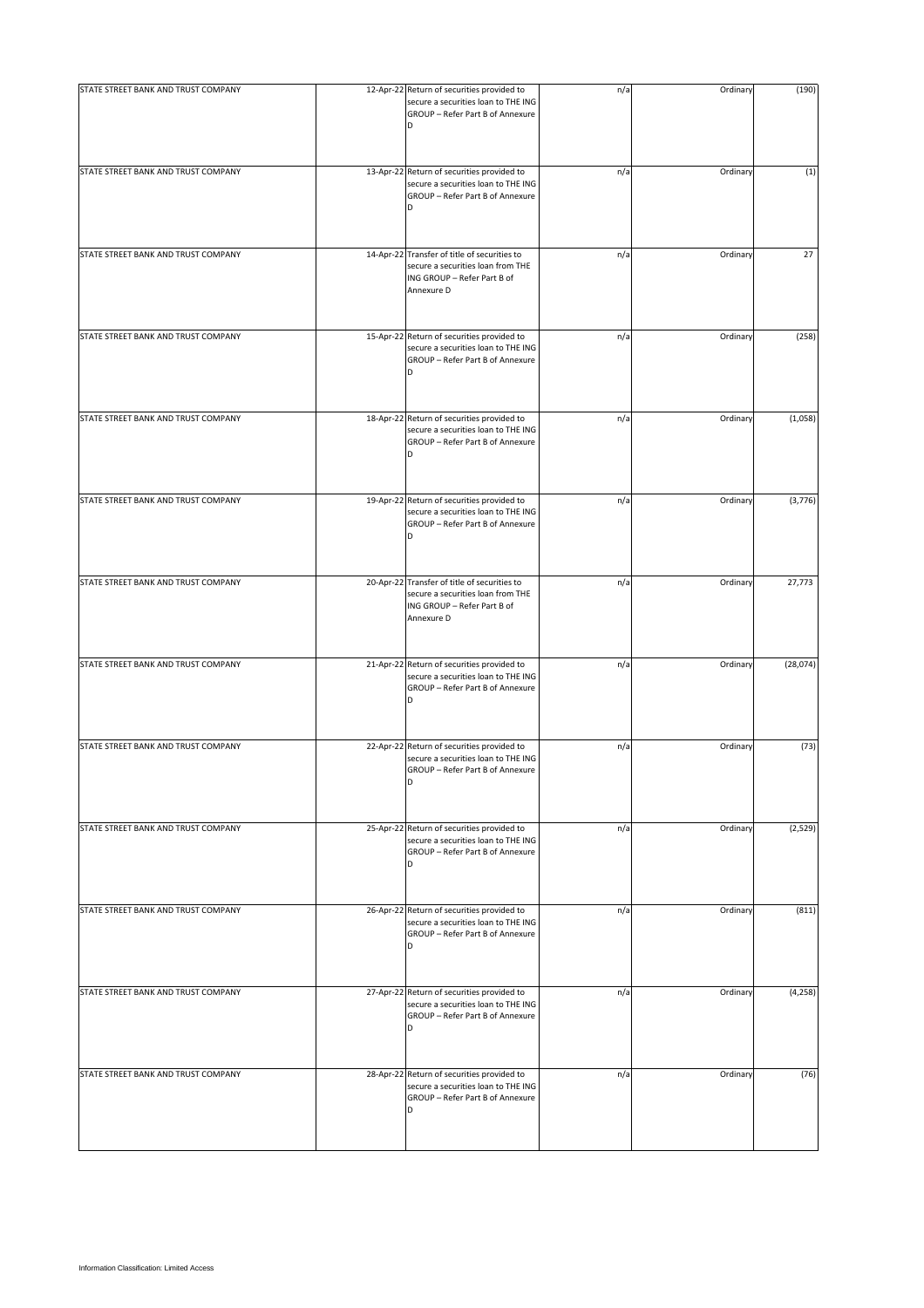| STATE STREET BANK AND TRUST COMPANY | 29-Apr-22 Return of securities provided to<br>secure a securities loan to THE ING<br>GROUP - Refer Part B of Annexure<br>D     | n/a | Ordinary | (294)      |
|-------------------------------------|--------------------------------------------------------------------------------------------------------------------------------|-----|----------|------------|
| STATE STREET BANK AND TRUST COMPANY | 2-May-22 Transfer of title of securities to<br>secure a securities loan from THE<br>ING GROUP - Refer Part B of<br>Annexure D  | n/a | Ordinary | 477,365    |
| STATE STREET BANK AND TRUST COMPANY | 3-May-22 Return of securities provided to<br>secure a securities loan to THE ING<br>GROUP - Refer Part B of Annexure<br>D      | n/a | Ordinary | (477, 532) |
| STATE STREET BANK AND TRUST COMPANY | 4-May-22 Return of securities provided to<br>secure a securities loan to THE ING<br>GROUP - Refer Part B of Annexure<br>D      | n/a | Ordinary | (4,709)    |
| STATE STREET BANK AND TRUST COMPANY | 5-May-22 Transfer of title of securities to<br>secure a securities loan from THE<br>ING GROUP - Refer Part B of<br>Annexure D  | n/a | Ordinary | 72,833     |
| STATE STREET BANK AND TRUST COMPANY | 6-May-22 Return of securities provided to<br>secure a securities loan to THE ING<br>GROUP - Refer Part B of Annexure           | n/a | Ordinary | (74, 515)  |
| STATE STREET BANK AND TRUST COMPANY | 9-May-22 Return of securities provided to<br>secure a securities loan to THE ING<br>GROUP - Refer Part B of Annexure<br>D      | n/a | Ordinary | (44)       |
| STATE STREET BANK AND TRUST COMPANY | 10-May-22 Return of securities provided to<br>secure a securities loan to THE ING<br>GROUP - Refer Part B of Annexure<br>D     | n/a | Ordinary | (3, 743)   |
| STATE STREET BANK AND TRUST COMPANY | 11-May-22 Transfer of title of securities to<br>secure a securities loan from THE<br>ING GROUP - Refer Part B of<br>Annexure D | n/a | Ordinary | 133,654    |
| STATE STREET BANK AND TRUST COMPANY | 12-May-22 Transfer of title of securities to<br>secure a securities loan from THE<br>ING GROUP - Refer Part B of<br>Annexure D | n/a | Ordinary | 59,615     |
| STATE STREET BANK AND TRUST COMPANY | 16-May-22 Transfer of title of securities to<br>secure a securities loan from THE<br>ING GROUP - Refer Part B of<br>Annexure D | n/a | Ordinary | 410,693    |
| STATE STREET BANK AND TRUST COMPANY | 17-May-22 Return of securities provided to<br>secure a securities loan to THE ING<br>GROUP - Refer Part B of Annexure<br>D     | n/a | Ordinary | (471, 833) |
| STATE STREET BANK AND TRUST COMPANY | 18-May-22 Transfer of title of securities to<br>secure a securities loan from THE<br>ING GROUP - Refer Part B of<br>Annexure D | n/a | Ordinary | 308,206    |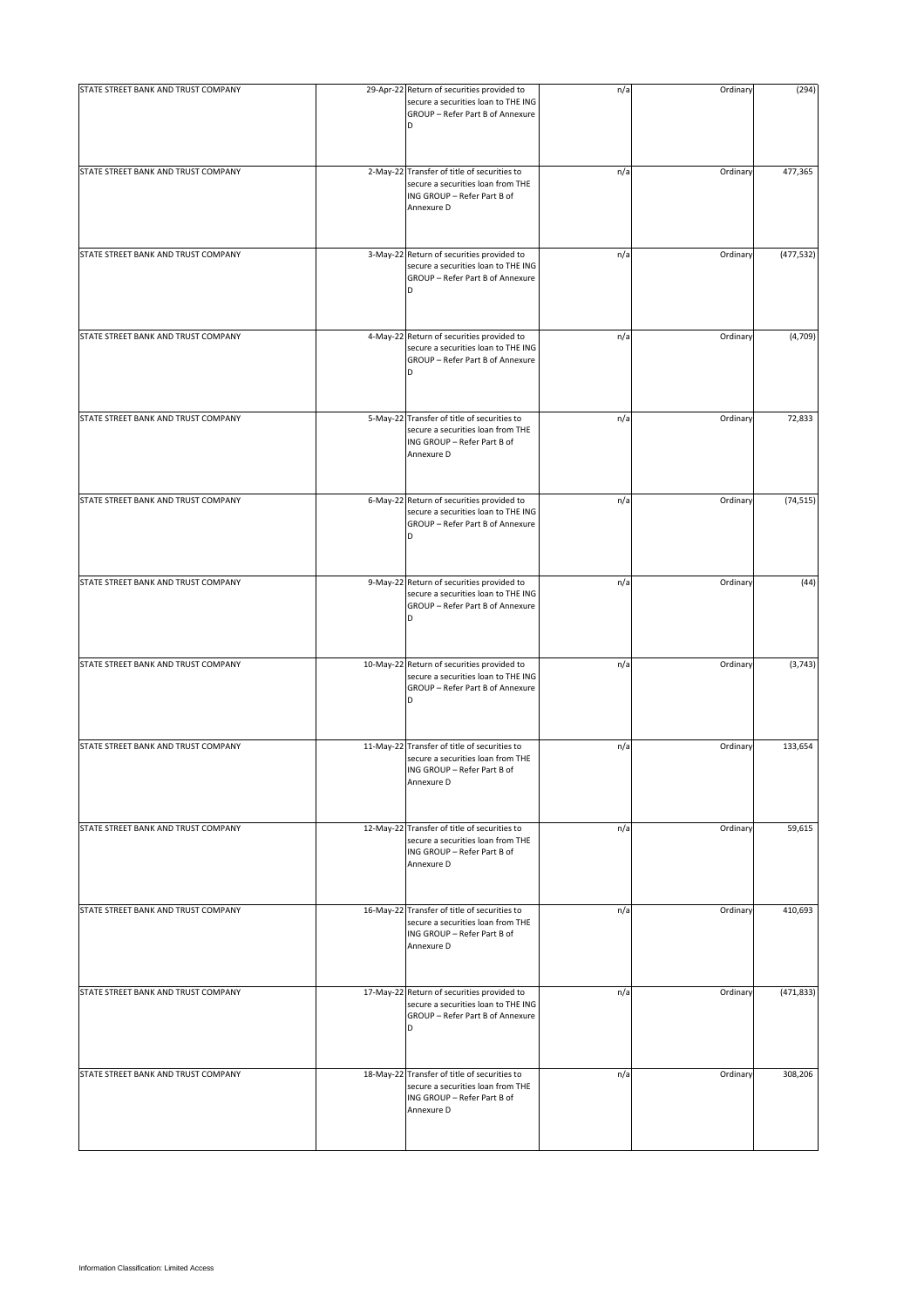| STATE STREET BANK AND TRUST COMPANY | 6-Apr-22 Transfer of title of securities to<br>secure a securities loan from THE<br>RBC GROUP - Refer Part B of<br>Annexure D               | n/a | Ordinary | 622         |
|-------------------------------------|---------------------------------------------------------------------------------------------------------------------------------------------|-----|----------|-------------|
| STATE STREET BANK AND TRUST COMPANY | 14-Apr-22 Transfer of title of securities to<br>secure a securities loan from THE<br>RBC GROUP - Refer Part B of<br>Annexure D              | n/a | Ordinary | 1,780,128   |
| STATE STREET BANK AND TRUST COMPANY | 15-Apr-22 Return of securities provided to<br>secure a securities loan to THE RBC<br>GROUP - Refer Part B of Annexure<br>D                  | n/a | Ordinary | (2, 143)    |
| STATE STREET BANK AND TRUST COMPANY | 9-May-22 Return of securities provided to<br>secure a securities loan to THE RBC<br>GROUP - Refer Part B of Annexure<br>D                   | n/a | Ordinary | (1,778,606) |
| STATE STREET BANK AND TRUST COMPANY | 22-Feb-22 Transfer of title of securities to<br>secure a securities loan from THE<br>SOCIETE GENERALE GROUP - Refer<br>Part B of Annexure D | n/a | Ordinary | 9,029       |
| STATE STREET BANK AND TRUST COMPANY | 23-Feb-22 Return of securities provided to<br>secure a securities loan to THE<br>SOCIETE GENERALE GROUP - Refer<br>Part B of Annexure D     | n/a | Ordinary | (9,029)     |
| STATE STREET BANK AND TRUST COMPANY | 11-May-22 Transfer of title of securities to<br>secure a securities loan from THE<br>ING GROUP - Refer Part B of<br>Annexure D              | n/a | Ordinary | 5,353       |
| STATE STREET BANK AND TRUST COMPANY | 12-May-22 Transfer of title of securities to<br>secure a securities loan from THE<br>ING GROUP - Refer Part B of<br>Annexure D              | n/a | Ordinary | 2,308       |
| STATE STREET BANK AND TRUST COMPANY | 16-May-22 Transfer of title of securities to<br>secure a securities loan from THE<br>ING GROUP - Refer Part B of<br>Annexure D              | n/a | Ordinary | 16,365      |
| STATE STREET BANK AND TRUST COMPANY | 17-May-22 Return of securities provided to<br>secure a securities loan to THE ING<br>GROUP - Refer Part B of Annexure<br>D                  | n/a | Ordinary | (18, 695)   |
| STATE STREET BANK AND TRUST COMPANY | 18-May-22 Transfer of title of securities to<br>secure a securities loan from THE<br>ING GROUP - Refer Part B of<br>Annexure D              | n/a | Ordinary | 12,275      |
| STATE STREET BANK AND TRUST COMPANY | 9-May-22 Transfer of title of securities to<br>secure a securities loan from THE<br>UBS GROUP - Refer Part B of<br>Annexure D               | n/a | Ordinary | 278         |
| STATE STREET BANK AND TRUST COMPANY | 11-May-22 Return of securities provided to<br>secure a securities loan to THE UBS<br>GROUP - Refer Part B of Annexure<br>D                  | n/a | Ordinary | (192)       |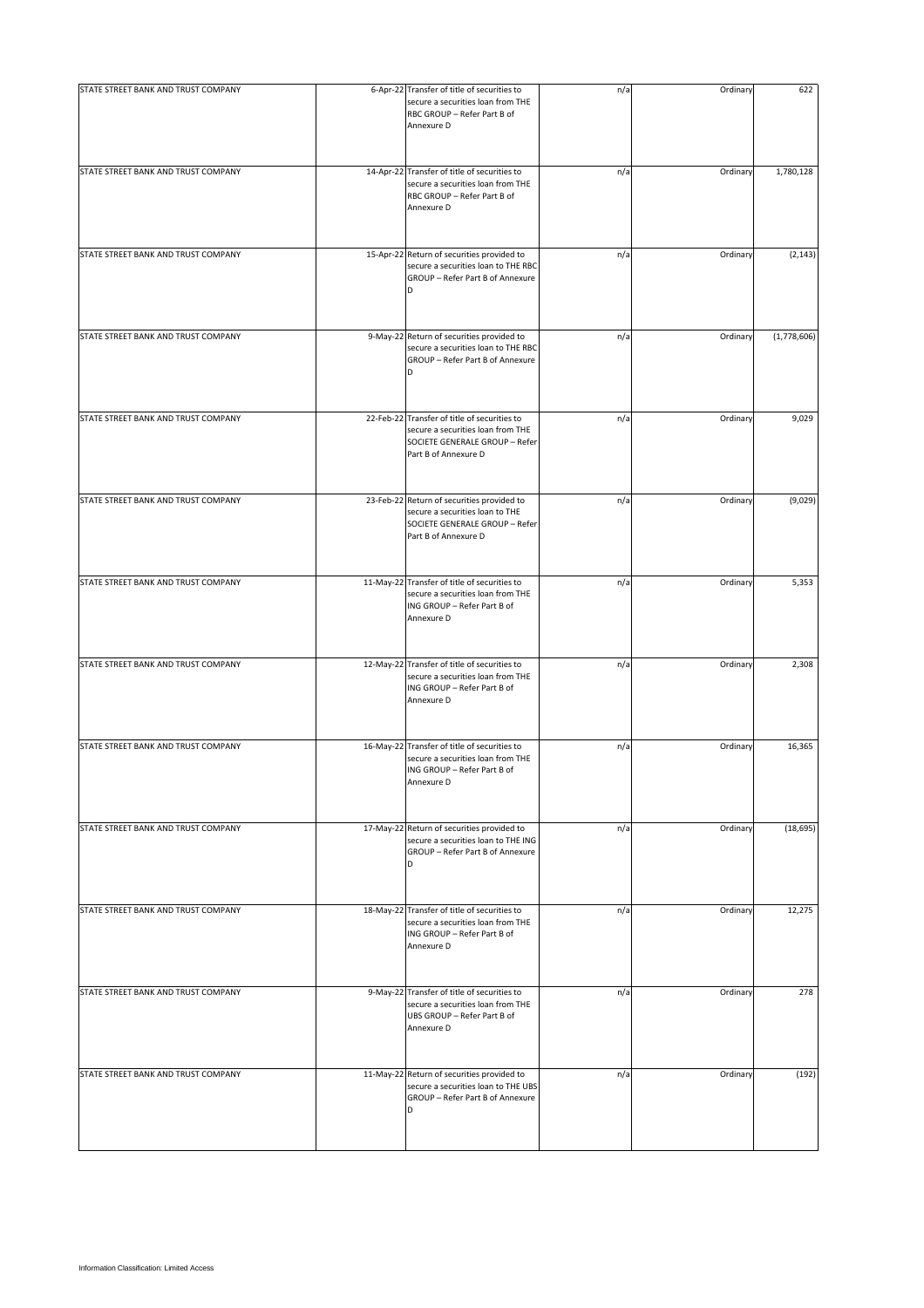| STATE STREET BANK AND TRUST COMPANY | 12-May-22 Transfer of title of securities to<br>secure a securities loan from THE<br>UBS GROUP - Refer Part B of<br>Annexure D                  | n/a | Ordinary | 269       |
|-------------------------------------|-------------------------------------------------------------------------------------------------------------------------------------------------|-----|----------|-----------|
| STATE STREET BANK AND TRUST COMPANY | 18-May-22 Transfer of title of securities to<br>secure a securities loan from THE<br>UBS GROUP - Refer Part B of<br>Annexure D                  | n/a | Ordinary | 5,357     |
| STATE STREET BANK AND TRUST COMPANY | 7-Feb-22 Transfer of title of securities to<br>secure a securities loan from THE<br>CREDIT SUISSE GROUP - Refer Part<br><b>B</b> of Annexure D  | n/a | Ordinary | 698       |
| STATE STREET BANK AND TRUST COMPANY | 8-Feb-22 Return of securities provided to<br>secure a securities loan to THE<br>CREDIT SUISSE GROUP - Refer Part<br><b>B</b> of Annexure D      | n/a | Ordinary | (499)     |
| STATE STREET BANK AND TRUST COMPANY | 9-Feb-22 Return of securities provided to<br>secure a securities loan to THE<br>CREDIT SUISSE GROUP - Refer Part<br><b>B</b> of Annexure D      | n/a | Ordinary | (1)       |
| STATE STREET BANK AND TRUST COMPANY | 29-Mar-22 Transfer of title of securities to<br>secure a securities loan from THE<br>CREDIT SUISSE GROUP - Refer Part<br><b>B</b> of Annexure D | n/a | Ordinary | 13,747    |
| STATE STREET BANK AND TRUST COMPANY | 6-Apr-22 Return of securities provided to<br>secure a securities loan to THE<br>CREDIT SUISSE GROUP - Refer Part<br><b>B</b> of Annexure D      | n/a | Ordinary | (466)     |
| STATE STREET BANK AND TRUST COMPANY | 7-Apr-22 Return of securities provided to<br>secure a securities loan to THE<br>CREDIT SUISSE GROUP - Refer Part<br><b>B</b> of Annexure D      | n/a | Ordinary | (138)     |
| STATE STREET BANK AND TRUST COMPANY | 25-Apr-22 Return of securities provided to<br>secure a securities loan to THE<br>CREDIT SUISSE GROUP - Refer Part<br><b>B</b> of Annexure D     | n/a | Ordinary | (13, 341) |
| STATE STREET BANK AND TRUST COMPANY | 29-Apr-22 Transfer of title of securities to<br>secure a securities loan from THE<br>CREDIT SUISSE GROUP - Refer Part<br><b>B</b> of Annexure D | n/a | Ordinary | 13,327    |
| STATE STREET BANK AND TRUST COMPANY | 2-May-22 Return of securities provided to<br>secure a securities loan to THE<br>CREDIT SUISSE GROUP - Refer Part<br><b>B</b> of Annexure D      | n/a | Ordinary | (2, 383)  |
| STATE STREET BANK AND TRUST COMPANY | 3-May-22 Return of securities provided to<br>secure a securities loan to THE<br>CREDIT SUISSE GROUP - Refer Part<br><b>B</b> of Annexure D      | n/a | Ordinary | (74)      |
| STATE STREET BANK AND TRUST COMPANY | 4-May-22 Return of securities provided to<br>secure a securities loan to THE<br>CREDIT SUISSE GROUP - Refer Part<br><b>B</b> of Annexure D      | n/a | Ordinary | (92)      |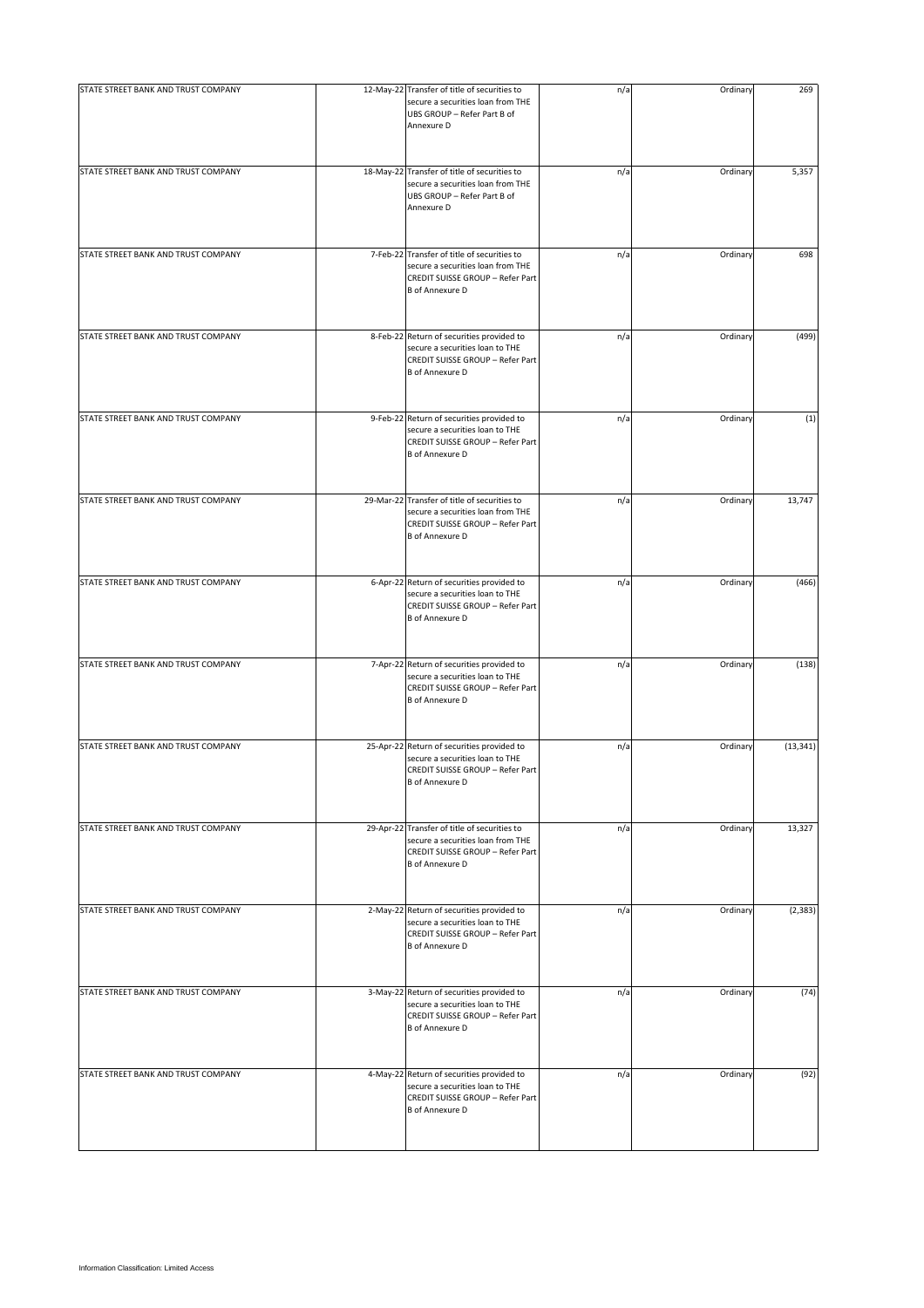| STATE STREET BANK AND TRUST COMPANY | 5-May-22 Transfer of title of securities to<br>secure a securities loan from THE<br>CREDIT SUISSE GROUP - Refer Part<br><b>B</b> of Annexure D | n/a | Ordinary | 1,174     |
|-------------------------------------|------------------------------------------------------------------------------------------------------------------------------------------------|-----|----------|-----------|
| STATE STREET BANK AND TRUST COMPANY | 6-May-22 Return of securities provided to<br>secure a securities loan to THE<br>CREDIT SUISSE GROUP - Refer Part<br><b>B</b> of Annexure D     | n/a | Ordinary | (711)     |
| STATE STREET BANK AND TRUST COMPANY | 9-May-22 Transfer of title of securities to<br>secure a securities loan from THE<br>CREDIT SUISSE GROUP - Refer Part<br><b>B</b> of Annexure D | n/a | Ordinary | 237       |
| STATE STREET BANK AND TRUST COMPANY | 10-May-22 Return of securities provided to<br>secure a securities loan to THE<br>CREDIT SUISSE GROUP - Refer Part<br><b>B</b> of Annexure D    | n/a | Ordinary | (712)     |
| STATE STREET BANK AND TRUST COMPANY | 11-May-22 Return of securities provided to<br>secure a securities loan to THE<br>CREDIT SUISSE GROUP - Refer Part<br><b>B</b> of Annexure D    | n/a | Ordinary | (10, 767) |
| STATE STREET BANK AND TRUST COMPANY | 11-Feb-22 Transfer of title of securities to<br>secure a securities loan from THE<br>ING GROUP - Refer Part B of<br>Annexure D                 | n/a | Ordinary | 3         |
| STATE STREET BANK AND TRUST COMPANY | 9-May-22 Return of securities provided to<br>secure a securities loan to THE ING<br>GROUP - Refer Part B of Annexure<br>D                      | n/a | Ordinary | (3)       |
| STATE STREET BANK AND TRUST COMPANY | 18-Jan-22 Return of securities provided to<br>secure a securities loan to THE<br>SOCIETE GENERALE GROUP - Refer<br>Part B of Annexure D        | n/a | Ordinary | (12, 185) |
| STATE STREET BANK AND TRUST COMPANY | 19-Jan-22 Return of securities provided to<br>secure a securities loan to THE<br>SOCIETE GENERALE GROUP - Refer<br>Part B of Annexure D        | n/a | Ordinary | (2, 438)  |
| STATE STREET BANK AND TRUST COMPANY | 20-Jan-22 Return of securities provided to<br>secure a securities loan to THE<br>SOCIETE GENERALE GROUP - Refer<br>Part B of Annexure D        | n/a | Ordinary | (10, 512) |
| STATE STREET BANK AND TRUST COMPANY | 21-Jan-22 Return of securities provided to<br>secure a securities loan to THE<br>SOCIETE GENERALE GROUP - Refer<br>Part B of Annexure D        | n/a | Ordinary | (453)     |
| STATE STREET BANK AND TRUST COMPANY | 24-Jan-22 Return of securities provided to<br>secure a securities loan to THE<br>SOCIETE GENERALE GROUP - Refer<br>Part B of Annexure D        | n/a | Ordinary | (3, 792)  |
| STATE STREET BANK AND TRUST COMPANY | 25-Jan-22 Return of securities provided to<br>secure a securities loan to THE<br>SOCIETE GENERALE GROUP - Refer<br>Part B of Annexure D        | n/a | Ordinary | (7,634)   |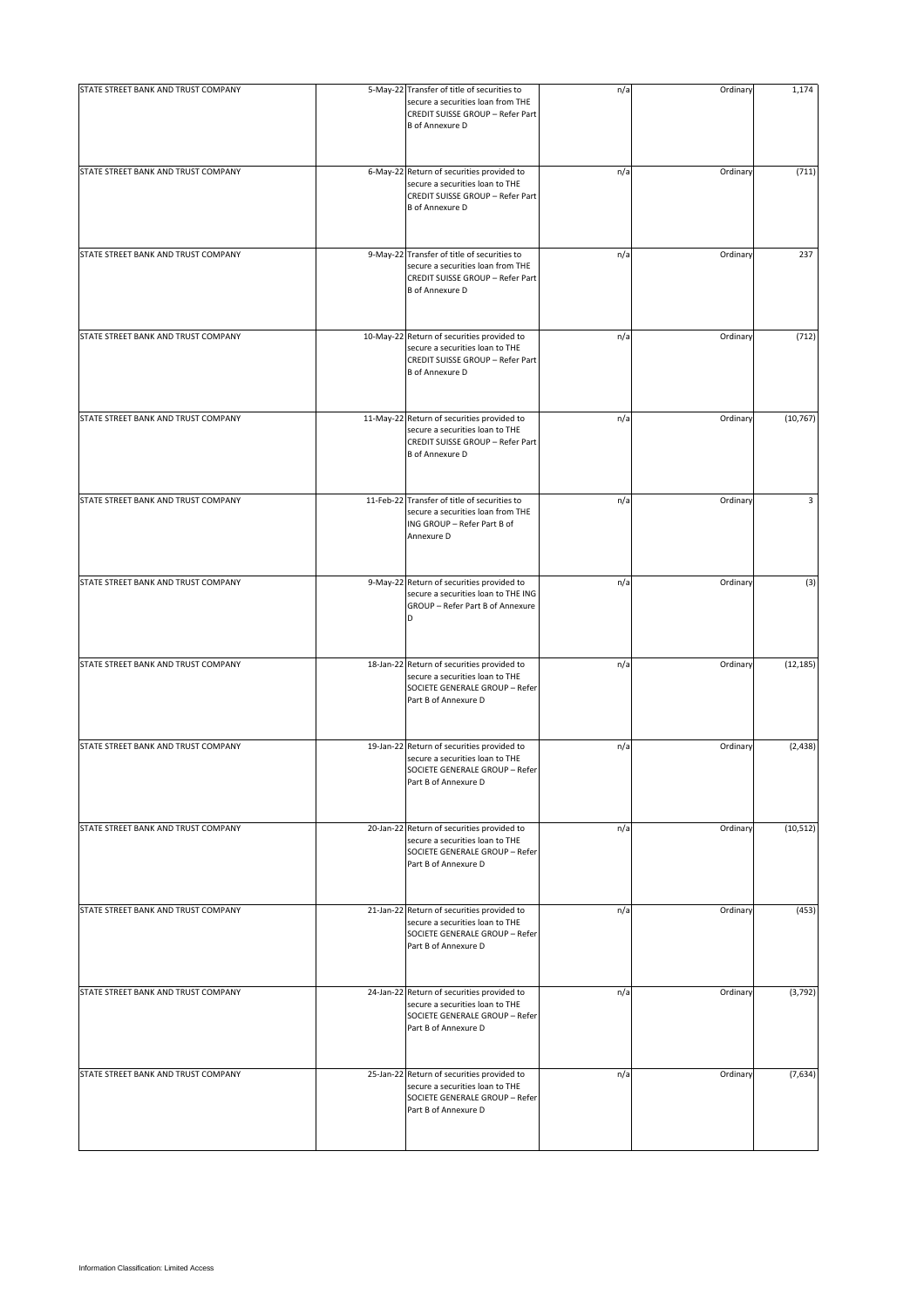| STATE STREET BANK AND TRUST COMPANY | 26-Jan-22 Transfer of title of securities to<br>secure a securities loan from THE<br>SOCIETE GENERALE GROUP - Refer<br>Part B of Annexure D | n/a | Ordinary | 18,003     |
|-------------------------------------|---------------------------------------------------------------------------------------------------------------------------------------------|-----|----------|------------|
| STATE STREET BANK AND TRUST COMPANY | 27-Jan-22 Transfer of title of securities to<br>secure a securities loan from THE<br>SOCIETE GENERALE GROUP - Refer<br>Part B of Annexure D | n/a | Ordinary | 8,350      |
| STATE STREET BANK AND TRUST COMPANY | 28-Jan-22 Transfer of title of securities to<br>secure a securities loan from THE<br>SOCIETE GENERALE GROUP - Refer<br>Part B of Annexure D | n/a | Ordinary | 14,446     |
| STATE STREET BANK AND TRUST COMPANY | 31-Jan-22 Transfer of title of securities to<br>secure a securities loan from THE<br>SOCIETE GENERALE GROUP - Refer<br>Part B of Annexure D | n/a | Ordinary | 21,685     |
| STATE STREET BANK AND TRUST COMPANY | 1-Feb-22 Return of securities provided to<br>secure a securities loan to THE<br>SOCIETE GENERALE GROUP - Refer<br>Part B of Annexure D      | n/a | Ordinary | (28, 220)  |
| STATE STREET BANK AND TRUST COMPANY | 2-Feb-22 Return of securities provided to<br>secure a securities loan to THE<br>SOCIETE GENERALE GROUP - Refer<br>Part B of Annexure D      | n/a | Ordinary | (9,052)    |
| STATE STREET BANK AND TRUST COMPANY | 11-Feb-22 Transfer of title of securities to<br>secure a securities loan from THE<br>SOCIETE GENERALE GROUP - Refer<br>Part B of Annexure D | n/a | Ordinary | 52,418     |
| STATE STREET BANK AND TRUST COMPANY | 21-Feb-22 Return of securities provided to<br>secure a securities loan to THE<br>SOCIETE GENERALE GROUP - Refer<br>Part B of Annexure D     | n/a | Ordinary | (265, 340) |
| STATE STREET BANK AND TRUST COMPANY | 22-Mar-22 Transfer of title of securities to<br>secure a securities loan from THE<br>SOCIETE GENERALE GROUP - Refer<br>Part B of Annexure D | n/a | Ordinary | 348,253    |
| STATE STREET BANK AND TRUST COMPANY | 23-Mar-22 Return of securities provided to<br>secure a securities loan to THE<br>SOCIETE GENERALE GROUP - Refer<br>Part B of Annexure D     | n/a | Ordinary | (42, 712)  |
| STATE STREET BANK AND TRUST COMPANY | 24-Mar-22 Return of securities provided to<br>secure a securities loan to THE<br>SOCIETE GENERALE GROUP - Refer<br>Part B of Annexure D     | n/a | Ordinary | (5, 552)   |
| STATE STREET BANK AND TRUST COMPANY | 25-Mar-22 Transfer of title of securities to<br>secure a securities loan from THE<br>SOCIETE GENERALE GROUP - Refer<br>Part B of Annexure D | n/a | Ordinary | 1,849      |
| STATE STREET BANK AND TRUST COMPANY | 28-Mar-22 Return of securities provided to<br>secure a securities loan to THE<br>SOCIETE GENERALE GROUP - Refer<br>Part B of Annexure D     | n/a | Ordinary | (17, 356)  |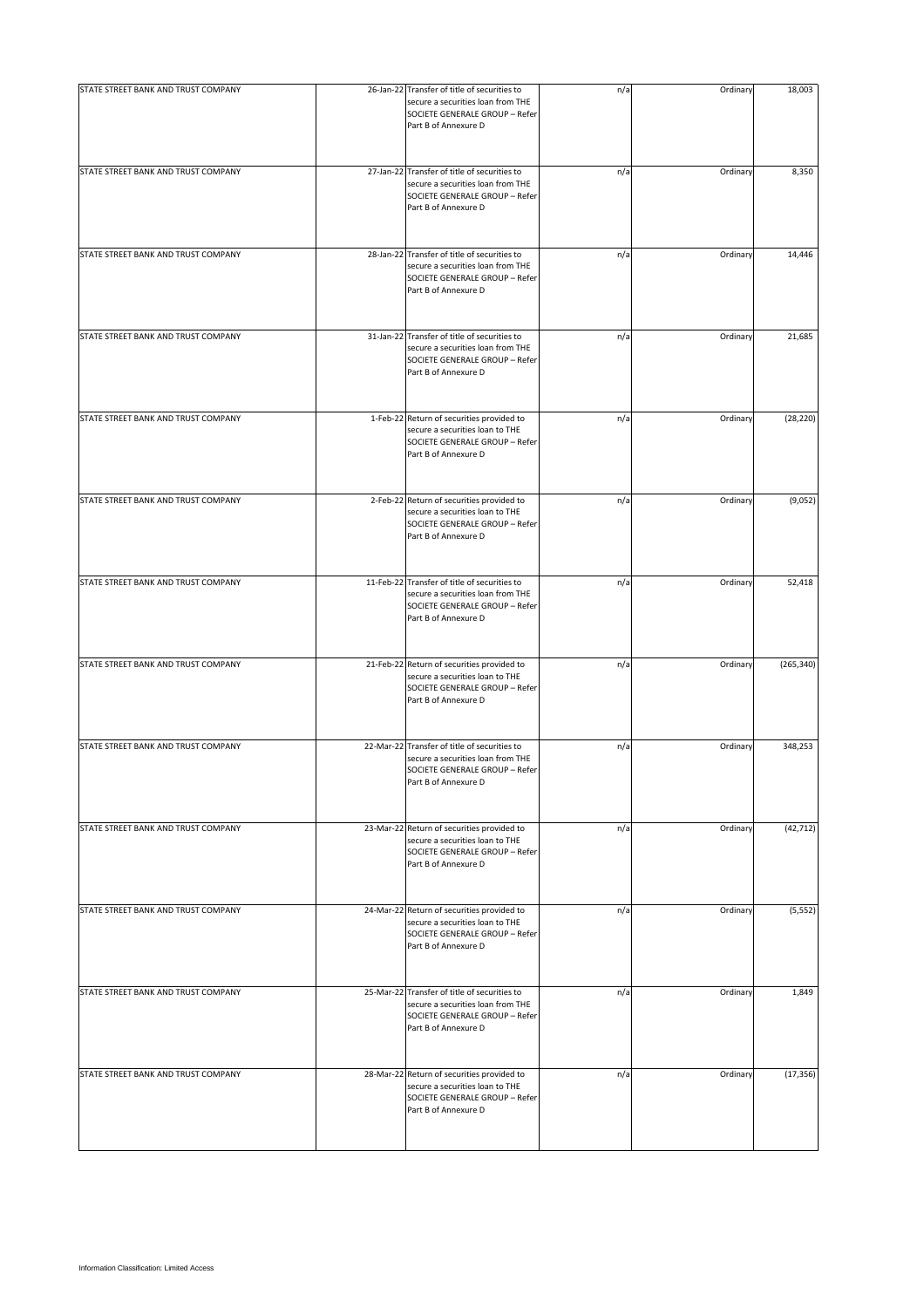| STATE STREET BANK AND TRUST COMPANY | 29-Mar-22 Return of securities provided to<br>secure a securities loan to THE<br>SOCIETE GENERALE GROUP - Refer<br>Part B of Annexure D     | n/a | Ordinary | (7,063)   |
|-------------------------------------|---------------------------------------------------------------------------------------------------------------------------------------------|-----|----------|-----------|
| STATE STREET BANK AND TRUST COMPANY | 30-Mar-22 Transfer of title of securities to<br>secure a securities loan from THE<br>SOCIETE GENERALE GROUP - Refer<br>Part B of Annexure D | n/a | Ordinary | 1,545     |
| STATE STREET BANK AND TRUST COMPANY | 31-Mar-22 Transfer of title of securities to<br>secure a securities loan from THE<br>SOCIETE GENERALE GROUP - Refer<br>Part B of Annexure D | n/a | Ordinary | 5,653     |
| STATE STREET BANK AND TRUST COMPANY | 1-Apr-22 Transfer of title of securities to<br>secure a securities loan from THE<br>SOCIETE GENERALE GROUP - Refer<br>Part B of Annexure D  | n/a | Ordinary | 1,789     |
| STATE STREET BANK AND TRUST COMPANY | 4-Apr-22 Return of securities provided to<br>secure a securities loan to THE<br>SOCIETE GENERALE GROUP - Refer<br>Part B of Annexure D      | n/a | Ordinary | (4, 516)  |
| STATE STREET BANK AND TRUST COMPANY | 5-Apr-22 Transfer of title of securities to<br>secure a securities loan from THE<br>SOCIETE GENERALE GROUP - Refer<br>Part B of Annexure D  | n/a | Ordinary | 456       |
| STATE STREET BANK AND TRUST COMPANY | 6-Apr-22 Return of securities provided to<br>secure a securities loan to THE<br>SOCIETE GENERALE GROUP - Refer<br>Part B of Annexure D      | n/a | Ordinary | (14, 308) |
| STATE STREET BANK AND TRUST COMPANY | 7-Apr-22 Transfer of title of securities to<br>secure a securities loan from THE<br>SOCIETE GENERALE GROUP - Refer<br>Part B of Annexure D  | n/a | Ordinary | 10,019    |
| STATE STREET BANK AND TRUST COMPANY | 8-Apr-22 Transfer of title of securities to<br>secure a securities loan from THE<br>SOCIETE GENERALE GROUP - Refer<br>Part B of Annexure D  | n/a | Ordinary | 32,010    |
| STATE STREET BANK AND TRUST COMPANY | 11-Apr-22 Transfer of title of securities to<br>secure a securities loan from THE<br>SOCIETE GENERALE GROUP - Refer<br>Part B of Annexure D | n/a | Ordinary | 689       |
| STATE STREET BANK AND TRUST COMPANY | 12-Apr-22 Transfer of title of securities to<br>secure a securities loan from THE<br>SOCIETE GENERALE GROUP - Refer<br>Part B of Annexure D | n/a | Ordinary | 12,678    |
| STATE STREET BANK AND TRUST COMPANY | 13-Apr-22 Transfer of title of securities to<br>secure a securities loan from THE<br>SOCIETE GENERALE GROUP - Refer<br>Part B of Annexure D | n/a | Ordinary | 431       |
| STATE STREET BANK AND TRUST COMPANY | 14-Apr-22 Return of securities provided to<br>secure a securities loan to THE<br>SOCIETE GENERALE GROUP - Refer<br>Part B of Annexure D     | n/a | Ordinary | (1, 492)  |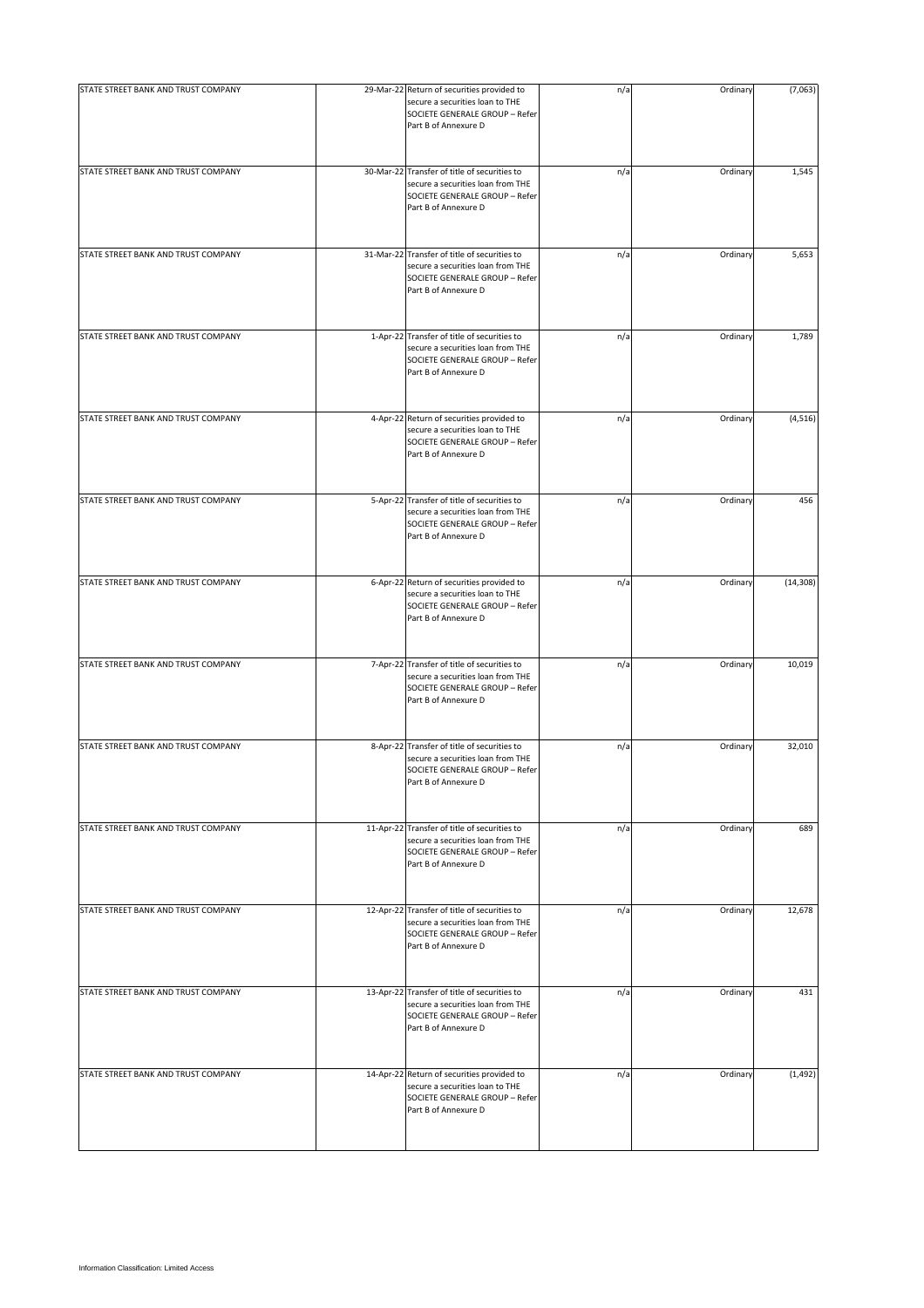| STATE STREET BANK AND TRUST COMPANY | 15-Apr-22 Return of securities provided to<br>secure a securities loan to THE<br>SOCIETE GENERALE GROUP - Refer<br>Part B of Annexure D     | n/a | Ordinary | (475)      |
|-------------------------------------|---------------------------------------------------------------------------------------------------------------------------------------------|-----|----------|------------|
| STATE STREET BANK AND TRUST COMPANY | 18-Apr-22 Transfer of title of securities to<br>secure a securities loan from THE<br>SOCIETE GENERALE GROUP - Refer<br>Part B of Annexure D | n/a | Ordinary | 2,095      |
| STATE STREET BANK AND TRUST COMPANY | 25-Apr-22 Return of securities provided to<br>secure a securities loan to THE<br>SOCIETE GENERALE GROUP - Refer<br>Part B of Annexure D     | n/a | Ordinary | (24, 631)  |
| STATE STREET BANK AND TRUST COMPANY | 26-Apr-22 Transfer of title of securities to<br>secure a securities loan from THE<br>SOCIETE GENERALE GROUP - Refer<br>Part B of Annexure D | n/a | Ordinary | 20         |
| STATE STREET BANK AND TRUST COMPANY | 27-Apr-22 Return of securities provided to<br>secure a securities loan to THE<br>SOCIETE GENERALE GROUP - Refer<br>Part B of Annexure D     | n/a | Ordinary | (1,879)    |
| STATE STREET BANK AND TRUST COMPANY | 28-Apr-22 Return of securities provided to<br>secure a securities loan to THE<br>SOCIETE GENERALE GROUP - Refer<br>Part B of Annexure D     | n/a | Ordinary | (322, 424) |
| STATE STREET BANK AND TRUST COMPANY | 20-Jan-22 Transfer of title of securities to<br>secure a securities loan from THE<br>UBS GROUP - Refer Part B of<br>Annexure D              | n/a | Ordinary | 6,862      |
| STATE STREET BANK AND TRUST COMPANY | 21-Jan-22 Transfer of title of securities to<br>secure a securities loan from THE<br>UBS GROUP - Refer Part B of<br>Annexure D              | n/a | Ordinary | 1,283      |
| STATE STREET BANK AND TRUST COMPANY | 24-Jan-22 Return of securities provided to<br>secure a securities loan to THE UBS<br>GROUP - Refer Part B of Annexure<br>D                  | n/a | Ordinary | (216)      |
| STATE STREET BANK AND TRUST COMPANY | 23-Feb-22 Transfer of title of securities to<br>secure a securities loan from THE<br>UBS GROUP - Refer Part B of<br>Annexure D              | n/a | Ordinary | 589,667    |
| STATE STREET BANK AND TRUST COMPANY | 4-Mar-22 Return of securities provided to<br>secure a securities loan to THE UBS<br>GROUP - Refer Part B of Annexure<br>D                   | n/a | Ordinary | (32, 605)  |
| STATE STREET BANK AND TRUST COMPANY | 7-Mar-22 Transfer of title of securities to<br>secure a securities loan from THE<br>UBS GROUP - Refer Part B of<br>Annexure D               | n/a | Ordinary | 238,205    |
| STATE STREET BANK AND TRUST COMPANY | 8-Mar-22 Return of securities provided to<br>secure a securities loan to THE UBS<br>GROUP - Refer Part B of Annexure<br>D                   | n/a | Ordinary | (66, 798)  |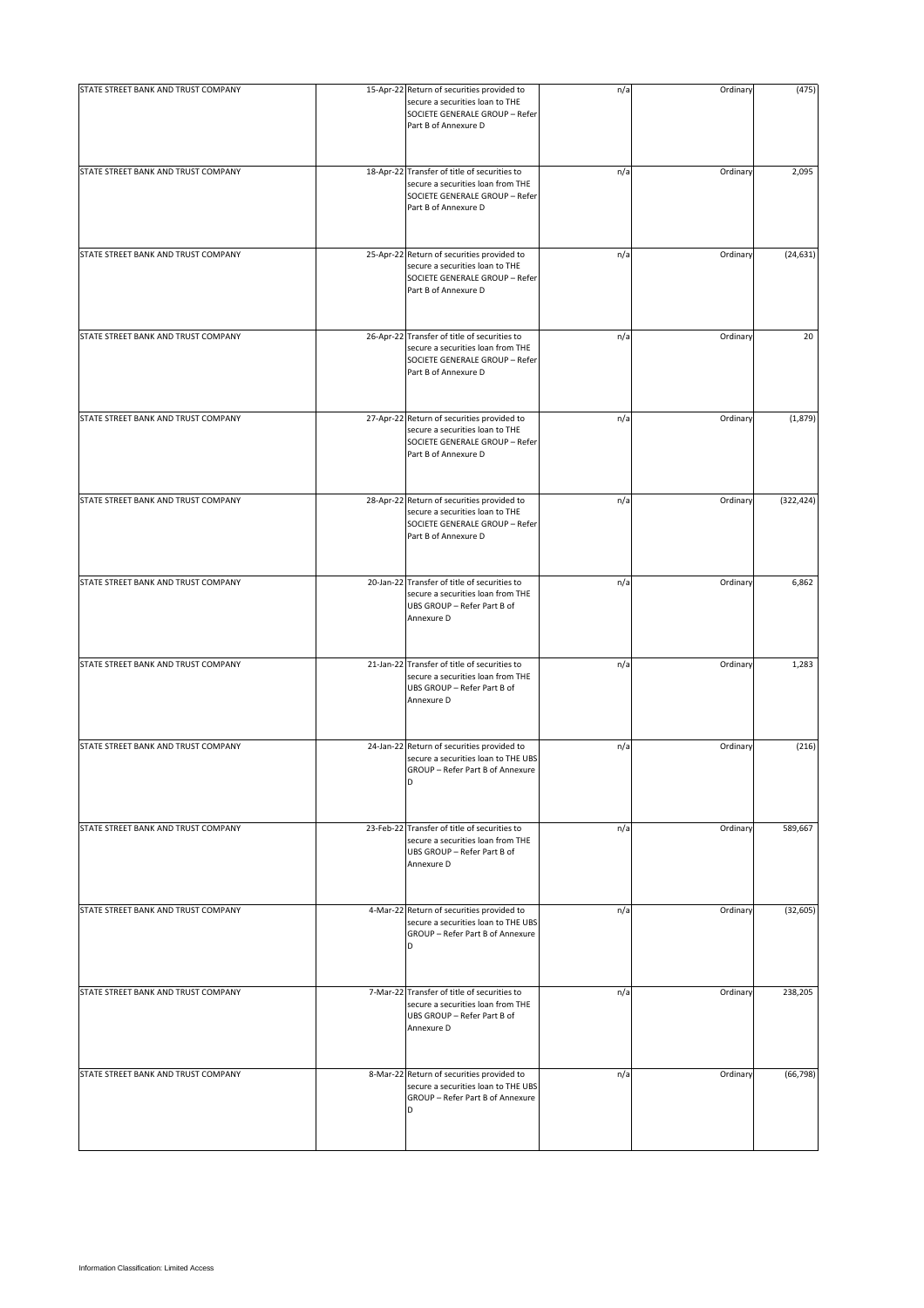| STATE STREET BANK AND TRUST COMPANY | 10-Mar-22 Return of securities provided to<br>secure a securities loan to THE UBS<br>GROUP - Refer Part B of Annexure<br>D     | n/a | Ordinary | (695, 826) |
|-------------------------------------|--------------------------------------------------------------------------------------------------------------------------------|-----|----------|------------|
| STATE STREET BANK AND TRUST COMPANY | 11-Mar-22 Return of securities provided to<br>secure a securities loan to THE UBS<br>GROUP - Refer Part B of Annexure<br>D     | n/a | Ordinary | (1, 550)   |
| STATE STREET BANK AND TRUST COMPANY | 14-Mar-22 Transfer of title of securities to<br>secure a securities loan from THE<br>UBS GROUP - Refer Part B of<br>Annexure D | n/a | Ordinary | 2,316      |
| STATE STREET BANK AND TRUST COMPANY | 15-Mar-22 Transfer of title of securities to<br>secure a securities loan from THE<br>UBS GROUP - Refer Part B of<br>Annexure D | n/a | Ordinary | 788        |
| STATE STREET BANK AND TRUST COMPANY | 16-Mar-22 Return of securities provided to<br>secure a securities loan to THE UBS<br>GROUP - Refer Part B of Annexure<br>D     | n/a | Ordinary | (8,869)    |
| STATE STREET BANK AND TRUST COMPANY | 17-Mar-22 Return of securities provided to<br>secure a securities loan to THE UBS<br>GROUP - Refer Part B of Annexure          | n/a | Ordinary | (5,897)    |
| STATE STREET BANK AND TRUST COMPANY | 18-Mar-22 Transfer of title of securities to<br>secure a securities loan from THE<br>UBS GROUP - Refer Part B of<br>Annexure D | n/a | Ordinary | 4,255      |
| STATE STREET BANK AND TRUST COMPANY | 4-May-22 Transfer of title of securities to<br>secure a securities loan from THE<br>UBS GROUP - Refer Part B of<br>Annexure D  | n/a | Ordinary | 1,134,678  |
| STATE STREET BANK AND TRUST COMPANY | 5-May-22 Return of securities provided to<br>secure a securities loan to THE UBS<br>GROUP - Refer Part B of Annexure<br>D      | n/a | Ordinary | (280, 598) |
| STATE STREET BANK AND TRUST COMPANY | 6-May-22 Return of securities provided to<br>secure a securities loan to THE UBS<br>GROUP - Refer Part B of Annexure<br>D      | n/a | Ordinary | (5, 127)   |
| STATE STREET BANK AND TRUST COMPANY | 9-May-22 Return of securities provided to<br>secure a securities loan to THE UBS<br>GROUP - Refer Part B of Annexure<br>D      | n/a | Ordinary | (7, 425)   |
| STATE STREET BANK AND TRUST COMPANY | 10-May-22 Return of securities provided to<br>secure a securities loan to THE UBS<br>GROUP - Refer Part B of Annexure<br>D     | n/a | Ordinary | (862, 051) |
| STATE STREET BANK AND TRUST COMPANY | 11-May-22 Transfer of title of securities to<br>secure a securities loan from THE<br>UBS GROUP - Refer Part B of<br>Annexure D | n/a | Ordinary | 178,590    |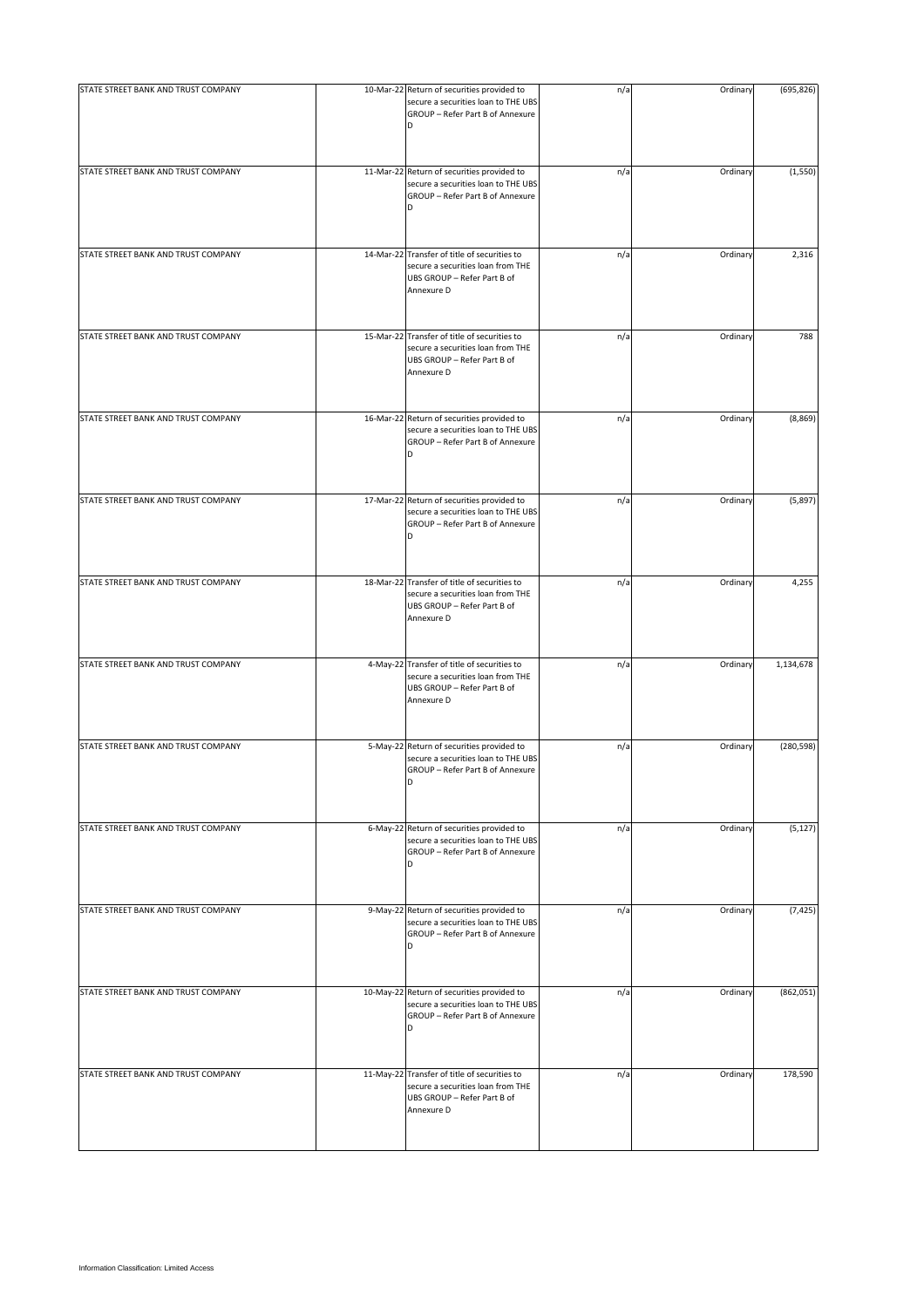| STATE STREET BANK AND TRUST COMPANY | 12-May-22 Transfer of title of securities to<br>secure a securities loan from THE<br>UBS GROUP - Refer Part B of<br>Annexure D       | n/a | Ordinary | 507,594   |
|-------------------------------------|--------------------------------------------------------------------------------------------------------------------------------------|-----|----------|-----------|
| STATE STREET BANK AND TRUST COMPANY | 18-May-22 Transfer of title of securities to<br>secure a securities loan from THE<br>UBS GROUP - Refer Part B of<br>Annexure D       | n/a | Ordinary | 76,591    |
| STATE STREET BANK AND TRUST COMPANY | 18-Mar-22 Transfer of title of securities to<br>secure a securities loan from THE<br>ING GROUP - Refer Part B of<br>Annexure D       | n/a | Ordinary | 11,112    |
| STATE STREET BANK AND TRUST COMPANY | 21-Mar-22 Return of securities provided to<br>secure a securities loan to THE ING<br>GROUP - Refer Part B of Annexure<br>D           | n/a | Ordinary | (845)     |
| STATE STREET BANK AND TRUST COMPANY | 23-Mar-22 Return of securities provided to<br>secure a securities loan to THE ING<br>GROUP - Refer Part B of Annexure<br>D           | n/a | Ordinary | (7, 268)  |
| STATE STREET BANK AND TRUST COMPANY | 24-Mar-22 Return of securities provided to<br>secure a securities loan to THE ING<br>GROUP - Refer Part B of Annexure                | n/a | Ordinary | (979)     |
| STATE STREET BANK AND TRUST COMPANY | 25-Mar-22 Transfer of title of securities to<br>secure a securities loan from THE<br>ING GROUP - Refer Part B of<br>Annexure D       | n/a | Ordinary | 14,203    |
| STATE STREET BANK AND TRUST COMPANY | 28-Mar-22 Return of securities provided to<br>secure a securities loan to THE ING<br>GROUP - Refer Part B of Annexure<br>D           | n/a | Ordinary | (6,086)   |
| STATE STREET BANK AND TRUST COMPANY | 29-Mar-22 Transfer of title of securities to<br>secure a securities loan from THE<br>ING GROUP - Refer Part B of<br>Annexure D       | n/a | Ordinary | 8,007     |
| STATE STREET BANK AND TRUST COMPANY | 30-Mar-22 Return of securities provided to<br>secure a securities loan to THE ING<br>GROUP - Refer Part B of Annexure<br>D           | n/a | Ordinary | (15, 825) |
| STATE STREET BANK AND TRUST COMPANY | 31-Mar-22 Transfer of title of securities to<br>secure a securities loan from THE<br>ING GROUP - Refer Part B of<br>Annexure D       | n/a | Ordinary | 3         |
| STATE STREET BANK AND TRUST COMPANY | 1-Apr-22 Return of securities provided to<br>secure a securities loan to THE ING<br>GROUP - Refer Part B of Annexure<br><sub>D</sub> | n/a | Ordinary | (93)      |
| STATE STREET BANK AND TRUST COMPANY | 4-Apr-22 Return of securities provided to<br>secure a securities loan to THE ING<br>GROUP - Refer Part B of Annexure<br>D            | n/a | Ordinary | (139)     |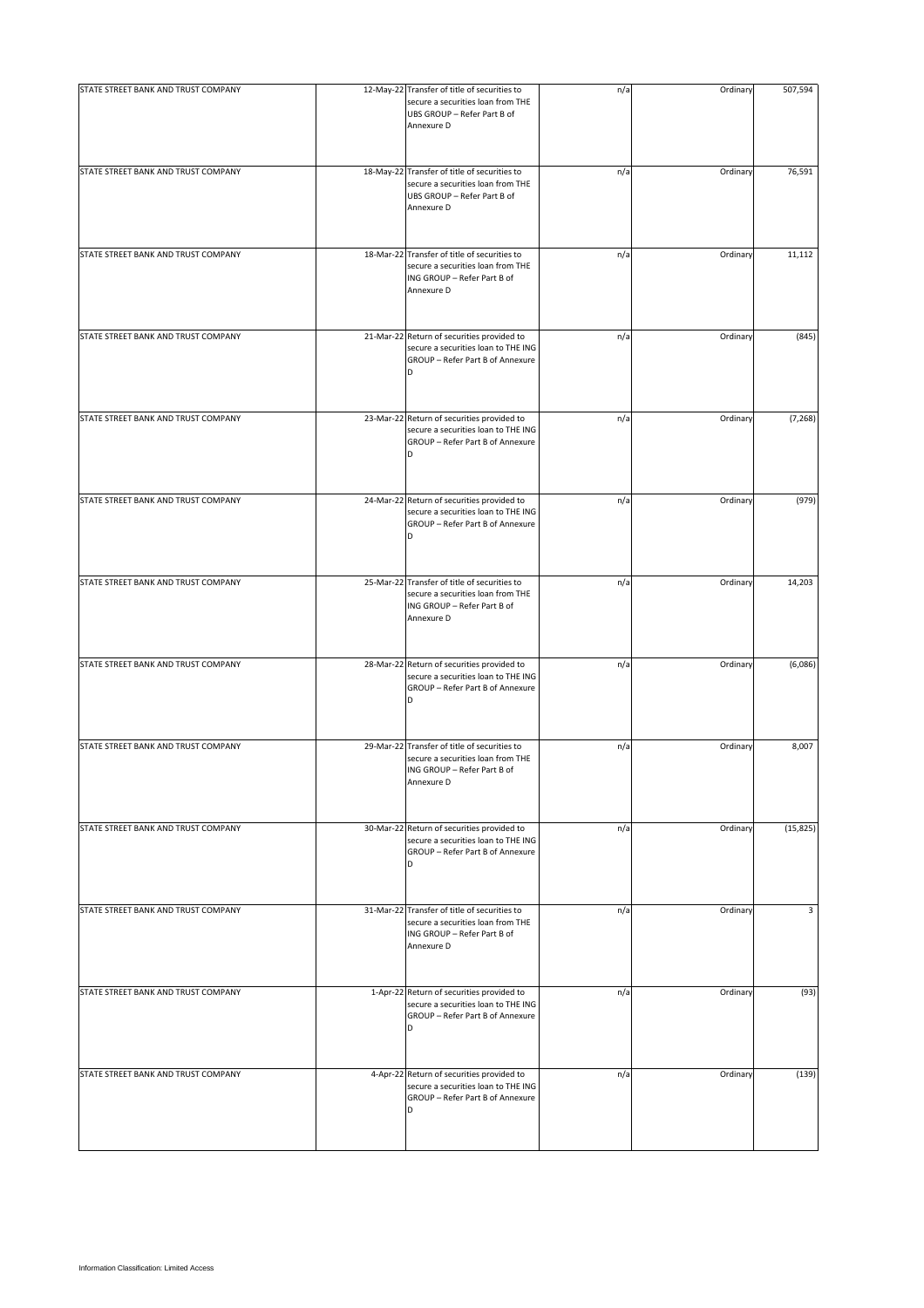| STATE STREET BANK AND TRUST COMPANY | 5-Apr-22 Return of securities provided to<br>secure a securities loan to THE ING<br>GROUP - Refer Part B of Annexure<br>D      | n/a | Ordinary | (291)    |
|-------------------------------------|--------------------------------------------------------------------------------------------------------------------------------|-----|----------|----------|
| STATE STREET BANK AND TRUST COMPANY | 6-Apr-22 Return of securities provided to<br>secure a securities loan to THE ING<br>GROUP - Refer Part B of Annexure<br>D      | n/a | Ordinary | (152)    |
| STATE STREET BANK AND TRUST COMPANY | 7-Apr-22 Return of securities provided to<br>secure a securities loan to THE ING<br>GROUP - Refer Part B of Annexure<br>D      | n/a | Ordinary | (9)      |
| STATE STREET BANK AND TRUST COMPANY | 8-Apr-22 Return of securities provided to<br>secure a securities loan to THE ING<br>GROUP - Refer Part B of Annexure<br>D      | n/a | Ordinary | (252)    |
| STATE STREET BANK AND TRUST COMPANY | 11-Apr-22 Return of securities provided to<br>secure a securities loan to THE ING<br>GROUP - Refer Part B of Annexure<br>D     | n/a | Ordinary | (240)    |
| STATE STREET BANK AND TRUST COMPANY | 12-Apr-22 Return of securities provided to<br>secure a securities loan to THE ING<br>GROUP - Refer Part B of Annexure<br>D     | n/a | Ordinary | (4)      |
| STATE STREET BANK AND TRUST COMPANY | 13-Apr-22 Return of securities provided to<br>secure a securities loan to THE ING<br>GROUP - Refer Part B of Annexure<br>D     | n/a | Ordinary | (3)      |
| STATE STREET BANK AND TRUST COMPANY | 15-Apr-22 Return of securities provided to<br>secure a securities loan to THE ING<br>GROUP - Refer Part B of Annexure<br>D     | n/a | Ordinary | (4)      |
| STATE STREET BANK AND TRUST COMPANY | 18-Apr-22 Return of securities provided to<br>secure a securities loan to THE ING<br>GROUP - Refer Part B of Annexure<br>D     | n/a | Ordinary | (47)     |
| STATE STREET BANK AND TRUST COMPANY | 19-Apr-22 Return of securities provided to<br>secure a securities loan to THE ING<br>GROUP - Refer Part B of Annexure<br>D     | n/a | Ordinary | (166)    |
| STATE STREET BANK AND TRUST COMPANY | 20-Apr-22 Transfer of title of securities to<br>secure a securities loan from THE<br>ING GROUP - Refer Part B of<br>Annexure D | n/a | Ordinary | 1,240    |
| STATE STREET BANK AND TRUST COMPANY | 21-Apr-22 Return of securities provided to<br>secure a securities loan to THE ING<br>GROUP - Refer Part B of Annexure<br>D     | n/a | Ordinary | (1, 255) |
| STATE STREET BANK AND TRUST COMPANY | 25-Apr-22 Return of securities provided to<br>secure a securities loan to THE ING<br>GROUP - Refer Part B of Annexure<br>D     | n/a | Ordinary | (113)    |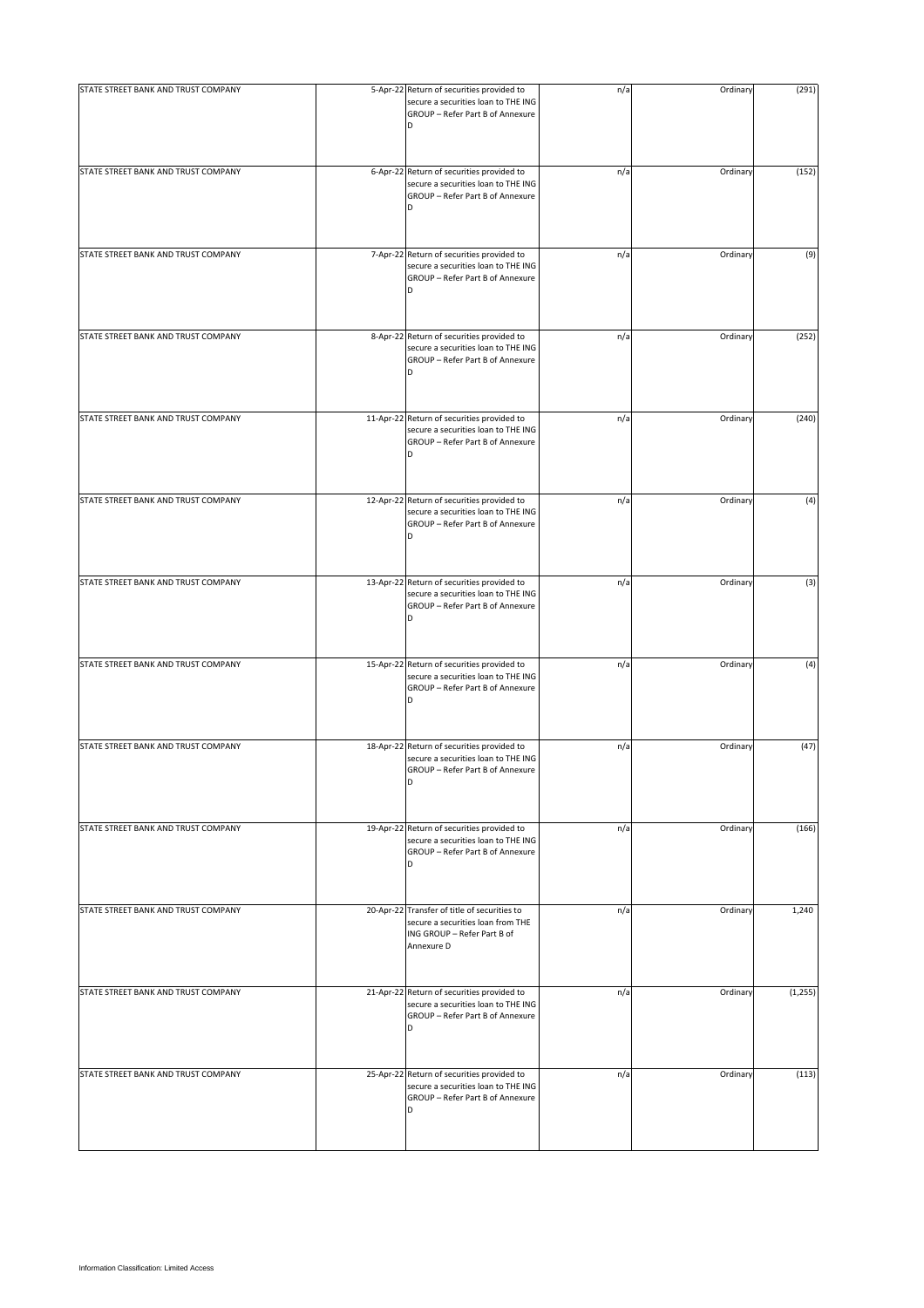| STATE STREET BANK AND TRUST COMPANY | 26-Apr-22 Return of securities provided to<br>secure a securities loan to THE ING<br>GROUP - Refer Part B of Annexure<br>D     | n/a | Ordinary | (39)      |
|-------------------------------------|--------------------------------------------------------------------------------------------------------------------------------|-----|----------|-----------|
| STATE STREET BANK AND TRUST COMPANY | 27-Apr-22 Return of securities provided to<br>secure a securities loan to THE ING<br>GROUP - Refer Part B of Annexure<br>D     | n/a | Ordinary | (191)     |
| STATE STREET BANK AND TRUST COMPANY | 28-Apr-22 Return of securities provided to<br>secure a securities loan to THE ING<br>GROUP - Refer Part B of Annexure<br>D     | n/a | Ordinary | (1)       |
| STATE STREET BANK AND TRUST COMPANY | 29-Apr-22 Return of securities provided to<br>secure a securities loan to THE ING<br>GROUP - Refer Part B of Annexure<br>D     | n/a | Ordinary | (12)      |
| STATE STREET BANK AND TRUST COMPANY | 2-May-22 Transfer of title of securities to<br>secure a securities loan from THE<br>ING GROUP - Refer Part B of<br>Annexure D  | n/a | Ordinary | 21,225    |
| STATE STREET BANK AND TRUST COMPANY | 3-May-22 Return of securities provided to<br>secure a securities loan to THE ING<br>GROUP - Refer Part B of Annexure           | n/a | Ordinary | (21, 227) |
| STATE STREET BANK AND TRUST COMPANY | 4-May-22 Return of securities provided to<br>secure a securities loan to THE ING<br>GROUP - Refer Part B of Annexure<br>D      | n/a | Ordinary | (211)     |
| STATE STREET BANK AND TRUST COMPANY | 5-May-22 Transfer of title of securities to<br>secure a securities loan from THE<br>ING GROUP - Refer Part B of<br>Annexure D  | n/a | Ordinary | 3,240     |
| STATE STREET BANK AND TRUST COMPANY | 6-May-22 Return of securities provided to<br>secure a securities loan to THE ING<br>GROUP - Refer Part B of Annexure<br>D      | n/a | Ordinary | (3, 314)  |
| STATE STREET BANK AND TRUST COMPANY | 9-May-22 Return of securities provided to<br>secure a securities loan to THE ING<br>GROUP - Refer Part B of Annexure<br>D      | n/a | Ordinary | (1)       |
| STATE STREET BANK AND TRUST COMPANY | 10-May-22 Return of securities provided to<br>secure a securities loan to THE ING<br>GROUP - Refer Part B of Annexure<br>D     | n/a | Ordinary | (169)     |
| STATE STREET BANK AND TRUST COMPANY | 11-May-22 Transfer of title of securities to<br>secure a securities loan from THE<br>ING GROUP - Refer Part B of<br>Annexure D | n/a | Ordinary | 5,972     |
| STATE STREET BANK AND TRUST COMPANY | 12-May-22 Transfer of title of securities to<br>secure a securities loan from THE<br>ING GROUP - Refer Part B of<br>Annexure D | n/a | Ordinary | 2,626     |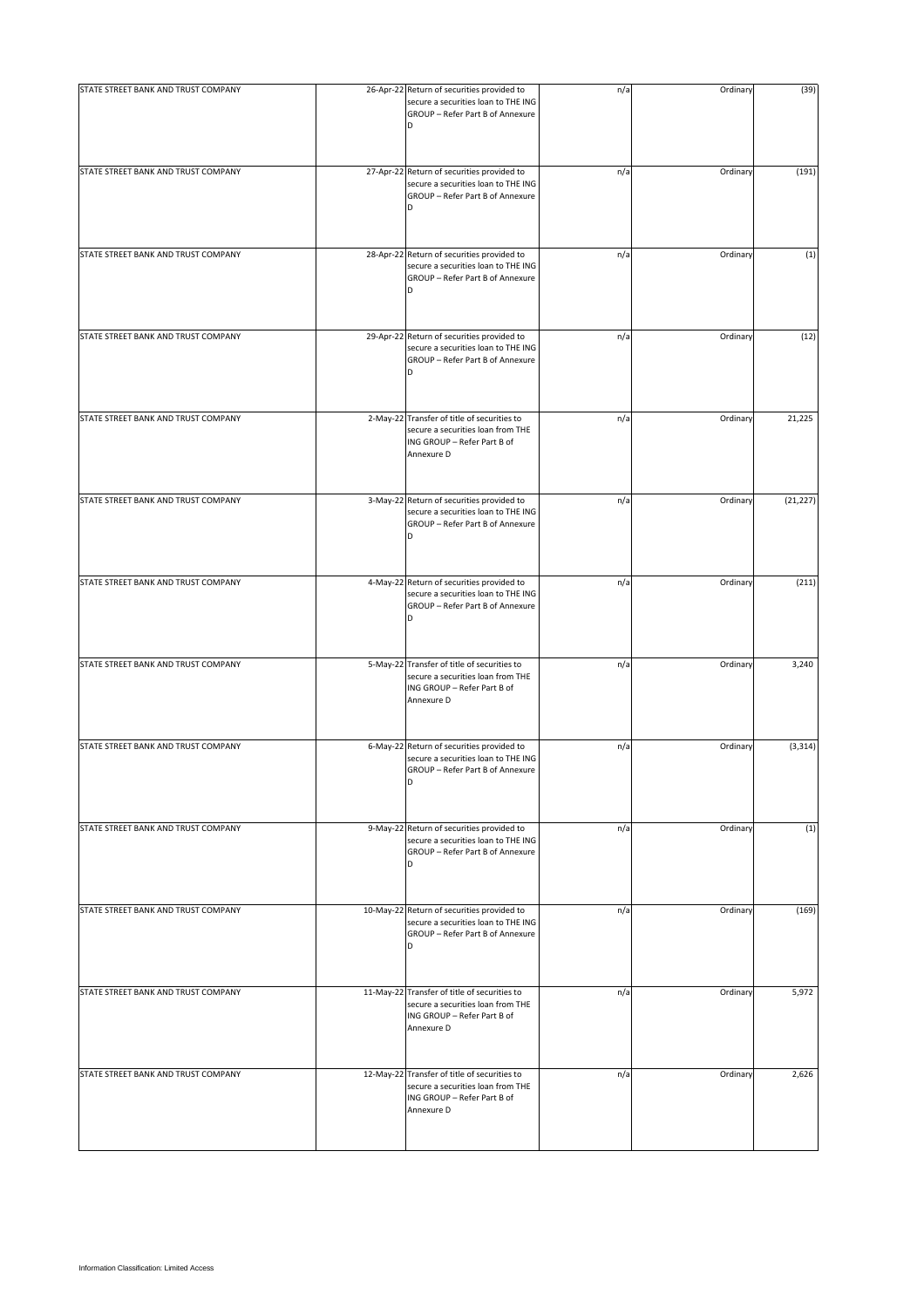| STATE STREET BANK AND TRUST COMPANY | 16-May-22 Transfer of title of securities to<br>secure a securities loan from THE<br>ING GROUP - Refer Part B of<br>Annexure D              | n/a | Ordinary | 18,440    |
|-------------------------------------|---------------------------------------------------------------------------------------------------------------------------------------------|-----|----------|-----------|
| STATE STREET BANK AND TRUST COMPANY | 17-May-22 Return of securities provided to<br>secure a securities loan to THE ING<br>GROUP - Refer Part B of Annexure                       | n/a | Ordinary | (21, 140) |
| STATE STREET BANK AND TRUST COMPANY | 18-May-22 Transfer of title of securities to<br>secure a securities loan from THE<br>ING GROUP - Refer Part B of<br>Annexure D              | n/a | Ordinary | 13,856    |
| STATE STREET BANK AND TRUST COMPANY | 14-Apr-22 Transfer of title of securities to<br>secure a securities loan from THE<br>RBC GROUP - Refer Part B of<br>Annexure D              | n/a | Ordinary | 41,431    |
| STATE STREET BANK AND TRUST COMPANY | 15-Apr-22 Return of securities provided to<br>secure a securities loan to THE RBC<br>GROUP - Refer Part B of Annexure<br>D                  | n/a | Ordinary | (287)     |
| STATE STREET BANK AND TRUST COMPANY | 18-Apr-22 Return of securities provided to<br>secure a securities loan to THE RBC<br>GROUP - Refer Part B of Annexure<br>D                  | n/a | Ordinary | (41, 144) |
| STATE STREET BANK AND TRUST COMPANY | 18-Jan-22 Return of securities provided to<br>secure a securities loan to THE<br>SOCIETE GENERALE GROUP - Refer<br>Part B of Annexure D     | n/a | Ordinary | (594)     |
| STATE STREET BANK AND TRUST COMPANY | 19-Jan-22 Transfer of title of securities to<br>secure a securities loan from THE<br>SOCIETE GENERALE GROUP - Refer<br>Part B of Annexure D | n/a | Ordinary | 216       |
| STATE STREET BANK AND TRUST COMPANY | 20-Jan-22 Transfer of title of securities to<br>secure a securities loan from THE<br>SOCIETE GENERALE GROUP - Refer<br>Part B of Annexure D | n/a | Ordinary | 102       |
| STATE STREET BANK AND TRUST COMPANY | 21-Jan-22 Return of securities provided to<br>secure a securities loan to THE<br>SOCIETE GENERALE GROUP - Refer<br>Part B of Annexure D     | n/a | Ordinary | (182)     |
| STATE STREET BANK AND TRUST COMPANY | 24-Jan-22 Return of securities provided to<br>secure a securities loan to THE<br>SOCIETE GENERALE GROUP - Refer<br>Part B of Annexure D     | n/a | Ordinary | (112)     |
| STATE STREET BANK AND TRUST COMPANY | 25-Jan-22 Return of securities provided to<br>secure a securities loan to THE<br>SOCIETE GENERALE GROUP - Refer<br>Part B of Annexure D     | n/a | Ordinary | (1, 411)  |
| STATE STREET BANK AND TRUST COMPANY | 26-Jan-22 Transfer of title of securities to<br>secure a securities loan from THE<br>SOCIETE GENERALE GROUP - Refer<br>Part B of Annexure D | n/a | Ordinary | 116       |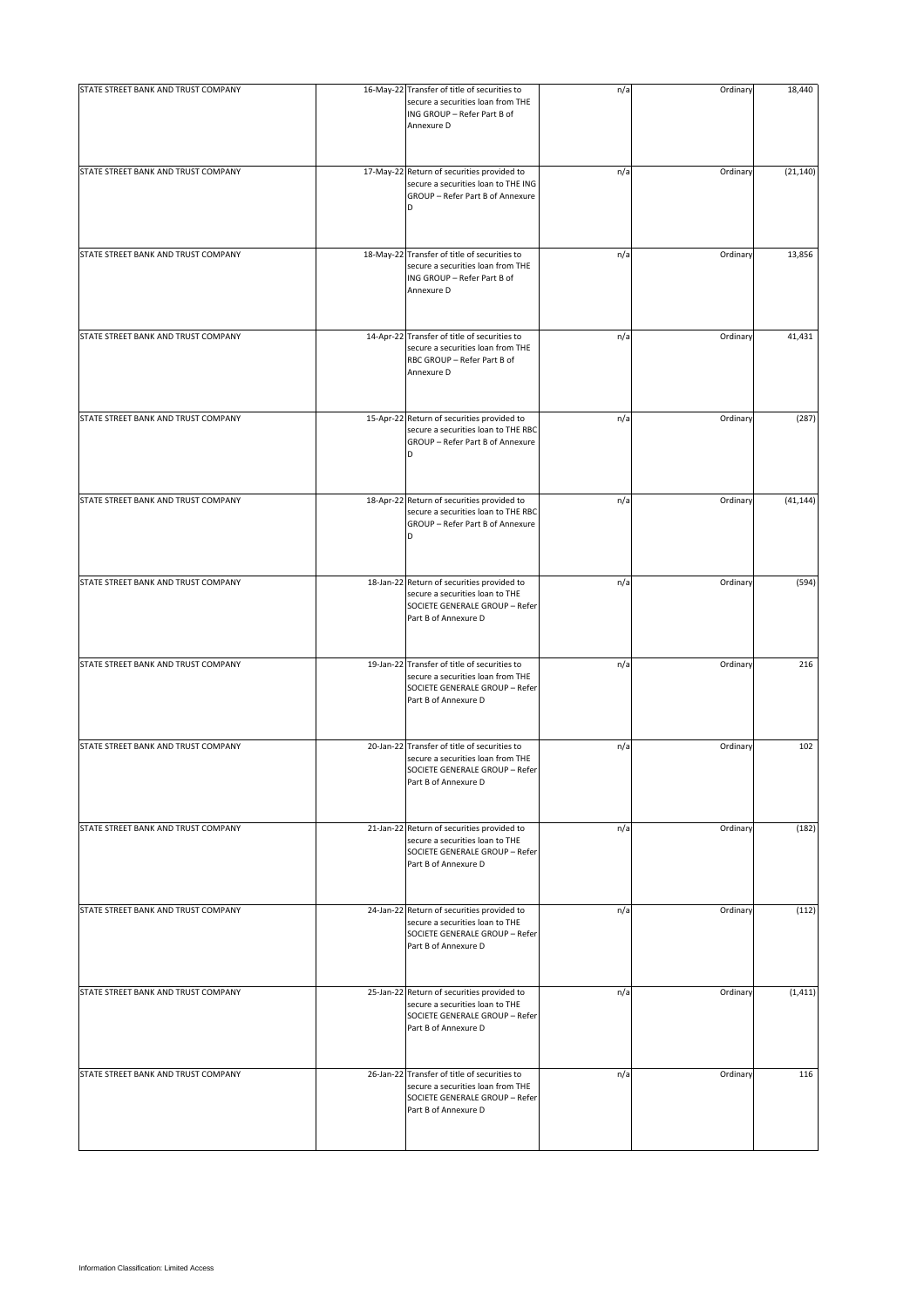| STATE STREET BANK AND TRUST COMPANY | 27-Jan-22 Return of securities provided to<br>secure a securities loan to THE<br>SOCIETE GENERALE GROUP - Refer<br>Part B of Annexure D     | n/a | Ordinary | (145)     |
|-------------------------------------|---------------------------------------------------------------------------------------------------------------------------------------------|-----|----------|-----------|
| STATE STREET BANK AND TRUST COMPANY | 28-Jan-22 Transfer of title of securities to<br>secure a securities loan from THE<br>SOCIETE GENERALE GROUP - Refer<br>Part B of Annexure D | n/a | Ordinary | 119       |
| STATE STREET BANK AND TRUST COMPANY | 31-Jan-22 Return of securities provided to<br>secure a securities loan to THE<br>SOCIETE GENERALE GROUP - Refer<br>Part B of Annexure D     | n/a | Ordinary | (99)      |
| STATE STREET BANK AND TRUST COMPANY | 1-Feb-22 Transfer of title of securities to<br>secure a securities loan from THE<br>SOCIETE GENERALE GROUP - Refer<br>Part B of Annexure D  | n/a | Ordinary | 979       |
| STATE STREET BANK AND TRUST COMPANY | 2-Feb-22 Return of securities provided to<br>secure a securities loan to THE<br>SOCIETE GENERALE GROUP - Refer<br>Part B of Annexure D      | n/a | Ordinary | (143)     |
| STATE STREET BANK AND TRUST COMPANY | 11-Feb-22 Transfer of title of securities to<br>secure a securities loan from THE<br>SOCIETE GENERALE GROUP - Refer<br>Part B of Annexure D | n/a | Ordinary | 17,006    |
| STATE STREET BANK AND TRUST COMPANY | 21-Feb-22 Return of securities provided to<br>secure a securities loan to THE<br>SOCIETE GENERALE GROUP - Refer<br>Part B of Annexure D     | n/a | Ordinary | (20, 472) |
| STATE STREET BANK AND TRUST COMPANY | 22-Mar-22 Transfer of title of securities to<br>secure a securities loan from THE<br>SOCIETE GENERALE GROUP - Refer<br>Part B of Annexure D | n/a | Ordinary | 54,868    |
| STATE STREET BANK AND TRUST COMPANY | 23-Mar-22 Return of securities provided to<br>secure a securities loan to THE<br>SOCIETE GENERALE GROUP - Refer<br>Part B of Annexure D     | n/a | Ordinary | (15, 582) |
| STATE STREET BANK AND TRUST COMPANY | 24-Mar-22 Transfer of title of securities to<br>secure a securities loan from THE<br>SOCIETE GENERALE GROUP - Refer<br>Part B of Annexure D | n/a | Ordinary | 18        |
| STATE STREET BANK AND TRUST COMPANY | 25-Mar-22 Transfer of title of securities to<br>secure a securities loan from THE<br>SOCIETE GENERALE GROUP - Refer<br>Part B of Annexure D | n/a | Ordinary | 944       |
| STATE STREET BANK AND TRUST COMPANY | 28-Mar-22 Return of securities provided to<br>secure a securities loan to THE<br>SOCIETE GENERALE GROUP - Refer<br>Part B of Annexure D     | n/a | Ordinary | (1, 389)  |
| STATE STREET BANK AND TRUST COMPANY | 29-Mar-22 Return of securities provided to<br>secure a securities loan to THE<br>SOCIETE GENERALE GROUP - Refer<br>Part B of Annexure D     | n/a | Ordinary | (1, 236)  |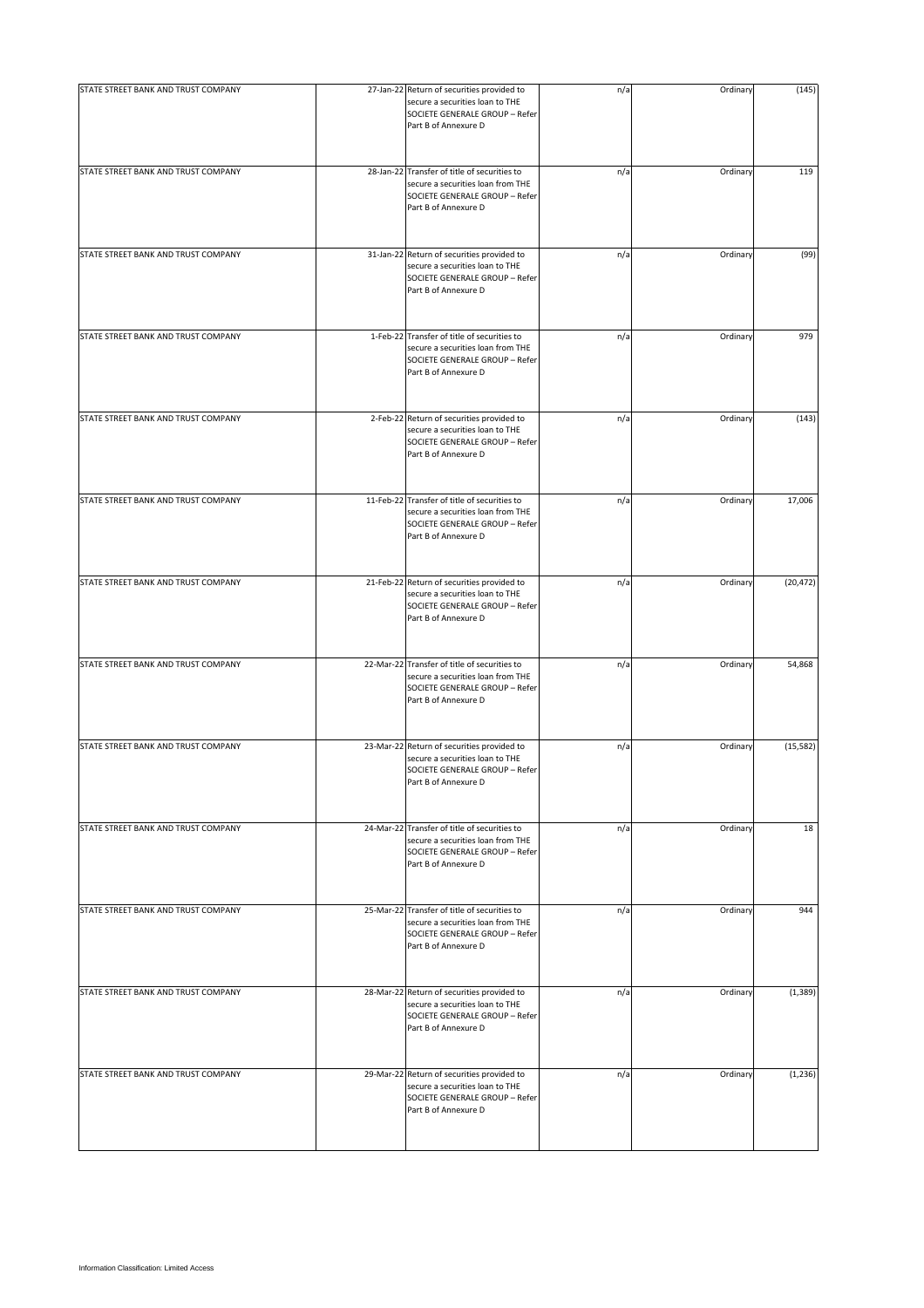| STATE STREET BANK AND TRUST COMPANY | 30-Mar-22 Transfer of title of securities to<br>secure a securities loan from THE<br>SOCIETE GENERALE GROUP - Refer<br>Part B of Annexure D | n/a | Ordinary | 382     |
|-------------------------------------|---------------------------------------------------------------------------------------------------------------------------------------------|-----|----------|---------|
| STATE STREET BANK AND TRUST COMPANY | 31-Mar-22 Return of securities provided to<br>secure a securities loan to THE<br>SOCIETE GENERALE GROUP - Refer<br>Part B of Annexure D     | n/a | Ordinary | (593)   |
| STATE STREET BANK AND TRUST COMPANY | 1-Apr-22 Transfer of title of securities to<br>secure a securities loan from THE<br>SOCIETE GENERALE GROUP - Refer<br>Part B of Annexure D  | n/a | Ordinary | 56      |
| STATE STREET BANK AND TRUST COMPANY | 4-Apr-22 Transfer of title of securities to<br>secure a securities loan from THE<br>SOCIETE GENERALE GROUP - Refer<br>Part B of Annexure D  | n/a | Ordinary | 66      |
| STATE STREET BANK AND TRUST COMPANY | 5-Apr-22 Return of securities provided to<br>secure a securities loan to THE<br>SOCIETE GENERALE GROUP - Refer<br>Part B of Annexure D      | n/a | Ordinary | (41)    |
| STATE STREET BANK AND TRUST COMPANY | 6-Apr-22 Return of securities provided to<br>secure a securities loan to THE<br>SOCIETE GENERALE GROUP - Refer<br>Part B of Annexure D      | n/a | Ordinary | (1,609) |
| STATE STREET BANK AND TRUST COMPANY | 7-Apr-22 Return of securities provided to<br>secure a securities loan to THE<br>SOCIETE GENERALE GROUP - Refer<br>Part B of Annexure D      | n/a | Ordinary | (410)   |
| STATE STREET BANK AND TRUST COMPANY | 8-Apr-22 Return of securities provided to<br>secure a securities loan to THE<br>SOCIETE GENERALE GROUP - Refer<br>Part B of Annexure D      | n/a | Ordinary | (121)   |
| STATE STREET BANK AND TRUST COMPANY | 11-Apr-22 Return of securities provided to<br>secure a securities loan to THE<br>SOCIETE GENERALE GROUP - Refer<br>Part B of Annexure D     | n/a | Ordinary | (372)   |
| STATE STREET BANK AND TRUST COMPANY | 12-Apr-22 Transfer of title of securities to<br>secure a securities loan from THE<br>SOCIETE GENERALE GROUP - Refer<br>Part B of Annexure D | n/a | Ordinary | 436     |
| STATE STREET BANK AND TRUST COMPANY | 13-Apr-22 Transfer of title of securities to<br>secure a securities loan from THE<br>SOCIETE GENERALE GROUP - Refer<br>Part B of Annexure D | n/a | Ordinary | 83      |
| STATE STREET BANK AND TRUST COMPANY | 14-Apr-22 Return of securities provided to<br>secure a securities loan to THE<br>SOCIETE GENERALE GROUP - Refer<br>Part B of Annexure D     | n/a | Ordinary | (514)   |
| STATE STREET BANK AND TRUST COMPANY | 15-Apr-22 Transfer of title of securities to<br>secure a securities loan from THE<br>SOCIETE GENERALE GROUP - Refer<br>Part B of Annexure D | n/a | Ordinary | 152     |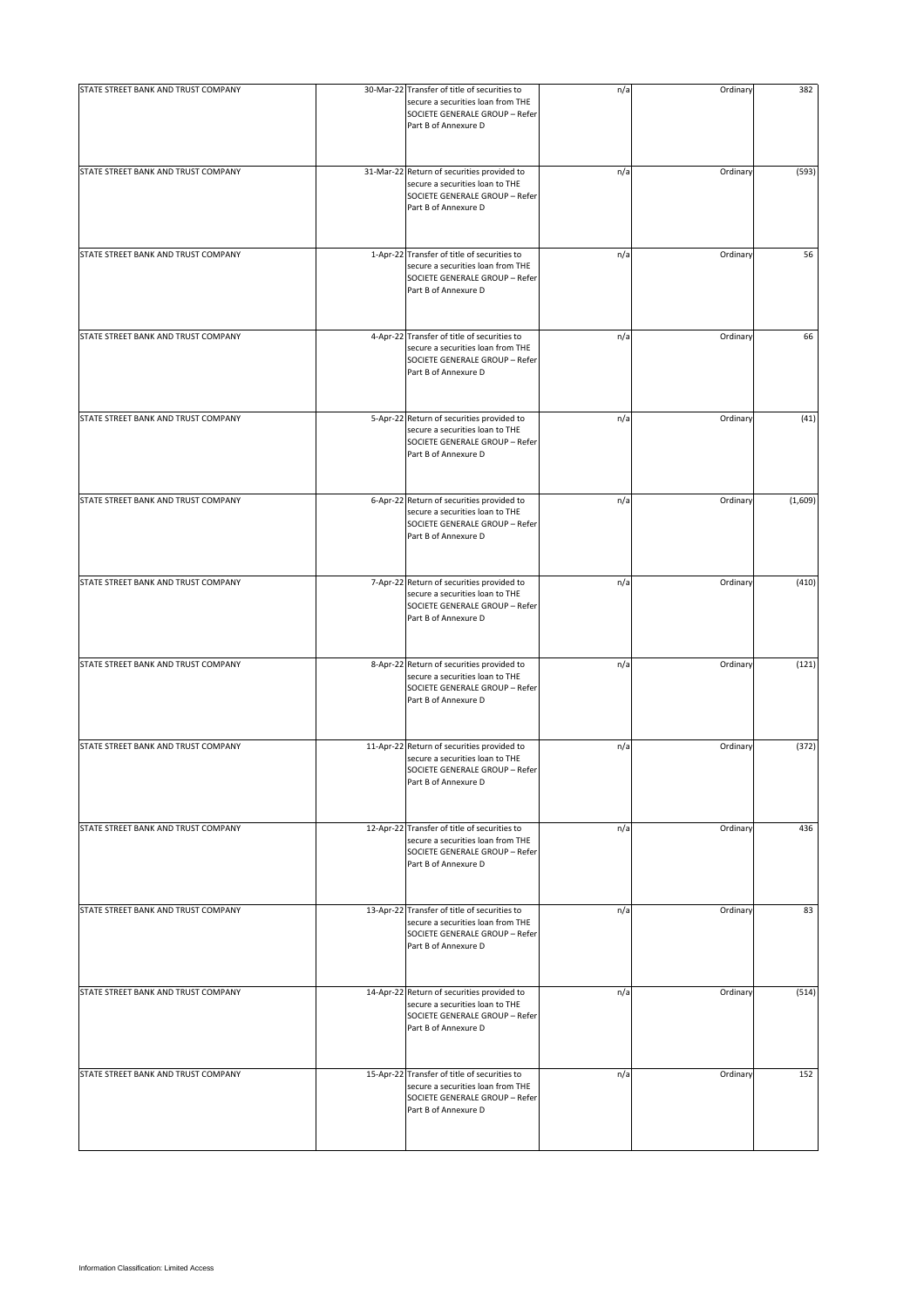| STATE STREET BANK AND TRUST COMPANY | 18-Apr-22 Transfer of title of securities to<br>secure a securities loan from THE<br>SOCIETE GENERALE GROUP - Refer<br>Part B of Annexure D | n/a | Ordinary | 220       |
|-------------------------------------|---------------------------------------------------------------------------------------------------------------------------------------------|-----|----------|-----------|
| STATE STREET BANK AND TRUST COMPANY | 25-Apr-22 Transfer of title of securities to<br>secure a securities loan from THE<br>SOCIETE GENERALE GROUP - Refer<br>Part B of Annexure D | n/a | Ordinary | 1,435     |
| STATE STREET BANK AND TRUST COMPANY | 26-Apr-22 Return of securities provided to<br>secure a securities loan to THE<br>SOCIETE GENERALE GROUP - Refer<br>Part B of Annexure D     | n/a | Ordinary | (790)     |
| STATE STREET BANK AND TRUST COMPANY | 27-Apr-22 Transfer of title of securities to<br>secure a securities loan from THE<br>SOCIETE GENERALE GROUP - Refer<br>Part B of Annexure D | n/a | Ordinary | 2,262     |
| STATE STREET BANK AND TRUST COMPANY | 28-Apr-22 Return of securities provided to<br>secure a securities loan to THE<br>SOCIETE GENERALE GROUP - Refer<br>Part B of Annexure D     | n/a | Ordinary | (39, 602) |
| STATE STREET BANK AND TRUST COMPANY | 20-Jan-22 Transfer of title of securities to<br>secure a securities loan from THE<br>UBS GROUP - Refer Part B of<br>Annexure D              | n/a | Ordinary | 286       |
| STATE STREET BANK AND TRUST COMPANY | 21-Jan-22 Return of securities provided to<br>secure a securities loan to THE UBS<br>GROUP - Refer Part B of Annexure<br>D                  | n/a | Ordinary | (15)      |
| STATE STREET BANK AND TRUST COMPANY | 24-Jan-22 Return of securities provided to<br>secure a securities loan to THE UBS<br>GROUP - Refer Part B of Annexure<br>D                  | n/a | Ordinary | (11)      |
| STATE STREET BANK AND TRUST COMPANY | 23-Feb-22 Transfer of title of securities to<br>secure a securities loan from THE<br>UBS GROUP - Refer Part B of<br>Annexure D              | n/a | Ordinary | 645       |
| STATE STREET BANK AND TRUST COMPANY | 4-Mar-22 Transfer of title of securities to<br>secure a securities loan from THE<br>UBS GROUP - Refer Part B of<br>Annexure D               | n/a | Ordinary | 1,008     |
| STATE STREET BANK AND TRUST COMPANY | 7-Mar-22 Transfer of title of securities to<br>secure a securities loan from THE<br>UBS GROUP - Refer Part B of<br>Annexure D               | n/a | Ordinary | 966       |
| STATE STREET BANK AND TRUST COMPANY | 8-Mar-22 Return of securities provided to<br>secure a securities loan to THE UBS<br>GROUP - Refer Part B of Annexure<br>D                   | n/a | Ordinary | (1, 217)  |
| STATE STREET BANK AND TRUST COMPANY | 10-Mar-22 Transfer of title of securities to<br>secure a securities loan from THE<br>UBS GROUP - Refer Part B of<br>Annexure D              | n/a | Ordinary | 3,033     |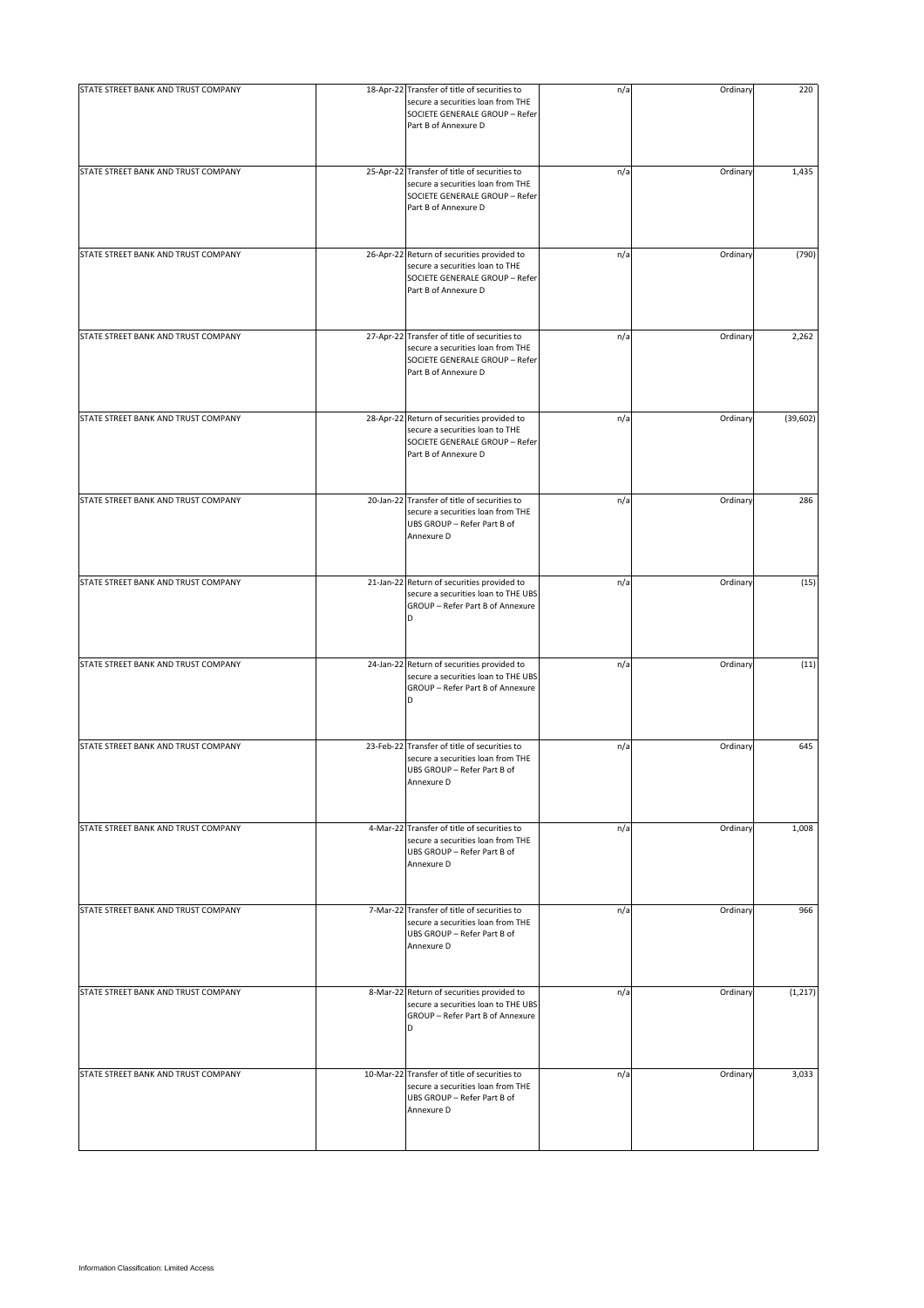| STATE STREET BANK AND TRUST COMPANY | 11-Mar-22 Return of securities provided to<br>secure a securities loan to THE UBS<br>GROUP - Refer Part B of Annexure<br>D     | n/a | Ordinary | (197)    |
|-------------------------------------|--------------------------------------------------------------------------------------------------------------------------------|-----|----------|----------|
| STATE STREET BANK AND TRUST COMPANY | 14-Mar-22 Transfer of title of securities to<br>secure a securities loan from THE<br>UBS GROUP - Refer Part B of<br>Annexure D | n/a | Ordinary | 296      |
| STATE STREET BANK AND TRUST COMPANY | 15-Mar-22 Return of securities provided to<br>secure a securities loan to THE UBS<br>GROUP - Refer Part B of Annexure<br>D     | n/a | Ordinary | (15)     |
| STATE STREET BANK AND TRUST COMPANY | 16-Mar-22 Return of securities provided to<br>secure a securities loan to THE UBS<br>GROUP - Refer Part B of Annexure<br>D     | n/a | Ordinary | (1, 184) |
| STATE STREET BANK AND TRUST COMPANY | 17-Mar-22 Return of securities provided to<br>secure a securities loan to THE UBS<br>GROUP - Refer Part B of Annexure<br>D     | n/a | Ordinary | (516)    |
| STATE STREET BANK AND TRUST COMPANY | 18-Mar-22 Transfer of title of securities to<br>secure a securities loan from THE<br>UBS GROUP - Refer Part B of<br>Annexure D | n/a | Ordinary | 790      |
| STATE STREET BANK AND TRUST COMPANY | 4-May-22 Transfer of title of securities to<br>secure a securities loan from THE<br>UBS GROUP - Refer Part B of<br>Annexure D  | n/a | Ordinary | 540      |
| STATE STREET BANK AND TRUST COMPANY | 5-May-22 Return of securities provided to<br>secure a securities loan to THE UBS<br>GROUP - Refer Part B of Annexure<br>D      | n/a | Ordinary | (698)    |
| STATE STREET BANK AND TRUST COMPANY | 6-May-22 Return of securities provided to<br>secure a securities loan to THE UBS<br>GROUP - Refer Part B of Annexure<br>D      | n/a | Ordinary | (13)     |
| STATE STREET BANK AND TRUST COMPANY | 9-May-22 Return of securities provided to<br>secure a securities loan to THE UBS<br>GROUP - Refer Part B of Annexure<br>D      | n/a | Ordinary | (16)     |
| STATE STREET BANK AND TRUST COMPANY | 11-May-22 Return of securities provided to<br>secure a securities loan to THE UBS<br>GROUP - Refer Part B of Annexure<br>D     | n/a | Ordinary | (2,902)  |
| STATE STREET BANK AND TRUST COMPANY | 12-May-22 Transfer of title of securities to<br>secure a securities loan from THE<br>UBS GROUP - Refer Part B of<br>Annexure D | n/a | Ordinary | 2,068    |
| STATE STREET BANK AND TRUST COMPANY | 18-May-22 Transfer of title of securities to<br>secure a securities loan from THE<br>UBS GROUP - Refer Part B of<br>Annexure D | n/a | Ordinary | 1,088    |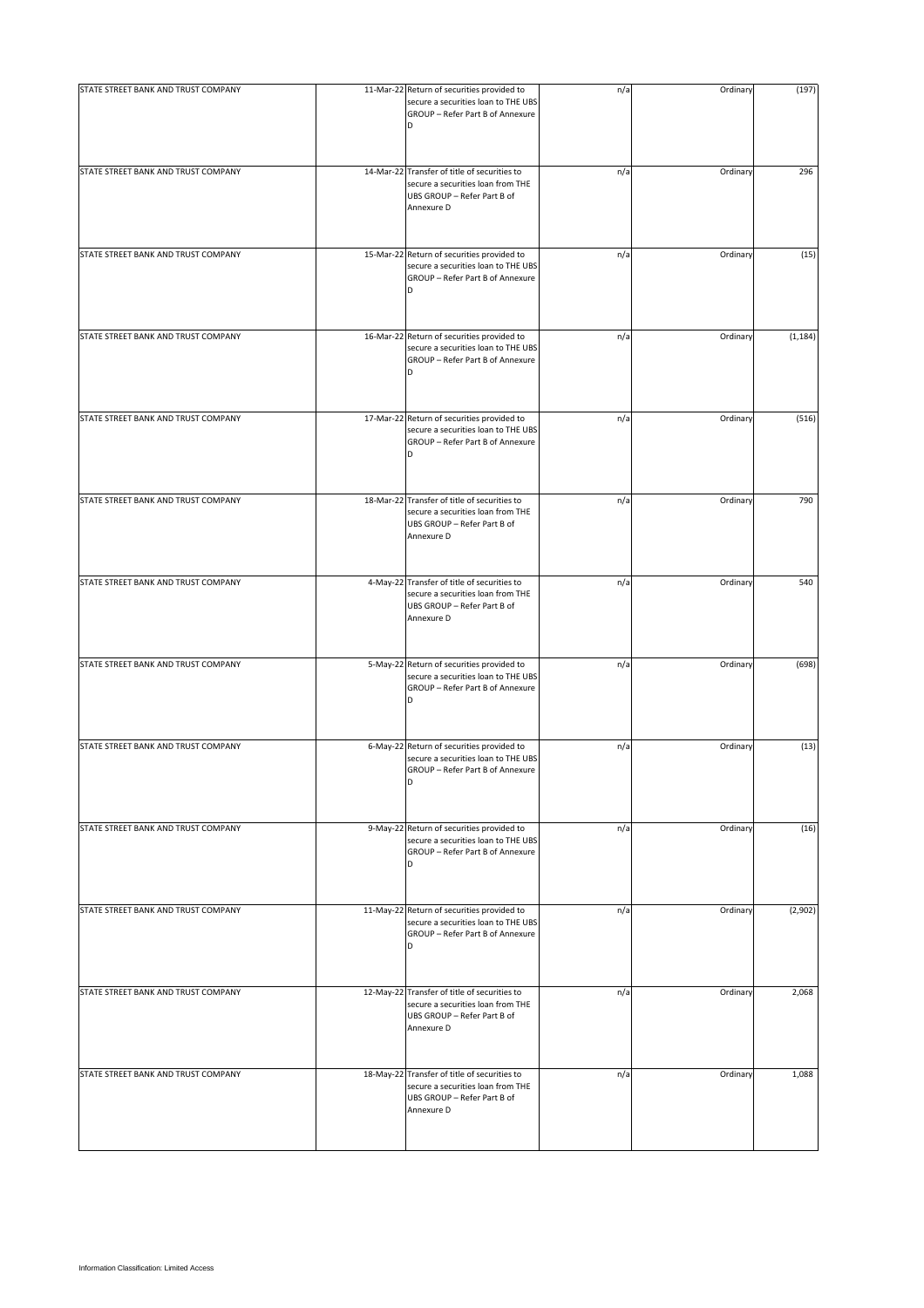| STATE STREET BANK AND TRUST COMPANY | 18-Jan-22 Return of securities provided to                                                                                                  | n/a | Ordinary | (2, 367) |
|-------------------------------------|---------------------------------------------------------------------------------------------------------------------------------------------|-----|----------|----------|
|                                     | secure a securities loan to THE<br>SOCIETE GENERALE GROUP - Refer<br>Part B of Annexure D                                                   |     |          |          |
| STATE STREET BANK AND TRUST COMPANY | 19-Jan-22 Transfer of title of securities to<br>secure a securities loan from THE<br>SOCIETE GENERALE GROUP - Refer<br>Part B of Annexure D | n/a | Ordinary | 1,737    |
| STATE STREET BANK AND TRUST COMPANY | 20-Jan-22 Transfer of title of securities to<br>secure a securities loan from THE<br>SOCIETE GENERALE GROUP - Refer<br>Part B of Annexure D | n/a | Ordinary | 446      |
| STATE STREET BANK AND TRUST COMPANY | 21-Jan-22 Return of securities provided to<br>secure a securities loan to THE<br>SOCIETE GENERALE GROUP - Refer<br>Part B of Annexure D     | n/a | Ordinary | (38)     |
| STATE STREET BANK AND TRUST COMPANY | 24-Jan-22 Return of securities provided to<br>secure a securities loan to THE<br>SOCIETE GENERALE GROUP - Refer<br>Part B of Annexure D     | n/a | Ordinary | (143)    |
| STATE STREET BANK AND TRUST COMPANY | 25-Jan-22 Return of securities provided to<br>secure a securities loan to THE<br>SOCIETE GENERALE GROUP - Refer<br>Part B of Annexure D     | n/a | Ordinary | (6, 175) |
| STATE STREET BANK AND TRUST COMPANY | 26-Jan-22 Transfer of title of securities to<br>secure a securities loan from THE<br>SOCIETE GENERALE GROUP - Refer<br>Part B of Annexure D | n/a | Ordinary | 315      |
| STATE STREET BANK AND TRUST COMPANY | 27-Jan-22 Return of securities provided to<br>secure a securities loan to THE<br>SOCIETE GENERALE GROUP - Refer<br>Part B of Annexure D     | n/a | Ordinary | (179)    |
| STATE STREET BANK AND TRUST COMPANY | 28-Jan-22 Transfer of title of securities to<br>secure a securities loan from THE<br>SOCIETE GENERALE GROUP - Refer<br>Part B of Annexure D | n/a | Ordinary | 1,551    |
| STATE STREET BANK AND TRUST COMPANY | 31-Jan-22 Transfer of title of securities to<br>secure a securities loan from THE<br>SOCIETE GENERALE GROUP - Refer<br>Part B of Annexure D | n/a | Ordinary | 1,365    |
| STATE STREET BANK AND TRUST COMPANY | 1-Feb-22 Transfer of title of securities to<br>secure a securities loan from THE<br>SOCIETE GENERALE GROUP - Refer<br>Part B of Annexure D  | n/a | Ordinary | 4,170    |
| STATE STREET BANK AND TRUST COMPANY | 2-Feb-22 Return of securities provided to<br>secure a securities loan to THE<br>SOCIETE GENERALE GROUP - Refer<br>Part B of Annexure D      | n/a | Ordinary | (594)    |
| STATE STREET BANK AND TRUST COMPANY | 11-Feb-22 Return of securities provided to<br>secure a securities loan to THE<br>SOCIETE GENERALE GROUP - Refer<br>Part B of Annexure D     | n/a | Ordinary | (6,696)  |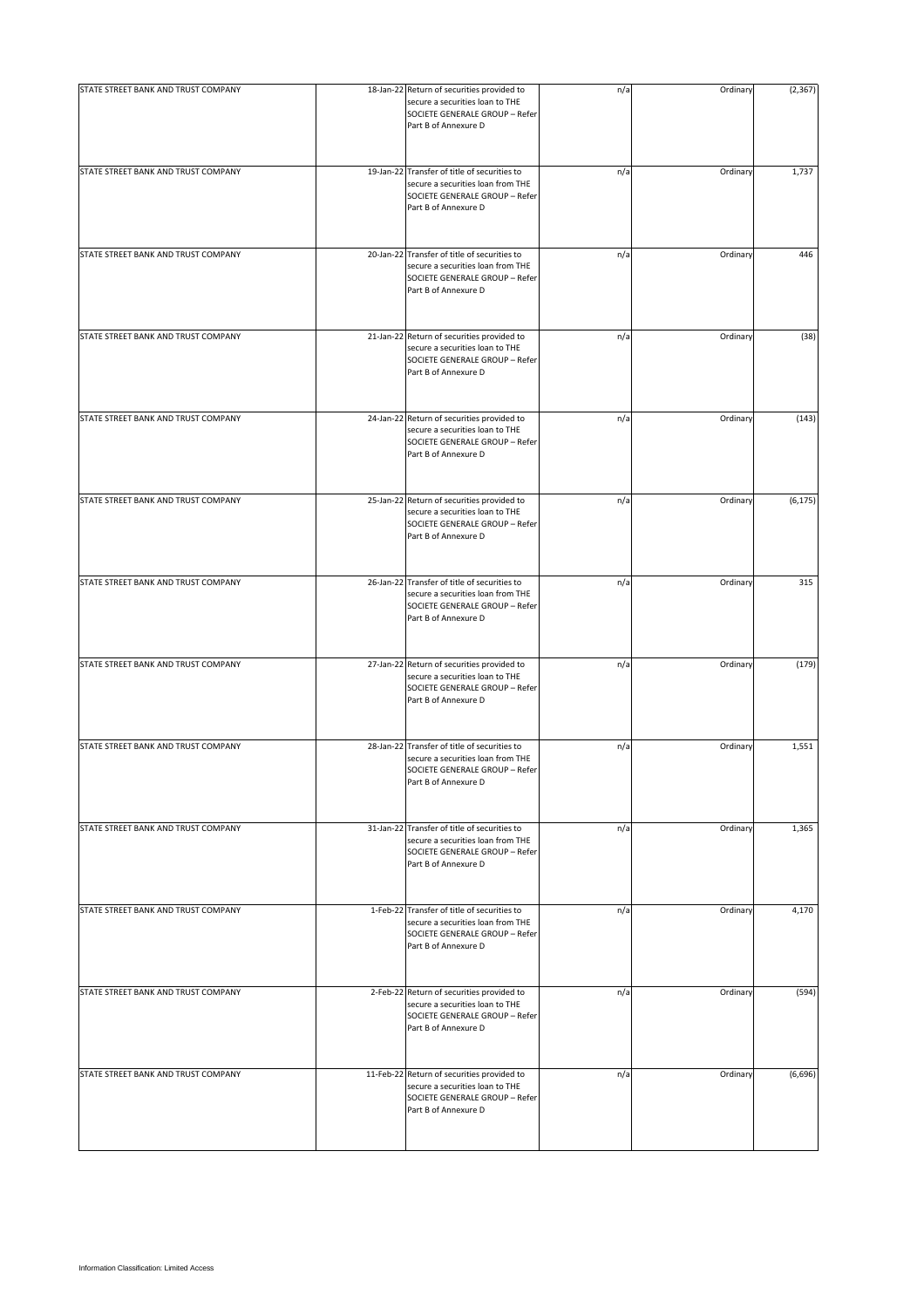| STATE STREET BANK AND TRUST COMPANY | 22-Mar-22 Return of securities provided to<br>secure a securities loan to THE<br>SOCIETE GENERALE GROUP - Refer<br>Part B of Annexure D     | n/a | Ordinary | (3,665) |
|-------------------------------------|---------------------------------------------------------------------------------------------------------------------------------------------|-----|----------|---------|
| STATE STREET BANK AND TRUST COMPANY | 23-Mar-22 Transfer of title of securities to<br>secure a securities loan from THE<br>SOCIETE GENERALE GROUP - Refer<br>Part B of Annexure D | n/a | Ordinary | 2,476   |
| STATE STREET BANK AND TRUST COMPANY | 24-Mar-22 Return of securities provided to<br>secure a securities loan to THE<br>SOCIETE GENERALE GROUP - Refer<br>Part B of Annexure D     | n/a | Ordinary | (432)   |
| STATE STREET BANK AND TRUST COMPANY | 25-Mar-22 Return of securities provided to<br>secure a securities loan to THE<br>SOCIETE GENERALE GROUP - Refer<br>Part B of Annexure D     | n/a | Ordinary | (1,075) |
| STATE STREET BANK AND TRUST COMPANY | 28-Mar-22 Return of securities provided to<br>secure a securities loan to THE<br>SOCIETE GENERALE GROUP - Refer<br>Part B of Annexure D     | n/a | Ordinary | (777)   |
| STATE STREET BANK AND TRUST COMPANY | 29-Mar-22 Return of securities provided to<br>secure a securities loan to THE<br>SOCIETE GENERALE GROUP - Refer<br>Part B of Annexure D     | n/a | Ordinary | (413)   |
| STATE STREET BANK AND TRUST COMPANY | 30-Mar-22 Transfer of title of securities to<br>secure a securities loan from THE<br>SOCIETE GENERALE GROUP - Refer<br>Part B of Annexure D | n/a | Ordinary | 11      |
| STATE STREET BANK AND TRUST COMPANY | 31-Mar-22 Return of securities provided to<br>secure a securities loan to THE<br>SOCIETE GENERALE GROUP - Refer<br>Part B of Annexure D     | n/a | Ordinary | (54)    |
| STATE STREET BANK AND TRUST COMPANY | 1-Apr-22 Transfer of title of securities to<br>secure a securities loan from THE<br>SOCIETE GENERALE GROUP - Refer<br>Part B of Annexure D  | n/a | Ordinary | 72      |
| STATE STREET BANK AND TRUST COMPANY | 4-Apr-22 Return of securities provided to<br>secure a securities loan to THE<br>SOCIETE GENERALE GROUP - Refer<br>Part B of Annexure D      | n/a | Ordinary | (9)     |
| STATE STREET BANK AND TRUST COMPANY | 5-Apr-22 Transfer of title of securities to<br>secure a securities loan from THE<br>SOCIETE GENERALE GROUP - Refer<br>Part B of Annexure D  | n/a | Ordinary | 104     |
| STATE STREET BANK AND TRUST COMPANY | 6-Apr-22 Transfer of title of securities to<br>secure a securities loan from THE<br>SOCIETE GENERALE GROUP - Refer<br>Part B of Annexure D  | n/a | Ordinary | 616     |
| STATE STREET BANK AND TRUST COMPANY | 7-Apr-22 Transfer of title of securities to<br>secure a securities loan from THE<br>SOCIETE GENERALE GROUP - Refer<br>Part B of Annexure D  | n/a | Ordinary | 886     |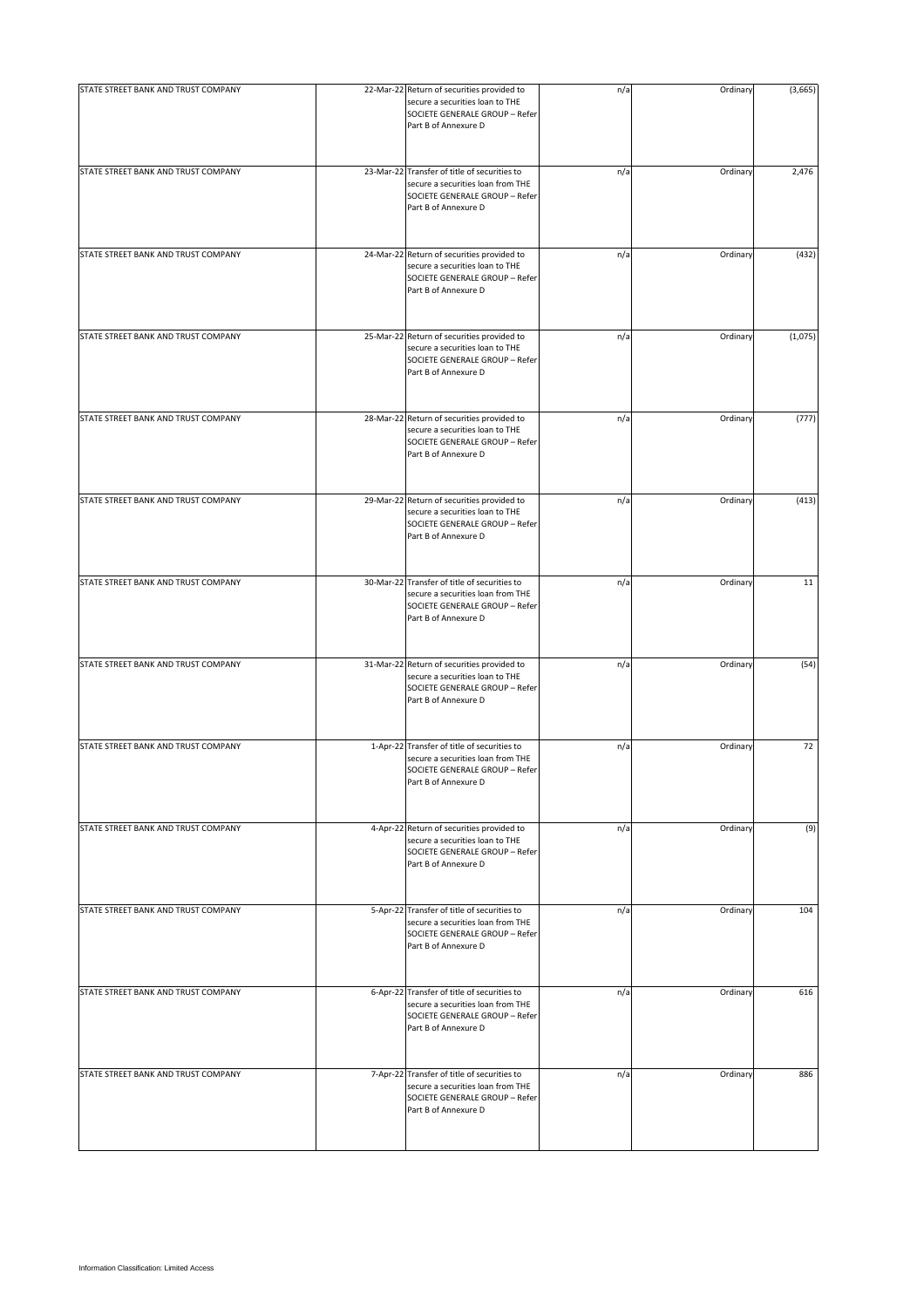| STATE STREET BANK AND TRUST COMPANY | 8-Apr-22 Transfer of title of securities to<br>secure a securities loan from THE<br>SOCIETE GENERALE GROUP - Refer<br>Part B of Annexure D  | n/a | Ordinary | 87       |
|-------------------------------------|---------------------------------------------------------------------------------------------------------------------------------------------|-----|----------|----------|
| STATE STREET BANK AND TRUST COMPANY | 11-Apr-22 Return of securities provided to<br>secure a securities loan to THE<br>SOCIETE GENERALE GROUP - Refer<br>Part B of Annexure D     | n/a | Ordinary | (712)    |
| STATE STREET BANK AND TRUST COMPANY | 12-Apr-22 Transfer of title of securities to<br>secure a securities loan from THE<br>SOCIETE GENERALE GROUP - Refer<br>Part B of Annexure D | n/a | Ordinary | 858      |
| STATE STREET BANK AND TRUST COMPANY | 13-Apr-22 Return of securities provided to<br>secure a securities loan to THE<br>SOCIETE GENERALE GROUP - Refer<br>Part B of Annexure D     | n/a | Ordinary | (276)    |
| STATE STREET BANK AND TRUST COMPANY | 14-Apr-22 Return of securities provided to<br>secure a securities loan to THE<br>SOCIETE GENERALE GROUP - Refer<br>Part B of Annexure D     | n/a | Ordinary | (610)    |
| STATE STREET BANK AND TRUST COMPANY | 15-Apr-22 Return of securities provided to<br>secure a securities loan to THE<br>SOCIETE GENERALE GROUP - Refer<br>Part B of Annexure D     | n/a | Ordinary | (30)     |
| STATE STREET BANK AND TRUST COMPANY | 18-Apr-22 Transfer of title of securities to<br>secure a securities loan from THE<br>SOCIETE GENERALE GROUP - Refer<br>Part B of Annexure D | n/a | Ordinary | 90       |
| STATE STREET BANK AND TRUST COMPANY | 25-Apr-22 Transfer of title of securities to<br>secure a securities loan from THE<br>SOCIETE GENERALE GROUP - Refer<br>Part B of Annexure D | n/a | Ordinary | 664      |
| STATE STREET BANK AND TRUST COMPANY | 26-Apr-22 Return of securities provided to<br>secure a securities loan to THE<br>SOCIETE GENERALE GROUP - Refer<br>Part B of Annexure D     | n/a | Ordinary | (248)    |
| STATE STREET BANK AND TRUST COMPANY | 27-Apr-22 Return of securities provided to<br>secure a securities loan to THE<br>SOCIETE GENERALE GROUP - Refer<br>Part B of Annexure D     | n/a | Ordinary | (276)    |
| STATE STREET BANK AND TRUST COMPANY | 28-Apr-22 Return of securities provided to<br>secure a securities loan to THE<br>SOCIETE GENERALE GROUP - Refer<br>Part B of Annexure D     | n/a | Ordinary | (15,049) |
| STATE STREET BANK AND TRUST COMPANY | 20-Jan-22 Transfer of title of securities to<br>secure a securities loan from THE<br>UBS GROUP - Refer Part B of<br>Annexure D              | n/a | Ordinary | 72       |
| STATE STREET BANK AND TRUST COMPANY | 21-Jan-22 Transfer of title of securities to<br>secure a securities loan from THE<br>UBS GROUP - Refer Part B of<br>Annexure D              | n/a | Ordinary | 24       |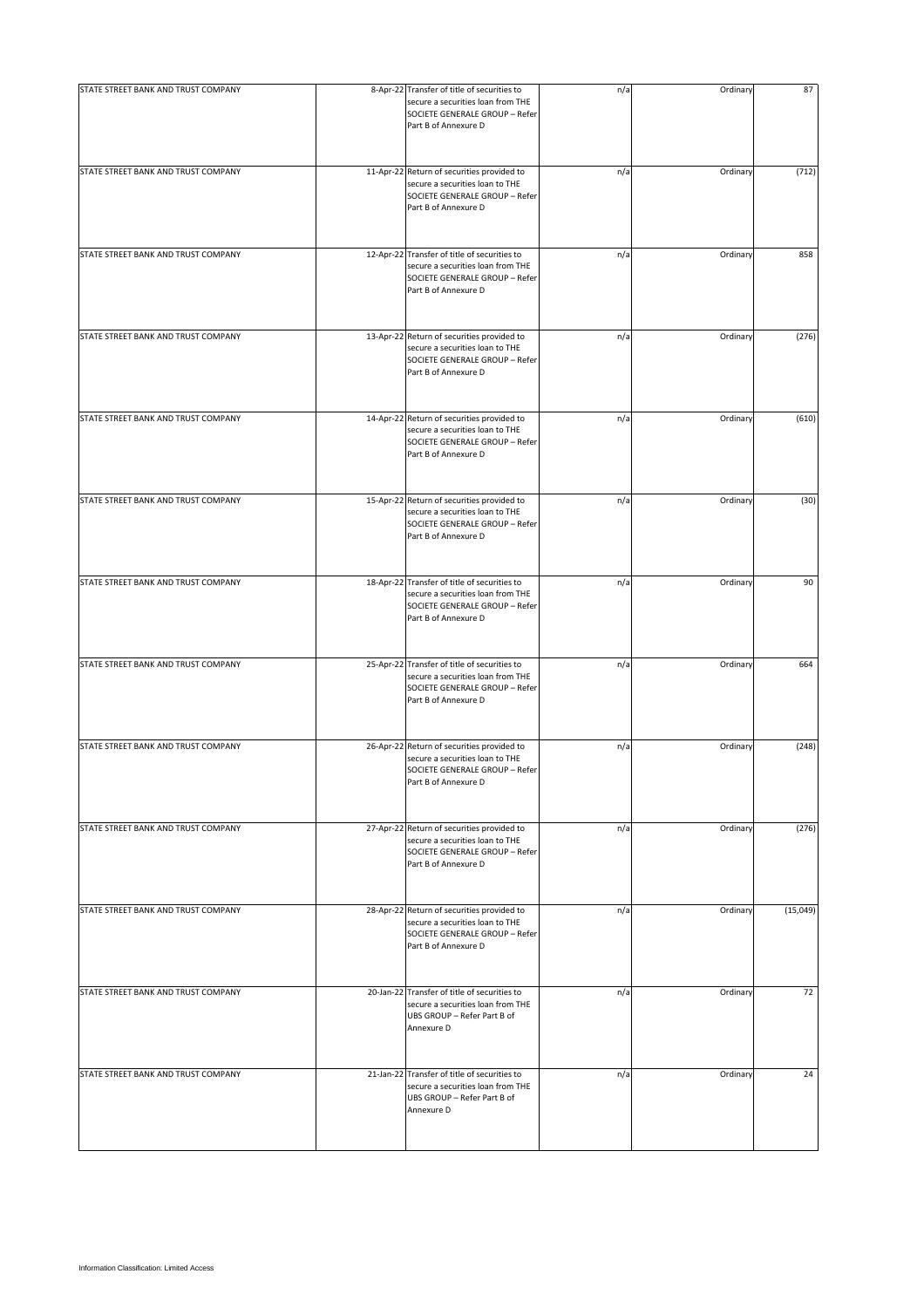| STATE STREET BANK AND TRUST COMPANY | 24-Jan-22 Return of securities provided to<br>secure a securities loan to THE UBS<br>GROUP - Refer Part B of Annexure<br>D     | n/a | Ordinary | (20)      |
|-------------------------------------|--------------------------------------------------------------------------------------------------------------------------------|-----|----------|-----------|
| STATE STREET BANK AND TRUST COMPANY | 23-Feb-22 Transfer of title of securities to<br>secure a securities loan from THE<br>UBS GROUP - Refer Part B of<br>Annexure D | n/a | Ordinary | 12,856    |
| STATE STREET BANK AND TRUST COMPANY | 4-Mar-22 Transfer of title of securities to<br>secure a securities loan from THE<br>UBS GROUP - Refer Part B of<br>Annexure D  | n/a | Ordinary | 4,839     |
| STATE STREET BANK AND TRUST COMPANY | 7-Mar-22 Transfer of title of securities to<br>secure a securities loan from THE<br>UBS GROUP - Refer Part B of<br>Annexure D  | n/a | Ordinary | 9,578     |
| STATE STREET BANK AND TRUST COMPANY | 8-Mar-22 Return of securities provided to<br>secure a securities loan to THE UBS<br>GROUP - Refer Part B of Annexure<br>D      | n/a | Ordinary | (1, 312)  |
| STATE STREET BANK AND TRUST COMPANY | 4-May-22 Transfer of title of securities to<br>secure a securities loan from THE<br>UBS GROUP - Refer Part B of<br>Annexure D  | n/a | Ordinary | 23,862    |
| STATE STREET BANK AND TRUST COMPANY | 5-May-22 Return of securities provided to<br>secure a securities loan to THE UBS<br>GROUP - Refer Part B of Annexure<br>D      | n/a | Ordinary | (21, 526) |
| STATE STREET BANK AND TRUST COMPANY | 6-May-22 Return of securities provided to<br>secure a securities loan to THE UBS<br>GROUP - Refer Part B of Annexure<br>D      | n/a | Ordinary | (1,793)   |
| STATE STREET BANK AND TRUST COMPANY | 9-May-22 Transfer of title of securities to<br>secure a securities loan from THE<br>UBS GROUP - Refer Part B of<br>Annexure D  | n/a | Ordinary | 654       |
| STATE STREET BANK AND TRUST COMPANY | 11-May-22 Return of securities provided to<br>secure a securities loan to THE UBS<br>GROUP - Refer Part B of Annexure<br>D     | n/a | Ordinary | (20, 984) |
| STATE STREET BANK AND TRUST COMPANY | 12-May-22 Transfer of title of securities to<br>secure a securities loan from THE<br>UBS GROUP - Refer Part B of<br>Annexure D | n/a | Ordinary | 21,407    |
| STATE STREET BANK AND TRUST COMPANY | 18-May-22 Return of securities provided to<br>secure a securities loan to THE UBS<br>GROUP - Refer Part B of Annexure<br>D     | n/a | Ordinary | (4,025)   |
| STATE STREET BANK AND TRUST COMPANY | 18-May-22 Transfer of title of securities to<br>secure a securities loan from THE<br>UBS GROUP - Refer Part B of<br>Annexure D | n/a | Ordinary | 760       |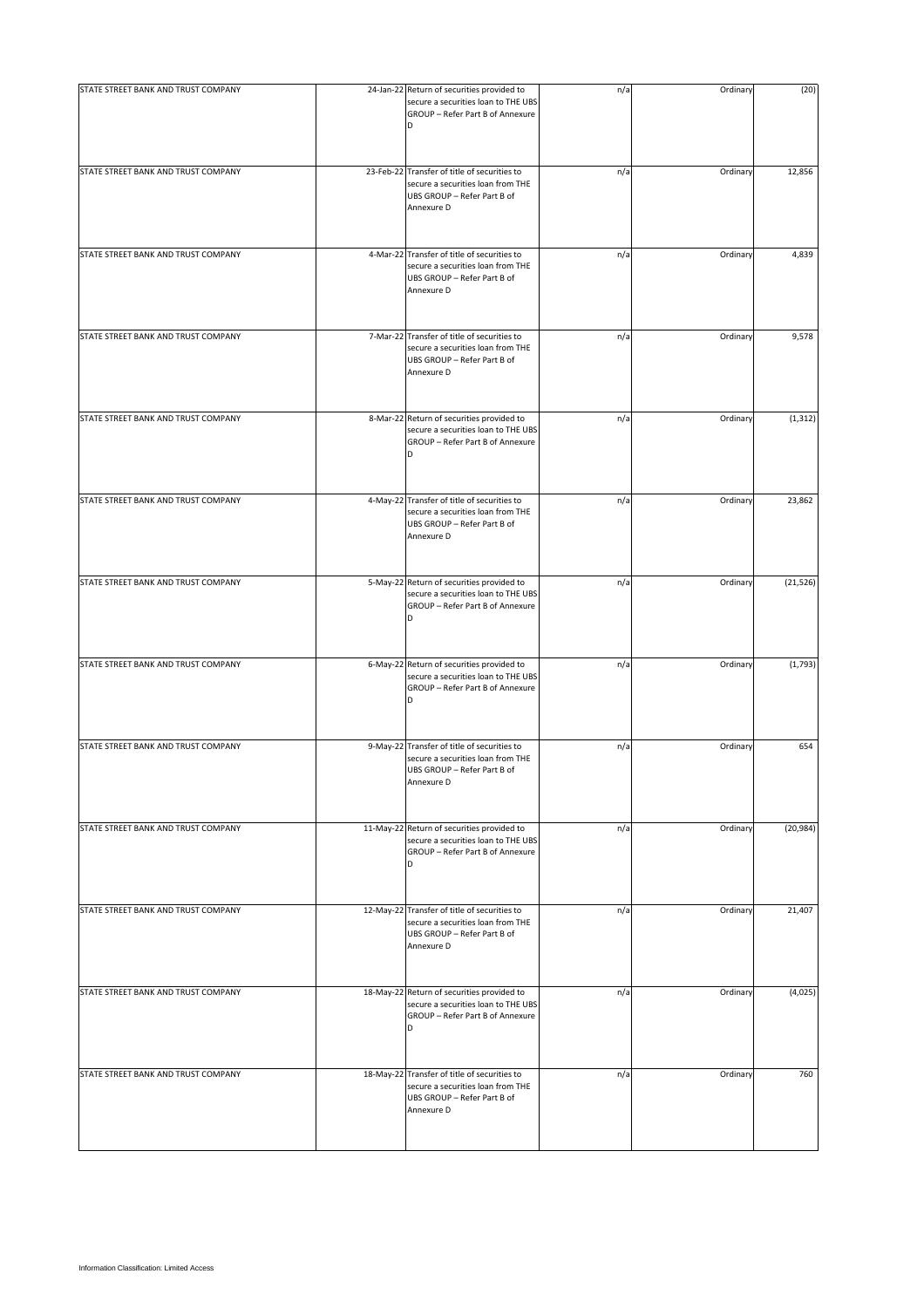| STATE STREET BANK AND TRUST COMPANY | 25-Mar-22 Transfer of title of securities to<br>secure a securities loan from THE<br>ING GROUP - Refer Part B of<br>Annexure D | n/a | Ordinary | 4,155    |
|-------------------------------------|--------------------------------------------------------------------------------------------------------------------------------|-----|----------|----------|
| STATE STREET BANK AND TRUST COMPANY | 28-Mar-22 Return of securities provided to<br>secure a securities loan to THE ING<br>GROUP - Refer Part B of Annexure          | n/a | Ordinary | (1, 584) |
| STATE STREET BANK AND TRUST COMPANY | 29-Mar-22 Transfer of title of securities to<br>secure a securities loan from THE<br>ING GROUP - Refer Part B of<br>Annexure D | n/a | Ordinary | 2,059    |
| STATE STREET BANK AND TRUST COMPANY | 30-Mar-22 Return of securities provided to<br>secure a securities loan to THE ING<br>GROUP - Refer Part B of Annexure<br>D     | n/a | Ordinary | (4,035)  |
| STATE STREET BANK AND TRUST COMPANY | 31-Mar-22 Transfer of title of securities to<br>secure a securities loan from THE<br>ING GROUP - Refer Part B of<br>Annexure D | n/a | Ordinary | 4        |
| STATE STREET BANK AND TRUST COMPANY | 1-Apr-22 Return of securities provided to<br>secure a securities loan to THE ING<br>GROUP - Refer Part B of Annexure           | n/a | Ordinary | (22)     |
| STATE STREET BANK AND TRUST COMPANY | 4-Apr-22 Return of securities provided to<br>secure a securities loan to THE ING<br>GROUP - Refer Part B of Annexure<br>D      | n/a | Ordinary | (36)     |
| STATE STREET BANK AND TRUST COMPANY | 5-Apr-22 Return of securities provided to<br>secure a securities loan to THE ING<br>GROUP - Refer Part B of Annexure<br>D      | n/a | Ordinary | (78)     |
| STATE STREET BANK AND TRUST COMPANY | 6-Apr-22 Return of securities provided to<br>secure a securities loan to THE ING<br>GROUP - Refer Part B of Annexure<br>D      | n/a | Ordinary | (47)     |
| STATE STREET BANK AND TRUST COMPANY | 7-Apr-22 Return of securities provided to<br>secure a securities loan to THE ING<br>GROUP - Refer Part B of Annexure<br>D      | n/a | Ordinary | (5)      |
| STATE STREET BANK AND TRUST COMPANY | 8-Apr-22 Return of securities provided to<br>secure a securities loan to THE ING<br>GROUP - Refer Part B of Annexure<br>D      | n/a | Ordinary | (66)     |
| STATE STREET BANK AND TRUST COMPANY | 11-Apr-22 Return of securities provided to<br>secure a securities loan to THE ING<br>GROUP - Refer Part B of Annexure<br>D     | n/a | Ordinary | (63)     |
| STATE STREET BANK AND TRUST COMPANY | 12-Apr-22 Return of securities provided to<br>secure a securities loan to THE ING<br>GROUP - Refer Part B of Annexure<br>D     | n/a | Ordinary | (4)      |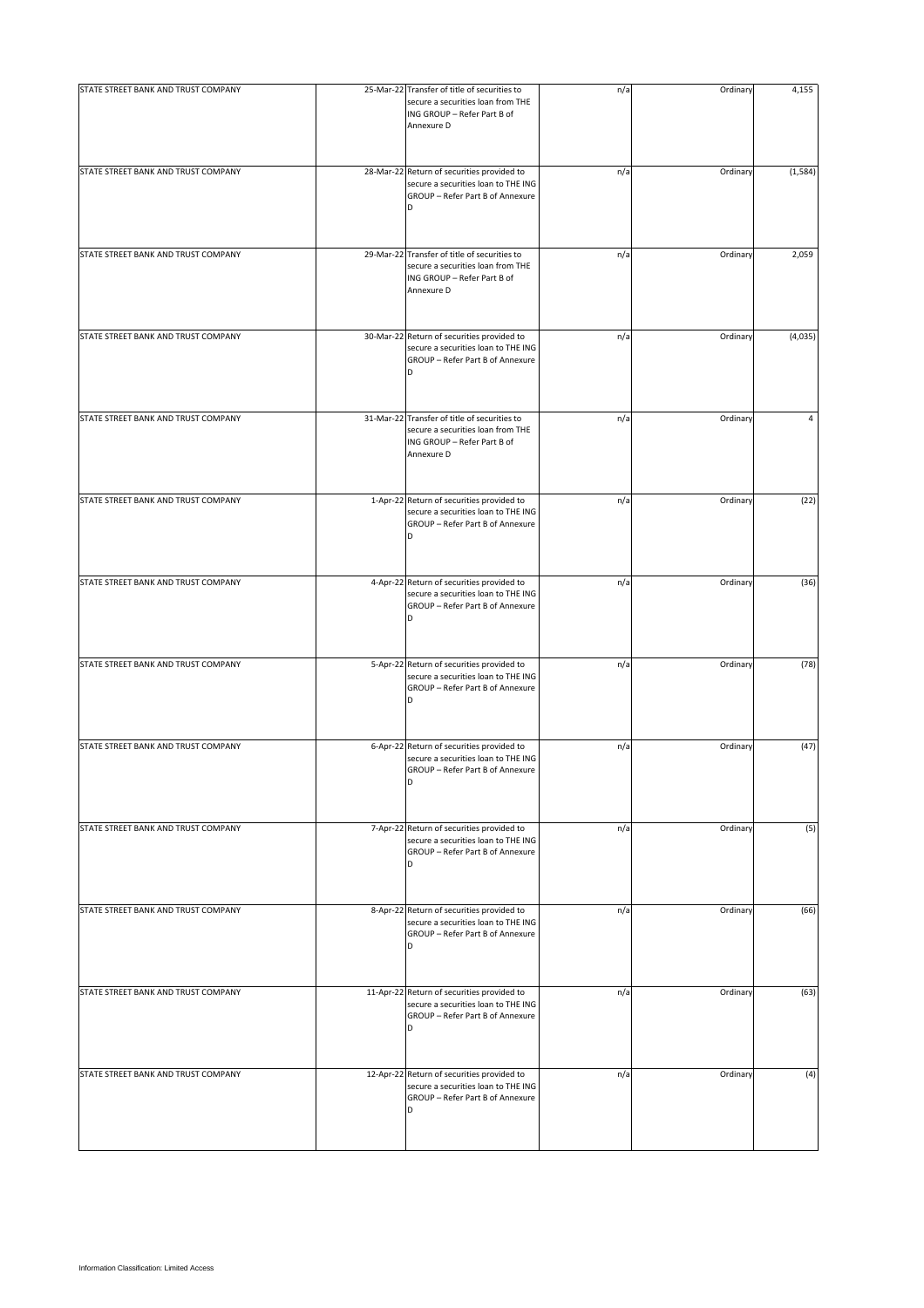| STATE STREET BANK AND TRUST COMPANY | 13-Apr-22 Return of securities provided to<br>secure a securities loan to THE ING<br>GROUP - Refer Part B of Annexure<br>D     | n/a | Ordinary | (1)   |
|-------------------------------------|--------------------------------------------------------------------------------------------------------------------------------|-----|----------|-------|
| STATE STREET BANK AND TRUST COMPANY | 15-Apr-22 Return of securities provided to<br>secure a securities loan to THE ING<br>GROUP - Refer Part B of Annexure<br>D     | n/a | Ordinary | (6)   |
| STATE STREET BANK AND TRUST COMPANY | 18-Apr-22 Return of securities provided to<br>secure a securities loan to THE ING<br>GROUP - Refer Part B of Annexure<br>D     | n/a | Ordinary | (11)  |
| STATE STREET BANK AND TRUST COMPANY | 19-Apr-22 Return of securities provided to<br>secure a securities loan to THE ING<br>GROUP - Refer Part B of Annexure<br>D     | n/a | Ordinary | (41)  |
| STATE STREET BANK AND TRUST COMPANY | 20-Apr-22 Transfer of title of securities to<br>secure a securities loan from THE<br>ING GROUP - Refer Part B of<br>Annexure D | n/a | Ordinary | 296   |
| STATE STREET BANK AND TRUST COMPANY | 21-Apr-22 Return of securities provided to<br>secure a securities loan to THE ING<br>GROUP - Refer Part B of Annexure          | n/a | Ordinary | (297) |
| STATE STREET BANK AND TRUST COMPANY | 22-Apr-22 Return of securities provided to<br>secure a securities loan to THE ING<br>GROUP - Refer Part B of Annexure<br>D     | n/a | Ordinary | (1)   |
| STATE STREET BANK AND TRUST COMPANY | 25-Apr-22 Return of securities provided to<br>secure a securities loan to THE ING<br>GROUP - Refer Part B of Annexure<br>D     | n/a | Ordinary | (28)  |
| STATE STREET BANK AND TRUST COMPANY | 26-Apr-22 Return of securities provided to<br>secure a securities loan to THE ING<br>GROUP - Refer Part B of Annexure<br>D     | n/a | Ordinary | (8)   |
| STATE STREET BANK AND TRUST COMPANY | 27-Apr-22 Return of securities provided to<br>secure a securities loan to THE ING<br>GROUP - Refer Part B of Annexure<br>D     | n/a | Ordinary | (45)  |
| STATE STREET BANK AND TRUST COMPANY | 28-Apr-22 Return of securities provided to<br>secure a securities loan to THE ING<br>GROUP - Refer Part B of Annexure<br>D     | n/a | Ordinary | (1)   |
| STATE STREET BANK AND TRUST COMPANY | 29-Apr-22 Return of securities provided to<br>secure a securities loan to THE ING<br>GROUP - Refer Part B of Annexure<br>D     | n/a | Ordinary | (3)   |
| STATE STREET BANK AND TRUST COMPANY | 2-May-22 Transfer of title of securities to<br>secure a securities loan from THE<br>ING GROUP - Refer Part B of<br>Annexure D  | n/a | Ordinary | 5,111 |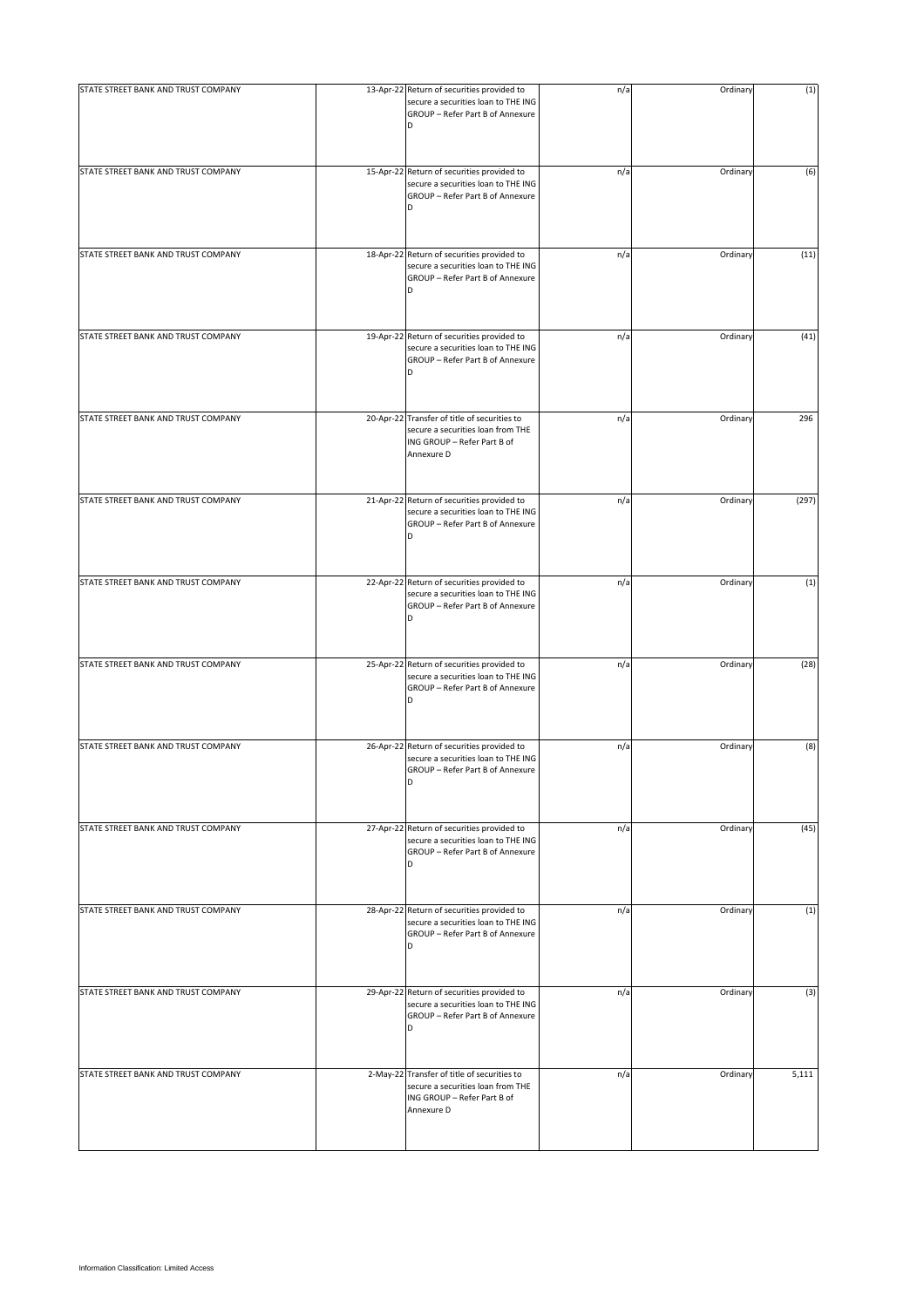| STATE STREET BANK AND TRUST COMPANY | 3-May-22 Return of securities provided to<br>secure a securities loan to THE ING<br>GROUP - Refer Part B of Annexure<br>D                   | n/a | Ordinary | (5, 115) |
|-------------------------------------|---------------------------------------------------------------------------------------------------------------------------------------------|-----|----------|----------|
| STATE STREET BANK AND TRUST COMPANY | 4-May-22 Return of securities provided to<br>secure a securities loan to THE ING<br>GROUP - Refer Part B of Annexure<br>D                   | n/a | Ordinary | (50)     |
| STATE STREET BANK AND TRUST COMPANY | 5-May-22 Transfer of title of securities to<br>secure a securities loan from THE<br>ING GROUP - Refer Part B of<br>Annexure D               | n/a | Ordinary | 778      |
| STATE STREET BANK AND TRUST COMPANY | 6-May-22 Return of securities provided to<br>secure a securities loan to THE ING<br>GROUP - Refer Part B of Annexure<br>D                   | n/a | Ordinary | (797)    |
| STATE STREET BANK AND TRUST COMPANY | 9-May-22 Return of securities provided to<br>secure a securities loan to THE ING<br>GROUP - Refer Part B of Annexure<br>D                   | n/a | Ordinary | (1)      |
| STATE STREET BANK AND TRUST COMPANY | 10-May-22 Return of securities provided to<br>secure a securities loan to THE ING<br>GROUP - Refer Part B of Annexure<br>D                  | n/a | Ordinary | (39)     |
| STATE STREET BANK AND TRUST COMPANY | 11-May-22 Transfer of title of securities to<br>secure a securities loan from THE<br>ING GROUP - Refer Part B of<br>Annexure D              | n/a | Ordinary | 1,407    |
| STATE STREET BANK AND TRUST COMPANY | 12-May-22 Transfer of title of securities to<br>secure a securities loan from THE<br>ING GROUP - Refer Part B of<br>Annexure D              | n/a | Ordinary | 648      |
| STATE STREET BANK AND TRUST COMPANY | 16-May-22 Transfer of title of securities to<br>secure a securities loan from THE<br>ING GROUP - Refer Part B of<br>Annexure D              | n/a | Ordinary | 4,317    |
| STATE STREET BANK AND TRUST COMPANY | 17-May-22 Return of securities provided to<br>secure a securities loan to THE ING<br>GROUP - Refer Part B of Annexure<br>D                  | n/a | Ordinary | (4,983)  |
| STATE STREET BANK AND TRUST COMPANY | 18-May-22 Transfer of title of securities to<br>secure a securities loan from THE<br>ING GROUP - Refer Part B of<br>Annexure D              | n/a | Ordinary | 3,210    |
| STATE STREET BANK AND TRUST COMPANY | 21-Feb-22 Transfer of title of securities to<br>secure a securities loan from THE<br>SOCIETE GENERALE GROUP - Refer<br>Part B of Annexure D | n/a | Ordinary | 54       |
| STATE STREET BANK AND TRUST COMPANY | 22-Feb-22 Return of securities provided to<br>secure a securities loan to THE<br>SOCIETE GENERALE GROUP - Refer<br>Part B of Annexure D     | n/a | Ordinary | (54)     |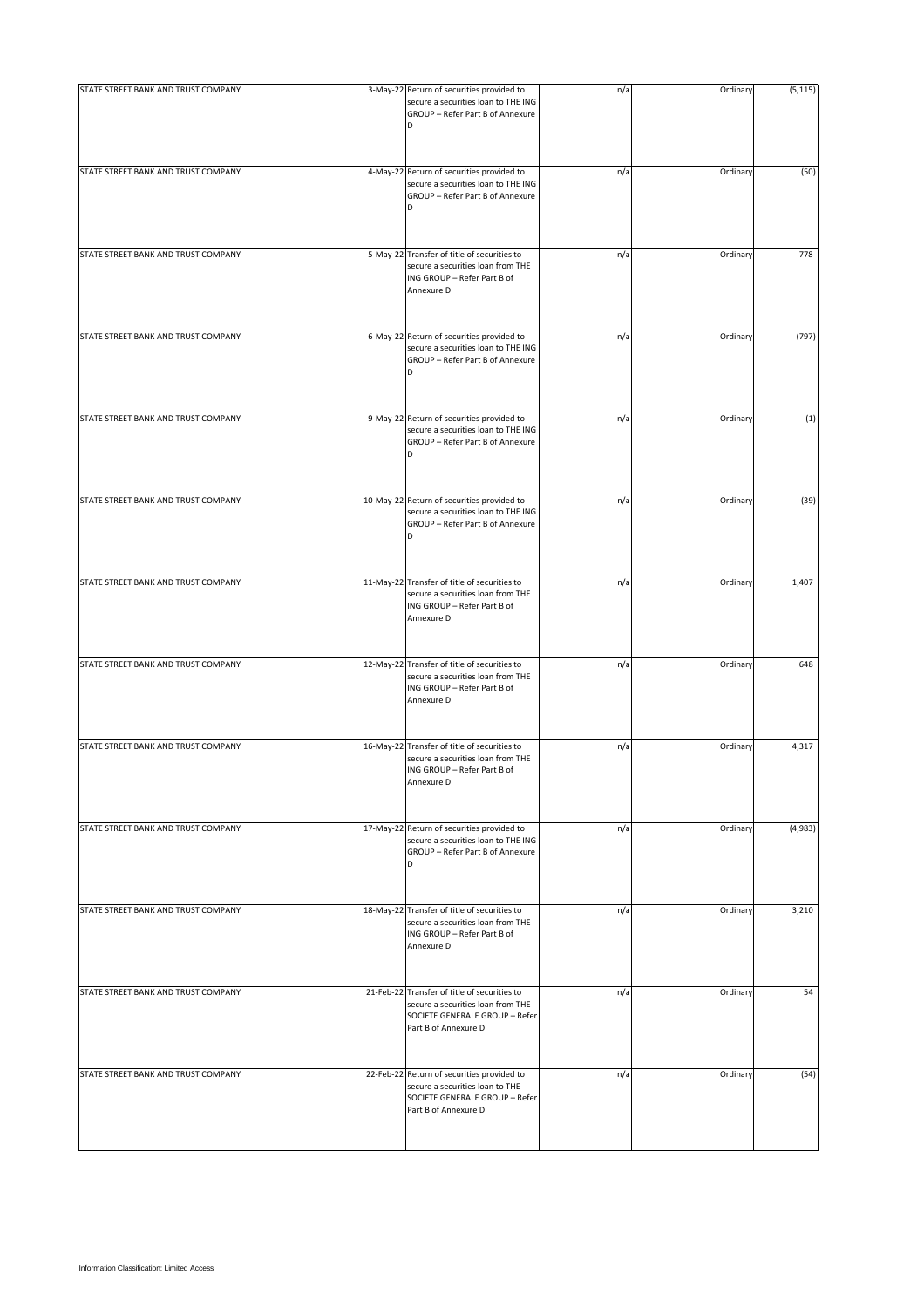| STATE STREET BANK AND TRUST COMPANY | 18-Apr-22 Transfer of title of securities to<br>secure a securities loan from THE<br>UBS GROUP - Refer Part B of<br>Annexure D                  | n/a | Ordinary | 452,876      |
|-------------------------------------|-------------------------------------------------------------------------------------------------------------------------------------------------|-----|----------|--------------|
| STATE STREET BANK AND TRUST COMPANY | 19-Apr-22 Return of securities provided to<br>secure a securities loan to THE UBS<br>GROUP - Refer Part B of Annexure<br>D                      | n/a | Ordinary | (12, 331)    |
| STATE STREET BANK AND TRUST COMPANY | 20-Apr-22 Return of securities provided to<br>secure a securities loan to THE UBS<br>GROUP - Refer Part B of Annexure<br>D                      | n/a | Ordinary | (55, 397)    |
| STATE STREET BANK AND TRUST COMPANY | 21-Apr-22 Return of securities provided to<br>secure a securities loan to THE UBS<br>GROUP - Refer Part B of Annexure<br>D                      | n/a | Ordinary | (318, 830)   |
| STATE STREET BANK AND TRUST COMPANY | 22-Apr-22 Transfer of title of securities to<br>secure a securities loan from THE<br>UBS GROUP - Refer Part B of<br>Annexure D                  | n/a | Ordinary | 324,252      |
| STATE STREET BANK AND TRUST COMPANY | 18-May-22 Return of securities provided to<br>secure a securities loan to THE UBS<br>GROUP - Refer Part B of Annexure                           | n/a | Ordinary | (390, 569)   |
| STATE STREET BANK AND TRUST COMPANY | 29-Mar-22 Transfer of title of securities to<br>secure a securities loan from THE<br>CREDIT SUISSE GROUP - Refer Part<br><b>B</b> of Annexure D | n/a | Ordinary | 2,295        |
| STATE STREET BANK AND TRUST COMPANY | 6-Apr-22 Return of securities provided to<br>secure a securities loan to THE<br>CREDIT SUISSE GROUP - Refer Part<br><b>B</b> of Annexure D      | n/a | Ordinary | (2, 290)     |
| STATE STREET BANK AND TRUST COMPANY | 5-May-22 Transfer of title of securities to<br>secure a securities loan from THE<br>CREDIT SUISSE GROUP - Refer Part<br><b>B</b> of Annexure D  | n/a | Ordinary | 34           |
| STATE STREET BANK AND TRUST COMPANY | 6-May-22 Return of securities provided to<br>secure a securities loan to THE<br>CREDIT SUISSE GROUP - Refer Part<br><b>B</b> of Annexure D      | n/a | Ordinary | (13)         |
| STATE STREET BANK AND TRUST COMPANY | 9-May-22 Transfer of title of securities to<br>secure a securities loan from THE<br>CREDIT SUISSE GROUP - Refer Part<br><b>B</b> of Annexure D  | n/a | Ordinary | $\mathbf{1}$ |
| STATE STREET BANK AND TRUST COMPANY | 10-May-22 Return of securities provided to<br>secure a securities loan to THE<br>CREDIT SUISSE GROUP - Refer Part<br><b>B</b> of Annexure D     | n/a | Ordinary | (29)         |
| STATE STREET BANK AND TRUST COMPANY | 10-Mar-22 Transfer of title of securities to<br>secure a securities loan from THE<br>UBS GROUP - Refer Part B of<br>Annexure D                  | n/a | Ordinary | 2,327        |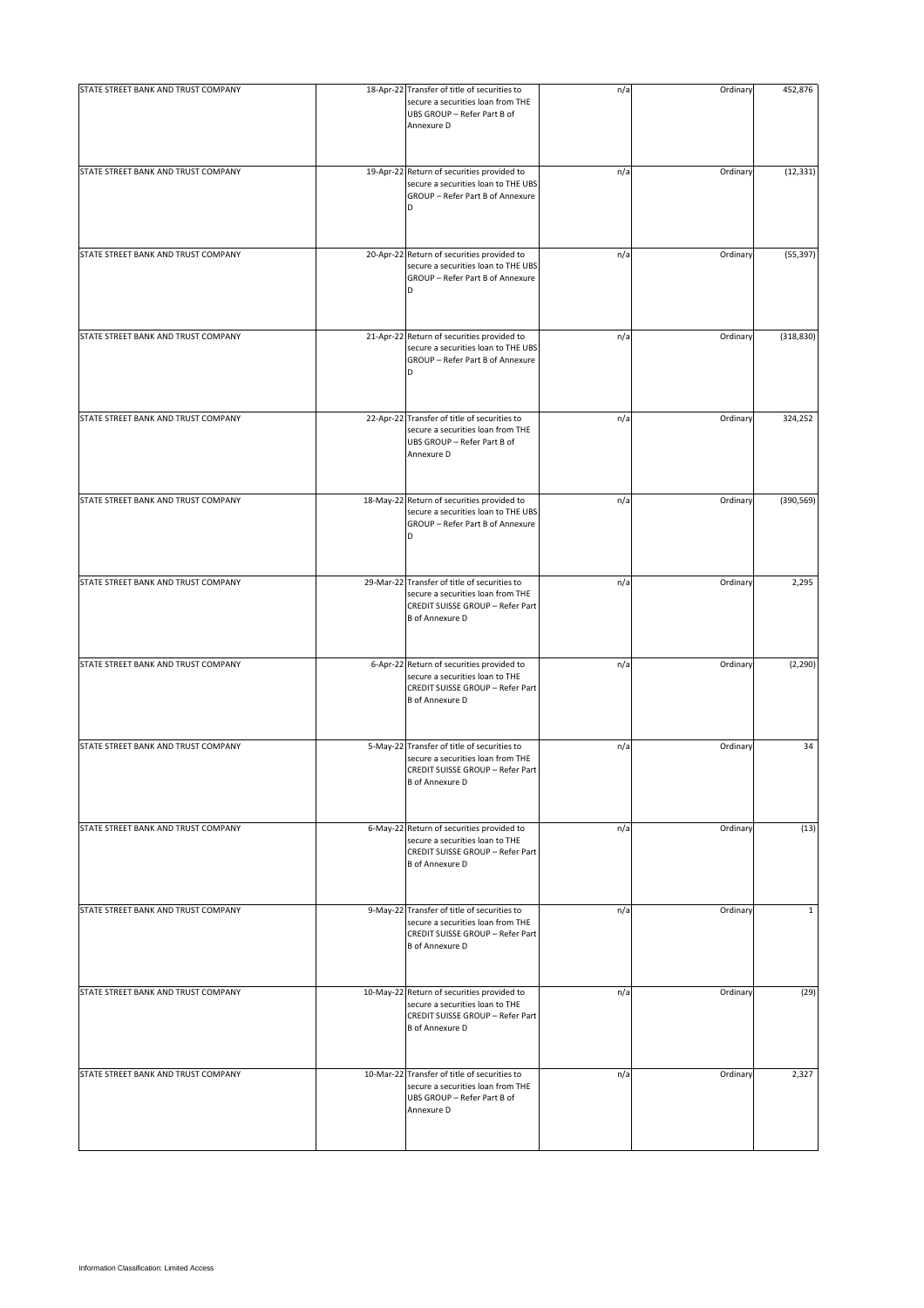| STATE STREET BANK AND TRUST COMPANY | 11-Mar-22 Return of securities provided to<br>secure a securities loan to THE UBS<br>GROUP - Refer Part B of Annexure                          | n/a | Ordinary | (156)   |
|-------------------------------------|------------------------------------------------------------------------------------------------------------------------------------------------|-----|----------|---------|
| STATE STREET BANK AND TRUST COMPANY | 14-Mar-22 Transfer of title of securities to<br>secure a securities loan from THE<br>UBS GROUP - Refer Part B of<br>Annexure D                 | n/a | Ordinary | 173     |
| STATE STREET BANK AND TRUST COMPANY | 15-Mar-22 Transfer of title of securities to<br>secure a securities loan from THE<br>UBS GROUP - Refer Part B of<br>Annexure D                 | n/a | Ordinary | 85      |
| STATE STREET BANK AND TRUST COMPANY | 16-Mar-22 Return of securities provided to<br>secure a securities loan to THE UBS<br>GROUP - Refer Part B of Annexure<br>D                     | n/a | Ordinary | (520)   |
| STATE STREET BANK AND TRUST COMPANY | 17-Mar-22 Return of securities provided to<br>secure a securities loan to THE UBS<br>GROUP - Refer Part B of Annexure<br>D                     | n/a | Ordinary | (224)   |
| STATE STREET BANK AND TRUST COMPANY | 18-Mar-22 Transfer of title of securities to<br>secure a securities loan from THE<br>UBS GROUP - Refer Part B of<br>Annexure D                 | n/a | Ordinary | 294     |
| STATE STREET BANK AND TRUST COMPANY | 18-May-22 Return of securities provided to<br>secure a securities loan to THE UBS<br>GROUP - Refer Part B of Annexure<br>D                     | n/a | Ordinary | (1,980) |
| STATE STREET BANK AND TRUST COMPANY | 6-Apr-22 Transfer of title of securities to<br>secure a securities loan from THE<br>CREDIT SUISSE GROUP - Refer Part<br><b>B</b> of Annexure D | n/a | Ordinary | 3,222   |
| STATE STREET BANK AND TRUST COMPANY | 7-Apr-22 Return of securities provided to<br>secure a securities loan to THE<br>CREDIT SUISSE GROUP - Refer Part<br><b>B</b> of Annexure D     | n/a | Ordinary | (32)    |
| STATE STREET BANK AND TRUST COMPANY | 2-May-22 Return of securities provided to<br>secure a securities loan to THE<br>CREDIT SUISSE GROUP - Refer Part<br><b>B</b> of Annexure D     | n/a | Ordinary | (529)   |
| STATE STREET BANK AND TRUST COMPANY | 3-May-22 Return of securities provided to<br>secure a securities loan to THE<br>CREDIT SUISSE GROUP - Refer Part<br><b>B</b> of Annexure D     | n/a | Ordinary | (206)   |
| STATE STREET BANK AND TRUST COMPANY | 4-May-22 Return of securities provided to<br>secure a securities loan to THE<br>CREDIT SUISSE GROUP - Refer Part<br><b>B</b> of Annexure D     | n/a | Ordinary | (49)    |
| STATE STREET BANK AND TRUST COMPANY | 5-May-22 Return of securities provided to<br>secure a securities loan to THE<br>CREDIT SUISSE GROUP - Refer Part<br><b>B</b> of Annexure D     | n/a | Ordinary | (1,622) |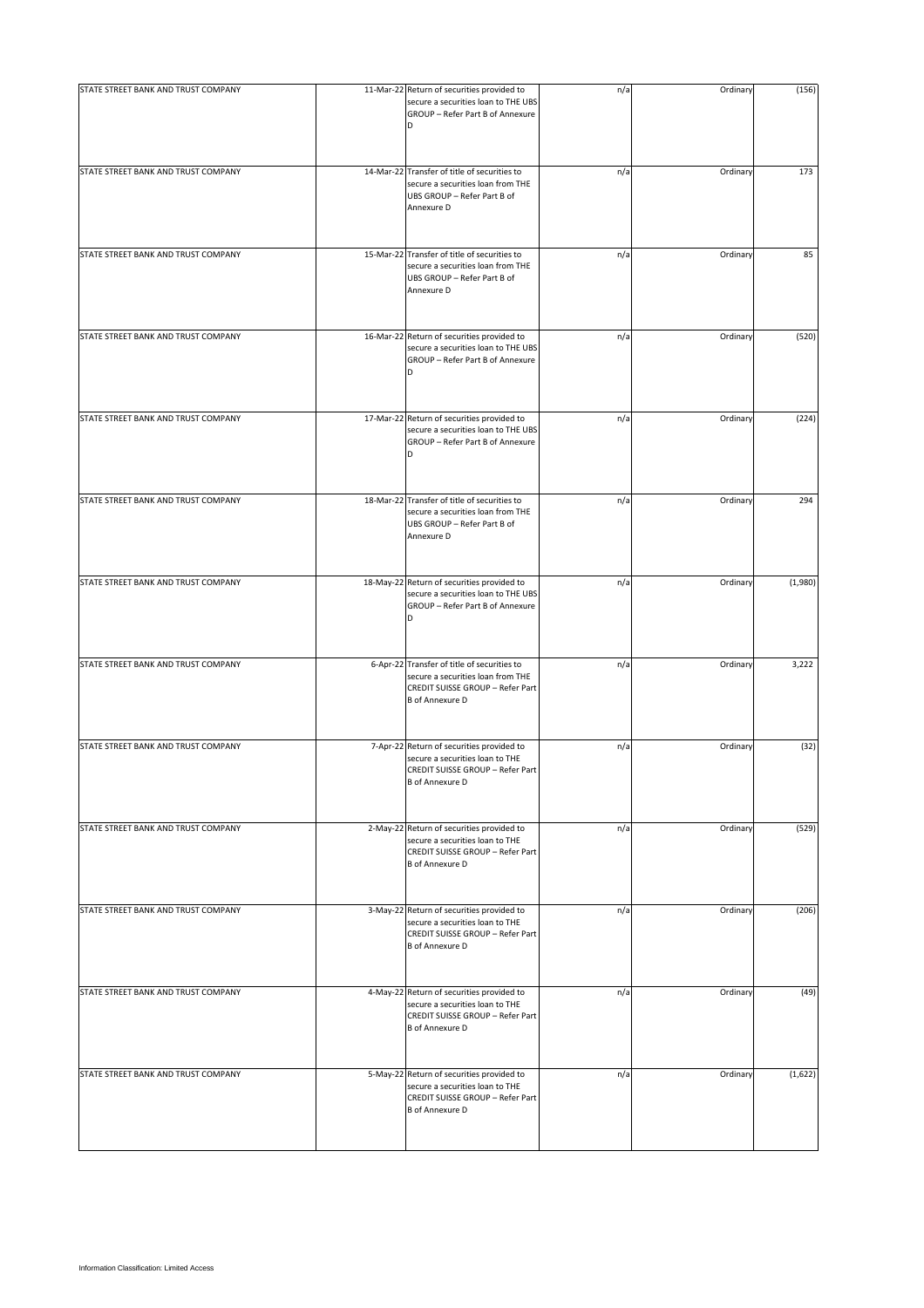| STATE STREET BANK AND TRUST COMPANY | 6-May-22 Transfer of title of securities to<br>secure a securities loan from THE<br>CREDIT SUISSE GROUP - Refer Part<br><b>B</b> of Annexure D  | n/a | Ordinary | 1,407     |
|-------------------------------------|-------------------------------------------------------------------------------------------------------------------------------------------------|-----|----------|-----------|
| STATE STREET BANK AND TRUST COMPANY | 9-May-22 Transfer of title of securities to<br>secure a securities loan from THE<br>CREDIT SUISSE GROUP - Refer Part<br><b>B</b> of Annexure D  | n/a | Ordinary | 48        |
| STATE STREET BANK AND TRUST COMPANY | 10-May-22 Transfer of title of securities to<br>secure a securities loan from THE<br>CREDIT SUISSE GROUP - Refer Part<br><b>B</b> of Annexure D | n/a | Ordinary | 481       |
| STATE STREET BANK AND TRUST COMPANY | 11-May-22 Return of securities provided to<br>secure a securities loan to THE<br>CREDIT SUISSE GROUP - Refer Part<br><b>B</b> of Annexure D     | n/a | Ordinary | (2,721)   |
| STATE STREET BANK AND TRUST COMPANY | 20-Jan-22 Transfer of title of securities to<br>secure a securities loan from THE<br>ING GROUP - Refer Part B of<br>Annexure D                  | n/a | Ordinary | 11,955    |
| STATE STREET BANK AND TRUST COMPANY | 4-Feb-22 Return of securities provided to<br>secure a securities loan to THE ING<br>GROUP - Refer Part B of Annexure                            | n/a | Ordinary | (10, 976) |
| STATE STREET BANK AND TRUST COMPANY | 22-Feb-22 Transfer of title of securities to<br>secure a securities loan from THE<br>ING GROUP - Refer Part B of<br>Annexure D                  | n/a | Ordinary | 27,335    |
| STATE STREET BANK AND TRUST COMPANY | 23-Feb-22 Transfer of title of securities to<br>secure a securities loan from THE<br>ING GROUP - Refer Part B of<br>Annexure D                  | n/a | Ordinary | 8,931     |
| STATE STREET BANK AND TRUST COMPANY | 24-Feb-22 Return of securities provided to<br>secure a securities loan to THE ING<br>GROUP - Refer Part B of Annexure<br>D                      | n/a | Ordinary | (37, 245) |
| STATE STREET BANK AND TRUST COMPANY | 18-Jan-22 Return of securities provided to<br>secure a securities loan to THE<br>SOCIETE GENERALE GROUP - Refer<br>Part B of Annexure D         | n/a | Ordinary | (5, 173)  |
| STATE STREET BANK AND TRUST COMPANY | 19-Jan-22 Transfer of title of securities to<br>secure a securities loan from THE<br>SOCIETE GENERALE GROUP - Refer<br>Part B of Annexure D     | n/a | Ordinary | 3,853     |
| STATE STREET BANK AND TRUST COMPANY | 20-Jan-22 Transfer of title of securities to<br>secure a securities loan from THE<br>SOCIETE GENERALE GROUP - Refer<br>Part B of Annexure D     | n/a | Ordinary | 286       |
| STATE STREET BANK AND TRUST COMPANY | 21-Jan-22 Return of securities provided to<br>secure a securities loan to THE<br>SOCIETE GENERALE GROUP - Refer<br>Part B of Annexure D         | n/a | Ordinary | (849)     |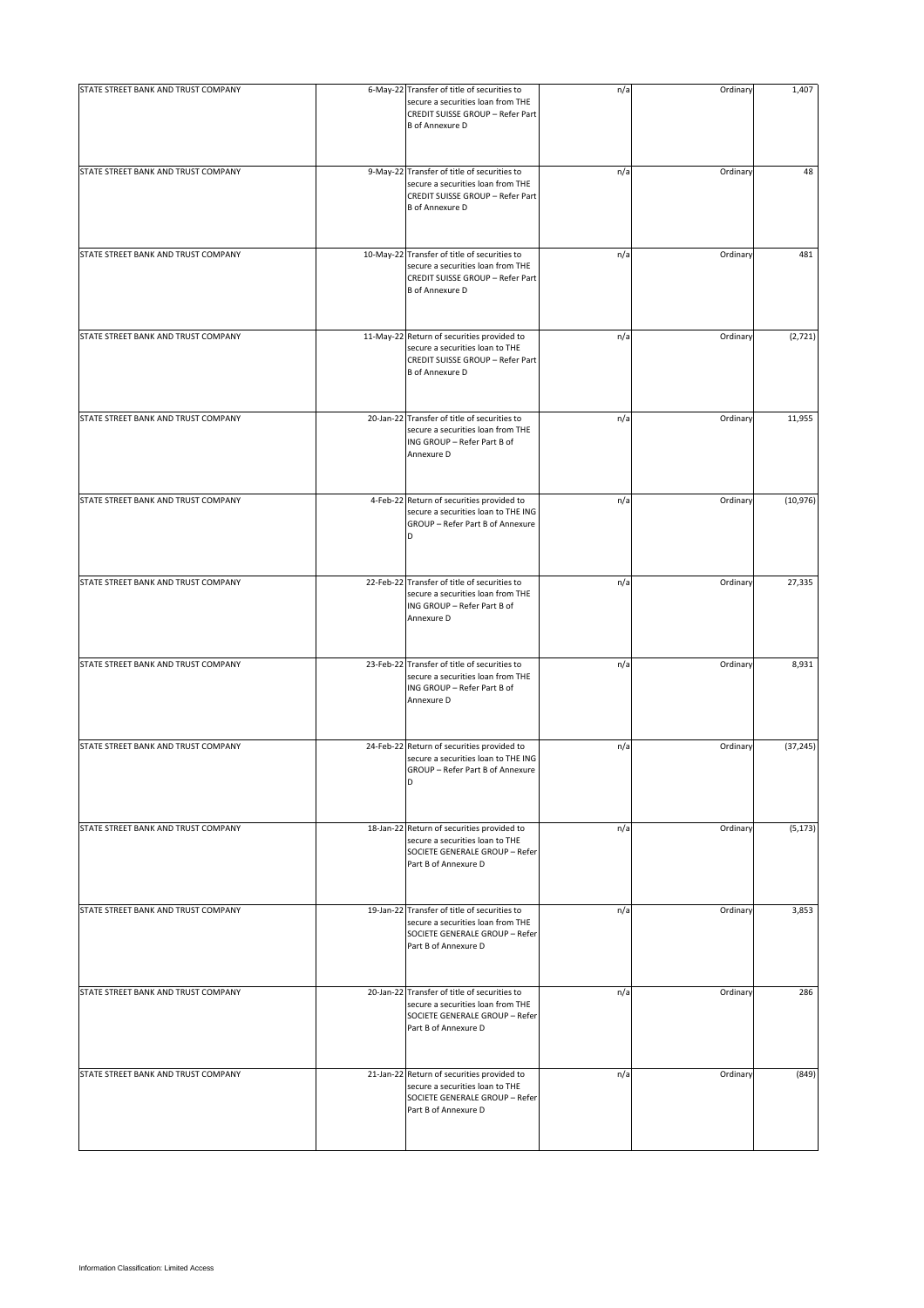| STATE STREET BANK AND TRUST COMPANY | 24-Jan-22 Return of securities provided to<br>secure a securities loan to THE<br>SOCIETE GENERALE GROUP - Refer<br>Part B of Annexure D     | n/a | Ordinary | (1, 532) |
|-------------------------------------|---------------------------------------------------------------------------------------------------------------------------------------------|-----|----------|----------|
| STATE STREET BANK AND TRUST COMPANY | 25-Jan-22 Return of securities provided to<br>secure a securities loan to THE<br>SOCIETE GENERALE GROUP - Refer<br>Part B of Annexure D     | n/a | Ordinary | (8,056)  |
| STATE STREET BANK AND TRUST COMPANY | 26-Jan-22 Transfer of title of securities to<br>secure a securities loan from THE<br>SOCIETE GENERALE GROUP - Refer<br>Part B of Annexure D | n/a | Ordinary | 2,871    |
| STATE STREET BANK AND TRUST COMPANY | 27-Jan-22 Return of securities provided to<br>secure a securities loan to THE<br>SOCIETE GENERALE GROUP - Refer<br>Part B of Annexure D     | n/a | Ordinary | (458)    |
| STATE STREET BANK AND TRUST COMPANY | 28-Jan-22 Transfer of title of securities to<br>secure a securities loan from THE<br>SOCIETE GENERALE GROUP - Refer<br>Part B of Annexure D | n/a | Ordinary | 3,217    |
| STATE STREET BANK AND TRUST COMPANY | 31-Jan-22 Transfer of title of securities to<br>secure a securities loan from THE<br>SOCIETE GENERALE GROUP - Refer<br>Part B of Annexure D | n/a | Ordinary | 1,296    |
| STATE STREET BANK AND TRUST COMPANY | 1-Feb-22 Transfer of title of securities to<br>secure a securities loan from THE<br>SOCIETE GENERALE GROUP - Refer<br>Part B of Annexure D  | n/a | Ordinary | 7,498    |
| STATE STREET BANK AND TRUST COMPANY | 2-Feb-22 Return of securities provided to<br>secure a securities loan to THE<br>SOCIETE GENERALE GROUP - Refer<br>Part B of Annexure D      | n/a | Ordinary | (1, 593) |
| STATE STREET BANK AND TRUST COMPANY | 11-Feb-22 Transfer of title of securities to<br>secure a securities loan from THE<br>SOCIETE GENERALE GROUP - Refer<br>Part B of Annexure D | n/a | Ordinary | 13,817   |
| STATE STREET BANK AND TRUST COMPANY | 21-Feb-22 Return of securities provided to<br>secure a securities loan to THE<br>SOCIETE GENERALE GROUP - Refer<br>Part B of Annexure D     | n/a | Ordinary | (58,043) |
| STATE STREET BANK AND TRUST COMPANY | 22-Mar-22 Transfer of title of securities to<br>secure a securities loan from THE<br>SOCIETE GENERALE GROUP - Refer<br>Part B of Annexure D | n/a | Ordinary | 63,062   |
| STATE STREET BANK AND TRUST COMPANY | 23-Mar-22 Transfer of title of securities to<br>secure a securities loan from THE<br>SOCIETE GENERALE GROUP - Refer<br>Part B of Annexure D | n/a | Ordinary | 26,352   |
| STATE STREET BANK AND TRUST COMPANY | 24-Mar-22 Return of securities provided to<br>secure a securities loan to THE<br>SOCIETE GENERALE GROUP - Refer<br>Part B of Annexure D     | n/a | Ordinary | (2,853)  |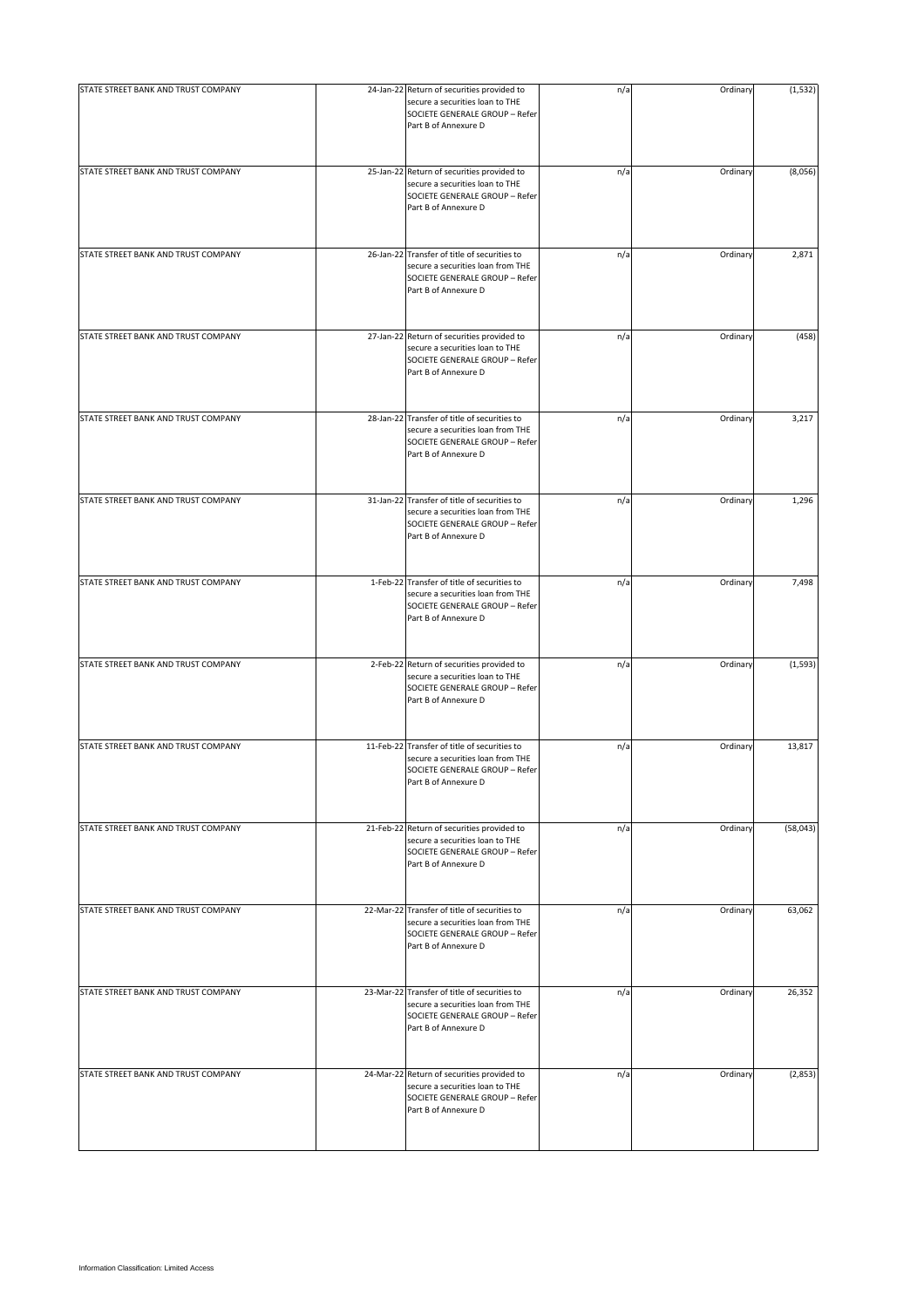| STATE STREET BANK AND TRUST COMPANY | 25-Mar-22 Transfer of title of securities to<br>secure a securities loan from THE<br>SOCIETE GENERALE GROUP - Refer<br>Part B of Annexure D | n/a | Ordinary | 1,134    |
|-------------------------------------|---------------------------------------------------------------------------------------------------------------------------------------------|-----|----------|----------|
| STATE STREET BANK AND TRUST COMPANY | 28-Mar-22 Transfer of title of securities to<br>secure a securities loan from THE<br>SOCIETE GENERALE GROUP - Refer<br>Part B of Annexure D | n/a | Ordinary | 2,354    |
| STATE STREET BANK AND TRUST COMPANY | 29-Mar-22 Transfer of title of securities to<br>secure a securities loan from THE<br>SOCIETE GENERALE GROUP - Refer<br>Part B of Annexure D | n/a | Ordinary | 11,906   |
| STATE STREET BANK AND TRUST COMPANY | 30-Mar-22 Return of securities provided to<br>secure a securities loan to THE<br>SOCIETE GENERALE GROUP - Refer<br>Part B of Annexure D     | n/a | Ordinary | (923)    |
| STATE STREET BANK AND TRUST COMPANY | 31-Mar-22 Transfer of title of securities to<br>secure a securities loan from THE<br>SOCIETE GENERALE GROUP - Refer<br>Part B of Annexure D | n/a | Ordinary | 1,529    |
| STATE STREET BANK AND TRUST COMPANY | 1-Apr-22 Return of securities provided to<br>secure a securities loan to THE<br>SOCIETE GENERALE GROUP - Refer<br>Part B of Annexure D      | n/a | Ordinary | (27)     |
| STATE STREET BANK AND TRUST COMPANY | 4-Apr-22 Return of securities provided to<br>secure a securities loan to THE<br>SOCIETE GENERALE GROUP - Refer<br>Part B of Annexure D      | n/a | Ordinary | (486)    |
| STATE STREET BANK AND TRUST COMPANY | 5-Apr-22 Transfer of title of securities to<br>secure a securities loan from THE<br>SOCIETE GENERALE GROUP - Refer<br>Part B of Annexure D  | n/a | Ordinary | 3,209    |
| STATE STREET BANK AND TRUST COMPANY | 6-Apr-22 Return of securities provided to<br>secure a securities loan to THE<br>SOCIETE GENERALE GROUP - Refer<br>Part B of Annexure D      | n/a | Ordinary | (5,400)  |
| STATE STREET BANK AND TRUST COMPANY | 7-Apr-22 Transfer of title of securities to<br>secure a securities loan from THE<br>SOCIETE GENERALE GROUP - Refer<br>Part B of Annexure D  | n/a | Ordinary | 2,911    |
| STATE STREET BANK AND TRUST COMPANY | 8-Apr-22 Return of securities provided to<br>secure a securities loan to THE<br>SOCIETE GENERALE GROUP - Refer<br>Part B of Annexure D      | n/a | Ordinary | (1, 351) |
| STATE STREET BANK AND TRUST COMPANY | 11-Apr-22 Return of securities provided to<br>secure a securities loan to THE<br>SOCIETE GENERALE GROUP - Refer<br>Part B of Annexure D     | n/a | Ordinary | (1,950)  |
| STATE STREET BANK AND TRUST COMPANY | 12-Apr-22 Transfer of title of securities to<br>secure a securities loan from THE<br>SOCIETE GENERALE GROUP - Refer<br>Part B of Annexure D | n/a | Ordinary | 2,095    |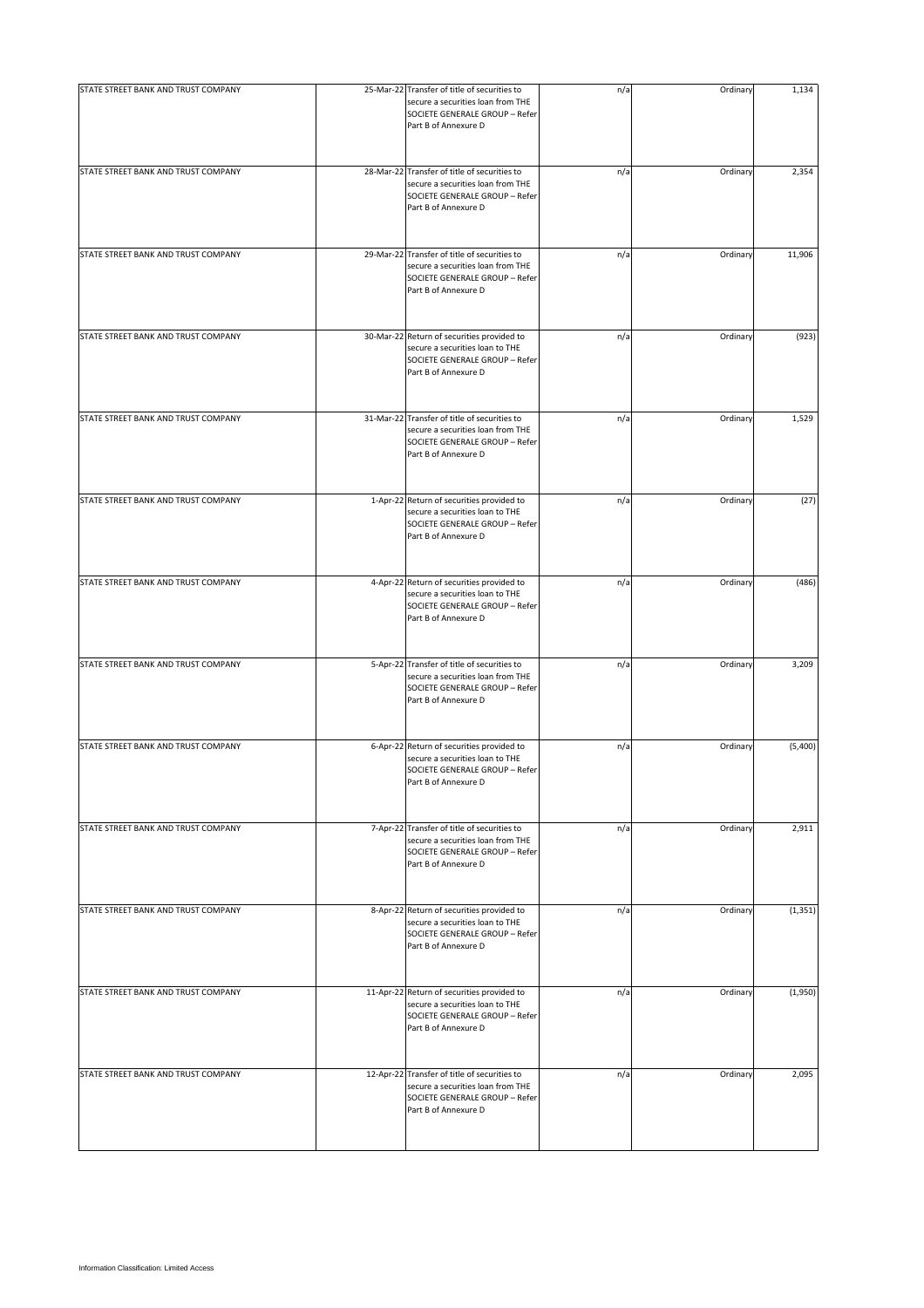| STATE STREET BANK AND TRUST COMPANY | 13-Apr-22 Return of securities provided to<br>secure a securities loan to THE<br>SOCIETE GENERALE GROUP - Refer                             | n/a | Ordinary | (2, 599)   |
|-------------------------------------|---------------------------------------------------------------------------------------------------------------------------------------------|-----|----------|------------|
|                                     | Part B of Annexure D                                                                                                                        |     |          |            |
| STATE STREET BANK AND TRUST COMPANY | 14-Apr-22 Transfer of title of securities to<br>secure a securities loan from THE<br>SOCIETE GENERALE GROUP - Refer<br>Part B of Annexure D | n/a | Ordinary | 452        |
| STATE STREET BANK AND TRUST COMPANY | 15-Apr-22 Return of securities provided to<br>secure a securities loan to THE<br>SOCIETE GENERALE GROUP - Refer<br>Part B of Annexure D     | n/a | Ordinary | (46)       |
| STATE STREET BANK AND TRUST COMPANY | 18-Apr-22 Return of securities provided to<br>secure a securities loan to THE<br>SOCIETE GENERALE GROUP - Refer<br>Part B of Annexure D     | n/a | Ordinary | (6, 461)   |
| STATE STREET BANK AND TRUST COMPANY | 25-Apr-22 Transfer of title of securities to<br>secure a securities loan from THE<br>SOCIETE GENERALE GROUP - Refer<br>Part B of Annexure D | n/a | Ordinary | 3,723      |
| STATE STREET BANK AND TRUST COMPANY | 26-Apr-22 Return of securities provided to<br>secure a securities loan to THE<br>SOCIETE GENERALE GROUP - Refer<br>Part B of Annexure D     | n/a | Ordinary | (1,090)    |
| STATE STREET BANK AND TRUST COMPANY | 27-Apr-22 Transfer of title of securities to<br>secure a securities loan from THE<br>SOCIETE GENERALE GROUP - Refer<br>Part B of Annexure D | n/a | Ordinary | 8,717      |
| STATE STREET BANK AND TRUST COMPANY | 28-Apr-22 Return of securities provided to<br>secure a securities loan to THE<br>SOCIETE GENERALE GROUP - Refer<br>Part B of Annexure D     | n/a | Ordinary | (114, 546) |
| STATE STREET BANK AND TRUST COMPANY | 20-Jan-22 Transfer of title of securities to<br>secure a securities loan from THE<br>UBS GROUP - Refer Part B of<br>Annexure D              | n/a | Ordinary | 3,898      |
| STATE STREET BANK AND TRUST COMPANY | 21-Jan-22 Return of securities provided to<br>secure a securities loan to THE UBS<br>GROUP - Refer Part B of Annexure<br>D                  | n/a | Ordinary | (278)      |
| STATE STREET BANK AND TRUST COMPANY | 24-Jan-22 Return of securities provided to<br>secure a securities loan to THE UBS<br>GROUP - Refer Part B of Annexure<br>D                  | n/a | Ordinary | (4)        |
| STATE STREET BANK AND TRUST COMPANY | 27-Jan-22 Transfer of title of securities to<br>secure a securities loan from THE<br>UBS GROUP - Refer Part B of<br>Annexure D              | n/a | Ordinary | 129,348    |
| STATE STREET BANK AND TRUST COMPANY | 28-Jan-22 Return of securities provided to<br>secure a securities loan to THE UBS<br>GROUP - Refer Part B of Annexure<br>D                  | n/a | Ordinary | (110, 479) |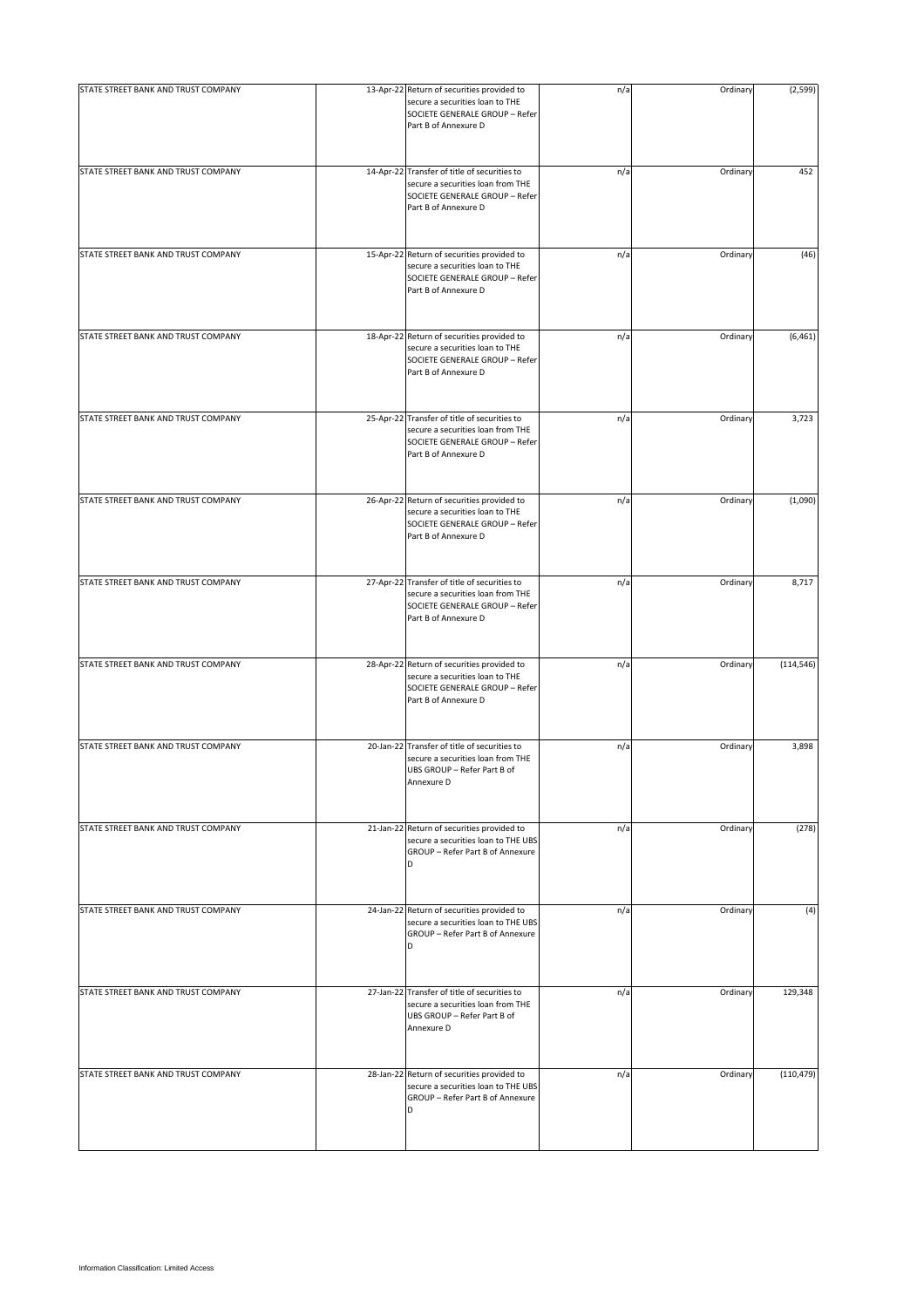| STATE STREET BANK AND TRUST COMPANY | 31-Jan-22 Transfer of title of securities to<br>secure a securities loan from THE<br>UBS GROUP - Refer Part B of<br>Annexure D | n/a | Ordinary | 118,497    |
|-------------------------------------|--------------------------------------------------------------------------------------------------------------------------------|-----|----------|------------|
| STATE STREET BANK AND TRUST COMPANY | 1-Feb-22 Return of securities provided to<br>secure a securities loan to THE UBS<br>GROUP - Refer Part B of Annexure<br>D      | n/a | Ordinary | (130, 286) |
| STATE STREET BANK AND TRUST COMPANY | 2-Feb-22 Transfer of title of securities to<br>secure a securities loan from THE<br>UBS GROUP - Refer Part B of<br>Annexure D  | n/a | Ordinary | 17,720     |
| STATE STREET BANK AND TRUST COMPANY | 15-Feb-22 Transfer of title of securities to<br>secure a securities loan from THE<br>UBS GROUP - Refer Part B of<br>Annexure D | n/a | Ordinary | 141,702    |
| STATE STREET BANK AND TRUST COMPANY | 18-Feb-22 Return of securities provided to<br>secure a securities loan to THE UBS<br>GROUP - Refer Part B of Annexure<br>D     | n/a | Ordinary | (87, 109)  |
| STATE STREET BANK AND TRUST COMPANY | 21-Feb-22 Transfer of title of securities to<br>secure a securities loan from THE<br>UBS GROUP - Refer Part B of<br>Annexure D | n/a | Ordinary | 60,558     |
| STATE STREET BANK AND TRUST COMPANY | 23-Feb-22 Transfer of title of securities to<br>secure a securities loan from THE<br>UBS GROUP - Refer Part B of<br>Annexure D | n/a | Ordinary | 334,011    |
| STATE STREET BANK AND TRUST COMPANY | 4-Mar-22 Return of securities provided to<br>secure a securities loan to THE UBS<br>GROUP - Refer Part B of Annexure<br>D      | n/a | Ordinary | (154, 285) |
| STATE STREET BANK AND TRUST COMPANY | 7-Mar-22 Transfer of title of securities to<br>secure a securities loan from THE<br>UBS GROUP - Refer Part B of<br>Annexure D  | n/a | Ordinary | 201,201    |
| STATE STREET BANK AND TRUST COMPANY | 8-Mar-22 Return of securities provided to<br>secure a securities loan to THE UBS<br>GROUP - Refer Part B of Annexure<br>D      | n/a | Ordinary | (38, 680)  |
| STATE STREET BANK AND TRUST COMPANY | 4-May-22 Transfer of title of securities to<br>secure a securities loan from THE<br>UBS GROUP - Refer Part B of<br>Annexure D  | n/a | Ordinary | 44,100     |
| STATE STREET BANK AND TRUST COMPANY | 5-May-22 Return of securities provided to<br>secure a securities loan to THE UBS<br>GROUP - Refer Part B of Annexure<br>D      | n/a | Ordinary | (66, 558)  |
| STATE STREET BANK AND TRUST COMPANY | 6-May-22 Transfer of title of securities to<br>secure a securities loan from THE<br>UBS GROUP - Refer Part B of<br>Annexure D  | n/a | Ordinary | 18,371     |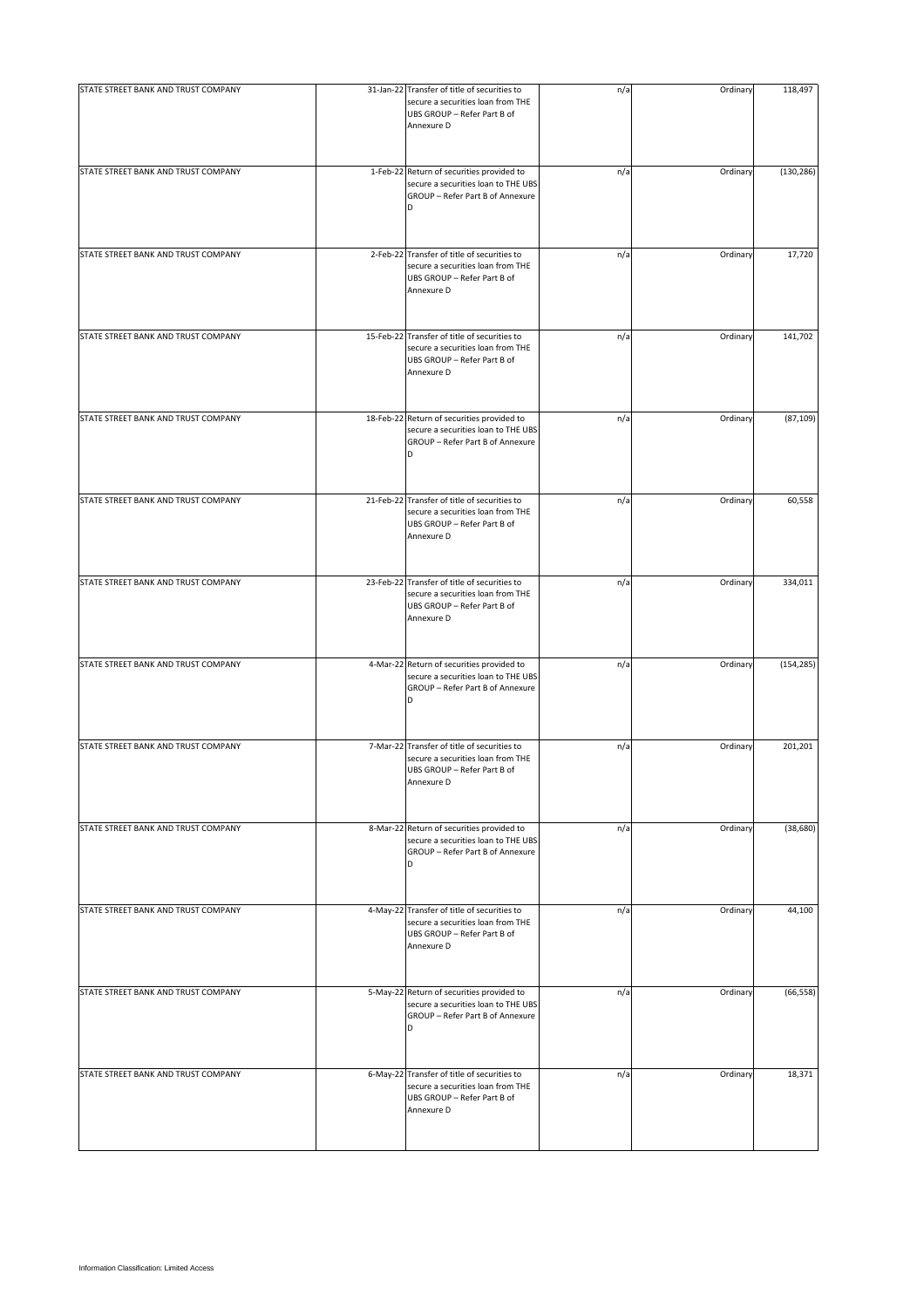| STATE STREET BANK AND TRUST COMPANY | 9-May-22 Transfer of title of securities to<br>secure a securities loan from THE<br>UBS GROUP - Refer Part B of<br>Annexure D  | n/a | Ordinary | 5,161      |
|-------------------------------------|--------------------------------------------------------------------------------------------------------------------------------|-----|----------|------------|
| STATE STREET BANK AND TRUST COMPANY | 11-May-22 Return of securities provided to<br>secure a securities loan to THE UBS<br>GROUP - Refer Part B of Annexure          | n/a | Ordinary | (381, 383) |
| STATE STREET BANK AND TRUST COMPANY | 12-May-22 Transfer of title of securities to<br>secure a securities loan from THE<br>UBS GROUP - Refer Part B of<br>Annexure D | n/a | Ordinary | 305,960    |
| STATE STREET BANK AND TRUST COMPANY | 18-May-22 Return of securities provided to<br>secure a securities loan to THE UBS<br>GROUP - Refer Part B of Annexure<br>D     | n/a | Ordinary | (8,699)    |
| STATE STREET BANK AND TRUST COMPANY | 20-Jan-22 Transfer of title of securities to<br>secure a securities loan from THE<br>UBS GROUP - Refer Part B of<br>Annexure D | n/a | Ordinary | 23         |
| STATE STREET BANK AND TRUST COMPANY | 21-Jan-22 Return of securities provided to<br>secure a securities loan to THE UBS<br>GROUP - Refer Part B of Annexure          | n/a | Ordinary | (2)        |
| STATE STREET BANK AND TRUST COMPANY | 23-Feb-22 Transfer of title of securities to<br>secure a securities loan from THE<br>UBS GROUP - Refer Part B of<br>Annexure D | n/a | Ordinary | 4,643      |
| STATE STREET BANK AND TRUST COMPANY | 4-Mar-22 Transfer of title of securities to<br>secure a securities loan from THE<br>UBS GROUP - Refer Part B of<br>Annexure D  | n/a | Ordinary | 1,547      |
| STATE STREET BANK AND TRUST COMPANY | 7-Mar-22 Transfer of title of securities to<br>secure a securities loan from THE<br>UBS GROUP - Refer Part B of<br>Annexure D  | n/a | Ordinary | 3,868      |
| STATE STREET BANK AND TRUST COMPANY | 8-Mar-22 Return of securities provided to<br>secure a securities loan to THE UBS<br>GROUP - Refer Part B of Annexure<br>D      | n/a | Ordinary | (812)      |
| STATE STREET BANK AND TRUST COMPANY | 4-May-22 Transfer of title of securities to<br>secure a securities loan from THE<br>UBS GROUP - Refer Part B of<br>Annexure D  | n/a | Ordinary | 35,085     |
| STATE STREET BANK AND TRUST COMPANY | 5-May-22 Return of securities provided to<br>secure a securities loan to THE UBS<br>GROUP - Refer Part B of Annexure<br>D      | n/a | Ordinary | (19, 938)  |
| STATE STREET BANK AND TRUST COMPANY | 6-May-22 Transfer of title of securities to<br>secure a securities loan from THE<br>UBS GROUP - Refer Part B of<br>Annexure D  | n/a | Ordinary | 1,472      |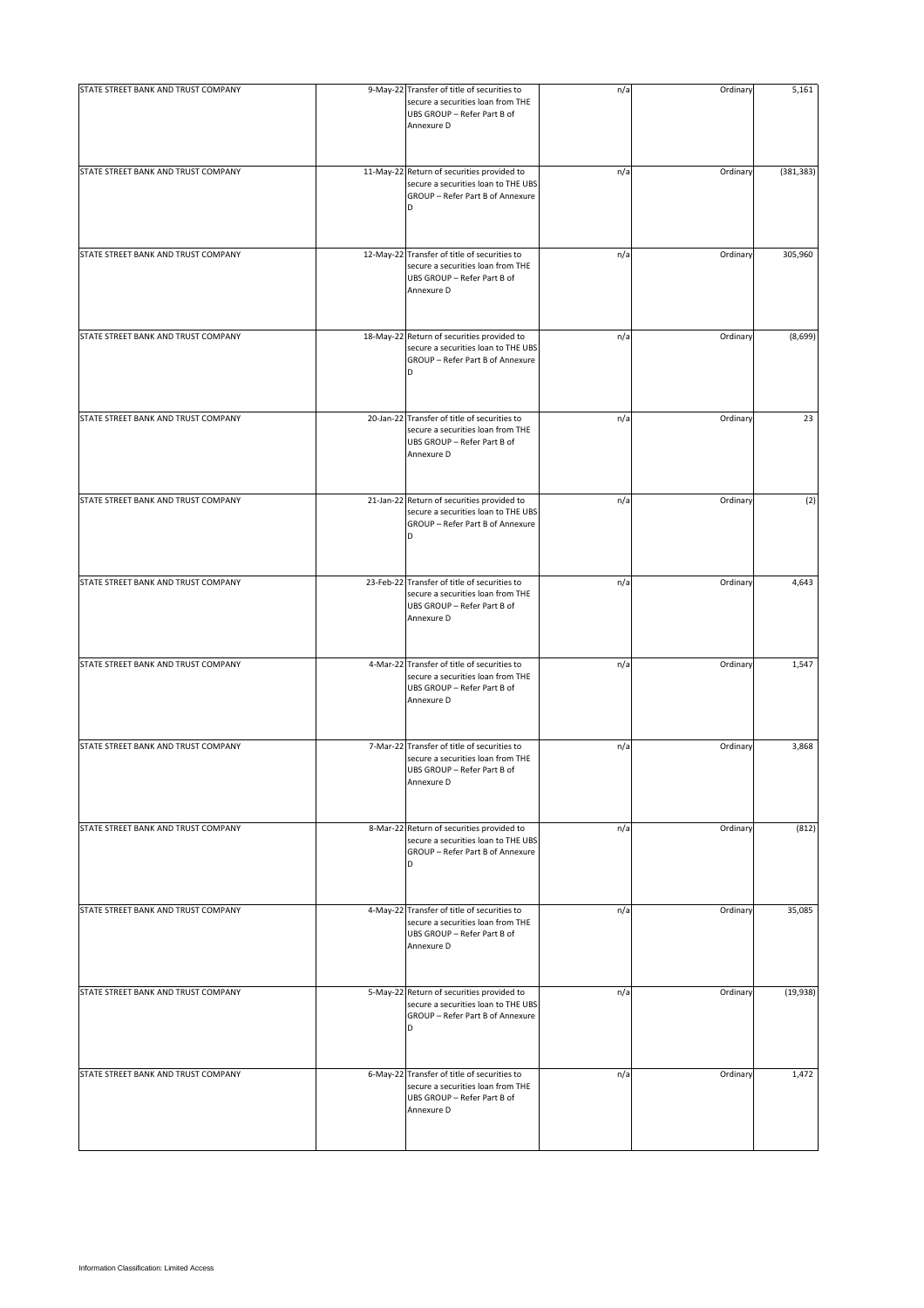| STATE STREET BANK AND TRUST COMPANY | 9-May-22 Transfer of title of securities to<br>secure a securities loan from THE<br>UBS GROUP - Refer Part B of<br>Annexure D               | n/a | Ordinary | 698            |
|-------------------------------------|---------------------------------------------------------------------------------------------------------------------------------------------|-----|----------|----------------|
| STATE STREET BANK AND TRUST COMPANY | 11-May-22 Return of securities provided to<br>secure a securities loan to THE UBS<br>GROUP - Refer Part B of Annexure<br>D                  | n/a | Ordinary | (20, 479)      |
| STATE STREET BANK AND TRUST COMPANY | 12-May-22 Transfer of title of securities to<br>secure a securities loan from THE<br>UBS GROUP - Refer Part B of<br>Annexure D              | n/a | Ordinary | 18,668         |
| STATE STREET BANK AND TRUST COMPANY | 18-May-22 Return of securities provided to<br>secure a securities loan to THE UBS<br>GROUP - Refer Part B of Annexure<br>D                  | n/a | Ordinary | (2,015)        |
| STATE STREET BANK AND TRUST COMPANY | 22-Mar-22 Transfer of title of securities to<br>secure a securities loan from THE<br>SOCIETE GENERALE GROUP - Refer<br>Part B of Annexure D | n/a | Ordinary | 2              |
| STATE STREET BANK AND TRUST COMPANY | 28-Apr-22 Return of securities provided to<br>secure a securities loan to THE<br>SOCIETE GENERALE GROUP - Refer<br>Part B of Annexure D     | n/a | Ordinary | (2)            |
| STATE STREET BANK AND TRUST COMPANY | 18-May-22 Transfer of title of securities to<br>secure a securities loan from THE<br>UBS GROUP - Refer Part B of<br>Annexure D              | n/a | Ordinary | 27,636         |
| STATE STREET BANK AND TRUST COMPANY | 18-Jan-22 Return of securities provided to<br>secure a securities loan to THE<br>SOCIETE GENERALE GROUP - Refer<br>Part B of Annexure D     | n/a | Ordinary | (12)           |
| STATE STREET BANK AND TRUST COMPANY | 19-Jan-22 Transfer of title of securities to<br>secure a securities loan from THE<br>SOCIETE GENERALE GROUP - Refer<br>Part B of Annexure D | n/a | Ordinary | 3              |
| STATE STREET BANK AND TRUST COMPANY | 20-Jan-22 Transfer of title of securities to<br>secure a securities loan from THE<br>SOCIETE GENERALE GROUP - Refer<br>Part B of Annexure D | n/a | Ordinary | $\overline{2}$ |
| STATE STREET BANK AND TRUST COMPANY | 21-Jan-22 Return of securities provided to<br>secure a securities loan to THE<br>SOCIETE GENERALE GROUP - Refer<br>Part B of Annexure D     | n/a | Ordinary | (4)            |
| STATE STREET BANK AND TRUST COMPANY | 25-Jan-22 Return of securities provided to<br>secure a securities loan to THE<br>SOCIETE GENERALE GROUP - Refer<br>Part B of Annexure D     | n/a | Ordinary | (29)           |
| STATE STREET BANK AND TRUST COMPANY | 26-Jan-22 Transfer of title of securities to<br>secure a securities loan from THE<br>SOCIETE GENERALE GROUP - Refer<br>Part B of Annexure D | n/a | Ordinary | 5              |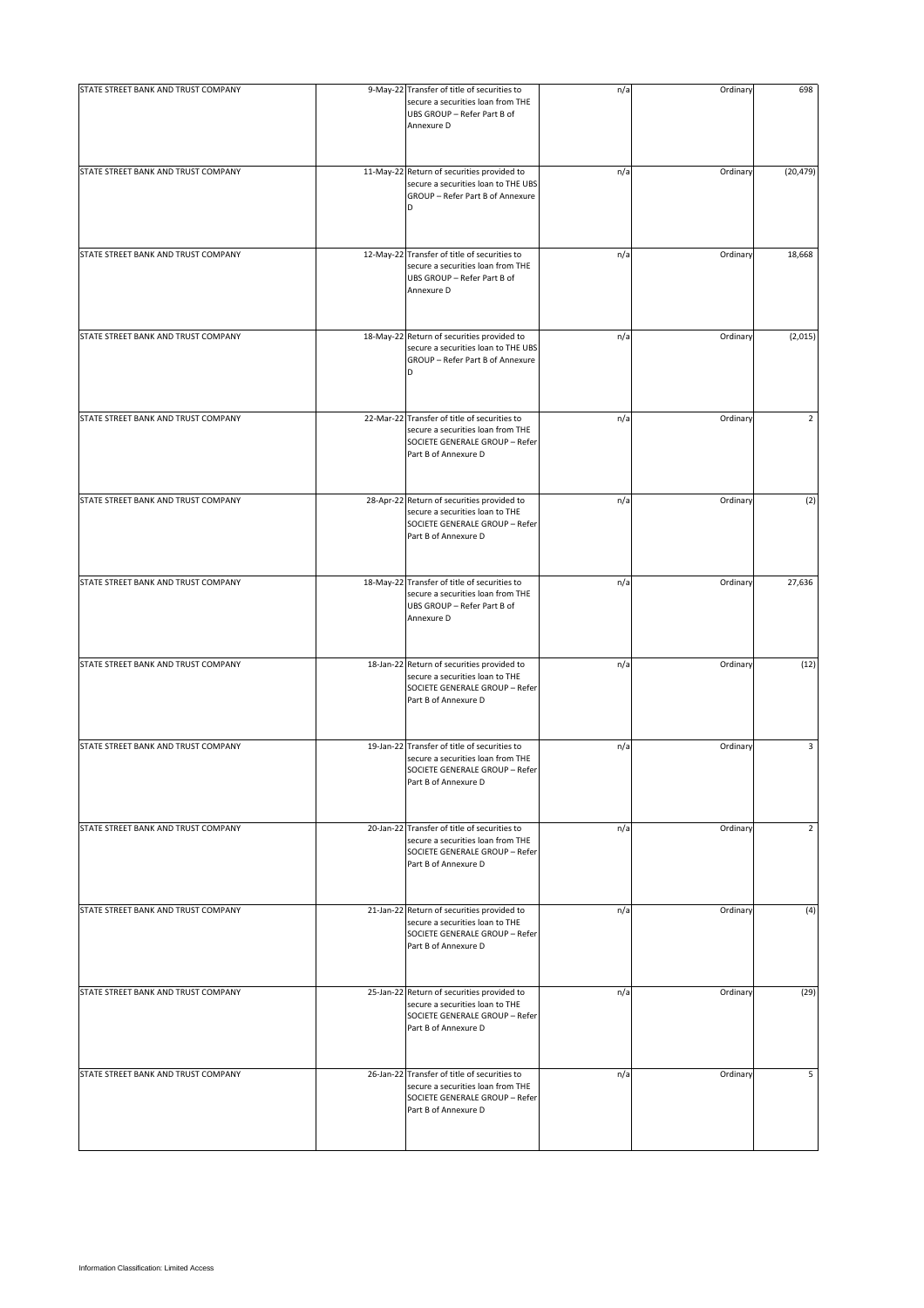| STATE STREET BANK AND TRUST COMPANY | 27-Jan-22 Return of securities provided to<br>secure a securities loan to THE<br>SOCIETE GENERALE GROUP - Refer<br>Part B of Annexure D     | n/a | Ordinary | (2)          |
|-------------------------------------|---------------------------------------------------------------------------------------------------------------------------------------------|-----|----------|--------------|
| STATE STREET BANK AND TRUST COMPANY | 28-Jan-22 Transfer of title of securities to<br>secure a securities loan from THE<br>SOCIETE GENERALE GROUP - Refer<br>Part B of Annexure D | n/a | Ordinary | 3            |
| STATE STREET BANK AND TRUST COMPANY | 1-Feb-22 Transfer of title of securities to<br>secure a securities loan from THE<br>SOCIETE GENERALE GROUP - Refer<br>Part B of Annexure D  | n/a | Ordinary | 20           |
| STATE STREET BANK AND TRUST COMPANY | 2-Feb-22 Return of securities provided to<br>secure a securities loan to THE<br>SOCIETE GENERALE GROUP - Refer<br>Part B of Annexure D      | n/a | Ordinary | (1)          |
| STATE STREET BANK AND TRUST COMPANY | 11-Feb-22 Transfer of title of securities to<br>secure a securities loan from THE<br>SOCIETE GENERALE GROUP - Refer<br>Part B of Annexure D | n/a | Ordinary | 31           |
| STATE STREET BANK AND TRUST COMPANY | 21-Feb-22 Transfer of title of securities to<br>secure a securities loan from THE<br>SOCIETE GENERALE GROUP - Refer<br>Part B of Annexure D | n/a | Ordinary | 987          |
| STATE STREET BANK AND TRUST COMPANY | 22-Mar-22 Return of securities provided to<br>secure a securities loan to THE<br>SOCIETE GENERALE GROUP - Refer<br>Part B of Annexure D     | n/a | Ordinary | (1,054)      |
| STATE STREET BANK AND TRUST COMPANY | 23-Mar-22 Transfer of title of securities to<br>secure a securities loan from THE<br>SOCIETE GENERALE GROUP - Refer<br>Part B of Annexure D | n/a | Ordinary | 9            |
| STATE STREET BANK AND TRUST COMPANY | 24-Mar-22 Return of securities provided to<br>secure a securities loan to THE<br>SOCIETE GENERALE GROUP - Refer<br>Part B of Annexure D     | n/a | Ordinary | (3)          |
| STATE STREET BANK AND TRUST COMPANY | 25-Mar-22 Transfer of title of securities to<br>secure a securities loan from THE<br>SOCIETE GENERALE GROUP - Refer<br>Part B of Annexure D | n/a | Ordinary | $\mathbf{1}$ |
| STATE STREET BANK AND TRUST COMPANY | 28-Mar-22 Transfer of title of securities to<br>secure a securities loan from THE<br>SOCIETE GENERALE GROUP - Refer<br>Part B of Annexure D | n/a | Ordinary | 3            |
| STATE STREET BANK AND TRUST COMPANY | 29-Mar-22 Return of securities provided to<br>secure a securities loan to THE<br>SOCIETE GENERALE GROUP - Refer<br>Part B of Annexure D     | n/a | Ordinary | (2)          |
| STATE STREET BANK AND TRUST COMPANY | 30-Mar-22 Transfer of title of securities to<br>secure a securities loan from THE<br>SOCIETE GENERALE GROUP - Refer<br>Part B of Annexure D | n/a | Ordinary | $\mathbf{1}$ |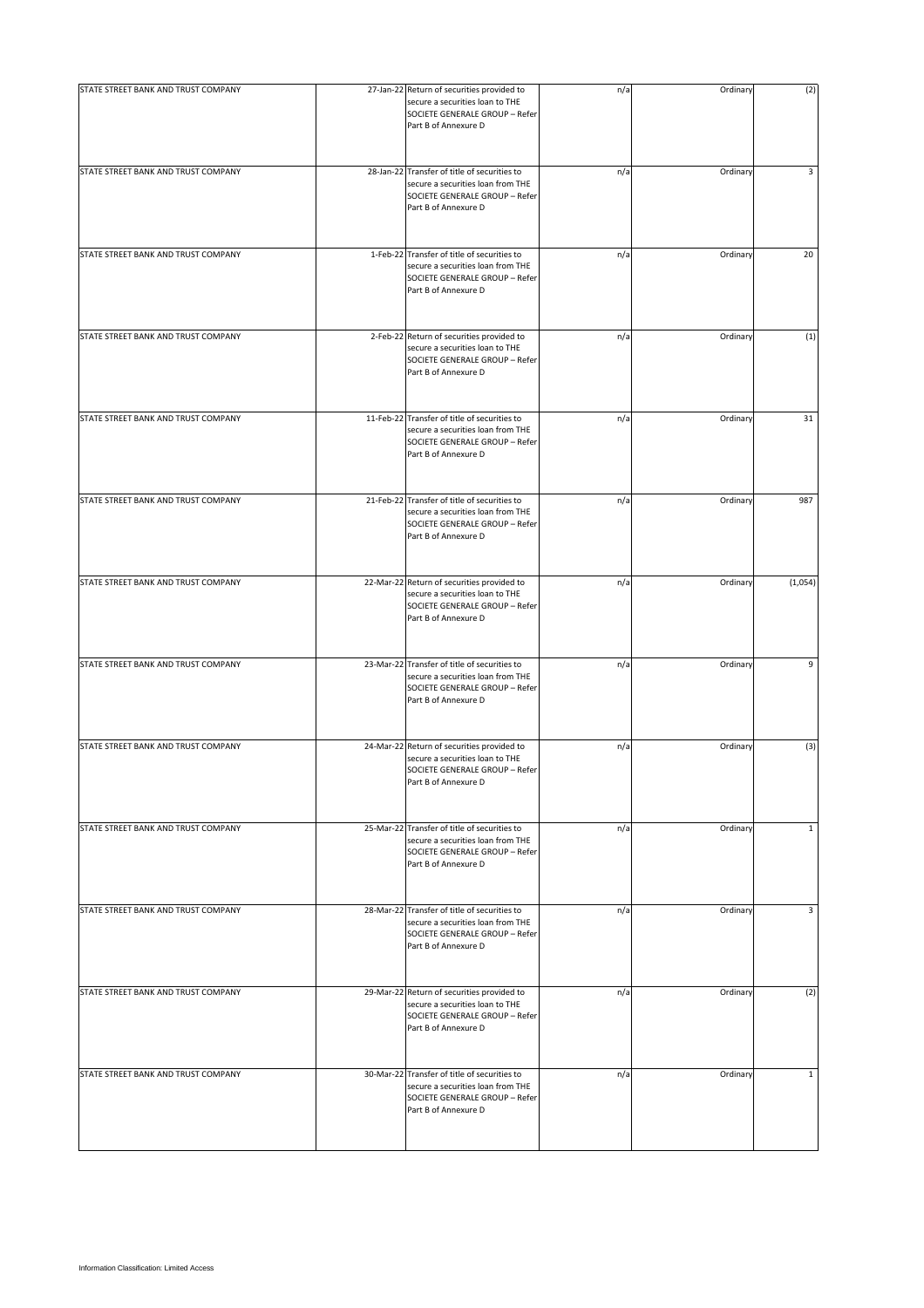| STATE STREET BANK AND TRUST COMPANY | 31-Mar-22 Transfer of title of securities to<br>secure a securities loan from THE<br>SOCIETE GENERALE GROUP - Refer<br>Part B of Annexure D | n/a | Ordinary | 1            |
|-------------------------------------|---------------------------------------------------------------------------------------------------------------------------------------------|-----|----------|--------------|
| STATE STREET BANK AND TRUST COMPANY | 4-Apr-22 Return of securities provided to<br>secure a securities loan to THE<br>SOCIETE GENERALE GROUP - Refer<br>Part B of Annexure D      | n/a | Ordinary | (3)          |
| STATE STREET BANK AND TRUST COMPANY | 6-Apr-22 Return of securities provided to<br>secure a securities loan to THE<br>SOCIETE GENERALE GROUP - Refer<br>Part B of Annexure D      | n/a | Ordinary | (7)          |
| STATE STREET BANK AND TRUST COMPANY | 7-Apr-22 Transfer of title of securities to<br>secure a securities loan from THE<br>SOCIETE GENERALE GROUP - Refer<br>Part B of Annexure D  | n/a | Ordinary | 3            |
| STATE STREET BANK AND TRUST COMPANY | 8-Apr-22 Transfer of title of securities to<br>secure a securities loan from THE<br>SOCIETE GENERALE GROUP - Refer<br>Part B of Annexure D  | n/a | Ordinary | 2            |
| STATE STREET BANK AND TRUST COMPANY | 11-Apr-22 Transfer of title of securities to<br>secure a securities loan from THE<br>SOCIETE GENERALE GROUP - Refer<br>Part B of Annexure D | n/a | Ordinary | $\mathbf{1}$ |
| STATE STREET BANK AND TRUST COMPANY | 12-Apr-22 Transfer of title of securities to<br>secure a securities loan from THE<br>SOCIETE GENERALE GROUP - Refer<br>Part B of Annexure D | n/a | Ordinary | 3            |
| STATE STREET BANK AND TRUST COMPANY | 14-Apr-22 Return of securities provided to<br>secure a securities loan to THE<br>SOCIETE GENERALE GROUP - Refer<br>Part B of Annexure D     | n/a | Ordinary | (1)          |
| STATE STREET BANK AND TRUST COMPANY | 15-Apr-22 Transfer of title of securities to<br>secure a securities loan from THE<br>SOCIETE GENERALE GROUP - Refer<br>Part B of Annexure D | n/a | Ordinary | $\mathbf{1}$ |
| STATE STREET BANK AND TRUST COMPANY | 18-Apr-22 Transfer of title of securities to<br>secure a securities loan from THE<br>SOCIETE GENERALE GROUP - Refer<br>Part B of Annexure D | n/a | Ordinary | $\mathbf{1}$ |
| STATE STREET BANK AND TRUST COMPANY | 25-Apr-22 Transfer of title of securities to<br>secure a securities loan from THE<br>SOCIETE GENERALE GROUP - Refer<br>Part B of Annexure D | n/a | Ordinary | 4            |
| STATE STREET BANK AND TRUST COMPANY | 26-Apr-22 Return of securities provided to<br>secure a securities loan to THE<br>SOCIETE GENERALE GROUP - Refer<br>Part B of Annexure D     | n/a | Ordinary | (2)          |
| STATE STREET BANK AND TRUST COMPANY | 27-Apr-22 Transfer of title of securities to<br>secure a securities loan from THE<br>SOCIETE GENERALE GROUP - Refer<br>Part B of Annexure D | n/a | Ordinary | 6            |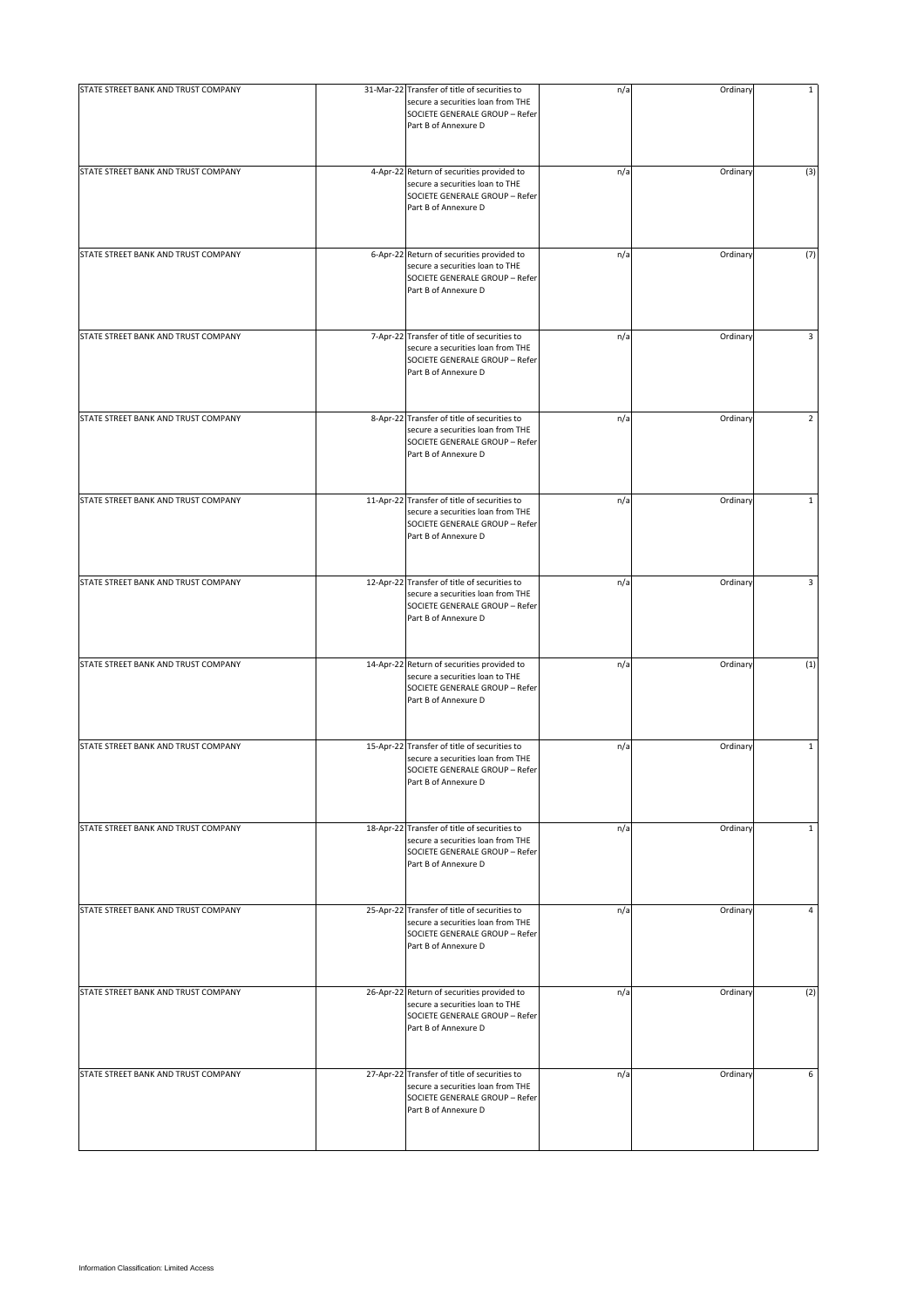| STATE STREET BANK AND TRUST COMPANY | 28-Apr-22 Return of securities provided to<br>secure a securities loan to THE<br>SOCIETE GENERALE GROUP - Refer<br>Part B of Annexure D | n/a | Ordinary | (92)      |
|-------------------------------------|-----------------------------------------------------------------------------------------------------------------------------------------|-----|----------|-----------|
| STATE STREET BANK AND TRUST COMPANY | 20-Jan-22 Transfer of title of securities to<br>secure a securities loan from THE<br>UBS GROUP - Refer Part B of<br>Annexure D          | n/a | Ordinary | 211       |
| STATE STREET BANK AND TRUST COMPANY | 21-Jan-22 Return of securities provided to<br>secure a securities loan to THE UBS<br>GROUP - Refer Part B of Annexure<br>D              | n/a | Ordinary | (13)      |
| STATE STREET BANK AND TRUST COMPANY | 24-Jan-22 Transfer of title of securities to<br>secure a securities loan from THE<br>UBS GROUP - Refer Part B of<br>Annexure D          | n/a | Ordinary | 5         |
| STATE STREET BANK AND TRUST COMPANY | 23-Feb-22 Transfer of title of securities to<br>secure a securities loan from THE<br>UBS GROUP - Refer Part B of<br>Annexure D          | n/a | Ordinary | 13,314    |
| STATE STREET BANK AND TRUST COMPANY | 4-Mar-22 Transfer of title of securities to<br>secure a securities loan from THE<br>UBS GROUP - Refer Part B of<br>Annexure D           | n/a | Ordinary | 1,436     |
| STATE STREET BANK AND TRUST COMPANY | 7-Mar-22 Transfer of title of securities to<br>secure a securities loan from THE<br>UBS GROUP - Refer Part B of<br>Annexure D           | n/a | Ordinary | 6,150     |
| STATE STREET BANK AND TRUST COMPANY | 8-Mar-22 Return of securities provided to<br>secure a securities loan to THE UBS<br>GROUP - Refer Part B of Annexure<br>D               | n/a | Ordinary | (1, 149)  |
| STATE STREET BANK AND TRUST COMPANY | 4-May-22 Transfer of title of securities to<br>secure a securities loan from THE<br>UBS GROUP - Refer Part B of<br>Annexure D           | n/a | Ordinary | 19,667    |
| STATE STREET BANK AND TRUST COMPANY | 5-May-22 Return of securities provided to<br>secure a securities loan to THE UBS<br>GROUP - Refer Part B of Annexure<br>D               | n/a | Ordinary | (17, 753) |
| STATE STREET BANK AND TRUST COMPANY | 6-May-22 Transfer of title of securities to<br>secure a securities loan from THE<br>UBS GROUP - Refer Part B of<br>Annexure D           | n/a | Ordinary | 2,040     |
| STATE STREET BANK AND TRUST COMPANY | 9-May-22 Transfer of title of securities to<br>secure a securities loan from THE<br>UBS GROUP - Refer Part B of<br>Annexure D           | n/a | Ordinary | 1,365     |
| STATE STREET BANK AND TRUST COMPANY | 11-May-22 Return of securities provided to<br>secure a securities loan to THE UBS<br>GROUP - Refer Part B of Annexure<br>D              | n/a | Ordinary | (19, 337) |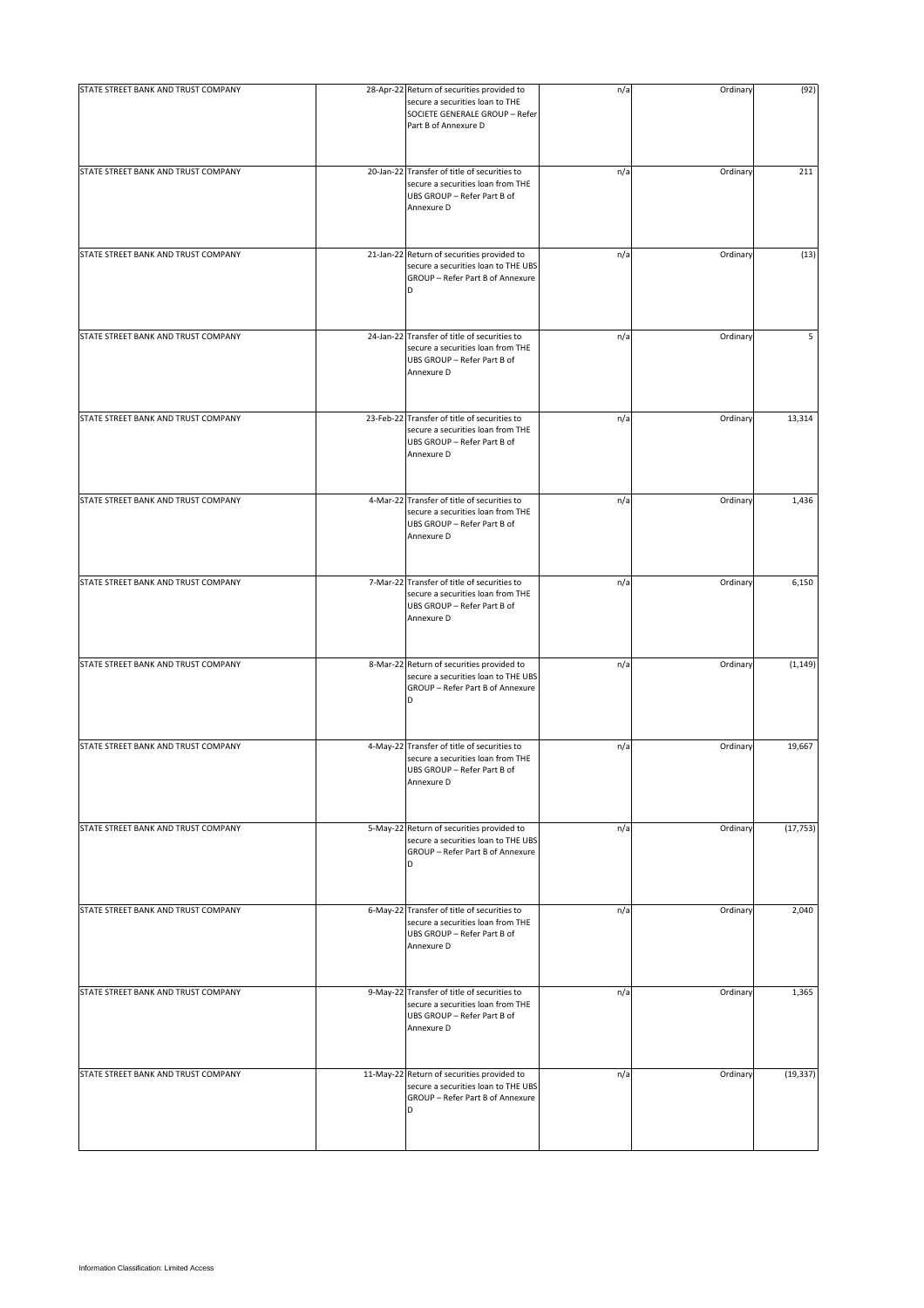| STATE STREET BANK AND TRUST COMPANY | 12-May-22 Transfer of title of securities to<br>secure a securities loan from THE<br>UBS GROUP - Refer Part B of<br>Annexure D                  | n/a | Ordinary | 18,462         |
|-------------------------------------|-------------------------------------------------------------------------------------------------------------------------------------------------|-----|----------|----------------|
| STATE STREET BANK AND TRUST COMPANY | 18-May-22 Return of securities provided to<br>secure a securities loan to THE UBS<br>GROUP - Refer Part B of Annexure                           | n/a | Ordinary | (4, 578)       |
| STATE STREET BANK AND TRUST COMPANY | 29-Mar-22 Transfer of title of securities to<br>secure a securities loan from THE<br>CREDIT SUISSE GROUP - Refer Part<br><b>B</b> of Annexure D | n/a | Ordinary | 30,322         |
| STATE STREET BANK AND TRUST COMPANY | 6-Apr-22 Return of securities provided to<br>secure a securities loan to THE<br>CREDIT SUISSE GROUP - Refer Part<br><b>B</b> of Annexure D      | n/a | Ordinary | (30, 289)      |
| STATE STREET BANK AND TRUST COMPANY | 25-Apr-22 Return of securities provided to<br>secure a securities loan to THE<br>CREDIT SUISSE GROUP - Refer Part<br><b>B</b> of Annexure D     | n/a | Ordinary | (33)           |
| STATE STREET BANK AND TRUST COMPANY | 29-Apr-22 Transfer of title of securities to<br>secure a securities loan from THE<br>CREDIT SUISSE GROUP - Refer Part<br><b>B</b> of Annexure D | n/a | Ordinary | 69             |
| STATE STREET BANK AND TRUST COMPANY | 2-May-22 Return of securities provided to<br>secure a securities loan to THE<br>CREDIT SUISSE GROUP - Refer Part<br><b>B</b> of Annexure D      | n/a | Ordinary | (13)           |
| STATE STREET BANK AND TRUST COMPANY | 3-May-22 Transfer of title of securities to<br>secure a securities loan from THE<br>CREDIT SUISSE GROUP - Refer Part<br><b>B</b> of Annexure D  | n/a | Ordinary | 40             |
| STATE STREET BANK AND TRUST COMPANY | 4-May-22 Transfer of title of securities to<br>secure a securities loan from THE<br>CREDIT SUISSE GROUP - Refer Part<br><b>B</b> of Annexure D  | n/a | Ordinary | $\overline{2}$ |
| STATE STREET BANK AND TRUST COMPANY | 5-May-22 Transfer of title of securities to<br>secure a securities loan from THE<br>CREDIT SUISSE GROUP - Refer Part<br><b>B</b> of Annexure D  | n/a | Ordinary | 9              |
| STATE STREET BANK AND TRUST COMPANY | 6-May-22 Return of securities provided to<br>secure a securities loan to THE<br>CREDIT SUISSE GROUP - Refer Part<br><b>B</b> of Annexure D      | n/a | Ordinary | (34)           |
| STATE STREET BANK AND TRUST COMPANY | 9-May-22 Return of securities provided to<br>secure a securities loan to THE<br>CREDIT SUISSE GROUP - Refer Part<br><b>B</b> of Annexure D      | n/a | Ordinary | (61)           |
| STATE STREET BANK AND TRUST COMPANY | 10-May-22 Return of securities provided to<br>secure a securities loan to THE<br>CREDIT SUISSE GROUP - Refer Part<br><b>B</b> of Annexure D     | n/a | Ordinary | (12)           |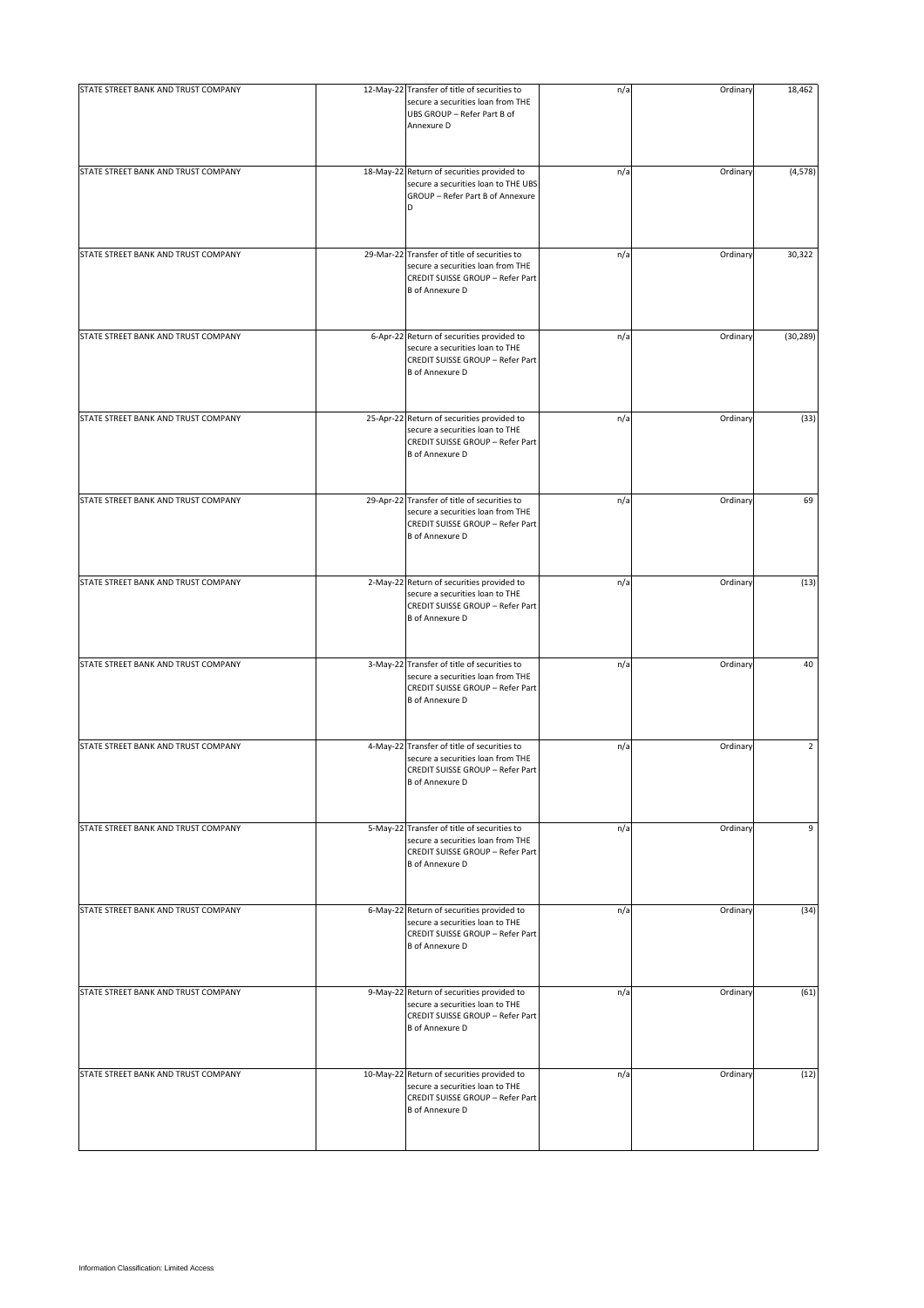| STATE STREET BANK AND TRUST COMPANY | 18-Jan-22 Return of securities provided to<br>secure a securities loan to THE                                                               | n/a | Ordinary | (2,965)  |
|-------------------------------------|---------------------------------------------------------------------------------------------------------------------------------------------|-----|----------|----------|
|                                     | SOCIETE GENERALE GROUP - Refer<br>Part B of Annexure D                                                                                      |     |          |          |
| STATE STREET BANK AND TRUST COMPANY | 19-Jan-22 Transfer of title of securities to<br>secure a securities loan from THE<br>SOCIETE GENERALE GROUP - Refer<br>Part B of Annexure D | n/a | Ordinary | 2,691    |
| STATE STREET BANK AND TRUST COMPANY | 20-Jan-22 Transfer of title of securities to<br>secure a securities loan from THE<br>SOCIETE GENERALE GROUP - Refer<br>Part B of Annexure D | n/a | Ordinary | 695      |
| STATE STREET BANK AND TRUST COMPANY | 21-Jan-22 Return of securities provided to<br>secure a securities loan to THE<br>SOCIETE GENERALE GROUP - Refer<br>Part B of Annexure D     | n/a | Ordinary | (276)    |
| STATE STREET BANK AND TRUST COMPANY | 24-Jan-22 Return of securities provided to<br>secure a securities loan to THE<br>SOCIETE GENERALE GROUP - Refer<br>Part B of Annexure D     | n/a | Ordinary | (481)    |
| STATE STREET BANK AND TRUST COMPANY | 25-Jan-22 Return of securities provided to<br>secure a securities loan to THE<br>SOCIETE GENERALE GROUP - Refer<br>Part B of Annexure D     | n/a | Ordinary | (8, 745) |
| STATE STREET BANK AND TRUST COMPANY | 26-Jan-22 Transfer of title of securities to<br>secure a securities loan from THE<br>SOCIETE GENERALE GROUP - Refer<br>Part B of Annexure D | n/a | Ordinary | 1,327    |
| STATE STREET BANK AND TRUST COMPANY | 27-Jan-22 Return of securities provided to<br>secure a securities loan to THE<br>SOCIETE GENERALE GROUP - Refer<br>Part B of Annexure D     | n/a | Ordinary | (60)     |
| STATE STREET BANK AND TRUST COMPANY | 28-Jan-22 Transfer of title of securities to<br>secure a securities loan from THE<br>SOCIETE GENERALE GROUP - Refer<br>Part B of Annexure D | n/a | Ordinary | 1,362    |
| STATE STREET BANK AND TRUST COMPANY | 31-Jan-22 Transfer of title of securities to<br>secure a securities loan from THE<br>SOCIETE GENERALE GROUP - Refer<br>Part B of Annexure D | n/a | Ordinary | 2,309    |
| STATE STREET BANK AND TRUST COMPANY | 1-Feb-22 Transfer of title of securities to<br>secure a securities loan from THE<br>SOCIETE GENERALE GROUP - Refer<br>Part B of Annexure D  | n/a | Ordinary | 3,629    |
| STATE STREET BANK AND TRUST COMPANY | 2-Feb-22 Return of securities provided to<br>secure a securities loan to THE<br>SOCIETE GENERALE GROUP - Refer<br>Part B of Annexure D      | n/a | Ordinary | (587)    |
| STATE STREET BANK AND TRUST COMPANY | 11-Feb-22 Transfer of title of securities to<br>secure a securities loan from THE<br>SOCIETE GENERALE GROUP - Refer<br>Part B of Annexure D | n/a | Ordinary | 1,438    |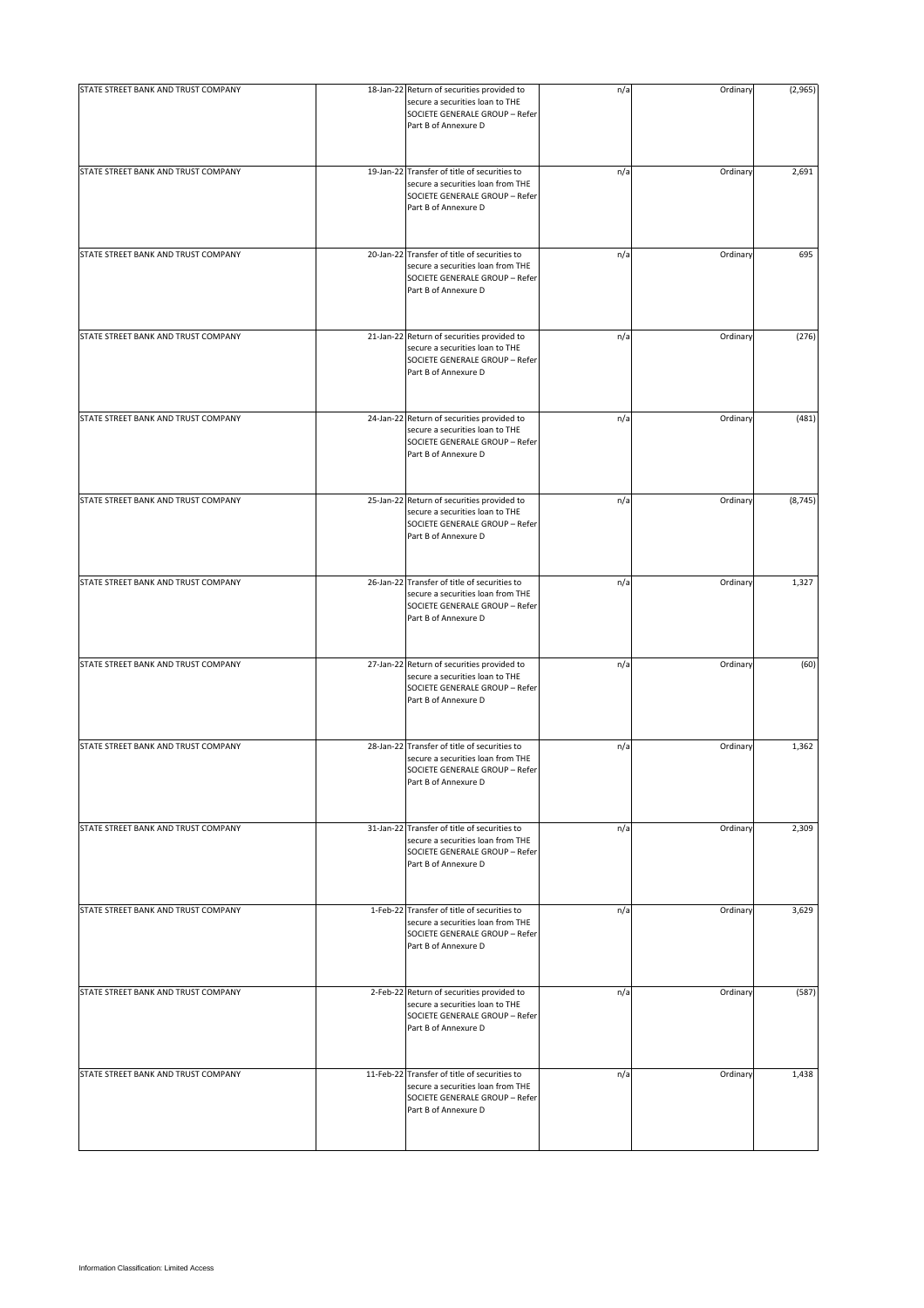| STATE STREET BANK AND TRUST COMPANY | 21-Feb-22 Return of securities provided to<br>secure a securities loan to THE<br>SOCIETE GENERALE GROUP - Refer<br>Part B of Annexure D     | n/a | Ordinary | (17, 563) |
|-------------------------------------|---------------------------------------------------------------------------------------------------------------------------------------------|-----|----------|-----------|
| STATE STREET BANK AND TRUST COMPANY | 22-Mar-22 Transfer of title of securities to<br>secure a securities loan from THE<br>SOCIETE GENERALE GROUP - Refer<br>Part B of Annexure D | n/a | Ordinary | 4,806     |
| STATE STREET BANK AND TRUST COMPANY | 23-Mar-22 Transfer of title of securities to<br>secure a securities loan from THE<br>SOCIETE GENERALE GROUP - Refer<br>Part B of Annexure D | n/a | Ordinary | 1,133     |
| STATE STREET BANK AND TRUST COMPANY | 24-Mar-22 Return of securities provided to<br>secure a securities loan to THE<br>SOCIETE GENERALE GROUP - Refer<br>Part B of Annexure D     | n/a | Ordinary | (26)      |
| STATE STREET BANK AND TRUST COMPANY | 25-Mar-22 Transfer of title of securities to<br>secure a securities loan from THE<br>SOCIETE GENERALE GROUP - Refer<br>Part B of Annexure D | n/a | Ordinary | 212       |
| STATE STREET BANK AND TRUST COMPANY | 28-Mar-22 Transfer of title of securities to<br>secure a securities loan from THE<br>SOCIETE GENERALE GROUP - Refer<br>Part B of Annexure D | n/a | Ordinary | 527       |
| STATE STREET BANK AND TRUST COMPANY | 29-Mar-22 Return of securities provided to<br>secure a securities loan to THE<br>SOCIETE GENERALE GROUP - Refer<br>Part B of Annexure D     | n/a | Ordinary | (585)     |
| STATE STREET BANK AND TRUST COMPANY | 30-Mar-22 Transfer of title of securities to<br>secure a securities loan from THE<br>SOCIETE GENERALE GROUP - Refer<br>Part B of Annexure D | n/a | Ordinary | 177       |
| STATE STREET BANK AND TRUST COMPANY | 31-Mar-22 Return of securities provided to<br>secure a securities loan to THE<br>SOCIETE GENERALE GROUP - Refer<br>Part B of Annexure D     | n/a | Ordinary | (344)     |
| STATE STREET BANK AND TRUST COMPANY | 1-Apr-22 Transfer of title of securities to<br>secure a securities loan from THE<br>SOCIETE GENERALE GROUP - Refer<br>Part B of Annexure D  | n/a | Ordinary | 28        |
| STATE STREET BANK AND TRUST COMPANY | 4-Apr-22 Transfer of title of securities to<br>secure a securities loan from THE<br>SOCIETE GENERALE GROUP - Refer<br>Part B of Annexure D  | n/a | Ordinary | 73        |
| STATE STREET BANK AND TRUST COMPANY | 5-Apr-22 Transfer of title of securities to<br>secure a securities loan from THE<br>SOCIETE GENERALE GROUP - Refer<br>Part B of Annexure D  | n/a | Ordinary | 240       |
| STATE STREET BANK AND TRUST COMPANY | 6-Apr-22 Return of securities provided to<br>secure a securities loan to THE<br>SOCIETE GENERALE GROUP - Refer<br>Part B of Annexure D      | n/a | Ordinary | (785)     |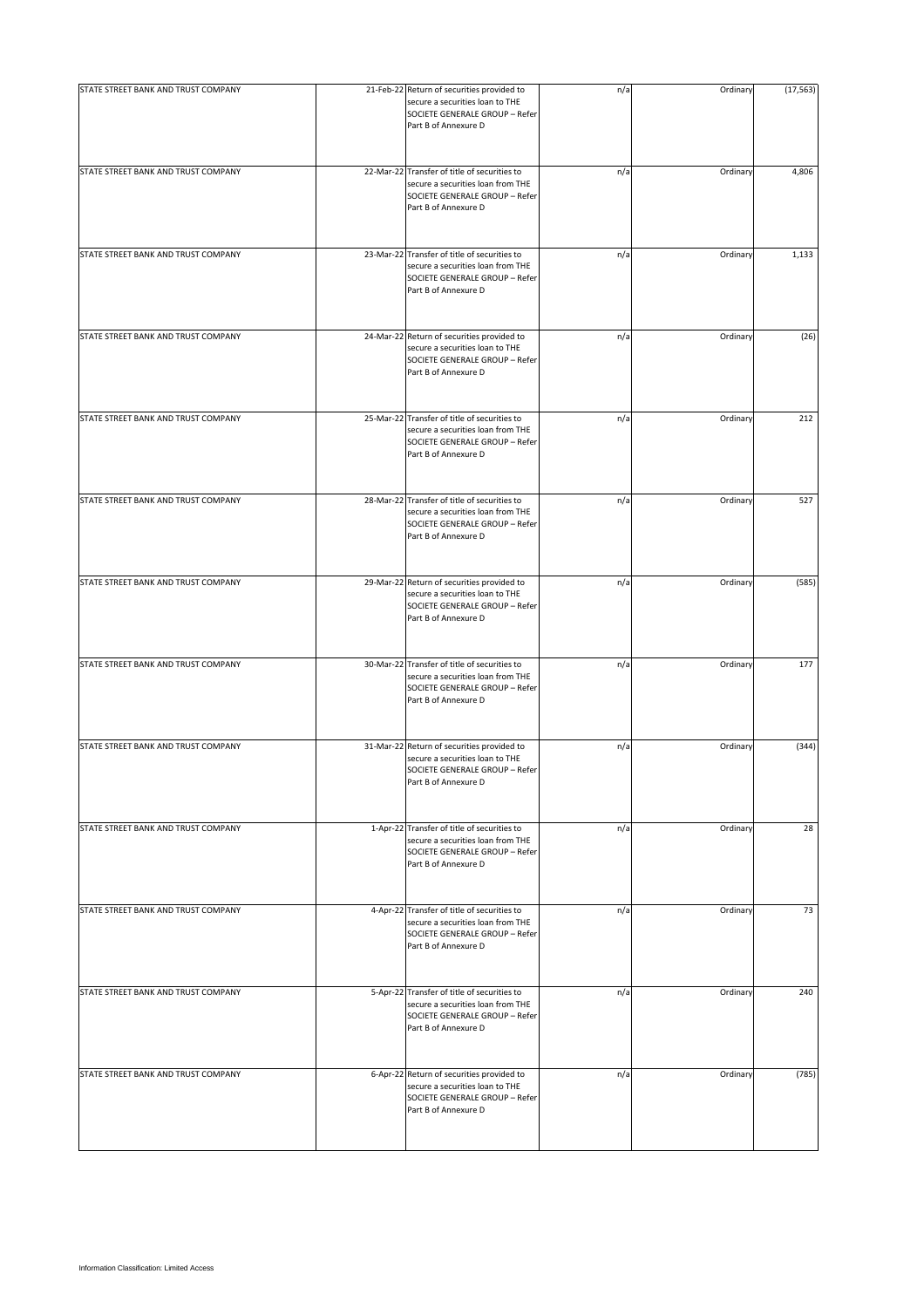| STATE STREET BANK AND TRUST COMPANY | 7-Apr-22 Transfer of title of securities to<br>secure a securities loan from THE<br>SOCIETE GENERALE GROUP - Refer<br>Part B of Annexure D  | n/a | Ordinary | 277       |
|-------------------------------------|---------------------------------------------------------------------------------------------------------------------------------------------|-----|----------|-----------|
| STATE STREET BANK AND TRUST COMPANY | 8-Apr-22 Return of securities provided to<br>secure a securities loan to THE<br>SOCIETE GENERALE GROUP - Refer<br>Part B of Annexure D      | n/a | Ordinary | (63)      |
| STATE STREET BANK AND TRUST COMPANY | 11-Apr-22 Return of securities provided to<br>secure a securities loan to THE<br>SOCIETE GENERALE GROUP - Refer<br>Part B of Annexure D     | n/a | Ordinary | (194)     |
| STATE STREET BANK AND TRUST COMPANY | 12-Apr-22 Transfer of title of securities to<br>secure a securities loan from THE<br>SOCIETE GENERALE GROUP - Refer<br>Part B of Annexure D | n/a | Ordinary | 226       |
| STATE STREET BANK AND TRUST COMPANY | 13-Apr-22 Transfer of title of securities to<br>secure a securities loan from THE<br>SOCIETE GENERALE GROUP - Refer<br>Part B of Annexure D | n/a | Ordinary | 44        |
| STATE STREET BANK AND TRUST COMPANY | 14-Apr-22 Return of securities provided to<br>secure a securities loan to THE<br>SOCIETE GENERALE GROUP - Refer<br>Part B of Annexure D     | n/a | Ordinary | (264)     |
| STATE STREET BANK AND TRUST COMPANY | 15-Apr-22 Transfer of title of securities to<br>secure a securities loan from THE<br>SOCIETE GENERALE GROUP - Refer<br>Part B of Annexure D | n/a | Ordinary | 79        |
| STATE STREET BANK AND TRUST COMPANY | 18-Apr-22 Transfer of title of securities to<br>secure a securities loan from THE<br>SOCIETE GENERALE GROUP - Refer<br>Part B of Annexure D | n/a | Ordinary | 114       |
| STATE STREET BANK AND TRUST COMPANY | 25-Apr-22 Transfer of title of securities to<br>secure a securities loan from THE<br>SOCIETE GENERALE GROUP - Refer<br>Part B of Annexure D | n/a | Ordinary | 780       |
| STATE STREET BANK AND TRUST COMPANY | 26-Apr-22 Return of securities provided to<br>secure a securities loan to THE<br>SOCIETE GENERALE GROUP - Refer<br>Part B of Annexure D     | n/a | Ordinary | (406)     |
| STATE STREET BANK AND TRUST COMPANY | 27-Apr-22 Transfer of title of securities to<br>secure a securities loan from THE<br>SOCIETE GENERALE GROUP - Refer<br>Part B of Annexure D | n/a | Ordinary | 1,284     |
| STATE STREET BANK AND TRUST COMPANY | 28-Apr-22 Return of securities provided to<br>secure a securities loan to THE<br>SOCIETE GENERALE GROUP - Refer<br>Part B of Annexure D     | n/a | Ordinary | (20, 635) |
| STATE STREET BANK AND TRUST COMPANY | 20-Jan-22 Transfer of title of securities to<br>secure a securities loan from THE<br>UBS GROUP - Refer Part B of<br>Annexure D              | n/a | Ordinary | 12        |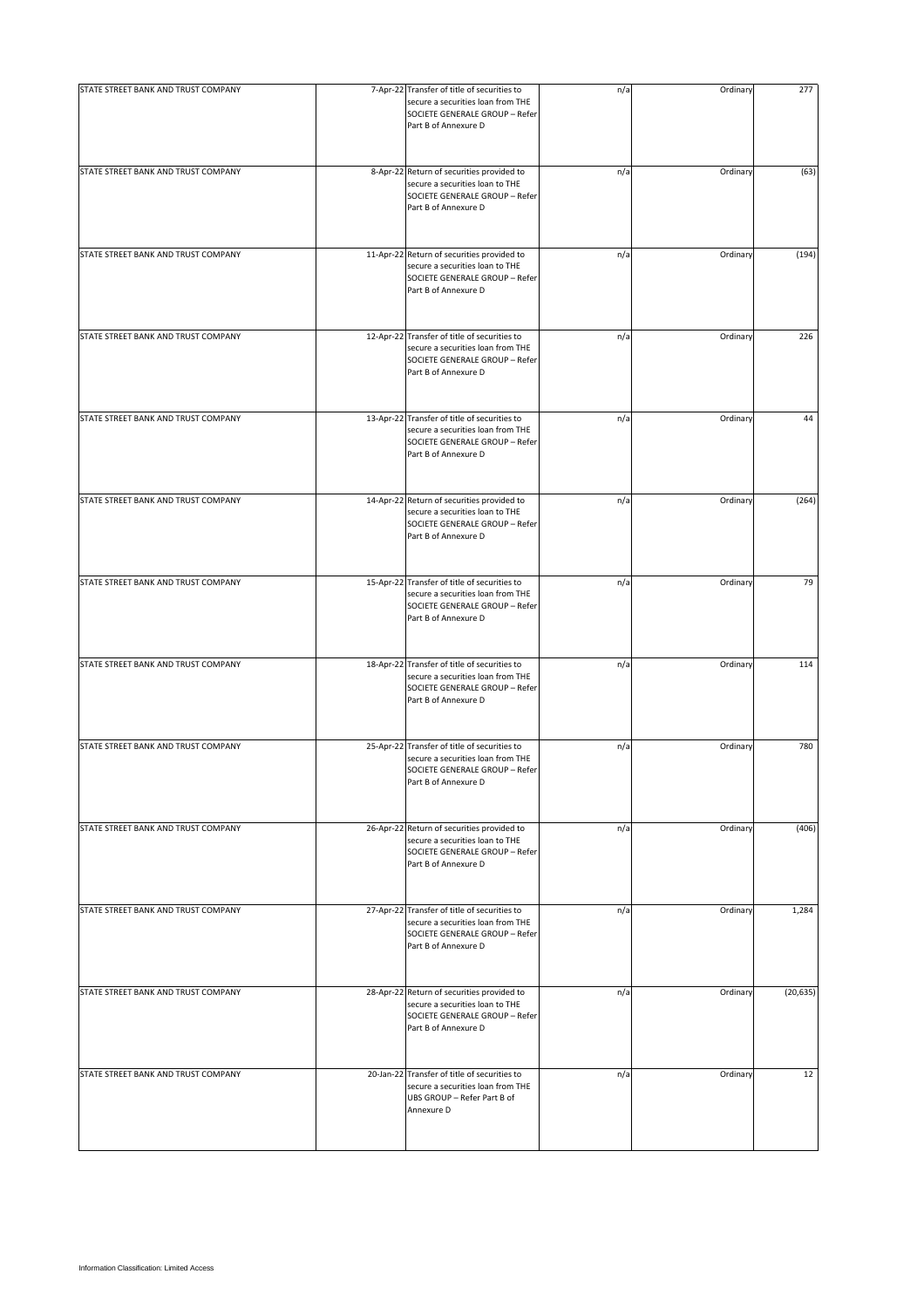| STATE STREET BANK AND TRUST COMPANY | 21-Jan-22 Return of securities provided to                                                                                     | n/a | Ordinary | (4)      |
|-------------------------------------|--------------------------------------------------------------------------------------------------------------------------------|-----|----------|----------|
|                                     | secure a securities loan to THE UBS<br>GROUP - Refer Part B of Annexure<br>D                                                   |     |          |          |
| STATE STREET BANK AND TRUST COMPANY | 24-Jan-22 Transfer of title of securities to<br>secure a securities loan from THE<br>UBS GROUP - Refer Part B of<br>Annexure D | n/a | Ordinary | 18       |
| STATE STREET BANK AND TRUST COMPANY | 23-Feb-22 Transfer of title of securities to<br>secure a securities loan from THE<br>UBS GROUP - Refer Part B of<br>Annexure D | n/a | Ordinary | 4,931    |
| STATE STREET BANK AND TRUST COMPANY | 4-Mar-22 Transfer of title of securities to<br>secure a securities loan from THE<br>UBS GROUP - Refer Part B of<br>Annexure D  | n/a | Ordinary | 2,815    |
| STATE STREET BANK AND TRUST COMPANY | 7-Mar-22 Return of securities provided to<br>secure a securities loan to THE UBS<br>GROUP - Refer Part B of Annexure<br>D      | n/a | Ordinary | (2, 233) |
| STATE STREET BANK AND TRUST COMPANY | 8-Mar-22 Return of securities provided to<br>secure a securities loan to THE UBS<br>GROUP - Refer Part B of Annexure<br>D      | n/a | Ordinary | (257)    |
| STATE STREET BANK AND TRUST COMPANY | 4-May-22 Transfer of title of securities to<br>secure a securities loan from THE<br>UBS GROUP - Refer Part B of<br>Annexure D  | n/a | Ordinary | 4,372    |
| STATE STREET BANK AND TRUST COMPANY | 5-May-22 Return of securities provided to<br>secure a securities loan to THE UBS<br>GROUP - Refer Part B of Annexure<br>D      | n/a | Ordinary | (3, 156) |
| STATE STREET BANK AND TRUST COMPANY | 6-May-22 Transfer of title of securities to<br>secure a securities loan from THE<br>UBS GROUP - Refer Part B of<br>Annexure D  | n/a | Ordinary | 617      |
| STATE STREET BANK AND TRUST COMPANY | 9-May-22 Transfer of title of securities to<br>secure a securities loan from THE<br>UBS GROUP - Refer Part B of<br>Annexure D  | n/a | Ordinary | 342      |
| STATE STREET BANK AND TRUST COMPANY | 10-May-22 Return of securities provided to<br>secure a securities loan to THE UBS<br>GROUP - Refer Part B of Annexure<br>D     | n/a | Ordinary | (6, 831) |
| STATE STREET BANK AND TRUST COMPANY | 11-May-22 Transfer of title of securities to<br>secure a securities loan from THE<br>UBS GROUP - Refer Part B of<br>Annexure D | n/a | Ordinary | 1,715    |
| STATE STREET BANK AND TRUST COMPANY | 12-May-22 Transfer of title of securities to<br>secure a securities loan from THE<br>UBS GROUP - Refer Part B of<br>Annexure D | n/a | Ordinary | 5,019    |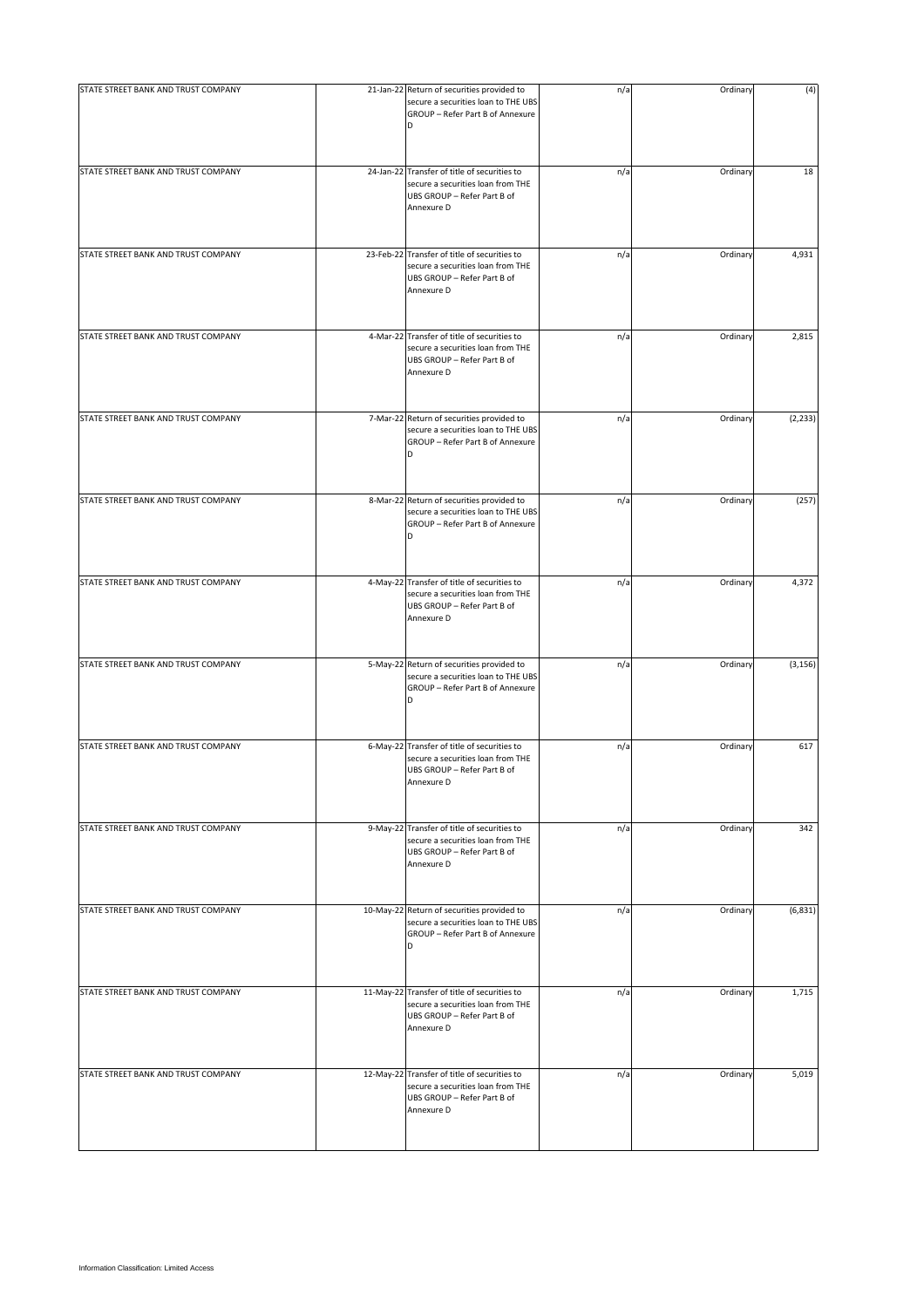| STATE STREET BANK AND TRUST COMPANY | 18-May-22 Return of securities provided to                                                                                                      | n/a | Ordinary | (1, 715)     |
|-------------------------------------|-------------------------------------------------------------------------------------------------------------------------------------------------|-----|----------|--------------|
|                                     | secure a securities loan to THE UBS<br>GROUP - Refer Part B of Annexure<br>D                                                                    |     |          |              |
| STATE STREET BANK AND TRUST COMPANY | 7-Feb-22 Transfer of title of securities to<br>secure a securities loan from THE<br>CREDIT SUISSE GROUP - Refer Part<br><b>B</b> of Annexure D  | n/a | Ordinary | 12,746       |
| STATE STREET BANK AND TRUST COMPANY | 8-Feb-22 Return of securities provided to<br>secure a securities loan to THE<br>CREDIT SUISSE GROUP - Refer Part<br><b>B</b> of Annexure D      | n/a | Ordinary | (9, 168)     |
| STATE STREET BANK AND TRUST COMPANY | 9-Feb-22 Transfer of title of securities to<br>secure a securities loan from THE<br>CREDIT SUISSE GROUP - Refer Part<br><b>B</b> of Annexure D  | n/a | Ordinary | 16           |
| STATE STREET BANK AND TRUST COMPANY | 7-Apr-22 Return of securities provided to<br>secure a securities loan to THE<br>CREDIT SUISSE GROUP - Refer Part<br><b>B</b> of Annexure D      | n/a | Ordinary | (3, 450)     |
| STATE STREET BANK AND TRUST COMPANY | 25-Apr-22 Return of securities provided to<br>secure a securities loan to THE<br>CREDIT SUISSE GROUP - Refer Part<br><b>B</b> of Annexure D     | n/a | Ordinary | (145)        |
| STATE STREET BANK AND TRUST COMPANY | 29-Apr-22 Transfer of title of securities to<br>secure a securities loan from THE<br>CREDIT SUISSE GROUP - Refer Part<br><b>B</b> of Annexure D | n/a | Ordinary | 95           |
| STATE STREET BANK AND TRUST COMPANY | 2-May-22 Return of securities provided to<br>secure a securities loan to THE<br>CREDIT SUISSE GROUP - Refer Part<br><b>B</b> of Annexure D      | n/a | Ordinary | (21)         |
| STATE STREET BANK AND TRUST COMPANY | 3-May-22 Return of securities provided to<br>secure a securities loan to THE<br>CREDIT SUISSE GROUP - Refer Part<br><b>B</b> of Annexure D      | n/a | Ordinary | (6)          |
| STATE STREET BANK AND TRUST COMPANY | 4-May-22 Transfer of title of securities to<br>secure a securities loan from THE<br>CREDIT SUISSE GROUP - Refer Part<br><b>B</b> of Annexure D  | n/a | Ordinary | $\mathbf{1}$ |
| STATE STREET BANK AND TRUST COMPANY | 5-May-22 Transfer of title of securities to<br>secure a securities loan from THE<br>CREDIT SUISSE GROUP - Refer Part<br><b>B</b> of Annexure D  | n/a | Ordinary | 4            |
| STATE STREET BANK AND TRUST COMPANY | 6-May-22 Return of securities provided to<br>secure a securities loan to THE<br>CREDIT SUISSE GROUP - Refer Part<br><b>B</b> of Annexure D      | n/a | Ordinary | (23)         |
| STATE STREET BANK AND TRUST COMPANY | 10-May-22 Transfer of title of securities to<br>secure a securities loan from THE<br>CREDIT SUISSE GROUP - Refer Part<br><b>B</b> of Annexure D | n/a | Ordinary | 12           |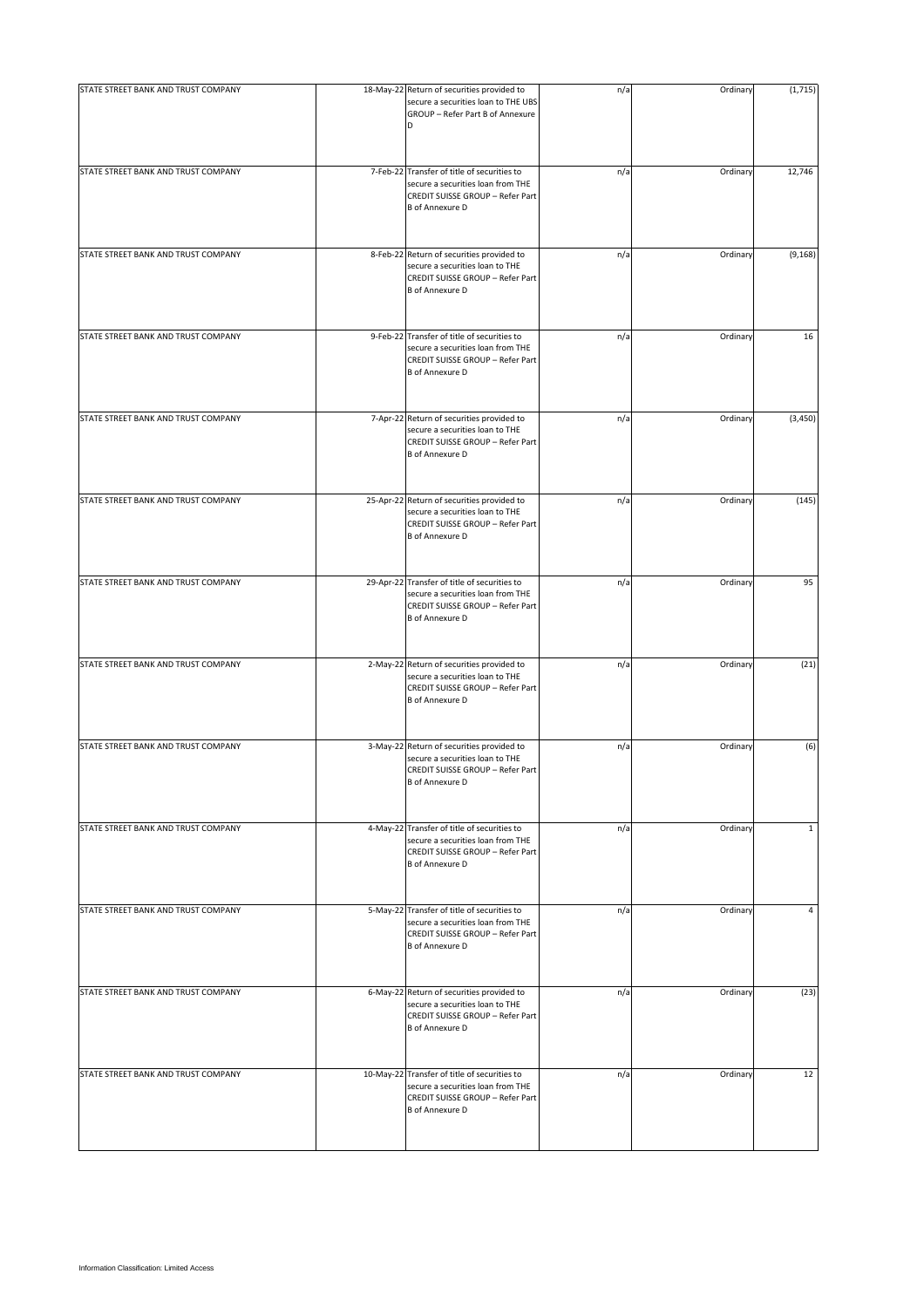| STATE STREET BANK AND TRUST COMPANY | 11-May-22 Return of securities provided to<br>secure a securities loan to THE<br>CREDIT SUISSE GROUP - Refer Part<br><b>B</b> of Annexure D | n/a | Ordinary | (63)      |
|-------------------------------------|---------------------------------------------------------------------------------------------------------------------------------------------|-----|----------|-----------|
| STATE STREET BANK AND TRUST COMPANY | 21-Feb-22 Transfer of title of securities to<br>secure a securities loan from THE<br>SOCIETE GENERALE GROUP - Refer<br>Part B of Annexure D | n/a | Ordinary | 17,426    |
| STATE STREET BANK AND TRUST COMPANY | 22-Feb-22 Return of securities provided to<br>secure a securities loan to THE<br>SOCIETE GENERALE GROUP - Refer<br>Part B of Annexure D     | n/a | Ordinary | (17, 426) |
| STATE STREET BANK AND TRUST COMPANY | 20-Jan-22 Transfer of title of securities to<br>secure a securities loan from THE<br>ING GROUP - Refer Part B of<br>Annexure D              | n/a | Ordinary | 15,882    |
| STATE STREET BANK AND TRUST COMPANY | 25-Jan-22 Return of securities provided to<br>secure a securities loan to THE ING<br>GROUP - Refer Part B of Annexure<br>D                  | n/a | Ordinary | (15, 631) |
| STATE STREET BANK AND TRUST COMPANY | 3-Feb-22 Transfer of title of securities to<br>secure a securities loan from THE<br>ING GROUP - Refer Part B of<br>Annexure D               | n/a | Ordinary | 63        |
| STATE STREET BANK AND TRUST COMPANY | 4-Feb-22 Transfer of title of securities to<br>secure a securities loan from THE<br>ING GROUP - Refer Part B of<br>Annexure D               | n/a | Ordinary | 1,297     |
| STATE STREET BANK AND TRUST COMPANY | 11-Feb-22 Return of securities provided to<br>secure a securities loan to THE ING<br>GROUP - Refer Part B of Annexure<br>D                  | n/a | Ordinary | (1,610)   |
| STATE STREET BANK AND TRUST COMPANY | 14-Feb-22 Transfer of title of securities to<br>secure a securities loan from THE<br>ING GROUP - Refer Part B of<br>Annexure D              | n/a | Ordinary | 4         |
| STATE STREET BANK AND TRUST COMPANY | 24-Feb-22 Return of securities provided to<br>secure a securities loan to THE ING<br>GROUP - Refer Part B of Annexure<br>D                  | n/a | Ordinary | (5)       |
| STATE STREET BANK AND TRUST COMPANY | 18-Jan-22 Return of securities provided to<br>secure a securities loan to THE<br>SOCIETE GENERALE GROUP - Refer<br>Part B of Annexure D     | n/a | Ordinary | (3,056)   |
| STATE STREET BANK AND TRUST COMPANY | 19-Jan-22 Transfer of title of securities to<br>secure a securities loan from THE<br>SOCIETE GENERALE GROUP - Refer<br>Part B of Annexure D | n/a | Ordinary | 2,783     |
| STATE STREET BANK AND TRUST COMPANY | 20-Jan-22 Transfer of title of securities to<br>secure a securities loan from THE<br>SOCIETE GENERALE GROUP - Refer<br>Part B of Annexure D | n/a | Ordinary | 731       |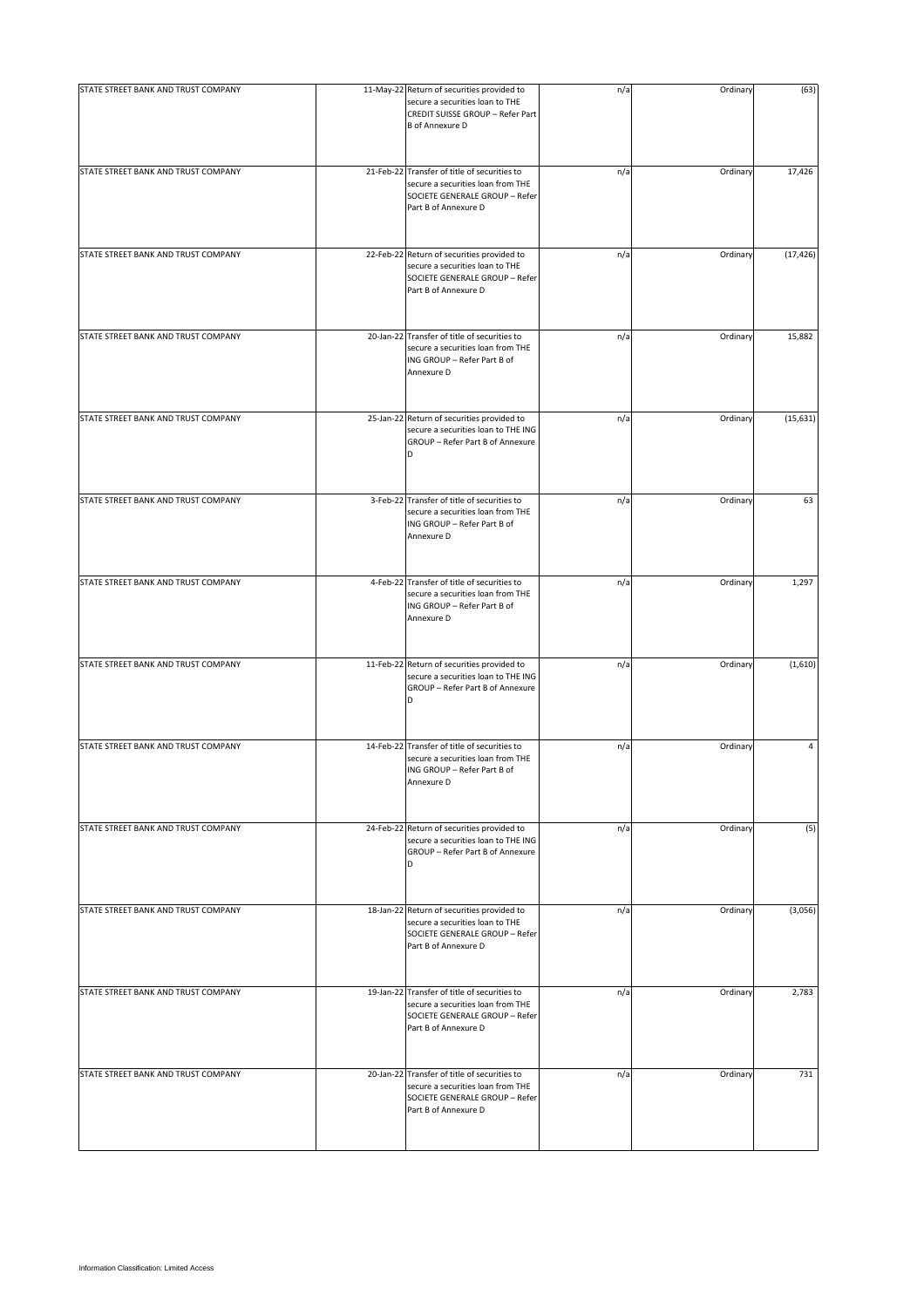| STATE STREET BANK AND TRUST COMPANY | 21-Jan-22 Return of securities provided to                                                                                                  | n/a | Ordinary | (108)     |
|-------------------------------------|---------------------------------------------------------------------------------------------------------------------------------------------|-----|----------|-----------|
|                                     | secure a securities loan to THE<br>SOCIETE GENERALE GROUP - Refer<br>Part B of Annexure D                                                   |     |          |           |
| STATE STREET BANK AND TRUST COMPANY | 24-Jan-22 Transfer of title of securities to<br>secure a securities loan from THE<br>SOCIETE GENERALE GROUP - Refer<br>Part B of Annexure D | n/a | Ordinary | 179       |
| STATE STREET BANK AND TRUST COMPANY | 25-Jan-22 Transfer of title of securities to<br>secure a securities loan from THE<br>SOCIETE GENERALE GROUP - Refer<br>Part B of Annexure D | n/a | Ordinary | 38,255    |
| STATE STREET BANK AND TRUST COMPANY | 26-Jan-22 Transfer of title of securities to<br>secure a securities loan from THE<br>SOCIETE GENERALE GROUP - Refer<br>Part B of Annexure D | n/a | Ordinary | 3,200     |
| STATE STREET BANK AND TRUST COMPANY | 27-Jan-22 Return of securities provided to<br>secure a securities loan to THE<br>SOCIETE GENERALE GROUP - Refer<br>Part B of Annexure D     | n/a | Ordinary | (1,790)   |
| STATE STREET BANK AND TRUST COMPANY | 28-Jan-22 Transfer of title of securities to<br>secure a securities loan from THE<br>SOCIETE GENERALE GROUP - Refer<br>Part B of Annexure D | n/a | Ordinary | 4,734     |
| STATE STREET BANK AND TRUST COMPANY | 31-Jan-22 Transfer of title of securities to<br>secure a securities loan from THE<br>SOCIETE GENERALE GROUP - Refer<br>Part B of Annexure D | n/a | Ordinary | 4,463     |
| STATE STREET BANK AND TRUST COMPANY | 1-Feb-22 Return of securities provided to<br>secure a securities loan to THE<br>SOCIETE GENERALE GROUP - Refer<br>Part B of Annexure D      | n/a | Ordinary | (36, 491) |
| STATE STREET BANK AND TRUST COMPANY | 2-Feb-22 Return of securities provided to<br>secure a securities loan to THE<br>SOCIETE GENERALE GROUP - Refer<br>Part B of Annexure D      | n/a | Ordinary | (12, 766) |
| STATE STREET BANK AND TRUST COMPANY | 11-Feb-22 Transfer of title of securities to<br>secure a securities loan from THE<br>SOCIETE GENERALE GROUP - Refer<br>Part B of Annexure D | n/a | Ordinary | 3,893     |
| STATE STREET BANK AND TRUST COMPANY | 21-Feb-22 Return of securities provided to<br>secure a securities loan to THE<br>SOCIETE GENERALE GROUP - Refer<br>Part B of Annexure D     | n/a | Ordinary | (33, 620) |
| STATE STREET BANK AND TRUST COMPANY | 22-Feb-22 Return of securities provided to<br>secure a securities loan to THE<br>SOCIETE GENERALE GROUP - Refer<br>Part B of Annexure D     | n/a | Ordinary | (1, 157)  |
| STATE STREET BANK AND TRUST COMPANY | 22-Mar-22 Transfer of title of securities to<br>secure a securities loan from THE<br>SOCIETE GENERALE GROUP - Refer<br>Part B of Annexure D | n/a | Ordinary | 58,301    |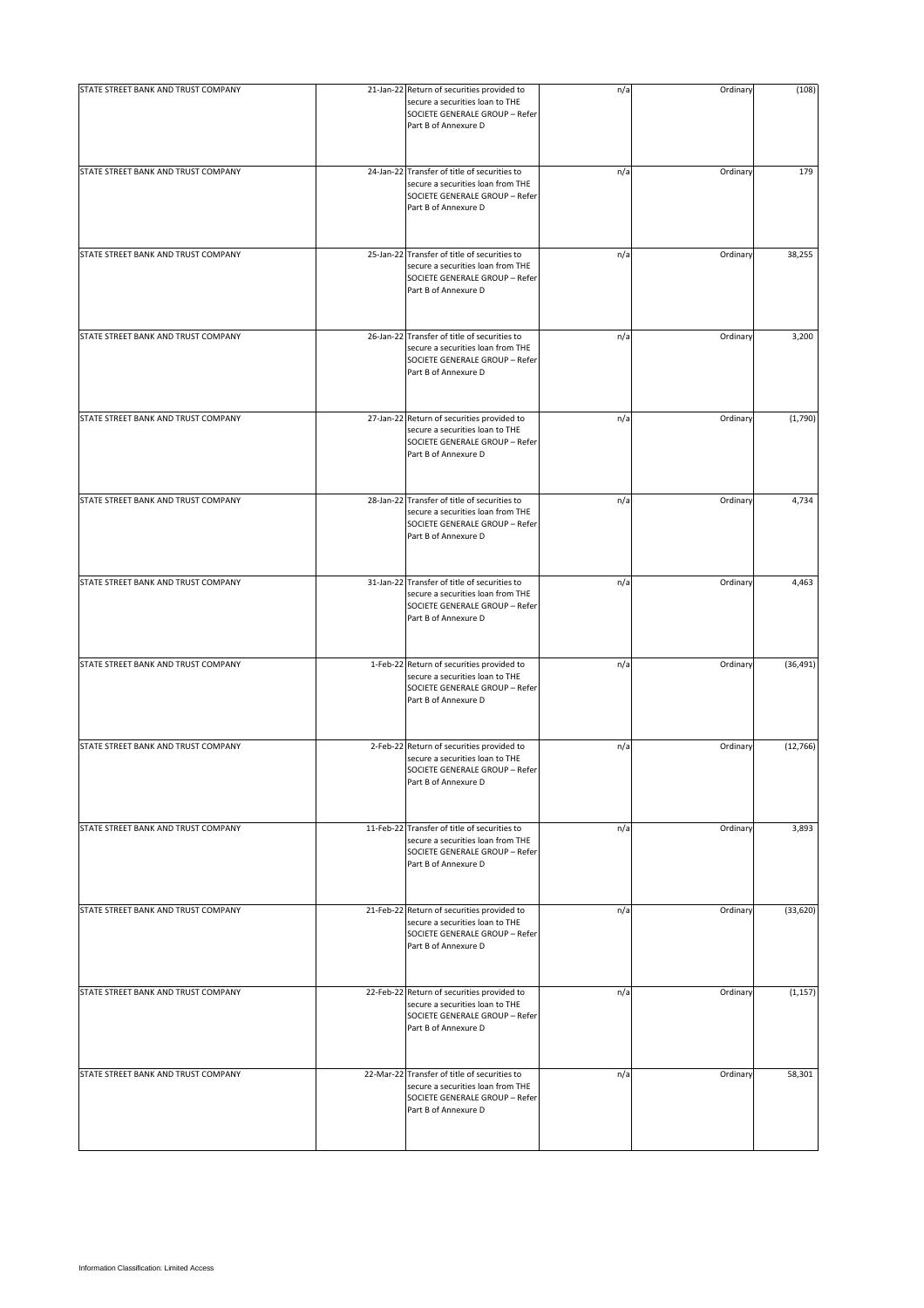| STATE STREET BANK AND TRUST COMPANY | 23-Mar-22 Transfer of title of securities to<br>secure a securities loan from THE<br>SOCIETE GENERALE GROUP - Refer<br>Part B of Annexure D | n/a | Ordinary | 6,857    |
|-------------------------------------|---------------------------------------------------------------------------------------------------------------------------------------------|-----|----------|----------|
| STATE STREET BANK AND TRUST COMPANY | 24-Mar-22 Return of securities provided to<br>secure a securities loan to THE<br>SOCIETE GENERALE GROUP - Refer<br>Part B of Annexure D     | n/a | Ordinary | (103)    |
| STATE STREET BANK AND TRUST COMPANY | 25-Mar-22 Transfer of title of securities to<br>secure a securities loan from THE<br>SOCIETE GENERALE GROUP - Refer<br>Part B of Annexure D | n/a | Ordinary | 725      |
| STATE STREET BANK AND TRUST COMPANY | 28-Mar-22 Transfer of title of securities to<br>secure a securities loan from THE<br>SOCIETE GENERALE GROUP - Refer<br>Part B of Annexure D | n/a | Ordinary | 1,804    |
| STATE STREET BANK AND TRUST COMPANY | 29-Mar-22 Return of securities provided to<br>secure a securities loan to THE<br>SOCIETE GENERALE GROUP - Refer<br>Part B of Annexure D     | n/a | Ordinary | (1, 112) |
| STATE STREET BANK AND TRUST COMPANY | 30-Mar-22 Transfer of title of securities to<br>secure a securities loan from THE<br>SOCIETE GENERALE GROUP - Refer<br>Part B of Annexure D | n/a | Ordinary | 606      |
| STATE STREET BANK AND TRUST COMPANY | 31-Mar-22 Return of securities provided to<br>secure a securities loan to THE<br>SOCIETE GENERALE GROUP - Refer<br>Part B of Annexure D     | n/a | Ordinary | (199)    |
| STATE STREET BANK AND TRUST COMPANY | 1-Apr-22 Return of securities provided to<br>secure a securities loan to THE<br>SOCIETE GENERALE GROUP - Refer<br>Part B of Annexure D      | n/a | Ordinary | (999)    |
| STATE STREET BANK AND TRUST COMPANY | 4-Apr-22 Transfer of title of securities to<br>secure a securities loan from THE<br>SOCIETE GENERALE GROUP - Refer<br>Part B of Annexure D  | n/a | Ordinary | 239      |
| STATE STREET BANK AND TRUST COMPANY | 5-Apr-22 Transfer of title of securities to<br>secure a securities loan from THE<br>SOCIETE GENERALE GROUP - Refer<br>Part B of Annexure D  | n/a | Ordinary | 647      |
| STATE STREET BANK AND TRUST COMPANY | 6-Apr-22 Return of securities provided to<br>secure a securities loan to THE<br>SOCIETE GENERALE GROUP - Refer<br>Part B of Annexure D      | n/a | Ordinary | (1,702)  |
| STATE STREET BANK AND TRUST COMPANY | 7-Apr-22 Transfer of title of securities to<br>secure a securities loan from THE<br>SOCIETE GENERALE GROUP - Refer<br>Part B of Annexure D  | n/a | Ordinary | 975      |
| STATE STREET BANK AND TRUST COMPANY | 8-Apr-22 Return of securities provided to<br>secure a securities loan to THE<br>SOCIETE GENERALE GROUP - Refer<br>Part B of Annexure D      | n/a | Ordinary | (214)    |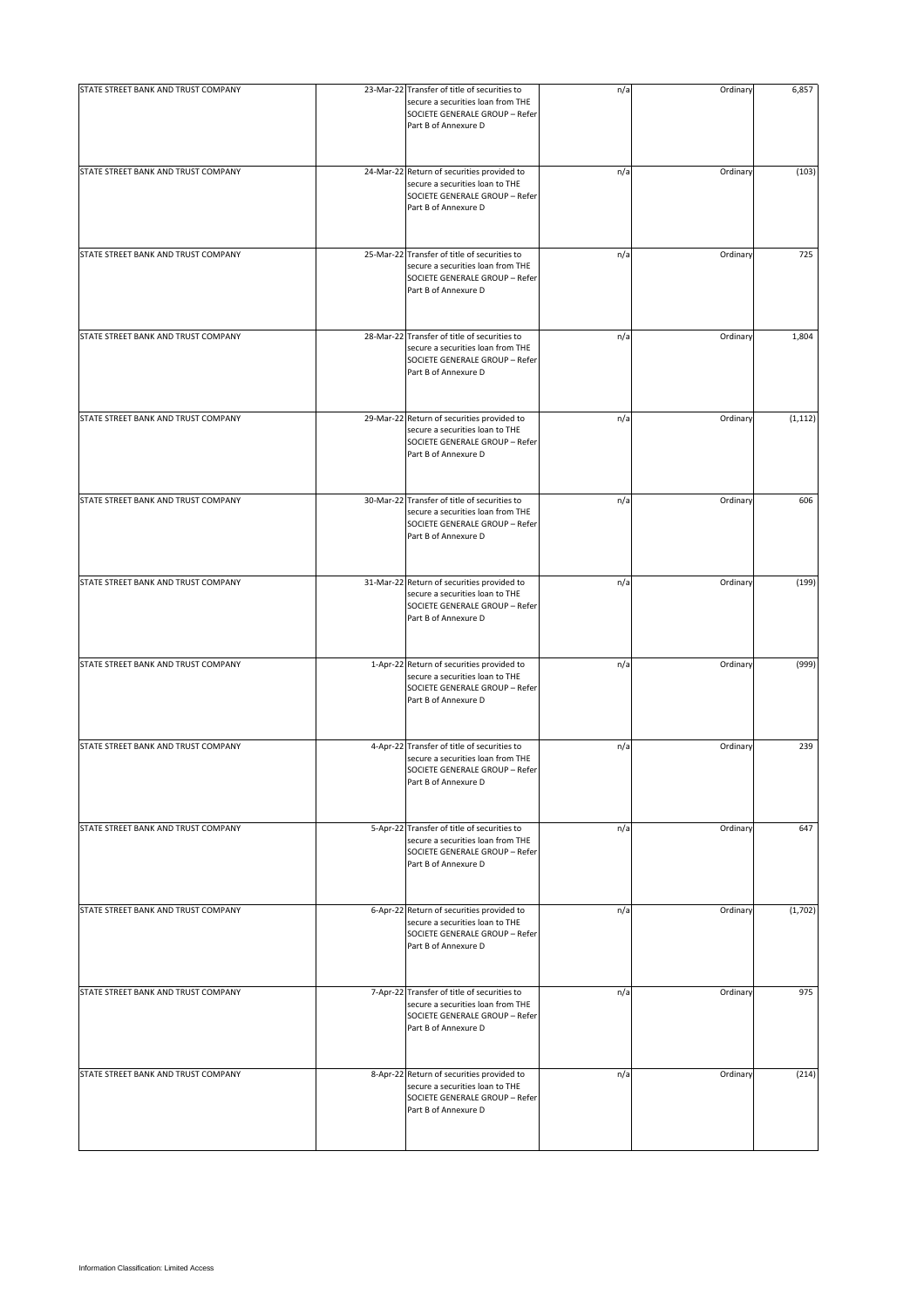| STATE STREET BANK AND TRUST COMPANY | 11-Apr-22 Return of securities provided to<br>secure a securities loan to THE<br>SOCIETE GENERALE GROUP - Refer<br>Part B of Annexure D     | n/a | Ordinary | (5, 434)  |
|-------------------------------------|---------------------------------------------------------------------------------------------------------------------------------------------|-----|----------|-----------|
| STATE STREET BANK AND TRUST COMPANY | 12-Apr-22 Transfer of title of securities to<br>secure a securities loan from THE<br>SOCIETE GENERALE GROUP - Refer<br>Part B of Annexure D | n/a | Ordinary | 729       |
| STATE STREET BANK AND TRUST COMPANY | 13-Apr-22 Transfer of title of securities to<br>secure a securities loan from THE<br>SOCIETE GENERALE GROUP - Refer<br>Part B of Annexure D | n/a | Ordinary | 142       |
| STATE STREET BANK AND TRUST COMPANY | 14-Apr-22 Return of securities provided to<br>secure a securities loan to THE<br>SOCIETE GENERALE GROUP - Refer<br>Part B of Annexure D     | n/a | Ordinary | (834)     |
| STATE STREET BANK AND TRUST COMPANY | 15-Apr-22 Transfer of title of securities to<br>secure a securities loan from THE<br>SOCIETE GENERALE GROUP - Refer<br>Part B of Annexure D | n/a | Ordinary | 251       |
| STATE STREET BANK AND TRUST COMPANY | 18-Apr-22 Transfer of title of securities to<br>secure a securities loan from THE<br>SOCIETE GENERALE GROUP - Refer<br>Part B of Annexure D | n/a | Ordinary | 371       |
| STATE STREET BANK AND TRUST COMPANY | 25-Apr-22 Transfer of title of securities to<br>secure a securities loan from THE<br>SOCIETE GENERALE GROUP - Refer<br>Part B of Annexure D | n/a | Ordinary | 2,398     |
| STATE STREET BANK AND TRUST COMPANY | 26-Apr-22 Return of securities provided to<br>secure a securities loan to THE<br>SOCIETE GENERALE GROUP - Refer<br>Part B of Annexure D     | n/a | Ordinary | (1, 309)  |
| STATE STREET BANK AND TRUST COMPANY | 27-Apr-22 Return of securities provided to<br>secure a securities loan to THE<br>SOCIETE GENERALE GROUP - Refer<br>Part B of Annexure D     | n/a | Ordinary | (8,804)   |
| STATE STREET BANK AND TRUST COMPANY | 28-Apr-22 Return of securities provided to<br>secure a securities loan to THE<br>SOCIETE GENERALE GROUP - Refer<br>Part B of Annexure D     | n/a | Ordinary | (54, 052) |
| STATE STREET BANK AND TRUST COMPANY | 20-Jan-22 Transfer of title of securities to<br>secure a securities loan from THE<br>UBS GROUP - Refer Part B of<br>Annexure D              | n/a | Ordinary | 571       |
| STATE STREET BANK AND TRUST COMPANY | 21-Jan-22 Return of securities provided to<br>secure a securities loan to THE UBS<br>GROUP - Refer Part B of Annexure<br>D                  | n/a | Ordinary | (48)      |
| STATE STREET BANK AND TRUST COMPANY | 24-Jan-22 Return of securities provided to<br>secure a securities loan to THE UBS<br>GROUP - Refer Part B of Annexure<br>D                  | n/a | Ordinary | (107)     |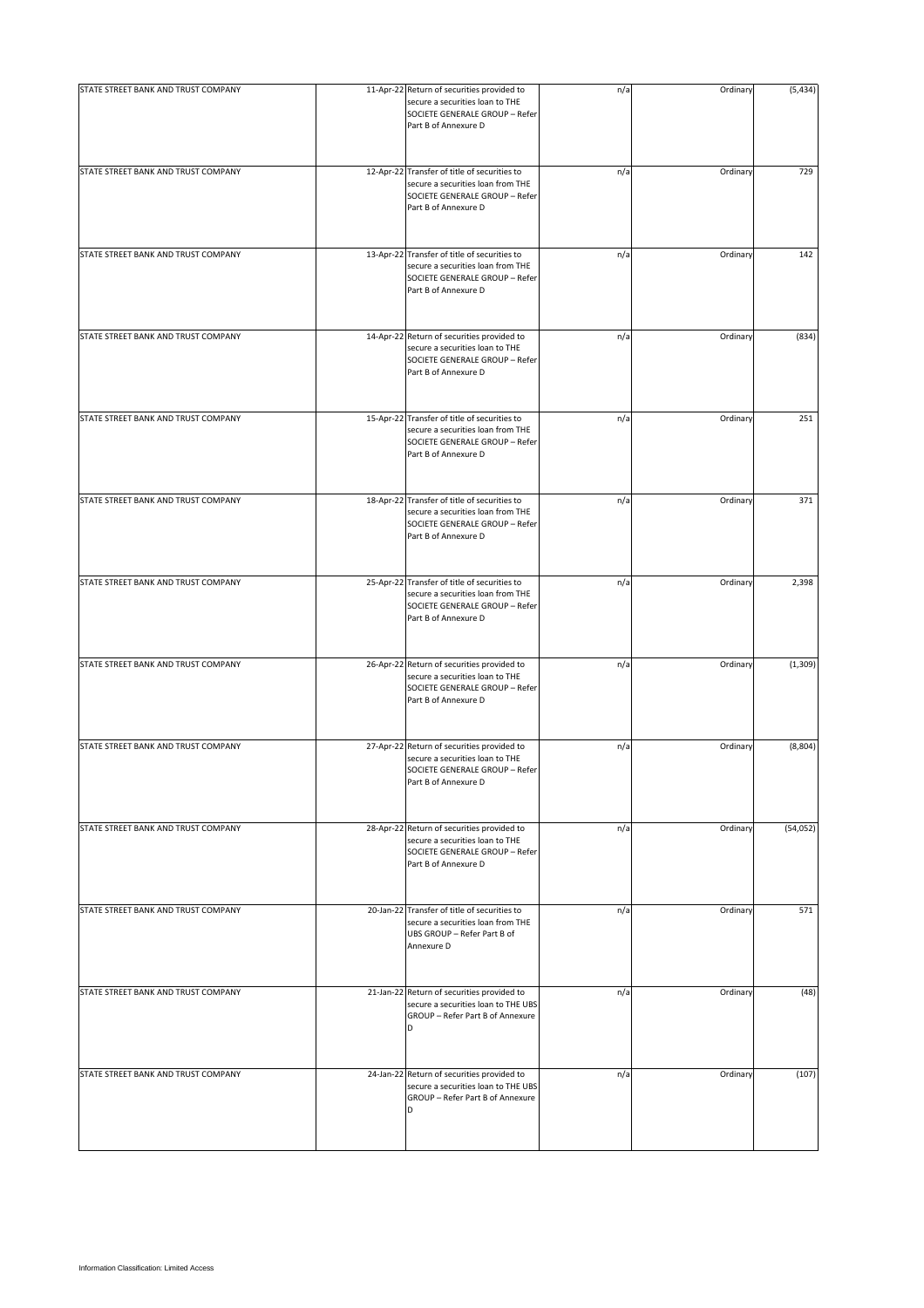| STATE STREET BANK AND TRUST COMPANY | 27-Jan-22 Transfer of title of securities to<br>secure a securities loan from THE<br>UBS GROUP - Refer Part B of<br>Annexure D | n/a | Ordinary | 28,764    |
|-------------------------------------|--------------------------------------------------------------------------------------------------------------------------------|-----|----------|-----------|
| STATE STREET BANK AND TRUST COMPANY | 28-Jan-22 Return of securities provided to<br>secure a securities loan to THE UBS<br>GROUP - Refer Part B of Annexure<br>D     | n/a | Ordinary | (24, 218) |
| STATE STREET BANK AND TRUST COMPANY | 31-Jan-22 Transfer of title of securities to<br>secure a securities loan from THE<br>UBS GROUP - Refer Part B of<br>Annexure D | n/a | Ordinary | 26,402    |
| STATE STREET BANK AND TRUST COMPANY | 1-Feb-22 Return of securities provided to<br>secure a securities loan to THE UBS<br>GROUP - Refer Part B of Annexure<br>D      | n/a | Ordinary | (28, 987) |
| STATE STREET BANK AND TRUST COMPANY | 2-Feb-22 Transfer of title of securities to<br>secure a securities loan from THE<br>UBS GROUP - Refer Part B of<br>Annexure D  | n/a | Ordinary | 3,929     |
| STATE STREET BANK AND TRUST COMPANY | 15-Feb-22 Transfer of title of securities to<br>secure a securities loan from THE<br>UBS GROUP - Refer Part B of<br>Annexure D | n/a | Ordinary | 21,164    |
| STATE STREET BANK AND TRUST COMPANY | 18-Feb-22 Return of securities provided to<br>secure a securities loan to THE UBS<br>GROUP - Refer Part B of Annexure<br>D     | n/a | Ordinary | (14, 043) |
| STATE STREET BANK AND TRUST COMPANY | 21-Feb-22 Transfer of title of securities to<br>secure a securities loan from THE<br>UBS GROUP - Refer Part B of<br>Annexure D | n/a | Ordinary | 9,880     |
| STATE STREET BANK AND TRUST COMPANY | 23-Feb-22 Transfer of title of securities to<br>secure a securities loan from THE<br>UBS GROUP - Refer Part B of<br>Annexure D | n/a | Ordinary | 35,348    |
| STATE STREET BANK AND TRUST COMPANY | 4-Mar-22 Transfer of title of securities to<br>secure a securities loan from THE<br>UBS GROUP - Refer Part B of<br>Annexure D  | n/a | Ordinary | 21,334    |
| STATE STREET BANK AND TRUST COMPANY | 7-Mar-22 Transfer of title of securities to<br>secure a securities loan from THE<br>UBS GROUP - Refer Part B of<br>Annexure D  | n/a | Ordinary | 19,314    |
| STATE STREET BANK AND TRUST COMPANY | 8-Mar-22 Return of securities provided to<br>secure a securities loan to THE UBS<br>GROUP - Refer Part B of Annexure<br>D      | n/a | Ordinary | (6, 516)  |
| STATE STREET BANK AND TRUST COMPANY | 4-May-22 Transfer of title of securities to<br>secure a securities loan from THE<br>UBS GROUP - Refer Part B of<br>Annexure D  | n/a | Ordinary | 73,232    |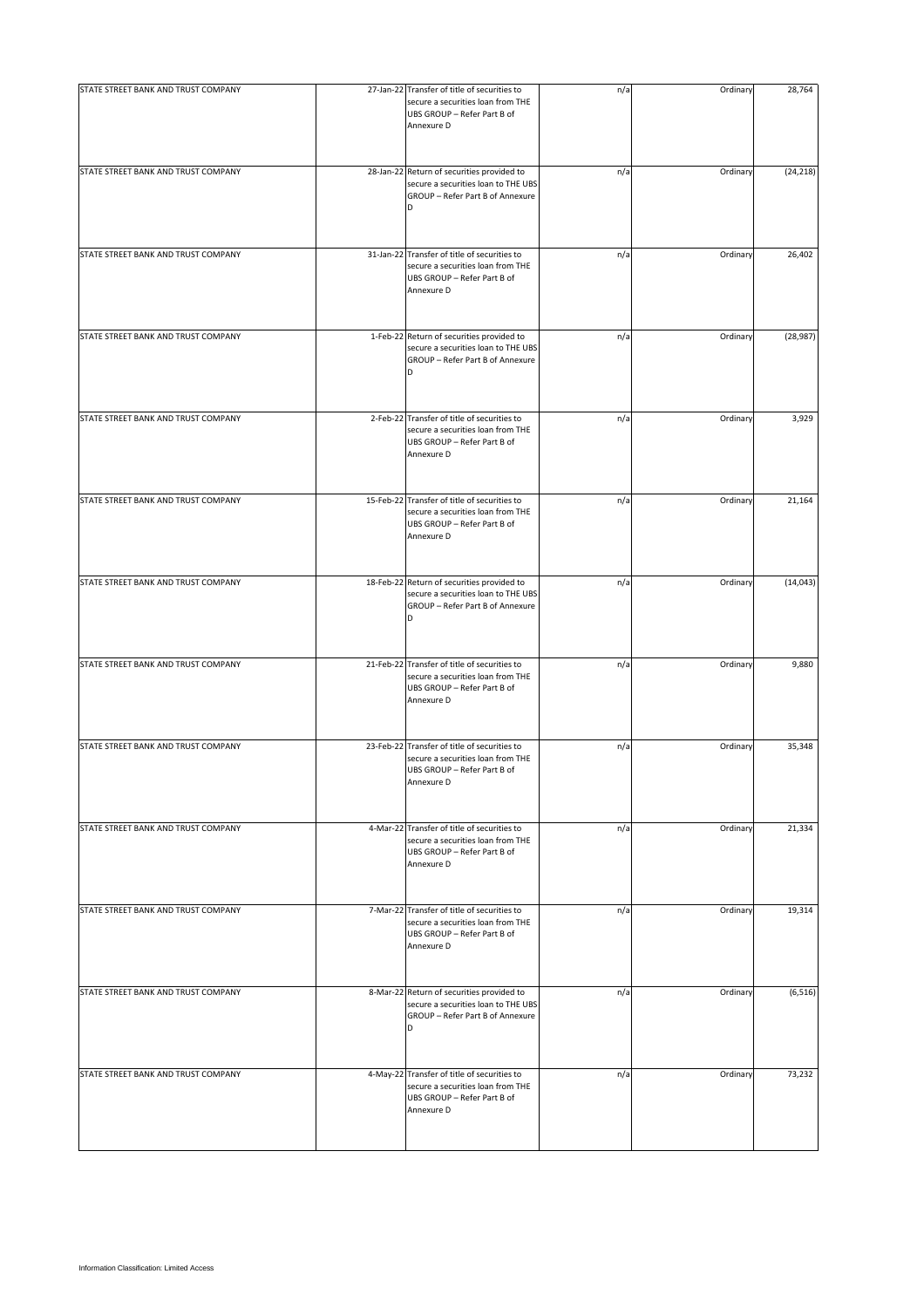| STATE STREET BANK AND TRUST COMPANY | 5-May-22 Return of securities provided to<br>secure a securities loan to THE UBS<br>GROUP - Refer Part B of Annexure<br>D                       | n/a | Ordinary | (57, 307) |
|-------------------------------------|-------------------------------------------------------------------------------------------------------------------------------------------------|-----|----------|-----------|
| STATE STREET BANK AND TRUST COMPANY | 6-May-22 Transfer of title of securities to<br>secure a securities loan from THE<br>UBS GROUP - Refer Part B of<br>Annexure D                   | n/a | Ordinary | 9,967     |
| STATE STREET BANK AND TRUST COMPANY | 9-May-22 Return of securities provided to<br>secure a securities loan to THE UBS<br>GROUP - Refer Part B of Annexure<br>D                       | n/a | Ordinary | (10,020)  |
| STATE STREET BANK AND TRUST COMPANY | 11-May-22 Return of securities provided to<br>secure a securities loan to THE UBS<br>GROUP - Refer Part B of Annexure<br>D                      | n/a | Ordinary | (83, 647) |
| STATE STREET BANK AND TRUST COMPANY | 12-May-22 Transfer of title of securities to<br>secure a securities loan from THE<br>UBS GROUP - Refer Part B of<br>Annexure D                  | n/a | Ordinary | 77,375    |
| STATE STREET BANK AND TRUST COMPANY | 18-May-22 Return of securities provided to<br>secure a securities loan to THE UBS<br>GROUP - Refer Part B of Annexure                           | n/a | Ordinary | (12, 108) |
| STATE STREET BANK AND TRUST COMPANY | 29-Apr-22 Transfer of title of securities to<br>secure a securities loan from THE<br>CREDIT SUISSE GROUP - Refer Part<br><b>B</b> of Annexure D | n/a | Ordinary | 35        |
| STATE STREET BANK AND TRUST COMPANY | 2-May-22 Transfer of title of securities to<br>secure a securities loan from THE<br>CREDIT SUISSE GROUP - Refer Part<br><b>B</b> of Annexure D  | n/a | Ordinary | 2         |
| STATE STREET BANK AND TRUST COMPANY | 3-May-22 Transfer of title of securities to<br>secure a securities loan from THE<br>CREDIT SUISSE GROUP - Refer Part<br><b>B</b> of Annexure D  | n/a | Ordinary | 328       |
| STATE STREET BANK AND TRUST COMPANY | 4-May-22 Transfer of title of securities to<br>secure a securities loan from THE<br>CREDIT SUISSE GROUP - Refer Part<br><b>B</b> of Annexure D  | n/a | Ordinary | 11        |
| STATE STREET BANK AND TRUST COMPANY | 5-May-22 Transfer of title of securities to<br>secure a securities loan from THE<br>CREDIT SUISSE GROUP - Refer Part<br><b>B</b> of Annexure D  | n/a | Ordinary | 33        |
| STATE STREET BANK AND TRUST COMPANY | 6-May-22 Return of securities provided to<br>secure a securities loan to THE<br>CREDIT SUISSE GROUP - Refer Part<br><b>B</b> of Annexure D      | n/a | Ordinary | (130)     |
| STATE STREET BANK AND TRUST COMPANY | 9-May-22 Return of securities provided to<br>secure a securities loan to THE<br>CREDIT SUISSE GROUP - Refer Part<br><b>B</b> of Annexure D      | n/a | Ordinary | (272)     |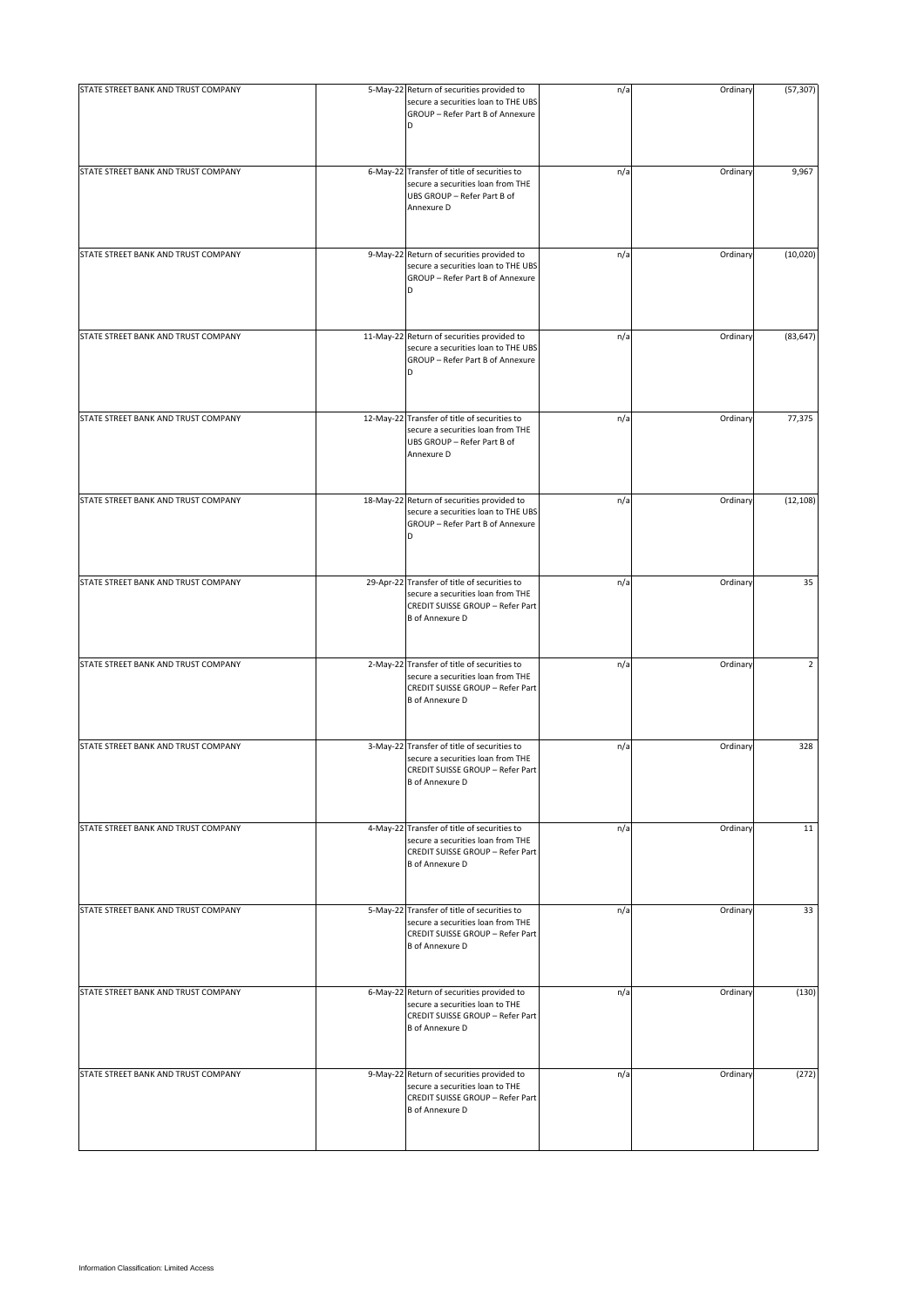| STATE STREET BANK AND TRUST COMPANY | 10-May-22 Transfer of title of securities to<br>secure a securities loan from THE<br>CREDIT SUISSE GROUP - Refer Part<br><b>B</b> of Annexure D | n/a | Ordinary | $\mathbf{1}$ |
|-------------------------------------|-------------------------------------------------------------------------------------------------------------------------------------------------|-----|----------|--------------|
| STATE STREET BANK AND TRUST COMPANY | 11-May-22 Return of securities provided to<br>secure a securities loan to THE<br>CREDIT SUISSE GROUP - Refer Part<br><b>B</b> of Annexure D     | n/a | Ordinary | (8)          |
| STATE STREET BANK AND TRUST COMPANY | 18-Jan-22 Return of securities provided to<br>secure a securities loan to THE<br>SOCIETE GENERALE GROUP - Refer<br>Part B of Annexure D         | n/a | Ordinary | (5,825)      |
| STATE STREET BANK AND TRUST COMPANY | 19-Jan-22 Transfer of title of securities to<br>secure a securities loan from THE<br>SOCIETE GENERALE GROUP - Refer<br>Part B of Annexure D     | n/a | Ordinary | 5,416        |
| STATE STREET BANK AND TRUST COMPANY | 20-Jan-22 Transfer of title of securities to<br>secure a securities loan from THE<br>SOCIETE GENERALE GROUP - Refer<br>Part B of Annexure D     | n/a | Ordinary | 1,356        |
| STATE STREET BANK AND TRUST COMPANY | 21-Jan-22 Return of securities provided to<br>secure a securities loan to THE<br>SOCIETE GENERALE GROUP - Refer<br>Part B of Annexure D         | n/a | Ordinary | (114)        |
| STATE STREET BANK AND TRUST COMPANY | 24-Jan-22 Return of securities provided to<br>secure a securities loan to THE<br>SOCIETE GENERALE GROUP - Refer<br>Part B of Annexure D         | n/a | Ordinary | (941)        |
| STATE STREET BANK AND TRUST COMPANY | 25-Jan-22 Return of securities provided to<br>secure a securities loan to THE<br>SOCIETE GENERALE GROUP - Refer<br>Part B of Annexure D         | n/a | Ordinary | (17, 111)    |
| STATE STREET BANK AND TRUST COMPANY | 26-Jan-22 Transfer of title of securities to<br>secure a securities loan from THE<br>SOCIETE GENERALE GROUP - Refer<br>Part B of Annexure D     | n/a | Ordinary | 1,974        |
| STATE STREET BANK AND TRUST COMPANY | 27-Jan-22 Return of securities provided to<br>secure a securities loan to THE<br>SOCIETE GENERALE GROUP - Refer<br>Part B of Annexure D         | n/a | Ordinary | (223)        |
| STATE STREET BANK AND TRUST COMPANY | 28-Jan-22 Transfer of title of securities to<br>secure a securities loan from THE<br>SOCIETE GENERALE GROUP - Refer<br>Part B of Annexure D     | n/a | Ordinary | 2,645        |
| STATE STREET BANK AND TRUST COMPANY | 31-Jan-22 Transfer of title of securities to<br>secure a securities loan from THE<br>SOCIETE GENERALE GROUP - Refer<br>Part B of Annexure D     | n/a | Ordinary | 5,484        |
| STATE STREET BANK AND TRUST COMPANY | 1-Feb-22 Transfer of title of securities to<br>secure a securities loan from THE<br>SOCIETE GENERALE GROUP - Refer<br>Part B of Annexure D      | n/a | Ordinary | 9,231        |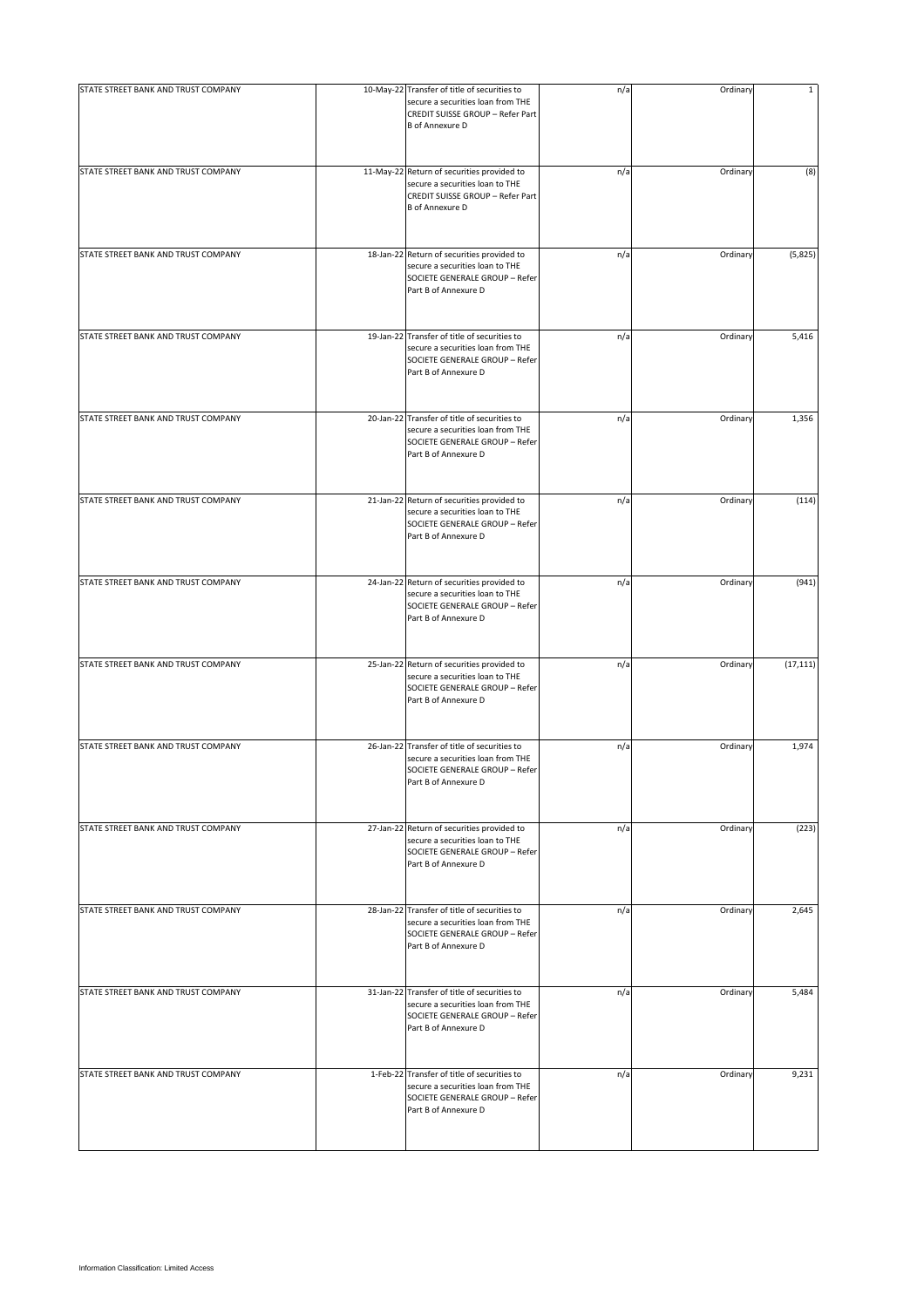| STATE STREET BANK AND TRUST COMPANY | 2-Feb-22 Return of securities provided to                                                                                                   | n/a | Ordinary | (1, 466) |
|-------------------------------------|---------------------------------------------------------------------------------------------------------------------------------------------|-----|----------|----------|
|                                     | secure a securities loan to THE<br>SOCIETE GENERALE GROUP - Refer<br>Part B of Annexure D                                                   |     |          |          |
| STATE STREET BANK AND TRUST COMPANY | 11-Feb-22 Return of securities provided to<br>secure a securities loan to THE<br>SOCIETE GENERALE GROUP - Refer<br>Part B of Annexure D     | n/a | Ordinary | (4, 913) |
| STATE STREET BANK AND TRUST COMPANY | 21-Feb-22 Return of securities provided to<br>secure a securities loan to THE<br>SOCIETE GENERALE GROUP - Refer<br>Part B of Annexure D     | n/a | Ordinary | (53,028) |
| STATE STREET BANK AND TRUST COMPANY | 22-Mar-22 Transfer of title of securities to<br>secure a securities loan from THE<br>SOCIETE GENERALE GROUP - Refer<br>Part B of Annexure D | n/a | Ordinary | 27,819   |
| STATE STREET BANK AND TRUST COMPANY | 23-Mar-22 Transfer of title of securities to<br>secure a securities loan from THE<br>SOCIETE GENERALE GROUP - Refer<br>Part B of Annexure D | n/a | Ordinary | 3,175    |
| STATE STREET BANK AND TRUST COMPANY | 24-Mar-22 Return of securities provided to<br>secure a securities loan to THE<br>SOCIETE GENERALE GROUP - Refer<br>Part B of Annexure D     | n/a | Ordinary | (59)     |
| STATE STREET BANK AND TRUST COMPANY | 25-Mar-22 Transfer of title of securities to<br>secure a securities loan from THE<br>SOCIETE GENERALE GROUP - Refer<br>Part B of Annexure D | n/a | Ordinary | 370      |
| STATE STREET BANK AND TRUST COMPANY | 28-Mar-22 Transfer of title of securities to<br>secure a securities loan from THE<br>SOCIETE GENERALE GROUP - Refer<br>Part B of Annexure D | n/a | Ordinary | 924      |
| STATE STREET BANK AND TRUST COMPANY | 29-Mar-22 Return of securities provided to<br>secure a securities loan to THE<br>SOCIETE GENERALE GROUP - Refer<br>Part B of Annexure D     | n/a | Ordinary | (1,040)  |
| STATE STREET BANK AND TRUST COMPANY | 30-Mar-22 Transfer of title of securities to<br>secure a securities loan from THE<br>SOCIETE GENERALE GROUP - Refer<br>Part B of Annexure D | n/a | Ordinary | 259      |
| STATE STREET BANK AND TRUST COMPANY | 31-Mar-22 Return of securities provided to<br>secure a securities loan to THE<br>SOCIETE GENERALE GROUP - Refer<br>Part B of Annexure D     | n/a | Ordinary | (86)     |
| STATE STREET BANK AND TRUST COMPANY | 1-Apr-22 Transfer of title of securities to<br>secure a securities loan from THE<br>SOCIETE GENERALE GROUP - Refer<br>Part B of Annexure D  | n/a | Ordinary | 41       |
| STATE STREET BANK AND TRUST COMPANY | 4-Apr-22 Transfer of title of securities to<br>secure a securities loan from THE<br>SOCIETE GENERALE GROUP - Refer<br>Part B of Annexure D  | n/a | Ordinary | 110      |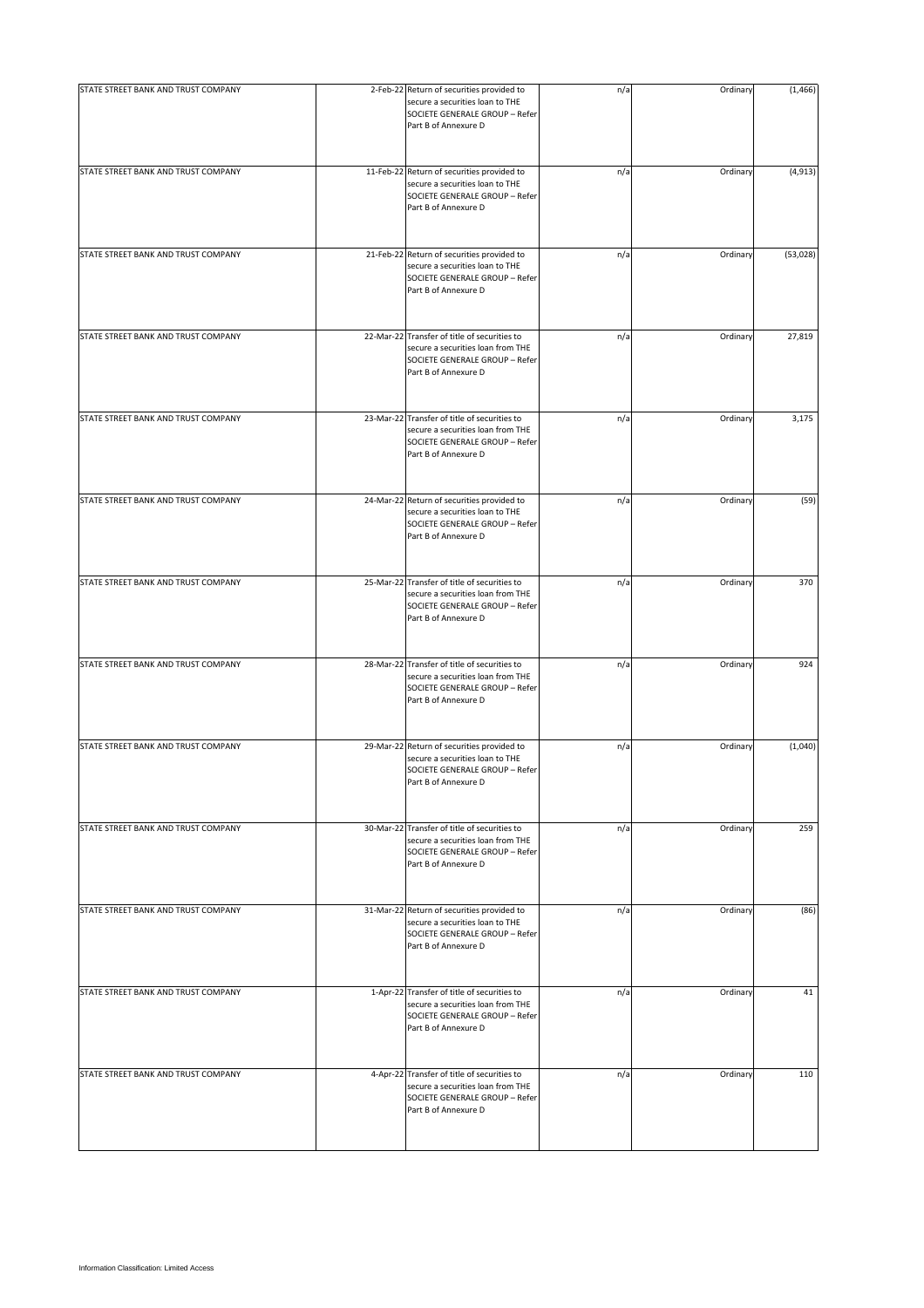| STATE STREET BANK AND TRUST COMPANY | 5-Apr-22 Transfer of title of securities to<br>secure a securities loan from THE<br>SOCIETE GENERALE GROUP - Refer<br>Part B of Annexure D  | n/a | Ordinary | 282      |
|-------------------------------------|---------------------------------------------------------------------------------------------------------------------------------------------|-----|----------|----------|
| STATE STREET BANK AND TRUST COMPANY | 6-Apr-22 Return of securities provided to<br>secure a securities loan to THE<br>SOCIETE GENERALE GROUP - Refer<br>Part B of Annexure D      | n/a | Ordinary | (1, 256) |
| STATE STREET BANK AND TRUST COMPANY | 7-Apr-22 Transfer of title of securities to<br>secure a securities loan from THE<br>SOCIETE GENERALE GROUP - Refer                          | n/a | Ordinary | 1,384    |
| STATE STREET BANK AND TRUST COMPANY | Part B of Annexure D<br>8-Apr-22 Transfer of title of securities to                                                                         | n/a | Ordinary | 487      |
|                                     | secure a securities loan from THE<br>SOCIETE GENERALE GROUP - Refer<br>Part B of Annexure D                                                 |     |          |          |
| STATE STREET BANK AND TRUST COMPANY | 11-Apr-22 Return of securities provided to<br>secure a securities loan to THE<br>SOCIETE GENERALE GROUP - Refer<br>Part B of Annexure D     | n/a | Ordinary | (359)    |
| STATE STREET BANK AND TRUST COMPANY | 12-Apr-22 Transfer of title of securities to<br>secure a securities loan from THE<br>SOCIETE GENERALE GROUP - Refer<br>Part B of Annexure D | n/a | Ordinary | 422      |
| STATE STREET BANK AND TRUST COMPANY | 13-Apr-22 Transfer of title of securities to<br>secure a securities loan from THE<br>SOCIETE GENERALE GROUP - Refer<br>Part B of Annexure D | n/a | Ordinary | 100      |
| STATE STREET BANK AND TRUST COMPANY | 14-Apr-22 Return of securities provided to<br>secure a securities loan to THE<br>SOCIETE GENERALE GROUP - Refer<br>Part B of Annexure D     | n/a | Ordinary | (40)     |
| STATE STREET BANK AND TRUST COMPANY | 15-Apr-22 Transfer of title of securities to<br>secure a securities loan from THE<br>SOCIETE GENERALE GROUP - Refer<br>Part B of Annexure D | n/a | Ordinary | 156      |
| STATE STREET BANK AND TRUST COMPANY | 18-Apr-22 Transfer of title of securities to<br>secure a securities loan from THE<br>SOCIETE GENERALE GROUP - Refer<br>Part B of Annexure D | n/a | Ordinary | 212      |
| STATE STREET BANK AND TRUST COMPANY | 25-Apr-22 Transfer of title of securities to<br>secure a securities loan from THE<br>SOCIETE GENERALE GROUP - Refer<br>Part B of Annexure D | n/a | Ordinary | 79       |
| STATE STREET BANK AND TRUST COMPANY | 26-Apr-22 Return of securities provided to<br>secure a securities loan to THE<br>SOCIETE GENERALE GROUP - Refer<br>Part B of Annexure D     | n/a | Ordinary | (771)    |
| STATE STREET BANK AND TRUST COMPANY | 27-Apr-22 Transfer of title of securities to<br>secure a securities loan from THE<br>SOCIETE GENERALE GROUP - Refer<br>Part B of Annexure D | n/a | Ordinary | 3,057    |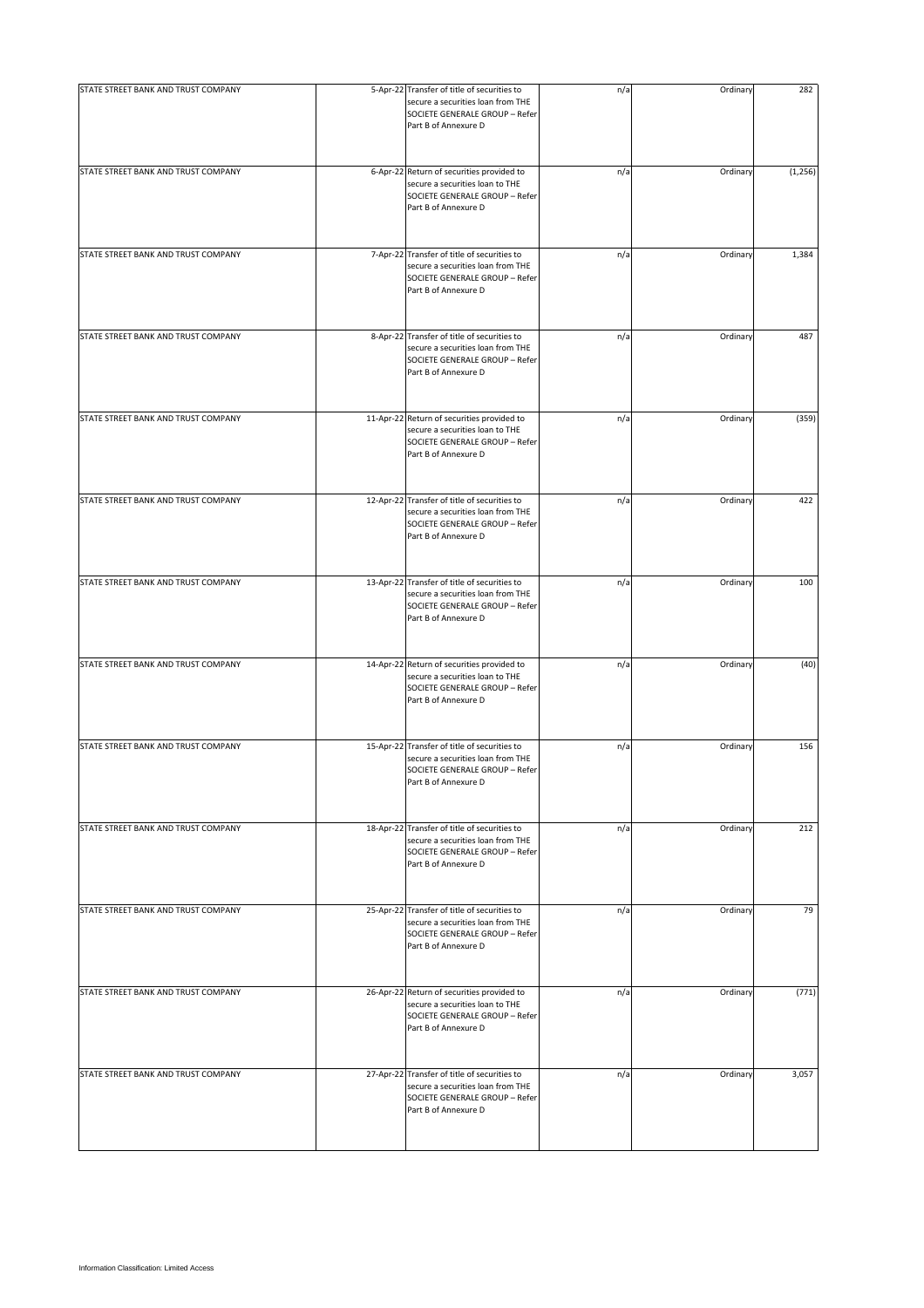| STATE STREET BANK AND TRUST COMPANY | 28-Apr-22 Return of securities provided to<br>secure a securities loan to THE<br>SOCIETE GENERALE GROUP - Refer<br>Part B of Annexure D | n/a | Ordinary | (37, 725) |
|-------------------------------------|-----------------------------------------------------------------------------------------------------------------------------------------|-----|----------|-----------|
| STATE STREET BANK AND TRUST COMPANY | 20-Jan-22 Transfer of title of securities to<br>secure a securities loan from THE<br>UBS GROUP - Refer Part B of<br>Annexure D          | n/a | Ordinary | 48        |
| STATE STREET BANK AND TRUST COMPANY | 21-Jan-22 Return of securities provided to<br>secure a securities loan to THE UBS<br>GROUP - Refer Part B of Annexure<br>D              | n/a | Ordinary | (3)       |
| STATE STREET BANK AND TRUST COMPANY | 24-Jan-22 Transfer of title of securities to<br>secure a securities loan from THE<br>UBS GROUP - Refer Part B of<br>Annexure D          | n/a | Ordinary | 30        |
| STATE STREET BANK AND TRUST COMPANY | 23-Feb-22 Transfer of title of securities to<br>secure a securities loan from THE<br>UBS GROUP - Refer Part B of<br>Annexure D          | n/a | Ordinary | 4,570     |
| STATE STREET BANK AND TRUST COMPANY | 4-Mar-22 Transfer of title of securities to<br>secure a securities loan from THE<br>UBS GROUP - Refer Part B of<br>Annexure D           | n/a | Ordinary | 2,907     |
| STATE STREET BANK AND TRUST COMPANY | 7-Mar-22 Transfer of title of securities to<br>secure a securities loan from THE<br>UBS GROUP - Refer Part B of<br>Annexure D           | n/a | Ordinary | 2,712     |
| STATE STREET BANK AND TRUST COMPANY | 8-Mar-22 Return of securities provided to<br>secure a securities loan to THE UBS<br>GROUP - Refer Part B of Annexure<br>D               | n/a | Ordinary | (1, 314)  |
| STATE STREET BANK AND TRUST COMPANY | 10-Mar-22 Return of securities provided to<br>secure a securities loan to THE UBS<br>GROUP - Refer Part B of Annexure<br>D              | n/a | Ordinary | (7, 396)  |
| STATE STREET BANK AND TRUST COMPANY | 11-Mar-22 Return of securities provided to<br>secure a securities loan to THE UBS<br>GROUP - Refer Part B of Annexure<br>D              | n/a | Ordinary | (68)      |
| STATE STREET BANK AND TRUST COMPANY | 14-Mar-22 Transfer of title of securities to<br>secure a securities loan from THE<br>UBS GROUP - Refer Part B of<br>Annexure D          | n/a | Ordinary | 91        |
| STATE STREET BANK AND TRUST COMPANY | 15-Mar-22 Transfer of title of securities to<br>secure a securities loan from THE<br>UBS GROUP - Refer Part B of<br>Annexure D          | n/a | Ordinary | 55        |
| STATE STREET BANK AND TRUST COMPANY | 16-Mar-22 Return of securities provided to<br>secure a securities loan to THE UBS<br>GROUP - Refer Part B of Annexure<br>D              | n/a | Ordinary | (355)     |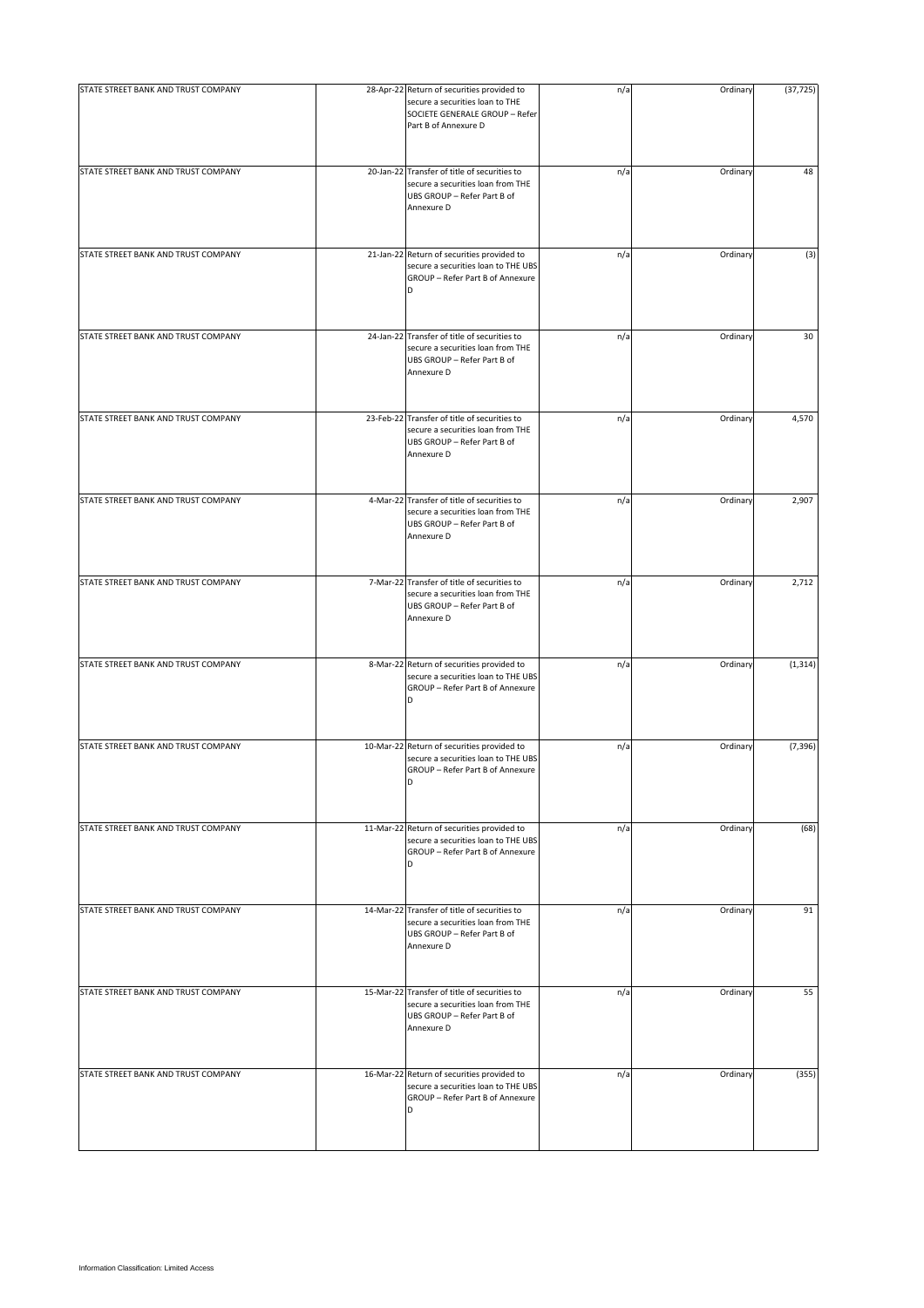| STATE STREET BANK AND TRUST COMPANY | 17-Mar-22 Return of securities provided to<br>secure a securities loan to THE UBS<br>GROUP - Refer Part B of Annexure                           | n/a | Ordinary | (148)    |
|-------------------------------------|-------------------------------------------------------------------------------------------------------------------------------------------------|-----|----------|----------|
| STATE STREET BANK AND TRUST COMPANY | 18-Mar-22 Transfer of title of securities to<br>secure a securities loan from THE<br>UBS GROUP - Refer Part B of<br>Annexure D                  | n/a | Ordinary | 209      |
| STATE STREET BANK AND TRUST COMPANY | 4-May-22 Transfer of title of securities to<br>secure a securities loan from THE<br>UBS GROUP - Refer Part B of<br>Annexure D                   | n/a | Ordinary | 19,657   |
| STATE STREET BANK AND TRUST COMPANY | 5-May-22 Return of securities provided to<br>secure a securities loan to THE UBS<br>GROUP - Refer Part B of Annexure<br>D                       | n/a | Ordinary | (9, 286) |
| STATE STREET BANK AND TRUST COMPANY | 6-May-22 Transfer of title of securities to<br>secure a securities loan from THE<br>UBS GROUP - Refer Part B of<br>Annexure D                   | n/a | Ordinary | 903      |
| STATE STREET BANK AND TRUST COMPANY | 9-May-22 Return of securities provided to<br>secure a securities loan to THE UBS<br>GROUP - Refer Part B of Annexure                            | n/a | Ordinary | (175)    |
| STATE STREET BANK AND TRUST COMPANY | 11-May-22 Return of securities provided to<br>secure a securities loan to THE UBS<br>GROUP - Refer Part B of Annexure<br>D                      | n/a | Ordinary | (9, 592) |
| STATE STREET BANK AND TRUST COMPANY | 12-May-22 Transfer of title of securities to<br>secure a securities loan from THE<br>UBS GROUP - Refer Part B of<br>Annexure D                  | n/a | Ordinary | 6,329    |
| STATE STREET BANK AND TRUST COMPANY | 18-May-22 Transfer of title of securities to<br>secure a securities loan from THE<br>UBS GROUP - Refer Part B of<br>Annexure D                  | n/a | Ordinary | 3,129    |
| STATE STREET BANK AND TRUST COMPANY | 29-Mar-22 Transfer of title of securities to<br>secure a securities loan from THE<br>CREDIT SUISSE GROUP - Refer Part<br><b>B</b> of Annexure D | n/a | Ordinary | 2,512    |
| STATE STREET BANK AND TRUST COMPANY | 25-Apr-22 Return of securities provided to<br>secure a securities loan to THE<br>CREDIT SUISSE GROUP - Refer Part<br><b>B</b> of Annexure D     | n/a | Ordinary | (2, 512) |
| STATE STREET BANK AND TRUST COMPANY | 6-Apr-22 Transfer of title of securities to<br>secure a securities loan from THE<br>RBC GROUP - Refer Part B of<br>Annexure D                   | n/a | Ordinary | 91       |
| STATE STREET BANK AND TRUST COMPANY | 14-Apr-22 Transfer of title of securities to<br>secure a securities loan from THE<br>RBC GROUP - Refer Part B of<br>Annexure D                  | n/a | Ordinary | 430,431  |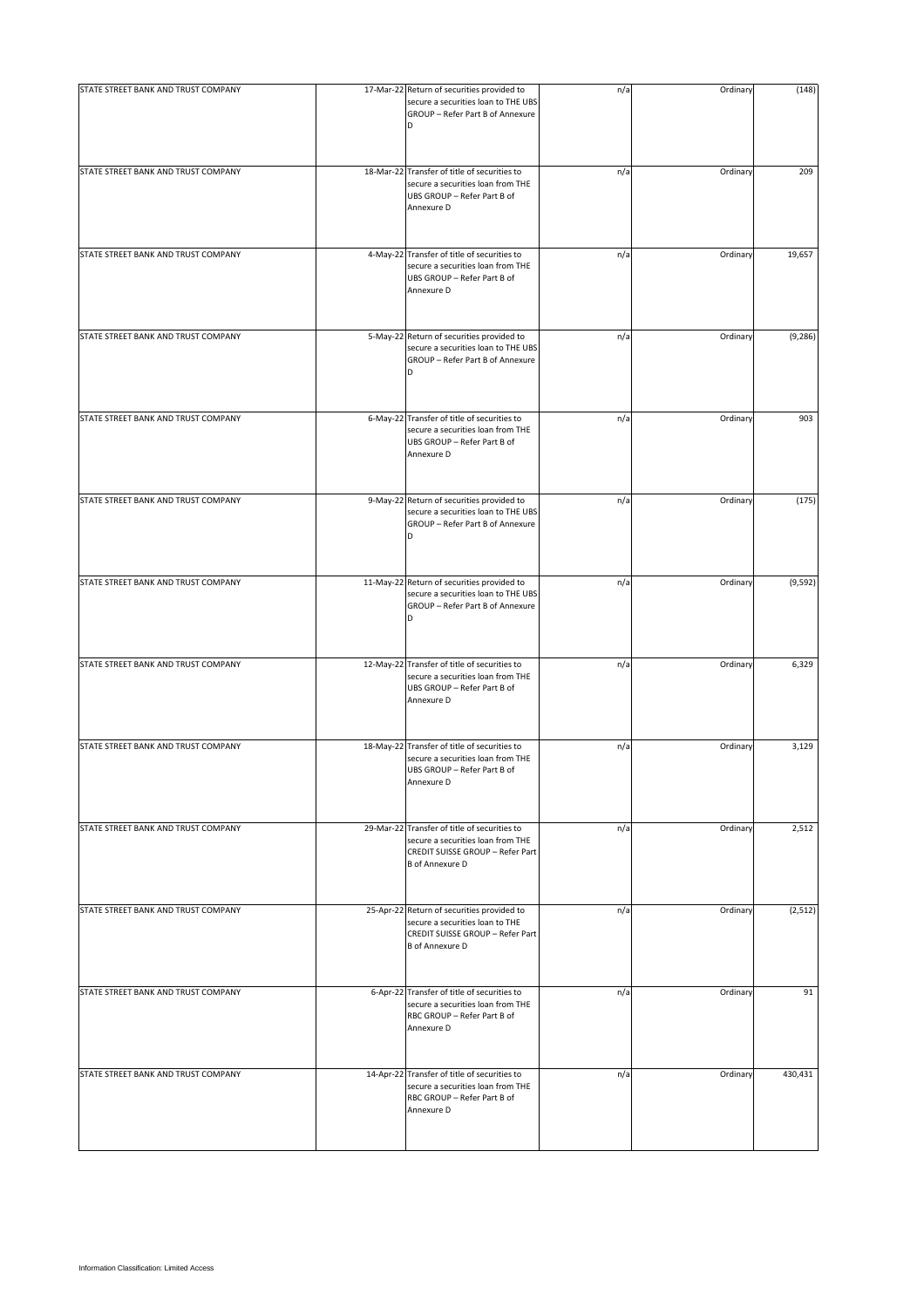| STATE STREET BANK AND TRUST COMPANY | 15-Apr-22 Transfer of title of securities to<br>secure a securities loan from THE<br>RBC GROUP - Refer Part B of<br>Annexure D              | n/a | Ordinary | 1,828      |
|-------------------------------------|---------------------------------------------------------------------------------------------------------------------------------------------|-----|----------|------------|
| STATE STREET BANK AND TRUST COMPANY | 9-May-22 Return of securities provided to<br>secure a securities loan to THE RBC<br>GROUP - Refer Part B of Annexure<br>D                   | n/a | Ordinary | (432, 350) |
| STATE STREET BANK AND TRUST COMPANY | 18-Jan-22 Return of securities provided to<br>secure a securities loan to THE<br>SOCIETE GENERALE GROUP - Refer<br>Part B of Annexure D     | n/a | Ordinary | (205)      |
| STATE STREET BANK AND TRUST COMPANY | 19-Jan-22 Transfer of title of securities to<br>secure a securities loan from THE<br>SOCIETE GENERALE GROUP - Refer<br>Part B of Annexure D | n/a | Ordinary | 16,153     |
| STATE STREET BANK AND TRUST COMPANY | 20-Jan-22 Transfer of title of securities to<br>secure a securities loan from THE<br>SOCIETE GENERALE GROUP - Refer<br>Part B of Annexure D | n/a | Ordinary | 1,963      |
| STATE STREET BANK AND TRUST COMPANY | 21-Jan-22 Return of securities provided to<br>secure a securities loan to THE<br>SOCIETE GENERALE GROUP - Refer<br>Part B of Annexure D     | n/a | Ordinary | (159)      |
| STATE STREET BANK AND TRUST COMPANY | 24-Jan-22 Return of securities provided to<br>secure a securities loan to THE<br>SOCIETE GENERALE GROUP - Refer<br>Part B of Annexure D     | n/a | Ordinary | (1, 573)   |
| STATE STREET BANK AND TRUST COMPANY | 25-Jan-22 Return of securities provided to<br>secure a securities loan to THE<br>SOCIETE GENERALE GROUP - Refer<br>Part B of Annexure D     | n/a | Ordinary | (24, 533)  |
| STATE STREET BANK AND TRUST COMPANY | 26-Jan-22 Transfer of title of securities to<br>secure a securities loan from THE<br>SOCIETE GENERALE GROUP - Refer<br>Part B of Annexure D | n/a | Ordinary | 3,937      |
| STATE STREET BANK AND TRUST COMPANY | 27-Jan-22 Return of securities provided to<br>secure a securities loan to THE<br>SOCIETE GENERALE GROUP - Refer<br>Part B of Annexure D     | n/a | Ordinary | (84)       |
| STATE STREET BANK AND TRUST COMPANY | 28-Jan-22 Transfer of title of securities to<br>secure a securities loan from THE<br>SOCIETE GENERALE GROUP - Refer<br>Part B of Annexure D | n/a | Ordinary | 3,881      |
| STATE STREET BANK AND TRUST COMPANY | 31-Jan-22 Transfer of title of securities to<br>secure a securities loan from THE<br>SOCIETE GENERALE GROUP - Refer<br>Part B of Annexure D | n/a | Ordinary | 6,787      |
| STATE STREET BANK AND TRUST COMPANY | 1-Feb-22 Return of securities provided to<br>secure a securities loan to THE<br>SOCIETE GENERALE GROUP - Refer<br>Part B of Annexure D      | n/a | Ordinary | (854)      |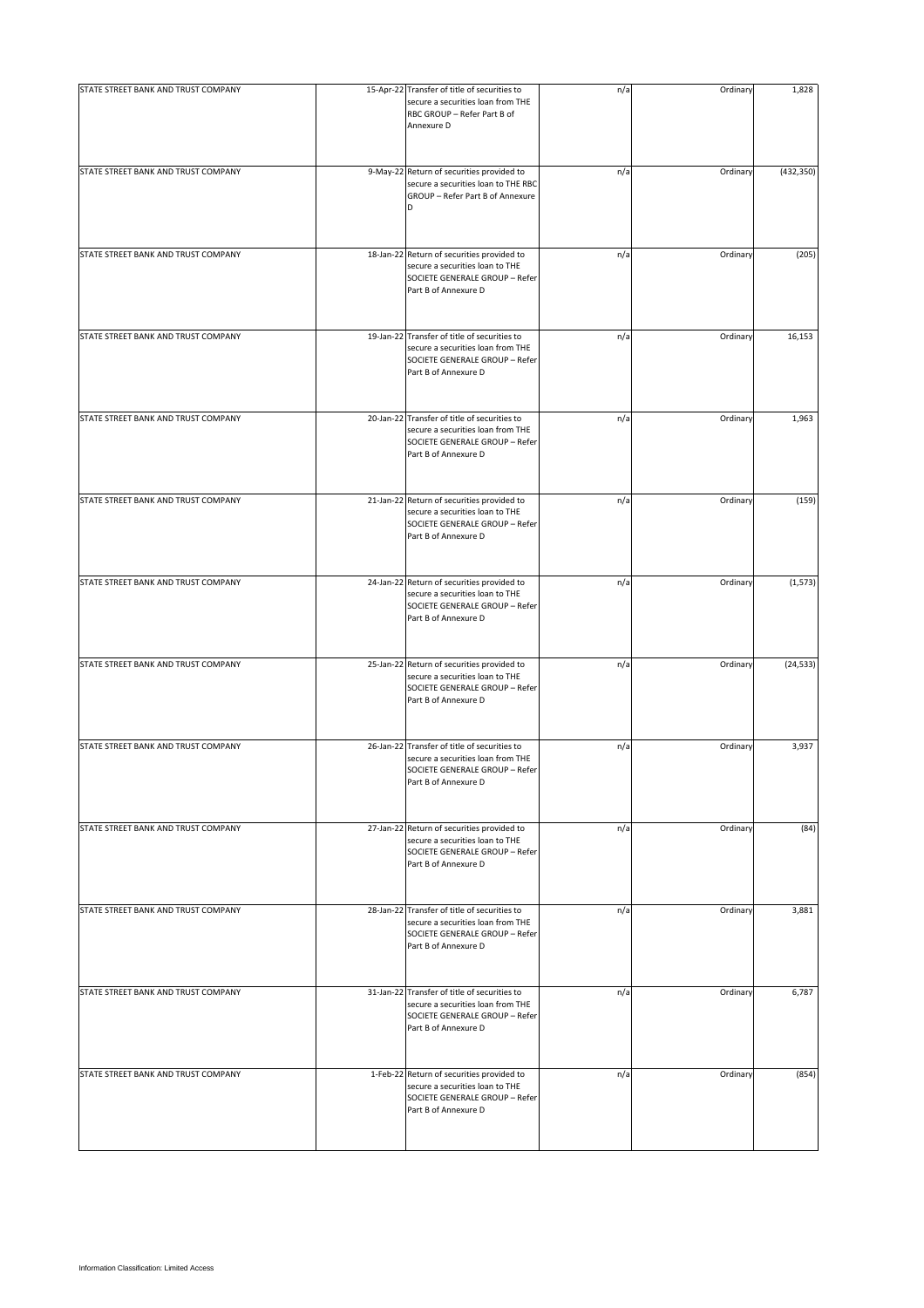| STATE STREET BANK AND TRUST COMPANY | 2-Feb-22 Return of securities provided to<br>secure a securities loan to THE<br>SOCIETE GENERALE GROUP - Refer<br>Part B of Annexure D      | n/a | Ordinary | (1, 455)  |
|-------------------------------------|---------------------------------------------------------------------------------------------------------------------------------------------|-----|----------|-----------|
| STATE STREET BANK AND TRUST COMPANY | 11-Feb-22 Return of securities provided to<br>secure a securities loan to THE<br>SOCIETE GENERALE GROUP - Refer<br>Part B of Annexure D     | n/a | Ordinary | (7, 103)  |
| STATE STREET BANK AND TRUST COMPANY | 21-Feb-22 Return of securities provided to<br>secure a securities loan to THE<br>SOCIETE GENERALE GROUP - Refer<br>Part B of Annexure D     | n/a | Ordinary | (60, 380) |
| STATE STREET BANK AND TRUST COMPANY | 22-Mar-22 Transfer of title of securities to<br>secure a securities loan from THE<br>SOCIETE GENERALE GROUP - Refer<br>Part B of Annexure D | n/a | Ordinary | 28,955    |
| STATE STREET BANK AND TRUST COMPANY | 23-Mar-22 Transfer of title of securities to<br>secure a securities loan from THE<br>SOCIETE GENERALE GROUP - Refer<br>Part B of Annexure D | n/a | Ordinary | 4,134     |
| STATE STREET BANK AND TRUST COMPANY | 24-Mar-22 Return of securities provided to<br>secure a securities loan to THE<br>SOCIETE GENERALE GROUP - Refer<br>Part B of Annexure D     | n/a | Ordinary | (31)      |
| STATE STREET BANK AND TRUST COMPANY | 25-Mar-22 Transfer of title of securities to<br>secure a securities loan from THE<br>SOCIETE GENERALE GROUP - Refer<br>Part B of Annexure D | n/a | Ordinary | 417       |
| STATE STREET BANK AND TRUST COMPANY | 28-Mar-22 Transfer of title of securities to<br>secure a securities loan from THE<br>SOCIETE GENERALE GROUP - Refer<br>Part B of Annexure D | n/a | Ordinary | 1,021     |
| STATE STREET BANK AND TRUST COMPANY | 29-Mar-22 Return of securities provided to<br>secure a securities loan to THE<br>SOCIETE GENERALE GROUP - Refer<br>Part B of Annexure D     | n/a | Ordinary | (1, 185)  |
| STATE STREET BANK AND TRUST COMPANY | 30-Mar-22 Transfer of title of securities to<br>secure a securities loan from THE<br>SOCIETE GENERALE GROUP - Refer<br>Part B of Annexure D | n/a | Ordinary | 403       |
| STATE STREET BANK AND TRUST COMPANY | 31-Mar-22 Return of securities provided to<br>secure a securities loan to THE<br>SOCIETE GENERALE GROUP - Refer<br>Part B of Annexure D     | n/a | Ordinary | (121)     |
| STATE STREET BANK AND TRUST COMPANY | 1-Apr-22 Transfer of title of securities to<br>secure a securities loan from THE<br>SOCIETE GENERALE GROUP - Refer<br>Part B of Annexure D  | n/a | Ordinary | 27        |
| STATE STREET BANK AND TRUST COMPANY | 4-Apr-22 Return of securities provided to<br>secure a securities loan to THE<br>SOCIETE GENERALE GROUP - Refer<br>Part B of Annexure D      | n/a | Ordinary | (612)     |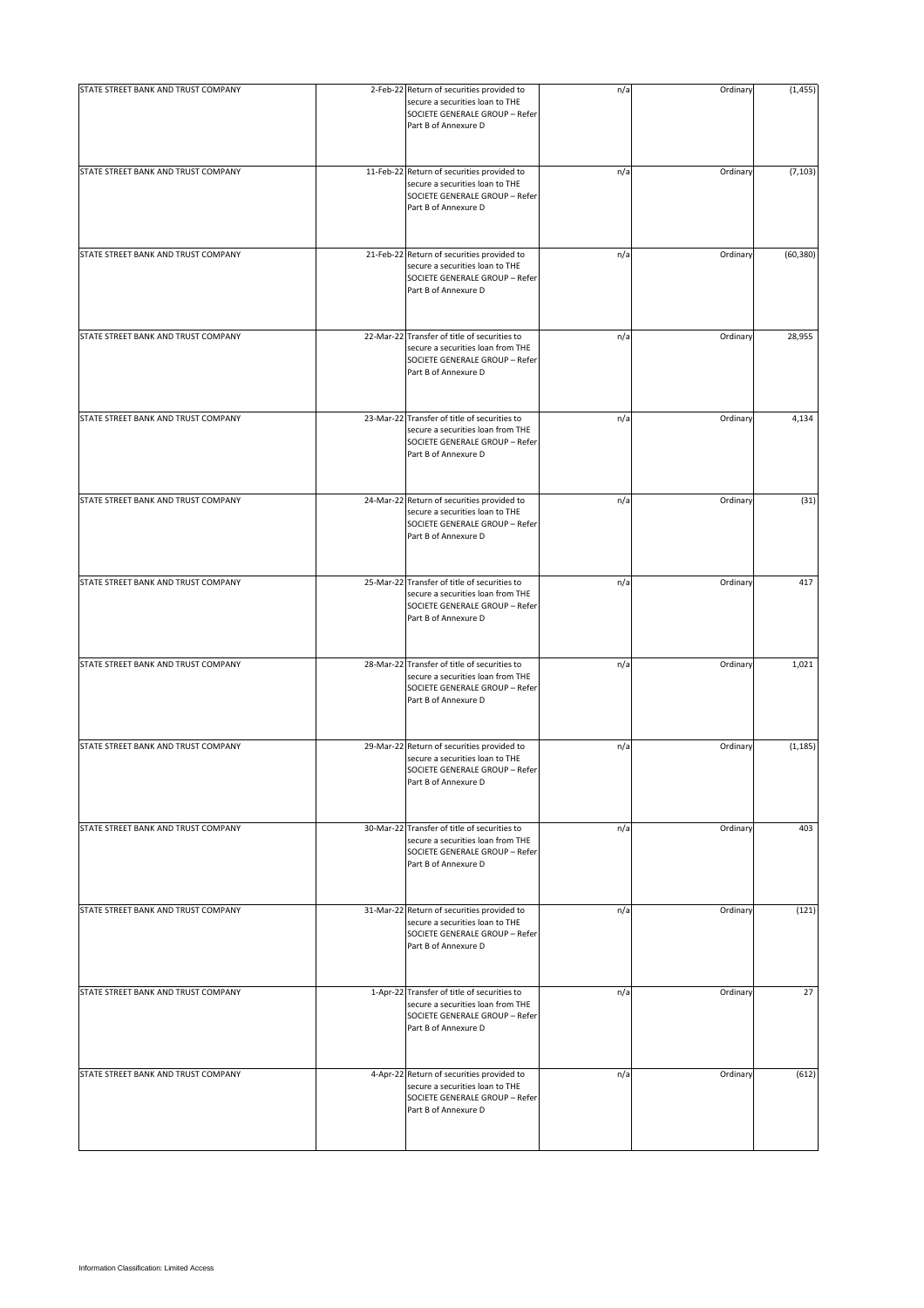| STATE STREET BANK AND TRUST COMPANY | 5-Apr-22 Transfer of title of securities to<br>secure a securities loan from THE<br>SOCIETE GENERALE GROUP - Refer<br>Part B of Annexure D  | n/a | Ordinary | 375      |
|-------------------------------------|---------------------------------------------------------------------------------------------------------------------------------------------|-----|----------|----------|
| STATE STREET BANK AND TRUST COMPANY | 6-Apr-22 Return of securities provided to<br>secure a securities loan to THE<br>SOCIETE GENERALE GROUP - Refer<br>Part B of Annexure D      | n/a | Ordinary | (1, 547) |
| STATE STREET BANK AND TRUST COMPANY | 7-Apr-22 Transfer of title of securities to<br>secure a securities loan from THE<br>SOCIETE GENERALE GROUP - Refer<br>Part B of Annexure D  | n/a | Ordinary | 574      |
| STATE STREET BANK AND TRUST COMPANY | 8-Apr-22 Transfer of title of securities to<br>secure a securities loan from THE<br>SOCIETE GENERALE GROUP - Refer<br>Part B of Annexure D  | n/a | Ordinary | 1,740    |
| STATE STREET BANK AND TRUST COMPANY | 11-Apr-22 Return of securities provided to<br>secure a securities loan to THE<br>SOCIETE GENERALE GROUP - Refer<br>Part B of Annexure D     | n/a | Ordinary | (483)    |
| STATE STREET BANK AND TRUST COMPANY | 12-Apr-22 Transfer of title of securities to<br>secure a securities loan from THE<br>SOCIETE GENERALE GROUP - Refer<br>Part B of Annexure D | n/a | Ordinary | 499      |
| STATE STREET BANK AND TRUST COMPANY | 13-Apr-22 Transfer of title of securities to<br>secure a securities loan from THE<br>SOCIETE GENERALE GROUP - Refer<br>Part B of Annexure D | n/a | Ordinary | 97       |
| STATE STREET BANK AND TRUST COMPANY | 14-Apr-22 Transfer of title of securities to<br>secure a securities loan from THE<br>SOCIETE GENERALE GROUP - Refer<br>Part B of Annexure D | n/a | Ordinary | 1,667    |
| STATE STREET BANK AND TRUST COMPANY | 15-Apr-22 Transfer of title of securities to<br>secure a securities loan from THE<br>SOCIETE GENERALE GROUP - Refer<br>Part B of Annexure D | n/a | Ordinary | 157      |
| STATE STREET BANK AND TRUST COMPANY | 18-Apr-22 Transfer of title of securities to<br>secure a securities loan from THE<br>SOCIETE GENERALE GROUP - Refer<br>Part B of Annexure D | n/a | Ordinary | 255      |
| STATE STREET BANK AND TRUST COMPANY | 25-Apr-22 Return of securities provided to<br>secure a securities loan to THE<br>SOCIETE GENERALE GROUP - Refer<br>Part B of Annexure D     | n/a | Ordinary | (2, 338) |
| STATE STREET BANK AND TRUST COMPANY | 26-Apr-22 Return of securities provided to<br>secure a securities loan to THE<br>SOCIETE GENERALE GROUP - Refer<br>Part B of Annexure D     | n/a | Ordinary | (949)    |
| STATE STREET BANK AND TRUST COMPANY | 27-Apr-22 Transfer of title of securities to<br>secure a securities loan from THE<br>SOCIETE GENERALE GROUP - Refer<br>Part B of Annexure D | n/a | Ordinary | 2,594    |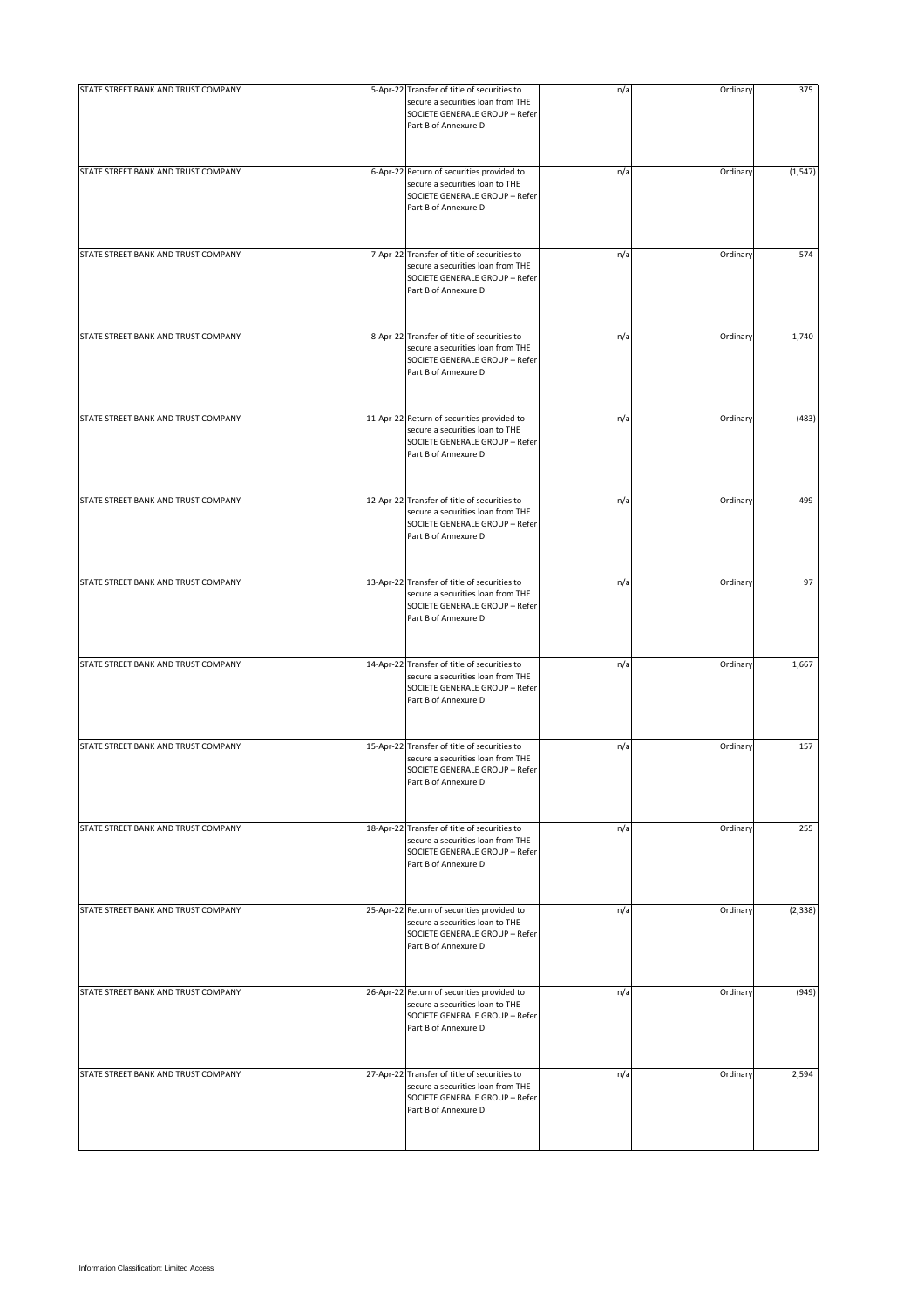| STATE STREET BANK AND TRUST COMPANY | 28-Apr-22 Return of securities provided to                                                                                     | n/a | Ordinary | (41, 715)  |
|-------------------------------------|--------------------------------------------------------------------------------------------------------------------------------|-----|----------|------------|
|                                     | secure a securities loan to THE<br>SOCIETE GENERALE GROUP - Refer<br>Part B of Annexure D                                      |     |          |            |
| STATE STREET BANK AND TRUST COMPANY | 20-Jan-22 Transfer of title of securities to<br>secure a securities loan from THE<br>UBS GROUP - Refer Part B of<br>Annexure D | n/a | Ordinary | 322        |
| STATE STREET BANK AND TRUST COMPANY | 21-Jan-22 Return of securities provided to<br>secure a securities loan to THE UBS<br>GROUP - Refer Part B of Annexure<br>D     | n/a | Ordinary | (21)       |
| STATE STREET BANK AND TRUST COMPANY | 24-Jan-22 Transfer of title of securities to<br>secure a securities loan from THE<br>UBS GROUP - Refer Part B of<br>Annexure D | n/a | Ordinary | 44         |
| STATE STREET BANK AND TRUST COMPANY | 27-Jan-22 Transfer of title of securities to<br>secure a securities loan from THE<br>UBS GROUP - Refer Part B of<br>Annexure D | n/a | Ordinary | 217,226    |
| STATE STREET BANK AND TRUST COMPANY | 28-Jan-22 Return of securities provided to<br>secure a securities loan to THE UBS<br>GROUP - Refer Part B of Annexure<br>D     | n/a | Ordinary | (180, 760) |
| STATE STREET BANK AND TRUST COMPANY | 31-Jan-22 Transfer of title of securities to<br>secure a securities loan from THE<br>UBS GROUP - Refer Part B of<br>Annexure D | n/a | Ordinary | 195,963    |
| STATE STREET BANK AND TRUST COMPANY | 1-Feb-22 Return of securities provided to<br>secure a securities loan to THE UBS<br>GROUP - Refer Part B of Annexure<br>D      | n/a | Ordinary | (215, 116) |
| STATE STREET BANK AND TRUST COMPANY | 2-Feb-22 Transfer of title of securities to<br>secure a securities loan from THE<br>UBS GROUP - Refer Part B of<br>Annexure D  | n/a | Ordinary | 29,229     |
| STATE STREET BANK AND TRUST COMPANY | 15-Feb-22 Transfer of title of securities to<br>secure a securities loan from THE<br>UBS GROUP - Refer Part B of<br>Annexure D | n/a | Ordinary | 159,199    |
| STATE STREET BANK AND TRUST COMPANY | 18-Feb-22 Return of securities provided to<br>secure a securities loan to THE UBS<br>GROUP - Refer Part B of Annexure<br>D     | n/a | Ordinary | (105, 322) |
| STATE STREET BANK AND TRUST COMPANY | 21-Feb-22 Transfer of title of securities to<br>secure a securities loan from THE<br>UBS GROUP - Refer Part B of<br>Annexure D | n/a | Ordinary | 73,695     |
| STATE STREET BANK AND TRUST COMPANY | 23-Feb-22 Return of securities provided to<br>secure a securities loan to THE UBS<br>GROUP - Refer Part B of Annexure<br>D     | n/a | Ordinary | (149, 720) |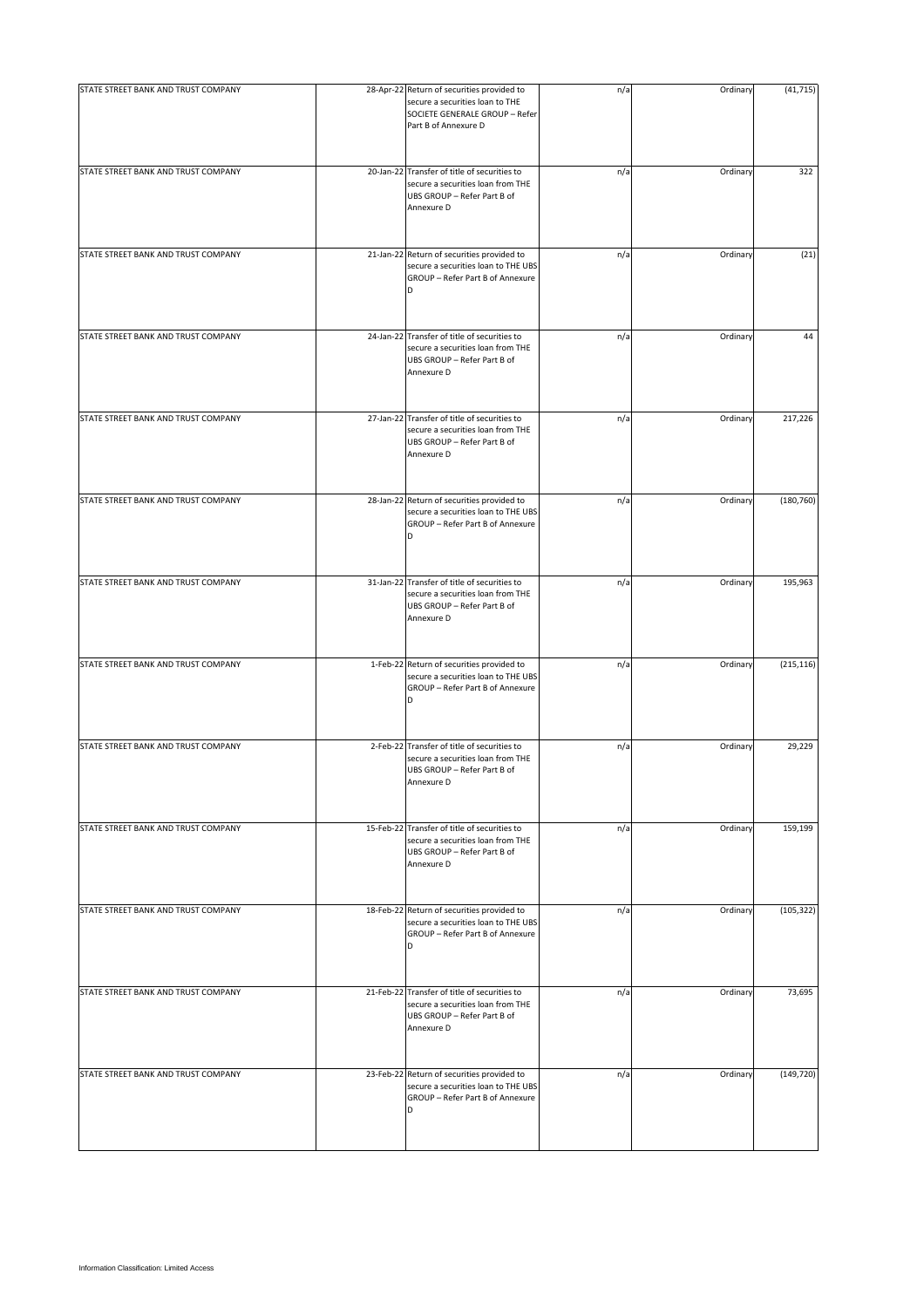| STATE STREET BANK AND TRUST COMPANY | 4-Mar-22 Transfer of title of securities to<br>secure a securities loan from THE<br>UBS GROUP - Refer Part B of<br>Annexure D  | n/a | Ordinary | 1,056     |
|-------------------------------------|--------------------------------------------------------------------------------------------------------------------------------|-----|----------|-----------|
| STATE STREET BANK AND TRUST COMPANY | 7-Mar-22 Transfer of title of securities to<br>secure a securities loan from THE<br>UBS GROUP - Refer Part B of<br>Annexure D  | n/a | Ordinary | 17,498    |
| STATE STREET BANK AND TRUST COMPANY | 8-Mar-22 Return of securities provided to<br>secure a securities loan to THE UBS<br>GROUP - Refer Part B of Annexure<br>D      | n/a | Ordinary | (7,806)   |
| STATE STREET BANK AND TRUST COMPANY | 10-Mar-22 Return of securities provided to<br>secure a securities loan to THE UBS<br>GROUP - Refer Part B of Annexure<br>D     | n/a | Ordinary | (34, 214) |
| STATE STREET BANK AND TRUST COMPANY | 11-Mar-22 Return of securities provided to<br>secure a securities loan to THE UBS<br>GROUP - Refer Part B of Annexure<br>D     | n/a | Ordinary | (61)      |
| STATE STREET BANK AND TRUST COMPANY | 14-Mar-22 Transfer of title of securities to<br>secure a securities loan from THE<br>UBS GROUP - Refer Part B of<br>Annexure D | n/a | Ordinary | 46        |
| STATE STREET BANK AND TRUST COMPANY | 15-Mar-22 Return of securities provided to<br>secure a securities loan to THE UBS<br>GROUP - Refer Part B of Annexure<br>D     | n/a | Ordinary | (15)      |
| STATE STREET BANK AND TRUST COMPANY | 16-Mar-22 Return of securities provided to<br>secure a securities loan to THE UBS<br>GROUP - Refer Part B of Annexure<br>D     | n/a | Ordinary | (1,027)   |
| STATE STREET BANK AND TRUST COMPANY | 17-Mar-22 Return of securities provided to<br>secure a securities loan to THE UBS<br>GROUP - Refer Part B of Annexure<br>D     | n/a | Ordinary | (30)      |
| STATE STREET BANK AND TRUST COMPANY | 18-Mar-22 Transfer of title of securities to<br>secure a securities loan from THE<br>UBS GROUP - Refer Part B of<br>Annexure D | n/a | Ordinary | 36        |
| STATE STREET BANK AND TRUST COMPANY | 4-May-22 Transfer of title of securities to<br>secure a securities loan from THE<br>UBS GROUP - Refer Part B of<br>Annexure D  | n/a | Ordinary | 54,434    |
| STATE STREET BANK AND TRUST COMPANY | 5-May-22 Return of securities provided to<br>secure a securities loan to THE UBS<br>GROUP - Refer Part B of Annexure<br>D      | n/a | Ordinary | (22,095)  |
| STATE STREET BANK AND TRUST COMPANY | 6-May-22 Transfer of title of securities to<br>secure a securities loan from THE<br>UBS GROUP - Refer Part B of<br>Annexure D  | n/a | Ordinary | 2,589     |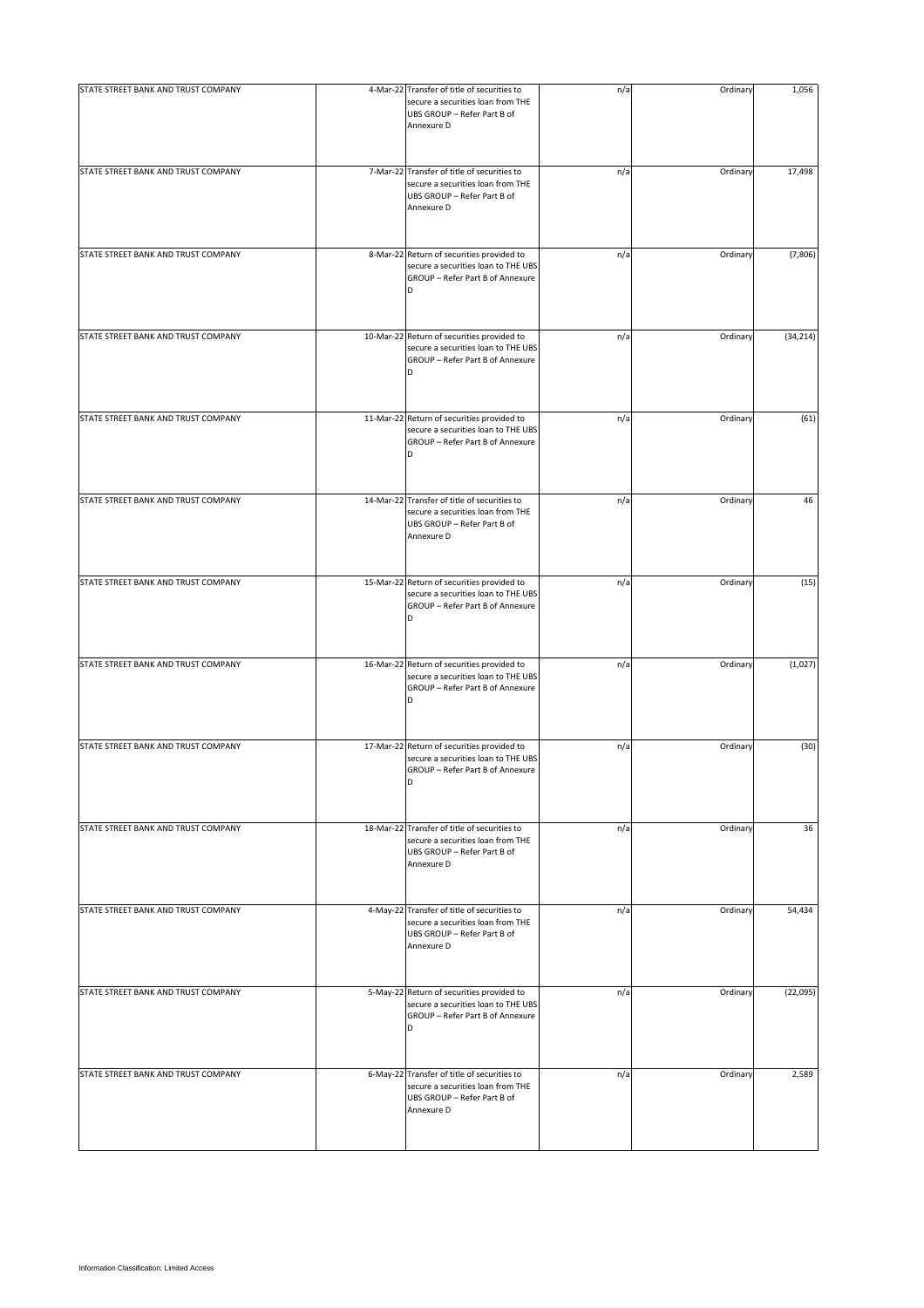| STATE STREET BANK AND TRUST COMPANY | 9-May-22 Transfer of title of securities to<br>secure a securities loan from THE<br>UBS GROUP - Refer Part B of<br>Annexure D                     | n/a | Ordinary | 1,125      |
|-------------------------------------|---------------------------------------------------------------------------------------------------------------------------------------------------|-----|----------|------------|
| STATE STREET BANK AND TRUST COMPANY | 10-May-22 Return of securities provided to<br>secure a securities loan to THE UBS<br>GROUP - Refer Part B of Annexure<br>D                        | n/a | Ordinary | (35, 583)  |
| STATE STREET BANK AND TRUST COMPANY | 11-May-22 Transfer of title of securities to<br>secure a securities loan from THE<br>UBS GROUP - Refer Part B of<br>Annexure D                    | n/a | Ordinary | 8,577      |
| STATE STREET BANK AND TRUST COMPANY | 12-May-22 Transfer of title of securities to<br>secure a securities loan from THE<br>UBS GROUP - Refer Part B of<br>Annexure D                    | n/a | Ordinary | 24,163     |
| STATE STREET BANK AND TRUST COMPANY | 18-May-22 Transfer of title of securities to<br>secure a securities loan from THE<br>UBS GROUP - Refer Part B of<br>Annexure D                    | n/a | Ordinary | 4,795      |
| STATE STREET BANK AND TRUST COMPANY | 21-Apr-22 Transfer of title of securities to<br>secure a securities loan from THE<br><b>BANK OF AMERICA GROUP - Refer</b><br>Part B of Annexure D | n/a | Ordinary | 1          |
| STATE STREET BANK AND TRUST COMPANY | 22-Apr-22 Return of securities provided to<br>secure a securities loan to THE<br><b>BANK OF AMERICA GROUP - Refer</b><br>Part B of Annexure D     | n/a | Ordinary | (1)        |
| STATE STREET BANK AND TRUST COMPANY | 18-Jan-22 Return of securities provided to<br>secure a securities loan to THE<br>CREDIT SUISSE GROUP - Refer Part<br><b>B</b> of Annexure D       | n/a | Ordinary | (177, 078) |
| STATE STREET BANK AND TRUST COMPANY | 19-Jan-22 Return of securities provided to<br>secure a securities loan to THE<br>CREDIT SUISSE GROUP - Refer Part<br><b>B</b> of Annexure D       | n/a | Ordinary | (19, 185)  |
| STATE STREET BANK AND TRUST COMPANY | 20-Jan-22 Transfer of title of securities to<br>secure a securities loan from THE<br>CREDIT SUISSE GROUP - Refer Part<br><b>B</b> of Annexure D   | n/a | Ordinary | 2,779      |
| STATE STREET BANK AND TRUST COMPANY | 21-Jan-22 Transfer of title of securities to<br>secure a securities loan from THE<br>CREDIT SUISSE GROUP - Refer Part<br><b>B</b> of Annexure D   | n/a | Ordinary | 71,568     |
| STATE STREET BANK AND TRUST COMPANY | 24-Jan-22 Return of securities provided to<br>secure a securities loan to THE<br>CREDIT SUISSE GROUP - Refer Part<br><b>B</b> of Annexure D       | n/a | Ordinary | (43)       |
| STATE STREET BANK AND TRUST COMPANY | 25-Jan-22 Transfer of title of securities to<br>secure a securities loan from THE<br>CREDIT SUISSE GROUP - Refer Part<br><b>B</b> of Annexure D   | n/a | Ordinary | 89,120     |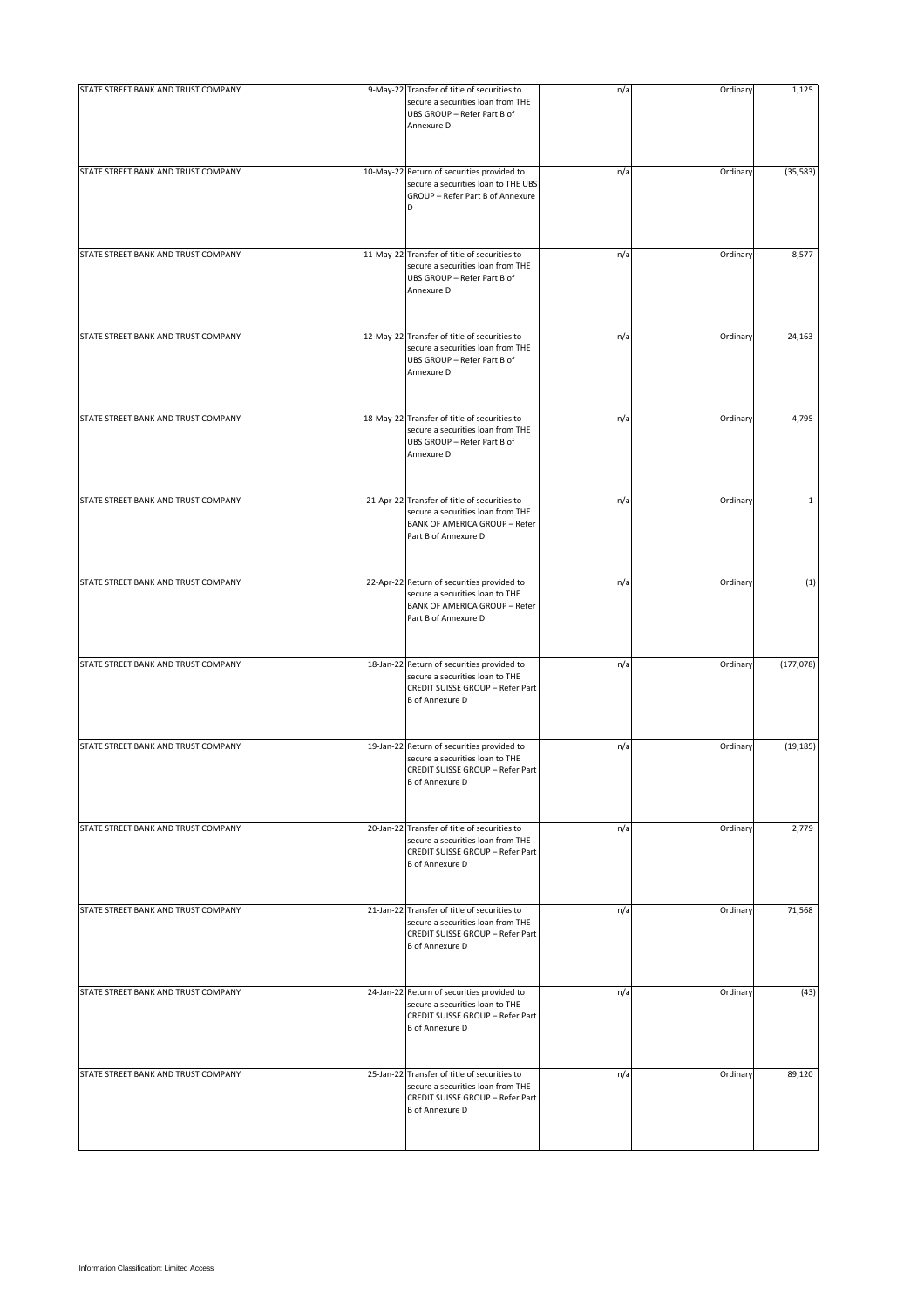| STATE STREET BANK AND TRUST COMPANY | 26-Jan-22 Transfer of title of securities to<br>secure a securities loan from THE<br>CREDIT SUISSE GROUP - Refer Part<br><b>B</b> of Annexure D | n/a | Ordinary | 41          |
|-------------------------------------|-------------------------------------------------------------------------------------------------------------------------------------------------|-----|----------|-------------|
| STATE STREET BANK AND TRUST COMPANY | 27-Jan-22 Return of securities provided to<br>secure a securities loan to THE<br>CREDIT SUISSE GROUP - Refer Part<br><b>B</b> of Annexure D     | n/a | Ordinary | (212)       |
| STATE STREET BANK AND TRUST COMPANY | 28-Jan-22 Return of securities provided to<br>secure a securities loan to THE<br>CREDIT SUISSE GROUP - Refer Part<br><b>B</b> of Annexure D     | n/a | Ordinary | (4, 107)    |
| STATE STREET BANK AND TRUST COMPANY | 31-Jan-22 Transfer of title of securities to<br>secure a securities loan from THE<br>CREDIT SUISSE GROUP - Refer Part<br><b>B</b> of Annexure D | n/a | Ordinary | 27          |
| STATE STREET BANK AND TRUST COMPANY | 1-Feb-22 Transfer of title of securities to<br>secure a securities loan from THE<br>CREDIT SUISSE GROUP - Refer Part<br><b>B</b> of Annexure D  | n/a | Ordinary | 151,982     |
| STATE STREET BANK AND TRUST COMPANY | 3-Feb-22 Return of securities provided to<br>secure a securities loan to THE<br>CREDIT SUISSE GROUP - Refer Part<br><b>B</b> of Annexure D      | n/a | Ordinary | (2,094,992) |
| STATE STREET BANK AND TRUST COMPANY | 7-Feb-22 Transfer of title of securities to<br>secure a securities loan from THE<br>CREDIT SUISSE GROUP - Refer Part<br><b>B</b> of Annexure D  | n/a | Ordinary | 635,865     |
| STATE STREET BANK AND TRUST COMPANY | 8-Feb-22 Transfer of title of securities to<br>secure a securities loan from THE<br>CREDIT SUISSE GROUP - Refer Part<br><b>B</b> of Annexure D  | n/a | Ordinary | 1,442,854   |
| STATE STREET BANK AND TRUST COMPANY | 9-Feb-22 Transfer of title of securities to<br>secure a securities loan from THE<br>CREDIT SUISSE GROUP - Refer Part<br><b>B</b> of Annexure D  | n/a | Ordinary | 60          |
| STATE STREET BANK AND TRUST COMPANY | 10-Feb-22 Transfer of title of securities to<br>secure a securities loan from THE<br>CREDIT SUISSE GROUP - Refer Part<br><b>B</b> of Annexure D | n/a | Ordinary | 42,589      |
| STATE STREET BANK AND TRUST COMPANY | 11-Feb-22 Transfer of title of securities to<br>secure a securities loan from THE<br>CREDIT SUISSE GROUP - Refer Part<br><b>B</b> of Annexure D | n/a | Ordinary | 83          |
| STATE STREET BANK AND TRUST COMPANY | 14-Feb-22 Transfer of title of securities to<br>secure a securities loan from THE<br>CREDIT SUISSE GROUP - Refer Part<br><b>B</b> of Annexure D | n/a | Ordinary | 1,698       |
| STATE STREET BANK AND TRUST COMPANY | 15-Feb-22 Return of securities provided to<br>secure a securities loan to THE<br>CREDIT SUISSE GROUP - Refer Part<br><b>B</b> of Annexure D     | n/a | Ordinary | (4)         |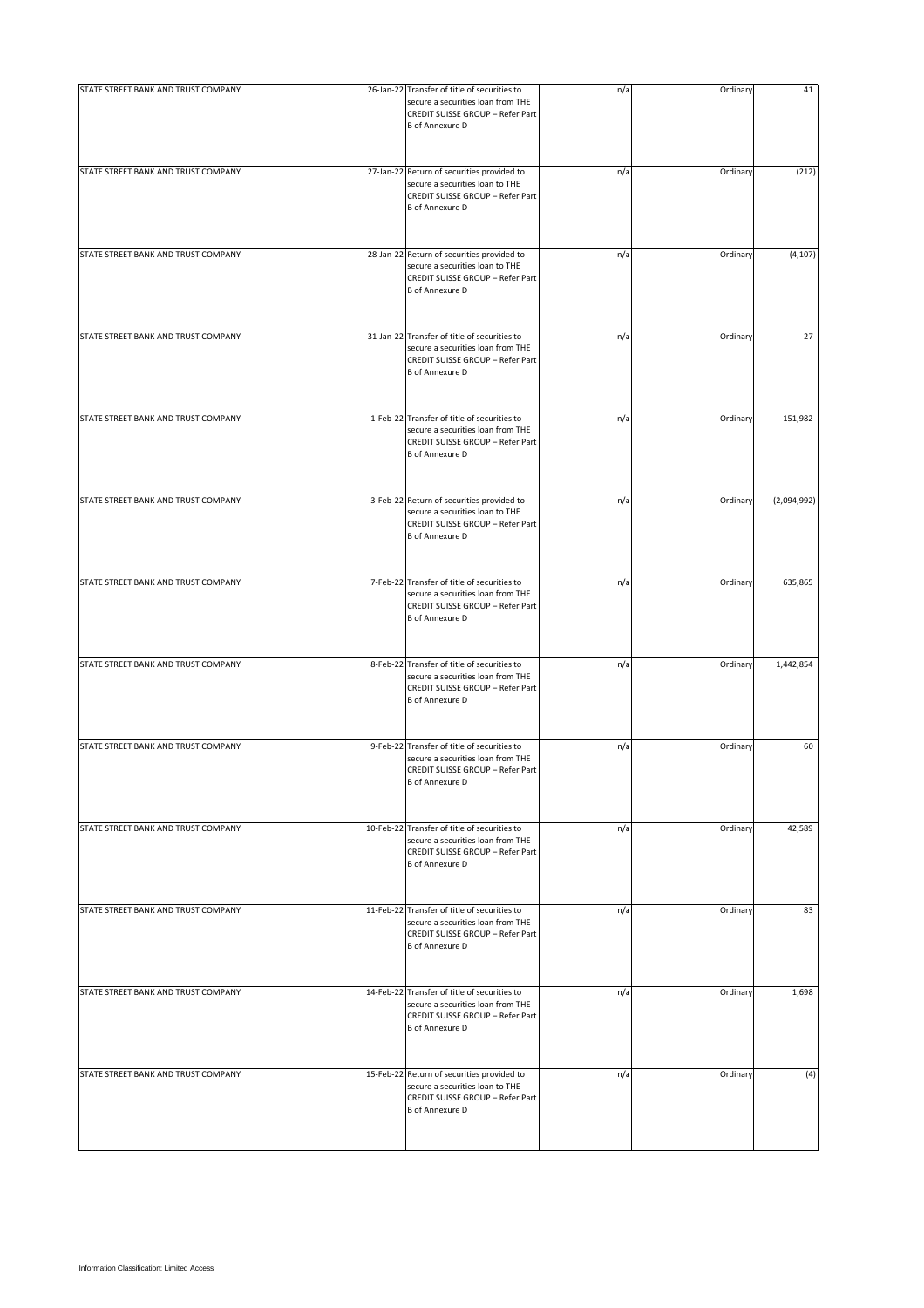| STATE STREET BANK AND TRUST COMPANY | 16-Feb-22 Transfer of title of securities to<br>secure a securities loan from THE<br>CREDIT SUISSE GROUP - Refer Part<br><b>B</b> of Annexure D | n/a | Ordinary | 155,870       |
|-------------------------------------|-------------------------------------------------------------------------------------------------------------------------------------------------|-----|----------|---------------|
| STATE STREET BANK AND TRUST COMPANY | 17-Feb-22 Return of securities provided to<br>secure a securities loan to THE<br>CREDIT SUISSE GROUP - Refer Part<br><b>B</b> of Annexure D     | n/a | Ordinary | (2, 228)      |
| STATE STREET BANK AND TRUST COMPANY | 18-Feb-22 Transfer of title of securities to<br>secure a securities loan from THE<br>CREDIT SUISSE GROUP - Refer Part<br><b>B</b> of Annexure D | n/a | Ordinary | 21,900        |
| STATE STREET BANK AND TRUST COMPANY | 21-Feb-22 Return of securities provided to<br>secure a securities loan to THE<br>CREDIT SUISSE GROUP - Refer Part<br><b>B</b> of Annexure D     | n/a | Ordinary | (350)         |
| STATE STREET BANK AND TRUST COMPANY | 22-Feb-22 Return of securities provided to<br>secure a securities loan to THE<br>CREDIT SUISSE GROUP - Refer Part<br><b>B</b> of Annexure D     | n/a | Ordinary | (37, 482)     |
| STATE STREET BANK AND TRUST COMPANY | 23-Feb-22 Return of securities provided to<br>secure a securities loan to THE<br>CREDIT SUISSE GROUP - Refer Part<br><b>B</b> of Annexure D     | n/a | Ordinary | (50)          |
| STATE STREET BANK AND TRUST COMPANY | 24-Feb-22 Transfer of title of securities to<br>secure a securities loan from THE<br>CREDIT SUISSE GROUP - Refer Part<br><b>B</b> of Annexure D | n/a | Ordinary | 2,923         |
| STATE STREET BANK AND TRUST COMPANY | 25-Feb-22 Return of securities provided to<br>secure a securities loan to THE<br>CREDIT SUISSE GROUP - Refer Part<br><b>B</b> of Annexure D     | n/a | Ordinary | (239)         |
| STATE STREET BANK AND TRUST COMPANY | 3-Mar-22 Return of securities provided to<br>secure a securities loan to THE<br>CREDIT SUISSE GROUP - Refer Part<br><b>B</b> of Annexure D      | n/a | Ordinary | (2, 385, 709) |
| STATE STREET BANK AND TRUST COMPANY | 4-Mar-22 Return of securities provided to<br>secure a securities loan to THE<br>CREDIT SUISSE GROUP - Refer Part<br><b>B</b> of Annexure D      | n/a | Ordinary | (38)          |
| STATE STREET BANK AND TRUST COMPANY | 8-Mar-22 Return of securities provided to<br>secure a securities loan to THE<br>CREDIT SUISSE GROUP - Refer Part<br><b>B</b> of Annexure D      | n/a | Ordinary | (1)           |
| STATE STREET BANK AND TRUST COMPANY | 9-Mar-22 Return of securities provided to<br>secure a securities loan to THE<br>CREDIT SUISSE GROUP - Refer Part<br><b>B</b> of Annexure D      | n/a | Ordinary | (7, 217)      |
| STATE STREET BANK AND TRUST COMPANY | 18-Jan-22 Transfer of title of securities to<br>secure a securities loan from THE<br>GOLDMAN SACHS GROUP - Refer<br>Part B of Annexure D        | n/a | Ordinary | 6             |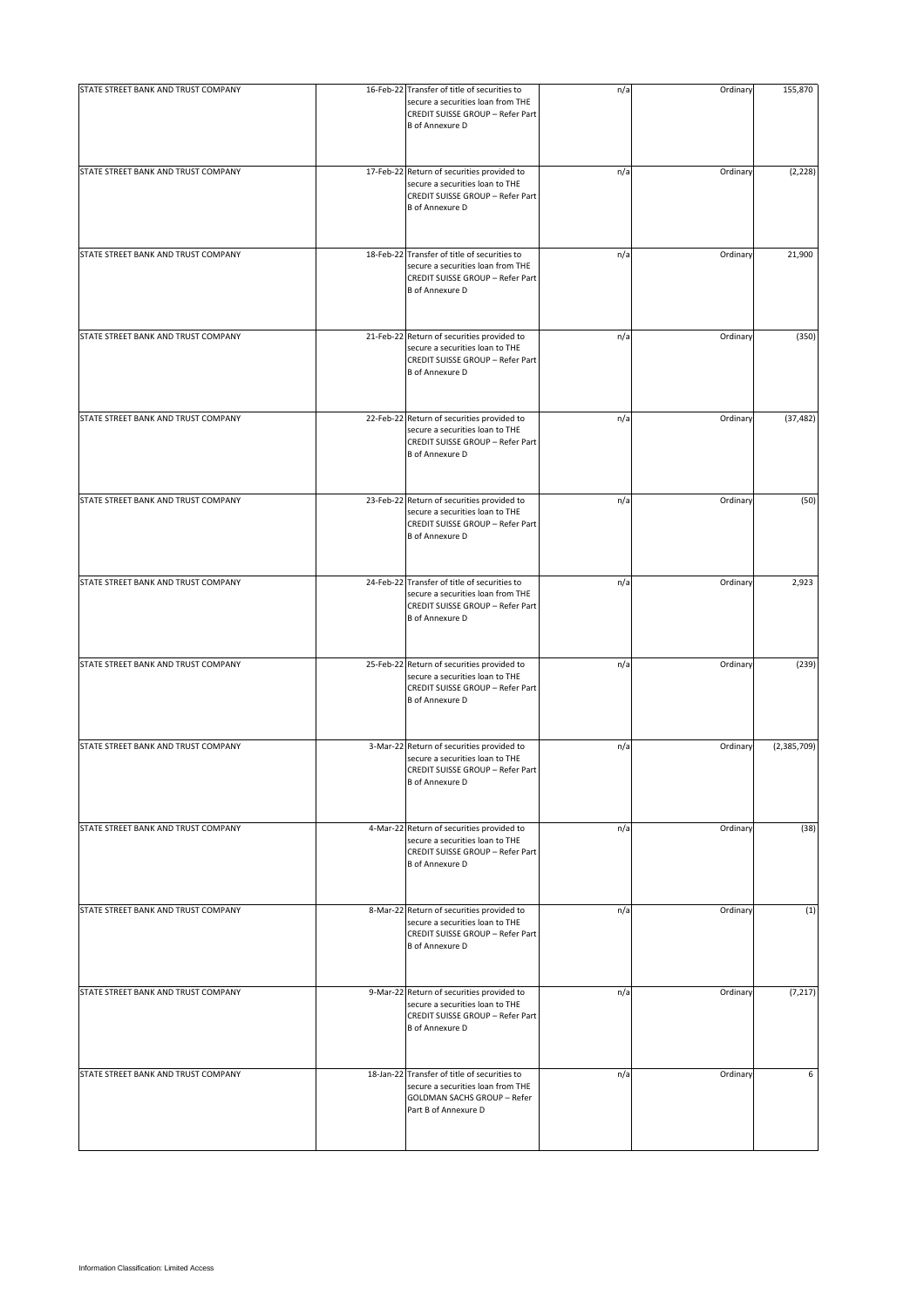| STATE STREET BANK AND TRUST COMPANY | 31-Jan-22 Return of securities provided to<br>secure a securities loan to THE<br>GOLDMAN SACHS GROUP - Refer<br>Part B of Annexure D            | n/a | Ordinary | (4)         |
|-------------------------------------|-------------------------------------------------------------------------------------------------------------------------------------------------|-----|----------|-------------|
| STATE STREET BANK AND TRUST COMPANY | 10-Mar-22 Return of securities provided to<br>secure a securities loan to THE<br>GOLDMAN SACHS GROUP - Refer<br>Part B of Annexure D            | n/a | Ordinary | (2)         |
| STATE STREET BANK AND TRUST COMPANY | 16-Mar-22 Transfer of title of securities to<br>secure a securities loan from THE<br><b>GOLDMAN SACHS GROUP - Refer</b><br>Part B of Annexure D | n/a | Ordinary | 8           |
| STATE STREET BANK AND TRUST COMPANY | 12-Apr-22 Return of securities provided to<br>secure a securities loan to THE<br><b>GOLDMAN SACHS GROUP - Refer</b><br>Part B of Annexure D     | n/a | Ordinary | (7)         |
| STATE STREET BANK AND TRUST COMPANY | 27-Apr-22 Transfer of title of securities to<br>secure a securities loan from THE<br><b>GOLDMAN SACHS GROUP - Refer</b><br>Part B of Annexure D | n/a | Ordinary | 11          |
| STATE STREET BANK AND TRUST COMPANY | 28-Apr-22 Return of securities provided to<br>secure a securities loan to THE<br>GOLDMAN SACHS GROUP - Refer<br>Part B of Annexure D            | n/a | Ordinary | (7)         |
| STATE STREET BANK AND TRUST COMPANY | 29-Apr-22 Return of securities provided to<br>secure a securities loan to THE<br>GOLDMAN SACHS GROUP - Refer<br>Part B of Annexure D            | n/a | Ordinary | (6)         |
| STATE STREET BANK AND TRUST COMPANY | 20-Jan-22 Transfer of title of securities to<br>secure a securities loan from THE<br>ING GROUP - Refer Part B of<br>Annexure D                  | n/a | Ordinary | 2,645,183   |
| STATE STREET BANK AND TRUST COMPANY | 25-Jan-22 Return of securities provided to<br>secure a securities loan to THE ING<br>GROUP - Refer Part B of Annexure<br>D                      | n/a | Ordinary | (758, 010)  |
| STATE STREET BANK AND TRUST COMPANY | 3-Feb-22 Transfer of title of securities to<br>secure a securities loan from THE<br>ING GROUP - Refer Part B of<br>Annexure D                   | n/a | Ordinary | 66,964      |
| STATE STREET BANK AND TRUST COMPANY | 4-Feb-22 Return of securities provided to<br>secure a securities loan to THE ING<br>GROUP - Refer Part B of Annexure<br>D                       | n/a | Ordinary | (14, 782)   |
| STATE STREET BANK AND TRUST COMPANY | 14-Feb-22 Return of securities provided to<br>secure a securities loan to THE ING<br>GROUP - Refer Part B of Annexure<br>D                      | n/a | Ordinary | (1,862,659) |
| STATE STREET BANK AND TRUST COMPANY | 22-Feb-22 Transfer of title of securities to<br>secure a securities loan from THE<br>ING GROUP - Refer Part B of<br>Annexure D                  | n/a | Ordinary | 2,048,663   |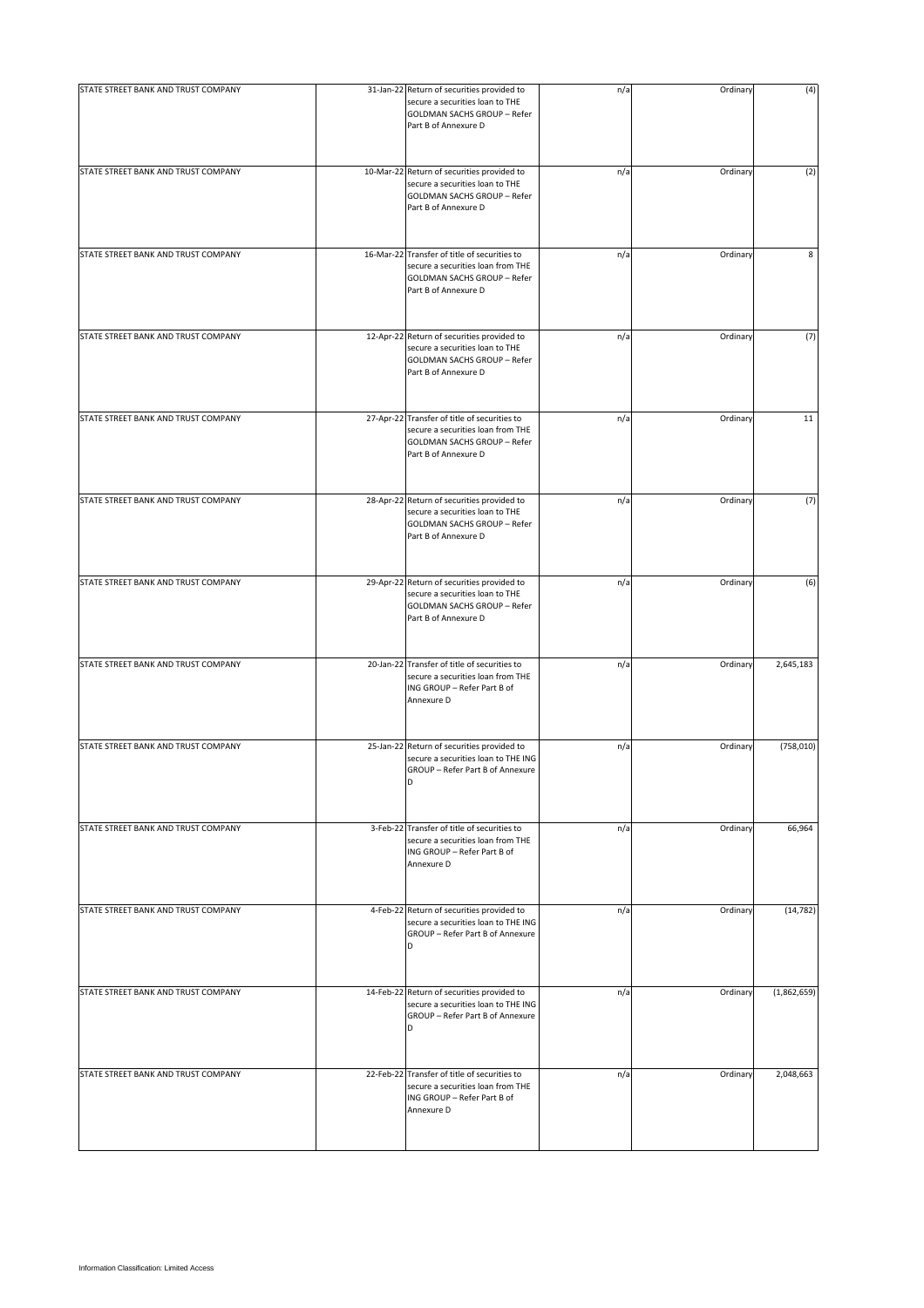| STATE STREET BANK AND TRUST COMPANY | 23-Feb-22 Return of securities provided to<br>secure a securities loan to THE ING                                                           | n/a | Ordinary | (257, 241)   |
|-------------------------------------|---------------------------------------------------------------------------------------------------------------------------------------------|-----|----------|--------------|
|                                     | GROUP - Refer Part B of Annexure                                                                                                            |     |          |              |
| STATE STREET BANK AND TRUST COMPANY | 24-Feb-22 Return of securities provided to<br>secure a securities loan to THE ING<br>GROUP - Refer Part B of Annexure                       | n/a | Ordinary | (1,868,109)  |
| STATE STREET BANK AND TRUST COMPANY | 3-Mar-22 Transfer of title of securities to<br>secure a securities loan from THE<br>ING GROUP - Refer Part B of<br>Annexure D               | n/a | Ordinary | $\mathbf{1}$ |
| STATE STREET BANK AND TRUST COMPANY | 4-Mar-22 Return of securities provided to<br>secure a securities loan to THE ING<br>GROUP - Refer Part B of Annexure<br>D                   | n/a | Ordinary | (9)          |
| STATE STREET BANK AND TRUST COMPANY | 14-Apr-22 Transfer of title of securities to<br>secure a securities loan from THE<br>RBC GROUP - Refer Part B of<br>Annexure D              | n/a | Ordinary | 165,487      |
| STATE STREET BANK AND TRUST COMPANY | 15-Apr-22 Transfer of title of securities to<br>secure a securities loan from THE<br>RBC GROUP - Refer Part B of<br>Annexure D              | n/a | Ordinary | 1,360        |
| STATE STREET BANK AND TRUST COMPANY | 18-Apr-22 Return of securities provided to<br>secure a securities loan to THE RBC<br>GROUP - Refer Part B of Annexure<br>D                  | n/a | Ordinary | (166, 847)   |
| STATE STREET BANK AND TRUST COMPANY | 21-Feb-22 Transfer of title of securities to<br>secure a securities loan from THE<br>SOCIETE GENERALE GROUP - Refer<br>Part B of Annexure D | n/a | Ordinary | 56,238       |
| STATE STREET BANK AND TRUST COMPANY | 22-Feb-22 Transfer of title of securities to<br>secure a securities loan from THE<br>SOCIETE GENERALE GROUP - Refer<br>Part B of Annexure D | n/a | Ordinary | 83,642       |
| STATE STREET BANK AND TRUST COMPANY | 23-Feb-22 Return of securities provided to<br>secure a securities loan to THE<br>SOCIETE GENERALE GROUP - Refer<br>Part B of Annexure D     | n/a | Ordinary | (139, 881)   |
| STATE STREET BANK AND TRUST COMPANY | 26-Jan-22 Transfer of title of securities to<br>secure a securities loan from THE<br>UBS GROUP - Refer Part B of<br>Annexure D              | n/a | Ordinary | 14,577       |
| STATE STREET BANK AND TRUST COMPANY | 27-Jan-22 Transfer of title of securities to<br>secure a securities loan from THE<br>UBS GROUP - Refer Part B of<br>Annexure D              | n/a | Ordinary | 3,017,964    |
| STATE STREET BANK AND TRUST COMPANY | 28-Jan-22 Transfer of title of securities to<br>secure a securities loan from THE<br>UBS GROUP - Refer Part B of<br>Annexure D              | n/a | Ordinary | 324,847      |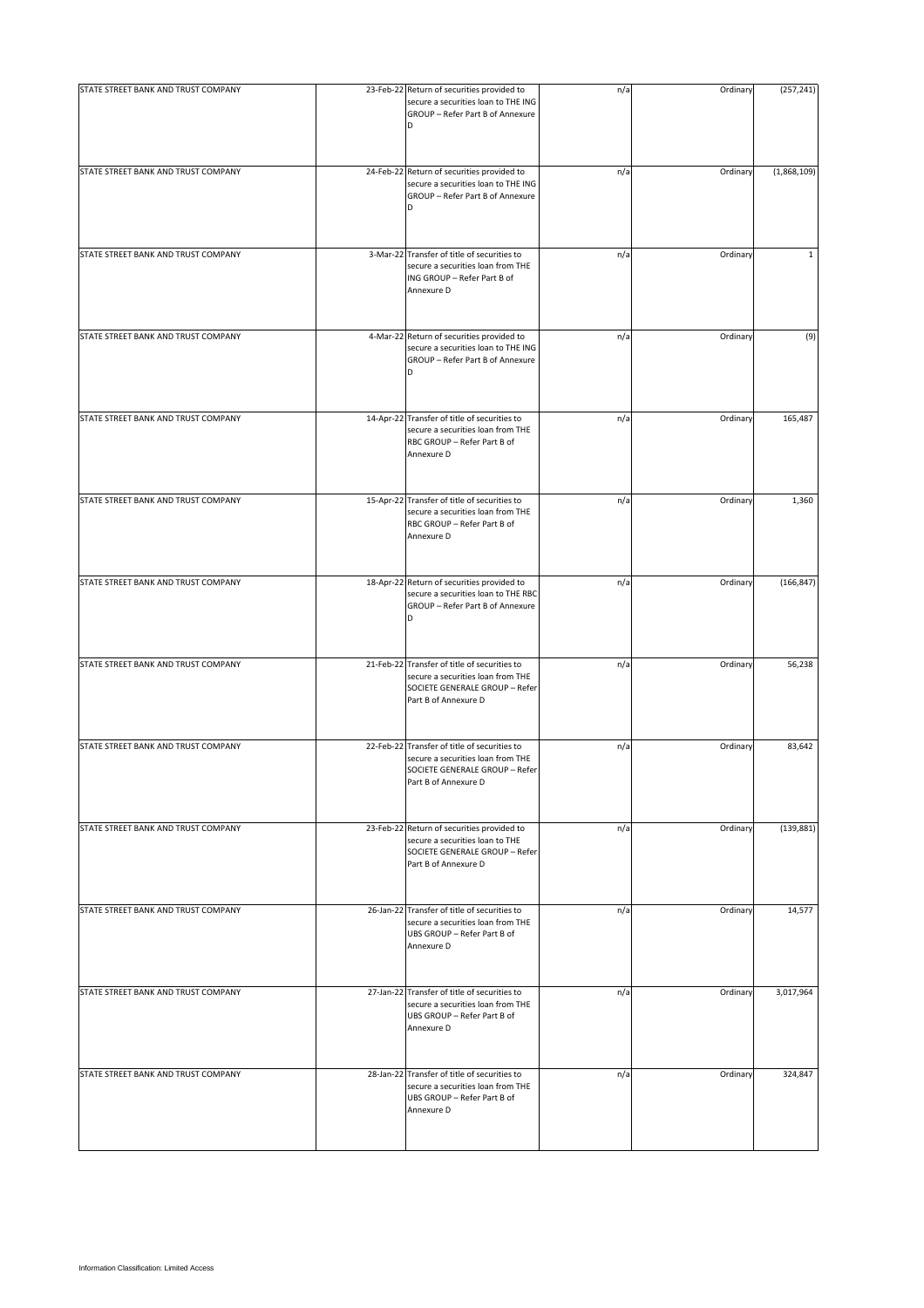| STATE STREET BANK AND TRUST COMPANY | 31-Jan-22 Return of securities provided to                                                                                     | n/a | Ordinary | (559, 978)    |
|-------------------------------------|--------------------------------------------------------------------------------------------------------------------------------|-----|----------|---------------|
|                                     | secure a securities loan to THE UBS<br>GROUP - Refer Part B of Annexure<br>D                                                   |     |          |               |
| STATE STREET BANK AND TRUST COMPANY | 1-Feb-22 Return of securities provided to<br>secure a securities loan to THE UBS<br>GROUP - Refer Part B of Annexure           | n/a | Ordinary | (1,714,873)   |
| STATE STREET BANK AND TRUST COMPANY | 2-Feb-22 Transfer of title of securities to<br>secure a securities loan from THE<br>UBS GROUP - Refer Part B of<br>Annexure D  | n/a | Ordinary | 2,376,568     |
| STATE STREET BANK AND TRUST COMPANY | 15-Feb-22 Return of securities provided to<br>secure a securities loan to THE UBS<br>GROUP - Refer Part B of Annexure<br>D     | n/a | Ordinary | (1,869,997)   |
| STATE STREET BANK AND TRUST COMPANY | 18-Feb-22 Return of securities provided to<br>secure a securities loan to THE UBS<br>GROUP - Refer Part B of Annexure<br>D     | n/a | Ordinary | (812,082)     |
| STATE STREET BANK AND TRUST COMPANY | 21-Feb-22 Transfer of title of securities to<br>secure a securities loan from THE<br>UBS GROUP - Refer Part B of<br>Annexure D | n/a | Ordinary | 568,505       |
| STATE STREET BANK AND TRUST COMPANY | 4-Mar-22 Return of securities provided to<br>secure a securities loan to THE UBS<br>GROUP - Refer Part B of Annexure<br>D      | n/a | Ordinary | (1, 345, 497) |
| STATE STREET BANK AND TRUST COMPANY | 14-Mar-22 Return of securities provided to<br>secure a securities loan to THE UBS<br>GROUP - Refer Part B of Annexure<br>D     | n/a | Ordinary | (27)          |
| STATE STREET BANK AND TRUST COMPANY | 18-Apr-22 Transfer of title of securities to<br>secure a securities loan from THE<br>UBS GROUP - Refer Part B of<br>Annexure D | n/a | Ordinary | 2,460,574     |
| STATE STREET BANK AND TRUST COMPANY | 19-Apr-22 Return of securities provided to<br>secure a securities loan to THE UBS<br>GROUP - Refer Part B of Annexure<br>D     | n/a | Ordinary | (46, 958)     |
| STATE STREET BANK AND TRUST COMPANY | 20-Apr-22 Return of securities provided to<br>secure a securities loan to THE UBS<br>GROUP - Refer Part B of Annexure<br>D     | n/a | Ordinary | (72, 103)     |
| STATE STREET BANK AND TRUST COMPANY | 21-Apr-22 Return of securities provided to<br>secure a securities loan to THE UBS<br>GROUP - Refer Part B of Annexure<br>D     | n/a | Ordinary | (1,945,442)   |
| STATE STREET BANK AND TRUST COMPANY | 22-Apr-22 Transfer of title of securities to<br>secure a securities loan from THE<br>UBS GROUP - Refer Part B of<br>Annexure D | n/a | Ordinary | 1,946,914     |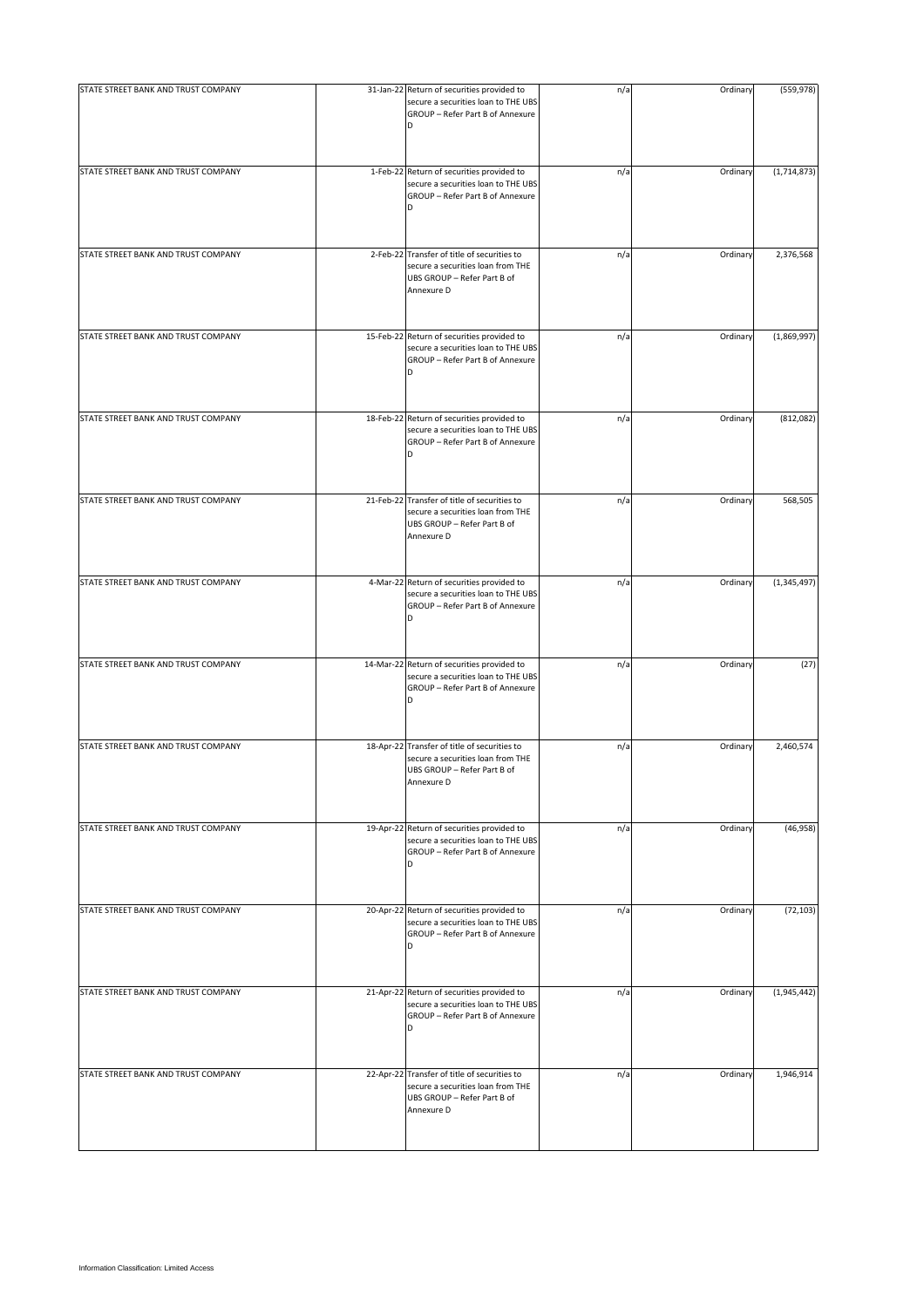| STATE STREET BANK AND TRUST COMPANY | 26-Apr-22 Return of securities provided to                                                                                                      | n/a | Ordinary | (2,342,224) |
|-------------------------------------|-------------------------------------------------------------------------------------------------------------------------------------------------|-----|----------|-------------|
|                                     | secure a securities loan to THE UBS<br>GROUP - Refer Part B of Annexure<br>D                                                                    |     |          |             |
| STATE STREET BANK AND TRUST COMPANY | 27-Apr-22 Return of securities provided to<br>secure a securities loan to THE UBS<br>GROUP - Refer Part B of Annexure<br>D                      | n/a | Ordinary | (768)       |
| STATE STREET BANK AND TRUST COMPANY | 18-Jan-22 Return of securities provided to<br>secure a securities loan to THE<br>CREDIT SUISSE GROUP - Refer Part<br><b>B</b> of Annexure D     | n/a | Ordinary | (29, 035)   |
| STATE STREET BANK AND TRUST COMPANY | 19-Jan-22 Return of securities provided to<br>secure a securities loan to THE<br>CREDIT SUISSE GROUP - Refer Part<br><b>B</b> of Annexure D     | n/a | Ordinary | (3, 194)    |
| STATE STREET BANK AND TRUST COMPANY | 20-Jan-22 Transfer of title of securities to<br>secure a securities loan from THE<br>CREDIT SUISSE GROUP - Refer Part<br><b>B</b> of Annexure D | n/a | Ordinary | 484         |
| STATE STREET BANK AND TRUST COMPANY | 21-Jan-22 Transfer of title of securities to<br>secure a securities loan from THE<br>CREDIT SUISSE GROUP - Refer Part<br><b>B</b> of Annexure D | n/a | Ordinary | 11,704      |
| STATE STREET BANK AND TRUST COMPANY | 24-Jan-22 Transfer of title of securities to<br>secure a securities loan from THE<br>CREDIT SUISSE GROUP - Refer Part<br><b>B</b> of Annexure D | n/a | Ordinary | 43          |
| STATE STREET BANK AND TRUST COMPANY | 25-Jan-22 Transfer of title of securities to<br>secure a securities loan from THE<br>CREDIT SUISSE GROUP - Refer Part<br><b>B</b> of Annexure D | n/a | Ordinary | 14,609      |
| STATE STREET BANK AND TRUST COMPANY | 26-Jan-22 Return of securities provided to<br>secure a securities loan to THE<br>CREDIT SUISSE GROUP - Refer Part<br><b>B</b> of Annexure D     | n/a | Ordinary | (20)        |
| STATE STREET BANK AND TRUST COMPANY | 27-Jan-22 Transfer of title of securities to<br>secure a securities loan from THE<br>CREDIT SUISSE GROUP - Refer Part<br><b>B</b> of Annexure D | n/a | Ordinary | 213         |
| STATE STREET BANK AND TRUST COMPANY | 28-Jan-22 Transfer of title of securities to<br>secure a securities loan from THE<br>CREDIT SUISSE GROUP - Refer Part<br><b>B</b> of Annexure D | n/a | Ordinary | 4,107       |
| STATE STREET BANK AND TRUST COMPANY | 31-Jan-22 Return of securities provided to<br>secure a securities loan to THE<br>CREDIT SUISSE GROUP - Refer Part<br><b>B</b> of Annexure D     | n/a | Ordinary | (27)        |
| STATE STREET BANK AND TRUST COMPANY | 1-Feb-22 Transfer of title of securities to<br>secure a securities loan from THE<br>CREDIT SUISSE GROUP - Refer Part<br><b>B</b> of Annexure D  | n/a | Ordinary | 25,263      |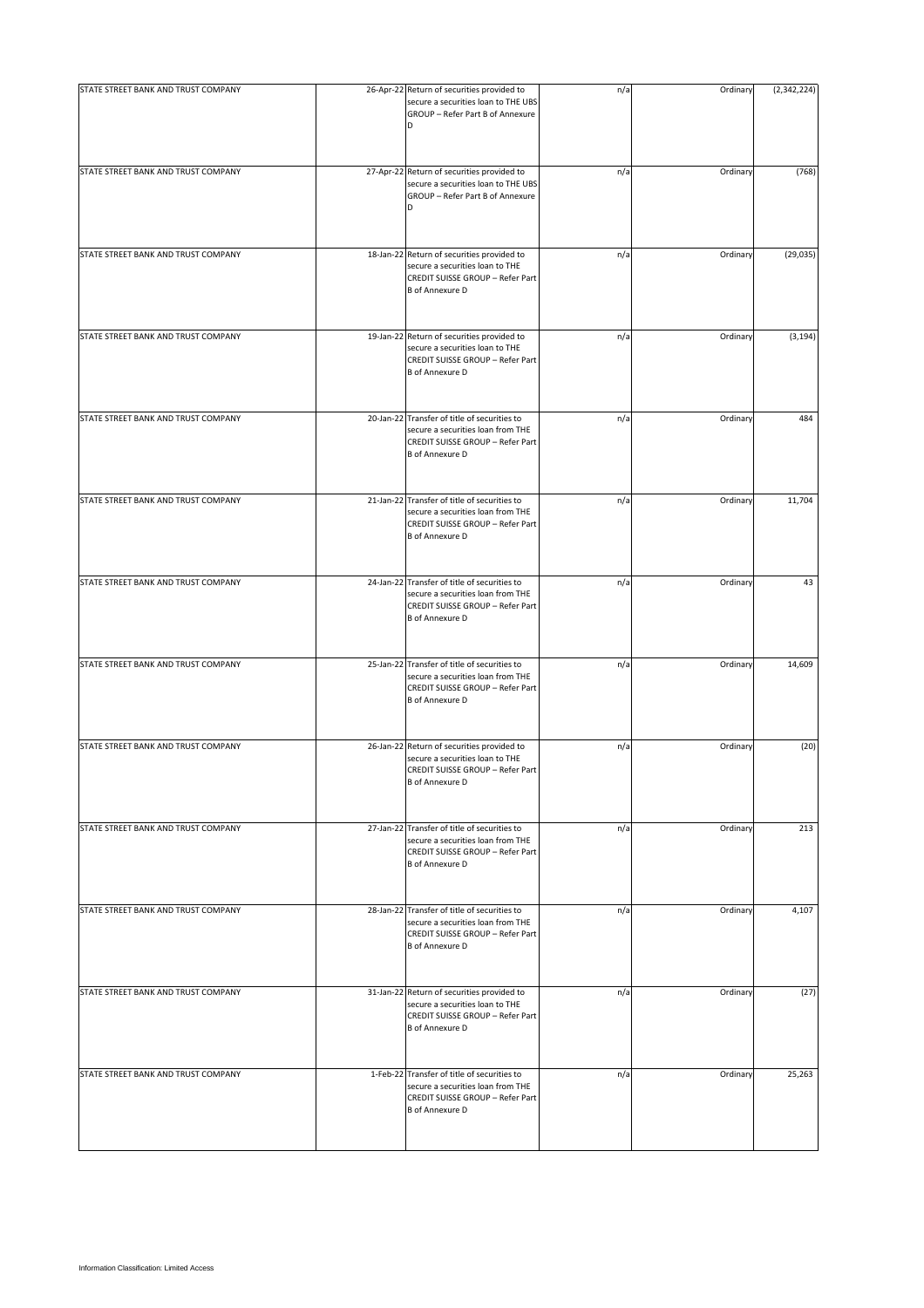| STATE STREET BANK AND TRUST COMPANY | 3-Feb-22 Return of securities provided to<br>secure a securities loan to THE<br>CREDIT SUISSE GROUP - Refer Part<br><b>B</b> of Annexure D      | n/a | Ordinary | (348, 365) |
|-------------------------------------|-------------------------------------------------------------------------------------------------------------------------------------------------|-----|----------|------------|
| STATE STREET BANK AND TRUST COMPANY | 7-Feb-22 Transfer of title of securities to<br>secure a securities loan from THE<br>CREDIT SUISSE GROUP - Refer Part<br><b>B</b> of Annexure D  | n/a | Ordinary | 105,677    |
| STATE STREET BANK AND TRUST COMPANY | 8-Feb-22 Transfer of title of securities to<br>secure a securities loan from THE<br>CREDIT SUISSE GROUP - Refer Part<br><b>B</b> of Annexure D  | n/a | Ordinary | 239,838    |
| STATE STREET BANK AND TRUST COMPANY | 9-Feb-22 Return of securities provided to<br>secure a securities loan to THE<br>CREDIT SUISSE GROUP - Refer Part<br><b>B</b> of Annexure D      | n/a | Ordinary | (60)       |
| STATE STREET BANK AND TRUST COMPANY | 10-Feb-22 Transfer of title of securities to<br>secure a securities loan from THE<br>CREDIT SUISSE GROUP - Refer Part<br><b>B</b> of Annexure D | n/a | Ordinary | 7,041      |
| STATE STREET BANK AND TRUST COMPANY | 11-Feb-22 Return of securities provided to<br>secure a securities loan to THE<br>CREDIT SUISSE GROUP - Refer Part<br><b>B</b> of Annexure D     | n/a | Ordinary | (83)       |
| STATE STREET BANK AND TRUST COMPANY | 14-Feb-22 Transfer of title of securities to<br>secure a securities loan from THE<br>CREDIT SUISSE GROUP - Refer Part<br><b>B</b> of Annexure D | n/a | Ordinary | 287        |
| STATE STREET BANK AND TRUST COMPANY | 15-Feb-22 Transfer of title of securities to<br>secure a securities loan from THE<br>CREDIT SUISSE GROUP - Refer Part<br><b>B</b> of Annexure D | n/a | Ordinary | 4          |
| STATE STREET BANK AND TRUST COMPANY | 16-Feb-22 Transfer of title of securities to<br>secure a securities loan from THE<br>CREDIT SUISSE GROUP - Refer Part<br><b>B</b> of Annexure D | n/a | Ordinary | 48,626     |
| STATE STREET BANK AND TRUST COMPANY | 17-Feb-22 Transfer of title of securities to<br>secure a securities loan from THE<br>CREDIT SUISSE GROUP - Refer Part<br><b>B</b> of Annexure D | n/a | Ordinary | 2,229      |
| STATE STREET BANK AND TRUST COMPANY | 18-Feb-22 Transfer of title of securities to<br>secure a securities loan from THE<br>CREDIT SUISSE GROUP - Refer Part<br><b>B</b> of Annexure D | n/a | Ordinary | 3,864      |
| STATE STREET BANK AND TRUST COMPANY | 21-Feb-22 Return of securities provided to<br>secure a securities loan to THE<br>CREDIT SUISSE GROUP - Refer Part<br><b>B</b> of Annexure D     | n/a | Ordinary | (59)       |
| STATE STREET BANK AND TRUST COMPANY | 22-Feb-22 Transfer of title of securities to<br>secure a securities loan from THE<br>CREDIT SUISSE GROUP - Refer Part<br><b>B</b> of Annexure D | n/a | Ordinary | 37,482     |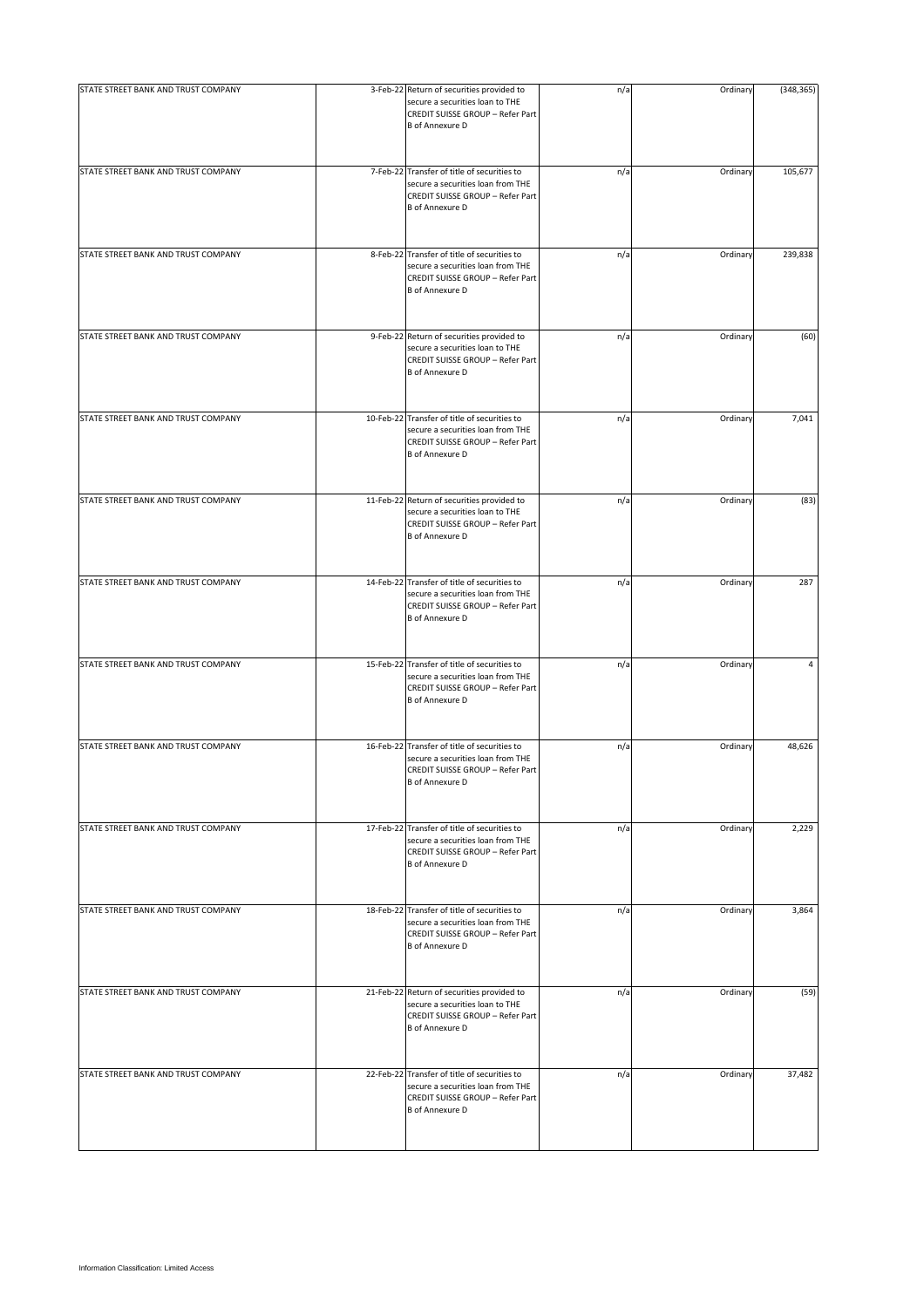| STATE STREET BANK AND TRUST COMPANY | 23-Feb-22 Transfer of title of securities to<br>secure a securities loan from THE<br>CREDIT SUISSE GROUP - Refer Part<br><b>B</b> of Annexure D | n/a | Ordinary | 50           |
|-------------------------------------|-------------------------------------------------------------------------------------------------------------------------------------------------|-----|----------|--------------|
| STATE STREET BANK AND TRUST COMPANY | 24-Feb-22 Return of securities provided to<br>secure a securities loan to THE<br>CREDIT SUISSE GROUP - Refer Part<br><b>B</b> of Annexure D     | n/a | Ordinary | (2,924)      |
| STATE STREET BANK AND TRUST COMPANY | 25-Feb-22 Transfer of title of securities to<br>secure a securities loan from THE<br>CREDIT SUISSE GROUP - Refer Part<br><b>B</b> of Annexure D | n/a | Ordinary | 239          |
| STATE STREET BANK AND TRUST COMPANY | 3-Mar-22 Return of securities provided to<br>secure a securities loan to THE<br>CREDIT SUISSE GROUP - Refer Part<br><b>B</b> of Annexure D      | n/a | Ordinary | (462, 568)   |
| STATE STREET BANK AND TRUST COMPANY | 4-Mar-22 Transfer of title of securities to<br>secure a securities loan from THE<br>CREDIT SUISSE GROUP - Refer Part<br><b>B</b> of Annexure D  | n/a | Ordinary | 40           |
| STATE STREET BANK AND TRUST COMPANY | 8-Mar-22 Transfer of title of securities to<br>secure a securities loan from THE<br>CREDIT SUISSE GROUP - Refer Part<br><b>B</b> of Annexure D  | n/a | Ordinary | $\mathbf{1}$ |
| STATE STREET BANK AND TRUST COMPANY | 9-Mar-22 Return of securities provided to<br>secure a securities loan to THE<br>CREDIT SUISSE GROUP - Refer Part<br><b>B</b> of Annexure D      | n/a | Ordinary | (1, 212)     |
| STATE STREET BANK AND TRUST COMPANY | 18-Jan-22 Transfer of title of securities to<br>secure a securities loan from THE<br><b>GOLDMAN SACHS GROUP - Refer</b><br>Part B of Annexure D | n/a | Ordinary | $\mathbf{1}$ |
| STATE STREET BANK AND TRUST COMPANY | 31-Jan-22 Return of securities provided to<br>secure a securities loan to THE<br><b>GOLDMAN SACHS GROUP - Refer</b><br>Part B of Annexure D     | n/a | Ordinary | (1)          |
| STATE STREET BANK AND TRUST COMPANY | 10-Mar-22 Return of securities provided to<br>secure a securities loan to THE<br><b>GOLDMAN SACHS GROUP - Refer</b><br>Part B of Annexure D     | n/a | Ordinary | (1)          |
| STATE STREET BANK AND TRUST COMPANY | 16-Mar-22 Transfer of title of securities to<br>secure a securities loan from THE<br><b>GOLDMAN SACHS GROUP - Refer</b><br>Part B of Annexure D | n/a | Ordinary | 3            |
| STATE STREET BANK AND TRUST COMPANY | 12-Apr-22 Return of securities provided to<br>secure a securities loan to THE<br>GOLDMAN SACHS GROUP - Refer<br>Part B of Annexure D            | n/a | Ordinary | (2)          |
| STATE STREET BANK AND TRUST COMPANY | 27-Apr-22 Transfer of title of securities to<br>secure a securities loan from THE<br><b>GOLDMAN SACHS GROUP - Refer</b><br>Part B of Annexure D | n/a | Ordinary | 4            |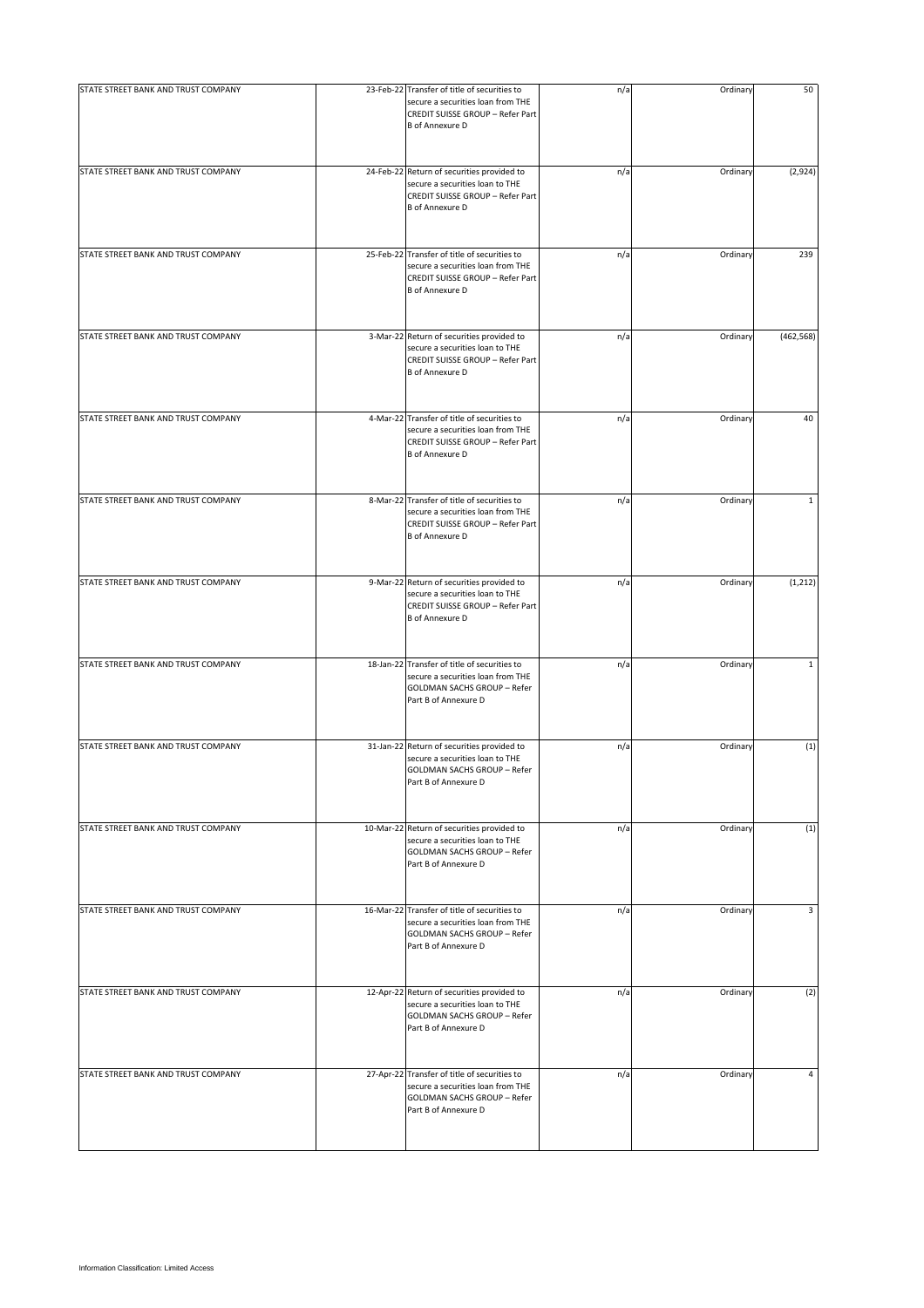| STATE STREET BANK AND TRUST COMPANY | 28-Apr-22 Return of securities provided to<br>secure a securities loan to THE<br>GOLDMAN SACHS GROUP - Refer<br>Part B of Annexure D        | n/a | Ordinary | (2)        |
|-------------------------------------|---------------------------------------------------------------------------------------------------------------------------------------------|-----|----------|------------|
| STATE STREET BANK AND TRUST COMPANY | 29-Apr-22 Return of securities provided to<br>secure a securities loan to THE<br>GOLDMAN SACHS GROUP - Refer<br>Part B of Annexure D        | n/a | Ordinary | (2)        |
| STATE STREET BANK AND TRUST COMPANY | 20-Jan-22 Transfer of title of securities to<br>secure a securities loan from THE<br>ING GROUP - Refer Part B of<br>Annexure D              | n/a | Ordinary | 281,035    |
| STATE STREET BANK AND TRUST COMPANY | 25-Jan-22 Return of securities provided to<br>secure a securities loan to THE ING<br>GROUP - Refer Part B of Annexure<br>D                  | n/a | Ordinary | (18, 145)  |
| STATE STREET BANK AND TRUST COMPANY | 3-Feb-22 Transfer of title of securities to<br>secure a securities loan from THE<br>ING GROUP - Refer Part B of<br>Annexure D               | n/a | Ordinary | 68,603     |
| STATE STREET BANK AND TRUST COMPANY | 4-Feb-22 Transfer of title of securities to<br>secure a securities loan from THE<br>ING GROUP - Refer Part B of<br>Annexure D               | n/a | Ordinary | 18,643     |
| STATE STREET BANK AND TRUST COMPANY | 14-Feb-22 Return of securities provided to<br>secure a securities loan to THE ING<br>GROUP - Refer Part B of Annexure<br>D                  | n/a | Ordinary | (341, 918) |
| STATE STREET BANK AND TRUST COMPANY | 22-Feb-22 Transfer of title of securities to<br>secure a securities loan from THE<br>ING GROUP - Refer Part B of<br>Annexure D              | n/a | Ordinary | 102,366    |
| STATE STREET BANK AND TRUST COMPANY | 23-Feb-22 Transfer of title of securities to<br>secure a securities loan from THE<br>ING GROUP - Refer Part B of<br>Annexure D              | n/a | Ordinary | 34,916     |
| STATE STREET BANK AND TRUST COMPANY | 24-Feb-22 Return of securities provided to<br>secure a securities loan to THE ING<br>GROUP - Refer Part B of Annexure<br>D                  | n/a | Ordinary | (145, 500) |
| STATE STREET BANK AND TRUST COMPANY | 4-Mar-22 Return of securities provided to<br>secure a securities loan to THE ING<br>GROUP - Refer Part B of Annexure<br>D                   | n/a | Ordinary | (1)        |
| STATE STREET BANK AND TRUST COMPANY | 21-Feb-22 Transfer of title of securities to<br>secure a securities loan from THE<br>SOCIETE GENERALE GROUP - Refer<br>Part B of Annexure D | n/a | Ordinary | 18,804     |
| STATE STREET BANK AND TRUST COMPANY | 22-Feb-22 Transfer of title of securities to<br>secure a securities loan from THE<br>SOCIETE GENERALE GROUP - Refer<br>Part B of Annexure D | n/a | Ordinary | 30,712     |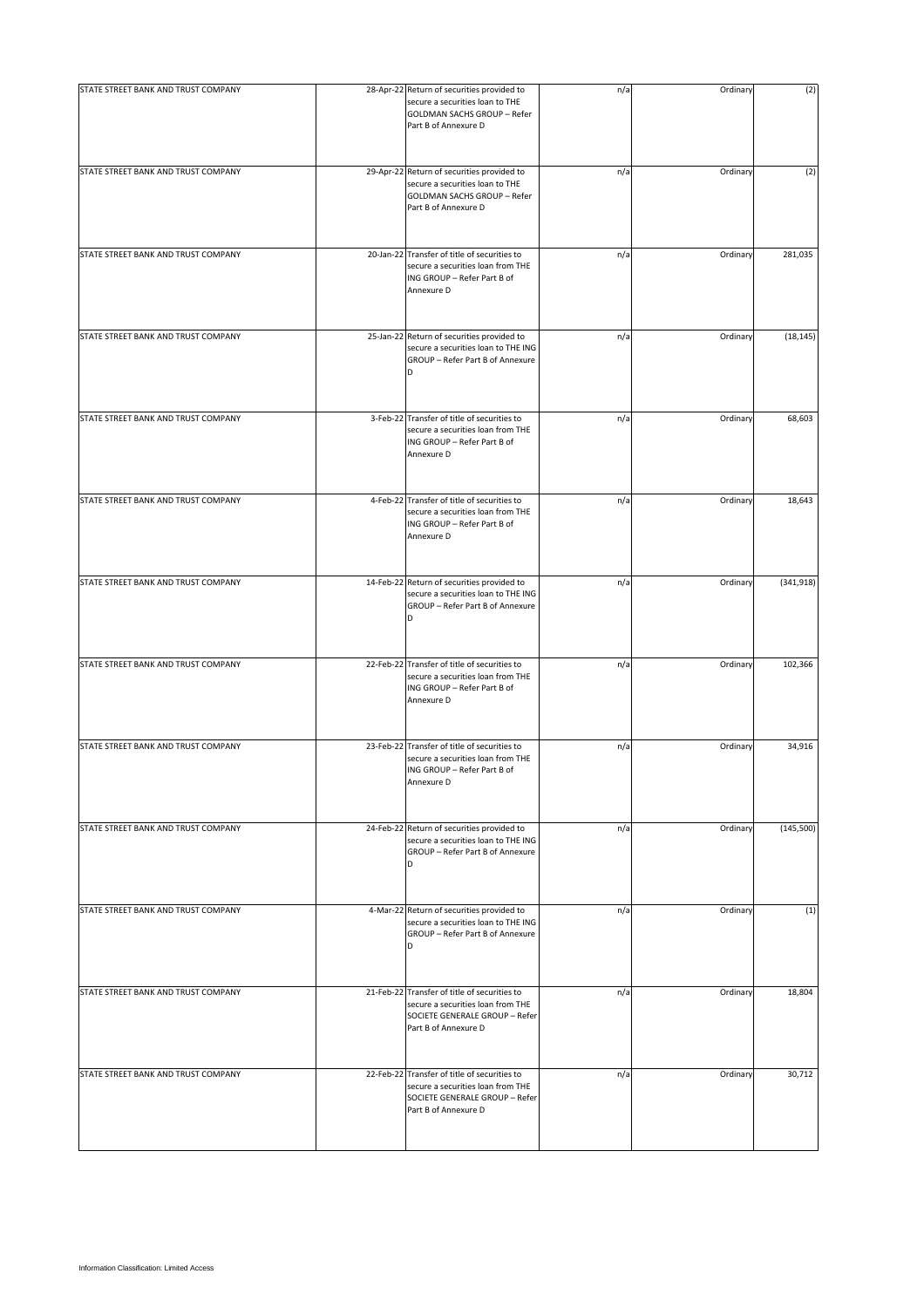| STATE STREET BANK AND TRUST COMPANY | 23-Feb-22 Return of securities provided to<br>secure a securities loan to THE<br>SOCIETE GENERALE GROUP - Refer<br>Part B of Annexure D | n/a | Ordinary | (49, 517)  |
|-------------------------------------|-----------------------------------------------------------------------------------------------------------------------------------------|-----|----------|------------|
| STATE STREET BANK AND TRUST COMPANY | 26-Jan-22 Transfer of title of securities to<br>secure a securities loan from THE<br>UBS GROUP - Refer Part B of<br>Annexure D          | n/a | Ordinary | 148        |
| STATE STREET BANK AND TRUST COMPANY | 27-Jan-22 Transfer of title of securities to<br>secure a securities loan from THE<br>UBS GROUP - Refer Part B of<br>Annexure D          | n/a | Ordinary | 132,590    |
| STATE STREET BANK AND TRUST COMPANY | 28-Jan-22 Transfer of title of securities to<br>secure a securities loan from THE<br>UBS GROUP - Refer Part B of<br>Annexure D          | n/a | Ordinary | 104,365    |
| STATE STREET BANK AND TRUST COMPANY | 31-Jan-22 Return of securities provided to<br>secure a securities loan to THE UBS<br>GROUP - Refer Part B of Annexure<br>D              | n/a | Ordinary | (142, 720) |
| STATE STREET BANK AND TRUST COMPANY | 1-Feb-22 Return of securities provided to<br>secure a securities loan to THE UBS<br>GROUP - Refer Part B of Annexure                    | n/a | Ordinary | (78, 372)  |
| STATE STREET BANK AND TRUST COMPANY | 2-Feb-22 Transfer of title of securities to<br>secure a securities loan from THE<br>UBS GROUP - Refer Part B of<br>Annexure D           | n/a | Ordinary | 234,092    |
| STATE STREET BANK AND TRUST COMPANY | 15-Feb-22 Return of securities provided to<br>secure a securities loan to THE UBS<br>GROUP - Refer Part B of Annexure<br>D              | n/a | Ordinary | (175, 459) |
| STATE STREET BANK AND TRUST COMPANY | 18-Feb-22 Return of securities provided to<br>secure a securities loan to THE UBS<br>GROUP - Refer Part B of Annexure<br>D              | n/a | Ordinary | (38, 141)  |
| STATE STREET BANK AND TRUST COMPANY | 21-Feb-22 Transfer of title of securities to<br>secure a securities loan from THE<br>UBS GROUP - Refer Part B of<br>Annexure D          | n/a | Ordinary | 26,676     |
| STATE STREET BANK AND TRUST COMPANY | 4-Mar-22 Return of securities provided to<br>secure a securities loan to THE UBS<br>GROUP - Refer Part B of Annexure<br>D               | n/a | Ordinary | (63, 175)  |
| STATE STREET BANK AND TRUST COMPANY | 14-Mar-22 Return of securities provided to<br>secure a securities loan to THE UBS<br>GROUP - Refer Part B of Annexure<br>D              | n/a | Ordinary | (3)        |
| STATE STREET BANK AND TRUST COMPANY | 18-Apr-22 Transfer of title of securities to<br>secure a securities loan from THE<br>UBS GROUP - Refer Part B of<br>Annexure D          | n/a | Ordinary | 521,294    |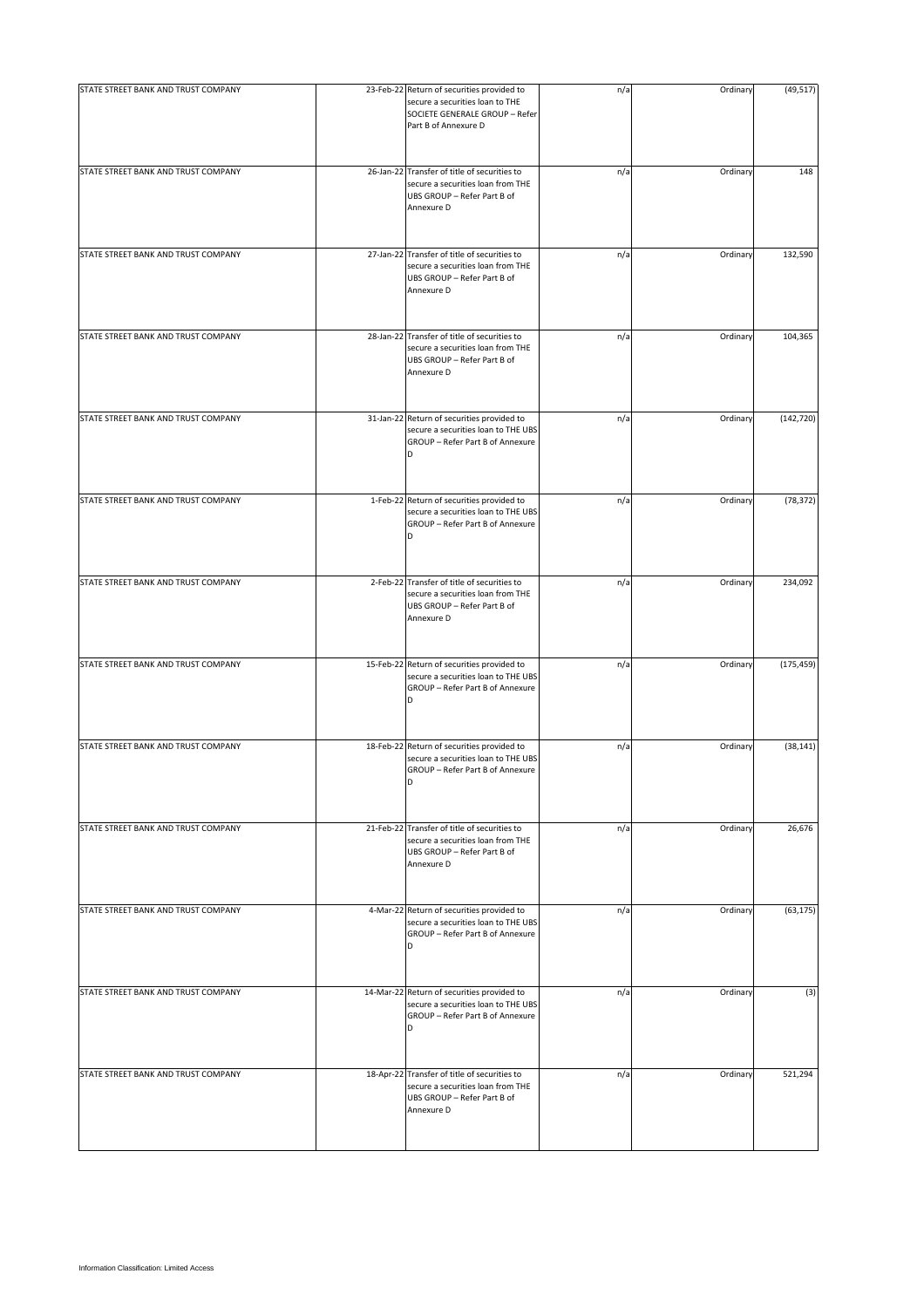| STATE STREET BANK AND TRUST COMPANY | 19-Apr-22 Return of securities provided to<br>secure a securities loan to THE UBS<br>GROUP - Refer Part B of Annexure<br>D                     | n/a | Ordinary | (10, 204)  |
|-------------------------------------|------------------------------------------------------------------------------------------------------------------------------------------------|-----|----------|------------|
| STATE STREET BANK AND TRUST COMPANY | 20-Apr-22 Return of securities provided to                                                                                                     | n/a | Ordinary | (15, 695)  |
|                                     | secure a securities loan to THE UBS<br>GROUP - Refer Part B of Annexure<br>D                                                                   |     |          |            |
| STATE STREET BANK AND TRUST COMPANY | 21-Apr-22 Return of securities provided to<br>secure a securities loan to THE UBS<br>GROUP - Refer Part B of Annexure<br>D                     | n/a | Ordinary | (411, 497) |
| STATE STREET BANK AND TRUST COMPANY | 22-Apr-22 Transfer of title of securities to<br>secure a securities loan from THE<br>UBS GROUP - Refer Part B of<br>Annexure D                 | n/a | Ordinary | 411,976    |
| STATE STREET BANK AND TRUST COMPANY | 26-Apr-22 Return of securities provided to<br>secure a securities loan to THE UBS<br>GROUP - Refer Part B of Annexure<br>D                     | n/a | Ordinary | (495, 798) |
| STATE STREET BANK AND TRUST COMPANY | 27-Apr-22 Return of securities provided to<br>secure a securities loan to THE UBS<br>GROUP - Refer Part B of Annexure<br>D                     | n/a | Ordinary | (76)       |
| STATE STREET BANK AND TRUST COMPANY | 7-Feb-22 Transfer of title of securities to<br>secure a securities loan from THE<br>CREDIT SUISSE GROUP - Refer Part<br><b>B</b> of Annexure D | n/a | Ordinary | 2,785      |
| STATE STREET BANK AND TRUST COMPANY | 8-Feb-22 Return of securities provided to<br>secure a securities loan to THE<br>CREDIT SUISSE GROUP - Refer Part<br><b>B</b> of Annexure D     | n/a | Ordinary | (1,971)    |
| STATE STREET BANK AND TRUST COMPANY | 9-Feb-22 Return of securities provided to<br>secure a securities loan to THE<br>CREDIT SUISSE GROUP - Refer Part<br><b>B</b> of Annexure D     | n/a | Ordinary | (38)       |
| STATE STREET BANK AND TRUST COMPANY | 10-Feb-22 Return of securities provided to<br>secure a securities loan to THE<br>CREDIT SUISSE GROUP - Refer Part<br><b>B</b> of Annexure D    | n/a | Ordinary | (776)      |
| STATE STREET BANK AND TRUST COMPANY | 20-Jan-22 Transfer of title of securities to<br>secure a securities loan from THE<br>ING GROUP - Refer Part B of<br>Annexure D                 | n/a | Ordinary | 103,134    |
| STATE STREET BANK AND TRUST COMPANY | 25-Jan-22 Return of securities provided to<br>secure a securities loan to THE ING<br>GROUP - Refer Part B of Annexure<br>D                     | n/a | Ordinary | (46, 955)  |
| STATE STREET BANK AND TRUST COMPANY | 3-Feb-22 Transfer of title of securities to<br>secure a securities loan from THE<br>ING GROUP - Refer Part B of<br>Annexure D                  | n/a | Ordinary | 14,647     |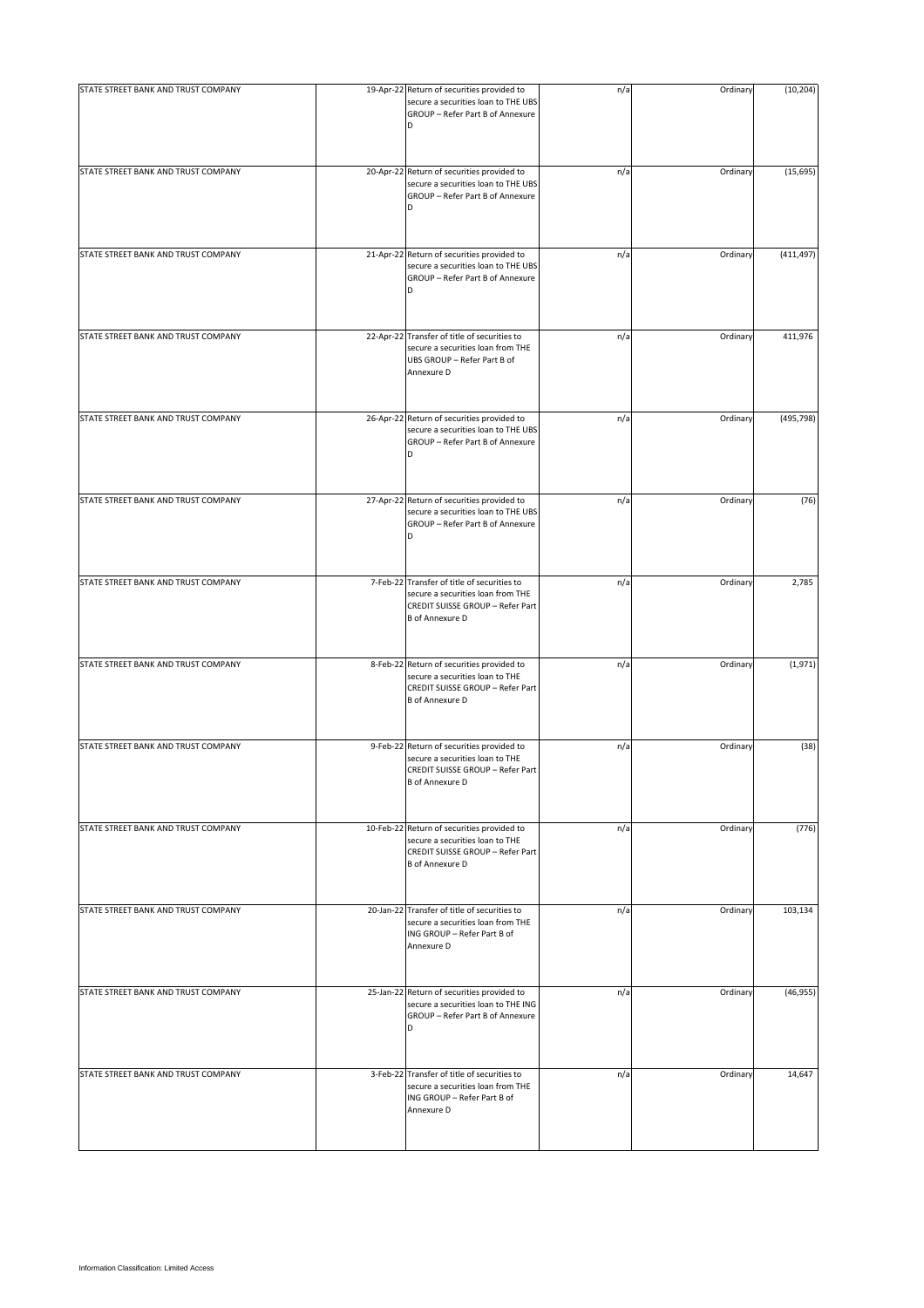| STATE STREET BANK AND TRUST COMPANY | 4-Feb-22 Transfer of title of securities to<br>secure a securities loan from THE<br>ING GROUP - Refer Part B of<br>Annexure D               | n/a | Ordinary | 5,505     |
|-------------------------------------|---------------------------------------------------------------------------------------------------------------------------------------------|-----|----------|-----------|
| STATE STREET BANK AND TRUST COMPANY | 11-Feb-22 Return of securities provided to<br>secure a securities loan to THE ING<br>GROUP - Refer Part B of Annexure<br>D                  | n/a | Ordinary | (76, 330) |
| STATE STREET BANK AND TRUST COMPANY | 14-Feb-22 Transfer of title of securities to<br>secure a securities loan from THE<br>ING GROUP - Refer Part B of<br>Annexure D              | n/a | Ordinary | 4,607     |
| STATE STREET BANK AND TRUST COMPANY | 22-Feb-22 Transfer of title of securities to<br>secure a securities loan from THE<br>ING GROUP - Refer Part B of<br>Annexure D              | n/a | Ordinary | 56,957    |
| STATE STREET BANK AND TRUST COMPANY | 23-Feb-22 Transfer of title of securities to<br>secure a securities loan from THE<br>ING GROUP - Refer Part B of<br>Annexure D              | n/a | Ordinary | 19,500    |
| STATE STREET BANK AND TRUST COMPANY | 24-Feb-22 Return of securities provided to<br>secure a securities loan to THE ING<br>GROUP - Refer Part B of Annexure                       | n/a | Ordinary | (81,064)  |
| STATE STREET BANK AND TRUST COMPANY | 4-Mar-22 Return of securities provided to<br>secure a securities loan to THE ING<br>GROUP - Refer Part B of Annexure<br>D                   | n/a | Ordinary | (1)       |
| STATE STREET BANK AND TRUST COMPANY | 18-Jan-22 Return of securities provided to<br>secure a securities loan to THE<br>SOCIETE GENERALE GROUP - Refer<br>Part B of Annexure D     | n/a | Ordinary | (66)      |
| STATE STREET BANK AND TRUST COMPANY | 19-Jan-22 Return of securities provided to<br>secure a securities loan to THE<br>SOCIETE GENERALE GROUP - Refer<br>Part B of Annexure D     | n/a | Ordinary | (4, 210)  |
| STATE STREET BANK AND TRUST COMPANY | 20-Jan-22 Transfer of title of securities to<br>secure a securities loan from THE<br>SOCIETE GENERALE GROUP - Refer<br>Part B of Annexure D | n/a | Ordinary | 2,458     |
| STATE STREET BANK AND TRUST COMPANY | 21-Jan-22 Transfer of title of securities to<br>secure a securities loan from THE<br>SOCIETE GENERALE GROUP - Refer<br>Part B of Annexure D | n/a | Ordinary | 523       |
| STATE STREET BANK AND TRUST COMPANY | 24-Jan-22 Transfer of title of securities to<br>secure a securities loan from THE<br>SOCIETE GENERALE GROUP - Refer<br>Part B of Annexure D | n/a | Ordinary | 18,620    |
| STATE STREET BANK AND TRUST COMPANY | 25-Jan-22 Return of securities provided to<br>secure a securities loan to THE<br>SOCIETE GENERALE GROUP - Refer<br>Part B of Annexure D     | n/a | Ordinary | (34, 933) |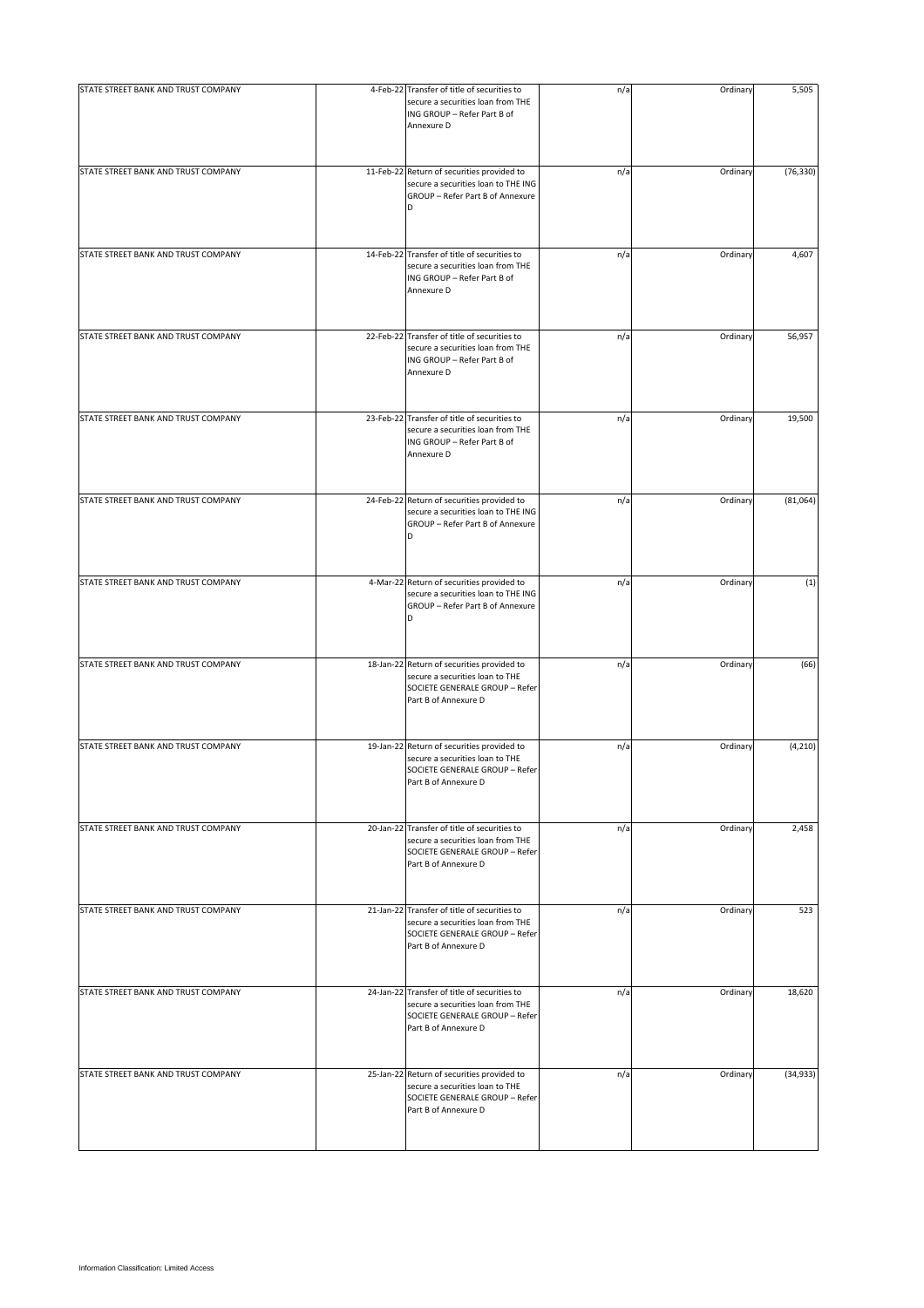| STATE STREET BANK AND TRUST COMPANY | 26-Jan-22 Transfer of title of securities to<br>secure a securities loan from THE<br>SOCIETE GENERALE GROUP - Refer<br>Part B of Annexure D | n/a | Ordinary | 5,547      |
|-------------------------------------|---------------------------------------------------------------------------------------------------------------------------------------------|-----|----------|------------|
| STATE STREET BANK AND TRUST COMPANY | 27-Jan-22 Return of securities provided to<br>secure a securities loan to THE<br>SOCIETE GENERALE GROUP - Refer<br>Part B of Annexure D     | n/a | Ordinary | (1,627)    |
| STATE STREET BANK AND TRUST COMPANY | 28-Jan-22 Return of securities provided to<br>secure a securities loan to THE<br>SOCIETE GENERALE GROUP - Refer<br>Part B of Annexure D     | n/a | Ordinary | (14, 975)  |
| STATE STREET BANK AND TRUST COMPANY | 31-Jan-22 Transfer of title of securities to<br>secure a securities loan from THE<br>SOCIETE GENERALE GROUP - Refer<br>Part B of Annexure D | n/a | Ordinary | 5,010      |
| STATE STREET BANK AND TRUST COMPANY | 1-Feb-22 Transfer of title of securities to<br>secure a securities loan from THE<br>SOCIETE GENERALE GROUP - Refer<br>Part B of Annexure D  | n/a | Ordinary | 5,282      |
| STATE STREET BANK AND TRUST COMPANY | 2-Feb-22 Return of securities provided to<br>secure a securities loan to THE<br>SOCIETE GENERALE GROUP - Refer<br>Part B of Annexure D      | n/a | Ordinary | (4, 458)   |
| STATE STREET BANK AND TRUST COMPANY | 11-Feb-22 Transfer of title of securities to<br>secure a securities loan from THE<br>SOCIETE GENERALE GROUP - Refer<br>Part B of Annexure D | n/a | Ordinary | 7,865      |
| STATE STREET BANK AND TRUST COMPANY | 21-Feb-22 Return of securities provided to<br>secure a securities loan to THE<br>SOCIETE GENERALE GROUP - Refer<br>Part B of Annexure D     | n/a | Ordinary | (126, 258) |
| STATE STREET BANK AND TRUST COMPANY | 22-Feb-22 Transfer of title of securities to<br>secure a securities loan from THE<br>SOCIETE GENERALE GROUP - Refer<br>Part B of Annexure D | n/a | Ordinary | 12,243     |
| STATE STREET BANK AND TRUST COMPANY | 22-Mar-22 Return of securities provided to<br>secure a securities loan to THE<br>SOCIETE GENERALE GROUP - Refer<br>Part B of Annexure D     | n/a | Ordinary | (13, 714)  |
| STATE STREET BANK AND TRUST COMPANY | 23-Mar-22 Transfer of title of securities to<br>secure a securities loan from THE<br>SOCIETE GENERALE GROUP - Refer<br>Part B of Annexure D | n/a | Ordinary | 134        |
| STATE STREET BANK AND TRUST COMPANY | 24-Mar-22 Return of securities provided to<br>secure a securities loan to THE<br>SOCIETE GENERALE GROUP - Refer<br>Part B of Annexure D     | n/a | Ordinary | (1, 152)   |
| STATE STREET BANK AND TRUST COMPANY | 25-Mar-22 Return of securities provided to<br>secure a securities loan to THE<br>SOCIETE GENERALE GROUP - Refer<br>Part B of Annexure D     | n/a | Ordinary | (973)      |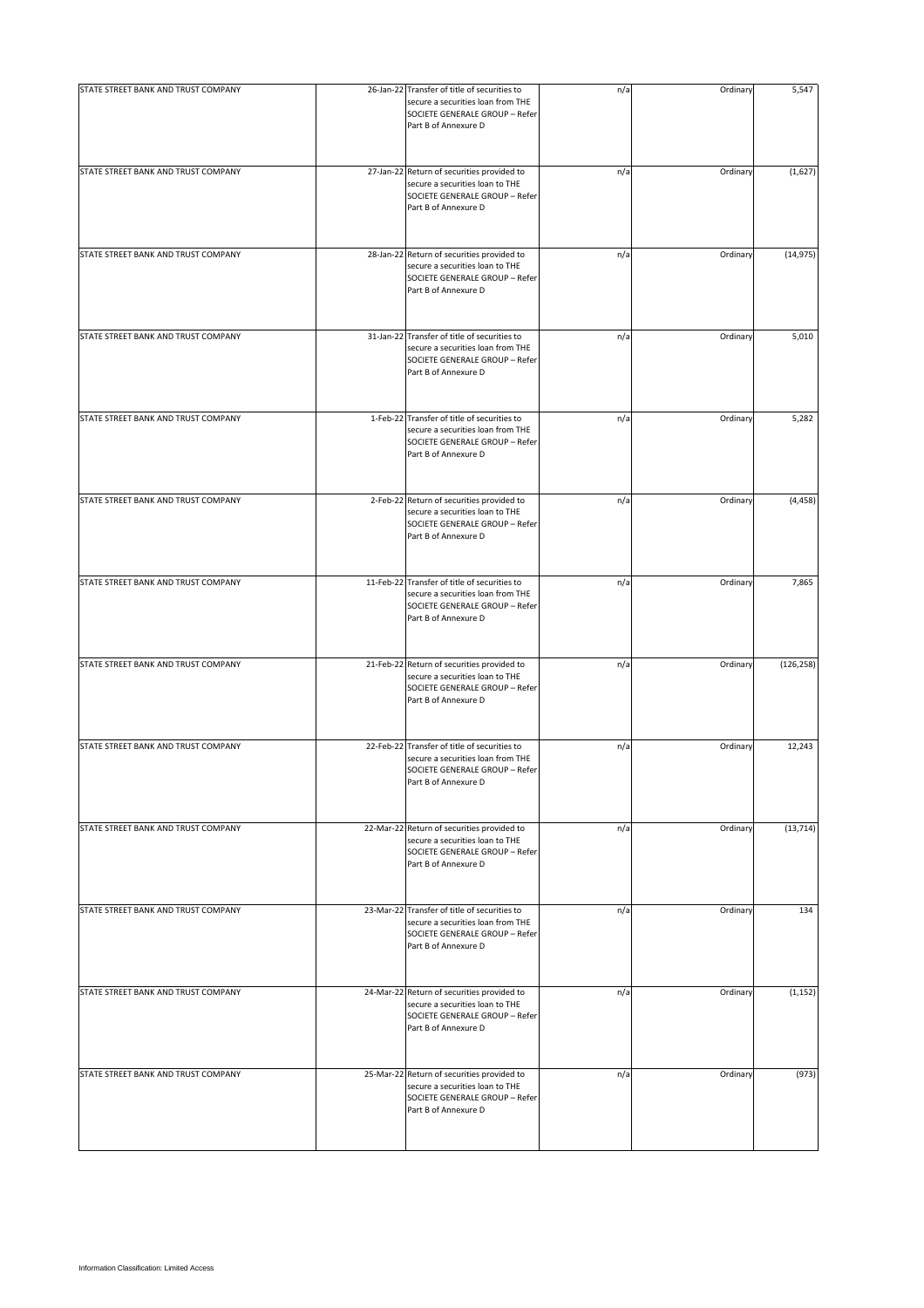| STATE STREET BANK AND TRUST COMPANY | 28-Mar-22 Return of securities provided to<br>secure a securities loan to THE<br>SOCIETE GENERALE GROUP - Refer<br>Part B of Annexure D    | n/a | Ordinary | (236)   |
|-------------------------------------|--------------------------------------------------------------------------------------------------------------------------------------------|-----|----------|---------|
| STATE STREET BANK AND TRUST COMPANY | 29-Mar-22 Return of securities provided to<br>secure a securities loan to THE<br>SOCIETE GENERALE GROUP - Refer<br>Part B of Annexure D    | n/a | Ordinary | (230)   |
| STATE STREET BANK AND TRUST COMPANY | 30-Mar-22 Return of securities provided to<br>secure a securities loan to THE<br>SOCIETE GENERALE GROUP - Refer<br>Part B of Annexure D    | n/a | Ordinary | (164)   |
| STATE STREET BANK AND TRUST COMPANY | 31-Mar-22 Return of securities provided to<br>secure a securities loan to THE<br>SOCIETE GENERALE GROUP - Refer<br>Part B of Annexure D    | n/a | Ordinary | (1,626) |
| STATE STREET BANK AND TRUST COMPANY | 1-Apr-22 Return of securities provided to<br>secure a securities loan to THE<br>SOCIETE GENERALE GROUP - Refer<br>Part B of Annexure D     | n/a | Ordinary | (963)   |
| STATE STREET BANK AND TRUST COMPANY | 4-Apr-22 Return of securities provided to<br>secure a securities loan to THE<br>SOCIETE GENERALE GROUP - Refer<br>Part B of Annexure D     | n/a | Ordinary | (15)    |
| STATE STREET BANK AND TRUST COMPANY | 5-Apr-22 Transfer of title of securities to<br>secure a securities loan from THE<br>SOCIETE GENERALE GROUP - Refer<br>Part B of Annexure D | n/a | Ordinary | 10      |
| STATE STREET BANK AND TRUST COMPANY | 6-Apr-22 Return of securities provided to<br>secure a securities loan to THE<br>SOCIETE GENERALE GROUP - Refer<br>Part B of Annexure D     | n/a | Ordinary | (161)   |
| STATE STREET BANK AND TRUST COMPANY | 7-Apr-22 Transfer of title of securities to<br>secure a securities loan from THE<br>SOCIETE GENERALE GROUP - Refer<br>Part B of Annexure D | n/a | Ordinary | 61      |
| STATE STREET BANK AND TRUST COMPANY | 8-Apr-22 Transfer of title of securities to<br>secure a securities loan from THE<br>SOCIETE GENERALE GROUP - Refer<br>Part B of Annexure D | n/a | Ordinary | 6       |
| STATE STREET BANK AND TRUST COMPANY | 11-Apr-22 Return of securities provided to<br>secure a securities loan to THE<br>SOCIETE GENERALE GROUP - Refer<br>Part B of Annexure D    | n/a | Ordinary | (39)    |
| STATE STREET BANK AND TRUST COMPANY | 12-Apr-22 Return of securities provided to<br>secure a securities loan to THE<br>SOCIETE GENERALE GROUP - Refer<br>Part B of Annexure D    | n/a | Ordinary | (3)     |
| STATE STREET BANK AND TRUST COMPANY | 13-Apr-22 Return of securities provided to<br>secure a securities loan to THE<br>SOCIETE GENERALE GROUP - Refer<br>Part B of Annexure D    | n/a | Ordinary | (27)    |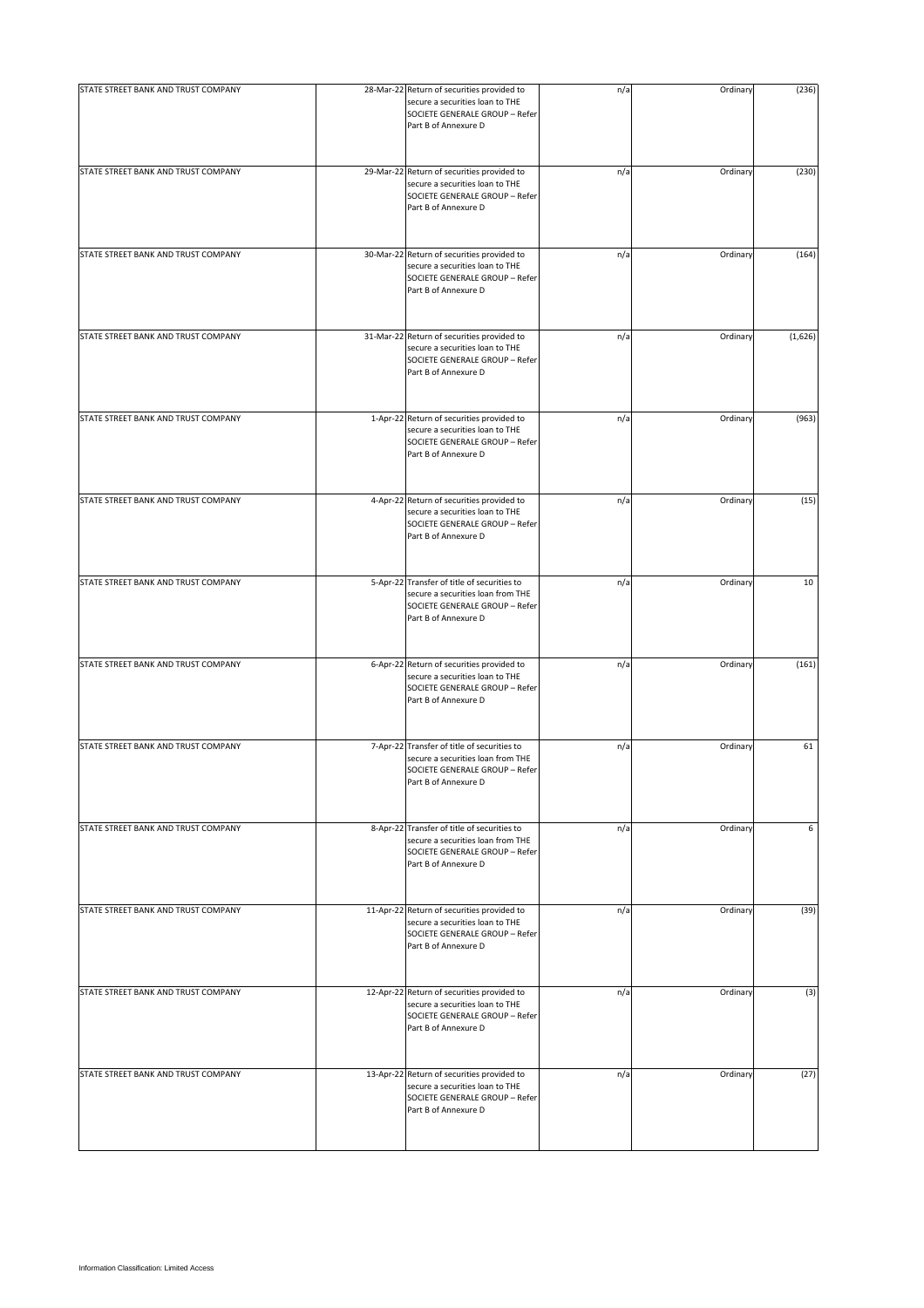| STATE STREET BANK AND TRUST COMPANY | 14-Apr-22 Return of securities provided to<br>secure a securities loan to THE<br>SOCIETE GENERALE GROUP - Refer<br>Part B of Annexure D     | n/a | Ordinary | (61)      |
|-------------------------------------|---------------------------------------------------------------------------------------------------------------------------------------------|-----|----------|-----------|
| STATE STREET BANK AND TRUST COMPANY | 15-Apr-22 Return of securities provided to<br>secure a securities loan to THE<br>SOCIETE GENERALE GROUP - Refer<br>Part B of Annexure D     | n/a | Ordinary | (1)       |
| STATE STREET BANK AND TRUST COMPANY | 18-Apr-22 Transfer of title of securities to<br>secure a securities loan from THE<br>SOCIETE GENERALE GROUP - Refer<br>Part B of Annexure D | n/a | Ordinary | 10        |
| STATE STREET BANK AND TRUST COMPANY | 25-Apr-22 Return of securities provided to<br>secure a securities loan to THE<br>SOCIETE GENERALE GROUP - Refer<br>Part B of Annexure D     | n/a | Ordinary | (35)      |
| STATE STREET BANK AND TRUST COMPANY | 26-Apr-22 Return of securities provided to<br>secure a securities loan to THE<br>SOCIETE GENERALE GROUP - Refer<br>Part B of Annexure D     | n/a | Ordinary | (50)      |
| STATE STREET BANK AND TRUST COMPANY | 27-Apr-22 Transfer of title of securities to<br>secure a securities loan from THE<br>SOCIETE GENERALE GROUP - Refer<br>Part B of Annexure D | n/a | Ordinary | 167       |
| STATE STREET BANK AND TRUST COMPANY | 28-Apr-22 Return of securities provided to<br>secure a securities loan to THE<br>SOCIETE GENERALE GROUP - Refer<br>Part B of Annexure D     | n/a | Ordinary | (1,799)   |
| STATE STREET BANK AND TRUST COMPANY | 20-Jan-22 Transfer of title of securities to<br>secure a securities loan from THE<br>UBS GROUP - Refer Part B of<br>Annexure D              | n/a | Ordinary | 11,592    |
| STATE STREET BANK AND TRUST COMPANY | 21-Jan-22 Return of securities provided to<br>secure a securities loan to THE UBS<br>GROUP - Refer Part B of Annexure<br>D                  | n/a | Ordinary | (101)     |
| STATE STREET BANK AND TRUST COMPANY | 24-Jan-22 Transfer of title of securities to<br>secure a securities loan from THE<br>UBS GROUP - Refer Part B of<br>Annexure D              | n/a | Ordinary | 54        |
| STATE STREET BANK AND TRUST COMPANY | 27-Jan-22 Transfer of title of securities to<br>secure a securities loan from THE<br>UBS GROUP - Refer Part B of<br>Annexure D              | n/a | Ordinary | 27,352    |
| STATE STREET BANK AND TRUST COMPANY | 28-Jan-22 Return of securities provided to<br>secure a securities loan to THE UBS<br>GROUP - Refer Part B of Annexure<br>D                  | n/a | Ordinary | (32, 314) |
| STATE STREET BANK AND TRUST COMPANY | 31-Jan-22 Transfer of title of securities to<br>secure a securities loan from THE<br>UBS GROUP - Refer Part B of<br>Annexure D              | n/a | Ordinary | 35,047    |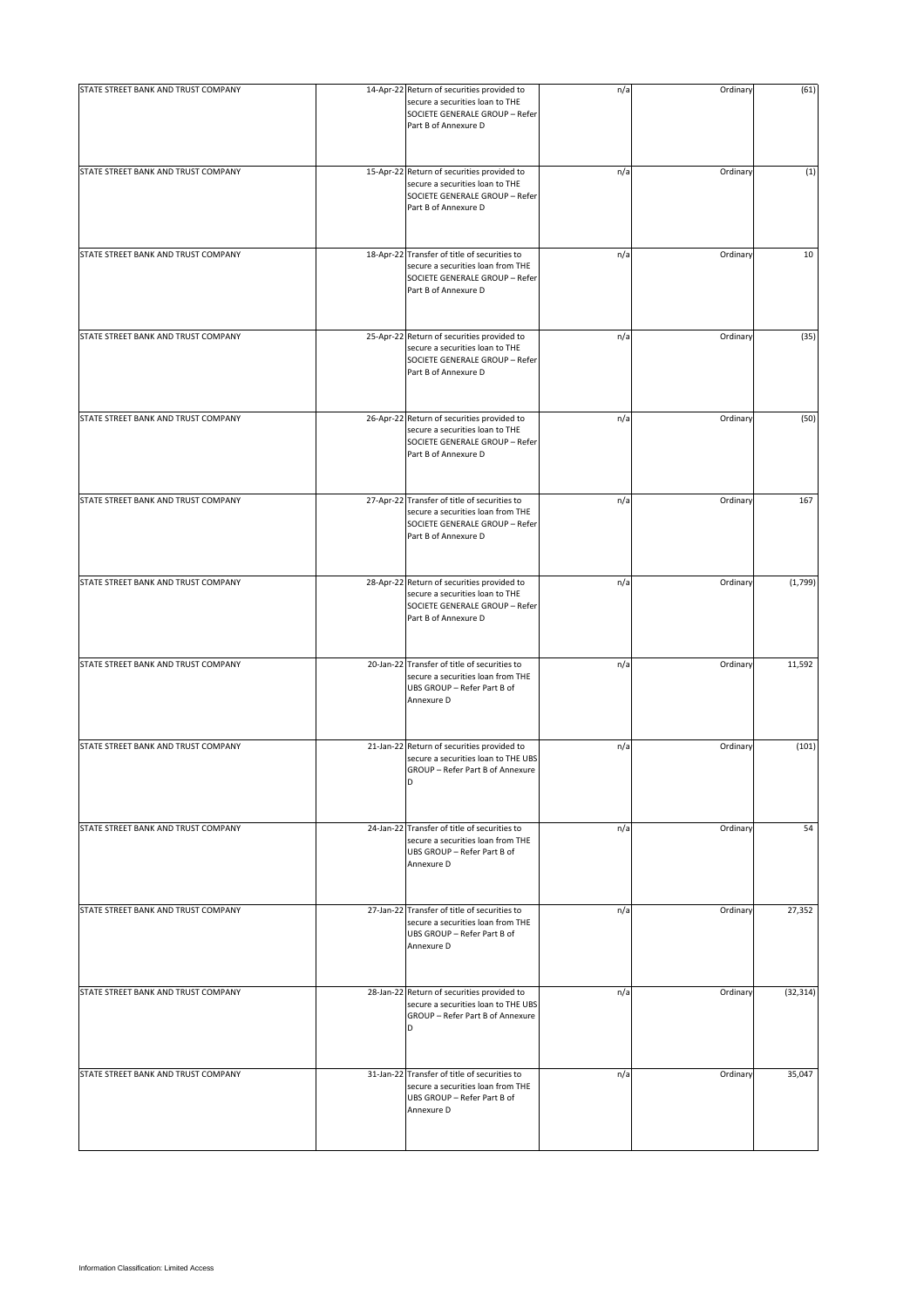| STATE STREET BANK AND TRUST COMPANY | 1-Feb-22 Return of securities provided to                                                                                      | n/a | Ordinary | (38, 472)  |
|-------------------------------------|--------------------------------------------------------------------------------------------------------------------------------|-----|----------|------------|
|                                     | secure a securities loan to THE UBS<br>GROUP - Refer Part B of Annexure<br>D                                                   |     |          |            |
| STATE STREET BANK AND TRUST COMPANY | 2-Feb-22 Transfer of title of securities to<br>secure a securities loan from THE<br>UBS GROUP - Refer Part B of<br>Annexure D  | n/a | Ordinary | 5,228      |
| STATE STREET BANK AND TRUST COMPANY | 15-Feb-22 Transfer of title of securities to<br>secure a securities loan from THE<br>UBS GROUP - Refer Part B of<br>Annexure D | n/a | Ordinary | 28,508     |
| STATE STREET BANK AND TRUST COMPANY | 18-Feb-22 Return of securities provided to<br>secure a securities loan to THE UBS<br>GROUP - Refer Part B of Annexure<br>D     | n/a | Ordinary | (18, 848)  |
| STATE STREET BANK AND TRUST COMPANY | 21-Feb-22 Transfer of title of securities to<br>secure a securities loan from THE<br>UBS GROUP - Refer Part B of<br>Annexure D | n/a | Ordinary | 13,203     |
| STATE STREET BANK AND TRUST COMPANY | 23-Feb-22 Transfer of title of securities to<br>secure a securities loan from THE<br>UBS GROUP - Refer Part B of<br>Annexure D | n/a | Ordinary | 281,380    |
| STATE STREET BANK AND TRUST COMPANY | 4-Mar-22 Return of securities provided to<br>secure a securities loan to THE UBS<br>GROUP - Refer Part B of Annexure<br>D      | n/a | Ordinary | (60,063)   |
| STATE STREET BANK AND TRUST COMPANY | 7-Mar-22 Transfer of title of securities to<br>secure a securities loan from THE<br>UBS GROUP - Refer Part B of<br>Annexure D  | n/a | Ordinary | 75,660     |
| STATE STREET BANK AND TRUST COMPANY | 8-Mar-22 Return of securities provided to<br>secure a securities loan to THE UBS<br>GROUP - Refer Part B of Annexure<br>D      | n/a | Ordinary | (95, 640)  |
| STATE STREET BANK AND TRUST COMPANY | 10-Mar-22 Return of securities provided to<br>secure a securities loan to THE UBS<br>GROUP - Refer Part B of Annexure<br>D     | n/a | Ordinary | (227, 233) |
| STATE STREET BANK AND TRUST COMPANY | 11-Mar-22 Return of securities provided to<br>secure a securities loan to THE UBS<br>GROUP - Refer Part B of Annexure<br>D     | n/a | Ordinary | (144)      |
| STATE STREET BANK AND TRUST COMPANY | 14-Mar-22 Transfer of title of securities to<br>secure a securities loan from THE<br>UBS GROUP - Refer Part B of<br>Annexure D | n/a | Ordinary | 167        |
| STATE STREET BANK AND TRUST COMPANY | 15-Mar-22 Return of securities provided to<br>secure a securities loan to THE UBS<br>GROUP - Refer Part B of Annexure<br>D     | n/a | Ordinary | (274)      |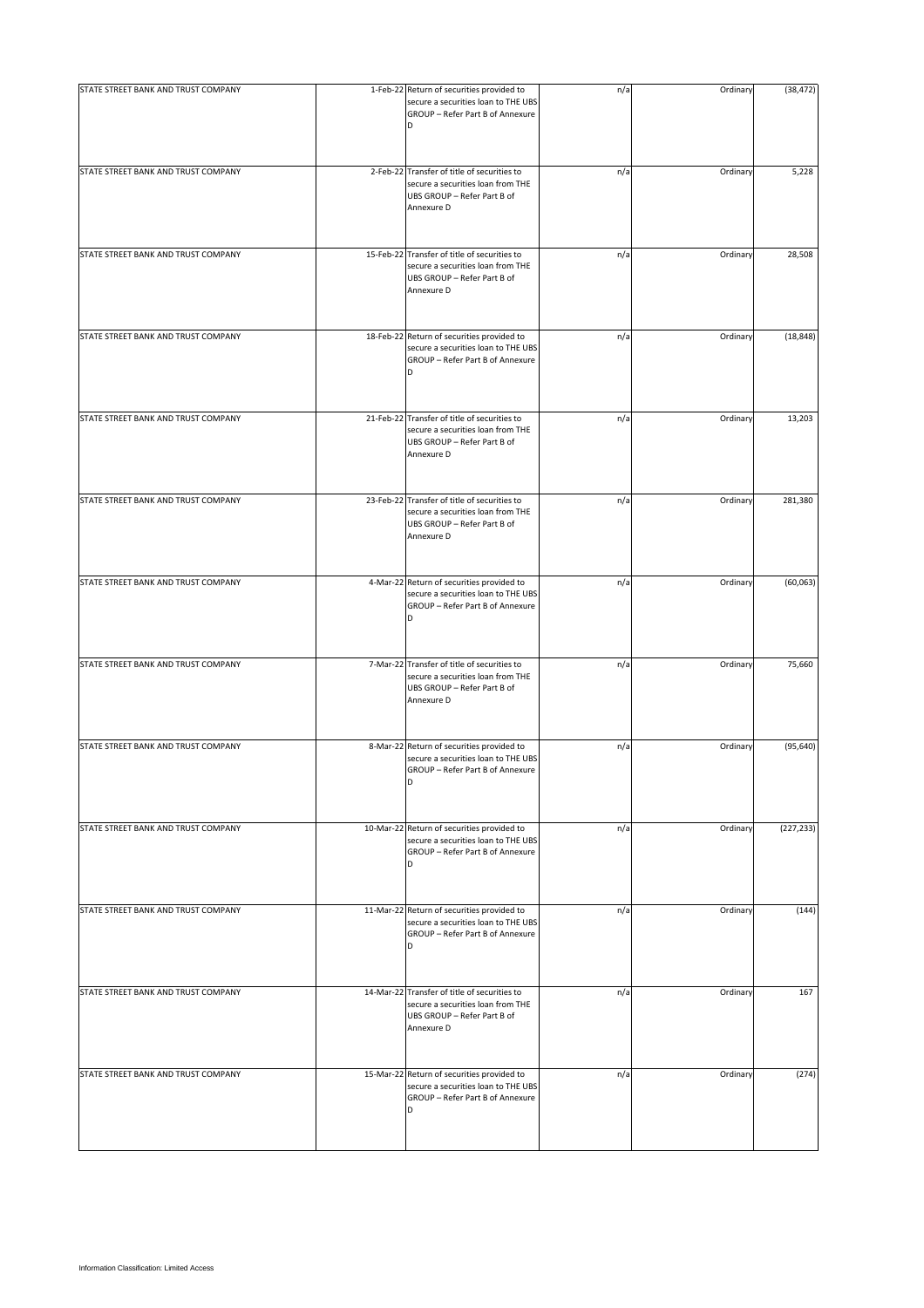| STATE STREET BANK AND TRUST COMPANY | 16-Mar-22 Return of securities provided to                                                                                     | n/a | Ordinary | (1,944) |
|-------------------------------------|--------------------------------------------------------------------------------------------------------------------------------|-----|----------|---------|
|                                     | secure a securities loan to THE UBS<br>GROUP - Refer Part B of Annexure<br>D                                                   |     |          |         |
| STATE STREET BANK AND TRUST COMPANY | 17-Mar-22 Return of securities provided to<br>secure a securities loan to THE UBS<br>GROUP - Refer Part B of Annexure<br>D     | n/a | Ordinary | (434)   |
| STATE STREET BANK AND TRUST COMPANY | 18-Mar-22 Transfer of title of securities to<br>secure a securities loan from THE<br>UBS GROUP - Refer Part B of<br>Annexure D | n/a | Ordinary | 523     |
| STATE STREET BANK AND TRUST COMPANY | 4-May-22 Transfer of title of securities to<br>secure a securities loan from THE<br>UBS GROUP - Refer Part B of<br>Annexure D  | n/a | Ordinary | 2,950   |
| STATE STREET BANK AND TRUST COMPANY | 5-May-22 Return of securities provided to<br>secure a securities loan to THE UBS<br>GROUP - Refer Part B of Annexure<br>D      | n/a | Ordinary | (2,807) |
| STATE STREET BANK AND TRUST COMPANY | 6-May-22 Transfer of title of securities to<br>secure a securities loan from THE<br>UBS GROUP - Refer Part B of<br>Annexure D  | n/a | Ordinary | 162     |
| STATE STREET BANK AND TRUST COMPANY | 9-May-22 Return of securities provided to<br>secure a securities loan to THE UBS<br>GROUP - Refer Part B of Annexure<br>D      | n/a | Ordinary | (329)   |
| STATE STREET BANK AND TRUST COMPANY | 11-May-22 Return of securities provided to<br>secure a securities loan to THE UBS<br>GROUP - Refer Part B of Annexure<br>D     | n/a | Ordinary | (2,706) |
| STATE STREET BANK AND TRUST COMPANY | 12-May-22 Transfer of title of securities to<br>secure a securities loan from THE<br>UBS GROUP - Refer Part B of<br>Annexure D | n/a | Ordinary | 1,216   |
| STATE STREET BANK AND TRUST COMPANY | 18-May-22 Return of securities provided to<br>secure a securities loan to THE UBS<br>GROUP - Refer Part B of Annexure<br>D     | n/a | Ordinary | (1,734) |
| STATE STREET BANK AND TRUST COMPANY | 20-Jan-22 Transfer of title of securities to<br>secure a securities loan from THE<br>UBS GROUP - Refer Part B of<br>Annexure D | n/a | Ordinary | 783     |
| STATE STREET BANK AND TRUST COMPANY | 21-Jan-22 Return of securities provided to<br>secure a securities loan to THE UBS<br>GROUP - Refer Part B of Annexure<br>D     | n/a | Ordinary | (120)   |
| STATE STREET BANK AND TRUST COMPANY | 24-Jan-22 Transfer of title of securities to<br>secure a securities loan from THE<br>UBS GROUP - Refer Part B of<br>Annexure D | n/a | Ordinary | 21      |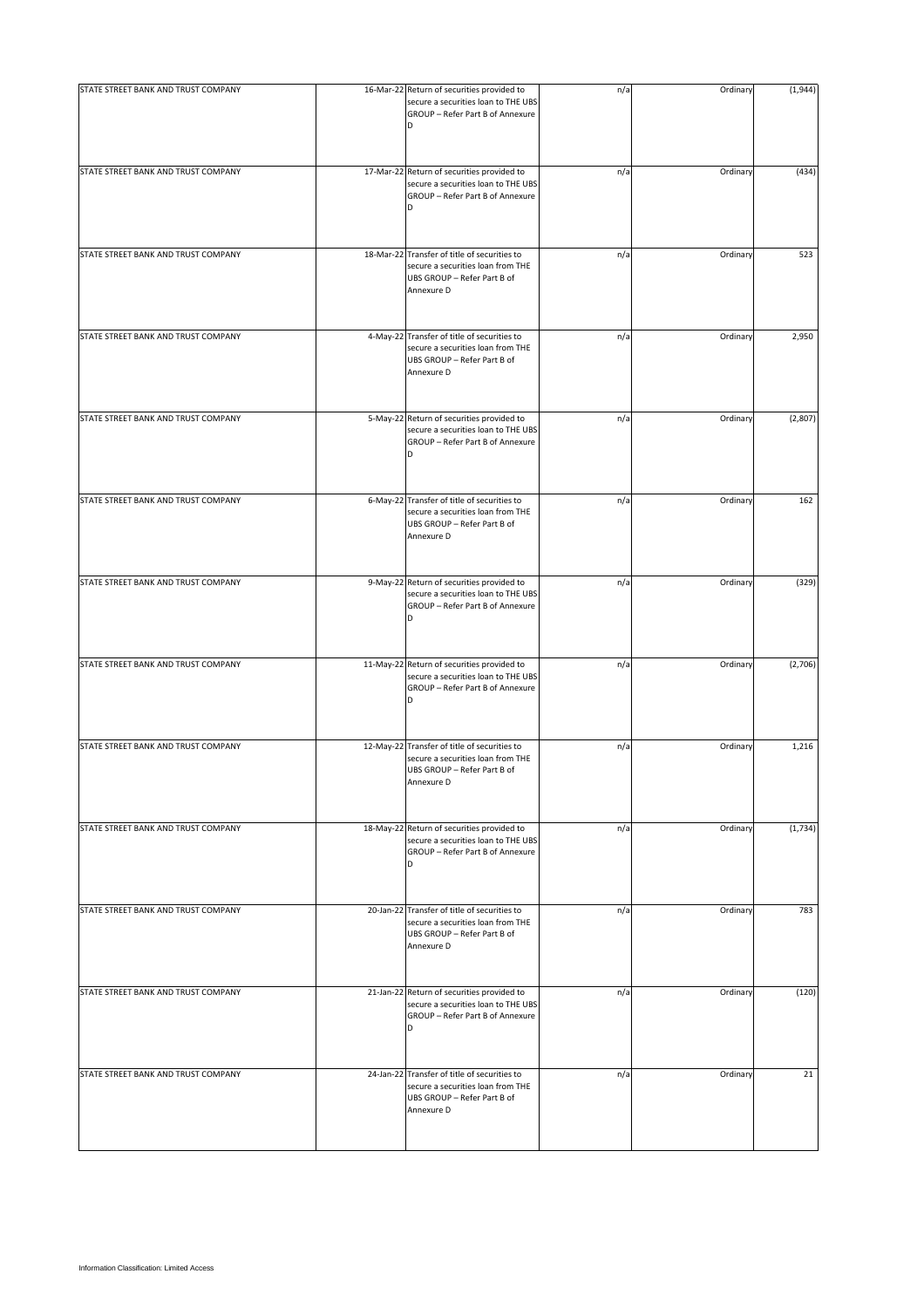| STATE STREET BANK AND TRUST COMPANY | 23-Feb-22 Transfer of title of securities to<br>secure a securities loan from THE<br>UBS GROUP - Refer Part B of<br>Annexure D              | n/a | Ordinary | 22,451    |
|-------------------------------------|---------------------------------------------------------------------------------------------------------------------------------------------|-----|----------|-----------|
| STATE STREET BANK AND TRUST COMPANY | 4-Mar-22 Transfer of title of securities to<br>secure a securities loan from THE<br>UBS GROUP - Refer Part B of<br>Annexure D               | n/a | Ordinary | 19,890    |
| STATE STREET BANK AND TRUST COMPANY | 7-Mar-22 Transfer of title of securities to<br>secure a securities loan from THE<br>UBS GROUP - Refer Part B of<br>Annexure D               | n/a | Ordinary | 16,063    |
| STATE STREET BANK AND TRUST COMPANY | 8-Mar-22 Return of securities provided to<br>secure a securities loan to THE UBS<br>GROUP - Refer Part B of Annexure<br>D                   | n/a | Ordinary | (7, 520)  |
| STATE STREET BANK AND TRUST COMPANY | 4-May-22 Return of securities provided to<br>secure a securities loan to THE UBS<br>GROUP - Refer Part B of Annexure<br>D                   | n/a | Ordinary | (380)     |
| STATE STREET BANK AND TRUST COMPANY | 5-May-22 Return of securities provided to<br>secure a securities loan to THE UBS<br>GROUP - Refer Part B of Annexure                        | n/a | Ordinary | (7, 416)  |
| STATE STREET BANK AND TRUST COMPANY | 6-May-22 Transfer of title of securities to<br>secure a securities loan from THE<br>UBS GROUP - Refer Part B of<br>Annexure D               | n/a | Ordinary | 3,860     |
| STATE STREET BANK AND TRUST COMPANY | 9-May-22 Transfer of title of securities to<br>secure a securities loan from THE<br>UBS GROUP - Refer Part B of<br>Annexure D               | n/a | Ordinary | 1,391     |
| STATE STREET BANK AND TRUST COMPANY | 11-May-22 Return of securities provided to<br>secure a securities loan to THE UBS<br>GROUP - Refer Part B of Annexure<br>D                  | n/a | Ordinary | (37, 403) |
| STATE STREET BANK AND TRUST COMPANY | 12-May-22 Transfer of title of securities to<br>secure a securities loan from THE<br>UBS GROUP - Refer Part B of<br>Annexure D              | n/a | Ordinary | 34,047    |
| STATE STREET BANK AND TRUST COMPANY | 18-May-22 Return of securities provided to<br>secure a securities loan to THE UBS<br>GROUP - Refer Part B of Annexure<br>D                  | n/a | Ordinary | (4,006)   |
| STATE STREET BANK AND TRUST COMPANY | 18-Jan-22 Return of securities provided to<br>secure a securities loan to THE<br>SOCIETE GENERALE GROUP - Refer<br>Part B of Annexure D     | n/a | Ordinary | (11, 222) |
| STATE STREET BANK AND TRUST COMPANY | 19-Jan-22 Transfer of title of securities to<br>secure a securities loan from THE<br>SOCIETE GENERALE GROUP - Refer<br>Part B of Annexure D | n/a | Ordinary | 10,337    |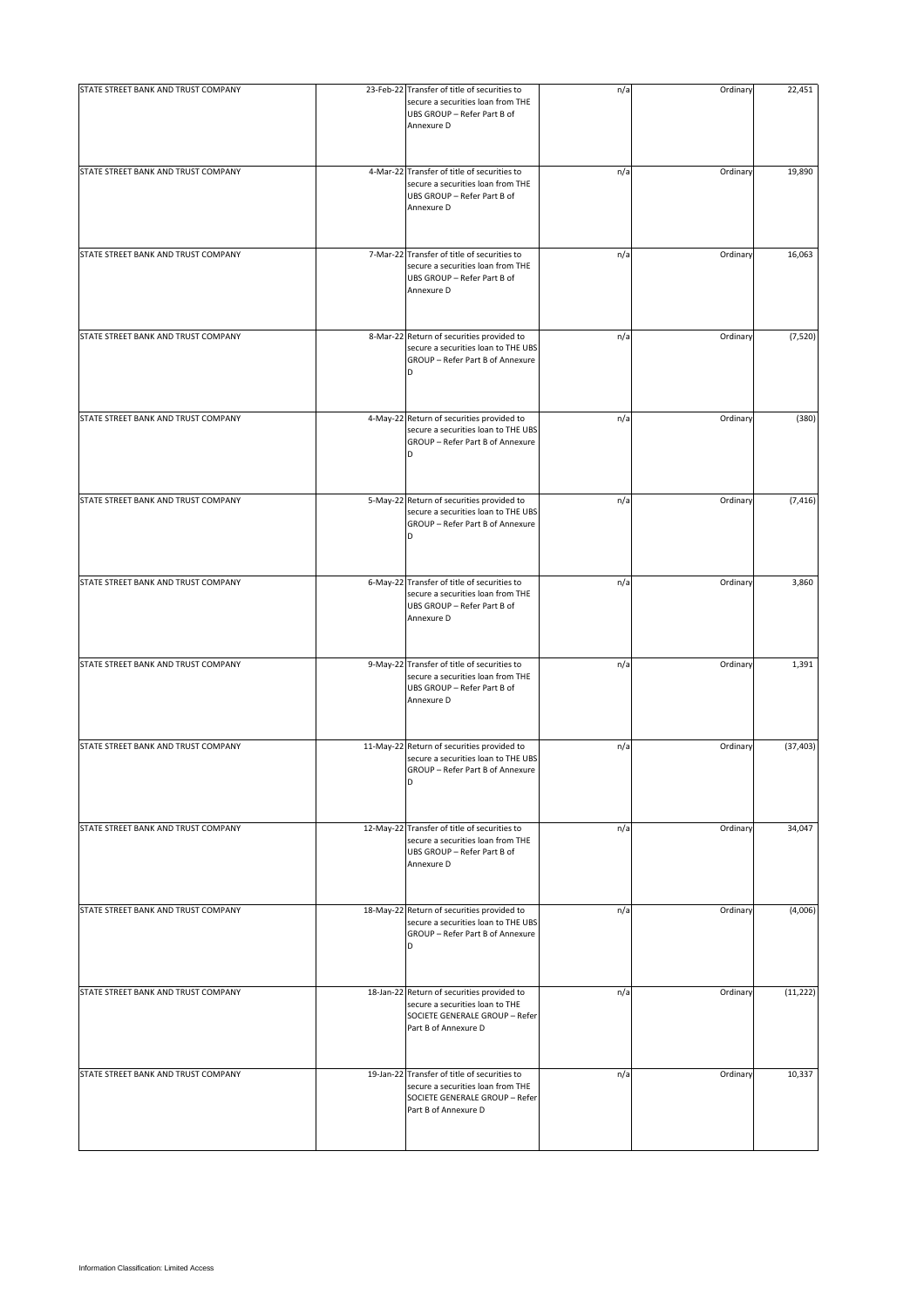| STATE STREET BANK AND TRUST COMPANY | 20-Jan-22 Transfer of title of securities to<br>secure a securities loan from THE<br>SOCIETE GENERALE GROUP - Refer<br>Part B of Annexure D | n/a | Ordinary | 2,601      |
|-------------------------------------|---------------------------------------------------------------------------------------------------------------------------------------------|-----|----------|------------|
| STATE STREET BANK AND TRUST COMPANY | 21-Jan-22 Return of securities provided to<br>secure a securities loan to THE<br>SOCIETE GENERALE GROUP - Refer<br>Part B of Annexure D     | n/a | Ordinary | (359)      |
| STATE STREET BANK AND TRUST COMPANY | 24-Jan-22 Return of securities provided to<br>secure a securities loan to THE<br>SOCIETE GENERALE GROUP - Refer<br>Part B of Annexure D     | n/a | Ordinary | (2, 368)   |
| STATE STREET BANK AND TRUST COMPANY | 25-Jan-22 Return of securities provided to<br>secure a securities loan to THE<br>SOCIETE GENERALE GROUP - Refer<br>Part B of Annexure D     | n/a | Ordinary | (31, 599)  |
| STATE STREET BANK AND TRUST COMPANY | 26-Jan-22 Transfer of title of securities to<br>secure a securities loan from THE<br>SOCIETE GENERALE GROUP - Refer<br>Part B of Annexure D | n/a | Ordinary | 4,611      |
| STATE STREET BANK AND TRUST COMPANY | 27-Jan-22 Return of securities provided to<br>secure a securities loan to THE<br>SOCIETE GENERALE GROUP - Refer<br>Part B of Annexure D     | n/a | Ordinary | (174)      |
| STATE STREET BANK AND TRUST COMPANY | 28-Jan-22 Transfer of title of securities to<br>secure a securities loan from THE<br>SOCIETE GENERALE GROUP - Refer<br>Part B of Annexure D | n/a | Ordinary | 4,781      |
| STATE STREET BANK AND TRUST COMPANY | 31-Jan-22 Transfer of title of securities to<br>secure a securities loan from THE<br>SOCIETE GENERALE GROUP - Refer<br>Part B of Annexure D | n/a | Ordinary | 8,878      |
| STATE STREET BANK AND TRUST COMPANY | 1-Feb-22 Transfer of title of securities to<br>secure a securities loan from THE<br>SOCIETE GENERALE GROUP - Refer<br>Part B of Annexure D  | n/a | Ordinary | 16,825     |
| STATE STREET BANK AND TRUST COMPANY | 2-Feb-22 Return of securities provided to<br>secure a securities loan to THE<br>SOCIETE GENERALE GROUP - Refer<br>Part B of Annexure D      | n/a | Ordinary | (2, 186)   |
| STATE STREET BANK AND TRUST COMPANY | 11-Feb-22 Transfer of title of securities to<br>secure a securities loan from THE<br>SOCIETE GENERALE GROUP - Refer<br>Part B of Annexure D | n/a | Ordinary | 4,886      |
| STATE STREET BANK AND TRUST COMPANY | 21-Feb-22 Return of securities provided to<br>secure a securities loan to THE<br>SOCIETE GENERALE GROUP - Refer<br>Part B of Annexure D     | n/a | Ordinary | (119, 634) |
| STATE STREET BANK AND TRUST COMPANY | 22-Mar-22 Transfer of title of securities to<br>secure a securities loan from THE<br>SOCIETE GENERALE GROUP - Refer<br>Part B of Annexure D | n/a | Ordinary | 73,003     |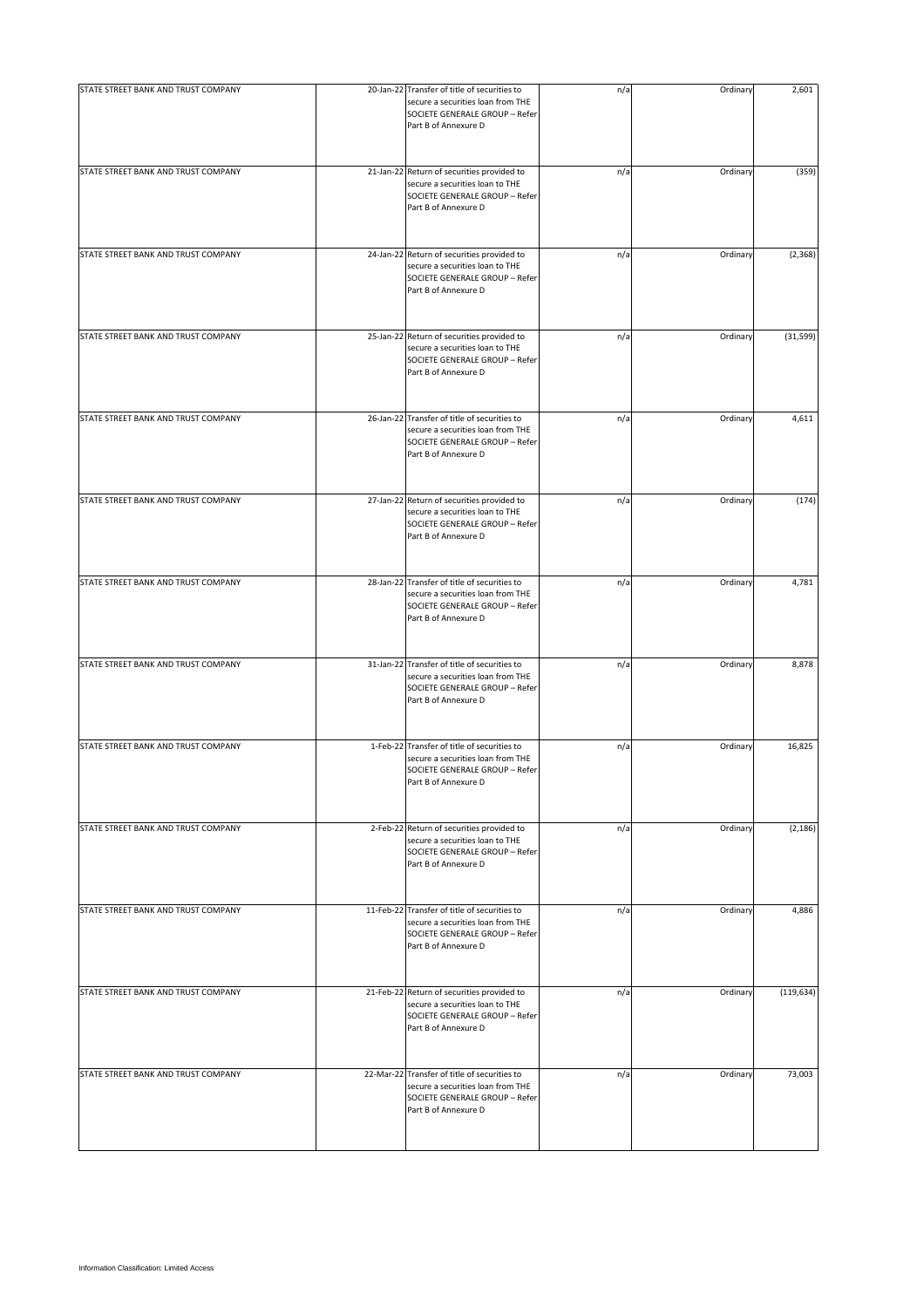| STATE STREET BANK AND TRUST COMPANY | 23-Mar-22 Transfer of title of securities to<br>secure a securities loan from THE<br>SOCIETE GENERALE GROUP - Refer<br>Part B of Annexure D | n/a | Ordinary | 8,609    |
|-------------------------------------|---------------------------------------------------------------------------------------------------------------------------------------------|-----|----------|----------|
| STATE STREET BANK AND TRUST COMPANY | 24-Mar-22 Return of securities provided to<br>secure a securities loan to THE<br>SOCIETE GENERALE GROUP - Refer<br>Part B of Annexure D     | n/a | Ordinary | (669)    |
| STATE STREET BANK AND TRUST COMPANY | 25-Mar-22 Return of securities provided to<br>secure a securities loan to THE<br>SOCIETE GENERALE GROUP - Refer<br>Part B of Annexure D     | n/a | Ordinary | (8, 306) |
| STATE STREET BANK AND TRUST COMPANY | 28-Mar-22 Transfer of title of securities to<br>secure a securities loan from THE<br>SOCIETE GENERALE GROUP - Refer<br>Part B of Annexure D | n/a | Ordinary | 1,858    |
| STATE STREET BANK AND TRUST COMPANY | 29-Mar-22 Return of securities provided to<br>secure a securities loan to THE<br>SOCIETE GENERALE GROUP - Refer<br>Part B of Annexure D     | n/a | Ordinary | (2, 184) |
| STATE STREET BANK AND TRUST COMPANY | 30-Mar-22 Transfer of title of securities to<br>secure a securities loan from THE<br>SOCIETE GENERALE GROUP - Refer<br>Part B of Annexure D | n/a | Ordinary | 582      |
| STATE STREET BANK AND TRUST COMPANY | 31-Mar-22 Return of securities provided to<br>secure a securities loan to THE<br>SOCIETE GENERALE GROUP - Refer<br>Part B of Annexure D     | n/a | Ordinary | (376)    |
| STATE STREET BANK AND TRUST COMPANY | 1-Apr-22 Return of securities provided to<br>secure a securities loan to THE<br>SOCIETE GENERALE GROUP - Refer<br>Part B of Annexure D      | n/a | Ordinary | (73)     |
| STATE STREET BANK AND TRUST COMPANY | 4-Apr-22 Transfer of title of securities to<br>secure a securities loan from THE<br>SOCIETE GENERALE GROUP - Refer<br>Part B of Annexure D  | n/a | Ordinary | 160      |
| STATE STREET BANK AND TRUST COMPANY | 5-Apr-22 Transfer of title of securities to<br>secure a securities loan from THE<br>SOCIETE GENERALE GROUP - Refer<br>Part B of Annexure D  | n/a | Ordinary | 760      |
| STATE STREET BANK AND TRUST COMPANY | 6-Apr-22 Return of securities provided to<br>secure a securities loan to THE<br>SOCIETE GENERALE GROUP - Refer<br>Part B of Annexure D      | n/a | Ordinary | (2,764)  |
| STATE STREET BANK AND TRUST COMPANY | 7-Apr-22 Transfer of title of securities to<br>secure a securities loan from THE<br>SOCIETE GENERALE GROUP - Refer<br>Part B of Annexure D  | n/a | Ordinary | 2,756    |
| STATE STREET BANK AND TRUST COMPANY | 8-Apr-22 Transfer of title of securities to<br>secure a securities loan from THE<br>SOCIETE GENERALE GROUP - Refer<br>Part B of Annexure D  | n/a | Ordinary | 1,245    |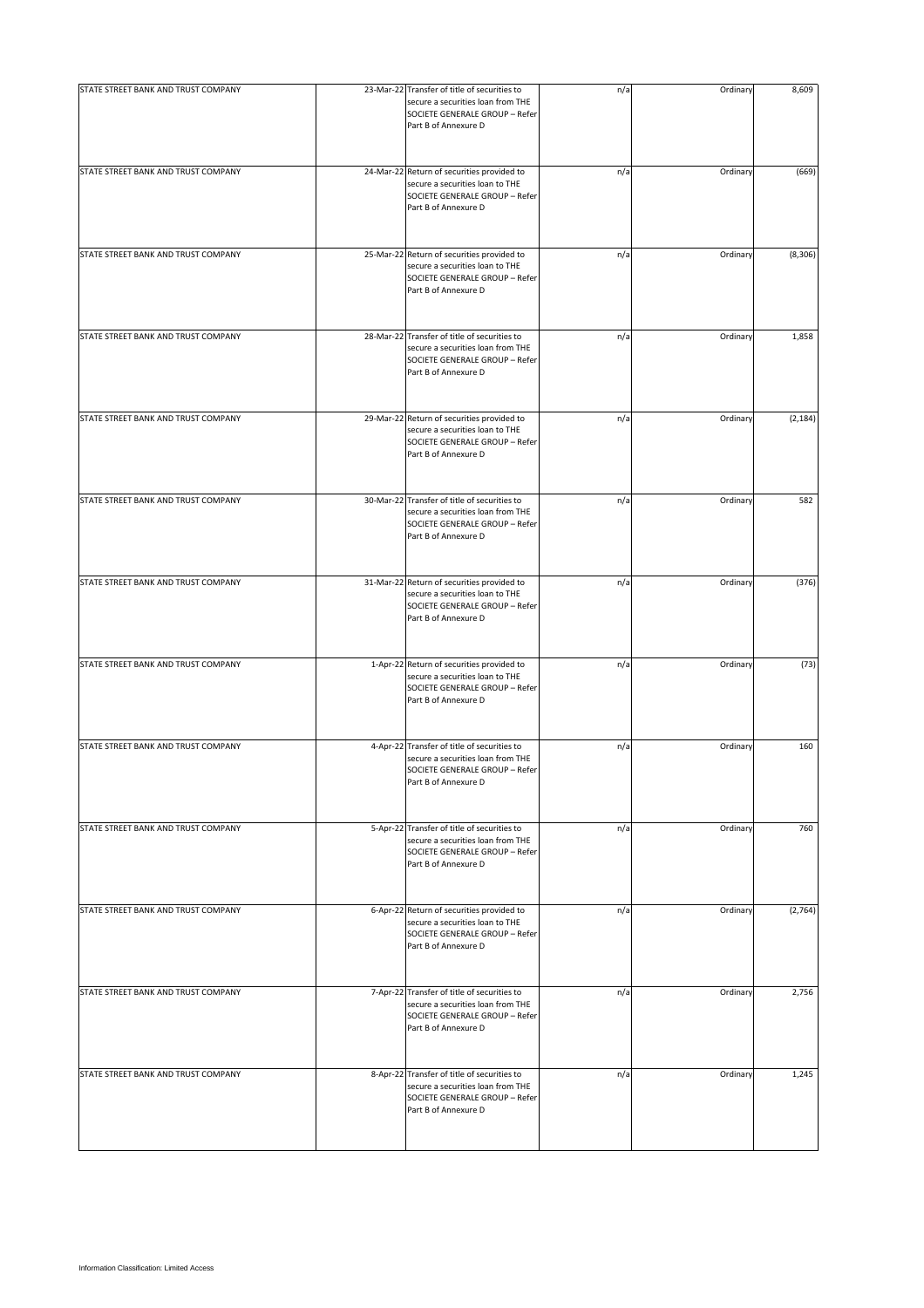| STATE STREET BANK AND TRUST COMPANY | 11-Apr-22 Return of securities provided to<br>secure a securities loan to THE<br>SOCIETE GENERALE GROUP - Refer<br>Part B of Annexure D     | n/a | Ordinary | (792)     |
|-------------------------------------|---------------------------------------------------------------------------------------------------------------------------------------------|-----|----------|-----------|
| STATE STREET BANK AND TRUST COMPANY | 12-Apr-22 Transfer of title of securities to<br>secure a securities loan from THE<br>SOCIETE GENERALE GROUP - Refer<br>Part B of Annexure D | n/a | Ordinary | 813       |
| STATE STREET BANK AND TRUST COMPANY | 13-Apr-22 Transfer of title of securities to<br>secure a securities loan from THE<br>SOCIETE GENERALE GROUP - Refer<br>Part B of Annexure D | n/a | Ordinary | 231       |
| STATE STREET BANK AND TRUST COMPANY | 14-Apr-22 Transfer of title of securities to<br>secure a securities loan from THE<br>SOCIETE GENERALE GROUP - Refer<br>Part B of Annexure D | n/a | Ordinary | 482       |
| STATE STREET BANK AND TRUST COMPANY | 15-Apr-22 Transfer of title of securities to<br>secure a securities loan from THE<br>SOCIETE GENERALE GROUP - Refer<br>Part B of Annexure D | n/a | Ordinary | 293       |
| STATE STREET BANK AND TRUST COMPANY | 18-Apr-22 Transfer of title of securities to<br>secure a securities loan from THE<br>SOCIETE GENERALE GROUP - Refer<br>Part B of Annexure D | n/a | Ordinary | 693       |
| STATE STREET BANK AND TRUST COMPANY | 25-Apr-22 Transfer of title of securities to<br>secure a securities loan from THE<br>SOCIETE GENERALE GROUP - Refer<br>Part B of Annexure D | n/a | Ordinary | 503       |
| STATE STREET BANK AND TRUST COMPANY | 26-Apr-22 Transfer of title of securities to<br>secure a securities loan from THE<br>SOCIETE GENERALE GROUP - Refer<br>Part B of Annexure D | n/a | Ordinary | 1,367     |
| STATE STREET BANK AND TRUST COMPANY | 27-Apr-22 Transfer of title of securities to<br>secure a securities loan from THE<br>SOCIETE GENERALE GROUP - Refer<br>Part B of Annexure D | n/a | Ordinary | 1,486     |
| STATE STREET BANK AND TRUST COMPANY | 28-Apr-22 Return of securities provided to<br>secure a securities loan to THE<br>SOCIETE GENERALE GROUP - Refer<br>Part B of Annexure D     | n/a | Ordinary | (79, 959) |
| STATE STREET BANK AND TRUST COMPANY | 20-Jan-22 Transfer of title of securities to<br>secure a securities loan from THE<br>UBS GROUP - Refer Part B of<br>Annexure D              | n/a | Ordinary | 237       |
| STATE STREET BANK AND TRUST COMPANY | 21-Jan-22 Return of securities provided to<br>secure a securities loan to THE UBS<br>GROUP - Refer Part B of Annexure<br><sub>D</sub>       | n/a | Ordinary | (14)      |
| STATE STREET BANK AND TRUST COMPANY | 24-Jan-22 Transfer of title of securities to<br>secure a securities loan from THE<br>UBS GROUP - Refer Part B of<br>Annexure D              | n/a | Ordinary | 50        |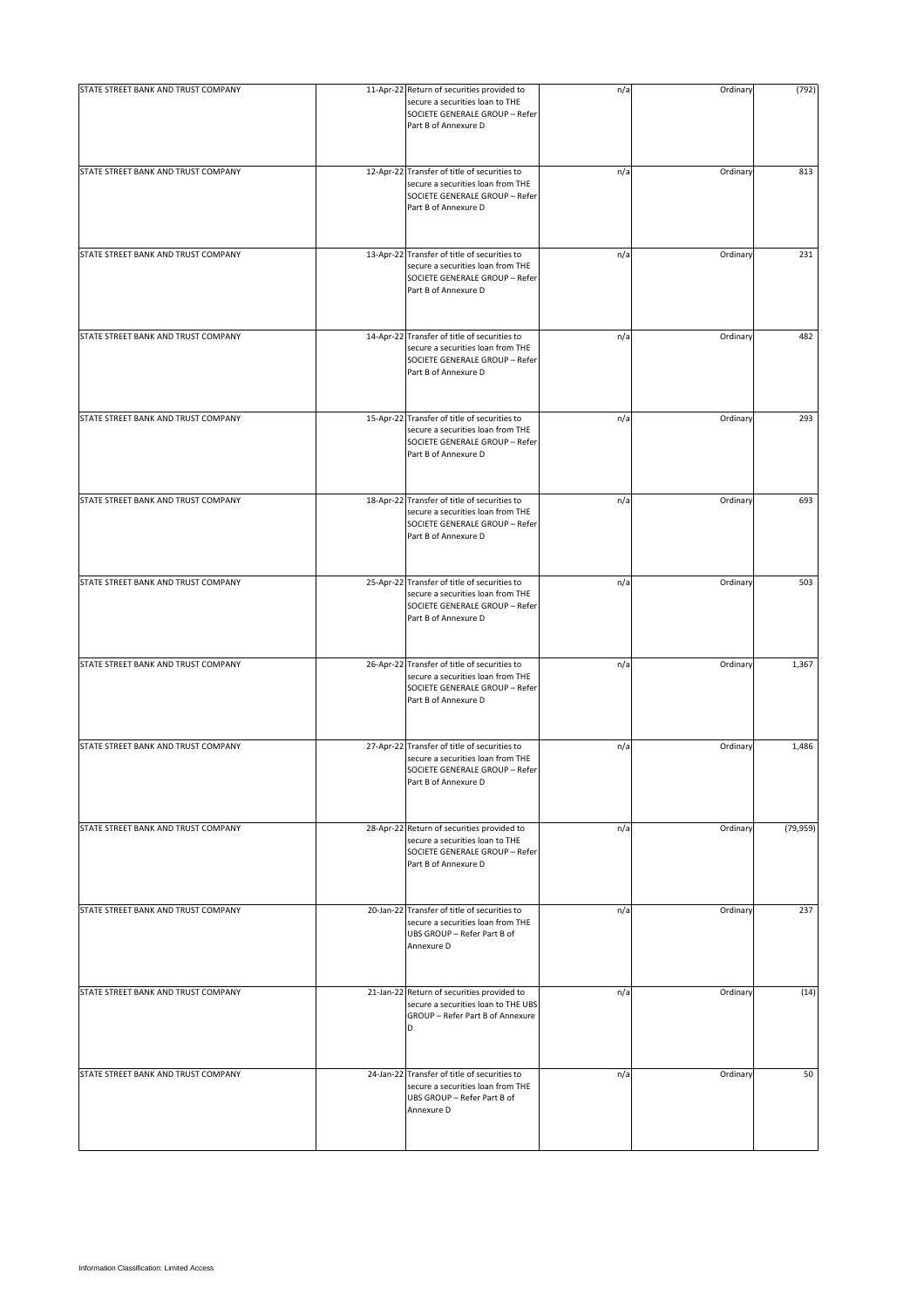| STATE STREET BANK AND TRUST COMPANY | 23-Feb-22 Transfer of title of securities to<br>secure a securities loan from THE<br>UBS GROUP - Refer Part B of<br>Annexure D              | n/a | Ordinary | 38,755    |
|-------------------------------------|---------------------------------------------------------------------------------------------------------------------------------------------|-----|----------|-----------|
| STATE STREET BANK AND TRUST COMPANY | 4-Mar-22 Return of securities provided to<br>secure a securities loan to THE UBS<br>GROUP - Refer Part B of Annexure<br>D                   | n/a | Ordinary | (3, 347)  |
| STATE STREET BANK AND TRUST COMPANY | 7-Mar-22 Transfer of title of securities to<br>secure a securities loan from THE<br>UBS GROUP - Refer Part B of<br>Annexure D               | n/a | Ordinary | 14,235    |
| STATE STREET BANK AND TRUST COMPANY | 8-Mar-22 Return of securities provided to<br>secure a securities loan to THE UBS<br>GROUP - Refer Part B of Annexure<br>D                   | n/a | Ordinary | (1,839)   |
| STATE STREET BANK AND TRUST COMPANY | 4-May-22 Transfer of title of securities to<br>secure a securities loan from THE<br>UBS GROUP - Refer Part B of<br>Annexure D               | n/a | Ordinary | 67,260    |
| STATE STREET BANK AND TRUST COMPANY | 5-May-22 Return of securities provided to<br>secure a securities loan to THE UBS<br>GROUP - Refer Part B of Annexure<br>D                   | n/a | Ordinary | (35, 223) |
| STATE STREET BANK AND TRUST COMPANY | 6-May-22 Transfer of title of securities to<br>secure a securities loan from THE<br>UBS GROUP - Refer Part B of<br>Annexure D               | n/a | Ordinary | 5,552     |
| STATE STREET BANK AND TRUST COMPANY | 9-May-22 Transfer of title of securities to<br>secure a securities loan from THE<br>UBS GROUP - Refer Part B of<br>Annexure D               | n/a | Ordinary | 1,091     |
| STATE STREET BANK AND TRUST COMPANY | 11-May-22 Return of securities provided to<br>secure a securities loan to THE UBS<br>GROUP - Refer Part B of Annexure<br>D                  | n/a | Ordinary | (69, 109) |
| STATE STREET BANK AND TRUST COMPANY | 12-May-22 Transfer of title of securities to<br>secure a securities loan from THE<br>UBS GROUP - Refer Part B of<br>Annexure D              | n/a | Ordinary | 48,581    |
| STATE STREET BANK AND TRUST COMPANY | 18-May-22 Transfer of title of securities to<br>secure a securities loan from THE<br>UBS GROUP - Refer Part B of<br>Annexure D              | n/a | Ordinary | 19,500    |
| STATE STREET BANK AND TRUST COMPANY | 18-Jan-22 Return of securities provided to<br>secure a securities loan to THE<br>SOCIETE GENERALE GROUP - Refer<br>Part B of Annexure D     | n/a | Ordinary | (3, 127)  |
| STATE STREET BANK AND TRUST COMPANY | 19-Jan-22 Transfer of title of securities to<br>secure a securities loan from THE<br>SOCIETE GENERALE GROUP - Refer<br>Part B of Annexure D | n/a | Ordinary | 2,910     |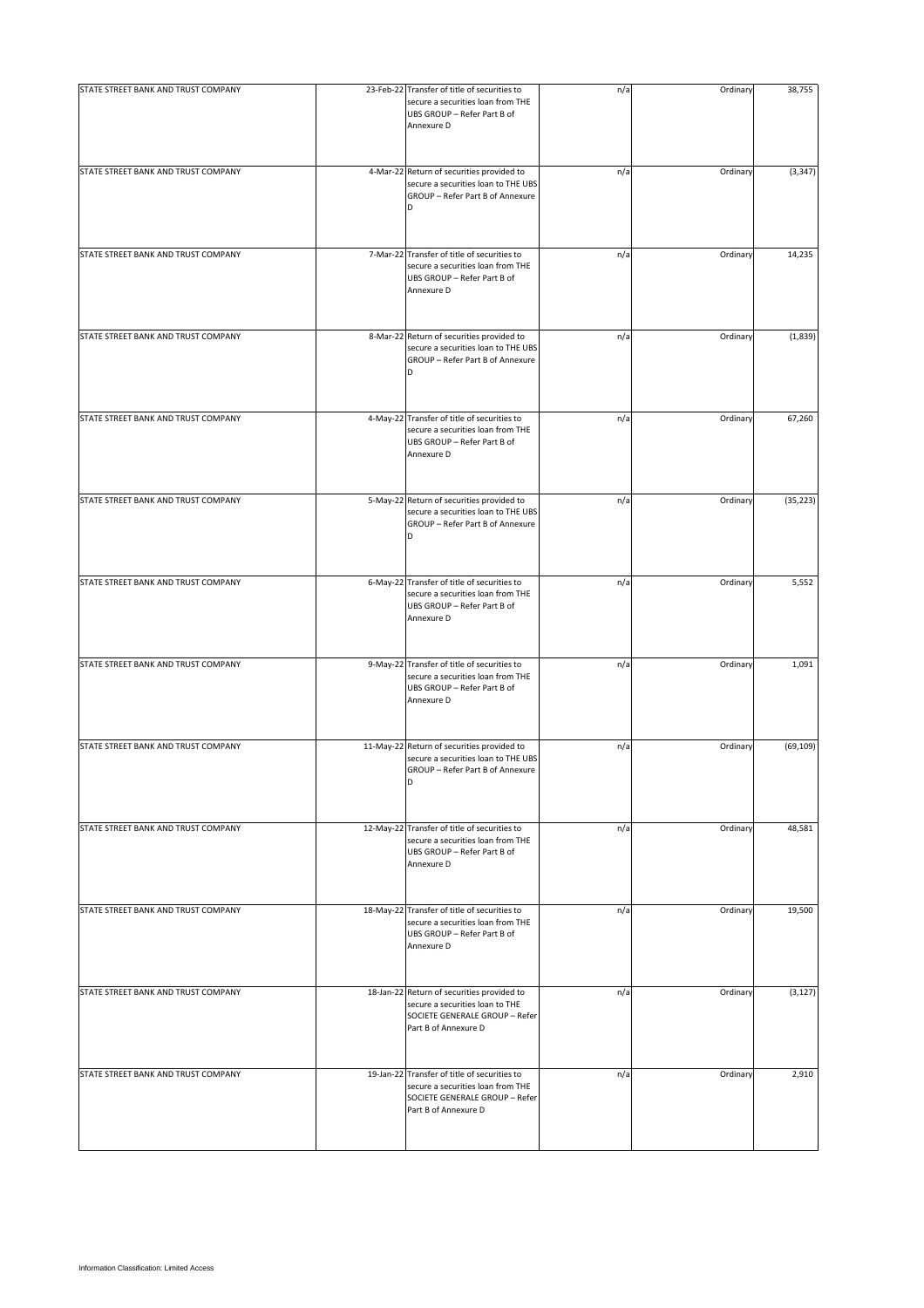| STATE STREET BANK AND TRUST COMPANY | 20-Jan-22 Transfer of title of securities to<br>secure a securities loan from THE<br>SOCIETE GENERALE GROUP - Refer<br>Part B of Annexure D | n/a | Ordinary | 732       |
|-------------------------------------|---------------------------------------------------------------------------------------------------------------------------------------------|-----|----------|-----------|
| STATE STREET BANK AND TRUST COMPANY | 21-Jan-22 Return of securities provided to<br>secure a securities loan to THE<br>SOCIETE GENERALE GROUP - Refer<br>Part B of Annexure D     | n/a | Ordinary | (60)      |
| STATE STREET BANK AND TRUST COMPANY | 24-Jan-22 Return of securities provided to<br>secure a securities loan to THE<br>SOCIETE GENERALE GROUP - Refer<br>Part B of Annexure D     | n/a | Ordinary | (616)     |
| STATE STREET BANK AND TRUST COMPANY | 25-Jan-22 Return of securities provided to<br>secure a securities loan to THE<br>SOCIETE GENERALE GROUP - Refer<br>Part B of Annexure D     | n/a | Ordinary | (8, 548)  |
| STATE STREET BANK AND TRUST COMPANY | 26-Jan-22 Transfer of title of securities to<br>secure a securities loan from THE<br>SOCIETE GENERALE GROUP - Refer<br>Part B of Annexure D | n/a | Ordinary | 1,459     |
| STATE STREET BANK AND TRUST COMPANY | 27-Jan-22 Return of securities provided to<br>secure a securities loan to THE<br>SOCIETE GENERALE GROUP - Refer<br>Part B of Annexure D     | n/a | Ordinary | (75)      |
| STATE STREET BANK AND TRUST COMPANY | 28-Jan-22 Transfer of title of securities to<br>secure a securities loan from THE<br>SOCIETE GENERALE GROUP - Refer<br>Part B of Annexure D | n/a | Ordinary | 1,471     |
| STATE STREET BANK AND TRUST COMPANY | 31-Jan-22 Transfer of title of securities to<br>secure a securities loan from THE<br>SOCIETE GENERALE GROUP - Refer<br>Part B of Annexure D | n/a | Ordinary | 2,546     |
| STATE STREET BANK AND TRUST COMPANY | 1-Feb-22 Transfer of title of securities to<br>secure a securities loan from THE<br>SOCIETE GENERALE GROUP - Refer<br>Part B of Annexure D  | n/a | Ordinary | 4,610     |
| STATE STREET BANK AND TRUST COMPANY | 2-Feb-22 Return of securities provided to<br>secure a securities loan to THE<br>SOCIETE GENERALE GROUP - Refer<br>Part B of Annexure D      | n/a | Ordinary | (635)     |
| STATE STREET BANK AND TRUST COMPANY | 11-Feb-22 Transfer of title of securities to<br>secure a securities loan from THE<br>SOCIETE GENERALE GROUP - Refer<br>Part B of Annexure D | n/a | Ordinary | 623       |
| STATE STREET BANK AND TRUST COMPANY | 21-Feb-22 Return of securities provided to<br>secure a securities loan to THE<br>SOCIETE GENERALE GROUP - Refer<br>Part B of Annexure D     | n/a | Ordinary | (19, 555) |
| STATE STREET BANK AND TRUST COMPANY | 22-Mar-22 Transfer of title of securities to<br>secure a securities loan from THE<br>SOCIETE GENERALE GROUP - Refer<br>Part B of Annexure D | n/a | Ordinary | 7,049     |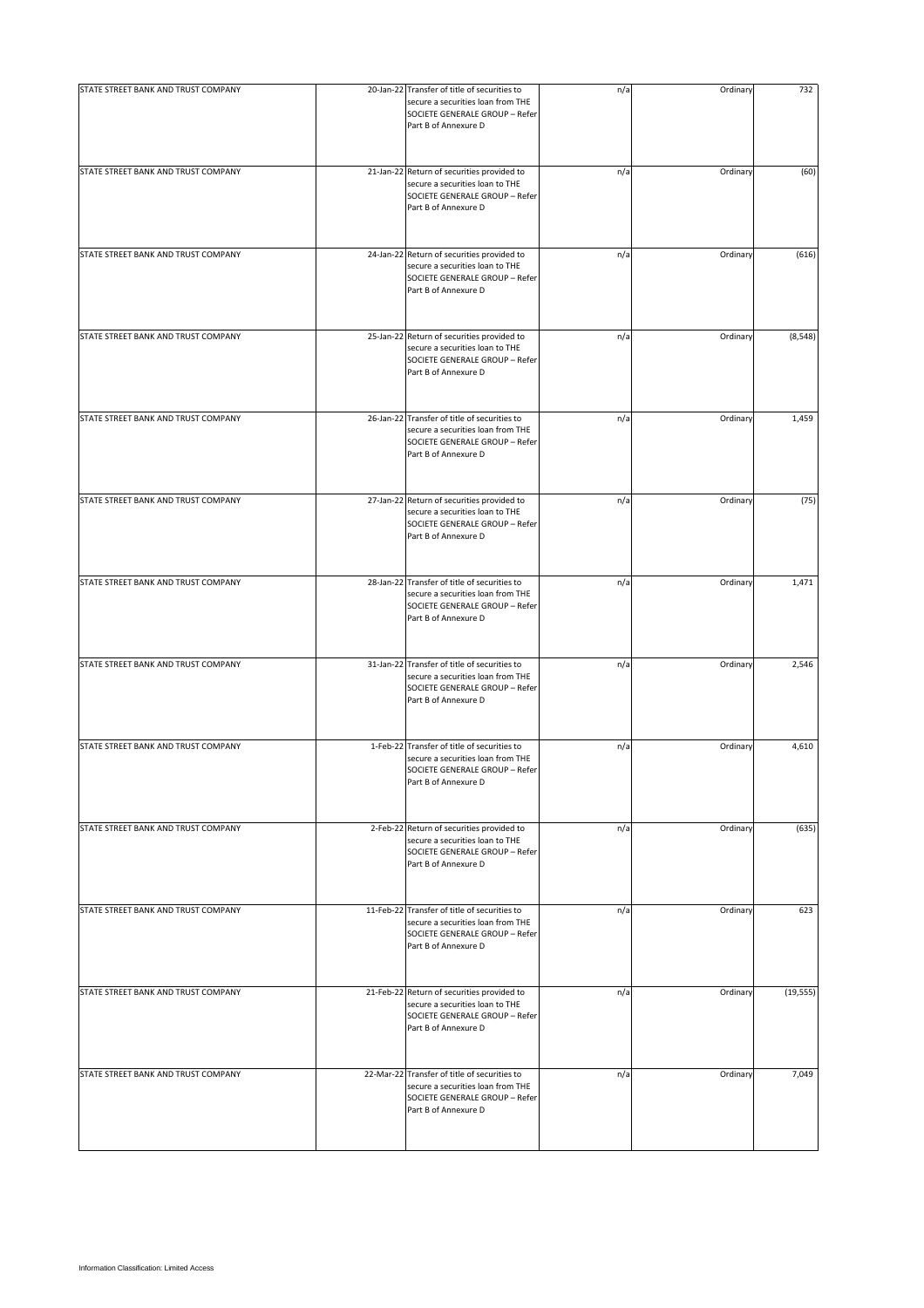| STATE STREET BANK AND TRUST COMPANY | 23-Mar-22 Transfer of title of securities to<br>secure a securities loan from THE<br>SOCIETE GENERALE GROUP - Refer<br>Part B of Annexure D | n/a | Ordinary | 2,954    |
|-------------------------------------|---------------------------------------------------------------------------------------------------------------------------------------------|-----|----------|----------|
| STATE STREET BANK AND TRUST COMPANY | 24-Mar-22 Transfer of title of securities to<br>secure a securities loan from THE<br>SOCIETE GENERALE GROUP - Refer<br>Part B of Annexure D | n/a | Ordinary | 191      |
| STATE STREET BANK AND TRUST COMPANY | 25-Mar-22 Transfer of title of securities to<br>secure a securities loan from THE<br>SOCIETE GENERALE GROUP - Refer<br>Part B of Annexure D | n/a | Ordinary | 105      |
| STATE STREET BANK AND TRUST COMPANY | 28-Mar-22 Transfer of title of securities to<br>secure a securities loan from THE<br>SOCIETE GENERALE GROUP - Refer<br>Part B of Annexure D | n/a | Ordinary | 310      |
| STATE STREET BANK AND TRUST COMPANY | 29-Mar-22 Return of securities provided to<br>secure a securities loan to THE<br>SOCIETE GENERALE GROUP - Refer<br>Part B of Annexure D     | n/a | Ordinary | (657)    |
| STATE STREET BANK AND TRUST COMPANY | 30-Mar-22 Transfer of title of securities to<br>secure a securities loan from THE<br>SOCIETE GENERALE GROUP - Refer<br>Part B of Annexure D | n/a | Ordinary | 245      |
| STATE STREET BANK AND TRUST COMPANY | 31-Mar-22 Return of securities provided to<br>secure a securities loan to THE<br>SOCIETE GENERALE GROUP - Refer<br>Part B of Annexure D     | n/a | Ordinary | (162)    |
| STATE STREET BANK AND TRUST COMPANY | 1-Apr-22 Return of securities provided to<br>secure a securities loan to THE<br>SOCIETE GENERALE GROUP - Refer<br>Part B of Annexure D      | n/a | Ordinary | (218)    |
| STATE STREET BANK AND TRUST COMPANY | 4-Apr-22 Transfer of title of securities to<br>secure a securities loan from THE<br>SOCIETE GENERALE GROUP - Refer<br>Part B of Annexure D  | n/a | Ordinary | 270      |
| STATE STREET BANK AND TRUST COMPANY | 5-Apr-22 Transfer of title of securities to<br>secure a securities loan from THE<br>SOCIETE GENERALE GROUP - Refer<br>Part B of Annexure D  | n/a | Ordinary | 680      |
| STATE STREET BANK AND TRUST COMPANY | 6-Apr-22 Return of securities provided to<br>secure a securities loan to THE<br>SOCIETE GENERALE GROUP - Refer<br>Part B of Annexure D      | n/a | Ordinary | (1, 181) |
| STATE STREET BANK AND TRUST COMPANY | 7-Apr-22 Transfer of title of securities to<br>secure a securities loan from THE<br>SOCIETE GENERALE GROUP - Refer<br>Part B of Annexure D  | n/a | Ordinary | 451      |
| STATE STREET BANK AND TRUST COMPANY | 8-Apr-22 Transfer of title of securities to<br>secure a securities loan from THE<br>SOCIETE GENERALE GROUP - Refer<br>Part B of Annexure D  | n/a | Ordinary | 708      |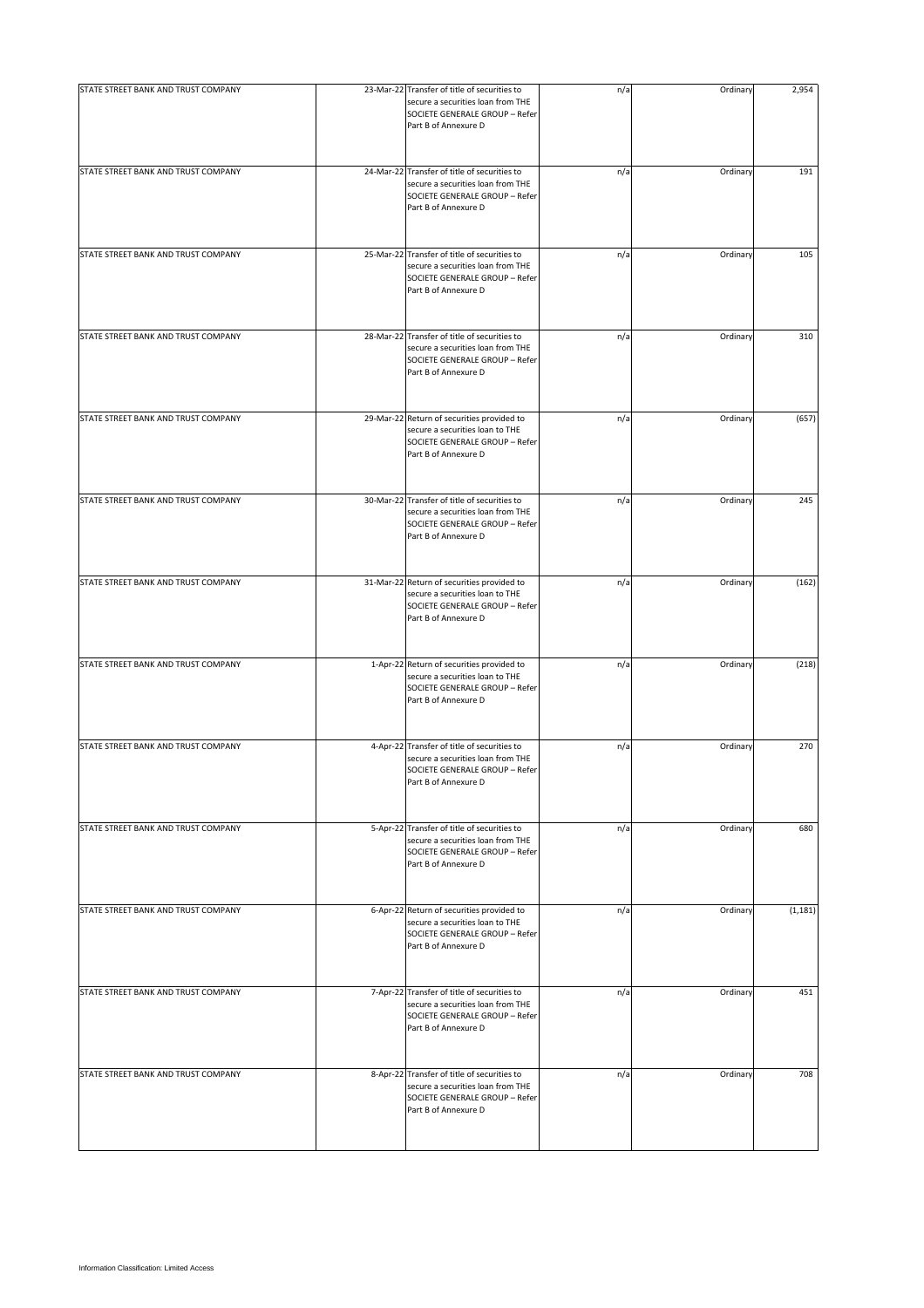| STATE STREET BANK AND TRUST COMPANY | 11-Apr-22 Return of securities provided to<br>secure a securities loan to THE<br>SOCIETE GENERALE GROUP - Refer<br>Part B of Annexure D     | n/a | Ordinary | (454)            |
|-------------------------------------|---------------------------------------------------------------------------------------------------------------------------------------------|-----|----------|------------------|
| STATE STREET BANK AND TRUST COMPANY | 12-Apr-22 Transfer of title of securities to<br>secure a securities loan from THE<br>SOCIETE GENERALE GROUP - Refer<br>Part B of Annexure D | n/a | Ordinary | 509              |
| STATE STREET BANK AND TRUST COMPANY | 13-Apr-22 Return of securities provided to<br>secure a securities loan to THE<br>SOCIETE GENERALE GROUP - Refer<br>Part B of Annexure D     | n/a | Ordinary | (176)            |
| STATE STREET BANK AND TRUST COMPANY | 14-Apr-22 Transfer of title of securities to<br>secure a securities loan from THE<br>SOCIETE GENERALE GROUP - Refer<br>Part B of Annexure D | n/a | Ordinary | 233              |
| STATE STREET BANK AND TRUST COMPANY | 15-Apr-22 Return of securities provided to<br>secure a securities loan to THE<br>SOCIETE GENERALE GROUP - Refer<br>Part B of Annexure D     | n/a | Ordinary | (68)             |
| STATE STREET BANK AND TRUST COMPANY | 18-Apr-22 Transfer of title of securities to<br>secure a securities loan from THE<br>SOCIETE GENERALE GROUP - Refer<br>Part B of Annexure D | n/a | Ordinary | 149              |
| STATE STREET BANK AND TRUST COMPANY | 25-Apr-22 Transfer of title of securities to<br>secure a securities loan from THE<br>SOCIETE GENERALE GROUP - Refer<br>Part B of Annexure D | n/a | Ordinary | 476              |
| STATE STREET BANK AND TRUST COMPANY | 26-Apr-22 Return of securities provided to<br>secure a securities loan to THE<br>SOCIETE GENERALE GROUP - Refer<br>Part B of Annexure D     | n/a | Ordinary | (521)            |
| STATE STREET BANK AND TRUST COMPANY | 27-Apr-22 Transfer of title of securities to<br>secure a securities loan from THE<br>SOCIETE GENERALE GROUP - Refer<br>Part B of Annexure D | n/a | Ordinary | 2,175            |
| STATE STREET BANK AND TRUST COMPANY | 28-Apr-22 Return of securities provided to<br>secure a securities loan to THE<br>SOCIETE GENERALE GROUP - Refer<br>Part B of Annexure D     | n/a | Ordinary | (27,000)         |
| STATE STREET BANK AND TRUST COMPANY | 20-Jan-22 Transfer of title of securities to<br>secure a securities loan from THE<br>UBS GROUP - Refer Part B of<br>Annexure D              | n/a | Ordinary | 2                |
| STATE STREET BANK AND TRUST COMPANY | 23-Feb-22 Transfer of title of securities to<br>secure a securities loan from THE<br>UBS GROUP - Refer Part B of<br>Annexure D              | n/a | Ordinary | $\overline{203}$ |
| STATE STREET BANK AND TRUST COMPANY | 4-Mar-22 Transfer of title of securities to<br>secure a securities loan from THE<br>UBS GROUP - Refer Part B of<br>Annexure D               | n/a | Ordinary | 19               |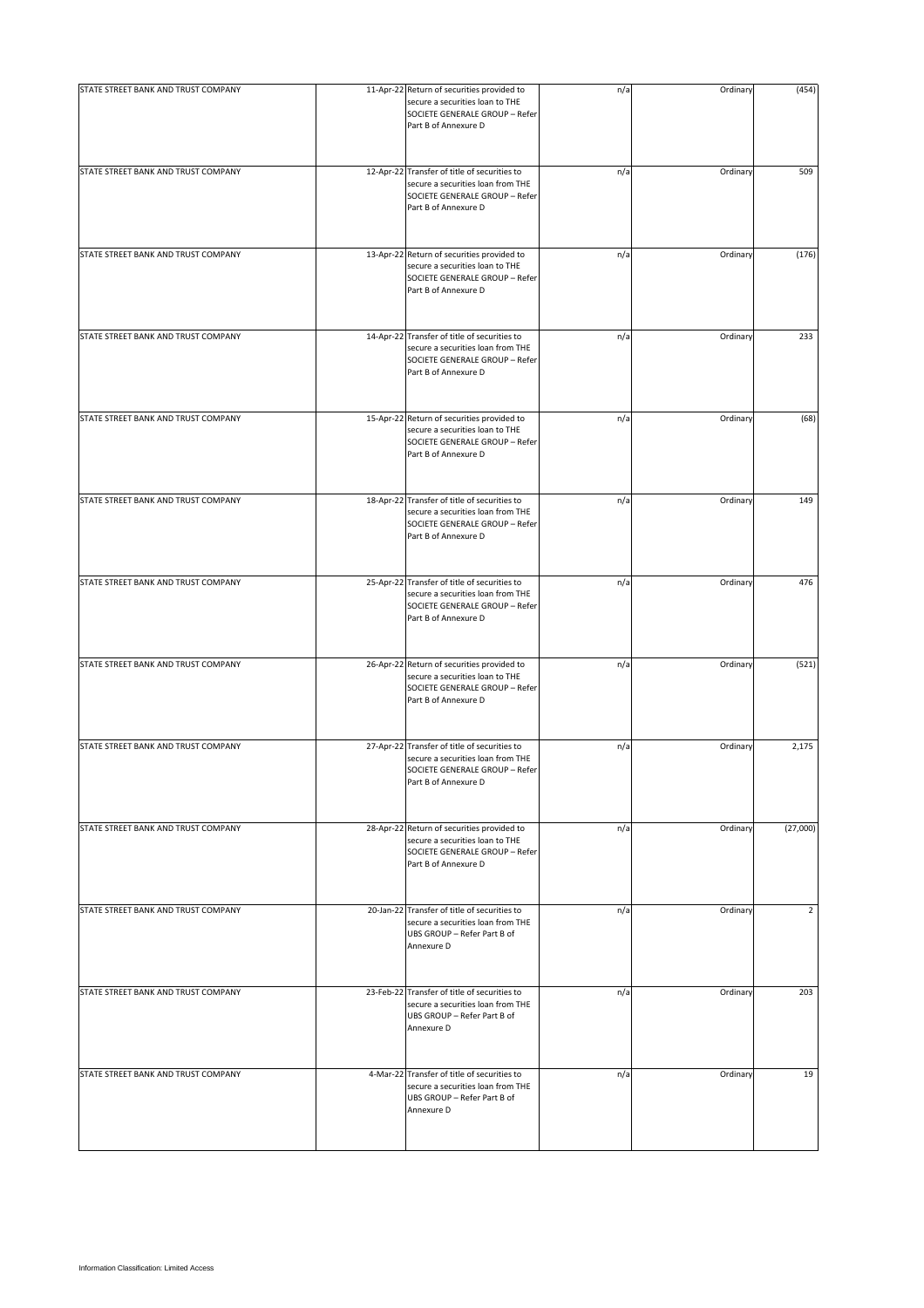| STATE STREET BANK AND TRUST COMPANY | 7-Mar-22 Return of securities provided to                                                                                      | n/a | Ordinary | (69)           |
|-------------------------------------|--------------------------------------------------------------------------------------------------------------------------------|-----|----------|----------------|
|                                     | secure a securities loan to THE UBS<br>GROUP - Refer Part B of Annexure<br>D                                                   |     |          |                |
| STATE STREET BANK AND TRUST COMPANY | 8-Mar-22 Transfer of title of securities to<br>secure a securities loan from THE<br>UBS GROUP - Refer Part B of<br>Annexure D  | n/a | Ordinary | 80             |
| STATE STREET BANK AND TRUST COMPANY | 10-Mar-22 Transfer of title of securities to<br>secure a securities loan from THE<br>UBS GROUP - Refer Part B of<br>Annexure D | n/a | Ordinary | 250            |
| STATE STREET BANK AND TRUST COMPANY | 11-Mar-22 Return of securities provided to<br>secure a securities loan to THE UBS<br>GROUP - Refer Part B of Annexure<br>D     | n/a | Ordinary | (26)           |
| STATE STREET BANK AND TRUST COMPANY | 14-Mar-22 Transfer of title of securities to<br>secure a securities loan from THE<br>UBS GROUP - Refer Part B of<br>Annexure D | n/a | Ordinary | 19             |
| STATE STREET BANK AND TRUST COMPANY | 15-Mar-22 Transfer of title of securities to<br>secure a securities loan from THE<br>UBS GROUP - Refer Part B of<br>Annexure D | n/a | Ordinary | $\mathbf{1}$   |
| STATE STREET BANK AND TRUST COMPANY | 16-Mar-22 Return of securities provided to<br>secure a securities loan to THE UBS<br>GROUP - Refer Part B of Annexure<br>D     | n/a | Ordinary | (464)          |
| STATE STREET BANK AND TRUST COMPANY | 17-Mar-22 Return of securities provided to<br>secure a securities loan to THE UBS<br>GROUP - Refer Part B of Annexure<br>D     | n/a | Ordinary | (2)            |
| STATE STREET BANK AND TRUST COMPANY | 18-Mar-22 Transfer of title of securities to<br>secure a securities loan from THE<br>UBS GROUP - Refer Part B of<br>Annexure D | n/a | Ordinary | $\overline{2}$ |
| STATE STREET BANK AND TRUST COMPANY | 4-May-22 Transfer of title of securities to<br>secure a securities loan from THE<br>UBS GROUP - Refer Part B of<br>Annexure D  | n/a | Ordinary | 1,371          |
| STATE STREET BANK AND TRUST COMPANY | 5-May-22 Return of securities provided to<br>secure a securities loan to THE UBS<br>GROUP - Refer Part B of Annexure<br>D      | n/a | Ordinary | (1, 243)       |
| STATE STREET BANK AND TRUST COMPANY | 6-May-22 Transfer of title of securities to<br>secure a securities loan from THE<br>UBS GROUP - Refer Part B of<br>Annexure D  | n/a | Ordinary | 4              |
| STATE STREET BANK AND TRUST COMPANY | 9-May-22 Return of securities provided to<br>secure a securities loan to THE UBS<br>GROUP - Refer Part B of Annexure<br>D      | n/a | Ordinary | (37)           |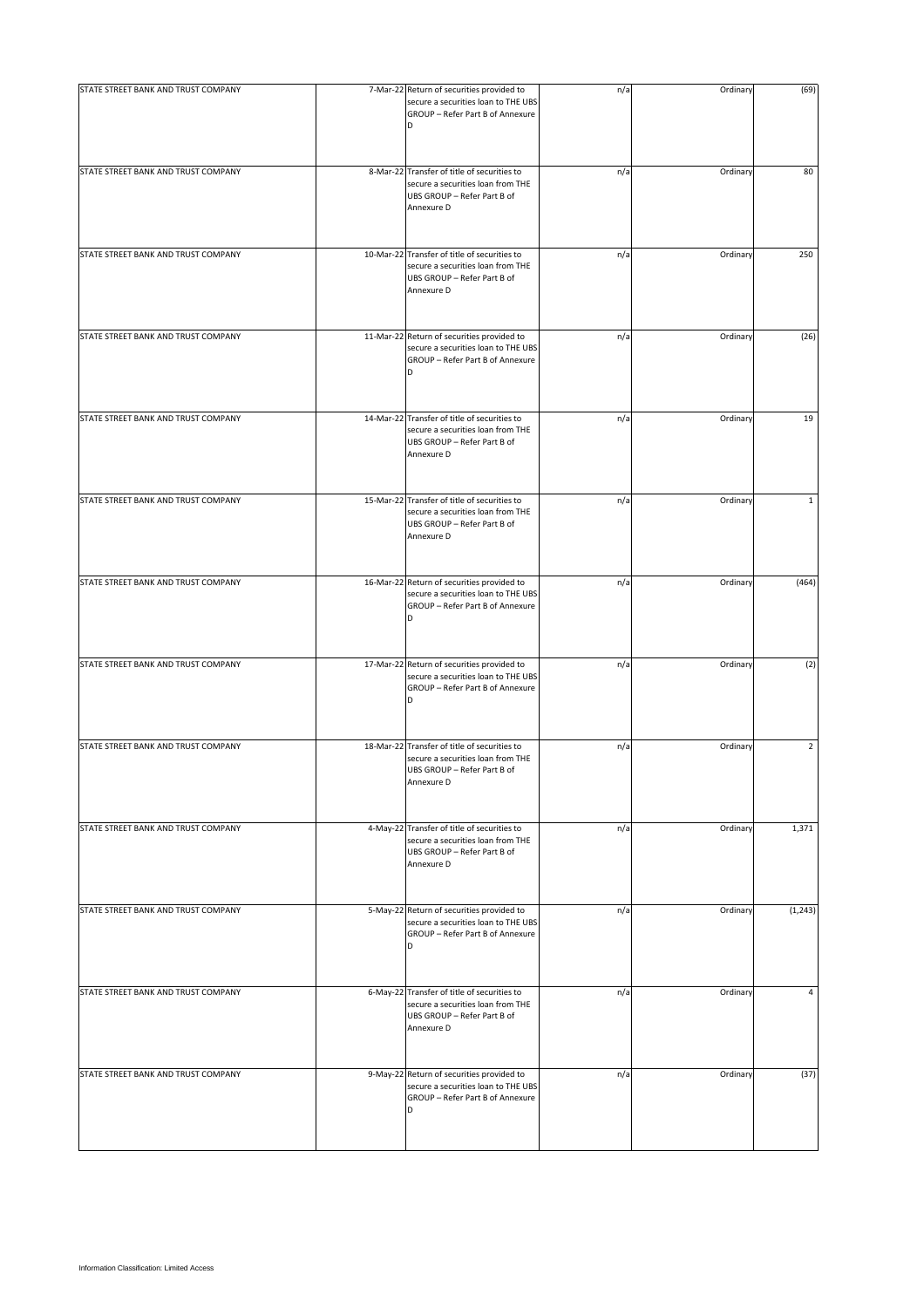| STATE STREET BANK AND TRUST COMPANY | 10-May-22 Transfer of title of securities to<br>secure a securities loan from THE<br>UBS GROUP - Refer Part B of<br>Annexure D | n/a | Ordinary | 279          |
|-------------------------------------|--------------------------------------------------------------------------------------------------------------------------------|-----|----------|--------------|
| STATE STREET BANK AND TRUST COMPANY | 11-May-22 Transfer of title of securities to<br>secure a securities loan from THE<br>UBS GROUP - Refer Part B of<br>Annexure D | n/a | Ordinary | 22           |
| STATE STREET BANK AND TRUST COMPANY | 12-May-22 Return of securities provided to<br>secure a securities loan to THE UBS<br>GROUP - Refer Part B of Annexure<br>D     | n/a | Ordinary | (398)        |
| STATE STREET BANK AND TRUST COMPANY | 18-May-22 Return of securities provided to<br>secure a securities loan to THE UBS<br>GROUP - Refer Part B of Annexure<br>D     | n/a | Ordinary | (11)         |
| STATE STREET BANK AND TRUST COMPANY | 20-Jan-22 Transfer of title of securities to<br>secure a securities loan from THE<br>ING GROUP - Refer Part B of<br>Annexure D | n/a | Ordinary | 281          |
| STATE STREET BANK AND TRUST COMPANY | 4-Feb-22 Return of securities provided to<br>secure a securities loan to THE ING<br>GROUP - Refer Part B of Annexure<br>D      | n/a | Ordinary | (258)        |
| STATE STREET BANK AND TRUST COMPANY | 22-Feb-22 Transfer of title of securities to<br>secure a securities loan from THE<br>ING GROUP - Refer Part B of<br>Annexure D | n/a | Ordinary | 651          |
| STATE STREET BANK AND TRUST COMPANY | 23-Feb-22 Transfer of title of securities to<br>secure a securities loan from THE<br>ING GROUP - Refer Part B of<br>Annexure D | n/a | Ordinary | 213          |
| STATE STREET BANK AND TRUST COMPANY | 21-Mar-22 Transfer of title of securities to<br>secure a securities loan from THE<br>ING GROUP - Refer Part B of<br>Annexure D | n/a | Ordinary | 1,192        |
| STATE STREET BANK AND TRUST COMPANY | 9-May-22 Return of securities provided to<br>secure a securities loan to THE ING<br>GROUP - Refer Part B of Annexure<br>D      | n/a | Ordinary | (2,078)      |
| STATE STREET BANK AND TRUST COMPANY | 20-Jan-22 Transfer of title of securities to<br>secure a securities loan from THE<br>UBS GROUP - Refer Part B of<br>Annexure D | n/a | Ordinary | 289          |
| STATE STREET BANK AND TRUST COMPANY | 21-Jan-22 Return of securities provided to<br>secure a securities loan to THE UBS<br>GROUP - Refer Part B of Annexure<br>D     | n/a | Ordinary | (34)         |
| STATE STREET BANK AND TRUST COMPANY | 24-Jan-22 Transfer of title of securities to<br>secure a securities loan from THE<br>UBS GROUP - Refer Part B of<br>Annexure D | n/a | Ordinary | $\mathbf{1}$ |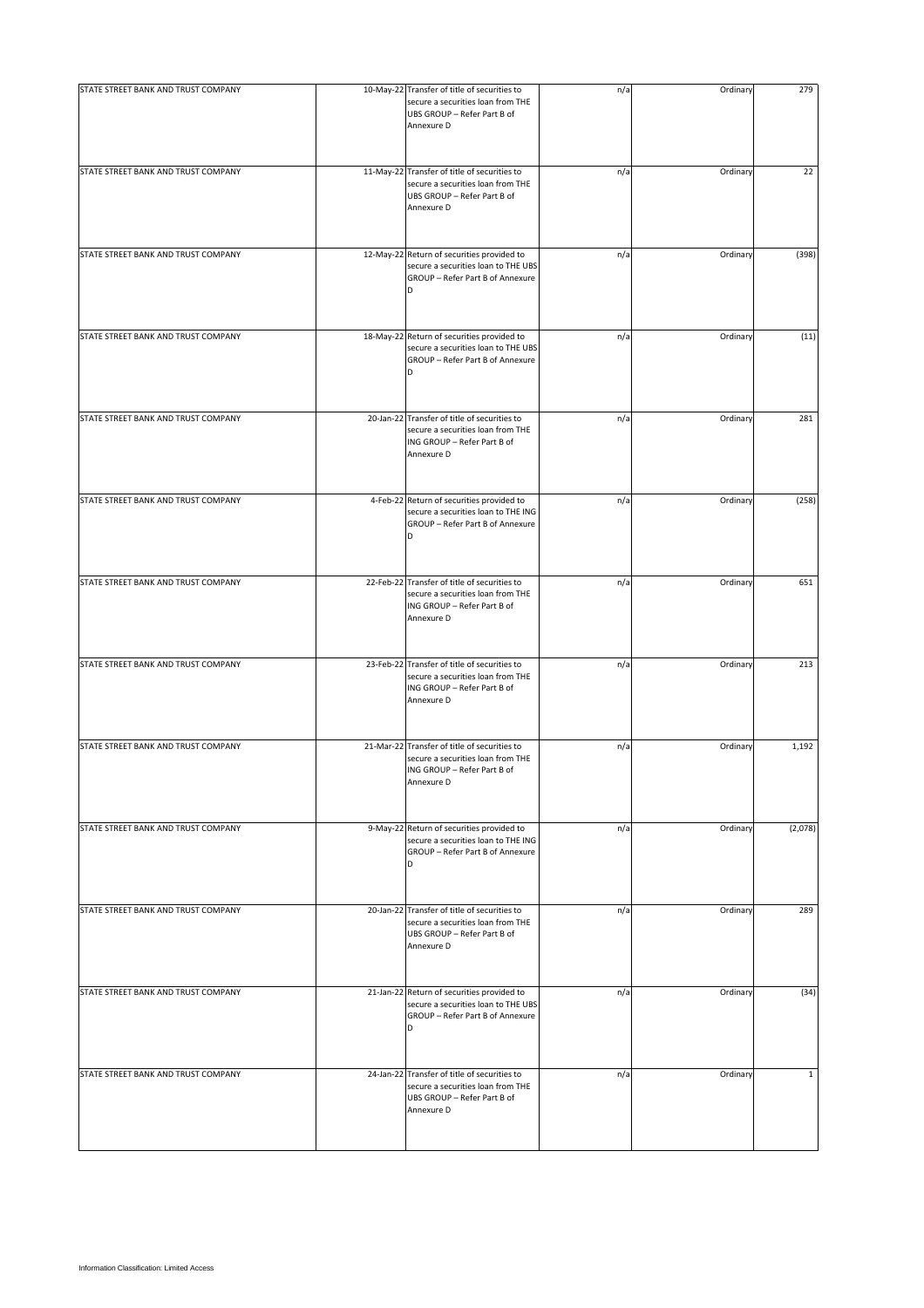| STATE STREET BANK AND TRUST COMPANY | 27-Jan-22 Transfer of title of securities to<br>secure a securities loan from THE<br>UBS GROUP - Refer Part B of<br>Annexure D | n/a | Ordinary | 9,340     |
|-------------------------------------|--------------------------------------------------------------------------------------------------------------------------------|-----|----------|-----------|
| STATE STREET BANK AND TRUST COMPANY | 28-Jan-22 Transfer of title of securities to<br>secure a securities loan from THE<br>UBS GROUP - Refer Part B of<br>Annexure D | n/a | Ordinary | 2,342     |
| STATE STREET BANK AND TRUST COMPANY | 31-Jan-22 Return of securities provided to<br>secure a securities loan to THE UBS<br>GROUP - Refer Part B of Annexure<br>D     | n/a | Ordinary | (3, 913)  |
| STATE STREET BANK AND TRUST COMPANY | 1-Feb-22 Return of securities provided to<br>secure a securities loan to THE UBS<br>GROUP - Refer Part B of Annexure<br>D      | n/a | Ordinary | (7, 417)  |
| STATE STREET BANK AND TRUST COMPANY | 2-Feb-22 Transfer of title of securities to<br>secure a securities loan from THE<br>UBS GROUP - Refer Part B of<br>Annexure D  | n/a | Ordinary | 12,255    |
| STATE STREET BANK AND TRUST COMPANY | 15-Feb-22 Return of securities provided to<br>secure a securities loan to THE UBS<br>GROUP - Refer Part B of Annexure          | n/a | Ordinary | (5,748)   |
| STATE STREET BANK AND TRUST COMPANY | 18-Feb-22 Return of securities provided to<br>secure a securities loan to THE UBS<br>GROUP - Refer Part B of Annexure<br>D     | n/a | Ordinary | (3,634)   |
| STATE STREET BANK AND TRUST COMPANY | 21-Feb-22 Transfer of title of securities to<br>secure a securities loan from THE<br>UBS GROUP - Refer Part B of<br>Annexure D | n/a | Ordinary | 2,549     |
| STATE STREET BANK AND TRUST COMPANY | 23-Feb-22 Transfer of title of securities to<br>secure a securities loan from THE<br>UBS GROUP - Refer Part B of<br>Annexure D | n/a | Ordinary | 9,224     |
| STATE STREET BANK AND TRUST COMPANY | 4-Mar-22 Transfer of title of securities to<br>secure a securities loan from THE<br>UBS GROUP - Refer Part B of<br>Annexure D  | n/a | Ordinary | 27,326    |
| STATE STREET BANK AND TRUST COMPANY | 7-Mar-22 Transfer of title of securities to<br>secure a securities loan from THE<br>UBS GROUP - Refer Part B of<br>Annexure D  | n/a | Ordinary | 15,481    |
| STATE STREET BANK AND TRUST COMPANY | 8-Mar-22 Return of securities provided to<br>secure a securities loan to THE UBS<br>GROUP - Refer Part B of Annexure<br>D      | n/a | Ordinary | (3,582)   |
| STATE STREET BANK AND TRUST COMPANY | 14-Mar-22 Return of securities provided to<br>secure a securities loan to THE UBS<br>GROUP - Refer Part B of Annexure<br>D     | n/a | Ordinary | (54, 480) |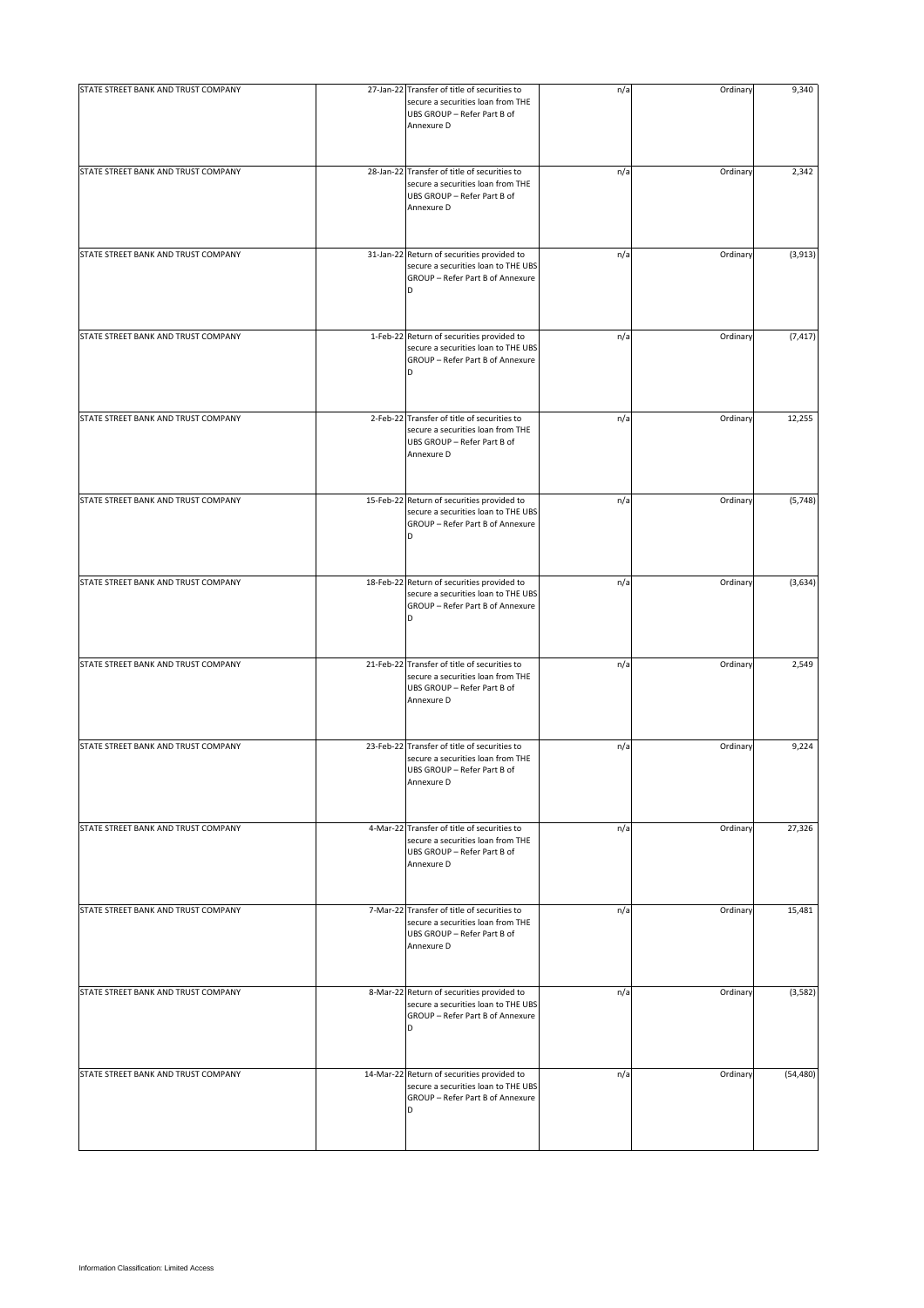| STATE STREET BANK AND TRUST COMPANY | 26-Apr-22 Transfer of title of securities to<br>secure a securities loan from THE<br>UBS GROUP - Refer Part B of               | n/a | Ordinary | 4         |
|-------------------------------------|--------------------------------------------------------------------------------------------------------------------------------|-----|----------|-----------|
|                                     | Annexure D                                                                                                                     |     |          |           |
| STATE STREET BANK AND TRUST COMPANY | 4-May-22 Transfer of title of securities to<br>secure a securities loan from THE<br>UBS GROUP - Refer Part B of<br>Annexure D  | n/a | Ordinary | 53,921    |
| STATE STREET BANK AND TRUST COMPANY | 5-May-22 Return of securities provided to<br>secure a securities loan to THE UBS<br>GROUP - Refer Part B of Annexure<br>D      | n/a | Ordinary | (4,940)   |
| STATE STREET BANK AND TRUST COMPANY | 6-May-22 Transfer of title of securities to<br>secure a securities loan from THE<br>UBS GROUP - Refer Part B of<br>Annexure D  | n/a | Ordinary | 4,142     |
| STATE STREET BANK AND TRUST COMPANY | 9-May-22 Transfer of title of securities to<br>secure a securities loan from THE<br>UBS GROUP - Refer Part B of<br>Annexure D  | n/a | Ordinary | 634       |
| STATE STREET BANK AND TRUST COMPANY | 11-May-22 Return of securities provided to<br>secure a securities loan to THE UBS<br>GROUP - Refer Part B of Annexure<br>D     | n/a | Ordinary | (40, 182) |
| STATE STREET BANK AND TRUST COMPANY | 12-May-22 Transfer of title of securities to<br>secure a securities loan from THE<br>UBS GROUP - Refer Part B of<br>Annexure D | n/a | Ordinary | 39,658    |
| STATE STREET BANK AND TRUST COMPANY | 18-May-22 Return of securities provided to<br>secure a securities loan to THE UBS<br>GROUP - Refer Part B of Annexure<br>D     | n/a | Ordinary | (6,706)   |
| STATE STREET BANK AND TRUST COMPANY | 18-Jan-22 Lending securities under a<br>securities loan to THE MACQUARIE<br>GROUP- Refer Part A of Annexure<br>D               | n/a | Ordinary | 8,000     |
| STATE STREET BANK AND TRUST COMPANY | 20-Jan-22 Lending securities under a<br>securities loan to THE MACQUARIE<br>GROUP- Refer Part A of Annexure<br>D               | n/a | Ordinary | 32,000    |
| STATE STREET BANK AND TRUST COMPANY | 21-Jan-22 Lending securities under a<br>securities loan to THE MACQUARIE<br>GROUP- Refer Part A of Annexure<br>D               | n/a | Ordinary | 55,000    |
| STATE STREET BANK AND TRUST COMPANY | 25-Jan-22 Lending securities under a<br>securities loan to THE MACQUARIE<br>GROUP- Refer Part A of Annexure<br>D               | n/a | Ordinary | 186,000   |
| STATE STREET BANK AND TRUST COMPANY | 27-Jan-22 Lending securities under a<br>securities loan to THE MACQUARIE<br>GROUP- Refer Part A of Annexure<br>D               | n/a | Ordinary | 160,000   |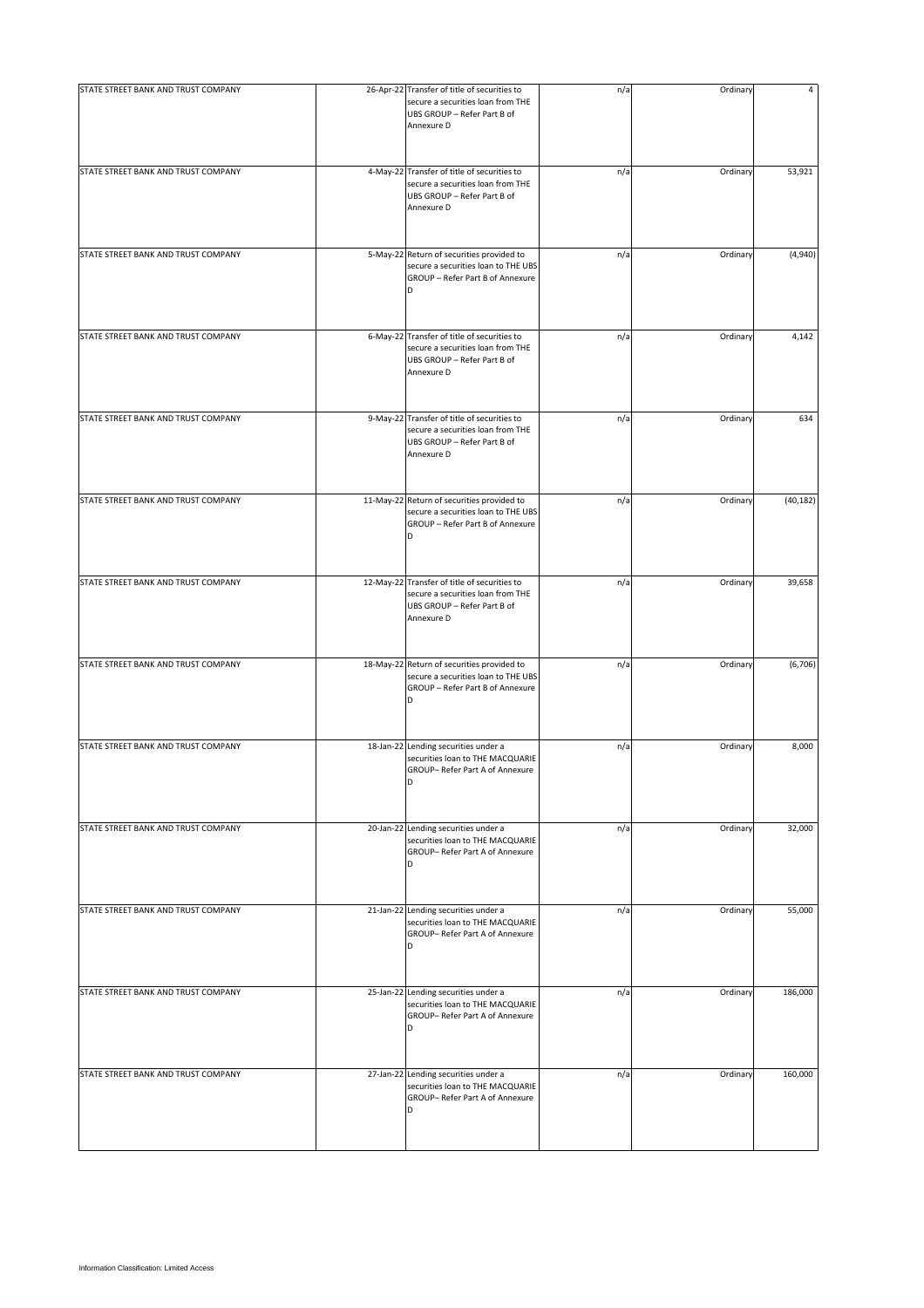| STATE STREET BANK AND TRUST COMPANY | 25-Feb-22 Return of securities under a                                                                                   | n/a | Ordinary | (205, 905) |
|-------------------------------------|--------------------------------------------------------------------------------------------------------------------------|-----|----------|------------|
|                                     | securities loan by THE MACQUARIE<br>GROUP-Refer Part A of Annexure<br>D                                                  |     |          |            |
| STATE STREET BANK AND TRUST COMPANY | 28-Feb-22 Return of securities under a<br>securities loan by THE MACQUARIE<br>GROUP- Refer Part A of Annexure<br>D       | n/a | Ordinary | (229, 373) |
| STATE STREET BANK AND TRUST COMPANY | 23-Mar-22 Return of securities under a<br>securities loan by THE MACQUARIE<br>GROUP- Refer Part A of Annexure<br>D       | n/a | Ordinary | (382, 885) |
| STATE STREET BANK AND TRUST COMPANY | 24-Mar-22 Return of securities under a<br>securities loan by THE MACQUARIE<br>GROUP- Refer Part A of Annexure<br>D       | n/a | Ordinary | (129, 700) |
| STATE STREET BANK AND TRUST COMPANY | 28-Jan-22 Lending securities under a<br>securities loan to THE BANK OF<br>AMERICA GROUP- Refer Part A of<br>Annexure D   | n/a | Ordinary | 10,000     |
| STATE STREET BANK AND TRUST COMPANY | 16-Mar-22 Return of securities under a<br>securities loan by THE BANK OF<br>AMERICA GROUP- Refer Part A of<br>Annexure D | n/a | Ordinary | (8,077)    |
| STATE STREET BANK AND TRUST COMPANY | 17-Mar-22 Lending securities under a<br>securities loan to THE BANK OF<br>AMERICA GROUP- Refer Part A of<br>Annexure D   | n/a | Ordinary | 44,000     |
| STATE STREET BANK AND TRUST COMPANY | 24-Mar-22 Return of securities under a<br>securities loan by THE BANK OF<br>AMERICA GROUP-Refer Part A of<br>Annexure D  | n/a | Ordinary | (45, 923)  |
| STATE STREET BANK AND TRUST COMPANY | 15-Feb-22 Return of securities under a<br>securities loan by THE CITIGROUP<br>GROUP- Refer Part A of Annexure<br>D       | n/a | Ordinary | (17, 232)  |
| STATE STREET BANK AND TRUST COMPANY | 14-Mar-22 Return of securities under a<br>securities loan by THE CITIGROUP<br>GROUP- Refer Part A of Annexure<br>D       | n/a | Ordinary | (65, 983)  |
| STATE STREET BANK AND TRUST COMPANY | 18-Mar-22 Lending securities under a<br>securities loan to THE STATE<br>STREET GROUP- Refer Part A of<br>Annexure D      | n/a | Ordinary | 17,217     |
| STATE STREET BANK AND TRUST COMPANY | 24-Mar-22 Return of securities under a<br>securities loan by THE STATE<br>STREET GROUP- Refer Part A of<br>Annexure D    | n/a | Ordinary | (6,905)    |
| STATE STREET BANK AND TRUST COMPANY | 1-Apr-22 Return of securities under a<br>securities loan by THE STATE<br>STREET GROUP- Refer Part A of<br>Annexure D     | n/a | Ordinary | (10, 312)  |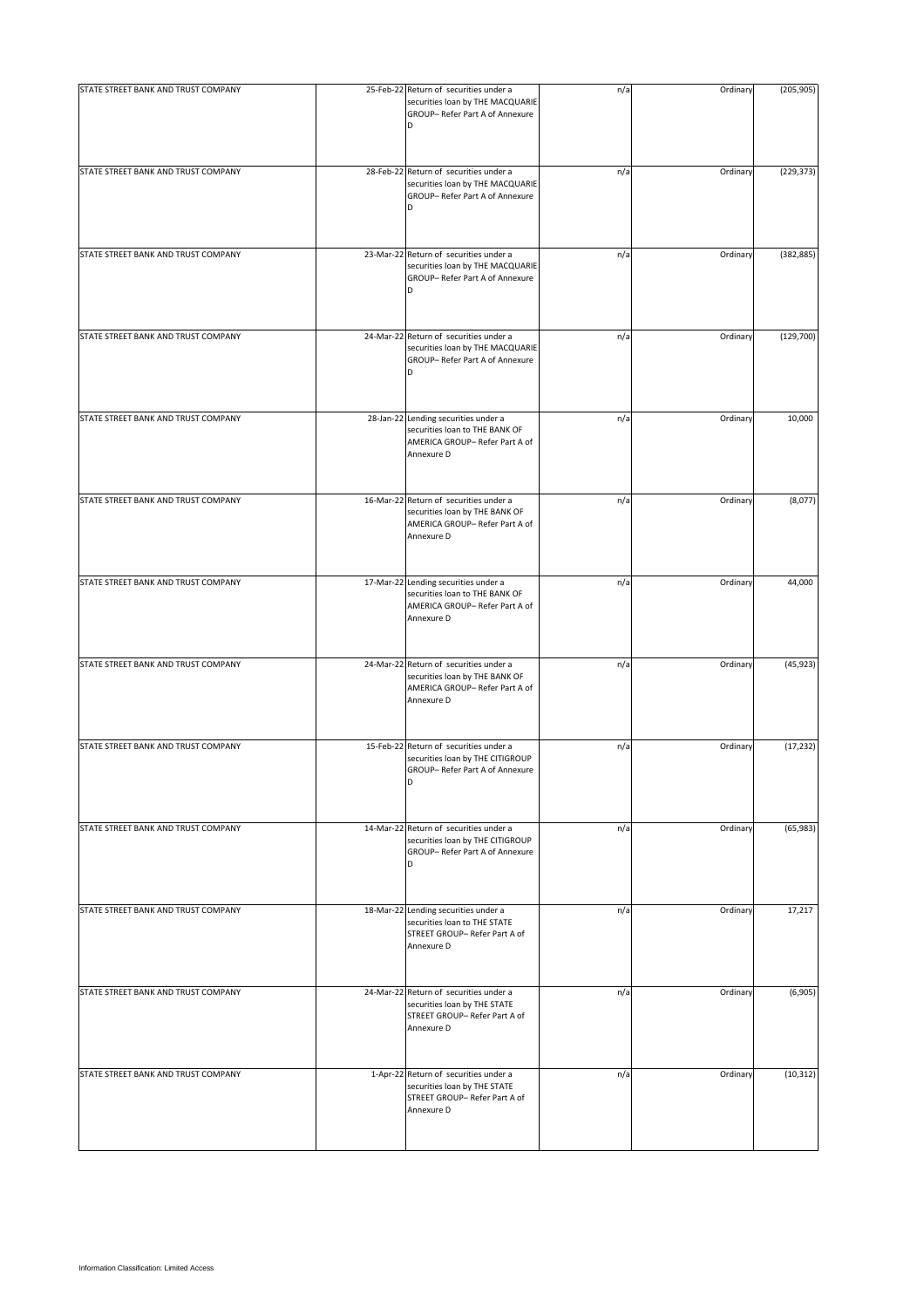| STATE STREET BANK AND TRUST COMPANY | 16-Mar-22 Lending securities under a<br>securities loan to THE BANK OF<br>AMERICA GROUP- Refer Part A of<br>Annexure D   | n/a | Ordinary | 5,349      |
|-------------------------------------|--------------------------------------------------------------------------------------------------------------------------|-----|----------|------------|
| STATE STREET BANK AND TRUST COMPANY | 17-Mar-22 Lending securities under a<br>securities loan to THE BANK OF<br>AMERICA GROUP- Refer Part A of<br>Annexure D   | n/a | Ordinary | 110,311    |
| STATE STREET BANK AND TRUST COMPANY | 18-Mar-22 Lending securities under a<br>securities loan to THE BANK OF<br>AMERICA GROUP- Refer Part A of<br>Annexure D   | n/a | Ordinary | 59,182     |
| STATE STREET BANK AND TRUST COMPANY | 22-Mar-22 Lending securities under a<br>securities loan to THE BANK OF<br>AMERICA GROUP-Refer Part A of<br>Annexure D    | n/a | Ordinary | 4,734      |
| STATE STREET BANK AND TRUST COMPANY | 24-Mar-22 Return of securities under a<br>securities loan by THE BANK OF<br>AMERICA GROUP-Refer Part A of<br>Annexure D  | n/a | Ordinary | (179, 494) |
| STATE STREET BANK AND TRUST COMPANY | 21-Apr-22 Return of securities under a<br>securities loan by THE BANK OF<br>AMERICA GROUP- Refer Part A of<br>Annexure D | n/a | Ordinary | (82)       |
| STATE STREET BANK AND TRUST COMPANY | 15-Feb-22 Lending securities under a<br>securities loan to THE CITIGROUP<br>GROUP- Refer Part A of Annexure<br>D         | n/a | Ordinary | 8,856      |
| STATE STREET BANK AND TRUST COMPANY | 14-Mar-22 Return of securities under a<br>securities loan by THE CITIGROUP<br>GROUP- Refer Part A of Annexure<br>D       | n/a | Ordinary | (132,076)  |
| STATE STREET BANK AND TRUST COMPANY | 21-Mar-22 Lending securities under a<br>securities loan to THE MORGAN<br>STANLEY GROUP- Refer Part A of<br>Annexure D    | n/a | Ordinary | 38,958     |
| STATE STREET BANK AND TRUST COMPANY | 1-Apr-22 Return of securities under a<br>securities loan by THE MORGAN<br>STANLEY GROUP- Refer Part A of<br>Annexure D   | n/a | Ordinary | (38, 958)  |
| STATE STREET BANK AND TRUST COMPANY | 24-Feb-22 Lending securities under a<br>securities loan to THE BANK OF<br>AMERICA GROUP- Refer Part A of<br>Annexure D   | n/a | Ordinary | 53,439     |
| STATE STREET BANK AND TRUST COMPANY | 17-Mar-22 Lending securities under a<br>securities loan to THE BANK OF<br>AMERICA GROUP- Refer Part A of<br>Annexure D   | n/a | Ordinary | 4,734      |
| STATE STREET BANK AND TRUST COMPANY | 22-Mar-22 Return of securities under a<br>securities loan by THE BANK OF<br>AMERICA GROUP-Refer Part A of<br>Annexure D  | n/a | Ordinary | (4, 734)   |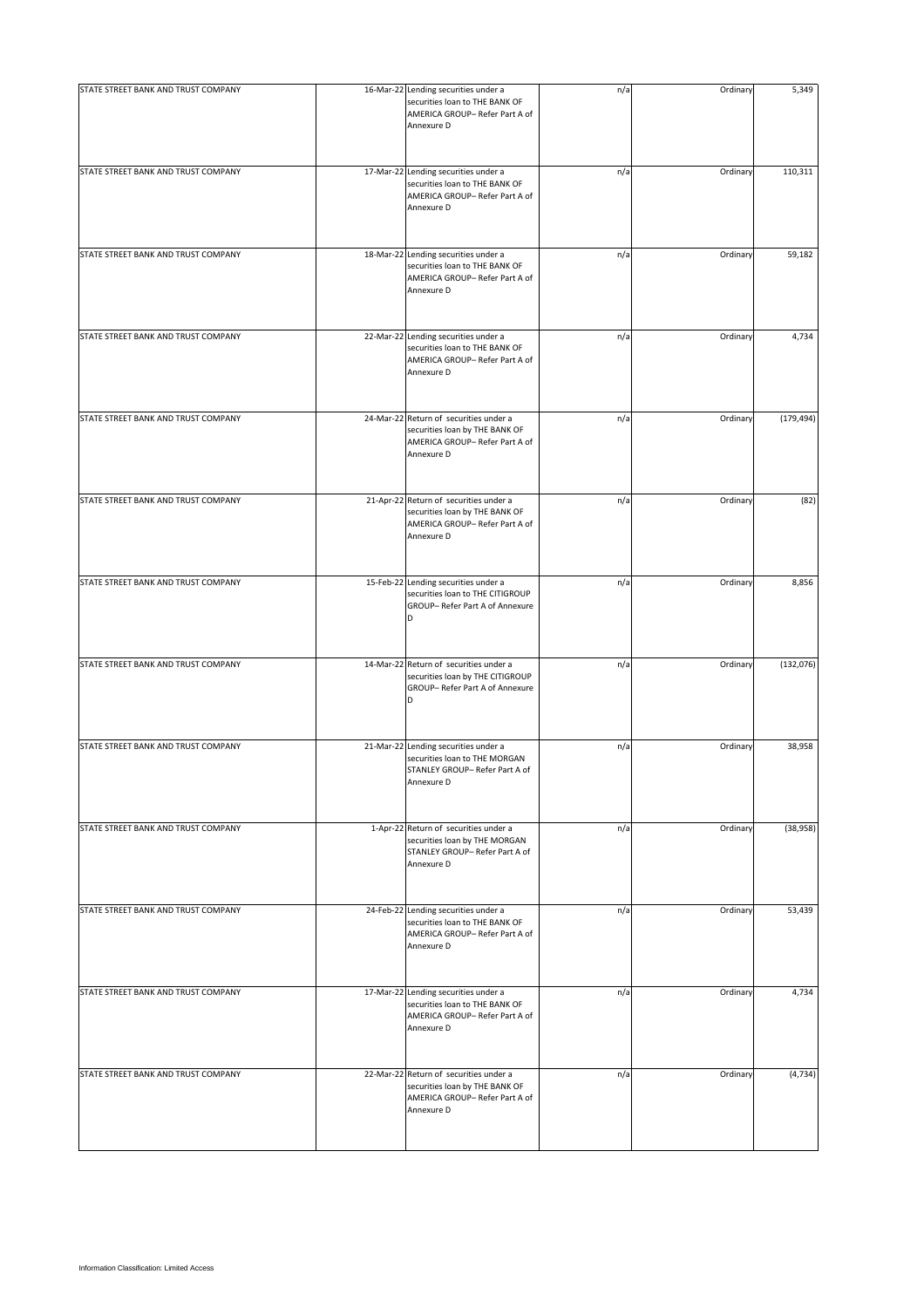| STATE STREET BANK AND TRUST COMPANY | 24-Mar-22 Return of securities under a<br>securities loan by THE BANK OF<br>AMERICA GROUP- Refer Part A of<br>Annexure D | n/a | Ordinary | (53, 439) |
|-------------------------------------|--------------------------------------------------------------------------------------------------------------------------|-----|----------|-----------|
| STATE STREET BANK AND TRUST COMPANY | 15-Feb-22 Lending securities under a<br>securities loan to THE CITIGROUP<br>GROUP- Refer Part A of Annexure<br>D         | n/a | Ordinary | 3,146     |
| STATE STREET BANK AND TRUST COMPANY | 14-Mar-22 Return of securities under a<br>securities loan by THE CITIGROUP<br>GROUP- Refer Part A of Annexure<br>D       | n/a | Ordinary | (3, 146)  |
| STATE STREET BANK AND TRUST COMPANY | 16-May-22 Lending securities under a<br>securities loan to THE MORGAN<br>STANLEY GROUP- Refer Part A of<br>Annexure D    | n/a | Ordinary | 13,812    |
| STATE STREET BANK AND TRUST COMPANY | 18-May-22 Return of securities under a<br>securities loan by THE MORGAN<br>STANLEY GROUP- Refer Part A of<br>Annexure D  | n/a | Ordinary | (13, 812) |
| STATE STREET BANK AND TRUST COMPANY | 19-Jan-22 Lending securities under a<br>securities loan to THE BANK OF<br>AMERICA GROUP- Refer Part A of<br>Annexure D   | n/a | Ordinary | 33,069    |
| STATE STREET BANK AND TRUST COMPANY | 17-Mar-22 Lending securities under a<br>securities loan to THE BANK OF<br>AMERICA GROUP- Refer Part A of<br>Annexure D   | n/a | Ordinary | 1,631     |
| STATE STREET BANK AND TRUST COMPANY | 24-Mar-22 Return of securities under a<br>securities loan by THE BANK OF<br>AMERICA GROUP- Refer Part A of<br>Annexure D | n/a | Ordinary | (34, 646) |
| STATE STREET BANK AND TRUST COMPANY | 21-Apr-22 Return of securities under a<br>securities loan by THE BANK OF<br>AMERICA GROUP- Refer Part A of<br>Annexure D | n/a | Ordinary | (116)     |
| STATE STREET BANK AND TRUST COMPANY | 15-Feb-22 Lending securities under a<br>securities loan to THE CITIGROUP<br>GROUP- Refer Part A of Annexure<br>D         | n/a | Ordinary | 1,744     |
| STATE STREET BANK AND TRUST COMPANY | 14-Mar-22 Return of securities under a<br>securities loan by THE CITIGROUP<br>GROUP- Refer Part A of Annexure<br>D       | n/a | Ordinary | (1,744)   |
| STATE STREET BANK AND TRUST COMPANY | 18-Mar-22 Lending securities under a<br>securities loan to THE STATE<br>STREET GROUP- Refer Part A of<br>Annexure D      | n/a | Ordinary | 113       |
| STATE STREET BANK AND TRUST COMPANY | 24-Mar-22 Return of securities under a<br>securities loan by THE STATE<br>STREET GROUP- Refer Part A of<br>Annexure D    | n/a | Ordinary | (113)     |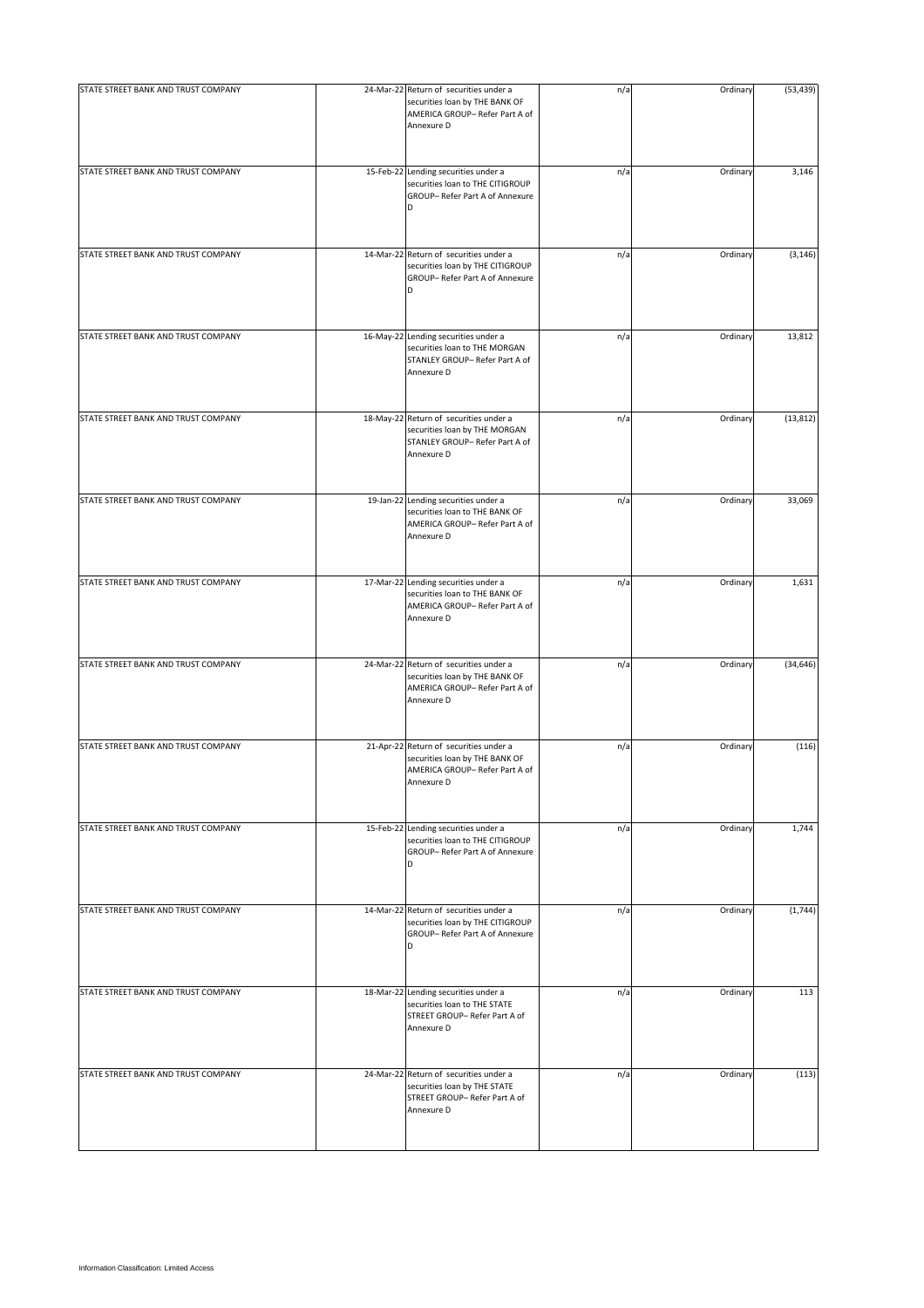| STATE STREET BANK AND TRUST COMPANY | 16-Mar-22 Lending securities under a<br>securities loan to THE BANK OF<br>AMERICA GROUP- Refer Part A of<br>Annexure D  | n/a | Ordinary | 3,486     |
|-------------------------------------|-------------------------------------------------------------------------------------------------------------------------|-----|----------|-----------|
| STATE STREET BANK AND TRUST COMPANY | 24-Mar-22 Return of securities under a<br>securities loan by THE BANK OF<br>AMERICA GROUP-Refer Part A of<br>Annexure D | n/a | Ordinary | (3, 428)  |
| STATE STREET BANK AND TRUST COMPANY | 21-Apr-22 Return of securities under a<br>securities loan by THE BANK OF<br>AMERICA GROUP-Refer Part A of<br>Annexure D | n/a | Ordinary | (58)      |
| STATE STREET BANK AND TRUST COMPANY | 15-Feb-22 Lending securities under a<br>securities loan to THE CITIGROUP<br>GROUP- Refer Part A of Annexure<br>D        | n/a | Ordinary | 3,486     |
| STATE STREET BANK AND TRUST COMPANY | 14-Mar-22 Return of securities under a<br>securities loan by THE CITIGROUP<br>GROUP- Refer Part A of Annexure<br>D      | n/a | Ordinary | (3, 486)  |
| STATE STREET BANK AND TRUST COMPANY | 21-Feb-22 Return of securities under a<br>securities loan by THE BARCLAYS<br>GROUP- Refer Part A of Annexure<br>D       | n/a | Ordinary | (75,079)  |
| STATE STREET BANK AND TRUST COMPANY | 4-Apr-22 Return of securities under a<br>securities loan by THE BARCLAYS<br>GROUP- Refer Part A of Annexure<br>D        | n/a | Ordinary | (8, 283)  |
| STATE STREET BANK AND TRUST COMPANY | 14-Mar-22 Return of securities under a<br>securities loan by THE CITIGROUP<br>GROUP- Refer Part A of Annexure<br>D      | n/a | Ordinary | (58, 365) |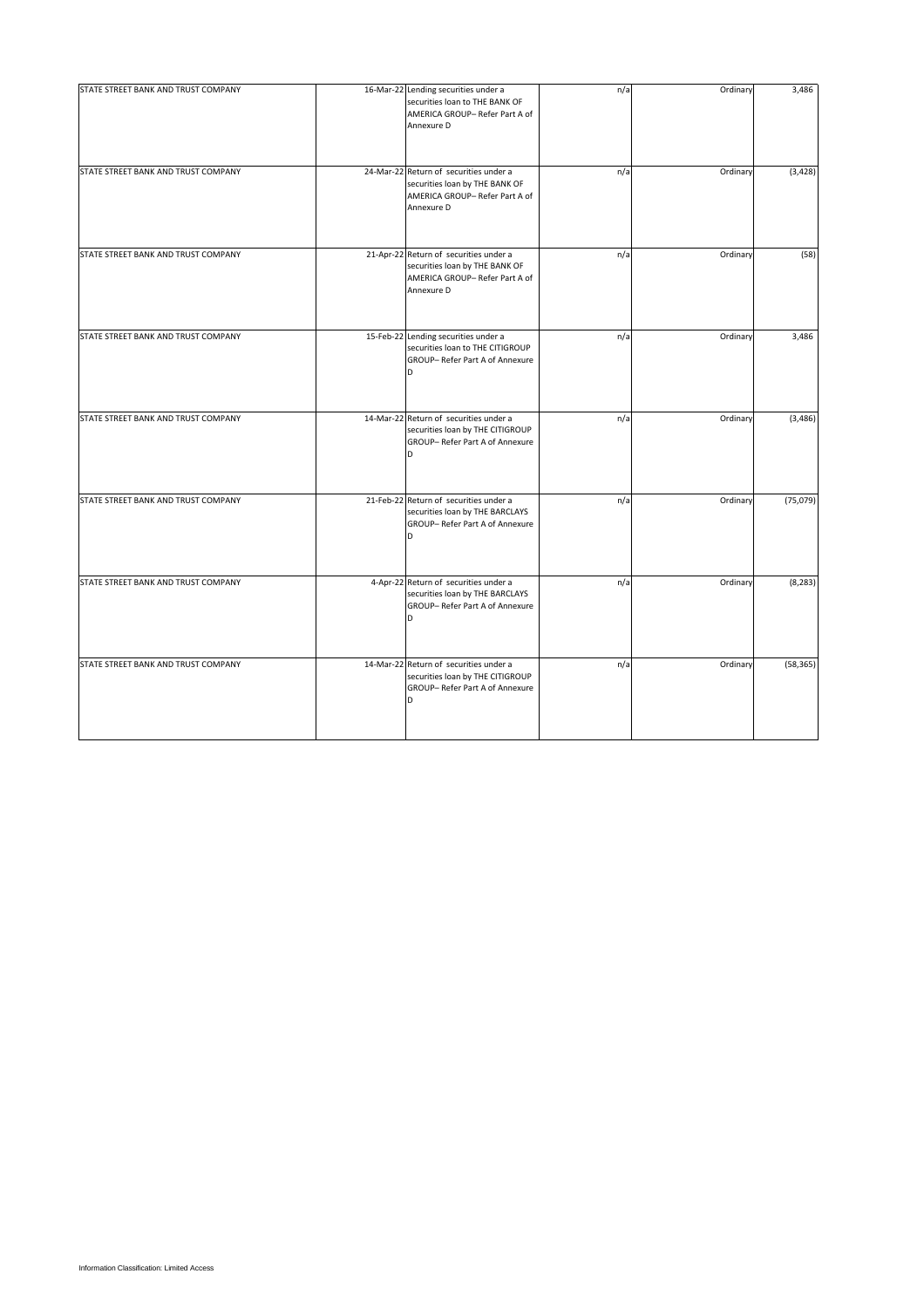## **This is Annexure C referred to in Form 603 Notice of initial substantial holder**

**Annexure C**

|  | . |
|--|---|

| 20:53:27 -04'00'<br>20 May 2022<br><b>Elizabeth Schaefer</b><br><b>Authorised Signatory</b><br>7. Addresses |                                                                                                                 |
|-------------------------------------------------------------------------------------------------------------|-----------------------------------------------------------------------------------------------------------------|
| Name                                                                                                        | <b>Address</b>                                                                                                  |
| SSGA FUNDS MANAGEMENT, INC.<br>STATE STREET GLOBAL ADVISORS EUROPE LIMITED                                  | Channel Center, 1 Iron Street, Boston MA 02210, United States<br>78 Sir John Rogerson's Quay, Dublin 2, Ireland |
| STATE STREET GLOBAL ADVISORS LIMITED                                                                        | 20 Churchill Place, London, England, E14 5HJ, United Kingdom                                                    |
| STATE STREET GLOBAL ADVISORS TRUST COMPANY                                                                  | 1 Iron Street, Boston MA 02210, United States                                                                   |
| STATE STREET GLOBAL ADVISORS, AUSTRALIA, LIMITED                                                            | Level 15, 420 George Street, Sydney NSW 2000, Australia                                                         |
| STATE STREET GLOBAL ADVISORS, INC.                                                                          | 1 Iron Street, Boston MA 02210, United States                                                                   |
| STATE STREET BANK AND TRUST COMPANY                                                                         | 1 Lincoln Street, Boston MA 02111-2900, United States                                                           |
|                                                                                                             |                                                                                                                 |
|                                                                                                             |                                                                                                                 |
|                                                                                                             |                                                                                                                 |
|                                                                                                             |                                                                                                                 |
|                                                                                                             |                                                                                                                 |
|                                                                                                             |                                                                                                                 |
|                                                                                                             |                                                                                                                 |
|                                                                                                             |                                                                                                                 |
|                                                                                                             |                                                                                                                 |
|                                                                                                             |                                                                                                                 |
|                                                                                                             |                                                                                                                 |
|                                                                                                             |                                                                                                                 |
|                                                                                                             |                                                                                                                 |
|                                                                                                             |                                                                                                                 |
|                                                                                                             |                                                                                                                 |
|                                                                                                             |                                                                                                                 |
|                                                                                                             |                                                                                                                 |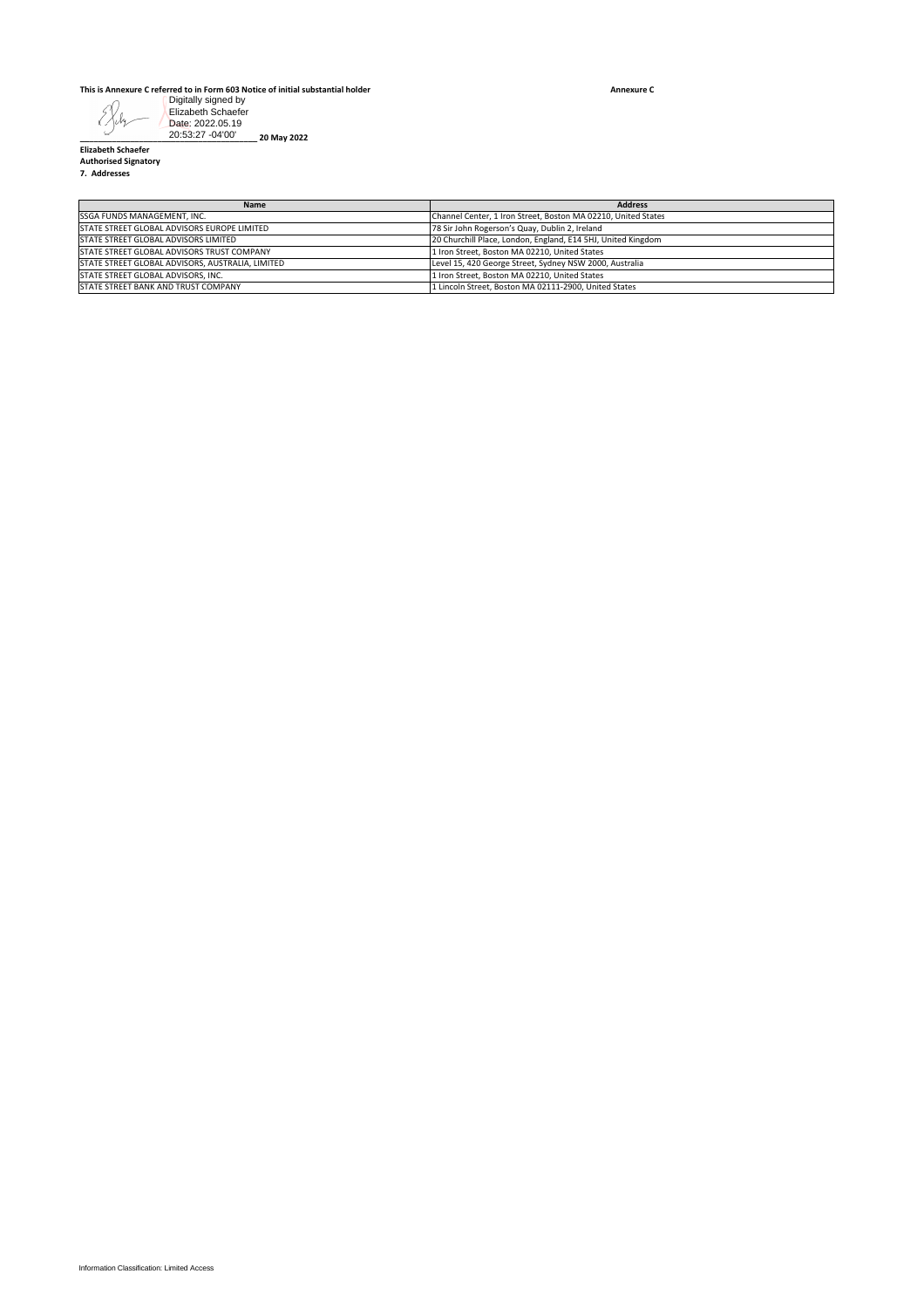## **This is Annexure D referred to in Form 603 Notice of initial substantial holder**

## State Street Bank and Trust Company will, if requested by the company or responsible entity to whom this form must be given under the Corporations Act 2001 (Cth) or if requested by the Australian<br>Securities and Investment

| Digitally signed by Elizabeth<br>Schaefer<br>Date: 2022.05.19 20:53:40                                                                                                           |                                                                                                                                                                                                                                                                                                                                                                                                        |
|----------------------------------------------------------------------------------------------------------------------------------------------------------------------------------|--------------------------------------------------------------------------------------------------------------------------------------------------------------------------------------------------------------------------------------------------------------------------------------------------------------------------------------------------------------------------------------------------------|
| $-04'00'$<br>20 May 2022<br><b>Elizabeth Schaefer</b><br><b>Authorised Signatory</b>                                                                                             |                                                                                                                                                                                                                                                                                                                                                                                                        |
|                                                                                                                                                                                  | State Street Bank and Trust Company will, if requested by the company or responsible entity to whom this form must be given under the Corporations Act 2001 (Cth) or if requested by the Australian<br>Securities and Investment Commission (ASIC), provide a copy of the master securities lending agreement/s and security agreement/s referred to below to the company, responsible entity or ASIC. |
| subject to obligation to return under the agreement. (State Street Bank and Trust Company has lent the securities and retains relevant interest as per Part B of this Annexure.) | Part A: For relevant interests arising out of lending securities - State Street Bank and Trust Company acquires relevant interest as lender of the securities under securities lending authorisation agreement,                                                                                                                                                                                        |
| Type of agreement                                                                                                                                                                | Securities Lending Authorisation Agreement/ Global Master Securities Lending Agreement/ Securities Loan Agreement                                                                                                                                                                                                                                                                                      |
| Parties to agreement                                                                                                                                                             | (1) State Street Bank and Trust Company<br>(2) The entity referred to in the relevant part of Annexure B to this notice                                                                                                                                                                                                                                                                                |
| Can the parties exercise voting rights attaching to the securities?                                                                                                              | $(1)$ No<br>(2) Yes. (Borrower has the right to vote, but may on-lend securities)                                                                                                                                                                                                                                                                                                                      |
| If yes, in what circumstances                                                                                                                                                    | (1) Only if instructed to by the borrower<br>(2) As determined by the owner of the securities                                                                                                                                                                                                                                                                                                          |
| Transfer date                                                                                                                                                                    | The dates on which the securities were delivered by State Street Bank and Trust Company as lender are set out in<br>Annexure B to this notice                                                                                                                                                                                                                                                          |
| Scheduled return date                                                                                                                                                            | No scheduled return date                                                                                                                                                                                                                                                                                                                                                                               |
| Does the borrower have the right to return the securities early?<br>If yes, in what circumstances                                                                                | No scheduled return date. Borrower can return securities or equivalent securities at any time subject to giving notice<br>Borrower can return securities or equivalent securities at any time subject to giving notice                                                                                                                                                                                 |
| Does the lender have the right to recall the securities early (ie before the scheduled return                                                                                    | No scheduled return date. Lender can require return of securities or equivalent securities at any time subject to giving<br>notice                                                                                                                                                                                                                                                                     |
| date)?<br>If yes, in what circumstances                                                                                                                                          | Lender can require return of securities or equivalent securities at any time subject to giving notice                                                                                                                                                                                                                                                                                                  |
| Are there any circumstances in which the borrower is not required to return securities or<br>equivalent securities on settlement?                                                | No                                                                                                                                                                                                                                                                                                                                                                                                     |
| If yes, detail any exceptions                                                                                                                                                    | n/a                                                                                                                                                                                                                                                                                                                                                                                                    |
| securities as collateral to secure a securities Ioan. (See Part A of this Annexure for securities Ioan details.)                                                                 | Part B: For relevant interests arising out of lending securities - State Street Bank and Trust Company acquires a relevant interest in securities through taking a security interest ("title transfer") over the                                                                                                                                                                                       |
| Type of agreement                                                                                                                                                                | Global Master Securities Lending Agreement                                                                                                                                                                                                                                                                                                                                                             |
| Parties to agreement                                                                                                                                                             | Securities Lending Authorisation Agreement<br>(1) State Street Bank and Trust Company                                                                                                                                                                                                                                                                                                                  |
|                                                                                                                                                                                  | (2) The entity referred to in the relevant part of Annexure B to this notice<br>(1) Yes, but only if the borrower defaults and ownership is enforced                                                                                                                                                                                                                                                   |
| Can the parties exercise voting rights attaching to the securities?<br>If yes, in what circumstances                                                                             | $(2)$ Yes<br>(1) Only if the borrower defaults and ownership is enforced<br>(2) In accordance with ordinary rights as registered holder, either directly or through nominee holder                                                                                                                                                                                                                     |
| <b>Transfer date</b>                                                                                                                                                             | The dates on which the securities were transferred, as indicated in Annexure B to this notice                                                                                                                                                                                                                                                                                                          |
| Scheduled return date                                                                                                                                                            | No scheduled return date. Securities collateral is returned on termination of related securities loan<br>No scheduled return date. Securities collateral is returned on termination of related securities loan or the provision of                                                                                                                                                                     |
| Does the borrower have the right to have the securities returned early?                                                                                                          | alternative collateral                                                                                                                                                                                                                                                                                                                                                                                 |
| If yes, in what circumstances<br>Are there any circumstances in which the lender is not required to return securities<br>collateral on settlement?                               | At any time subject to returning the borrowed securities or equivalent securities or providing alternative collateral<br>No, assuming the borrower returns the borrowed securities or equivalent securities                                                                                                                                                                                            |
| If yes, detail any exceptions                                                                                                                                                    | n/a (lender must return securities collateral if the borrower returns the borrowed securities or equivalent securities)                                                                                                                                                                                                                                                                                |
|                                                                                                                                                                                  |                                                                                                                                                                                                                                                                                                                                                                                                        |
| Information Classification: Limited Access                                                                                                                                       |                                                                                                                                                                                                                                                                                                                                                                                                        |

|                                                                                      | Global Master Securities Lending Agreement                                                                                |
|--------------------------------------------------------------------------------------|---------------------------------------------------------------------------------------------------------------------------|
| Type of agreement                                                                    | Securities Lending Authorisation Agreement                                                                                |
| Parties to agreement                                                                 | (1) State Street Bank and Trust Company                                                                                   |
|                                                                                      | (2) The entity referred to in the relevant part of Annexure B to this notice                                              |
| Can the parties exercise voting rights attaching to the securities?                  | (1) Yes, but only if the borrower defaults and ownership is enforced                                                      |
|                                                                                      | (2) Yes                                                                                                                   |
|                                                                                      | (1) Only if the borrower defaults and ownership is enforced                                                               |
| If yes, in what circumstances                                                        | In accordance with ordinary rights as registered holder, either directly or through nominee holder<br>(2)                 |
|                                                                                      |                                                                                                                           |
| Transfer date                                                                        | The dates on which the securities were transferred, as indicated in Annexure B to this notice                             |
| Scheduled return date                                                                | No scheduled return date. Securities collateral is returned on termination of related securities loan                     |
| Does the borrower have the right to have the securities returned early?              | No scheduled return date. Securities collateral is returned on termination of related securities loan or the provision of |
|                                                                                      | alternative collateral                                                                                                    |
| If yes, in what circumstances                                                        | At any time subject to returning the borrowed securities or equivalent securities or providing alternative collateral     |
| Are there any circumstances in which the lender is not required to return securities |                                                                                                                           |
| collateral on settlement?                                                            | No, assuming the borrower returns the borrowed securities or equivalent securities                                        |
| If yes, detail any exceptions                                                        | n/a (lender must return securities collateral if the borrower returns the borrowed securities or equivalent securities)   |

**Annexure D**